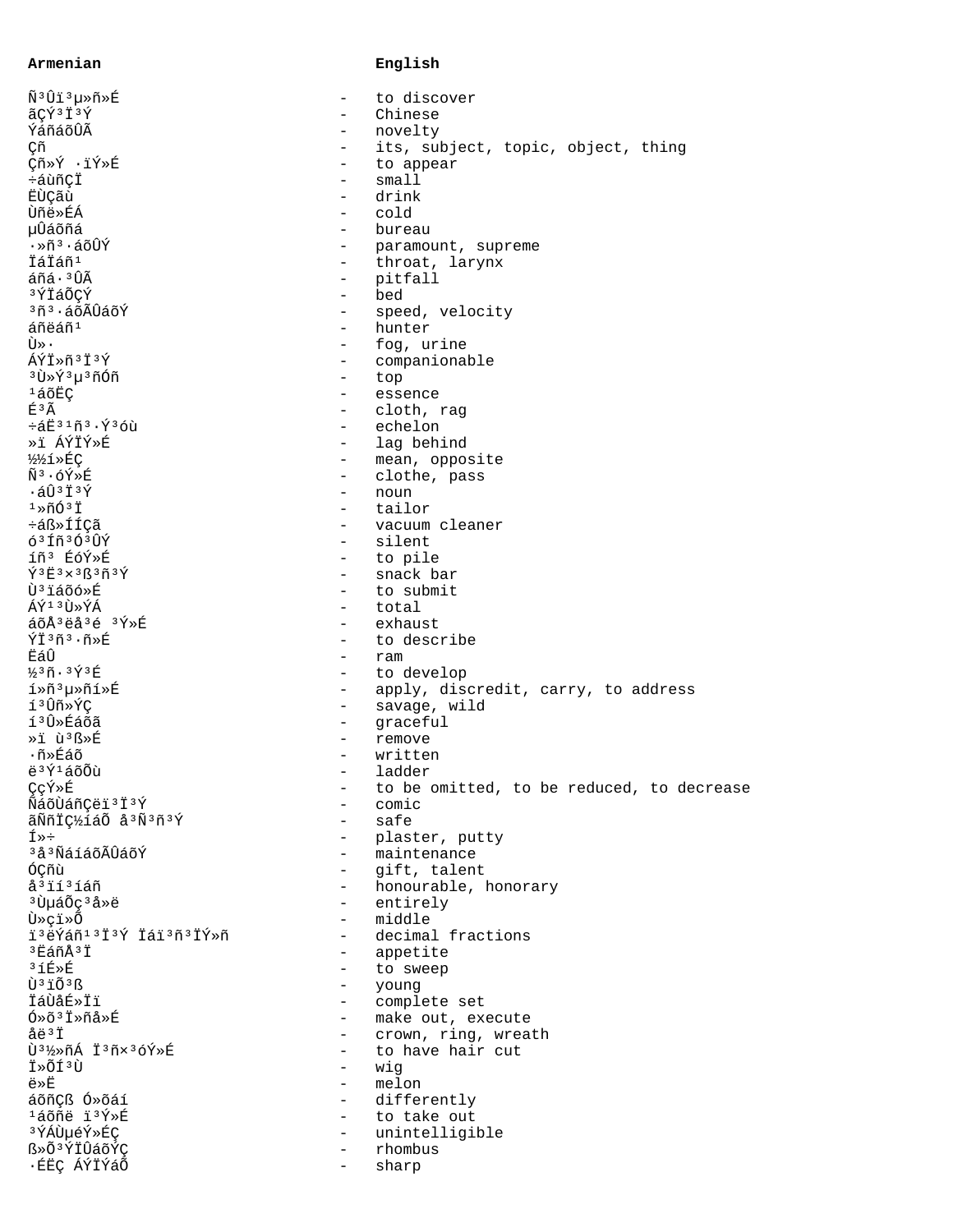å<sup>3</sup>ñ½ ã¿ - not clearly ßñËÏ3óÝ»É - universe <sup>3</sup>ÙµáÕç <sup>3</sup>ßË<sup>3</sup>ñÑÁ µ»ÕÙݪíáñ fruitful ½3ñ13ñáõÙ  $\times$ <sup>3</sup> $\acute{\text{Y}}$ <sup>3</sup> ãáõÙ I<sup>3</sup>EáñC<sup>3</sup>I<sup>3</sup>Ý Ã<sup>3</sup>i»ñ<sup>3</sup>EáõÙµ - troupe µ<sup>31</sup>ZÙ<sup>3</sup>Ýß<sup>3</sup>Ý<sup>3</sup>Ï<sup>3</sup>ÉÇÓ  $\cdot \tilde{Y}$ <sup>3</sup> $F$ - descend 3é3ñÏáõÃÛáõÝ  $a\tilde{o}\tilde{o}$ <sup>3</sup> $\ddot{c}$ - just Ù<sup>3</sup>ïã»ÉC  $3\frac{1}{2}$ 1 $\tilde{\rm n}$ ÑÛáõë»É - wasp åÇͪÏ ëáõÉáó  $\sim$  10  $\,$ whistle 3ñ.»Éù  $-$  and ÁÝ<sup>1</sup> áñáõÙ ÑÇí 3Ý13Ýáó ÙáõÃÝ ÁÝÏÝ»É å<sup>3</sup>iñí<sup>3</sup> İáõÙ - excuse ¿É»Ïïñ3ó3Ýó  $\cdot \times \tilde{n} \times \tilde{Y} \times C$ - scythe áõéã»É  $e^{3}$ ÑÙ $3$ Ý $3+3$ Ïí $3$ Í - limited  $1C \times 3 \tilde{n} \tilde{l} \times \tilde{E}$ Ñ3Ù3å3ï3ëË3Ý»É  $EC$ <sup>3 $1$ 3 $1$ 3 $\tilde{n}$ </sup> ãÑ3ñÓ3Ïí»ÉÁ <sup>3</sup>ÏÝáó  $\frac{1}{2}$ glasses **EÕ×áõÏ** áõÕ»Ïó»É - Danish  $13\,$   $\sqrt{}C3\,$   $\frac{1}{2}3\,$   $\sqrt{}$ óáõóáõÙ ù<sup>3</sup>ÙCÝ ÷ãáõÙ ¿ - draft - pellet Ñ3ñí3Í3ÛÇÝ ÃС - tropical  $3\tilde{\rm n}\times\tilde{\rm O}$  $313\tilde{\rm n}\tilde{\rm O}$  $3\tilde{\rm U}$ CÝ - complain  $.3\overline{Y}$ .  $3\overline{11}$ ȃ - maturity Ñ<sup>3</sup>ëáõÝáõÃÛáõÝ ÓÛáõÝ 3 Ù 3 ùñÇã ëáíáñ<sup>3</sup>İ<sup>3</sup>Ý ×ß∙ñï»É - prick İáiñ<sup>3</sup>i»É Ñ3í3ùí»É  $1 \times 6$ - bribe  $73R36$ EÓCI - cabin - hopeless <sup>3</sup>ÝÑáõÛë ï<sup>3</sup>ïªÝáõÙ - grounding ÑáÕ3ÝóÙ3Ý ë3ñù íïªÝ• - to fill çñáí Í<sup>3</sup>ÍÏ»É  $3\frac{1}{2}$ 1áõ <sup>1</sup>Åí<sup>3</sup>ñ û hardly  $\sim$ Ý3ËÝC - ancestor **ëÏë**ȃ 3ñ. 3ë 3 í áñ  $\cdot$ áõÃ $3\acute{\text{Y}}$ - plough  $368313Y$ u ن Úً<sup>3</sup> Ißi<sup>363</sup>Í  $-$  full  $1313136$ õÃÛáõÝ - process  $\times$ <sup>3</sup> $\tilde{\rm n}$ i<sup>3 $\tilde{\rm n}$ </sup>  $\sim$ crafty Çñ<sup>3</sup>óáõÙ  $\sim$ - half-moon İÇë<sup>3</sup> ÉáõëÇÝ  $\cdot$ áí $^3\mu$  $^3\acute{Y}$ ȃ  $\sim$ praise, flatter

- bang, clap, slam - furnish, ornament - recognition - high-calorie - multisignificant - objection - accessible, admissive - thigh, hip - to braid, to twist, to weave - hitch, brake, hurdle - hospital, nursing home - to get dark - electric system - to fling open - to challenge - to correspond - accomplished, round - nonaggression - insignificant, ordinary-looking - convoy, escort, accompany, messages - indication - cheerfully, oar, paddle - snow plough - ordinary, usual, habitual - to specify - to be going, to gather - in the meantime, till now - fluctuation - yrounarny<br>- danger, peril, risk, hazard, threat - effective, impressive - start, begin - productive - invasion, march - it is time realization, selling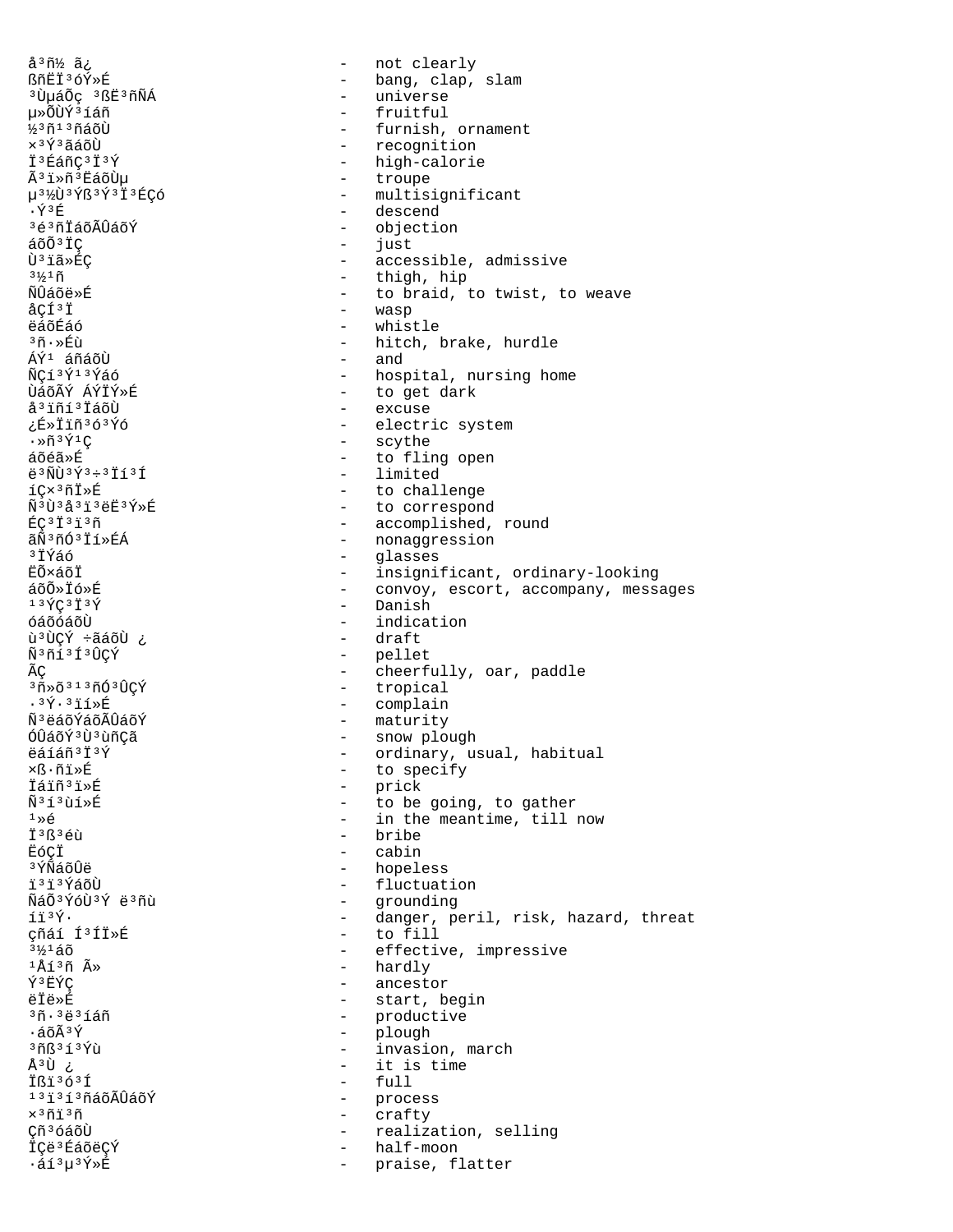áõßCáõßáí carefully  $\equiv$ ÃáõÝ3íáñ»É  $\equiv$ poisonous ȕ Ï3Ý·Ý»É  $\sim$ depart, leave - manhood, prowess, velour, courage Eǽ3 EáõÃÛáõÝ - rhombus ß»Õ<sup>3</sup>ÝÏÛáõÝÇ  $\cdot$ Çë $^3$ ëï $\tilde{O}$ comet  $363161$  $\sim$ morning iCñ3å»i»É - acquire, master, own, study, take possession - valorous, selfless, devoted 3ÝÓÝí»ñ 悠õÝóù - fist ≀ก≀ล∩ั - ringleader uÛáõc» - budget  $e*+313936$ <sup>y</sup> - to appropriate  $-$  hammer Ïé<sup>3</sup>Ý Ù»Ë3ÝǽÙ - device, mechanism ȖÏݪù»ñ - skyscraper ÉåÇñß - impudent, shameless person - frequent  $\tilde{N}$ <sup>3</sup> $\frac{1}{2}$   $\tilde{O}$   $\frac{1}{2}$ - exchange ևË31ñáõÙ ប់ <sup>3</sup> អ៊ែក - affair, step - move, re-sit, go away i»Õ<sup>3</sup>÷áËí»É ÑÙï <sup>3 Ý 3</sup> É - to get - sour  $\widetilde{\Delta} \widetilde{\Delta}$ í3Í  $371507$ - to iron - linquistics É»½í3µ3ÝáõÃÛáõÝ - gem ѪÏCÝÃ - ethical µ<sup>3</sup>ñáÛ<sup>3</sup>·Çï<sup>3</sup>Ï<sup>3</sup>Ý - cycle, file, range, row, rank, series, row ß<sup>3</sup>ñù - lilac »Õñ»õªÝáõ Eáñà Ñ3Ûñ - step-father - attachment İ<sup>3</sup>åí<sup>3</sup>ÍáõÃÛáõÝ ÑÇÙ 3 ñáõÃÛáõÝ - nonsense, silliness  $\times$ <sup>3</sup>ß<sup>3</sup>Éñ<sup>3</sup>ó - garnish - irony, sneer Í<sup>3</sup>Õñ<sup>3</sup>Ýù - stranger ªÝͪÝáÃáõÑÇ พื®นิ่∍นิล์กั∕น - seasoning, spice - to hint  $3793778F$ B<sup>3</sup>E - plaid, rug Ñáµ»ÉÛ3Ý3Ï3Ý  $\sim$   $$ anniversary  $\ddot{e}^3$  $-$  this ÝÛáõÃ - topic, subject, substance matter, material - defence å<sup>3</sup>ßïå<sup>3</sup>Ý 3 YÑ 3 Bï > ÉÇ - not try Ñáõß<sup>3</sup>Ýí»ñ - souvenir  $\mu$ <sup>3</sup> $n$ <sup>3</sup> $1$ - barricade - stock, supplies  $A^3R^3\tilde{n}$ - fracture u»Ïí<sup>3</sup>Íù - to grease ÛáõÕ ùë»É - sea fáí - bud, escape uáÕuác - rock ù»ñÍ áëİ»µ»ñ 313½  $\sim$   $$ gravel µ363Ï3Ýã»É  $\frac{1}{2}$  . cry Í<sup>3</sup>Ýñ<sup>3</sup>ÓáÕ - bar 3 ÝûñC - irreproachable - arrival .<sup>3</sup>Éáõëï Eáë<sup>3</sup> IóáõÃÛáõÝ - conversation, chat - really? Çñáù - by travel x 3 Ý 3 å 3 ñÑáñ 1 »ÉÇë i<sup>3</sup>ññ<sup>3</sup>ÉáõÍ»É - to spread out - train  $13e$ icñ $3I$ ȃ  $\tilde{N}$ <sup>3  $\ddagger$  3  $\acute{a}$  3  $\ddagger$  >  $\tilde{m}$  3  $\frac{1}{2}$   $\tilde{V}$  3  $\ddot{I}$  3  $\acute{Y}$ </sup> - anti-war - lane, track I3f3Ý  $3\frac{1}{2}$ .  $3\ddot{1}3\acute{2}3\tilde{0}\tilde{N}\tilde{C}$ - relative  $1313230103E$  $\sim$ condemned з́Ý»ñ»ё  $\sim$ officious ÍÝÝ<sup>13</sup>µ»ñáõÃÛáõÝ child birth  $\sim$  $\mu$ <sup>3 $\tilde{O}$ <sup>31</sup> $\tilde{n}\hat{U}$ <sup>3 $\tilde{E}$ </sup></sup>  $\sim$ complex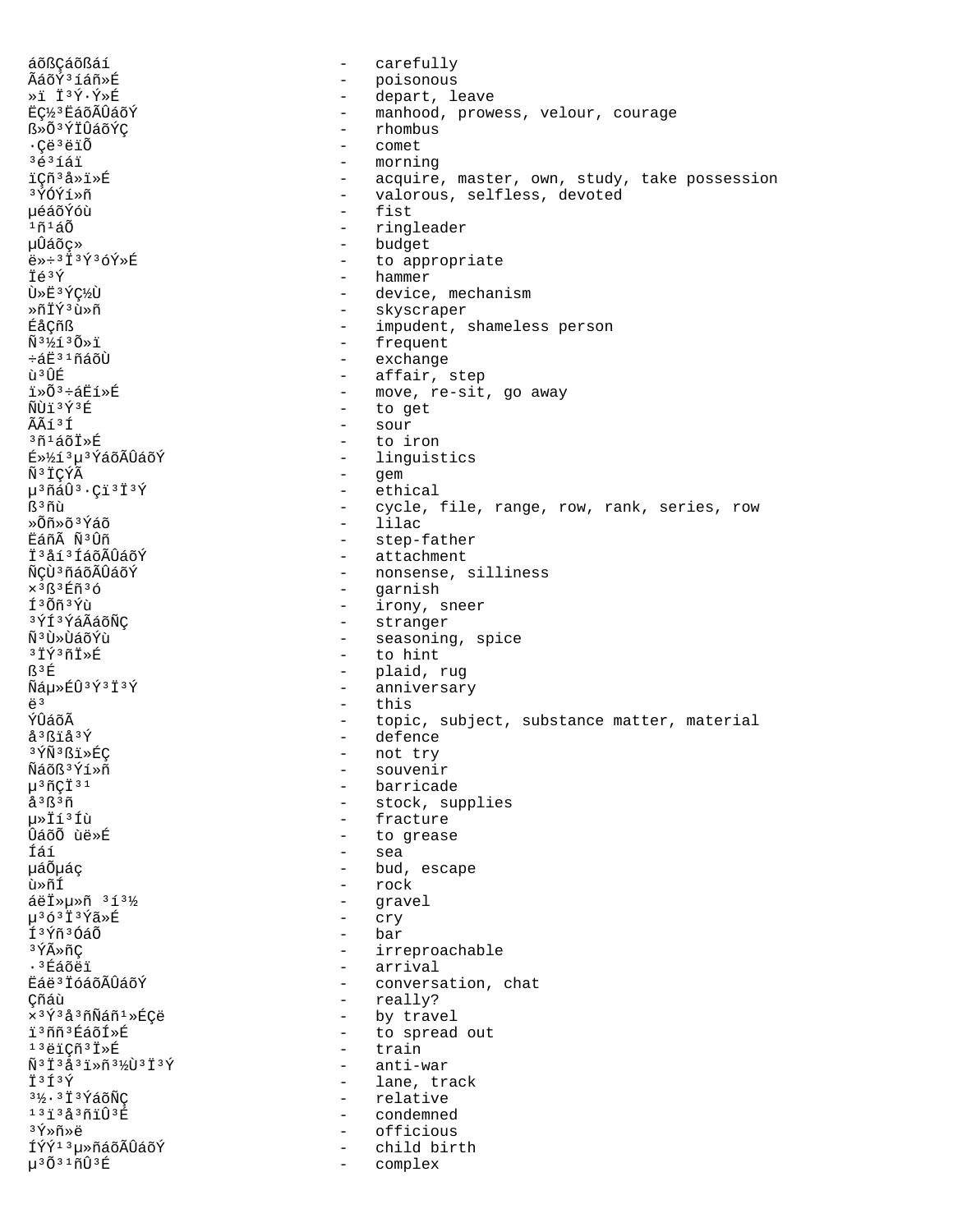1/3 Ý 3 1/3 Ý » É  $\Delta$ É<sup>3</sup>í - good Ýáñ 3 åë 3 ÏÝ»ñ ëïáõ·3ñù Ù<sup>3</sup>ëáõñ - wild rose  $B^3u^3A$  $\mu$ <sup>3</sup> $\tilde{Y}$ <sup>3</sup> $\tilde{E}C$ - key  $3\tilde{n}$ 1 áõ $\tilde{I}$  ȃ - to iron í<sup>3</sup>í»ñ<sup>3</sup>óáõÙ ªÙuCáÝ  $\hat{u}$ គ្នារាំ $\hat{f}$ - starchy ûåïCÏ<sup>3</sup> - optic  $E^3$ ëi $^3$  I - scaffold áã <sup>1</sup>Çi<sup>3</sup>íáñÛ<sup>3</sup>É ÓC<sup>3</sup>íáñ Ù3ñ½»É  $-$  train ï»Õ»Ï<sup>3</sup>ïáõ  $\cdot$   $\tilde{\rm n}$ C - barley  $\frac{1}{2}$ <sup>3</sup> $\tilde{n}$  ·  $\tilde{3}$  óáõÙ - development <sup>3</sup>Ýáñáß ¿ - not clearly - three-annual Ȏ<sup>3</sup>ÙÛ<sup>3</sup> EáñÑñ<sup>13</sup>Ýß»É - to symbolize - to burn <sup>3</sup> ⊔ิกัร ≫ นิ  $x \ge 0$ າ້າ - gas  $.3\frac{1}{2}C$  $31371$ å<sup>3</sup>iÇÅ ï<sup>3</sup>É - to punish - shop ĖªÝáõÃ  $i \zeta * \frac{1}{2} \hat{\eta} i i \hat{\eta} i \hat{\eta} j$ Ė3ã - cross - remnant, rest ÙÝ<sup>3</sup>óáñ<sup>1</sup> <sup>3</sup>ñi 31 ñáõÃÛáõÝ - citizenship Ñå<sup>3</sup>i<sup>3</sup>İáõÃÛáõÝ - Romanian éáõÙÇÝ36C  $3eA3n*$ - arena »Ã»ñ  $-$  ether  $C*\tilde{n}\tilde{U}^3\tilde{a}^3+$ - thermometer - ferry  $E^{3}$ ëi $^{3}$ . Ý $^{3}$ óù  $3\frac{1}{2}3\ddot{1}3\cdot\widetilde{n}*\acute{E}$ ½·»ëïÁ ÷áË»É - fatal  $\hspace*{0.3mm}\times^3\hspace*{0.1mm}\mathring{\rm{ I}}^{\,3}\hspace*{0.1mm}\mathring{\rm{ I}}^{\,3}\cdot\widetilde{\rm{ n}}^{\,3}\hspace*{0.1mm}\mathring{\rm{ I}}^{\,3}\hspace*{0.1mm}\mathring{\rm{ Y}}$ Ï≫Ýï - odd Ißé3ù3ñ - weight - search áñáÝ»ÉÁ  $363C3\tilde{1}$ - diabetes ß<sup>3</sup>ù<sup>3</sup>ñ<sup>3</sup>Ëï  $\mu\acute{\Upsilon}$ <sup>31</sup>/<sub>2</sub><sup>1</sup> - instinct - to wear out  $\tilde{\Pi}$ <sup>3</sup>  $R \gg \tilde{E}$ u313I3Ý ÉCÝ»É - be enough Ññ<sup>3</sup>Å»ßiC - valedictory - lean  $1 \times \mathbf{U}$   $3 \times \mathbf{K}$  $f*f$ Å3Ù3Ý3Ï3íáñ - rifle-range  $\tilde{Y}*\tilde{1}^3\tilde{0}\cdot 3\tilde{n}^3\tilde{Y}$ ï3ñ3ï»ë3Ï - dawn, glow Éáõë<sup>3</sup>µ<sup>3</sup>ó BáiáÉ<sup>31</sup>» - chocolate áÕáñÙ»ÉÇ  $-$  match ÉáõóÏÇ »½ñ  $.36837$ - disgust  $3\,\tilde{\gamma}$ i  $3\,\tilde{\rm N}$ - immortal - by miracle <u> Ññ 3 Bùá í</u> - pass É»éݪóù µ<sup>3</sup>ñÇ ·<sup>3</sup>Éáõëï  $\sim$   $^{-1}$ welcome Ù<sup>3</sup>ÛñáõÃÛáõÝ - parenthood Ñ<sup>3</sup>Ù<sup>3</sup>ÓáõÉí<sup>3</sup>Íù  $\sim$ alloy  $\tilde{O} \gg \tilde{I}$ áñ<sup>1</sup> steering

to distinguish - newly married, newly married couple - examination, roadstead - Saturday, week - ratification, certificate - faculty, tribune - unintentionally - rider, horseman - directory, help, pointer - crack, gap, rift, slot, chink - close, tip, final, ending, end - cosmodrome, spaceport - manufacture, product - to liberate, to release - to change the clothe - proposal, suggestion - plaster, putty<br>- temporary - grade, type, variety - unfortunate, unhappy - edge, field, fringe, margin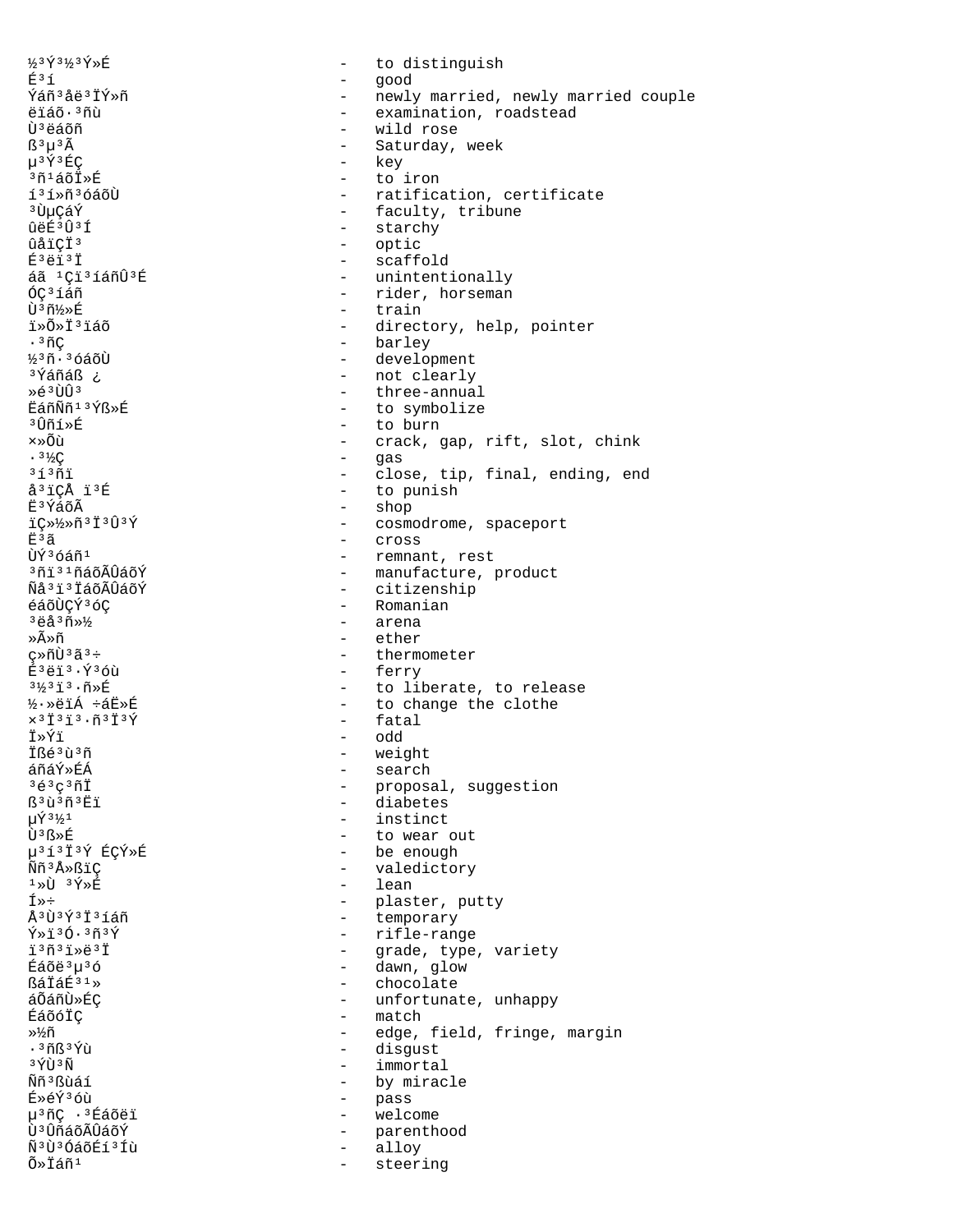<sup>3</sup>Ýáõß<sup>3</sup>uáõÛñ  $\tilde{Y} \times \tilde{I}$   $3\tilde{O} \times \tilde{O}$ í»ñÇÝ µ<sup>3</sup>ñÓñ<sup>3</sup>·áõÛÝ <sup>3</sup>éáÕç<sup>3</sup>å<sup>3</sup>ÑáõÃÛáõÝ Ñ3É3Í»É น้างกล áõëáõÙݪϪÝ ÑáõÕ3ñÏ3íáñáõÃÛ3Ý  $A^3$   $\bar{1}$   $3$   $\tilde{N}$   $3$   $\tilde{T}$   $3$   $\tilde{Y}$ **หการอั**น **TTTT3F** áÉáé Ȗİáõ Ñ3ñÛáõñ áõÕ»Ïóáñ<sup>1</sup> ÉóÝ»Éáõ  $\times$ <sup>3</sup>Ý<sup>3</sup>å<sup>3</sup>ñÑáñ<sup>1</sup>»É 3ÝëI½µáõÝù í½Ï3å Ĭñ<sup>3</sup> ĬáïáõÃÛáõÝ ßáß<sup>3</sup>÷áõÙ åCͪÏ Ù»ÏáõÏ»ë **ïáÏáõÝáõÃÛáõÝ** ևñÓ»ÉÁ  $\cdot \times$ ÕÓ  $3 \tilde{U}$   $3 \tilde{Y}$ áã ëáõñ µ3ñ»Ï3Ù3Ý3É  $\frac{1}{2}$ á $\frac{1}{2}$  $\frac{1}{2}$  $\frac{1}{2}$ ëÉ3íáÝ3Ï3Ý Ù»ÏÝ3µ3Ý ÉëáÕ  $3$   $F$ t) $3$   $F$   $1$  $63\overline{Y}$   $\overline{1}$   $3\overline{a}$   $3\overline{1}$   $\overline{2}$   $\overline{E}$ İáñ<sup>3</sup>·CÍ • นิล์กั  $\tilde{Y}*\tilde{Y}\cdot$  3 í áñ Ñ3í3Ýáó Ññ<sup>3</sup>Ó·áõÃÛáõÝ ÝáñÇó Ñ3ñóÝ»É E3Ý.3ñáÕ  $3\,$ Ýíx $3\,$ ñ Ñ3Ù3Ïñ»É ½ñáõó<sup>3</sup>·Çñù Ýß<sup>3</sup>Ý<sup>3</sup>µ<sup>3</sup>é тізтіза  $x$ <sup>3 $\acute{\gamma}$ 3 å 3 ñ $\widetilde{\text{N}}$ áñ  $^1$  á õ $\widetilde{\text{A}}$ Û á õ $\acute{\text{Y}}$ </sup> ß<sup>3</sup>ÕÏ<sup>3</sup>å≫É ևùñ CÝã 3é3c å<sup>3</sup>Ñ»ëiÇ<sup>3</sup>ÛÇÝ ·áõÛù <sup>3</sup>íiáÙ<sup>3</sup>i Ñ»é<sup>3</sup>Eaë ù»ÙáÝ Éáõë 3½· 3ÛÇÝ ëíÇÝ Ù3ñ½»É <sup>1</sup>ÅÏ<sup>3</sup>ÙáõÃÛ<sup>3</sup>Ùµ .á.Ýáó ß<sup>3</sup>ñÅ3éCÃ Ññ<sup>3</sup>Å3ñáõÙ fȖå นิล์กักล์ 10  $\mu$ <sup>313</sup>กั<sup>3</sup>กั <sup>3</sup>Õáõï µáõÍ≫É ½Ý.3É íñ<sup>13</sup>íí»É  $10n13E$ 

 $\Delta$ fragrant  $\qquad \qquad$ bow  $\sim$  10  $\pm$ upper - maximum - public health - pursue - bile - educational - funeral - casual, unintentional - deprivation - to tick - peas - two hundred - steward - having pour - to travel - unprincipled - scarf - gamble, passion, temperament - feeling - wasp - one and half - hardiness - test - aland - bowl, plate, dish  $-$  mild - make friends - to weld - Slavic - columnist - listener, obedient - diamond  $-$  block - curve - discovery, find - artful - henhouse - shooting - to ask again - infringer - for nothing - to sympathize - phrase-book - password - poppy - trip, journey, voyage, travel - to connect - shortly - stock - payphone<br>- caraway seeds - photosensitive - bayonet - train - unwillingly - apron, pinafore - motive - refusal, resignation, retire - rift, slot - in own way - decent, satisfactorily, satisfactory - salt-marsh  $\sim$ grow - ring, jingle - to be indignant

to roar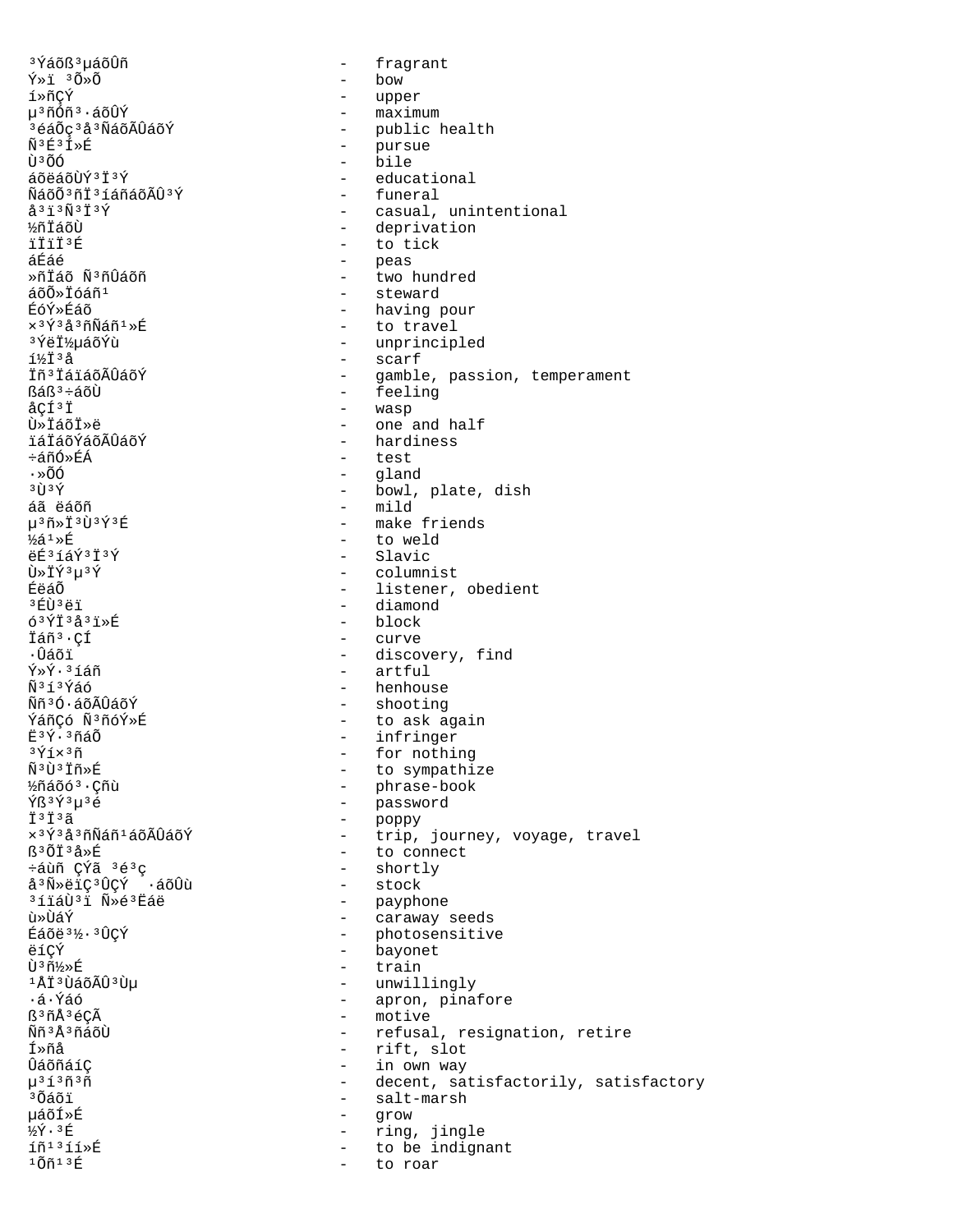ëÇñáÕ Éáõë<sup>3</sup>ÝÏ<sup>3</sup>ñÇã - photo amateur, photo fan í3Ý»É - chase, push away - run low  $63\overline{U}$  $3\overline{u}$  $\overline{x}$ µ»õ»é - pole - fury, mad  $7373037$ µ3Å3Ýí»É - be separated, disperse, get divorced 1Cåí3Í3ÛÇÝ - casual Ù»çï»ÕÁ - in the middle - poem íÇå»ñ·áõÃÛáõÝ - from there ªÛÝï≫ÕCó  $1*$ ëå $3*$ áõÃÛáõÝ - embassy - bolt Ñิ≫Oีล์∩ันื้คื Ù≫Í - senior, sensible, significant - parsley<br>- representative, respectable  $3\frac{1}{3}$  $3\frac{1}{1}$  $\tilde{u}$  $\geqslant$  $\tilde{0}$ å<sup>3</sup>iÏ<sup>3</sup>é»ÉC - to shave  $e^3$ ֖»É μáõÝ - genuine, original, stem, trunk - ocean ûíÏÇ<sup>3</sup>Ýáë - bruise, damage, trauma íݪëíªÍù **Ë**<sup>3</sup>Õ<sup>3</sup>ñIáõÙ - draw - forage Ï»ñªÏñáõÙ Ñ<sup>3</sup>ÝÏ<sup>3</sup>ñÍ<sup>3</sup>ÏC - suddenly, unintentionally - drinking EUȃáõ - report  $\frac{1}{2}$   $\times$   $\frac{1}{2}$   $\times$   $\frac{1}{2}$   $\times$   $\frac{1}{2}$   $\times$   $\frac{1}{2}$   $\times$   $\frac{1}{2}$   $\times$   $\frac{1}{2}$ - indecent  $3\overline{Y}$ å $3\overline{Y}$ i $\overline{X}$ - tutor  $13$ ëáõëáõÛó ïªëÝáñ1ªÏªÝ ÏáïªñªÏÝ»ñ - decimal fractions - assignment, destination Ýß<sup>3</sup>ݪÏáõÙ - seen, visible **BİÝÑBÛï** - hollow  $\div$ ã3Ï ¿ÏáÉá·Ç3Ï3Ý - ecological - bend, fold **f**<sup>3</sup>Ē»É Ù<sup>3</sup>ñÙÝ<sup>3</sup>Ù<sup>3</sup>ñ½áõÃÛáõÝ - gymnastics - leech ï½ñáõÏ - to impose, twirl  $A^3$  i » $E$ - accounting Ñ3Rí3ĤCÝ - economical ïÝï»ëáõ ÁÝÓÛáõÕ - escape, sprout - package, roll, bundle, pack<br>- participation<br>- to find, to find out, to reveal  $\div$ <sup>3</sup> $\widetilde{A} \times \widetilde{A}$ Ù<sup>3</sup>ëÝ<sup>3</sup> ÏóáõÃÛáõÝ Ñ<sup>3</sup>ÛïÝ<sup>3</sup>µ≫ñ≫É - transitive  $\div$ áE $31$ ñ $313$ Ý ëå<sup>3</sup>éáõÙ - consumption, expectation - rumple, trample, rub ⊺็กัล์กั≫É็ - teach, train ëáíáñ»óÝ»É - transfusion ևËÝ»ñªñÍáõÙ - game  $F30$ - trio Ȏ»ñ∙ ßñc<sup>3</sup>åïáõÛï Ï<sup>3</sup>ï<sup>3</sup>ñ»Ŕ - to bypass - alternately  $\widetilde{N} \gg \widetilde{D} \widetilde{A}^3 + \widetilde{A} \widetilde{E} \widetilde{A} \widetilde{1}$ - proposal, suggestion, offer<br>- deliverer  $363c315n$  $3\frac{1}{2}3\frac{1}{1}3\frac{1}{1}3\frac{3}{1}$ - participation<br>- to phone Ù<sup>3</sup>ëÝ<sup>3</sup> ÏóáõÃÛáõÝ Ñ»é'Éáëáí Ï'åí»É - to hook Ï»éáí µéÝ»É зõзã»É - to implore <u>พิ๊กั<sup>3</sup> เ็<sup>3</sup> ล้</u> - burning, urgent ÍEÝ»ÉáõÛó - chimney - powder box  $1$ CÙ $3$ ևßáõ  $3$ Ù $3$ Ý - retching ֑ËáõÙ - clarity, purity บิ<sup>3</sup> นิทีล์ดีA็บิล์ดีY์ - little, shallow, small ÷ล์บัที å 3 UU 3 Ý 3 í áñ í 3 Í - conditional <sup>3</sup>ÙáõëÝ363Í - married - realize, understand  $\cdot$ Ci $^3$ Ió»É <sup>3</sup>İÝ3ñÏ»É  $-$  to hint µÝªÏïáñ nugget  $\sim$  $\times$ <sup>3</sup> $\tilde{\text{1}}$ <sup>3</sup> $\tilde{\text{1}}$ <sup>3</sup> $\tilde{\text{2}}$  $\ast$  $\tilde{\text{1}}$ architect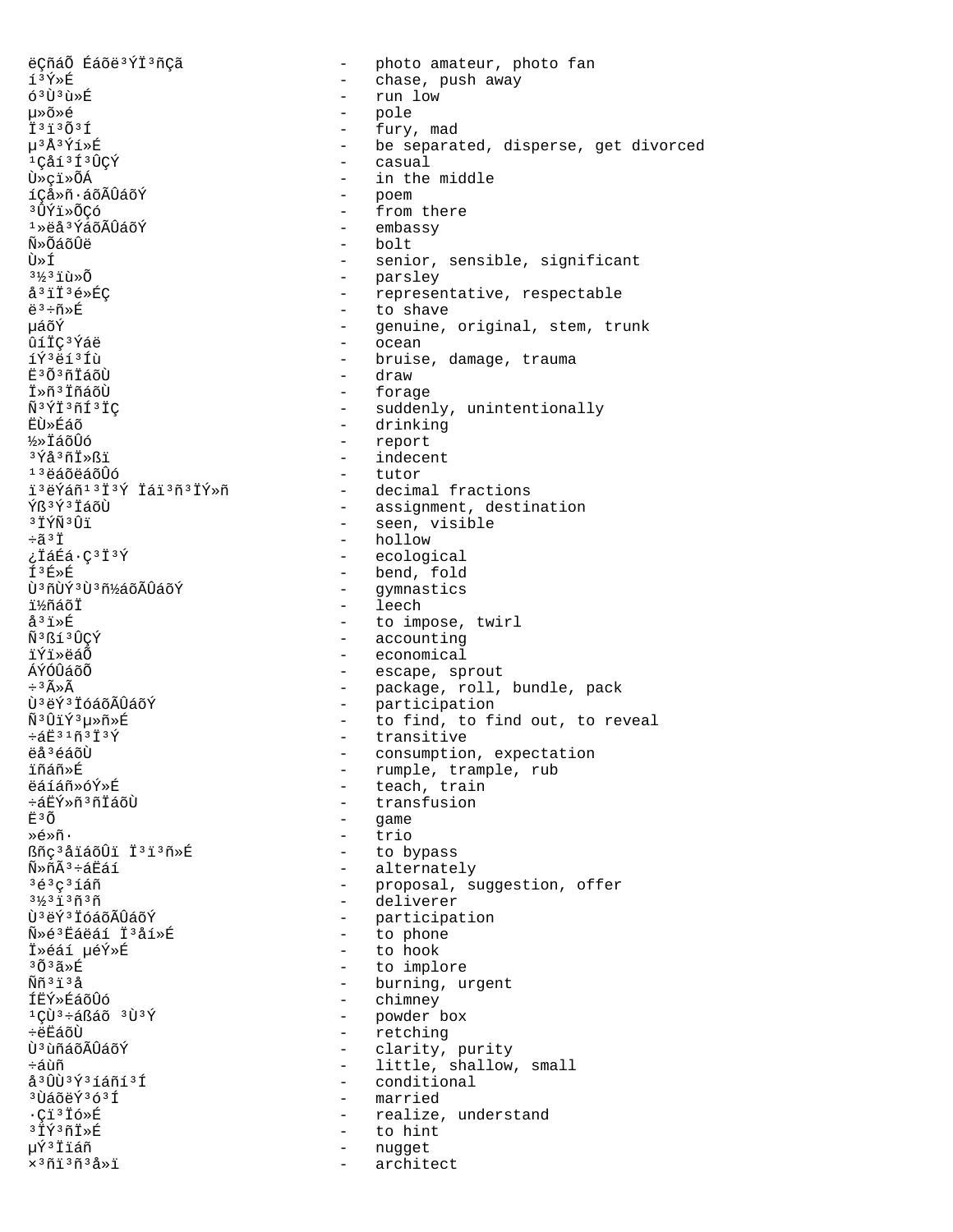İáñ<sup>3</sup>óí<sup>3</sup>Í »ÝÃ3ñÏ»É ½·áõß<sup>3</sup>óáõÙ å<sup>3</sup>ïÅ»É Ýáñ<sup>3</sup>í»å 毂Ý3ËóÇÏ Ã≫ù ∙áñÍ»ÉÁ  $\tilde{N}$ <sup>3</sup> $\hat{U}$ ñ» $\check{Y}$ <sup>3</sup> $\check{T}$ <sup>3</sup> $\check{Y}$ ë 3 ñù 3 í áñáõÙ Ñ<sup>3</sup>Ý<sup>13</sup>ñiáõÃÛáõÝ <sup>3</sup> ปั้นล์E áõÅ3ëå3é ÉCÝ»É CÝùݪùÝݪ1ªïáõÃÛáõÝ ã»õû∃É Ñªùªñ»É ë3ñë3÷»óÝ»É ÃÕÃ<sup>3</sup> IóáõÃÛáõÝ iC»1/>n313034 ͪÝáõó»É İ3ñ 3ÝáÕ İÇÝ µ3ÅÝ»ï»ñ 1ÅÏ3ÙáõÃÛ3Ùu  $363c333W$  $37A393698E$  $E \times \tilde{F}$ <sup>3</sup>.3.3 $\tilde{A}$ Ñ»ÕCÝ3 ÏáõÃÛáõÝ áõñu<sup>3</sup>Ã  $.3 \times 3 \times$ É<sup>3</sup>ÛÝáõÃÛ<sup>3</sup>Ùµ ½áÑí≫É µ<sup>3</sup>ñÓC »ñ»ë **CÙ**3ëïáõÝ ½ñ ªÑ  $\widetilde{N}$ ñ  $3\widetilde{A}$  $3\widetilde{n}$  $3\widetilde{T}$  $3\widetilde{Y}$ áã å<sup>3</sup>ßïáÝ<sup>3</sup>Ï<sup>3</sup>Ý  $1\overline{)}$ ëå $3\overline{Y}$ áõ $\widetilde{A}$ Ûáõ $\overline{Y}$ **A**ล์ก็ที่x Iñx<sup>3</sup>i»É §Ù<sup>3</sup>Ã.| ªÝ÷áõÛÃ x<sup>3</sup>ñi<sup>3</sup>ñ<sup>3</sup>å»iáõÃÛáõÝ íßï<sup>3Ý3É</sup>  $\mathbb{S}^3 \widetilde{\mathbb{N}} \times \mathbb{T}^3 \check{\mathbb{Y}}$ ÑáõÝÇó  $1 \times x$  $\cdot$ áõÛݽ $\cdot$ áõÛÝ <u> พิธี 3 ผิว กล์ กับ</u> Ý»ñi3ÛáõÃÛáõÝ  $\tilde{N}$ 3 $\tilde{A}$ 3 $\tilde{A}$   $\tilde{R}$ <sup>3</sup> ⊔ិក៌» ភូមិ ÉáÕáõÝ  $.3\frac{1}{2}$  $3\tilde{n}$ EáñÑÁñ<sup>13</sup>İó»É µ36 ßÇİ3Ñ»ñ  $3\ddot{e}3\dot{0}1\dot{0}$ ù<sup>3</sup>ßíáÕ  $\rightarrow$   $\div$   $\uparrow$   $\upbeta$   $\uparrow$ Ý»ñáÕáõÃÛáõÝ É3ÛÝ · CÍ **EáEácÛáõÝ**  $\tilde{a}$ õËi $(\times \tilde{I} \times \tilde{O})$ .) İÉáñ <sup>1</sup>CÙ<sup>3</sup>ÝÏ<sup>3</sup>ñCã ÃáõÃù áñ<sup>3</sup>İ Ñ<sup>3</sup>Ù<sup>3</sup>Éë<sup>3</sup>ñ<sup>3</sup>Ý İáïñ<sup>3</sup>ï»É 3Ý1ñİáõÉÇëÛ3Ý  $\mu$ <sup>3</sup> $\tilde{O} \times \tilde{O}$ 

bent  $\equiv$ - subdue, subject, subordinate - warning - punish, finish<br>- short story - luggage rack - flat, sloping, tilted - viscous - domestic - equipment - lull, peace - crowd, throng, jam - to succumb - self-criticism - cancel - to intimidate - correspondence<br>- cosmodrome, spaceport<br>- advise, notify - seamstress - shareholder - unwillingly - to be in the lead - to award - peak - authority, prestige - Friday - dwarf - across - to perish - pillowcase<br>- sage, wise - armour, reservation - resignation, retire - not clear - embassy  $-$  coffee - cancel - careless, negligent, careless - architecture - to be afflicted - useful  $-$  rut - dispute - motley, multi-collared - refusal, resignation, retire - presence - to groan - already, that - floating - carrot - to consult - light-haired - saying - timid, hesitant - boil - mercy, pardon - strip, stripe - purl - pilgrim - round - portrait painter - mercy - quality - university  $\sim$ prick - backstage ivy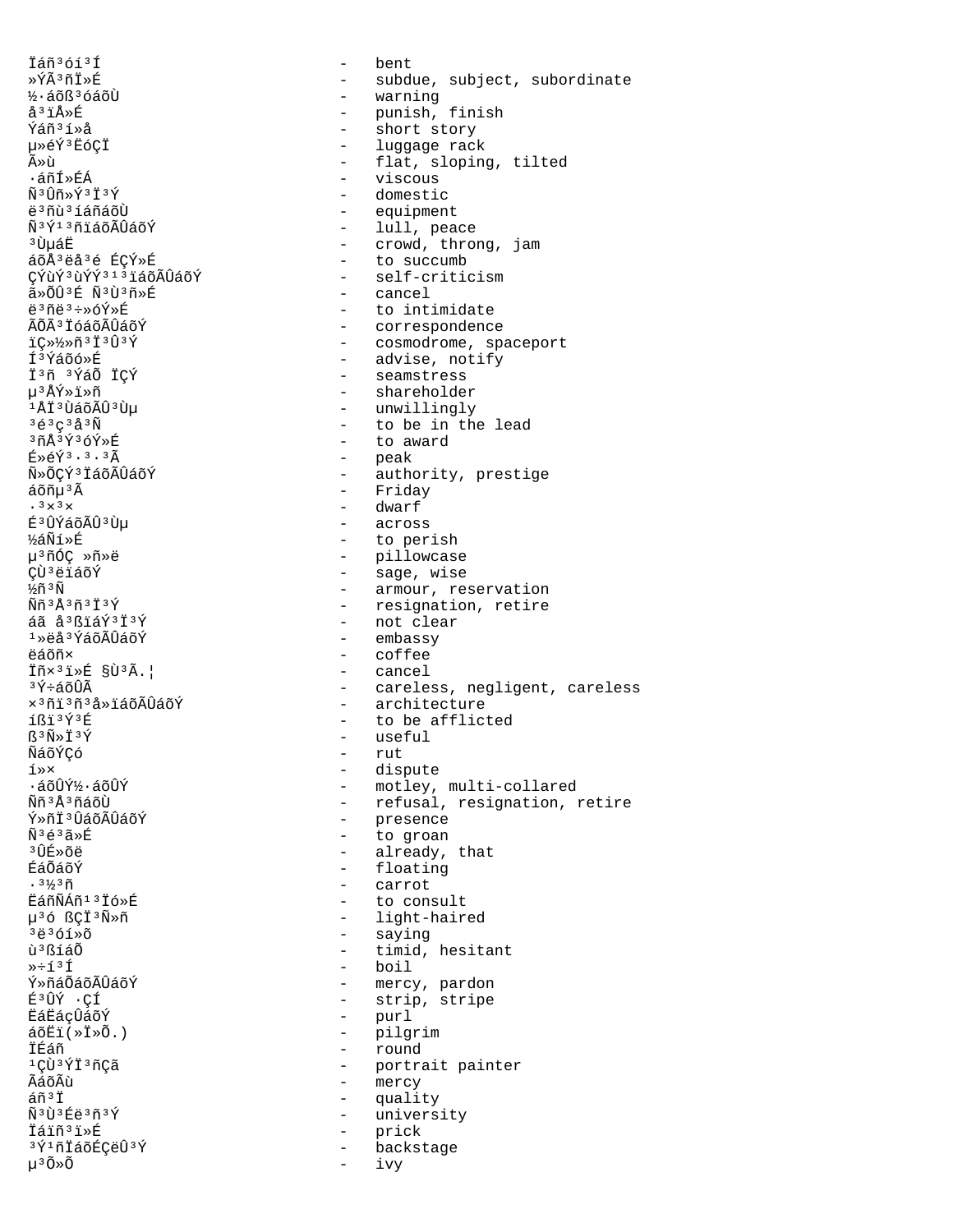1/3·áõß<sup>3</sup>Ý3É  $\Delta$ to be careful Eáõx 3 å 3 Ñ 3 ñ - panic  $3$ íÉ»É  $\sim$ to sweep **½áíáõÃÛáõÝ**  $\text{cool}$ ËóCÏ cabin **Eáñù**Ȗ bosom ᖻĖáë»É - review - mathematics Ù<sup>3</sup>ûÙ<sup>3</sup>iCÏ<sup>3</sup> - board ï'Ëï'Ï - photographer Éáõë<sup>3</sup>ñÓ<sup>3</sup>Ï - task  $36303193$ - to get married, to marry <sup>3</sup> UáõëÝ<sup>3</sup>óÝ»É - decency น<sup>3</sup> 0 3 นิ<sup>3</sup> 1 <sup>3</sup> ก็ล์ 0 Aปีล์ 0 Y - ill-bred  $3\overline{Y}$ <sup>13</sup>ëïÇ<sup>3</sup>ñ<sup>3</sup>Ï - to regard áñªÏ»É - card file  $\tilde{u}$ <sup>3</sup> $\tilde{n}$ i<sup>313 $\tilde{p}$ </sup> Ϊ<sup>3</sup>Û3Ý3É - to be held - to beg û·ÝáõÃÛáõÝ ËÝ<sup>1</sup>ñ»É - self-excitation ÇÝùÝ<sup>3</sup>ëå<sup>3</sup>ë<sup>3</sup>ñÏáõÙ 㻽áù - neutral - hairpin f<sup>3</sup>Ù<sup>3</sup>Ï<sup>3</sup>É - hippopotamus  $\cdot$  »1360  $\tilde{U}$ <sup>3</sup> $e^{\frac{r}{2}3}$ .  $C_1^{13}$   $613$   $f$ - specialized - to develop Ï'i'M>ÉÝ·áñÍ»É - to climb, to ascend  $\hat{U}^3$   $\cdot$   $\hat{E}$   $\hat{\circ}$   $\ast$   $\hat{E}$ 3Ýï 3ñ 3 Ïáõë»ÉC - doubtless Ùáï 3íáñ - approximate, provisional - addition Éñ<sup>3</sup>óÝáõÙ - tile  $\tilde{N}$ <sup>3</sup> $E$ ×<sup>3</sup> $E$ <sup>3</sup> $E$ <sup>3</sup>Ý3ëÝ3µáõÛÅ - veterinary - aunt Ùáñ<sup>3</sup>ùáõÛñ - bow u<sup>3</sup>ñ»õ»É ÍË<sup>3</sup> EáiÇ ÙÝ<sup>3</sup>óáñ<sup>1</sup> - stub - tank ïªÝÏ Ñ3Ù3Ó3ÛÝ3.Cñ - agreement, pact - ancestor Ý3 F3Ñ3 Îñ - to shiver ⊿ิก็∩ัี⊿์<sup>3</sup>ที่ E3ÕÁÝÏ»ñ - partner - bear <sup>3</sup>ÑÇ 3ÝïÝ3É - to be carried - character µÝáõÛÃ - odd Ï≫Ýï - family ÁÝï3Ý»Ï3Ý - stepson Eáñà ïÕ<sup>3</sup> - forever, for ever ÁÝ<sup>1</sup>ÙCßï  $\tilde{\rm N}$   $^3\hat{\rm U}\tilde{\rm n}$ » Ý  $^3$   $^1$   $^3\tilde{\rm n}$ Óáõ $\tilde{\rm A}\tilde{\rm U}$ áõ $\tilde{\rm Y}$ - repatriation - bracket  $\div$ <sup>3</sup>  $\ddot{I}$ <sup>3</sup>  $\cdot$  C $\acute{I}$ Ã3ñÙ3óÝ»É - to freshen, to refresh, to update - among **T**»ACÝ - religion İñáÝ - opera ûå»ñ<sup>3</sup> - fumes ∙áñáñßÇÝ»ñ - daughter, girl <sup>3</sup>ÕçÇÏ <sup>3</sup>ÝÑ<sup>3</sup>ßÇí - countless, innumerable, uncountable -  $hourly$ Å<sup>3</sup>Ù<sup>3</sup>ÛCÝ - at all, by no means 3ٻݻõÇÝ ·ñÏ<sup>3</sup>Ë3éÝáõÃÛáõÝ - embrace  $\tilde{N}$ <sup>3</sup> $\tilde{O}$ <sup>3</sup> $\tilde{Y}$ - pot 3é3ç3óáõÙ - advancing - dispose, have iÝáñÇÝ»É xáõï - young of animals - to adjust ë3ñùCÝ 13ñÓÝ»É - microscope  $\tilde{U}$ <sup>3</sup> $\tilde{Y}$  $\tilde{n}$ <sup>31</sup> $C$ <sup>31</sup> Ïáõë<sup>3</sup>Ïó<sup>3</sup>Ï<sup>3</sup>Ý  $\sim$   $$ party **EáÕáí**<sup>3</sup>I  $\sim$ pipe  $6a\tilde{0}$ <sup>3</sup> $\div$ <sup>3</sup> $\hat{U}$ i bar  $\sim$ ևõãÇÏ blister, bubble  $\sim$ çñáí Í<sup>3</sup>ÍÏ»É  $\sim$ to fill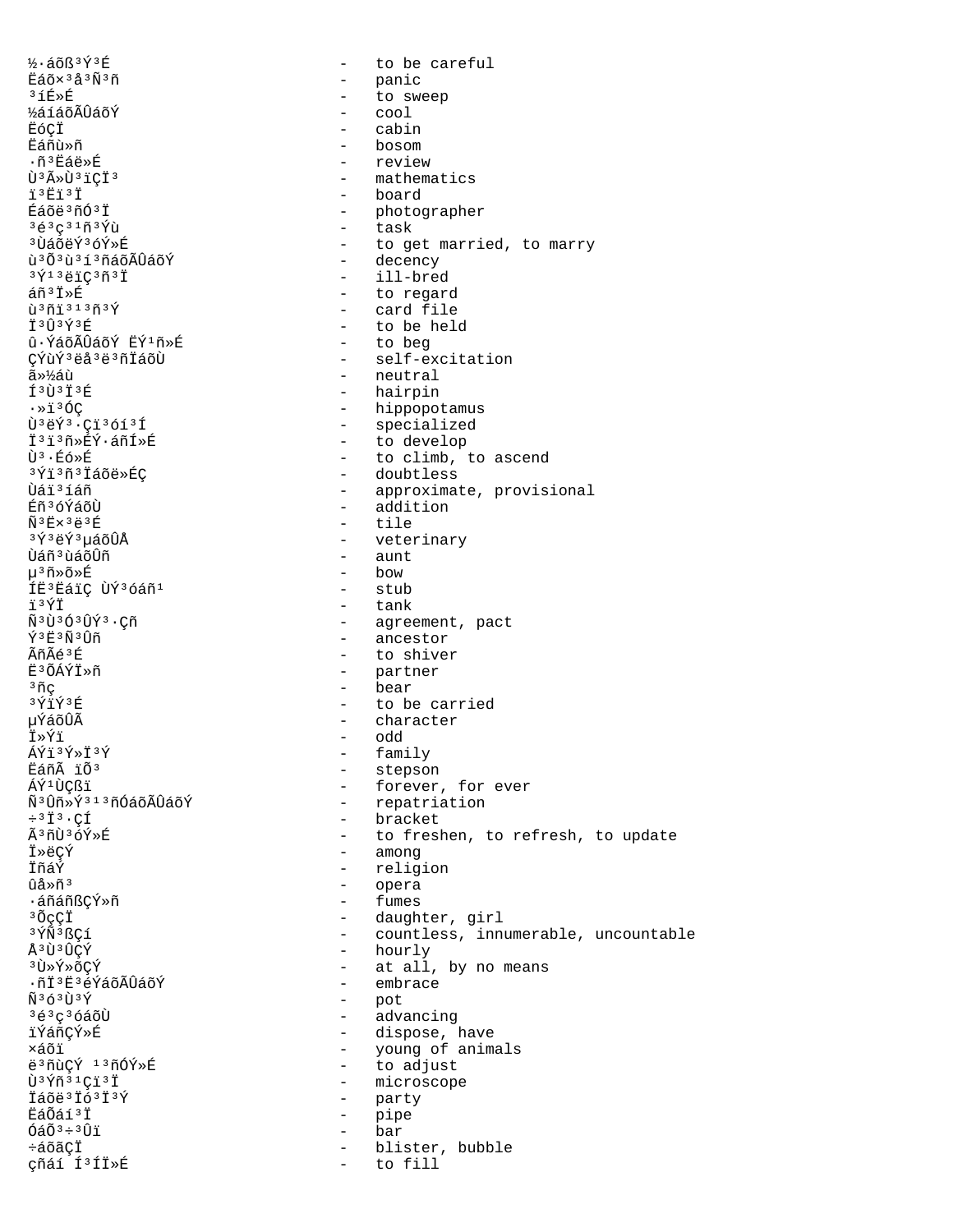ï³ï³Ý»É - to swing É<sup>3</sup>µáñ<sup>3</sup>ïáñ - laboratory<br><sup>3Ý3</sup>ã3ñ - lampartial - lampartial  $3\check{Y}$ <sup>3</sup> $\check{Y}$ <sup>3</sup> $\check{Y}$ <sup>3</sup> $\check{Y}$ <sup>3</sup> $\check{Y}$ <sup>3</sup> $\check{Y}$ Í³Ï»É - to prick - poacher<br>- gradual <sup>3</sup>ëïÇ×<sup>3</sup>Ý<sup>3</sup>Ï<sup>3</sup>Ý - gradual<br>Ó<sup>3</sup>ÝÓñ<sup>3</sup>ÓÝ»É - to anno <sup>5</sup> <sup>5</sup> <sup>5</sup> <sup>6</sup> <sup>5</sup> <sup>6</sup> <sup>5</sup> <sup>6</sup> <sup>5</sup> <sup>6</sup> <sup>5</sup> <sup>6</sup> <sup>5</sup> <sup>6</sup> <sup>5</sup> <sup>6</sup> <sup>5</sup> <sup>6</sup> <sup>5</sup> <sup>6</sup> <sup>5</sup> <sup>6</sup> <sup>5</sup> <sup>6</sup> <sup>5</sup> <sup>6</sup> <sup>5</sup> <sup>6</sup> <sup>5</sup> <sup>6</sup> <sup>5</sup> <sup>6</sup> <sup>5</sup> <sup>6</sup> <sup>5</sup> <sup>6</sup> <sup>5</sup> <sup>6</sup> <sup>5</sup> <sup>6</sup> <sup>5</sup> <sup>6</sup> <sup>5</sup> <sup>6</sup> <sup>5</sup> <sup>6</sup> <sup>5</sup> <sup>5</sup> <sup>6</sup> <sup>5</sup> <sup>5</sup> <sup>5</sup> <sup>5</sup> <sup>5</sup> <sup>5</sup> <sup></sup> īùݺçºÝ - laborious<br>ËÙáñCã - laborious - veast ËÙáñÇã - yeast - yeast - yeast<br>3 Yå 3 i xÑC - yeast - inatte  $3\acute{\gamma}A3i\acute{\gamma}$ <sup>3</sup> $\acute{\gamma}A3i\acute{\gamma}$ <sup>3</sup>ñ<sup>3</sup>ï»ÅÇ - inattentively ïºñºï»ëºÏ - grade, type, variety<br>ÉáÕºÌñóáõÙ - - by swimming away ÉáÕ<sup>3</sup>ÙñóáõÙ - by swimming away<br>ùᯐ - remove, to chase ùᯐ - remove, to chase, to drive Ã<sup>3</sup>í<sup>3</sup>Éí»É - to be rolled<br><sup>3</sup>ßË<sup>3</sup>ñÑ<sup>3</sup>Ù<sup>3</sup>ë - - - - continent <sup>3</sup>ßË<sup>3</sup>ñÑ<sup>3</sup>Ù<sup>3</sup>ë - continent<br>μÉáõñ - hill - hill µÉáõñ - hill óñí»É - disperse - disperse - disperse - disperse - disperse - disperse - disperse - disperse - disperse - disperse - disperse - disperse - disperse - disperse - disperse - disperse - disperse - disperse - disperse - dispe  $\dot{E}$ <sup> $\dot{E}$ </sup><sup>3</sup>óÝ»É - muffle<br>áõë - should áõë - shoulder<br>ûÉ<sup>31</sup>ñáõÃÛáõÝ - shoulder - shoulder ûÉ<sup>31</sup>ñáõÃÛáõÝ - dictation<br>ÁÝ<sup>1</sup>áõÝáõÙ - - - reception ÁÝ<sup>1</sup>áõÝáõÙ - reception<br><sup>3</sup>Ùu<sup>3</sup>ëï<sup>3</sup>ÝÛ<sup>3</sup>É - accused, d <sup>3</sup>Ùµ<sup>3</sup>ëï<sup>3</sup>ÝÛ<sup>3</sup>É - accused, defendant<br>43Ý3½3Ý - accused, defendant ½<sup>3</sup>Ý<sup>3</sup><sup>½</sup><sup>3</sup>Ý<sub>2</sub><sup>5</sup>∕<sub>2</sub><sup>3</sup>Ý<br>Ëéé<sup>3</sup>óÝ»É - different, various, differently Ëéé<sup>3</sup>óÝ»É - to snore<br>ï»Õ<sup>3</sup>ßáñ - to snore is - to snore ï»Õ³ßáñ - bed  $\tilde{N}^{3}\tilde{n} \cdot {}^{3}\acute{Y}$ ù - honour, respect $\hat{U}$ aille - honour, respect Ûá<sup>1</sup> - iodine<br>Ï<sup>3</sup>Ãí<sup>3</sup>Í - Iodine - paralys I<sup>3</sup>Ãí<sup>3</sup>Í - paralysis, stroke ëïÇå»É - force Ýáñ<sup>3</sup>Ó»õ - fashionable<br>µ<sup>3Ý</sup>Ç<sup>3</sup>ñªåáõñ - fashionable - rabbaqe sou µ<sup>3Ý</sup>Ç<sup>3</sup>ñªåáõñ - cabbage soup<br>˪ᯐ - to cook  $E^3$ ᯐ  $\tilde{E}^3$ gȃ  $\tilde{E}^4$ ãÇÝ³Ï³Ý - Chinese ÑñªåªñªÏ - area, platform<br>ªÙáà ; - - - - - - - - - - - - - - shame on you َعْهَلَّاتِ = shame on you<br>بَاحِمَةِ = shame on you<br>– mixed Ë<sup>3</sup>ếÝ - mixed<br>Ï<sup>3ÝáÝ3</sup>íáñ»É - mormal آ<sup>ء</sup>َ¥ُáÝُ∙íáñ»É - normalize<br>(1) - normalize - المؤثرة - fluff.do  $3\tilde{O}13\tilde{U}3\frac{1}{2}\tilde{U}3\frac{1}{2}\tilde{U}3\frac{1}{2}\tilde{U}$  - fluff, down  $\tilde{U}*\tilde{I}3\tilde{U}3\frac{1}{2}\tilde{U}$ ٻͪñªÝù - honour<br>μªÉ»ïªÛÇÝ - → ballet p<sup>3</sup>É»ï<sup>3</sup>ÛÇÝ - ballet<br>Ù<sup>3</sup>Ï<sup>3</sup>Ý - bockey  $\hat{U}^3$ <sup> $\hat{I}^3$ </sup><sup> $\hat{Y}$ </sup><sup>3</sup> $\hat{I}$ <sup>3</sup> $\hat{Y}$  $\hat{n}$ <sup>3</sup> $\hat{E}$ C<sub>x</sub>  $\hat{U}$ <sup>3</sup> $\hat{Y}$  $\hat{n}$ <sup>3</sup> $\hat{E}$ C<sub>x</sub>  $\hat{U}$ Ù³Ýñ³ËÇ× - gravel Ãáõç - hemorrhoid Ïáõï³Ï»É - collect, concentrate, save - market<br>- to thaw çáõñ <sup>13</sup>éÝ<sup>3</sup>É<br>6<sup>3</sup>ÝÏ<sup>3Ý3É</sup> óªÝϪݪÉ - want, wish<br>uÝáõê·ñ»É - characteri pÝáõÃ<sup>3</sup>·ñ»É - characterize<br>½3ñ·3Ý3É - characterize  $\frac{1}{2}$ <sup>3</sup>ñ·<sup>3</sup>ݪÉ - to develop<br>ÝÝc»óûªÉ - te decedent  $\frac{y_1^2}{x_2^2}$   $\frac{y_2^2}{x_1^2}$  decedent  $\frac{y_1^2}{x_2^2}$  decedent <sup>3</sup>Ý<sup>1</sup>áõÝ<sup>1</sup> - to be gone<br>ÝÏ<sup>3</sup>ñ<sup>3</sup>Ï<sup>3</sup>É - easel  $\tilde{Y}$  $I^3$ ñ ${}^3$  $I^3$ É  ${}^5$  easel<br>  $I^1$  ${}^3$  ${}^5$  ${}^6$ ,  ${}^9$  ${}^5$  ${}^8$  ${}^7$  ${}^3$ ñ ${}^1$  ${}^9$  ${}^6$  ${}^6$  easel íï³Ý·Ç »ÝóñÏ»É - to threaten ·é»ÑÇÏ - vulgar, trite <sup>3</sup>ÛÉ»õ - also<br>•»ñC ÁÝÏ<sup>3</sup>Í - also - also - also ·»ñÇ ÁÝÏ³Í - captive <sup>3</sup>ßË<sup>3</sup>ï<sup>3</sup>í<sup>3</sup>ñÓ - earnings, wage, salary<br>Ù ilí - earnings, wage, salary Ù»ñϳóÝ»É - convict, expose, uncover, undress ùáõÝ ÙïÝ»É - to fall asleep ȖÃ<br>  $\frac{3}{4}$ <sup>3</sup>ñ»̃n
(1) - march, procession, train
(1) - to hesitate
(1) - to hesitate
(1) - to hesitate
(1) - to hesitate
(1) - to hesitate
(1) - to hesitate
(1) - to hesitate
(1) - to hesitate
(1) - to hesitate
(1) - t Ñ<sup>3</sup>å<sup>3Õ»É - to hesitate<br>Éáõë<sup>3</sup>Íáñ - to hesitate - to hesitate</sup> Éáõë³íáñ - photo studio, photographic film  $^{1}$ ÇÙ $^{3}$ ևßáõ $^{3}$ Ù $^{3}$ Ý - powder box - powder box íñ<sup>3</sup> ï<sup>3</sup>É - hawk<br>•á×Ç - pigle - piglet 怤ï - rough, trite<br>áã Ñ<sup>3</sup>Ù»Õ - rough, trite áã Ñ³Ù»Õ - tasteless, insipid - melody, tune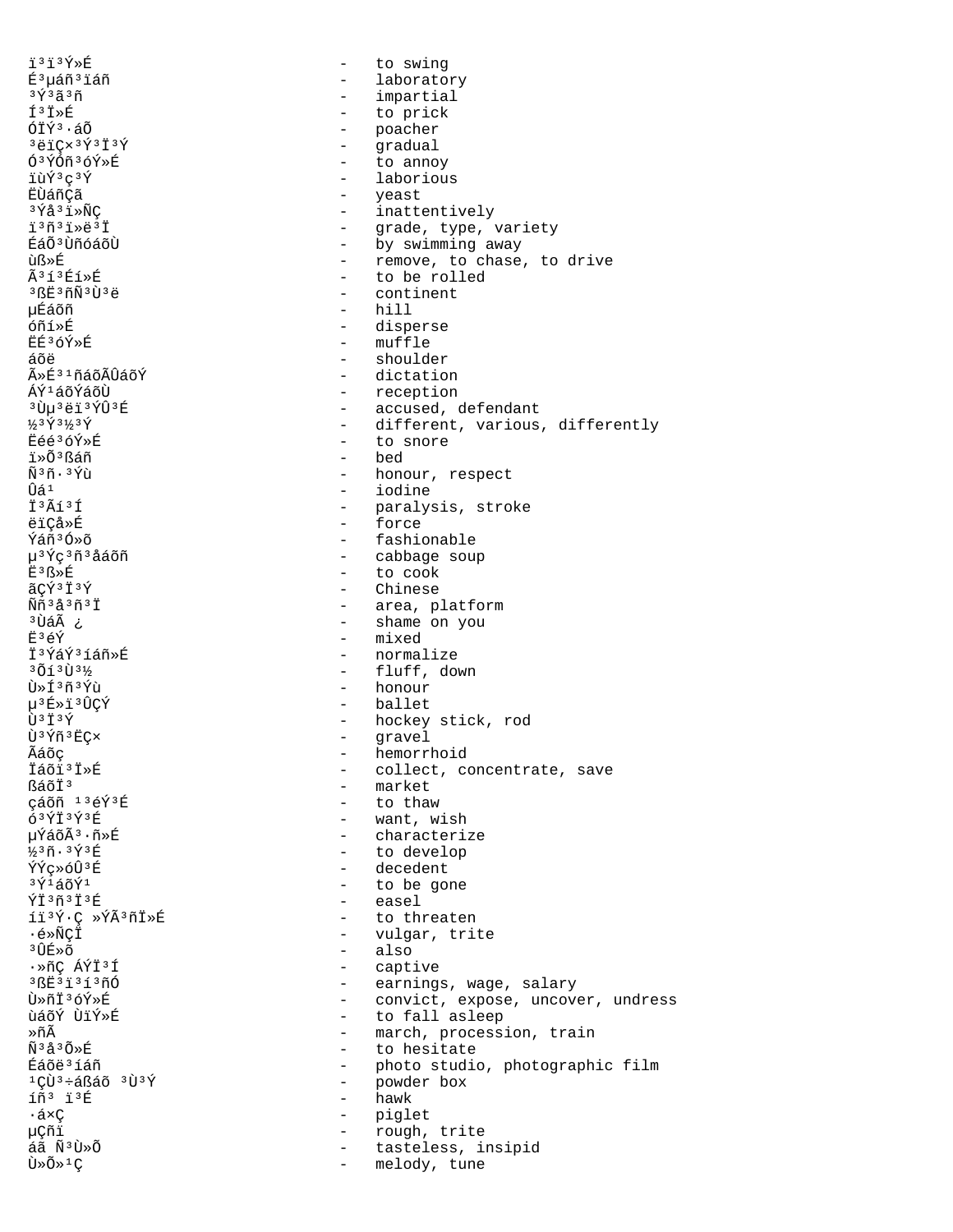$\cdot$ ÉáõË $\cdot$ <sup>3É</sup>  $\sim$ manage »÷3Í çáõñ - boiled water  $*1$   $13E$ - responsibility Ȗ»ëÇ obverse  $\cdot$ Ý $36\mathring{u}$ train İáñ<sup>3</sup>Í missing Ȗ»ëëñµÇã - towel áëïÇÏ<sup>3</sup>Ý - police İñÃáõÃÛáõÝ - education - to come running *Uái 131/>>*É f3 i - hole  $674443737$ - fishing - concentrate Ëï<sup>3</sup>Íá - password<br>- anyone, every, each  $.3013u36$ <sup>3</sup>Ù → Ý ÙÇ - contender, opponent ªËáÛªÝ - to get dark ÙáõÃÝ ÁÝÏÝ»É - straw íõáicó ֋3óÝ»É - damage, ruin, spoil - sentry  $a^3\tilde{N}$ <sup>3</sup> $\ddot{I}$ <sup>3</sup> $\ddot{I}$ <sup>2</sup> $\ddot{I}$ - accessory åÇïáõÛù  $-$  axe Ï36CÝ ͪËë»É - spend, waste - commission ѪÝÓݪñªñáõÃÛáõÝ I×Õ<sup>3</sup>I  $-$  hoof <sup>3</sup>ñÛáõÝ<sup>3</sup>ß<sup>3</sup>Õ<sup>3</sup>Ë - bloodstained  $-$  champ ã÷ã÷áó ÝÙáõß - copy, pattern, sample, test - to sing Ù»ÕÙ »ñ.»É <sup>3</sup>íëiñ<sup>3</sup>ÉÇ<sup>3</sup> - Australia ÁÝïñáõÃÛáõÝ - election, option  $\tilde{A}$  3  $\tilde{Y}$  3  $\tilde{U}$  $-$  ink áñ<sup>3</sup> ÍáõÙ - qualification - stage Ã3ï»ñ3µ»Ù - note Í<sup>3</sup>ÝáÃ<sup>3</sup>·ñáõÃÛáõÝ - to drizzle นิงกลัก  $R3n$ - cycle, file, range, row, rank, series, row I<sup>3</sup>åCi<sup>3</sup>Ý - captain Éáõë<sup>3</sup> í áñáõÙ - photo - Friday áõñu 3 Ã - besides µ36Ç 1ñ3ÝÇó ÍÇÉ - sprout ÉáµÇ - bean <sup>3</sup>Ý·áñÍ<sup>3</sup>Í»ÉÇ - obsolete - sight *i*ȑáÕáõÃÛáõÝ - unfortunate, unhappy áÕáñÙ»ÉC - capital  $371373737$  $\cdot$  >  $\overline{1}$  3 $\overline{1}$ - flow, stream, torrent  $\ddot{\mathsf{T}} \mathsf{C}^{1/3}$   $\ddot{\mathsf{T}} \times \ddot{\mathsf{T}}$ - focus - longer <sup>3</sup>í»ÉC »ñÏ<sup>3</sup>ñ - sweep clean, wipe, erase ëñu»É - inaccurate, inexact áã ëïáõÛ.  $f3f3$  $\frac{1}{2}$  . carp Ëéã<sup>3</sup>Ï larynx  $\sim$  $13\ddot{e}31\acute{a}$ ñ»É - place, lay, spread out  $\omega_{\rm{max}}$ E3éÝ3IáõÛi inflow <sup>3</sup>ÛëáõÑ»ï»õ - henceforth ÉáÕ ï3É - swim - bulky  $\tilde{U}$ » $\tilde{T}$ 3 $\tilde{T}$ 3 $\tilde{T}$ 3 $\tilde{R}$ - respect พิ<sup>ร</sup>ิกั•ล์กัโ  $-$  so  $3$  Tr $\sqrt{2}$  $3 \div$ Ï<sup>3</sup>ñ·<sup>31</sup>ñáõÃÛáõÝ - instruction, order íCñ<sup>3</sup>íáñ»É - wound, offend, be cut í<sup>3</sup>íiáõÛÃ - cover, screen, veil - go out, get out, go away <sup>ı</sup>áõñë ·<sup>3</sup>É - compose, state, lecture  $\mathbb{S}^3$ ñ $^3$  $\mathbb{1}$ ñ»É Ó<sup>3</sup>ÛÝ<sup>3</sup>·ñáõÙ record Ñ<sup>3</sup>ií<sup>3</sup>Íù compartment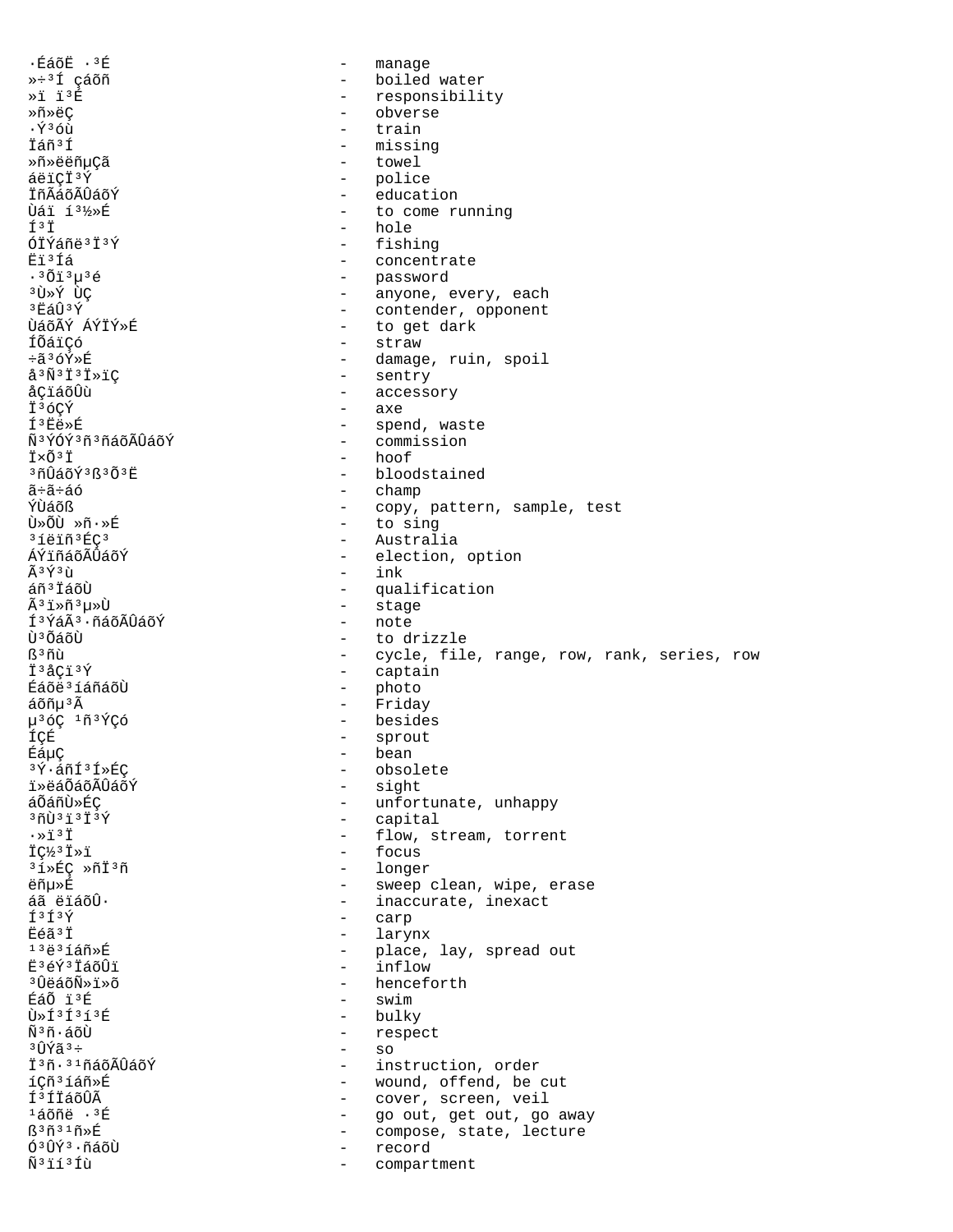ÑCÙÝ3íáñí3Í reasonable  $\sim$ ùÝÝ¢ã - inspector - polar<br>- diary, journal µ»õ»é3ó3Í ûñ<sup>3</sup>·Çñ - cleaner Ñ<sup>313</sup>ù<sup>3</sup>ñ<sup>3</sup>ñáõÑÇ í3ñÅ»óÝáÕ tamer ãÉëí<sup>3</sup>Í - unprecedented ç<sup>3</sup>Ñ»ÉáõÃÛáõÝ - youth - mutual ևË313ñÓ i<sup>3</sup>ñÑ<sup>3</sup>Ùá½»É - to dissuade  $\tilde{N}$ 3 $\tilde{T}$ 3 $\tilde{A}$ 3 $\tilde{T}$ - contrary, despite, inside out, on the contrary  $3A8\times6V\times F$ - to strike - medicine uÅßÏ<sup>3</sup>·CiáõÃÛáõÝ ù 3Ý - than - early ßáõï - behind ≫ï≫õÁ Ñ<sup>313</sup>ù<sup>3</sup>ñ<sup>3</sup>ñáõÑÇ - cleaner - handle Ã3ÃÇÏ - sweet ù<sup>3</sup>Õóñ - invite, call ϪÝã»É Ñ<sup>3</sup>Ùµáõñ»É - to kiss <sup>3</sup>iáÙ - atom ÑáõÛë áõÝ»Ý3É - to hope - dessert <sup>3</sup>Ýáõ߻ջÝ  $60a\tilde{a}$  $\tilde{y}$ <sup>3</sup> $\tilde{y}$ <sup>3</sup> $\tilde{6}$ - snowmobile - phlegm ËáñË Ñ<sup>3</sup>ñáõóáõÙ - fee - invasion Ý»ñËáõÅáõÙ áõÕ»Ï3É - tollgate - orphan áñµ - stamp ßï<sup>3</sup>Ùå  $E$ <sup>3</sup> ÷ <sup>3</sup> $Y$  » $E$ - break, upset ֻéªÙáÉáõÃÛáõÝ - vanity - gravel áëÏ»µ»ñ 313½ - month з ÙСë ·Cß»ñ<sup>3</sup>ÛCÝ - night - follower  $\tilde{\text{N}} \times \tilde{\text{N}} \times \tilde{\text{N}}$ ล์ที่ u<sup>31</sup><sup>2</sup>U<sup>3</sup>å<sup>3</sup>iI»É - multiply - flight áõÕ»ñÃ  $-$  ant ÙñcÛáõÝ - to shine Éáõë3ÝÏ3ñ - string É3ñ3ÛCÝ í3é»É3ÝÛáõÃ - combustible - Estonian ¿ëïáÝ3Ï3Ý - by storm ∙ñáÑáí »i Ññ»É - push away - calling, hunt, inclination Ñ<sup>3</sup>ÏáõÙ - rail  $A \times \hat{E}$ พี∪ิล์∩ัื้⇔ัั<sup></sup> - carpenter, joiner µáõÛñ - aroma, scent, flavour - patriotic<br>- carpenter, Ñ<sup>3</sup>Ûñ»Ý3ëCñ3Ï3Ý  $3\overline{1}$  $3\overline{0}$ Ó $3\cdot$ áñÍ carpenter, joiner - fear, horror  $3\tilde{\rm N}$ - caretaker  $\tilde{\rm N}$ <sup>313</sup> $\tilde{\rm u}$ <sup>3</sup> $\tilde{\rm n}$ <sup>3</sup> $\tilde{\rm n}$ - spray Ñ»ÕáõÏ3óCñ - operation ß<sup>3</sup>Ñ<sup>3</sup>·áñÍáõÙ - to weigh **짎ȃ** - repatriation Ñ<sup>3</sup>Ûñ»Ý<sup>313</sup>ñÓáõÃÛáõÝ - steadfast, tense  $E<sup>3</sup>$ ñí $<sup>3</sup>$ Í</sup>  $\tilde{N}$ <sup>3</sup> $\tilde{1}$ <sup>3</sup> $\tilde{1}$  $\tilde{1}$  $\tilde{2}$  $\tilde{R}$ - to be going, to gather <sup>3</sup> ปีล์กัก - firm, stout, strong, solid - whence áñi»ÕCó - scratch x<sup>3</sup>ÝÏéí<sup>3</sup>Íù 3í≫ñ≫É - devastate, ruin, destroy  $3\tilde{n}$ .  $3\tilde{Y}$  $3\tilde{1}$ - broth Ýß<sup>3</sup>Ý<sup>3</sup>Ï<sup>3</sup>ÉÇÓ - significant Ù<sup>31</sup>⁄áï shaggy  $\sim$ ï<sup>3</sup>ÏÇó from below, from under  $\sim$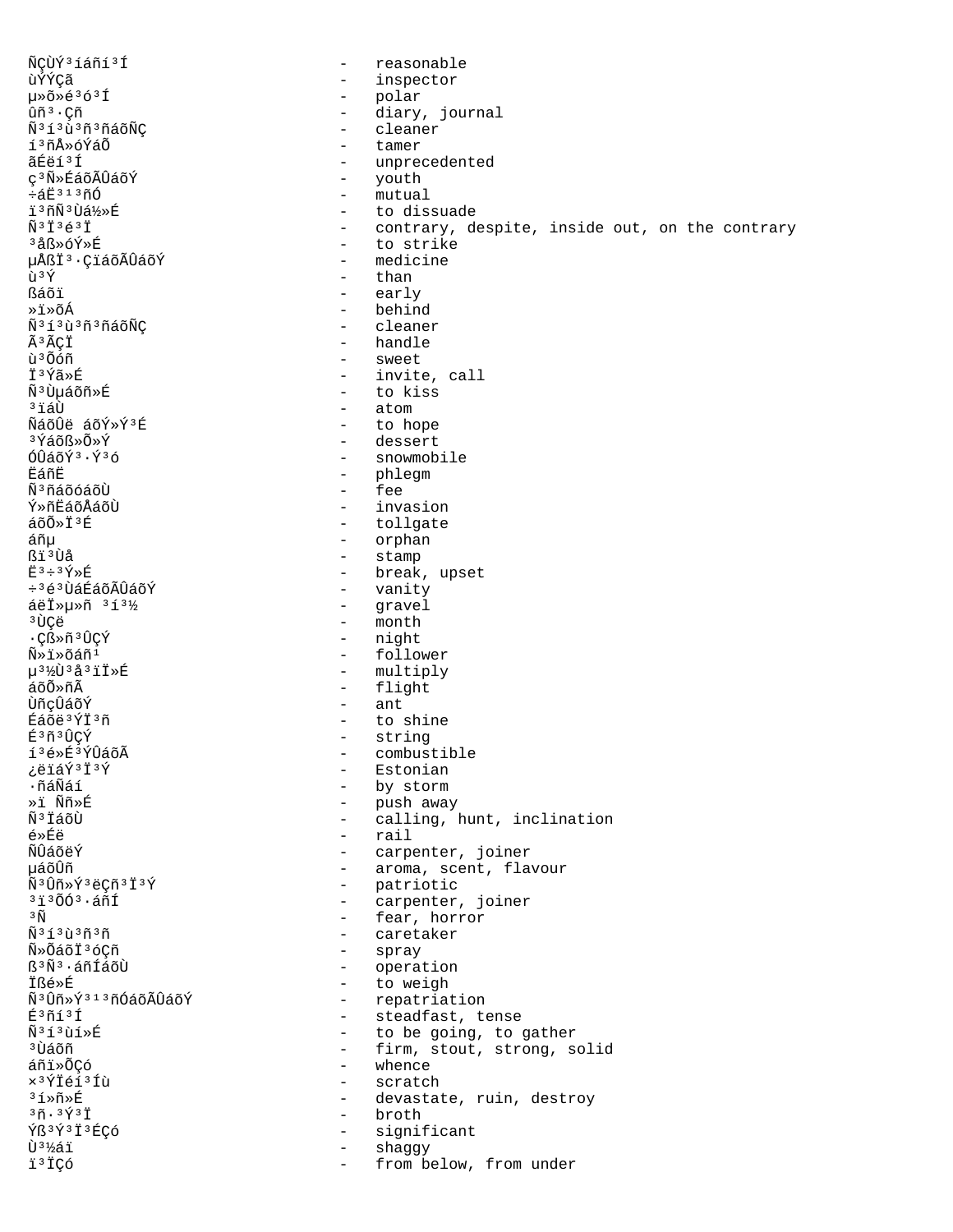Ù<sup>3</sup>Ýáõİ infant  $\overline{a}$ **Eéáí**ȃ  $\qquad \qquad$ to disturb 1»Õ3Ãñçáó  $\equiv$ lot ion <sup>3</sup>å<sup>3</sup>ñ<sup>3</sup>Ýù palace - rough, trite 怤ï - crocodile İáİáñ<sup>1</sup>ÇÉáë - dig 椯É - quick-tempered, sprightly ï ªù ªñÛáõÝ - comic ÑáõÙáñCëï 'i'Ý  $\tilde{N}$ »  $\cdot$   $\tilde{Y}$ <sup>3</sup> $\tilde{Y}$ ì - irony ᇃáñßC<sup>3</sup>óáõÙ - fumes åáÏí»É - to break, to disappear  $-$  final  $\frac{1}{2}$ ñ 3 ÷ 3 ÏÇã - central İ»ÝiñáÝ3Ï3Ý Ù≫ÏÝ≫É - depart, leave, set off, stretch - footwear, shoes İáßçi - to correct, to normalize I<sup>3</sup>ñ·<sup>3</sup>íáñ»É - how many? **C**Ýãù<sup>3</sup>Ý  $63E3140Y$ - shed  $\tilde{N}$ <sup>3</sup>Ù<sup>313</sup>ë<sup>3</sup>ñ<sup>3</sup>ÝóÇ - classmate  $E^3\mu\nu E$ - deceive, cheat, take-in - kettle ûÛÝCÏ - perhaps  $\widetilde{A} \gg \widetilde{n} \gg \widetilde{G} \widetilde{P}$ - protest นล์0ิ้ล์น้ - samovar CÝùÝ<sup>3</sup>»é Ȗ»õ<sup>3</sup>Ï<sup>3</sup>ÛáõÃÛáõÝ - fancy, imagination - to grind  $303E$ Ï≫ï - item, point, whale  $i$ f ≫Ã≫  $\sim$ Eáñ<sup>3</sup>Ý3ñ1 - cubic, cube  $3\tilde{Y}$  $1\tilde{a}$ ññ $3\cdot$ Çñ - receipt - bequeath 313Ý1 ÃáÕÝ»É - parade, procession ßù»ñÃ - ratification, certificate í<sup>3</sup>í»ñ<sup>3</sup>óáõÙ **RCÉ3** - porridge - bath µ<sup>3</sup>ÕÝÇÏ  $\times$ <sup>3</sup> $\tilde{O}$ - spoke **Eáñici**  $-$  snack - tire, tyre <sup>3</sup>íïá<sup>1</sup>áÕ - dragon íÇß<sup>3</sup>å áõÅ·ÇÝ - strong, intense  $*\tilde{n}$ 3½3Ýù - dream µ»ÏáõÙ - fracture ևß»ÍÍÇã - vacuum cleaner - insipid, tasteless <sup>3</sup>ÝÑ ªÙ <sup>3</sup>ñÛ<sup>3</sup>Ý ×ÝßáõÙ - hypertension - platinum **É**AÕÄÝÁÄTC  $1500 - 150$ - to drop out - lull, silence ÉéáõÃÛáõÝ - in pairs ½áõÛ·»ñáí - to soap û×<sup>3</sup>é»É - catalogue  $\cdot$ ñ 3 óáõó 3 Ï - dinner plate  $3 \div 4 \times - \times 3$   $C$ ÑÛáõñ<sup>3</sup>ëÇñáõÃÛáõÝ - entertainment - impudent, sassy, shameless  $3\overline{Y}a3\overline{1}\overline{1}3\overline{6}$  $\mu$ <sup>3</sup> ó<sup>3</sup> $\tilde{\text{m}}$ Ó<sup>3</sup> Ï - absolute  $1*e^3$   $Y1*0C$ - commando - beach Íáí»½»ñù  $\tilde{A}$  3  $\tilde{F}$  3  $\tilde{Y}$   $\gg$   $\tilde{E}$ - to plunder, to rob - to comb ë3Ýñí»É  $\mu^3$ óí» $\widehat{F}$ - blossom, open  $\tilde{N}$ <sup>313</sup> $\tilde{Y}$ <sup>313</sup> $\tilde{Y}$ áõÃ $\tilde{U}$ áõ $\tilde{Y}$ - hazard ÝÙ3Ý3å»ë - like Ññ3Å > ßï ï 3É - to part ¿ <sup>3</sup>Ýáñáß - not clearly »Õ»õÝÇ  $\sim$ fur-tree E»óÇ ceramics, sink  $\sim$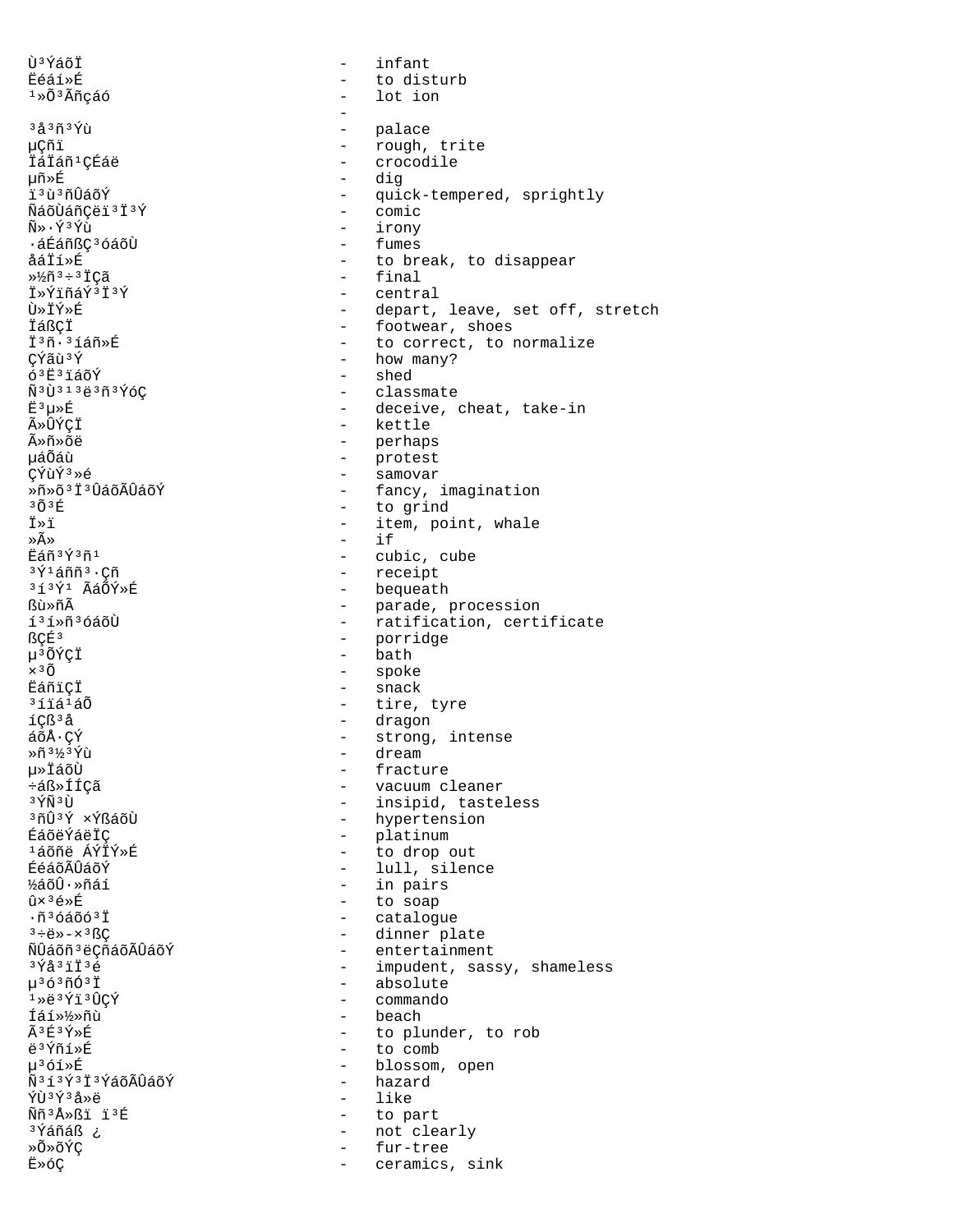$30.853231$ ß3É3İ ù 3 Õó »É ևËÑ3ïáõóáõÙ  $3\bar{Y} \times 3\tilde{n}$  $3\bar{1}$ å<sup>3</sup>ï<sup>3</sup>é<sup>3</sup>ù<sup>3</sup>Õ Éáõë<sup>3</sup>íáñ»É  $EC/3E$ µ3½ñÇù Ë3éÝ3ß÷áÃ  $\tilde{a}$ õËi $(136C\hat{Y}u)$ uéÝ3Ï3É ÍÝ»É  $3\overline{\Upsilon} \widetilde{\rm N}$  $3\overline{\Upsilon}$  $\overline{\rm 1}$  $3\overline{\Upsilon}$  $3\overline{\Upsilon}$  $363 \div \hat{Y} \hat{U}$ 3  $\div \hat{A} \tilde{O} \hat{A} \hat{O}$ ѪÙªÓªÛݪ  $3613$ ÃáõÛÉ3 ïñáõÙ Ù»ù»Ý3Û3óÝ»É Í÷»É <sup>3</sup>y<sup>3</sup>UuÛáõÕ Ë3éÝí3óù  $.3\frac{1}{2}C$ i<sup>3</sup>ñáõu»ñí»É 31, 3 0 9 3 1 3 Y a O AU a O Y  $a^{3}$ ÛÍ $36^{3}$ iȑ EáõÉ ëñ<sup>3</sup>Í<sup>3</sup>Ûñ зûї İ<sup>3</sup>é<sup>3</sup>í<sup>3</sup>ñÇã µÛáõñ≫Õ å<sup>3</sup>ñ»Ý<sup>3</sup>ÛCÝ 1áõñ ¿ · 3ÉÇë Ý≫ñáõÙ  $\cdot$ ñ $\frac{3}{4}$ ñ ·»Õ»óÏáõÃÛáõÝ áã <sup>1</sup>CÙ<sup>3</sup>óIáõÝ ûùëC<sup>13</sup>óÝ»É áõÃ Ñ3ñÛáõñ ëáõë»ñ Ñ»ñÃ å<sup>3</sup>Ñ<sup>3</sup>Ï<sup>3</sup>EaoÙµ Ýí3×»É  $3134C313E$  $\cdot$ Cᯤí<sup>3</sup> ë 3 ÕÙ  $\cdot$   $\rm \hat{F}$   $\rm$   $\rm \hat{V}$   $\rm \hat{V}$   $\rm \hat{V}$ áõÕÕ<sup>3</sup>ÃCé i'à iáñáõÃÛáõÝ  $3\overline{Y}$  $3\overline{1}$  $3\overline{1}$  $3\overline{1}$  $3\overline{1}$  $3\overline{Y}$ İ»é 瑕 Ȗ»õáõÛÃÇÝ ß<sup>3</sup>ñ3Ý í»ÑªÅáÕáí <sup>31</sup>/<sub>2</sub><sup>3</sup>iáõÃÛ<sup>3</sup>Ý Ù »ç **ÏëÏCÍ** <sup>3</sup>åáõß Ù<sup>3</sup>ÍáõóCI Ýáñ ï3ñí3 µéÝÏáõÙ  $\tilde{A}$ <sup>3</sup> $\vec{T}$  » $\tilde{R}$  $\tilde{N} \gg \tilde{Y}$ <sup>3</sup> $\tilde{T}$ iñ3Ù3µ3Ý3Ï3Ý ¿ 栢3í3éí»É ÃáõÝ3 íáñáõÙ 毤<sup>3</sup>Ý3óÇ ÇÝãåÇëÇ Ýå<sup>3</sup>i<sup>3</sup>İ<sup>3</sup>Ñ<sup>3</sup>ñÙ<sup>3</sup>ñ

 $\Delta \phi$ hurdle - burden - to hanger - compensation, indemnification - awkward fork - photographic paper - brave, bold - banisters, handrail - chaotic - pact, oath - despot - to give birth - to disappear - quay - contract - available, nowadays - admission - to mechanize - to waver - basket - temperament - gas - to fluctuate - nationalism - far-seeing - deaf, silent - ridged - cheek - manager - crystal - food - pleasantly<br>- amnesty, pardon - written - beauty - fragile - oxidize - eight hundred - sword - queue, turn - guard, patrol<br>- to win - earphone - night - embryo, germ - rolling - helicopter - impression - unproductive - curve, hitch, hook, wry<br>- apparently - train - congress - at liberty - grief, sorrow, smart - stupid, fool - sticky - new year's - flare, flash, paroxysm, spark - to beat, to knock - crutch - logically - flash up, light up - to poison - oral, cram, by heart what expedient, rational  $\sim$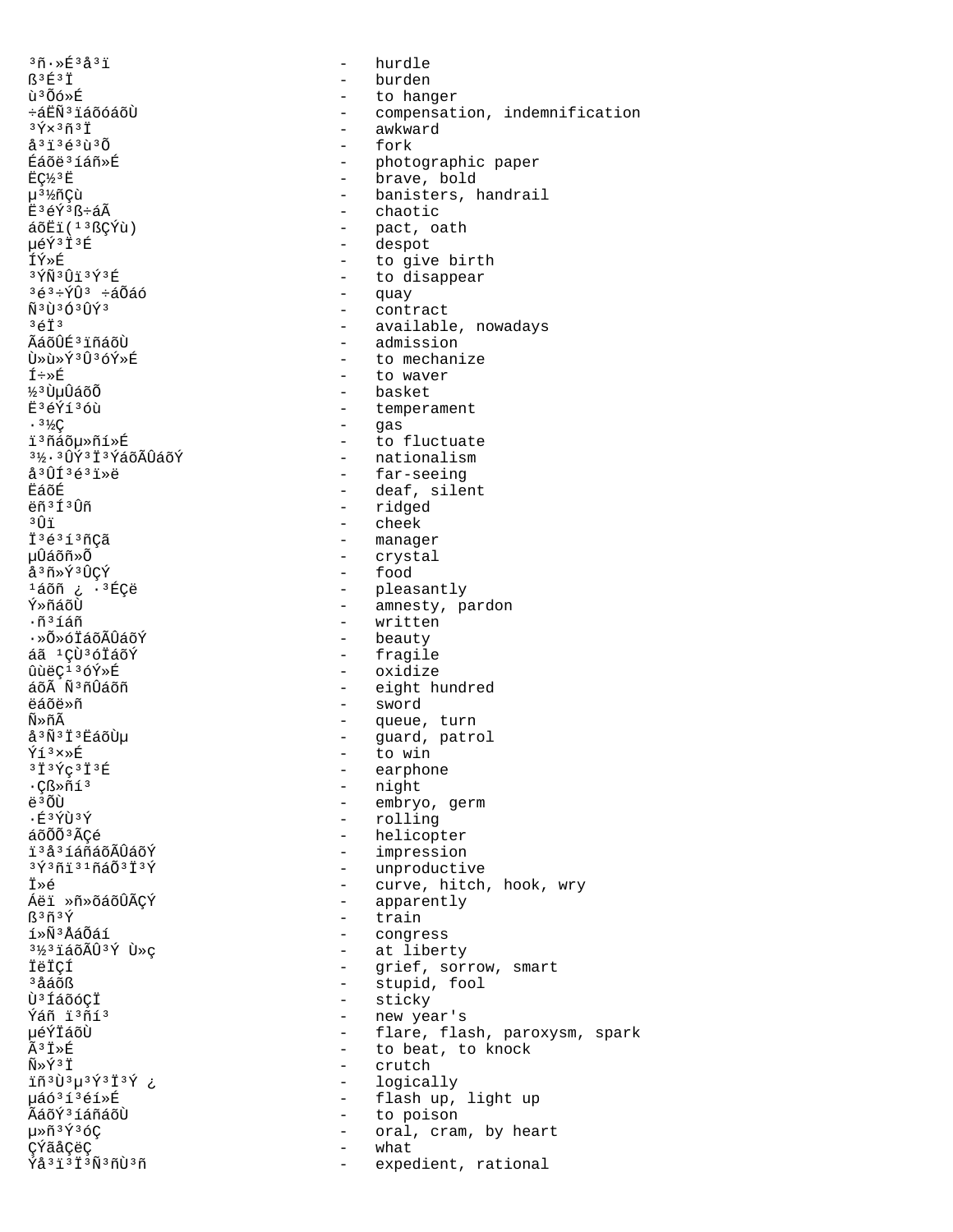$x$ <sup>3 $\acute{\gamma}$ 3 å 3 ñ $\widetilde{\text{Na}}$ ñ  $^1$  á õ $\widetilde{\text{Al}}$ Ũá õ $\acute{\text{Y}}$ </sup> - trip, journey, voyage, travel 3½13Ýß3Ý ï3É - to signal ·áõÛÝ ï3ÉÁ  $\frac{1}{2}$  ,  $\frac{1}{2}$ colouring - lipstick ßñÃÝ»ñÏ Ù<sup>3</sup>ñëáÕáõÃÛáõÝ - digestion - minus  $\tilde{N}$ <sup>3</sup> $\tilde{Y}$ <sup>3</sup> $\tilde{I}$ Ñ3Ù»Õ áõï»ÉÇù - delicacies - comrade, friend ÁÝÏ≫ñ - gaiters  $343\tilde{Y}\cdot 3a3\tilde{Y}\tilde{Y}\times \tilde{\Pi}$ - buffet µáõý»ï  $A^{3} \tilde{n}^{3} \cdot 3$ - qrant - mite ֧ล์õñ ÁÝÏ»ñáõÃÛáõÝ - company  $-$  box ∙½ñáó - reason u<sup>3</sup>Ý<sup>3</sup>I<sup>3</sup>ÝáõÃÛáõÝ ֎ßï<sup>3</sup>É - to sneeze ևñÓ»É - rehearse, try, test - saltcellar  $303134$ - study, workshop 3ñí»ëï 3Ýáó - digestion Ù<sup>3</sup>ñëáÕáõÃÛáõÝ i»õ»ī3ûñÃ - bulletin ้<br>Térìe»É - to deform <sup>3</sup> บิคล์ที - deportation  $-$  heel  $.3ñR3A3ñ$ - striped ᯤi3íáñ - cupola, dome ∙ Ùu»Ã Ù3Ï3Ý3Ë3Õ - hockey ÑÇßáÕáõÃÛáõÝ - memoirs, memory ùÝùß 3 Ýù - tenderness - lace, sub mark İáßi<sup>3</sup>i<sup>3</sup>å - phrase-book 16063ñ3Ý - to pray  $3048$ - across **หิงบิ**่ทำลัง - to grumble ïñïÝc3É นิล์ดินี้<sup>3</sup> - tubers  $\tilde{H} \gg \tilde{H}^3 \tilde{H} \gg \tilde{H}$  $-Fate$ - epiloque - manufacture <sup>3</sup>ñi<sup>31</sup>ñáõÙ - indifferent  $3413n\mu$  $\varsigma$ <sup>3</sup> $\tilde{n}$ <sup>1</sup>  $\triangleright$  $\tilde{E}$ - break, break open, grind, prick - bulky Ù»Í3Í3í3É - match ÉáõóÏÇ <sup>3</sup>Ùáà ½·3丘 - to be ashamed - reactionary  $\tilde{N} \gg \tilde{1}^{31}$ CÙ  $3\tilde{1}^{3}$   $\tilde{Y}$ - music Ȗ3ÅßïáõÃÛáõÝ - architecture x<sup>3</sup>ñi<sup>3</sup>ñ<sup>3</sup>å»ïáõÃÛáõÝ - to disappoint  $\widetilde{N}C^3e\widetilde{A}^3\div x\widetilde{E}$ <sup>3</sup> OCuÝ»ñ - bowels, intestines  $1\frac{1}{4}$  $3\frac{1}{4}$  $-$  scarf ÝÅáõÛ. - horse <sup>3</sup>å<sup>3</sup>Ñáí»É - supply, ensure, protect - to export  $30130340$ - apparently Áëi »ñ»õáõÛÃÇÝ 3ÝÝß3Ý - imperceptible, insignificant, remote - monopoly Ù»Ý3ßÝáñÑ å<sup>3</sup>iÙí<sup>3</sup>Íù - story - footlights 毉»½ñ - artificial, false, fictitious, pretended İ»õí - mercy, pardon Ý»ñáÕáõÃÛáõÝ  $3\overline{e}$ » $\tilde{O}$ Ý $3.5$ ñ $\overline{f}$ » $\overline{R}$ - to embroider  $\tilde{\Pi} \gg \tilde{\Pi} \tilde{\Delta} \tilde{\Delta} \tilde{\Omega}$   $3\tilde{\Pi} \tilde{\Delta} \tilde{\Psi}$ - negative - manor <u> 73 R í 3 Í ú</u> Eáñù≫ñ  $-$  bosom áã Ù»ÏÁ - anybody - to motivate í»ñç<sup>3</sup>Ý3É - expire, pass, run low  $\times$ <sup>3</sup> $\tilde{\rm n}$ i<sup>3 $\tilde{\rm n}$ </sup> - crafty I3B3é3I»ñ briber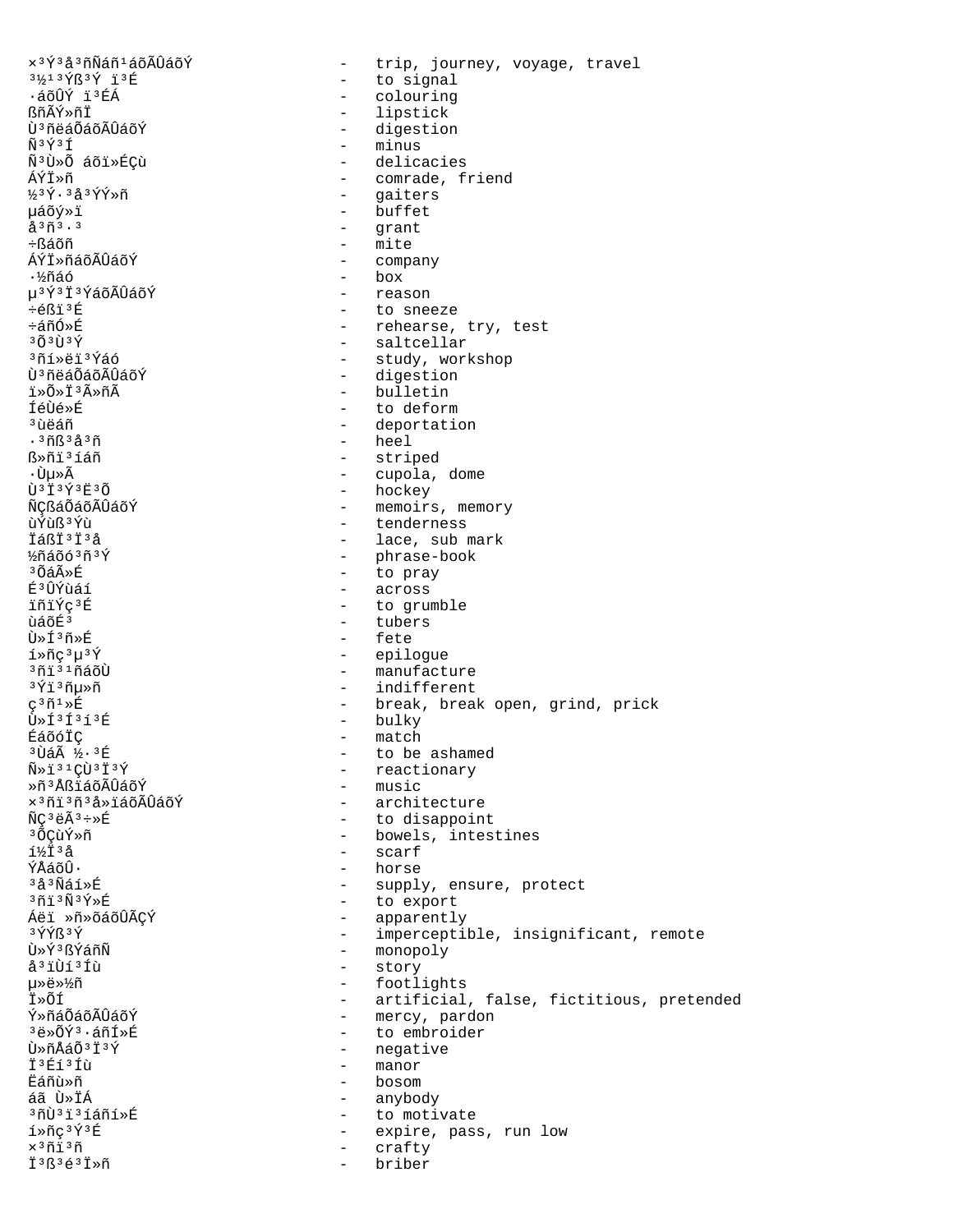$\frac{1}{6}$ í $\frac{1}{2}$ ý $\frac{1}{2}$ É to be freshened  $\sim$ Ñ<sup>3</sup>Ù<sup>3</sup>éáï»É  $\frac{1}{2}$  . to compress »i ÙÕ»É - beat off, reflect - road-metal ECx<sup>3</sup>ù<sup>3</sup>ñ ëÝ<sup>1</sup>áõÏ chest Ã3ñûÉ to wink ≫ñ∙ãáõÑÇ - singer Í3Ýñ - heavy, hardly - public health <sup>3</sup>éáÕç<sup>3</sup>å<sup>3</sup>ÑáõÃÛáõÝ - starchy ûëÉ3Û3Í  $A\tilde{n}A\tilde{A}3.3\tilde{v}1\$ - to propagandize - by storm .กัล์Nัล์ 1 - shop  $3013103e$ ù ª Ù»É - to squeeze out - keyboard ëï»ÕÝ3ß3ñ Ó<sup>3</sup>Ë ÏáÕÙáõÙ - to the left - signboard  $64063931$ - summer residence 3Ù3é3Ýáó - eagle 3ñÍCí ÉñcÙCï - serious, solid - head, chapter ∙ÉáõË <sup>3</sup>ÝÑ<sup>3</sup>ßï»ÉC - not try - peasant RCÝ3Ï3Ý IÕ¼C3Ý3É - to stand apart - horizon ÑáñC½áÝ u<sup>3</sup> ßE»É - allocate, distribute 3é3ÝÓÝ3Ñ3ïáõÏ - characteristic, indicative, special - to hiss ýßß<sup>3</sup>É - balloon  $\hat{u}$ <sup>13</sup>å<sup>3</sup> $\tilde{n}$ çÏ  $\tilde{\rm N}^3$ ßií»É - to reconcile - radio communication  $\acute{e}^{31}$ CáÏ $^3$ å x<sup>3</sup>ñi<sup>3</sup>ñ<sup>3</sup>å»iáõÃÛáõÝ - architecture - height µ<sup>3</sup>ñÓáõÝù <sup>3</sup>åñ»É - live, stay, inhabit - migrate, move í»ñ3µÝ3Ï»óí»É - incorrect, untrue, wrong áã xCßï  $1/34.37$ - bell, hand-bell ù»É»Ë - commemoration - sugar bowl  $\mathbb{S}^3\tilde{\mathfrak{u}}^3\tilde{\mathfrak{n}}^3\tilde{\mathfrak{V}}^3\tilde{\mathfrak{Y}}$ - by swimming away ÉáÕ<sup>3</sup>Ñ»ñÃ - what áñ ÑáÅ3ñáõÃÛ3Ùµ - willingly - to scratch ×<sup>3</sup>ÝÏé»É - unwillingly ãáõ½»Éáí ÇÝùÝáñáßáõÙ - self-determination Ȗ C ÏñÏÝ»ñ · - refrain  $-$  full TRi363f I3ÝE3I»ë»É - foresee, provide **½CcáõÙ** - concession 揀ßÏ - doctor - blizzard ÓÛáõݪÑáÕÙ - vanguard зезсзұзв - costume, dress, suit, garment, clothes  $\tilde{\rm N}^3$ ·áõëï - rebirth í»ñ3 ÍÝáõÃÛáõÝ - oral  $3\hat{Y} \cdot C\tilde{n}$ Ï<sup>3</sup>é<sup>3</sup>Ý - cable, mooring EÙu<sup>313</sup>ñ - choirmaster Ñ»ÍİÉi3É - to sob  $\sqrt[3]{2} \times \widetilde{n}$ - father-in-law ªÝÙªïã»ÉC - unapproachable - not without reason c½áõñ ã¿ - perch å»ñİ»ë §ÓáõϦ ë»ñï - close ëå<sup>3</sup>éáÕ  $\sim$   $$ consumer - blockade ßñç<sup>3</sup>÷<sup>3</sup> İáõÙ µ<sup>3</sup>ñÓñ<sup>3</sup>óáõÙ rise  $\sim$ ȌÇëÏáåáë bishop  $\sim$ Ñ»ï3ùñùÇñ interesting, interestingly  $\sim$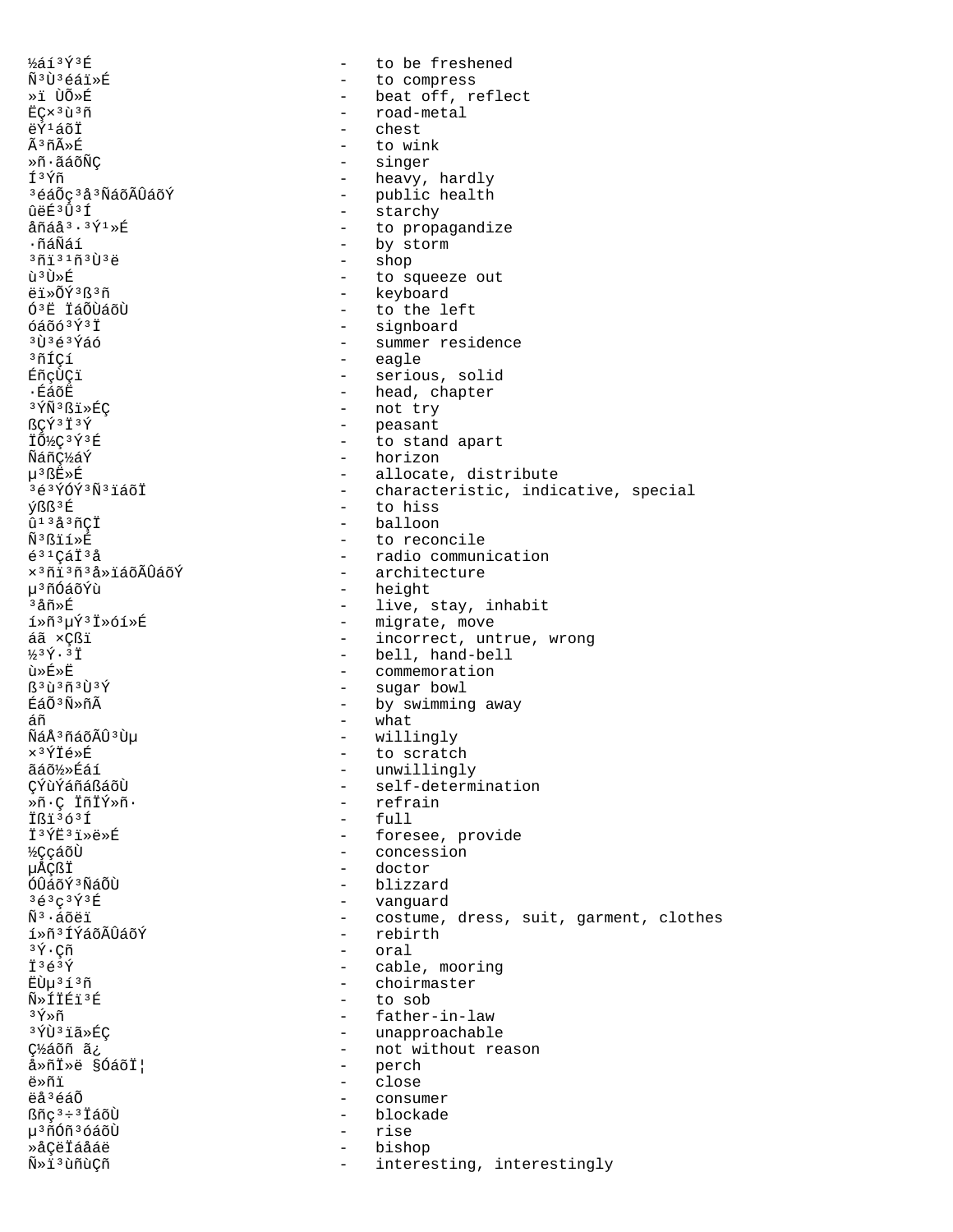$1313.5009$  $3^{2}$  $\frac{3}{2}$   $\frac{3}{2}$ 3Ý3ÝáõË ÑÝ3ñ3íáñáõÃÛáõÝ µ<sup>3</sup>ñÓñ<sup>3</sup>óáõÙ óÇiñáõë<sup>3</sup>ÛÇÝ ·ÇïáõÃÛáõÝ Ñ<sup>3</sup>Ù<sup>3</sup>ñÓ<sup>3</sup>Ï»É íªñ»É  $f3f\tilde{m}3\tilde{N}\$ f 3 Ýá Ã 3 Ó á Õ Ì  $\div \sin \hat{\theta}$   $\angle \sin \hat{\theta}$ åáÉCï»ËÝCÏ<sup>3</sup>Ï<sup>3</sup>Ý ¿É»ÏïñªïªÝáõÃÛáõÝ <sup>3</sup>ÛÝáõÑ»ï»õ  $3\frac{1}{2}3\ddot{1}\acute{1}\times\acute{E}$ ë<sup>3</sup>ñ ևõùë ∙ñ∙é»É ·»ñ3½3Ýó»É Rã<sup>3</sup>T Çñáù  $\cdot$ ÛáõÕ $3\overline{1}$  $3\overline{Y}$ FÁÝ3í ë»ÝÛ3Ï  $313$  $\tilde{Y}$  $13$  $\tilde{1}$  $\tilde{4}$  $\tilde{0}$ 3ÝÝ»ñÏ3Û3Ý3ÉC  $3f3\overline{Y}1$ Ñ<sup>3</sup>Ù >Ù 3ï >É Ñ<sup>3</sup>Ù3å3ï3ëË3Ý3µ3ñ  $\tilde{a}$ ñ  $3\tilde{1}$   $3\tilde{1}$   $3\tilde{Y}$ ÑÙïáõÃÛáõÝ ëï»É µ<sup>3</sup>ÝíáñáõÑÇ  $3\tilde{A}$ áé  $\ddot{\mathbf{E}} \times \dot{\mathbf{E}}$  $\frac{1}{3}$ 3ñ. 3óÝ»É ݪ Eûñáù åݪáõÃÛáõÝ ûñÙáë  $31*EC \tN3*3E$ ÑÛáõëÇë 3 ÛÇÝ Ȗ»ùÑ3ñÛáõñ3ÙÛ3Ï İïñí»É Nái ù B>É  $3\,$   $\rm \acute{Y}$   $3\,$   $\rm \acute{E}$   $\rm \rm C$   $\rm \acute{V}$  $\tilde{U} \times \tilde{O}^3$   $1 \tilde{H} \tilde{U}$  $3 \tilde{H}$ Ñ้⊔ิล์∩ัื้⇔นิ่  $3\sqrt{11}\sqrt{3}a$ Ññ<sup>3</sup>åáõñ»É 3Û1ÇÝã **Bù»ÕáõÃÛáõÝ** íªÛÉ≫É ëåÇï<sup>3</sup>Ï Ù<sup>31</sup>⁄2»ñ áÕáñÏ»É I»Ýë<sup>3</sup>·ñáõÃÛáõÝ Ù»Í3Í3Ë  $C^1C^3$ ÉCëï<sup>3</sup>Ï<sup>3</sup>Ý µ3½áõÏ µ3Å3Ý»É áõÕÕáõÃÛáõÝ i3É áëÏ»ñCã Ó»õ ùÝÝáõÃÛáõÝ µ363Ï3ÝãáõÃÛáõÝ x 3 ß 3 ñ 3 Ý  $\cdot \times 03\tilde{\Upsilon} \tilde{\mathbb{I}}^3 \tilde{\mathbb{I}}$  $\tilde{\rm N}\tilde{\rm Y}$ 3½3 $\tilde{\rm Y}$ 1

worse  $\equiv$  $\equiv$ future, destiny  $\equiv$ mint  $\sim$ opportunity rise  $\sim$ citron - item of information, knowledge, science - to decide - manage, plough - extremist - acquaintance - skilled - polytechnic  $\sim$   $$ electricity  $-$  then - to get rid, to resign - mountain fur - excite, whet - exceed, overtake, surpass - signal, siren, hooter, whistle - really? - village - wet, crude  $-$  room - investor - ordinary-looking - contribution - to compare, to verify - accordingly - qualitative - craft, experience, skill  $-$  lie - working woman - chair, bench - poop, provender  $\Delta \sim 10^4$ to develop - beforehand - fortress - thermos - more often - northern - tercentenary - breakage, break - to smell - analysis - accused, defendant - to braid, to twist, to weave - safe, harmless - take, to allure  $\,$  such - luxury - to enjoy - grey hair  $\sim$ to smooth - biography  $\sim$ wholesale - idealistic - beet - allocate, distribute, divide, separate - to direct  $\sim$   $$ jeweller - form, way, style, breed - examination, review, trial, test  $\sim$ cheer  $\sim$ restaurant picturesque

obedient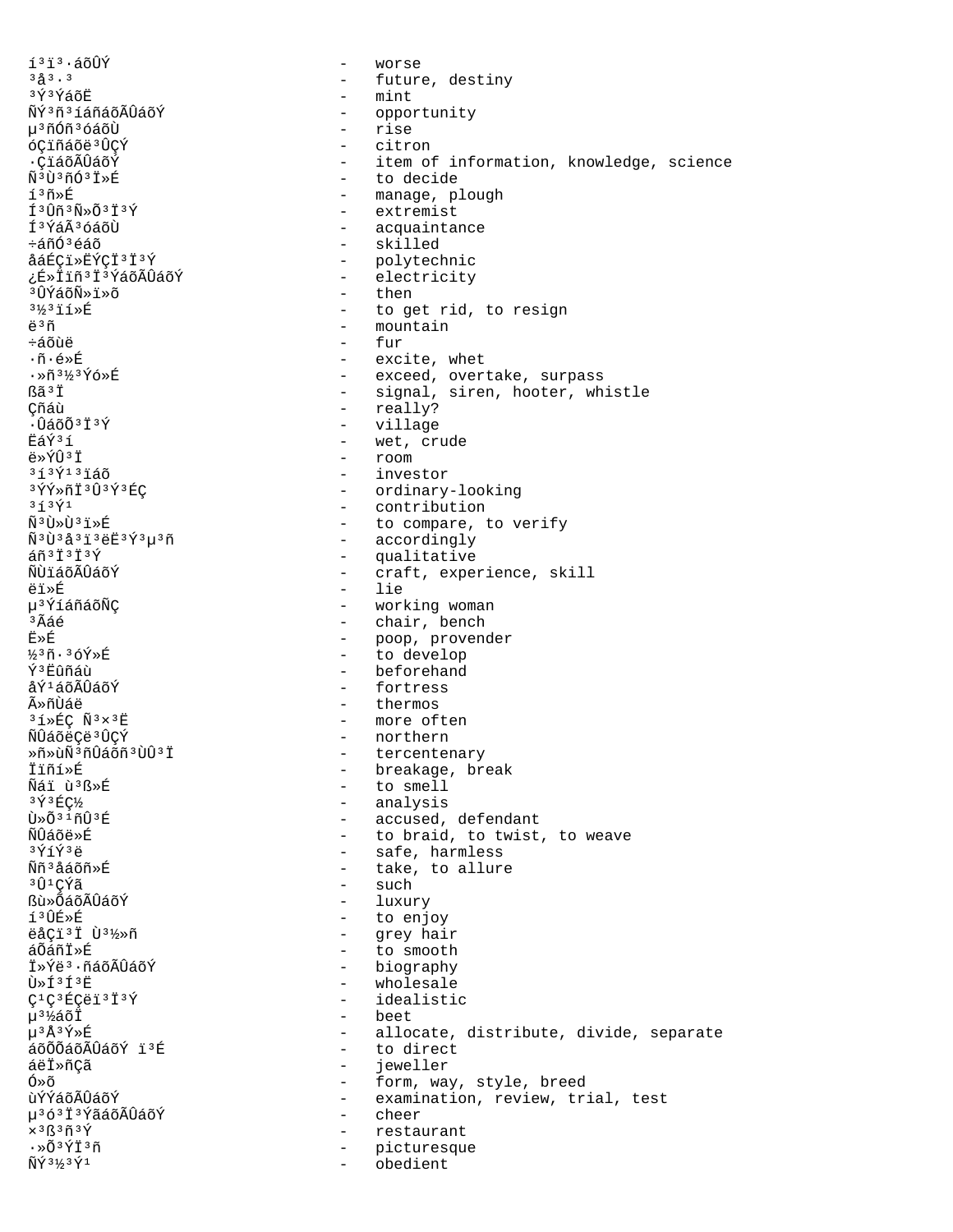ÏCÝáÝÏ<sup>3</sup>ñ - film ׳åáÝdz - Japan - polish, pole  $3\text{ and } \frac{3}{4}$ ñ $3\text{ } \frac{3}{4}$ ù  $-$  goods ×ßÙªñÇï - just<br>ÓÛáõà - just - just ÓÛáõÃ - pitch, tar, resin<br>ÑC<sup>3</sup>óáõÙ - - - - - - - - - - delight ÑÇ<sup>3</sup>óáõÙ - delight<br>Ñ<sup>3</sup>ëÝ»É - delight - delight Ñ<sup>3</sup>ëÝ»É - to achieve, to catch up, to ripen<br>ÝR<sup>3</sup>ÝÍ»É - to become engaged  $\frac{Y}{B}$ <sup>3</sup> $\frac{Y}{Y}$ í $\frac{Y}{B}$ <sup>3</sup> $\frac{Y}{Y}$ <sub>3</sub> $\frac{Y}{B}$ <sub>3</sub> $\frac{Y}{B}$ <sub>3</sub> $\frac{Y}{B}$ <sub>3</sub> $\frac{Y}{B}$ <sub>3</sub> $\frac{Y}{B}$ <sub>3</sub> $\frac{Y}{B}$ <sub>3</sub> $\frac{Y}{B}$ <sub>3</sub> $\frac{Y}{B}$ <sub>3</sub> $\frac{Y}{B}$ <sub>3</sub> $\frac{Y}{B}$  $3\tilde{O}$  $3\tilde{V}^1$ Ȗ - dessert<br> $3\tilde{V}$ â $3\tilde{V}$ a $5\tilde{V}$ - certainly, without fall<br>- to warn ݪ˪½·áõߪóÝ»É<br>»Éáõݪ - bump µáõë<sup>3</sup>Ï<sup>3</sup>Ý - vegetative µ»Ù<sup>31</sup>ñáÕ - caterer<br>êï»ñªËáõÙu - - troupe êï»ñªËáõÙµ<br>ÙªÕêÝù ÙºÕúÝù - wish<br>
→ vish - wish - boot  $3\acute{e}3\varsigma^3$ <sup>3</sup> $\acute{e}3\acute{e}3\varsigma^3$ <sup>3</sup> $\acute{e}3\acute{a}1^3$  $\acute{1}3\acute{a}3\acute{b}$  announcer  $\ddot{N}^3$ ѪÕáñºªíªñ e announcer<br>€áÕ - announcer - announcer - announcer ÷áÕ - money, pipe - closed<br>- both ȖÏáõëÝ ¿É<br>ãݪ˪ï»ëíªÍ ãÝ<sup>3</sup>Ë<sup>3</sup>ï»ëí<sup>3</sup>Í - unforeseen<br>∙3É - arrive co ·³É - arrive, come ã<sup>3</sup>ñ<sup>3Ý3É</sup> - be angry, embitter, be angry, embitter<br>íñCÅ<sup>3</sup>éáõ íñÇÅ<sup>3</sup>éáõ - avenger - avenger - avenger - avenger - avenger - avenger - foreword  $3e^3e^3\mu^3\acute{Y}$ <br>  $\cdot$   $\tilde{m}^3\acute{Y}$  - foreword, preface<br>
- cross-bar, log ·»ñ³Ý - cross-bar, log  $\ddot{\Gamma}$ <sup>3</sup>Ù<sup>3</sup>ñ - vault<br>cáñÇ - mule cáñÇ - mule<br>
>
éªÙÛª - three Ȏ<sup>3</sup>ÙÛ<sup>3</sup> - three-annual<br>µ<sup>3</sup>ñ»Ï»óÇÏ - three-annual µ³ñ»Ï»óÇÏ - supplied .<br>½ñáõó<sup>3</sup>ÏÇó - interlocutor<br>Ý<sup>3</sup>í<sup>3</sup>μ»ΪáõÃÛáõÝ - ship-wreck ݪíªµ»ÏáõÃÛáõÝ - ship-wreck<br>¤C٪ѪÛªó - full-face ιςῢιδιότητας της τρίτης της τρίτης της τρίτης της τρίτης της προϊότητας της προϊότητας της τρίτης της τρίτης τ<br>Εργασία της προσπάθειας της προσπάθειας της προσπάθειας της προσπάθειας της προσπάθειας της προσπάθειας της π Éáõë<sup>3</sup>ÏÇñ - traffic light<br>3 the state of the state of the state of the state of the state of the state of the state of the state of the s <sup>3</sup>ÛóÇ ·Ý<sup>3</sup>É - to visit<br>Ëáßi<sup>3</sup>Ý·áõÙ - torture - torture ËáßÏ<sup>3</sup>Ý·áõÙ - torture<br><sup>3</sup>ÝÁµéÝáÕáõÃÛáõÝ - - misunder - misunderstanding <sup>3</sup>󑌂ëÇÝ - is those<br>»Õ<sup>3</sup>Ý - is those - is those - is those - pitchfork<br>- purl ËáËáçÛáõÝ<br><sup>3</sup>ËïáñáßáõÙ ³ËïáñáßáõÙ - diagnosis Τ<sup>3</sup>ÍÏ<sup>3</sup>ÙÇï - secretive<br>Ï<sup>3</sup>Éë»É - contrator - contrator Ϊ<sup>3</sup>Éë»É<br>Ýí<sup>3.3</sup>Ëáõῢμ - to flail - orchestra<br>- cheer 榢ªÏªÝãáõÃÛáõÝ<br>Í˪ѪñíªÍ ÍË<sup>3</sup>Ñ<sup>3</sup>ñí<sup>3</sup>Í - smoked<br>ѪëÏ<sup>3</sup>ݪÉC - smoked - clear ѪëϪݪÉÇ - clear - clear<br>CÝý»ÏóCª - clear - infect ÇÝý»Ïódz - infection uáõë<sup>3</sup>Ï<sup>3</sup>Ý - vegetative - vegetative<br>ï<sup>3Ëï3Ï</sup> - board ï³Ëï³Ï - board ·Éáñí»É - be rolled ÷³Ï - closed, close, lock ·áõÝ»Õ - colourful Íáí<sup>3</sup>Ù<sup>3</sup>ñï - sea battle - sea battle - sea battle - sea battle - sea battle - sea battle - sea battle - sea battle - sea battle - sea battle - sea battle - sea battle - sea battle - sea battle - sea battle - sea battle -Õ³ñǵ - wanderer - clavicle<br>- run ևë ÁÝÏÝ»É<br>ÑáõÛë <sup>ı</sup>Ý»É ÑáõÛë ¹Ý»É - to rely - honour<br>- below <sup>3</sup>í»ÉÇ ó<sup>3</sup>Íñ<br>Ï<sup>3</sup>é3í3ñáõÃÛáõÝ - government  $\tilde{\texttt{N}}$ c $\tilde{\texttt{N}}$ <sup>3</sup>ñÛáõñ»ñáñ<sup>1</sup> - five-hundredth ï»ïñ - exercise book  $i^3$ ëï $\zeta^3$ ñ $i^3$ Ï - tutor<br>Ï $i^3$ ñ $\cdot$  $i^3$ uȖ»É - to ad Ϊ<sup>3</sup>ñ·<sup>3</sup>μ»ñ»É - to adjust<br>Ñ<sup>3</sup>ÝÓÝ<sup>3</sup>ñªñ»É - - to charge - to charge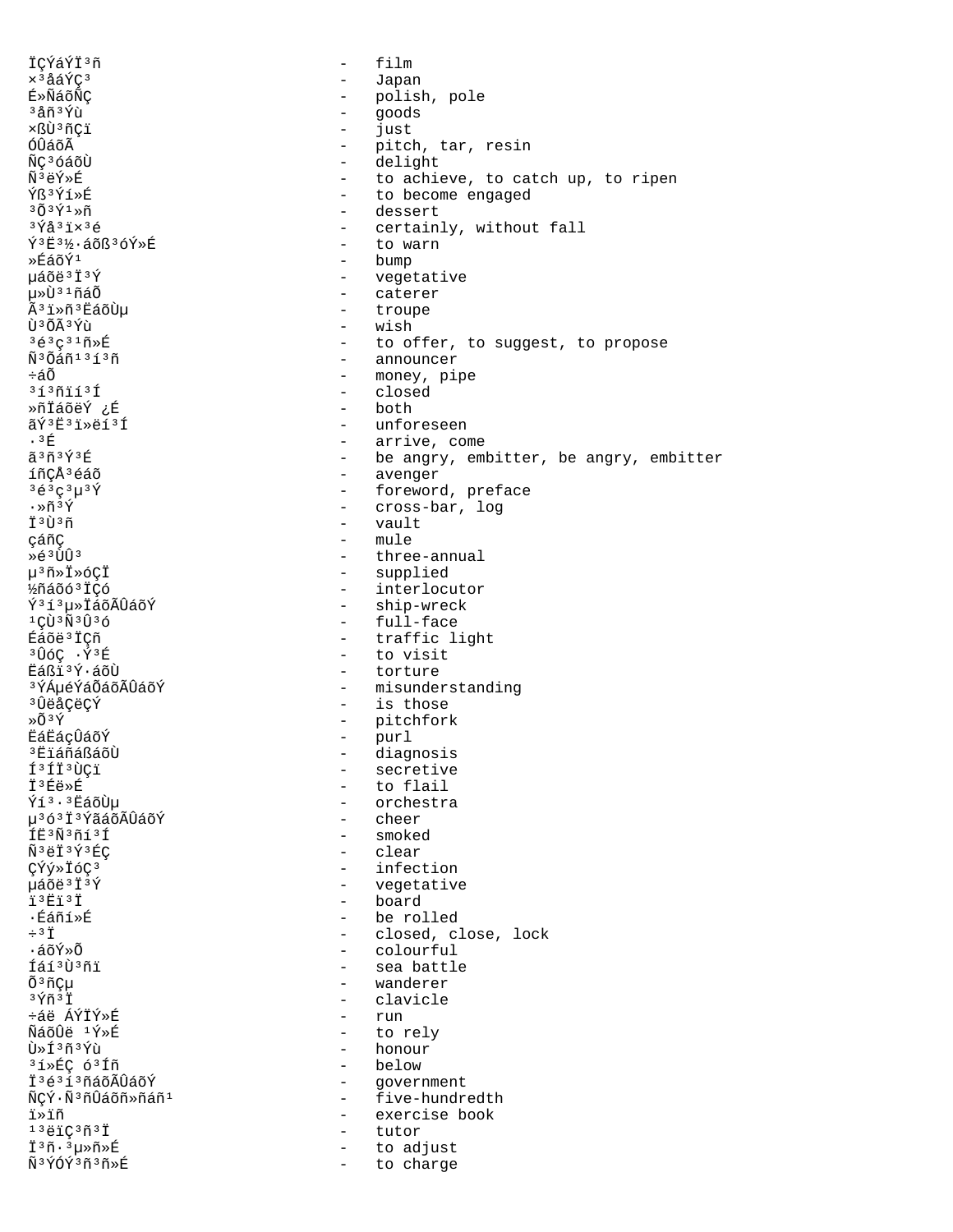Ñ<sup>3</sup>ñÛáõñ hundred  $\overline{a}$  $\widetilde{\rm N}\!\!\gg\!\widetilde{\rm 1}^{\,3}\cdot$  3 future  $\equiv$  $E3\tilde{Y}\cdot 3\tilde{n}*\tilde{E}$  $\equiv$  . disturb Ïñùáï passionate  $\sim$  $63E3160Y$ shed  $\sim$ 6<sup>3</sup>iIȃ jump, leap up, gallop, skip  $\sim$ - backstage 3Ý1ñÏáõÉÇëÛ3Ý <sup>3</sup>ñß<sup>3</sup>ÉáõÛë - dawn, glow - rook ë»ñÙÝ3.é3í - pigeon-toed ÍáõéÃ<sup>3</sup>Ã áïùáí - on foot  $50037C$  $\sim$ iust  $0*0*314n*E$ - form, issue <sup>3</sup>Õµáï»É  $\sim$ to litter - hypertension <sup>3</sup>ñÛ<sup>3</sup>Ý ×ÝßáõÙ Í<sup>3</sup>Ýñ<sup>3</sup>ÓáÕ - bar ûíÏÇ<sup>3</sup>ÝáëÇ - oceanic ßçï<sup>3</sup>ï<sup>3</sup>ñÙçñ red  $\sim$ áã Ñ»éáõ near  $\sim$  $\cdot$   $\overline{5}$ - river - laziness ÍáõÉáõÃÛáõÝ Ý3Ë3É»éÝ3ÛÇÝ - foothills - beating Í»Í  $\ddot{T}$  $R\acute{\theta}$  $313\ddot{7}\acute{R}$ - to consider  $1\acute{a}0\acute{a}3\acute{a}0\acute{a}0$ - shiver, shivering - dust  $3 \times \hat{U}$ áõÝ - haughty, presumptuous, proud, supercilious ∙áéá½ - satirist  $*\tilde{n} \cdot \tilde{\mathcal{C}}$ í $3\mu$  $3\tilde{\mathcal{C}}$  $30130300$  $\sim$   $$ justification - breast, slope É3Ýç Ý»ñ·áñÍáõÃÛáõÝ - leaven µ31313Ý ÉÇÝ»É - be enough ևùñ<sup>3</sup>Ù<sup>3</sup>ëÝáõÃÛáõÝ - minority - ratio Ñ<sup>3</sup>ñ<sup>3</sup>µ»ñ<sup>3</sup> IóáõÃÛáõÝ  $\div$ <sup>3</sup> $\widetilde{A} \gg \widetilde{A}$ - package, roll, bundle, pack İ<sup>3</sup>ÝËÁñáßáõÙ - forecast - to worry  $3E*TAT5*F$ ÑáõÝCó  $-$  rut çáõñ 13éÝ3É  $\omega_{\rm{max}}$ to thaw - loud, rowdy <sup>3</sup>ÕÙÏ<sup>3</sup>ñ<sup>3</sup>ñ - ribbon, tape Å3å3í»Ý - seaside Íáí»½ñÛ3 <sup>3</sup> EáñÅ»ÉÇ - pleasant  $3\acute{Y}$  $3\acute{e}a\tilde{O}c$  $\frac{1}{2}$ unhealthy µ3ñÓñ3óÝ»É - enhance, lift, raise - experimental  $\div$ áñÓ $3$ ñ $3$ ñ $3$ Ï $3$ Ý - wet, crude Ëáݪí ßñËÏ3óÝ»Ŕ - bang, clap, slam u<sup>3</sup>ñI<sup>3</sup>óÝ»É - annoy, irritate, tease - nervous  $c\tilde{O}^3\cdot\tilde{n}\cdot$ Cé ÉÇ<sup>3</sup>ÉáõëÇÝ - full moon - flatter ßáÛáÕ  $\tilde{Y}$ <sup>313</sup>ë<sup>3</sup>Ý<sup>1</sup>áõÕù  $\sim$  10  $\,$ gangway İ<sup>3</sup>Ù<sup>3</sup>İáñ  $\sim$ obstinate, whimsical ½»i»õ»É  $\overline{a}$ place ÃéãáõÝ bird  $\overline{a}$ EÝ3Ù3Eáë  $\overline{a}$ matchmaker ïÇå  $\mathbf{r}$ type ëñi<sup>3</sup>éáõã - medicine bottle, vial  $\cdot$ Ý $\cdot$ \*ñǽ - screw - apparently, probably Ȗ»õC  $F = \hat{H}$ - to be silent i»Õ3íáñí»É  $\sim$ to enter í3ïÝ»É  $\sim$ spend, waste İáÝýÉÇÏï  $\sim$ conflict ß<sup>3</sup>ñáõÝ<sup>3</sup>Ï  $\sim$ always µéÝ3·ñ3í»É confiscate, grab  $\sim$ Ó<sup>3</sup>ËÇó from the left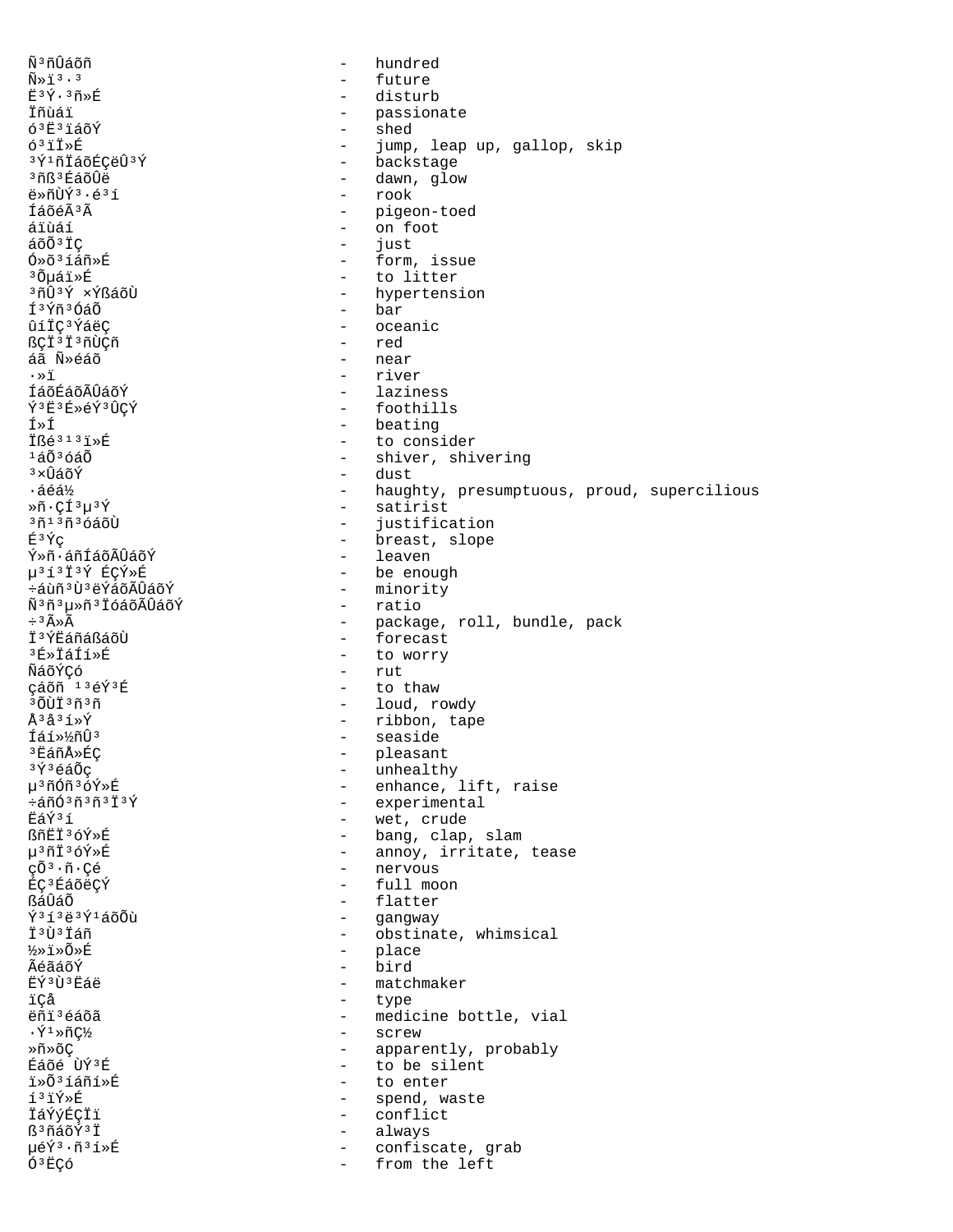í<sup>3</sup>ñÓáí <sup>3</sup>éÝ»É to rent  $\sim$  $1400E$ - bucket Æëå<sup>3</sup>ÝÇ<sup>3</sup> - Spain - asphalt <sup>3</sup>ëý<sup>3</sup>Éï ᇖꂝ - tool, instrument - handicraftsman <sup>3</sup>ñÑ»ëï<sup>3</sup>íáñ - daughter, girl  $30^\circ$ c $\ddot{\rm C}$ - seventieth ÛáÃ3Ý3ëáõÝ»ñáñ1 - ribbon, tape Ȗǽ - rise u<sup>3</sup>ñÓñ<sup>3</sup>óáõÙ  $F63VA \tilde{N}3V*F$ - to uncork <sup>3</sup>ëïí<sup>3</sup>Í3ßáõÝã  $hihle$  $\mathring{a}^3$ iÝ»ß - barricade, barrier, dam, shaft - proclaim, testify<br>- march íÏ3Û≫É ë<sup>3</sup>ÑÙ<sup>3</sup>Ý<sup>3</sup> · ÉáõË ïáõ·<sup>3</sup>Ý»É  $\sim$ to fine <sup>1</sup>Ûáõñ<sup>3</sup>·ñ·ÇéÝ - quick-tempered Ùáõñ 3µ 3  $\sim$ jam ½»ÕãáõÙ - discount - hemorrhoid Ãáõç  $x$ <sup>3</sup>I<sup>3</sup>i §é<sup>3</sup>½Ù.| - front  $\check{\mathrm{T}}\check{\mathrm{T}}\ast\check{\mathrm{Y}}$ 13 $\check{\mathrm{Y}}$ i - commissary - approach, come, stick ਸੇ੬∀ੋਂ ≼ਸੇ - to be played E30áí i3ñí»É - amazing, remarkable, wonderful Ññ3ß3ÉC - Estonian ¿ëïáÝáõÑÇ - postpone Å<sup>3</sup>ÙI»iÁ »ñİ<sup>3</sup>ñ<sup>3</sup>óÝ»É - Latin É<sup>3</sup>iÇÝ<sup>3</sup>Ï<sup>3</sup>Ý - tubers Ãßí<sup>3</sup>é Ë<sup>3</sup>uë ï<sup>3</sup>É - to beat  $\times$ <sup>3</sup> IÝ<sup>1</sup>»Õ - beet  $\div$ <sup>3</sup> $\in$ <sup>3</sup> $i$  $\notin$ Y - festival - so far as <sup>3</sup>ÛÝù ≟Ýáí - convict, expose <sup>1</sup>CÙ<sup>3</sup>İ<sup>31</sup>⁄>ñÍ>É - recognition  $x$ <sup>3 $\acute{\text{Y}}$ <sup>3</sup> $\tilde{a}$ áõÙ</sup> - abroad  $371323$  $\overline{1}373$ ë»ñÏ»õCÉ - quince ÷<sup>3</sup>Õ<sup>3</sup>ùß»É - fondle, iron  $-$  full Ißi3631 - to shave ªÍÇÉ≫É - astronomy, self-management ÇÝùÝ313ñáõÃÛáõÝ - tire, tyre ªíïáªáÕ - Portuguese åáñïáõ·3É3óÇ - break, cut, prick İáïáñ»É µ3ñ»É3í»É - improve - inside 1ȌC Ý»ñë  $\tilde{N}$ »Í $3\tilde{Y}$ íáñ $1$ - cyclist ëi»ÕÍ3·áñÍáõÃÛáõÝ - composition, creativity, product - cupola, dome ∙Ùu≫Ã - lie, to lay  $\hat{a}^3 \hat{e} \vec{1} \times \hat{E}$ - phrase-book 12ñáõó 3ñ 3Ý - burglar İáÕ<sup>3</sup>åïÇã - start, begin ëÏë»É - mine, nine ÇÙÁ  $3BE313E\$ - hardworking ëå<sup>3</sup>ëÇ - wait  $1$ ñáß $3$ Ï $3$ ÓáÕ - flagstaff - under i 3 T Ù»Ý3Ï3ï3ñ - soloist - tele spectator Ñ»éáõëï<sup>31</sup>CïáÕ - cliff, crag, rock  $3 \overset{a}{\sim} 3 \overset{c}{\sim} 3 \overset{a}{\sim}$ - ledge I<sup>3</sup>ñI<sup>3</sup>é Ùáï 3 Éáõï - forthcoming ªÕáõï - salt-marsh ÙÁñó<sup>3</sup> Ïó»É  $\sim$   $$ to compete - fox, tod 3͒ȑ ×ÝßáõÙ ·áñÍ <sup>1</sup>Ý»ÉÁ  $\sim$ stress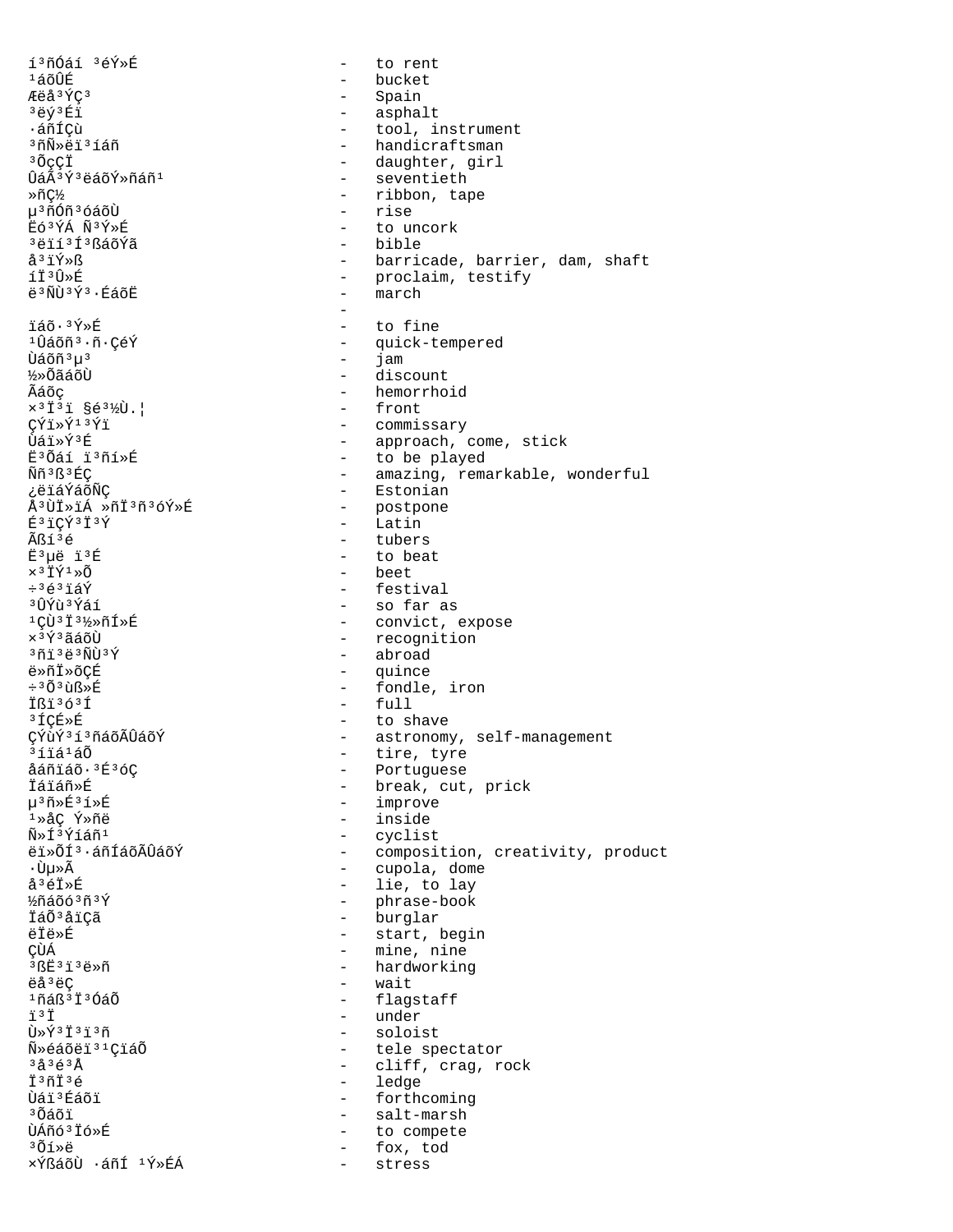ßáõñcå<sup>3</sup>ñ round dance  $\sim$ İáÕùáí - past å<sup>3</sup>ïÅ»É punish, finish  $\sim$ - to scare  $3\tilde{N}$  13 $\tilde{E}$ ï»ë3ù - aspect <sup>3</sup>ñ»õ»Éù east  $\overline{a}$ ÏáÝ  $\overline{a}$ cone - heap ß»Õc - inflammable  $\tilde{N}\tilde{n}$ <sup>313 $\tilde{Y}$ .</sup> - listing ti<sup>3</sup>ñ13Ñ3ti3ñ ëïáñ<sup>313</sup>ë - secondarily  $\cdot$ ȖÑá $\cdot$ ݪÍáõÃÛáõÝ - over fatique - honour å<sup>3</sup>iCí - breeze, wind ù 3 ÙC å<sup>3</sup>ié»É - to break off, to tear ÷3ÏóÝ»É - to glue  $3\acute{q}$ í $31\acute{a}\tilde{0}$ - tire, trunk å<sup>3</sup>ñi<sup>31</sup>Cñ - indispensable, necessary, obligatory - electromotor ¿É»Ïiñ<sup>3</sup>Ï<sup>3</sup>Ý ß<sup>3</sup>ñÅÇã - period Ë<sup>3</sup>Õ<sup>3</sup>Ï»ë Ù<sup>3</sup>Ýáõß<sup>3</sup>Ï  $\sim 10^{-10}$ violet - pay, daily  $ûñ³I³Y$  $1*e^{3Y_1^13}$ - commando น<sup>3</sup>ทั⊁ฟ์<sup>3</sup> ปันปิล์oัที - affable  $.3\frac{1}{3}$   $\frac{1}{1}$ - animal, beast ÓÏ3Ý - fish Íáíñ<sup>3</sup>İ - nape İáÕùáí - past  $\omega_{\rm{max}}$  $\cdot$ áïÏ $3$ ï»Õ waist - have a snack μ»ñ<sup>3</sup>ÝÁ ÙÇ μ<sup>3</sup>Ý<sup>1</sup>Ý»É EáëïáõÙ ï'É - to promise <sup>3</sup>Ù»Ý<sup>3</sup>Í<sup>3</sup>ÛñC - extreme µáõë<sup>3</sup>Ï<sup>3</sup>Ý - vegetative - landing **Ýëi**ȃáõ µáõñ3í»ï - fragrant  $1C\ddot{U}$ <sup>3</sup>ևßáõ  $3\ddot{U}$ 3Ý - powder box  $3\overline{y}$ Å $3\overline{1}$  $3\overline{y}$  $3\overline{1}$ - inopportunely ᇒȑï - praise, flatter  $E^3$ í ¿ - well ∙áñÍ - job, work, labour, affair, business, occupation - nonaggression ãÑ3ñÓ3Ïí»ÉÁ - smooth, equal áÕáñÏ  $-$  sun  $35x$ <sup>3</sup>åñ»É<sup>3</sup>í<sup>3</sup>Ûñ - residence  $3\,$   $\frac{7}{3}\,$   $3\,$   $\frac{7}{1}$   $3\,$   $\frac{7}{1}$ - childless - t-shirt Ù<sup>3</sup>ñ½3ß3åÇÏ - rake ևëË  $-$  roof i 3 ÝCù áõÅ3ëå3é 3Ý»É  $-$  exhaust - hindrances ˪Ý·ªñáõÙÝ≫ñ - field Éáõë<sup>3</sup> ùáÕ<sup>3</sup>ñĪáõÙ - everywhere 3Ý»Ý ï»Õ - road-metal EÇx<sup>3</sup>ù<sup>3</sup>ñ íÇÑ - to be gone ëñ<sup>3</sup>ù<sup>3</sup>ñ - grindstone, hone - hollow ֋ªÏ  $\cdot$ ñ3ýçÏ - diagram  $\div$ <sup>3</sup> $\tilde{O}$ <sup>3</sup> $\tilde{u}$ ß<sup>3</sup> $\tilde{I}$ <sup>3</sup> $\tilde{Y}$ - tender - dirt ó≫Ë  $137137373$ - tulip - salmon ë 30 Ta Y Gaoi  $\hat{1}$  $\tilde{1}$  $\tilde{3}$  $\tilde{1}$  $\tilde{3}$  $\tilde{Y}$ - pay, daily - listing tì 3 กั 1 3 กั 3 tì 3 กั - to bring down Ë÷»É ·ó»É ÏáßÇÏ Ñ3.Ý»É - to put shoes on  $\ast$ ñ İñáñ $^1$   $^3$ ÛÇÝ - secondarily - mean, vile  $3\tilde{\Upsilon}$  $3\tilde{\Pi}$ . μ»ñ<sup>3</sup>ÝÁ ÙÇ μ<sup>3</sup>Ý <sup>1</sup>Ý»É - have a snack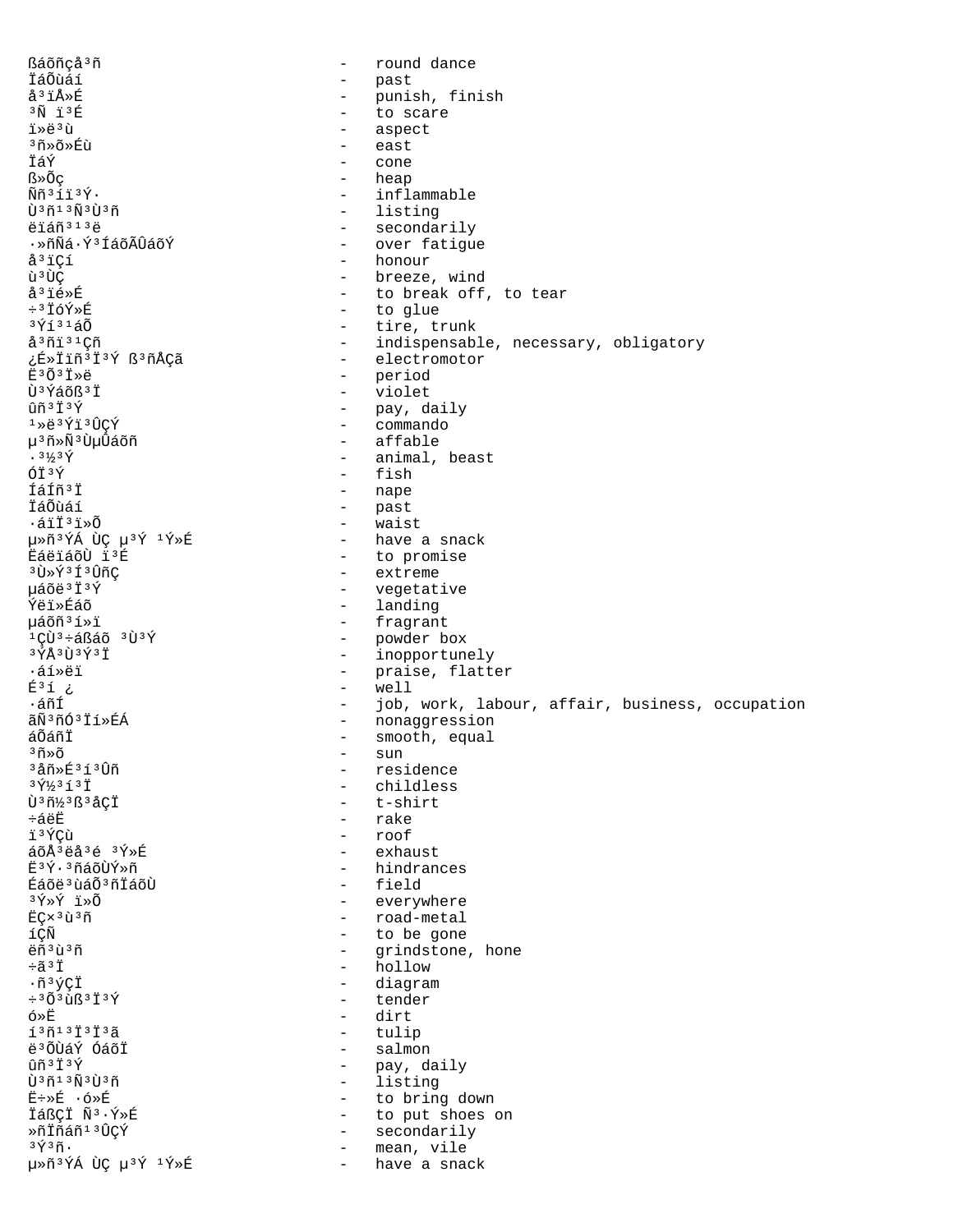µ<sup>3</sup>ñáÛ<sup>3</sup>ËáëáõÃÛáõÝ - morals<br>Ñ<sup>3</sup>Ýñ<sup>3</sup>Ϫéù ѪÝñªÏªéù - diligence<br>-áõÛݽ·áõÛÝ - - motley, m  $\tilde{U}^{3}\acute{Y}\cdot{}^{3}\tilde{O}$  - sickle<br>  $\tilde{E}^{3}\tilde{n}\tilde{A}^{3}\acute{e}\tilde{\zeta}\tilde{A}$  - motive B<sup>3</sup>ñÅ<sup>3</sup>éÇà - motive<br>ÍÇñ<sup>3</sup>Ý - aprico  $\overrightarrow{1}$ Cñ<sup>3</sup>Ý - apricot<br>  $\overrightarrow{1}$ <sup>3</sup> $\overrightarrow{1}$ <sup>3</sup> $\overrightarrow{1}$ <sup>3</sup> ·»ïÇÝ ï³å³É»É - topple  $\frac{13}{13}$ ñãÝ $\frac{3}{1}$ ½áõ∙ÁÝÏ»ñ - partner - partner<br>É»éý∃ï∃ï∃ñ - ridge - ridge É»éÝ<sup>3</sup>ï3ï3ñ - ridge<br>÷»ïáõñ - reathe ÷»ïáõñ - feather <sup>3</sup>ñáï - pasture<br>Ñ<sup>3</sup>Ý·ëï<sup>3</sup>óáÕ - baving a <sup>3</sup>éÛáõÍ - lion<br>Ñ<sup>3</sup>Ï<sup>31</sup>Cñ - lion - lion  $\tilde{N}$ <sup>3</sup> $\tilde{I}$ <sup>3</sup> $\tilde{I}$ <sup>3</sup> $\tilde{I}$ <sup>3</sup> $\tilde{I}$ <sup>3</sup> $\tilde{I}$ <sup>3</sup> $\tilde{I}$ <sup>3</sup> $\tilde{I}$ <sup>3</sup> $\tilde{I}$ 3 $\tilde{U}$   $\tilde{I}$   $\tilde{I}$   $\tilde{I}$   $\tilde{I}$   $\tilde{I}$   $\tilde{I}$   $\tilde{I}$   $\tilde{I}$   $\tilde{I}$   $\tilde{I}$   $\tilde{I}$   $\tilde{I}$   $\tilde{I}$ åªñ÷ªḮáõÙ - scope<br>ÝϪñª∙ñáõÙ - descri  $\tilde{M}$ <sup>3</sup>  $\tilde{U}$ <sup>3</sup>  $\tilde{U}$ <sup>3</sup>  $\tilde{U}$ <sub>2</sub>  $\tilde{M}$ <sup>3</sup>  $\tilde{U}$ <sub>2</sub>  $\tilde{M}$ <sup>3</sup>  $\tilde{U}$ <sub>2</sub>  $\tilde{M}$ <sub>2</sub>  $\tilde{M}$ <sub>2</sub>  $\tilde{M}$ <sub>2</sub>  $\tilde{M}$ <sub>2</sub>  $\tilde{M}$ 3  $\tilde{M}$ 3  $\tilde{M}$ 3  $\tilde{M}$ 3  $\tilde{M}$ 3  $\tilde{M}$ 3  $\tilde{M}$ 3  $\tilde{M}$ åÇïáõÛù  $\overline{E}$ áð<sup>i</sup> - accessory<br> $\overline{E}$ áë<sup>3</sup>÷áÕ - accessory - megaphone  $E\acute{a}$ é $\ddot{a}$ <sup>3</sup>ևÕ - megaphone - megaphone - megaphone - megaphone - megaphone - megaphone - megaphone - megaphone - megaphone - megaphone - megaphone - megaphone - megaphone - megaphone - megaphone - megaphone - meg  $\times$ <sup>3</sup>Ï<sup>3</sup>Ï<sup>3</sup>Ù<sup>3</sup>ë - facade - facade - facade ó³í - pain ÏǽÇã - burning  $\frac{\text{E45}}{\text{E45}}$   $\frac{\text{E45}}{\text{E4}}$   $\frac{\text{E45}}{\text{E4}}$   $\frac{\text{E45}}{\text{E4}}$ Ñá<sup>1</sup> - joint<br>Í»÷áÕ - international - joint  $I^*$   $\neq$   $\tilde{A}$ <sup>5</sup>  $\tilde{B}$   $\tilde{B}$   $\tilde{B}$   $\tilde{B}$   $\tilde{C}$   $\tilde{C}$   $\tilde{C}$   $\tilde{C}$   $\tilde{C}$   $\tilde{C}$   $\tilde{C}$   $\tilde{C}$   $\tilde{C}$   $\tilde{C}$   $\tilde{C}$   $\tilde{C}$   $\tilde{C}$   $\tilde{C}$   $\tilde{C}$   $\tilde{C}$   $\tilde{C}$   $\tilde{C}$ 榢ªÏªÝãáõÃÛáõÝ<br>ϪÑáõÛù Ϊ<sup>3</sup>ÑáõÛù - furniture - furniture<br>ôÕ<sup>3Ť»Ŕ</sup> - fo surrou  $\frac{1}{3}$ ñý - scarf<br>Íáó<sup>3</sup>i»iñ - hoteb Íáó³ï»ïñ - notebook ÝĪ<sup>3</sup>ñãáõÃÛáõÝ - drawing - drawing<br>Ý»ñ»ó»ù - is quil Ý»ñ»ó»ù - is guilty ËóÏ»É - to put  $\hat{u}^{13}\hat{Y}^{3}\hat{1}^{3}\hat{T}^{3}\hat{Y}$ <br>  $\hat{d} \hat{d} \hat{d} \hat{d} \hat{d} \hat{d}$  - airport<br>  $\hat{d} \hat{d} \hat{d} \hat{d}$  - demonst Ó»õ<sup>3</sup>ÝÙáõß - model - model<br>BñËÏ<sup>3</sup>óÝ»É - - bang, ·»ñ - corpulent  $\ddot{I}$  $\ddot{C}$  $\ddot{B}$  $\ddot{J}$  $\ddot{J}$  $\ddot{J}$  $\ddot{J}$  $\ddot{J}$  $\ddot{J}$  $\ddot{J}$  $\ddot{J}$  $\ddot{J}$  $\ddot{J}$  $\ddot{J}$  $\ddot{J}$  $\ddot{J}$  $\ddot{J}$  $\ddot{J}$  $\ddot{J}$  $\ddot{J}$  $\ddot{J}$  $\ddot{J}$  $\ddot{J}$  $\ddot{J}$  $\ddot{J}$  $\ddot{J}$  $\ddot{J}$  $\ddot{$ ѪÛïªÍ»É - to show<br>å»ïù »ÏáÕ - to show - to show <sup>3</sup>ÙµáÕç <sup>3</sup>ßË<sup>3</sup>ñÑÁ<br>ó<sup>3</sup>ÍñC óºÍñC - bottom - bottom - bottom - bottom - bottom - bottom - bottom - bottom - bottom - bottom - bottom - bottom - bottom - bottom - bottom - bottom - bottom - bottom - bottom - bottom - bottom - bottom - bottom - bottom áõÝ<sup>3</sup>ÏáõÃÛáõÝ - ability<br>Ññ<sup>3</sup>ëÃ<sup>3</sup>÷í»É - - - - - - - - - - - - - - - - - be d íçñ<sup>3</sup>íáñíáÕ - touchy - touchy<br>ùáñ»É - to scra ѪÕêݪÏÇ<br>ËÙµªåªñ »ï»õÇ - back <sup>1</sup>Çïῢ<sup>3</sup>ῢμ - purposely<br>åªïñáõη - purposely - match wi تَ اللَّهُ تَعْلَى اللَّهُ عَلَيْهِ أَنْ اللَّهُ عَلَيْهِ مِنْ اللَّهُ عَلَيْهِ مِنْ اللَّهُ عَلَيْهِ أَنْ ال<br>أَمَّانَ اللَّهُ عَلَيْهِ مِنْ اللَّهُ عَلَيْهِ مِنْ اللَّهُ عَلَيْهِ مِنْ اللَّهُ عَلَيْهِ مِنْ اللَّهُ عَلَي i<sup>3</sup>ãñͪñÏáõÙ - start-up - start-up - start-up - start-up - start-up - start-up Τ<sup>3</sup>ÕÏ<sup>3</sup>Ù<sup>3</sup>Ý - vase - vase - vase - vase - vase - vase - vase - vase - vase - vase - vase - vase - vase - vase - vase - vase - vase - vase - vase - vase - vase - vase - vase - vase - vase - vase - vase - vase - vase - v -ñªýÇÏ - diagram - diagram<br>óáñ»Ý - wheat

·áõÛݽ·áõÛÝ - motley, multi-collared<br>Ù <sup>3</sup>Ý· 3Õ - nurse<br>- topple ³Û¹ - that, those - continuous nai<br>Ñ<sup>3</sup>Ý·ëï<sup>3</sup>óáÕ - having a rest<br>ªéÛáõÍ - lion  $\tilde{Y}$ i $\tilde{Y}$ <sup>3</sup>i $\tilde{Y}$ <sup>3</sup>i $\tilde{Y}$ <sup>3</sup>i $\tilde{Y}$ <sup>3</sup>i $\tilde{Y}$ <sup>3</sup>i $\tilde{Y}$ <sup>3</sup>i $\tilde{Z}$ <sup>3</sup> $\tilde{Y}$  $\mu^{3}$ í $\mu^{3}$ í $\mu^{3}$ í $\mu^{3}$ í $\mu^{3}$ í $\mu^{3}$ í $\mu^{3}$ í $\mu^{3}$ í $\mu^{3}$ í $\mu^{3}$ í $\mu^{3}$ í $\mu^{3}$ í $\mu^{3}$ í $\mu^{3}$ í $\mu^{3}$ í $\mu^{3}$ í $\mu^{3}$ í $\mu^{3}$ í $\mu^{3}$ í $\mu^{3}$ í $\mu^{3}$ í $\mu^{3}$ í $\mu^{3}$ í $\mu^{3}$ í $\mu^{3}$ í $\mu^{3}$ í $\mu^{3}$ í $\mu^{3$  $3e\times3\overline{1}3\overline{1}3\overline{1}6\overline{0}$ <br> $\widetilde{N}3\overline{0}*\overline{E}C$  - mirror ·»ñª·áõÛÝ - paramount, supreme<br>ߪñáõݪÏ»É - - e continue - to continue<br>- cheer ûÕ<sup>3</sup>Ï»É  $\overline{S}$ <sup>3</sup>ñv́ - to surround R<sup>3</sup>ñv́ - scarf óáõó<sup>31</sup>ñáõÙ  $\frac{6a^2a^3a^2b^2 - a}{b^2a^2b^2}$  demonstration ßñËÏ<sup>3</sup>óÝ»É - bang, clap, slam<br>∙»ñ - corpulent – necessary<br>– universe Ññ<sup>3</sup>ëÃ<sup>3</sup>÷í»É - to be disappointed<br>Ñ<sup>3</sup>·»óÝ»É - - to assuage  $\tilde{N}^3 \cdot \tilde{\gg}$ óÝ»É  $\tilde{E}$  - to assuage  $\tilde{1}$ Çñ $^3$ íáñíáÕ  $-$  touchy - to scratch<br>- will ËÙµ³å³ñ - round dance å<sup>3</sup>ïñáõÛ· - match, wick<br>½ñå<sup>3</sup>ñï»É - to slander ½ñå³ñï»É - to slander - fourteen wheat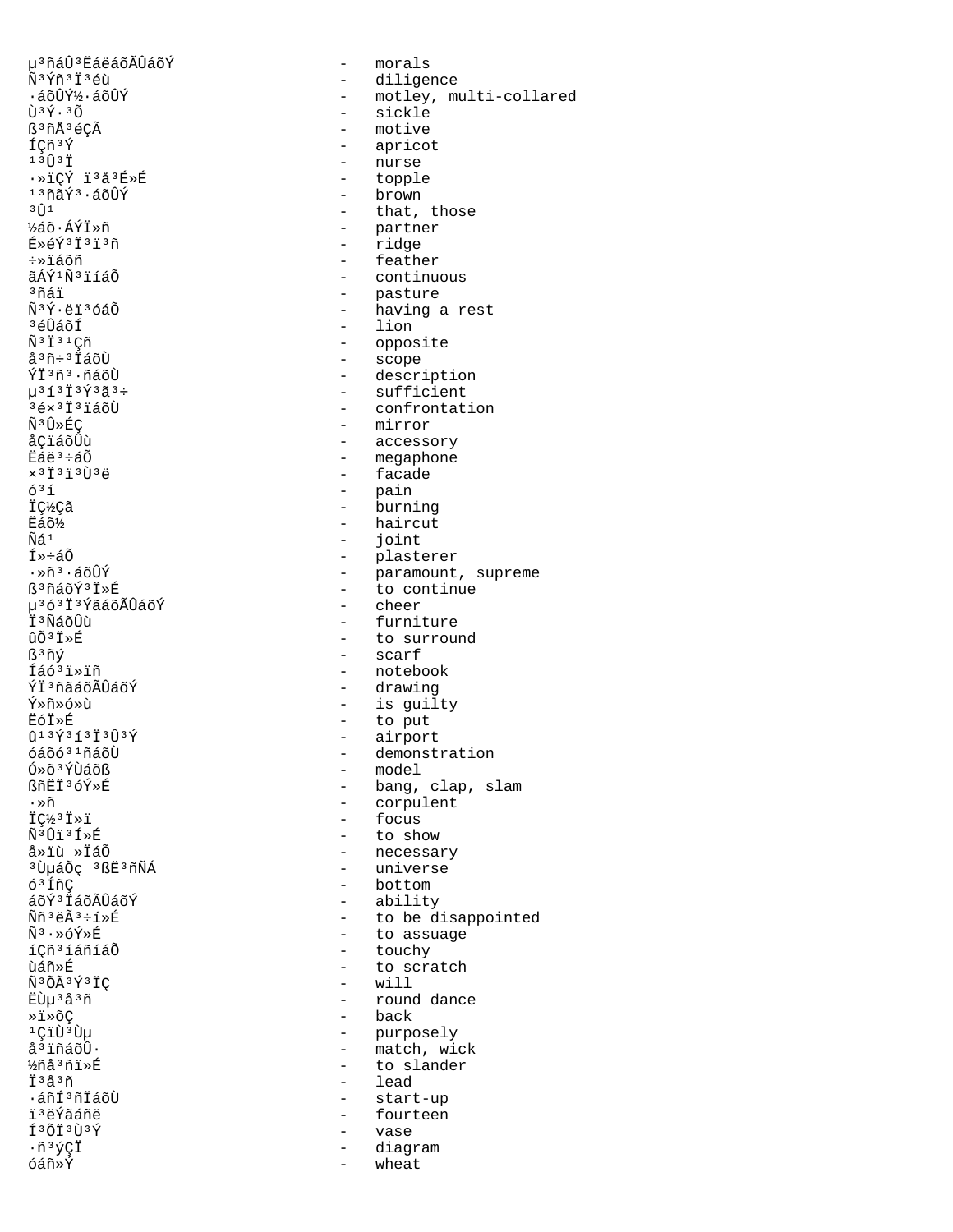$R^3$ ñ. line  $\sim$  $63E31*E$ broom  $\sim$  $13ñ$ ãCÝ  $\sim$   $$ cinnamon å<sup>3</sup>ßïå<sup>3</sup>Ý»É - to defend, to preserve, to protect áõëáõÙÝ ªëÇñáÕ verifier  $\sim$ İáõßi ùÝ»É to sleep  $\sim$  $350$  $\overline{a}$ sun **EáÅáé**  $\mathbf{L}^{\text{max}}$ gloomy - miner É»éÝ3·áñÍ  $.36$  $-$  lamb  $A\tilde{a}$  $\tilde{a}$  $\tilde{b}$  $\tilde{c}$  $\tilde{d}$ - ruby  $\tilde{N}$ <sup>3</sup> $\tilde{1}$ <sup>3</sup> $\tilde{a}$ <sup>3</sup> $\div$ - equal, equally, symmetric, uniform 3é3cÝáõÃÛáõÝ - championship ÙÝcÏ'i'i  $\sim$   $$ pantomime - how much? ù <sup>3</sup>ÝÇëÝ ¿  $\frac{1}{2}$  . ÉåÇñß impudent, shameless person ëï<sup>3</sup>Ëáë liar, liars  $\sim$ Ȏáõ½»é  $\sim$ turmoil  $\overline{N}$ <sup>3</sup>  $\times$  $\overline{a}$ unpleasant 3 ÝÑ» i » õ 3 Ýù - ineffectual - brisk 3 ßËáõÛÅ  $\tilde{N}$ <sup>313</sup>ë<sup>3</sup> $\tilde{n}$   $\tilde{a}$ <sup>3</sup> $\div$  $\tilde{a}$ 1 - fifty-fifty - bilberry  $\tilde{N}$ <sup>3</sup> $\tilde{A}$ <sup>3 $\tilde{E}$ <sup>3</sup> $\tilde{e}$ </sup>  $C\tilde{n}$ <sup>3 $1$ </sup> $3$  $6$ C  $\sim$ just  $\cdot$ Ȗ  $^{3}$   $^{1}$   $^{3}$  ë áõ $\tilde{\lambda}$ ÛáõÝ - superiority, advantage å<sup>3</sup>ñi<sup>3</sup>íáñ  $\alpha$ wes ÏáÕÙÝ<sup>3</sup>Ï<sup>3</sup>É - biased <sup>3</sup>ÝËáñi<sup>3</sup>Ï»ÉÇ - indestructible - turkey  $\tilde{\rm N}\tilde{\rm Y}$ <sup>1</sup> İ  $\rm{^3}$  $\tilde{\rm N}$ <sup>3</sup> í Ñ363Ñ3ïÇÏÇ ßï»Ù3ñ3Ý  $\sim$ granary - become stout, grow stout  $\cdot$ Cñ $\frac{363}{4}$ £ ï3ñ3Íù - territory  $.3$ ti $\ast$ ƙ - beat, clench - customer å<sup>3</sup>ií»ñ<sup>3</sup>iáõ - ever Ȗµ»õ¿ - racer  $36836571$  $-$  urn  $3 \times \hat{1}$ ล์กี $\hat{Y}$  $3 \overset{1}{\leftrightarrow} 3 \overset{1}{\leftrightarrow} 6 \overset{1}{\land} 3$  $3\tilde{n}$  $3.36$ áõÙ - acceleration å<sup>3</sup>ñ<sup>3</sup>å  $\omega_{\rm{max}}$ vacant, empty - fierce, fury Ï<sup>3</sup>ï<sup>3</sup>ÕC - easy  $3\,$  $\rm Y\ddot I\,$   $3\,$   $\rm \ddot S\ddot I\,$   $3\,$   $\rm \ddot Y\,$   $1$ É<sup>3</sup>íáõÃÛáõÝ kindness  $\sim$ İáñÍ<sup>3</sup>Ýí»É to perish  $\sim$ êïñáÝ - theatre Ù»çÁ - inside - to suffice çýã-áñ µ<sup>3</sup>Ý å<sup>3</sup>Ï<sup>3</sup>ë ¿ µÝ3Ï3í3Ûñ - residence - medal  $\overline{1} \times 13$   $\overline{E}$  $3713703$  $-$  suburb E<sup>3</sup>ñiáó - file ëáõ½3Ý3í - submarine é3½Ù3Ï3Ý3óÝ»É - militarize, mobilize ½ñİí»É  $\sim$ to lose ·áõÛÝ ï3ÉÁ - colouring  $1\tilde{n}$ <sup>3</sup>  $\div$ áË $3\tilde{n}$ »Ý but  $\sim$ Ùáï  $\overline{a}$ at, by, near, to ÁÝïÇñ  $\frac{1}{2}$  and  $\frac{1}{2}$ perfect É<sup>3</sup>ÛÝáõÃÛáõÝ - breadth, width - to be disappointed  $\widetilde{N}$ ñ<sup>3</sup>ë $\widetilde{A}$ <sup>3</sup>֒»É  $3 \div$ - fringe áã Ó»éÝ3ïáõ - unprofitable FÝ1Cñ - problem, task ïáÝ3Ï3Ý - celebratory, natty, solemn Ññ<sup>3</sup>ëÃ<sup>3</sup>÷í»É - to be disappointed ݻջùáõÙ  $\sim$ operation ÇÝùÝ3íëï3Ñ self-confident  $\sim$  $e^{3}$ ñ $\overline{1}$  $3$ í $3$ . deacon Ññ<sup>3</sup>åáõñ<sup>3</sup>Ýù charm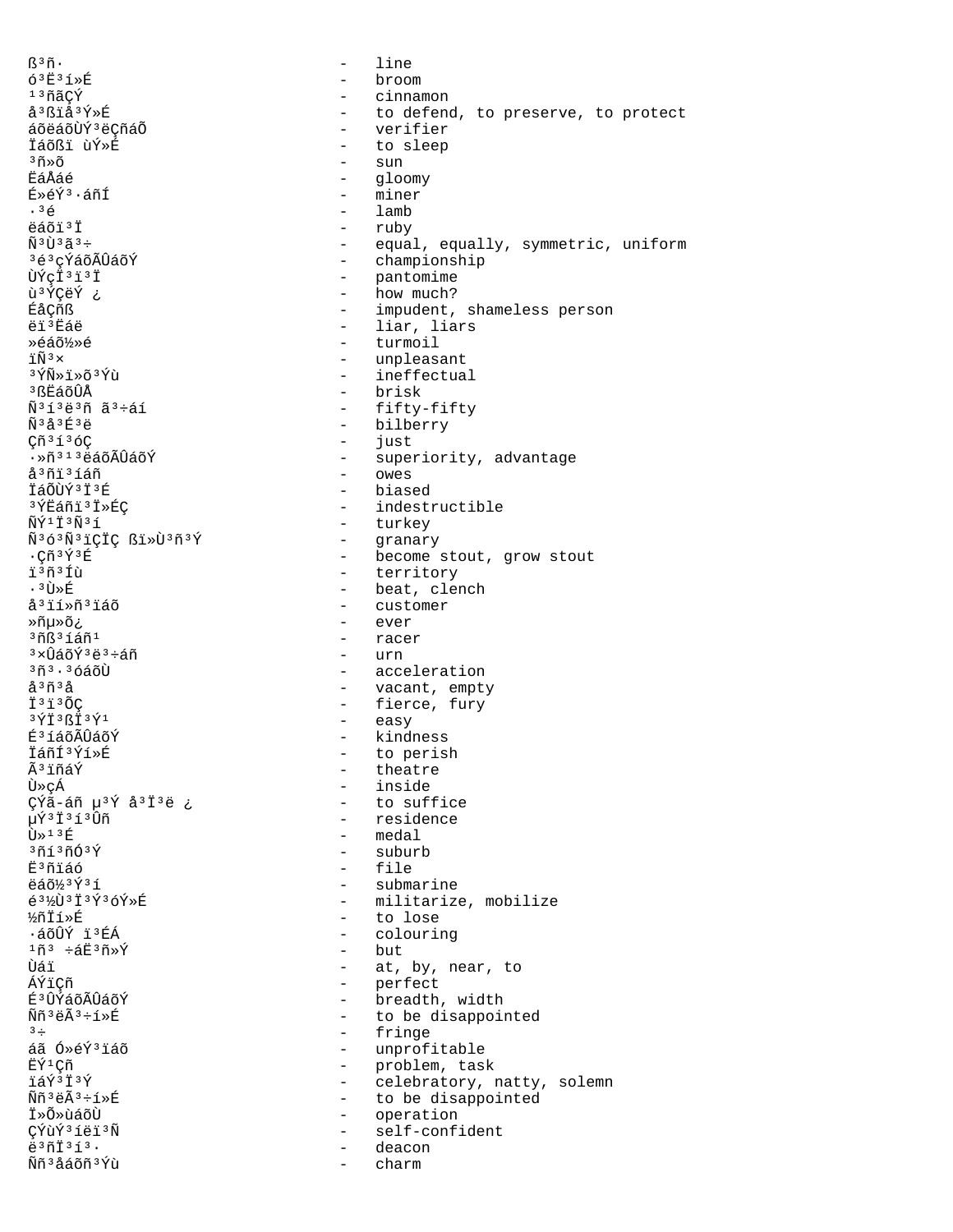·Ûáõi 3Ý»É invent  $\equiv$ xûáõõ  $\qquad \qquad$ sprig, twig, branch Ù 3 ñ½çã  $\equiv$ trainer Å<sup>3</sup>ÙÏ»ï<sup>3</sup>ÛÇÝ  $\overline{a}$ urgent áëïÝ<sup>3</sup>Ï springboard  $\sim$ ûñ · 3 ÝC½Ù  $\sim$ organism µ3Å3Ýí»É - be separated, disperse, get divorced ICë<sup>3</sup>ÙÛ<sup>3</sup>I - half-year, semester - pursue  $\tilde{N}$ <sup>3</sup> $F$ <sup>3</sup> $\tilde{T}$ <sup>2</sup> $F$ - soap  $\hat{U} \times 36$  $373.369$ »R - to accelerate, to speed up - sleepless 3 ที่กลัก*ที*่ - festival  $\div$ <sup>3</sup> $\acute{\text{e}}$ <sup>3</sup> $\ddot{\text{1}}\acute{\text{a}}\acute{\text{Y}}$  $a^{3}$ ñ $3\acute{Y}$ - cord İßi<sup>3</sup>óÝáÕ - nutritive İï3í  $\sim$ canvas, cloth  $353737$ - finish, to end **Ññ**3Bùáí - by miracle éÝ·»ÕçÛáõñ - rhinoceros ½¢Ýíáñ3Ï3Ý - military man - lie too long ȖÏ3ñ ÙÝ3É **½**ÙñáõËï - emerald - near บิล์ï Á ѪÝÓݪñªñ»É  $\sim$ to charge - benefit  $R^3\tilde{N}$ นิง ิั้ง 1 ล์ดีบิ - destruction **丘áÕ3** Ý3 fi - swimming, to bathe - interrogation Ñ3ñó3ùÝÝáõÙ - to marry <sup>3</sup>ÙáõëÝ<sup>3</sup>Ý3É ȃù exit, outcome, output  $\sim$ Ißi<sup>363</sup>Í  $\overline{a}$ full Å<sup>3</sup>Ù<sup>3</sup>Ý<sup>3</sup>Ï  $\sim$ time Ť3å - connection, armband, loop, node, knot - dough ห้น้ำล์กั µ363Ï3Û»ÉÁ - absence - amazing ĶÙ 3 ÛÉCÃ - nausea ëñiË3éÝáõÃÛáõÝ Ñ3Ýñ3Ï363ñ3Ý - hostel  $\mathring{a}^3\tilde{N}^3\ddot{1}$ - sentry, watchman - foliage, green İ<sup>3</sup>Ý3ã  $1371313133$ - tulip ևË31ñ3ÙÇçáó - transport <sup>3</sup>ñÑ»ëï<sup>3</sup>íáñ - handicraftsman x 3 ÛÃÛáõÝ  $\sim$ crash Éáõë<sup>3</sup>ÝÏ<sup>3</sup>ñã<sup>3</sup>Ï<sup>3</sup>Ý Ù »ù »Ý<sup>3</sup> - blackout - irritation çÕ<sup>3</sup>ÛÝáõÃÛáõÝ - prime 3é3cÝ3Ñ»ñÃ  $\widetilde{N}$ 3  $f$  3  $\widetilde{H}$  $\sim$ to be convinced, to rely, trust, believe ี<br>AิÝี 1 ≫ñiì  $-$  bosom  $\cdot \times \mathbb{S}$ - bad ȧ<sup>3</sup>å<sup>3</sup>iCİ - triple - perfect ÁÝïñáíÇ  $\omega_{\rm{max}}$ ևñÓáõÃÛáõÝ trial, test, experience - Russia èáõë ªëï ªÝ ½3ñÙ3Ý3ÉC - amazing, amusing, surprising ÙÛáõë  $\overline{a}$ other ÍË36ñ3Í  $\sim$ smoked ó<sup>3</sup>Ý - rash Å<sup>3</sup>ÙÏ»ïÝ <sup>3</sup>ÝóÏ<sup>3</sup>óÝ»É  $\sim$ to overdue  $3 \ddot{\text{e}} \times \widetilde{O}$ - needle - faience  $\tilde{N}$ <sup>3</sup>Ex<sup>3</sup>a<sup>3</sup>IC åñİ»É - to pull, to strain, to tighten - benefit ß<sup>3</sup>Ñ ëCÝíáÉ  $\sim$ symbol  $\tilde{\rm N}^3\hat{\rm U}\tilde{\rm 1}^3$ μ»ñ»É  $\sim$ to discover ªéûñÛª daily  $\sim$ áõñ 3Ë 3Ý 3É have fun, be pleased  $\overline{a}$ Ñ<sup>3</sup>Ý·ëï<sup>3</sup>óáÕ  $\sim$ having a rest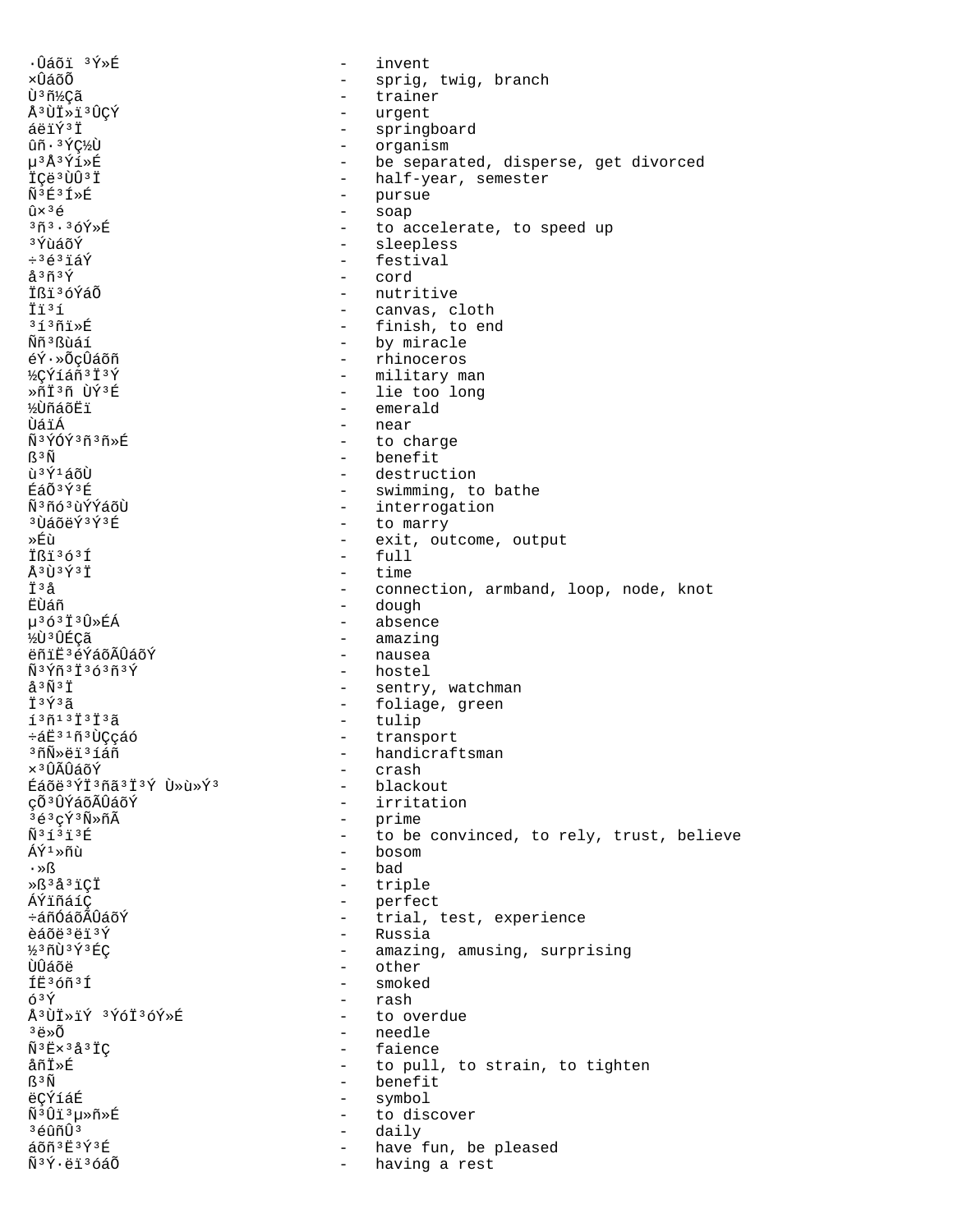$\tilde{N}$ <sup>3</sup> $\ddot{1}$ <sup>3</sup> $\hat{U}$ 1<sup>3</sup> $\hat{U}$ CÝ - antiaircraft ª÷ë»-ËáñáõÝÏ - soup plate - straw ÍÕáï ë<sup>3</sup>éó<sup>3</sup> İiáñ - block of ice Ó»éÝ»ñ»ó - enterprising  $3\tilde{n}$  $3\tilde{1}$  $\sim$ vice å<sup>3</sup>ßïå<sup>3</sup>Ýí»É - to defend Í»÷áõ - plasterer - obsolete <sup>з</sup>Ýû⋅ï'∙áñÍ≫ÉC - manufacture <sup>3</sup>ñi 31ñáõÙ  $1371373$  $-$  bow  $31 \times F$  $-$  to hate - notice Í<sup>3</sup>ÝáõóáõÙ Cñ<sup>3</sup>·áñÍí»É - to come true - Caucasian ÏáíÏ<sup>3</sup>ëóC i<sup>3</sup>ÕÏ<sup>3</sup>ÉÇ  $-$  slow - ravine Óáñ<sup>3</sup>Ï - conditions, furnishing İ<sup>3</sup>Ñ<sup>3</sup>íáñáõÃÛáõÝ - gipsy . Ýãáõ ª Ï ª Ý - dew  $R^3$  $\tilde{O}$ ëïáñ<sup>3</sup>·áõÛÝ - lowest ∙ñ»Éáõ - written - repeatedly  $u^{3}\sqrt{u^{3}}\sqrt{2}C1$   $3\sqrt{2}\cdot3U$ - that is to say <sup>3</sup>ÛëCÝùÝ - pasture <sup>3</sup>ñáï EáñÑñ13Ýß»É - to symbolize <sup>3</sup>UµáÕç <sup>3</sup>ßË<sup>3</sup>ñÑÁ - universe  $\tilde{N}$ <sup>3</sup>  $\times$  » EC - darling, flatter, lovely, pleasant µáõëÝ»É - grow - to convince, to persuade Ñ<sup>3</sup>Ùá½»É - juice ÑÛáõÃ Ã3ñ·Ù3Ý»É - to translate - alive áÕç - picturesque  $\cdot \times 034136$ - question พิ®กัล - quality  $arān$  $.3.3$  $\tilde{A}$  $\tilde{V}$  $3$  $\tilde{T}$  $\tilde{S}$  $\tilde{T}$ - zenith, top Ñ3ñÓ3Ïí»É - hawk, to assault, to attack, to run, to throw - double, twice ȖÏ3ÏC - patience Ñ<sup>3</sup>Ùµ»ñáõÃÛáõÝ - last ãª÷í»É  $3\hat{U}$ <sup>1</sup> å $3\hat{1}\times3$ éáí - therefore  $\cdot$   $^3$   $\tilde{O}$ á $\tilde{O}$ Ã - colony - typical ïÇåÇÏ <sup>3</sup>Ýáõñç - dream - closing ÷<sup>3</sup>ÏáõÙ - to deduce <sup>1</sup>áõñë µ»ñ»É - analysis 3 Y 3 EC1/2  $1/3$   $\sqrt{3}$   $1/3$   $\sqrt{7}$ - different, various, differently ßñc<sup>3</sup>Í<sup>3</sup>Ë 3é»õiáõñ 3Ý»É - hawk Ë3ã - cross - precept, testament<br>- to estimate  $a^3i \cdot 3\overline{U}$ <sup>3</sup>ñÅ»ù<sup>3</sup>íáñ»É åݪÏ - dish, plate, tray - amorphous, formless ïó»õ  $3\overline{1}\overline{Y}*\widetilde{n}*\widetilde{o}^3\mu^3\widetilde{n}$ - obviously  $313$   $\acute{Y}$   $3\ddot{T}$ - donkey, ass ÁÝ<sup>1</sup>ÙCßï - forever, for ever - to bend Ï»é3óÝ»É  $R^3 \cdot 3 \overline{Y}3 \overline{T}$ - chestnut  $*\tilde{n}\tilde{1}^3\tilde{n}$  Å $3\tilde{U}^3\tilde{Y}^3\tilde{1}\tilde{a}1$ - for a long time - shoe *IáßCIC* Ⅰ31⁄①》P - bind, form, make ÷<sup>3</sup>ÛÉ»óñ<sup>3</sup>Í  $\sim$   $$ varnished  $3\text{a}^3$ ëï $3\text{m}^3$ Ý - refuge, shelter - above <sup>3</sup>í»ÉÇ µ<sup>3</sup>ñÓñ áõ and ½í 3 ñ×áõÃÛáõÝ entertainment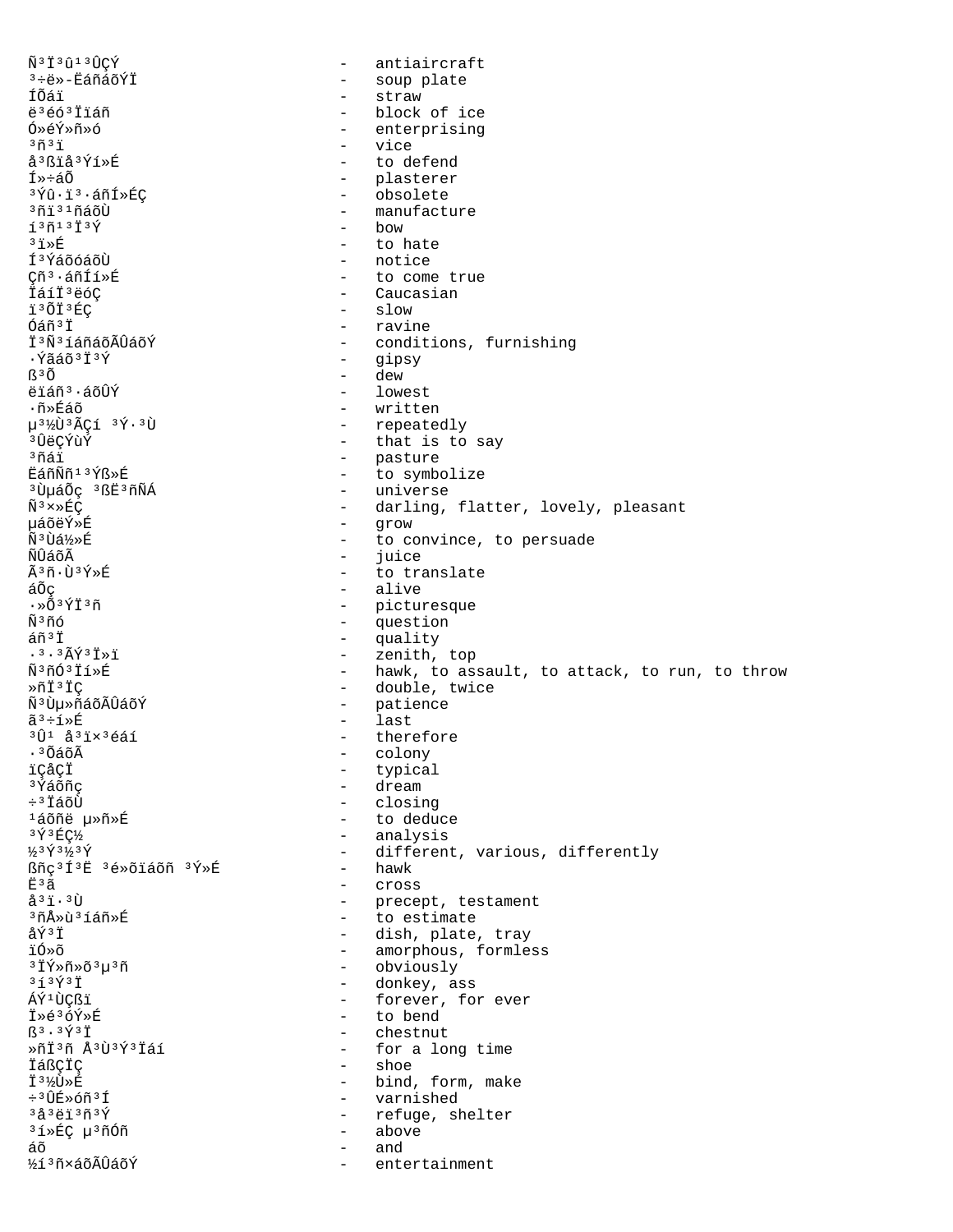$3\overline{Y}$   $\cdot$  EC  $3\overline{1}$   $3\overline{Y}$  $\equiv$ English ýáõÏ  $\equiv$ enemy, hostile, opponent - herd Ȗ3Ù3Ï Ýí<sup>3</sup>×áõÙ  $\omega_{\rm{max}}$ growth, gain, increase - leech ï½ñáõÏ ûñ»Ý3ùáí - lawfully  $363f$ - proverb - informal áã å<sup>3</sup>ñi<sup>31</sup>Çñ - paroxysm 􇃇õóù íñ3Ý ÁÝÏÝ»É - to pull hard น<sup>3</sup>ที6์ที<sup>3</sup>0์<sup>3</sup>บี้Y์  $-$  1 oud นล์ด์  $-$  flame  $\tilde{N}$ <sup>3</sup> $\ddot{1}$  $\ddot{1}$ <sup>3</sup> $\acute{Y}$ Cß - attribute, token, trait µ<sup>3</sup>Ýç<sup>3</sup>ñ<sup>3</sup>Ýáó - kitchen garden ëå<sup>3</sup>Ý»É - kill, shoot, slay, -----,<br>-- ordinary-looking<br>-- comb, crest, ridge **3ÝÝ**ȖÏ<sup>3</sup>Û<sup>3</sup>Ý<sup>3</sup>ÉÇ Ï<sup>3</sup>ï<sup>3</sup>ñ - instantly <sup>3</sup> IÝÃ<sup>3</sup>ñÃáñ»Ý - melody, tune  $\tilde{U} \times \tilde{O} \times 1C$ - unjust  $3\overline{y}3\overline{n}13\overline{n}$ µ<sup>3</sup>Ýç<sup>3</sup>ñ»Õ»Ý - vegetables ÛáõÕ ª Ù ª Ý - oilier - state å»ïáõÃÛáõÝ ѪñϪíáñ ÉCÝ»É - to be useful ŪÙÏ»ïCó ßáõï - prescheduled - to wake ½3ñûóÝ»É Ýñµ<sup>31</sup>⁄2·<sup>3</sup>óáõÃÛáõÝ - step  $-$  lot ËáõÙμ Ù3ñ1ÇÏ - naive <sup>1</sup>Ûáõñ 3Ñ 3í 3ï - valedictory Ññ<sup>3</sup>Å»ßïÇ - trial, test, experience ևñÓáõÃÛáõÝ - recipe  $1*0*$  iáÙë Ñ<sup>31</sup>VUñó<sup>3</sup>E<sup>3</sup>Õ - joust, just - to comment Ù»ÏÝ3μ3Ý»É - to spill, to strew  $\widetilde{A}^3 \div \gg \widehat{H}$ - to introduce  $\tilde{Y} \times \tilde{n} 1 \tilde{Y} \times \tilde{R}$ Íáíáí i»Õ<sup>3</sup>÷áË»ÉC - floating <sup>3</sup> ßEáõÛÅ - brisk É»éÝ3·áñÍ - miner - flora µáõë<sup>3</sup>Ï<sup>3</sup>Ý 3ßË3ñÑ - crop, sowing, harvest, yield µ≫ñù çñ<sup>3</sup>ÛÇÝ - water - Estonian ¿ëïáÝ3óÇ - lungs Ãù≫É ßCí - escape - fondle ∙áõñ∙áõñ»É - murder ëå<sup>3</sup>ÝáõÃÛáõÝ - genuine, original, stem, trunk นล์õิิ์ - superimposed 毂Ý3 · Cñ - close İCå ëCñi 3Ý»É - decide, venture - rule İ<sup>3</sup>ÝáÝ - gardener  $3\hat{U}\cdot \times \hat{A}^3 \hat{Y}$ - baby  $\mu$ <sup>3</sup> $E$ CÏ - be absent µ363I3 ÉÇÝ»É - seaside Íáí» ½ñÛ3  $ûñ3I3Y$ - pay, daily - kindness µ<sup>3</sup>ñÇù µ<sup>3</sup>ñ»İ<sup>3</sup>Ù<sup>3</sup>ëÇñáõÃÛáõÝ - friendliness ëÇñ<sup>3</sup>Ñ<sup>3</sup>ñí»É - to fall in love - to get stuck Ã≫Õí»É - applause  $I^3 \div 3 \tilde{N}^3$ ñáõÃÛáõÝ - palm  $30135\times$ ÝÙ3Ý36Ý»É  $\sim$   $$ to imitate  $\mu\acute{\texttt{T}}$ <sup>3</sup> $\ddot{\texttt{I}}$ <sup>3</sup> $\acute{\texttt{I}}$ <sup>3</sup> $\hat{\texttt{U}}$ ñ - residence EÙÇãù drink  $\sim$ ĐáõÝ<sup>3</sup>ëï<sup>3</sup>Ý Greece óÝóáïÇ tatter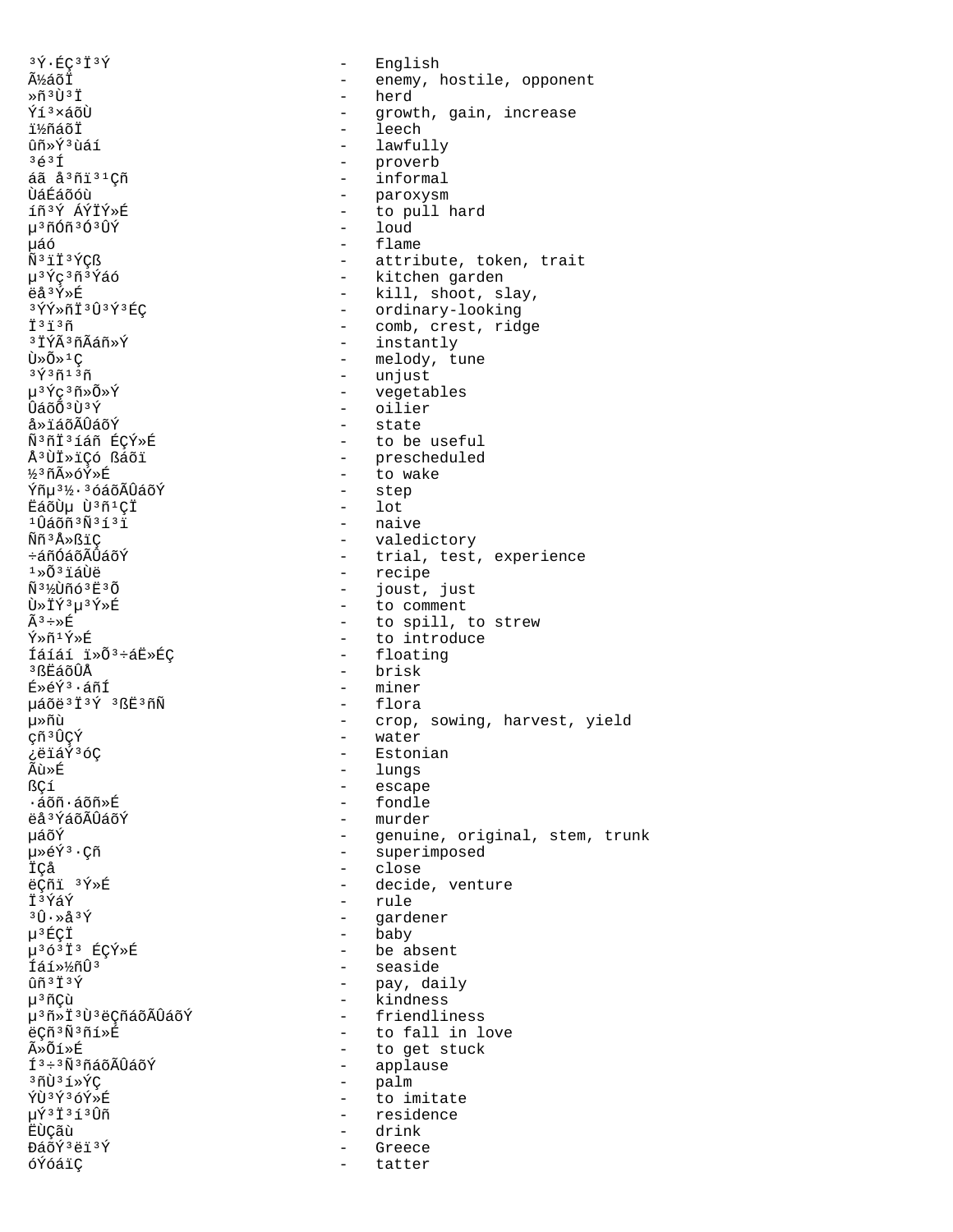$30333739$ imploring  $\equiv$ 1/3  $\dot{\gamma}$  3 1/3  $\dot{\gamma}$ - different, various, differently 3éáÕç3ñ3Ý - resort, resort health, sanatorium  $-$  sky ȖÏÇÝù ù<sup>3</sup>ᯐ Ïïñ»É - to tear off Cñ<sup>3</sup>í<sup>3</sup>óC - just É»Ñ3ëï3ÝóÇ - polish  $-$  air  $\hat{u}$  1 - cafe  $\frac{\pi}{2}$ ñx<sup>3</sup>ñ<sup>3</sup>Ý - thoughtful หลังกลัก ãáñë Ñ3ñÛáõñ - four hundred - change, watch  $\widetilde{N} \gg \widetilde{D} \widetilde{A}^3 - \widetilde{A} \widetilde{F}$ - chamomile ȖCóáõÏ ù<sup>3</sup>ñï<sup>3</sup>ß - stone-mason Çëå<sup>3</sup>Ý<sup>3</sup>óC - Spaniard - poor<br>- productive<br>- resistance Ùáõñ<sup>3</sup>óÇÏ  $3\tilde{n} \cdot 3\tilde{e}31$ áñ <sup>1</sup>CÙ<sup>31</sup>ñáõÙ - move í»ñ3µÝ3Ï»óÝ»É <sup>3</sup>ÝùÝáõÃÛáõÝ - insomnia ICñ3é3I3Ý - applied - hence, therefore  $\tilde{N} \times \tilde{I} \times \tilde{O}^3 u^3 \tilde{n}$ - bent İáñ<sup>3</sup>óí<sup>3</sup>Í  $-$  and උ Eัล์ݪñÑ»É - to incline Ù 3 ñ½ 3 1 3 ß ï - stadium - discount ½»õã - bump, clash, collision, conflict μ<sup>3</sup> Ελάδῢ - cook 臄3ñ3ñáõÑÇ - peaceful, quiet, recreation, rest<br>- checkers  $\tilde{N}^3 \tilde{Y}$  · Cëi B<sup>3</sup>BIC E303丘 - stand up collar  $\hat{u}$ ÓÇ $\hat{u}$ (İ $\frac{3\hat{v}}{2}$ . áõÝ)  $-$  mink cñ<sup>3</sup>ùCë - populous Ëï3uÝ3Ï - spring . 3ทีล์กีฬ์ <sup>1</sup>áõñë ÙÕ»É - to supersede - original CÝùÝ<sup>3</sup>iCå Ñ»é3Eáë3ÛÇÝ - telephone - index, parameter, pointer óáõóÇã - stump Ïá×õ - nice  $\cdot$ ñ $31$ Çã áéÝ3É - to howl, to wail - aggression, offensive Ñ3ñÓ3ÏáÕ3Ï3Ý - malaise í<sup>3</sup>i<sup>3</sup>éáŐçáõÃÛáõÝ - poetic  $\mu$ <sup>3</sup>Ý<sup>3</sup>ëï»ÕÍ<sup>3</sup>Ï<sup>3</sup>Ý - burglar  $313/31$ - to rotate å<sup>3</sup>ï»óÝ»É - flattering ßáÕáùáñÃ  $-33\ddot{7}$  $-$  hollow ј Геұздай - it is time - to dishonour  $E$ <sup>3</sup> $\hat{U}$ <sup>1</sup><sup>3 $\acute{e}$ </sup><sup>3</sup> $\check{I}$ <sup>\*</sup> $\acute{E}$ - leader, chief  $\tilde{O}*\tilde{I}^3\tilde{1}^3\tilde{n}$ - starvation  $\tilde{N}$ <sup>3631</sup>áõÉ - to forget <sup>3</sup>å<sup>313</sup>ñÅí»É - economical ïÝï»ëáÕ – peak<br>– doorkeeper µ<sup>3</sup>ñÓñ<sup>3</sup>·áõÛÝ Ï»ï  $1\acute{a}\acute{y}$  $3\acute{a}3\acute{y}$ - hinge ÍËÝC Ù»ñÅáÕ3Ï3Ý - negative - quadruped ãáñùáï3ÝC - militarization  $63\%$ U3 I3 Y3 6 4 6 U  $1 \times \text{\AA} \text{C}$  $-$  to  $xC\tilde{a}$ <sup>3 $\tilde{n}$ Q<sup>3</sup> $\tilde{I}$ <sup>\*</sup> $\tilde{E}$ </sup> - to scream ÕáÕ<sup>3</sup>Ýc»É - to ring, to tinkle <sup>3</sup>ñi<sup>31</sup>ñáõÃÛáõÝ - manufacture, product 'áÏïáñ  $\sim$   $$ doctor  $3\overline{Y}$ ÁÝ $1\overline{N}$  $3\overline{1}$ infinite, consequent, continuous ÏáÏÇÏ neat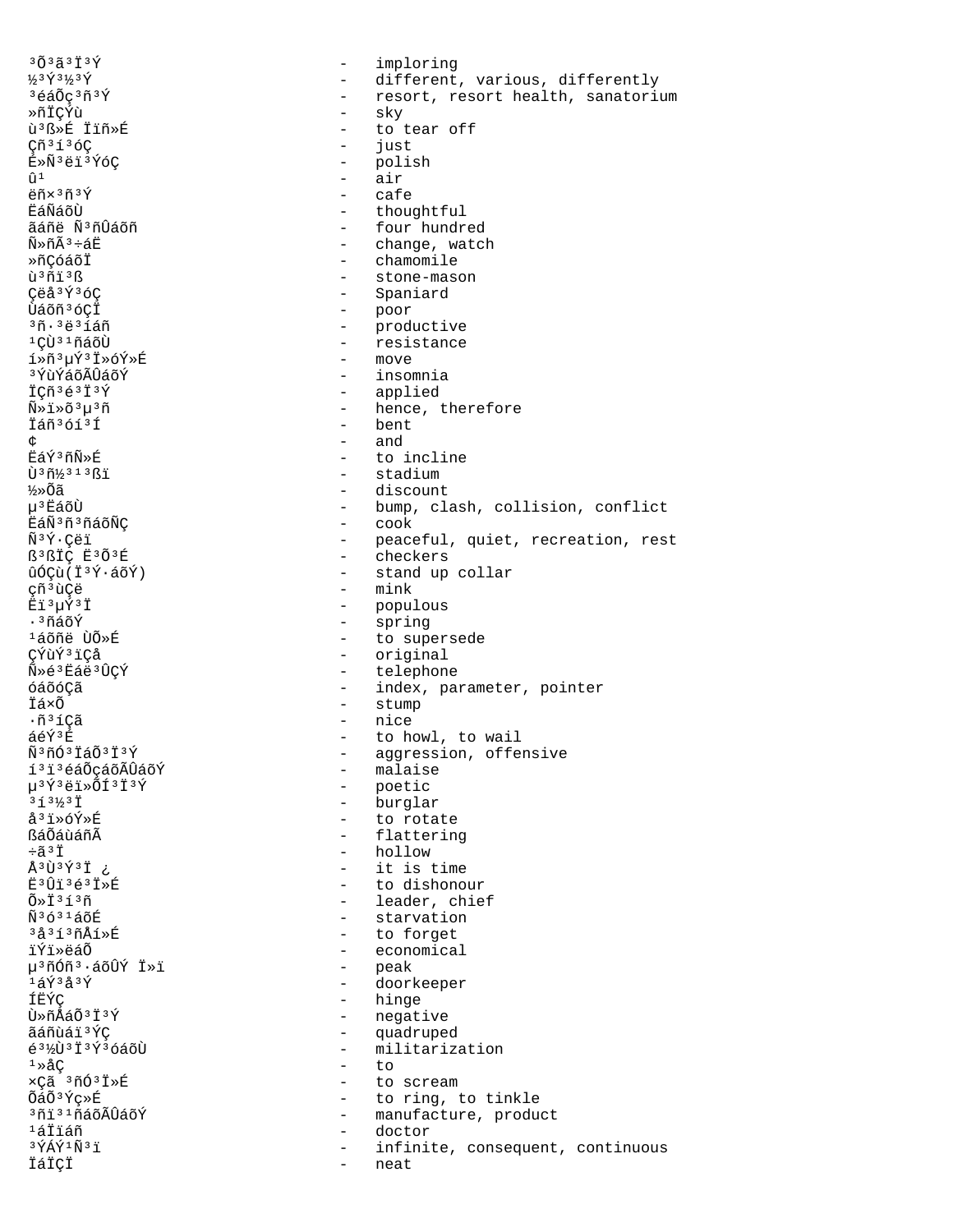<sup>3</sup> ÙµáÕçáíCÝ - quite, through, wholly, entirely 13113.ñ»É - to cipher İáñí<sup>3</sup>Ý»É - exterminate, ruin, fighter, destruction ÝáñáõÃÛáõÝ - innovation, news - level Ù<sup>3</sup> İ»ñ»õáõÛÃ <sup>3</sup>ßE<sup>3</sup>i<sup>3</sup>íáñáõÑÇ working woman - baking sheet, frying pan, pan  $7337$ - heads, management Õ»Ï3í3ñáõÃÛáõÝ - arrival . 3 Éáõëï ï<sup>3</sup>ÏC  $-$  bottom  $\tilde{N}$ <sup>3</sup> $\ddot{e}$ ó» - address - lexicon, vocabulary  $u^3$ é  $3a^3$ ß $3\tilde{n}$ áëÏC áñáÝáÕ - prospector for gold - self-course CÝùÝ3·Ý36 - to make the way, to push on  $363C.73E$ - review ·ñ<sup>3</sup> EáëáõÃÛáõÝ Ù»ÏÝ3µ3Ý - columnist - immoral µ<sup>3</sup>ñáÛ<sup>3</sup>½áõñÏ  $3\tilde{n}*\tilde{o}3\tilde{1}3\tilde{o}CI$ - sunflower - to grudge« to regret  $3 \div 464$ <sup>3</sup> $E$ - ladle  $R \gg \widetilde{n} \gg \div$ u»Ï3ÝáõÙ - cassation  $\hat{1}$  3  $\hat{1}$   $\hat{1}$   $\hat{1}$   $\hat{3}$   $\hat{1}$   $\hat{4}$   $\hat{5}$ - parent - inequality <sup>3</sup>ÝÑ 3 í 3 ë 3 ñáõÃÛáõÝ - linquist  $E*54$ - in pairs ½áõÛ·»ñáí <sup>3</sup>ÛÝù<sup>3</sup>Ý Å<sup>3</sup>Ù<sup>3</sup>Ý3ù  $-$  until - rustle Eßßáó - to spoil 30É3Ý13Ï»É - priest  $\tilde{u}$ <sup>3 $\tilde{N}$ 3 $\tilde{Y}$ 3</sup> Ñ3ÕÃ3Ý3ÏÇ  $\sim$ will - flame Ñáõñ ï3ñ3Å3Ù - inopportunely - to wink êñÃ≫É - quarter  $\ast$   $\mathbf{A}$   $\mathbf{3}$   $\mathbf{1}$   $\mathbf{A}$   $\mathbf{1}$   $\mathbf{3}$   $\mathbf{1}$ **3ÝÓÝ3ïíáõÃÛáõÝ** - surrender **A**ล์ก็ที่x  $-$  coffee ȕ»õCó ÁÝÏÝ»É - chase - dream Ȗ3½»É Ñ3ßíÇ 3éÝ»É - to be considered EÙµ<sup>3</sup>·ñ<sup>3</sup>Ï<sup>3</sup>Ý ÏáÉ»·Ç<sup>3</sup> - staff  $\cdot$   $\tilde{Y}$ <sup>3</sup> $\tilde{N}$ <sup>3</sup> $\tilde{1}$ 1<sup>3</sup> $\tilde{1}$ - valuable 3é3c ù3ß»É - to put forward ևùñ<sup>3</sup>óÝ»É - to reduce <sup>3</sup>ÝÓÝ<sup>3</sup>íáñáõÃÛáõÝ - person, figure - command, instruction, order <u> Ññ 3 Ù 3 Ý</u> - large, massive, sensible, considerable Ëáßáñ - spouse, husband <sup>3</sup>ÙáõëCÝ  $f36$ - tree  $3 \tilde{n}$ C - courageous - bastmat, mat 葂ñ - enter, make the way Ùáõiù ∙áñÍ»É - difficult, tough, inconvenient ∸Åí∍ñ  $a^{3} \tilde{n}^{3} \cdot 3$ - grant <sup>3</sup>ñÅáÕáõÃÛáõÝ - cost, worth - acid ÃÃíáõï ÃЗÃ - paw í<sup>31/3</sup>ÝóáõÙ  $\mathbf{L}$ overtaking - thrust, put ਸੈ≲∩ੱ⊳ਸ Ñ<sup>3</sup>ñÙ<sup>3</sup>ñ»óáõÙ - adaptation - infringer **πី**ះការកំ  $ATT3E$ - to tear - break, cut, prick İáiáñ»É ÍË3ù3ñß - mouthpiece É<sup>3</sup>íáõÃÛáõÝ kindness  $\sim$ ªÕÛáõë brick  $\sim$  $3 \times \hat{U}$ áõÝ dust µÝ3íáñáõÃÛáõÝ character, nature, temper, temperament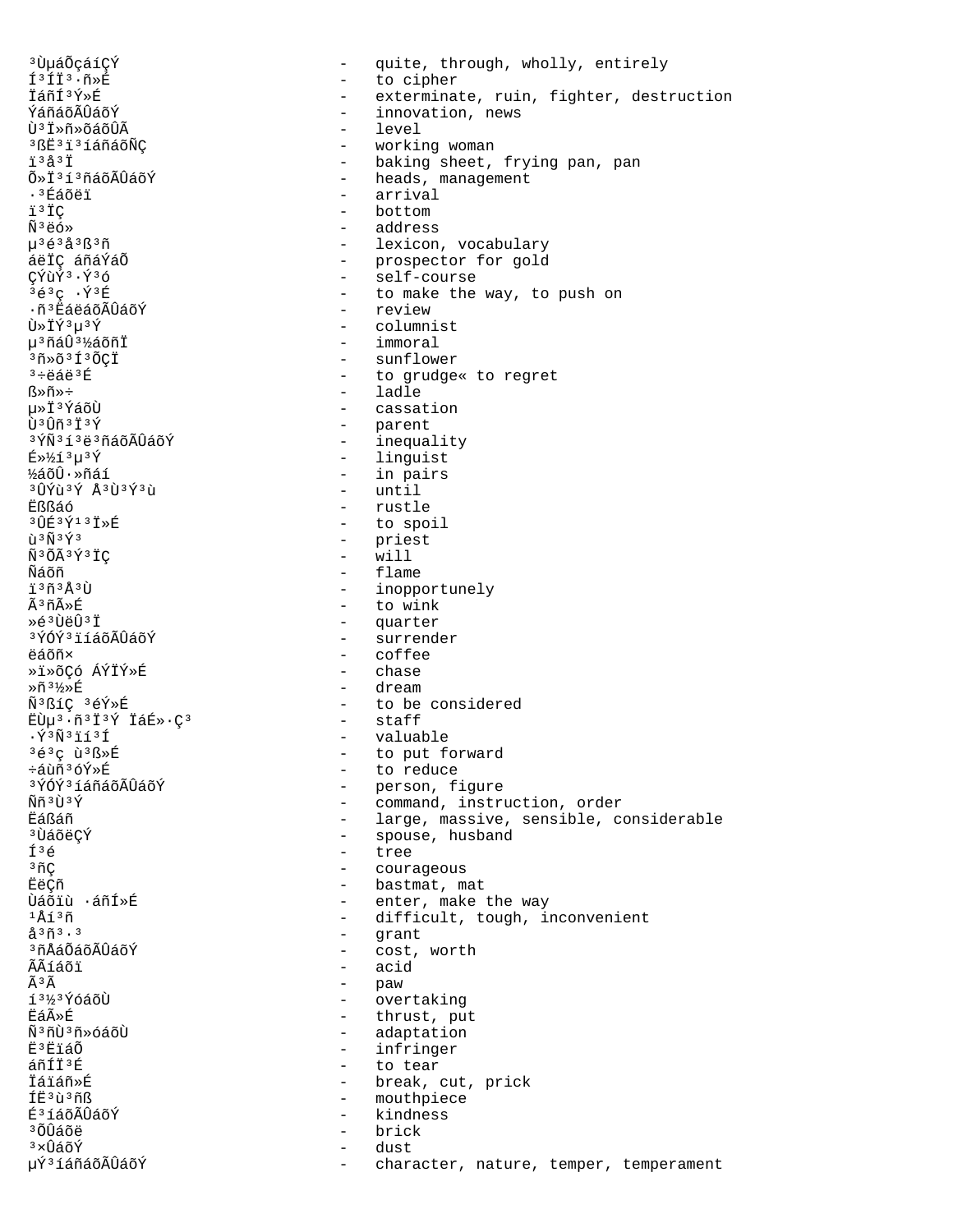ï»Ý<sup>13</sup>ÛÇÝ - feverish - feverish - feverish - feverish - feverish - feverish - feverish - feverish - feverish - feverish - feverish - feverish - feverish - feverish - feverish - feverish - feverish - feverish - feverish - ÓÙ»ñáõÏ - water-melon<br>íº.ñ - tiger - tiger íª·ñ - tiger<br>·çÝ»·áõÛÝ - tiger - claret ·ÇÝ»·áõÛÝ - claret<br>áõŻժóáõóÇã - claret - amplif áõŻճóáõóÇã - amplifier ÏëÙÇóÛÇÝ - pizzicato <sup>13</sup>ñå<sup>3</sup>ë<sup>3</sup>å<sup>3</sup>Ñ - goalkeeper<br>Í<sup>3</sup>Ýñ<sup>3</sup>ÓáÕ - Communication - bar - bar<br>- zoology Ϊ»Ý<sup>13</sup>Ý<sup>3</sup>μ<sup>3</sup>ÝáõÃÛáõÝ<br>áñ<sup>3</sup>Ï»É - to regard<br>- arrest  $\tilde{O} \gg \tilde{n} \mu^3 \tilde{I}^3$ ÉáõÃÛáõÝ<br>÷ $3 \tilde{A}^3 \tilde{R} \gg \tilde{E}$ ּúûÉ - wraps, wrap up, wind<br>ϺñáպݺÉ - can. be able. consult - can, be able, consult, manage ãª÷éªëï - buckle<br>u»éݪåÇïªÏ - label - label 毂ݪåÇïªÏ - label<br>»ÕÇÝç - nettle »ÕÇÝç<br>T<sup>9</sup>Ýã - nettle - nettle اَ تَابَعَ بِهِ تَبْسَلَ الْمَعْرَةِ وَالْمَعْرَفَةِ بِهِ مَعْهُمْ وَالْمَعْرَفَةِ بِهِ مَعْهُمْ وَالْمَعْرَ<br>وَالْمَالِيَّةِ مِنْ الْمَعْرَفَةِ بِهِ مَا يَقْطِعُونَ مِنْ الْمَعْرِفَةِ بِهِ مِنْ الْمَوْرَةِ وَالْمَوْرَةِ <sup>3</sup>ÝÑ<sup>3</sup>ëÏ<sup>3</sup>Ý<sup>3</sup>ÉÇ - unintelligible<br><sup>1</sup>áõñë ÃáÕÝ»É - - - - to let out <sup>1</sup>áõñë ÃáÕÝ»É - to let out<br>Ý<sup>3</sup>Ë<sup>3</sup>í»ñcCÝ - - - - - - - - - - - - - penultimat ݳ˳í»ñçÇÝ - penultimate ÑÇÙݳ¹ñ»É - start, to establish <sup>э</sup>ٻݪíªï - worse, worst<br>ÃáõûɪïñáõÙ - → → admission ÃáõÛɳïñáõÙ - admission óÁÝóáõÙ - push - to incline<br>- foray  $3$ ëå $3$ ï3ÏáõÃÛáõÝ<br>½3Ý3½3Ý»É ½3Ý3½3Ý»É - to distinguish<br>3í»ÉóáõÏ - to distinguish - excess, surplu  $\frac{3}{3}$ í»ÉóáõÏ  $\frac{3}{3}$ í»ÉóáõÏ - excess, surplus ÙªÛñóªÙªù - continent<br>ïªñ»Ï»ÏáõÙ - postponeme ï³ñ»Ï»ïáõÙ - postponement <sup>31</sup>/<sub>2</sub><sup>3</sup>i<sup>3</sup>ñ<sup>3</sup>ñ - deliverer ë»õ³·áñÍ - unskilled workman Ñ<sup>3</sup>í<sup>3</sup>ÍáõÃÛáõÝ - approval<br>Ñáã<sup>3Ť</sup> - alory - alory Ñáã³Ï - glory ³ÛÝÇÝã - between-theme, whereas – unload<br>e doubtless ªÝïªñªÏáõë»ÉÇ<br>áõ½u»Ï áõ½µ»Ï - Uzbek ï³ñáõµ»ñáõÙ - fluctuation u<sup>3</sup>ñÓ - cushion, pillow<br>µáõÅùáõÛñ - cushion, pillow uáõÅùáõÛñ en la manda nurse de la manda nurse de la manda nurse de la manda nurse de la manda nurse de la manda<br>La manda nurse de la manda nurse de la manda nurse de la manda nurse de la manda nurse de la manda nurse de la ïáÕ³Ýó - parade, procession Ó·»É - pull, strain, stretch, tighten, fasten å³ÛÃ»É - burst, blow up  $3E \times \tilde{N} \times \tilde{n}$ <br>  $\tilde{a}^3 \tilde{n} \tilde{i} \times \tilde{n}$ <br>  $\tilde{a}^3 \tilde{n} \tilde{i} \times \tilde{n}$ <br>  $\tilde{a}^3 \tilde{n} \tilde{i} \times \tilde{n}$ – garden<br>– jet é»<sup>3</sup>ÏïÇí<br>ëÝ3å3ßï ë <sup>ý j</sup>å<sup>3</sup>ßï - superstitious<br>ÉCIÍÁÕÑC - superstitious - Lithuanian<br>- manoeuvre ½ÇݪíªñÅáõÃÛáõÝÝ»ñ<br>ÍáõÉáõÃÛáõÝ <sup>-</sup> laziness<br>- raincoat <sup>3</sup>Ýçñ<sup>3</sup>ÝóÇÏ í»ñ<sup>3</sup>ñÏáõ<br>í<sup>3</sup>×<sup>3</sup>éù  $\tilde{a}$ <sup>3</sup>×<sup>3</sup>éù - sale - sale - sale - sale ãª÷éªëï - buckle<br>åªïªÑªñ - adventi å<sup>3</sup>ï<sup>3</sup>Ñ<sup>3</sup>ñ - adventure, happening, incident<br>ëÏáõï»Õ - dish, trav ëÏáõï»Õ - dish, tray  $\hat{I}$ ñ»Å - revenge  $\hat{I}$  revenge  $\hat{I}$  revenge  $\hat{I}$  revenge  $\hat{I}$  revenge  $\hat{I}$ <sup>3</sup>ñ<sup>13</sup>ñ<sup>3</sup>óÇ - in - just, right<br>ÉÇùÁ ÉóÝ»É - - - - - - - - to fill ÉÇùÁ ÉóÝ»É - to fill ûñ<sup>3</sup>⋅Ý<sup>3</sup>Ñ<sup>3</sup>ï»É - to underestimate<br>åªïáõѪÝ - window – window<br>– disorder ªÝϪñ·áõÃÛáõÝ<br>ªáÏiáñ - doctor<br>- hose ևÕñªÏ §é»½ÇÝ» ËáÕáíªÏ¦<br>ÉáõëªÝϪñãªÏªÝ ÃáõÕÃ Éáõë<sup>3</sup>ÝÏ<sup>3</sup>ñã<sup>3</sup>Ï<sup>3</sup>Ý ÃáõÕà - lantern, searchlight<br>í<sup>3</sup>ñí»É - apply, address, affe í<sup>3</sup>ñí»É<br>Ñ»ï<sup>31</sup>ÇÙ<sup>3</sup>Ï<sup>3</sup>Ý - Apply, address, affect Ñ»ï<sup>31</sup>ÇÙ<sup>3</sup>Ï<sup>3</sup>Ý - reactionary<br>ÃñÍ»É - harden, to l - harden, to burn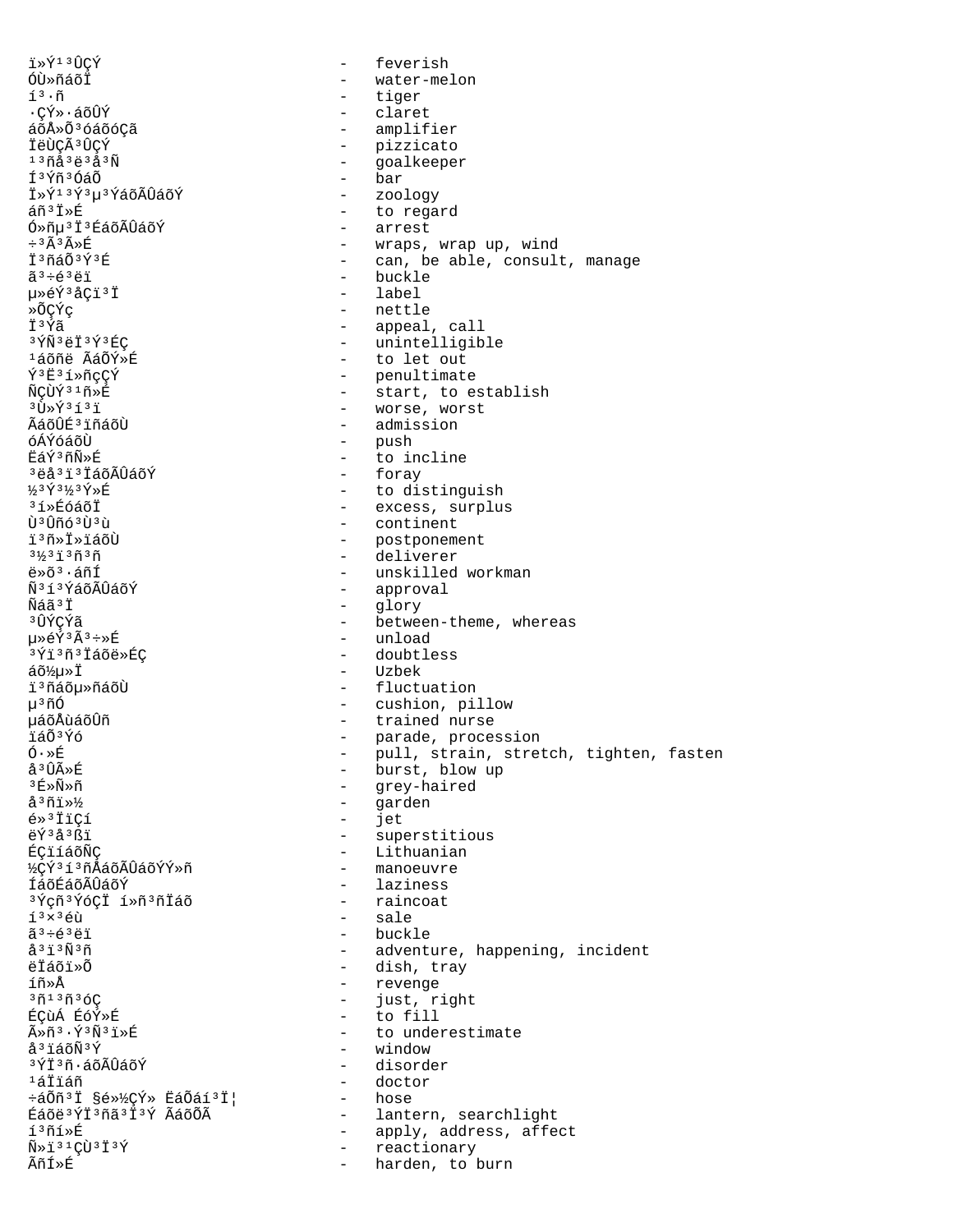$313$   $\tilde{1}3\tilde{1}$ brilliant, diamond  $\sim$ å<sup>3</sup>ñ½í»É - to appear ÑÇÙÝ<sup>3</sup>ñÏ - establishment í»ñ»õáõÙ - over, above Éáõë<sup>3</sup>µ<sup>3</sup>ó - dawn, glow - funeral Ã3ÕÙ3Ý  $13130$ - empty, trifle - hair dress ë<sup>3</sup>Ýñí<sup>3</sup>Íù - well-off, prosperous áõÝ»õáñ CÝùÝ3Ýå3ï3Ï - end in itself ëáëÝÓáí ÏåóÝ»É - to stick together  $FAR13V \cdot R$ - torture, torment - duplicate ÁÝ1ûñCÝ3ÏáÕ - veal ÑáñÃC ½áñù  $\omega_{\rm{max}}$ troops µ3Å3ÝáõÙ - branch, division, section, separation - latent Ã3ùÝí3Í Ñ<sup>3</sup>×áõÛùáí - willingly  $\frac{1}{2}$ - Swiss  $\tilde{a}^3 \div 3\frac{1}{2}3\,\tilde{Y}\tilde{O}$ - excessively, extremely, very much - flame μáό áõÕÕ<sup>3</sup>ÃCé - helicopter - string É3ñ3ÛCÝ - to be gone 3 γ์1 สกัγ์ 1 1Cåí<sup>3</sup>Í<sup>3</sup>ÛCÝ - casual <sup>3</sup> IáõÙu  $\operatorname{club}$ 3ÝÏ3ñáÕ - powerless, incompetent, inept, unable  $\omega_{\rm{max}}$ Ī3ÕÝÇ oak - image, portrait, shape å<sup>3</sup>ïÏ»ñ - curve, hitch, hook, wry Ï≫é - doubtless 3Ýï3ñ3Ïáõë»ÉÇ íñ<sup>3</sup> ÁÝÏÝ»É - to run áõß<sup>31</sup>Çñ - attentive - decency å<sup>3</sup>iß<sup>3</sup>×áõÃÛáõÝ ѪïáõÛó - feedback  $6396$ - grid, network, net  $\frac{1}{2}$ . áõß $\frac{3\acute{Y}}{13\acute{F}}$ - to be careful  $x^36^3 \cdot 3 \hat{U} \tilde{A} \times \tilde{E}$ - to radiate - iron ȖÏ3Ã - mental  $\tilde{N}\tilde{a}\cdot\pi\tilde{I}^3\tilde{Y}$ - to hush up ÁÝÃ36ù ãï3É - turbine ïáõñµÇÝ **Ëééáó** - snore E3U13é3I»É - to dishonour  $1\,\tilde{n}$ Å»É - to break - reliable, reliable Ñáõë<sup>3</sup>ÉC - unforeseen ãݪ˪ï»ëíªÍ - painter  $\dot{\mathbb{I}} \times \acute{\mathbb{Y}}$ <sup>13 $\acute{\mathbb{Y}}$ 3. $\dot{\mathbb{C}}$ ñ</sup> <sup>3</sup>Ùë<sup>3</sup>.Çñ - monthly journal, magazine - to be useful Ñ3ñÏ3íáñ ÉCÝ»É ∙ÉáõË - head, chapter - republish  $1*$ ñ  $3$   $\tilde{N}$ ñ  $3$   $1*$   $3*$   $1*$  $\tilde{E}$ ȃù - exit, outcome, output Óí<sup>3</sup>Í»Õ - fried eggs, omelette - to adjust ë<sup>3</sup>ñùCÝ <sup>13</sup>ñÓÝ»É 3Ý»Ý ï»Õ - everywhere Ùáõïù - access, admission, entrance, input íCÑ - to be gone - tailor's cutter Ó»õ<sup>3</sup>ñ<sup>3</sup>ñáõÑÇ - morals µ<sup>3</sup>ñáÛ<sup>3</sup> EáëáõÃÛáõÝ ∙ñ»Éáõ - written - you  $150$ - hernia  $30*$  $\tilde{A}$  $3*$ a $\tilde{A}$  $\tilde{C}$  $\tilde{A}$  $\tilde{C}$  $\tilde{A}$  $\tilde{C}$  $\tilde{Y}$ ù 3Ã 3Ý - canvas, cloth ßáõé ï»É  $\sim$ to wrap up Ã3ñÙ fresh, new  $\sim$ 毂Ý3Ã3÷»É  $\sim$ unload Ïáñã»É  $\sim$ be gone, be lost, disappear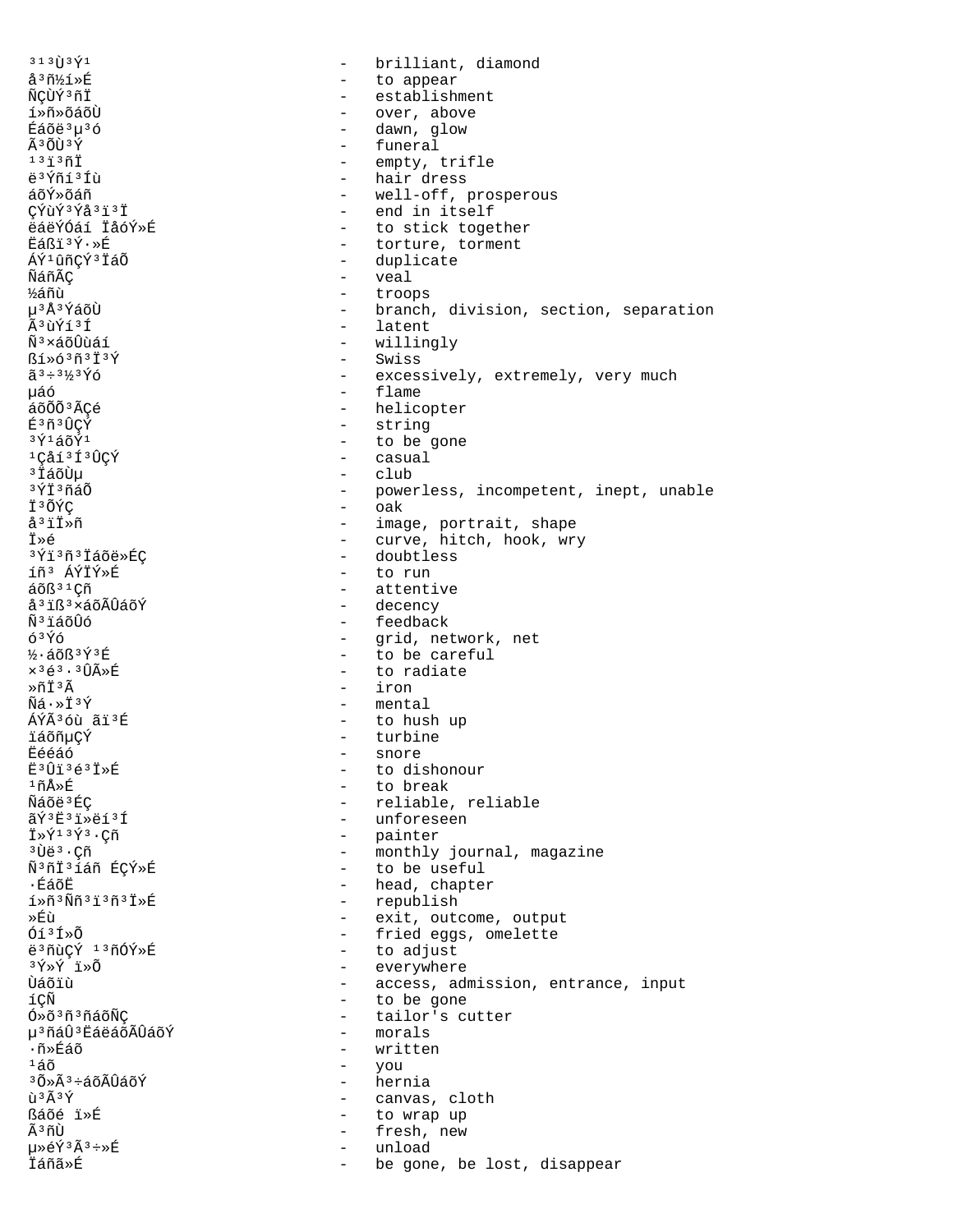3 BË 3 1 3 Ýù 3 ÛCÝ business  $\sim$ ÑÛáõñ<sup>3</sup>ëCñ»É - to treat 3 Ýëå 3ë »ÉC - surprise, suddenly, unexpected ûñÑÝ»É - to bless  $31*$ - to hate  $3\frac{1}{3}3\frac{1}{1}$   $\frac{2}{1}$   $\frac{1}{8}$   $\frac{1}{1}$ to get rid, to resign  $\sim$  $\tilde{N}$ <sup>3</sup> $\tilde{1}$ <sup>3</sup> $\tilde{a}$ <sup>3</sup> $\div$ - equal, equally, symmetric, uniform - gentle ùÝùáõß - devastate, ruin, destroy  $3.1 \times 10^{-4}$ - purchase, buy  $\cdot \tilde{Y} \times \tilde{E}$  $\tilde{\mathbf{u}}$  3  $\tilde{\mathbf{u}}$  3  $\tilde{\mathbf{u}}$ - city, town - introduction <sup>3</sup>กีบ้<sup>3</sup> เ้<sup>3</sup> ไล์กีล์oีบ้ Éáõë<sup>3</sup>ÙáõiC ·á· - window sill - cheese-cake ßáé<sup>3</sup>Ï<sup>3</sup>ñÏ<sup>3</sup>Ý<sup>13</sup>Ï - correspondence Ý3Ù3Ï3.ñáõÃÛáõÝ - self-criticism ÇÝùݪùÝݪ1ªïáõÃÛáõÝ - mine <sup>1</sup>»ÙÉùC 3ñi<sup>3</sup>Ñ<sup>3</sup>ÛiáõÃÛáõÝ - steal  $\cdot$ áÕ $3\acute{Y}$  $3\acute{E}$ ÁÝ<sup>1</sup>Ñáõå - down to - footlights uȑ»¼ñ - logically iñ 3 Ù 3 µ 3 Ý 3 Ï 3 Ý ¿ - garret, tower  $3613031$ - whence áñi»õCó <sup>3</sup>ñ'ÛáõÝ3µ≫ñ3Ï3Ý - industrial - dear  $\tilde{U} \gg \tilde{I}^3 \tilde{n} \cdot \tilde{a}$ u<sup>3</sup>Ý<sup>3</sup>Ï<sup>3</sup>ÛCÝ - military man  $\equiv$  $\frac{1}{2}$ . 3 $E$ to feel  $\equiv$ - comet ·Çë<sup>3</sup>ëïÕ i»Õ»Ï3Ý3É - consult, inquire 1/2/21<sup>3</sup> Ýù - disgust 3éáÕç3Ý3É - to begin to live, to recover <sup>1</sup>ñëCó - from the outside, outside - to paint Ý≫ñÏ≫É - photographic paper Éáõë<sup>3</sup>íáñ»É - last year's 3 *Y*oU<sup>3</sup> E 13 กั13 - mile นิดัล์ท์  $3\bar{Y}$ Q $\bar{Y}$  $3\cdot$ C $\tilde{n}$ - passport - explosion åáéÃÏáõÙ - noise, racket ÅËáñ - acceleration  $3\tilde{n}$  $3.36$ áõÙ - such ªûëcÝã ᇖꂝ »ñ<sup>3</sup>Åßï<sup>3</sup>Ï<sup>3</sup>Ý - instrument  $\hat{u}$ · i  $\overline{\ }$ · áñÍáõÙ - usage, use - slacker, indolent, lazy, duffer  $3 \, \rm \tilde{Y} \mu$  $3 \, \rm \tilde{Y}$ - tank top Ý»ñùÝ3ß3åCÏ - to appreciate <sup>3</sup>ñÅ»ù 3íáñ»É uáëáñ<sup>3</sup>·áõÛÝ - crimson áã ·áÑ3óáõóCã - unsatisfactory - ripe ѪëáõݪóªÍ - two Ȗİáõ ÑÝ<sup>1</sup>Ï<sup>3</sup>Ñ<sup>3</sup>íÇ ÙÇë - turkey - coat í»ñªñİáõ Å<sup>3</sup>Ù<sup>3</sup>Ý<sup>3</sup>Ï<sup>3</sup>ßÁñç<sup>3</sup>Ý - epoch áõë<sup>3</sup>ÝáÕáõÃÛáõÝ - students - long  $$3\tilde{0}\tilde{4}\tilde{3}\tilde{1}^3\tilde{1}^3\tilde{1}^3\tilde{Y}$ ãé»É - place ëCÝûïCÏ3 - weatherman - war å<sup>3</sup>i»ñ<sup>3</sup>½Ù Ñáõß<sup>3</sup> ÏáÃáÕ - obelisk - rake  $-5$  $-5$  $-5$ Ñ3ÕÃ3ÃáõÕÃ - trump µ36 ÃáÕÝ»É - dismiss, let go, let out Ï3ñiáýÇÉ  $\sim$ potatoes hasten, hurry up ßï3å»É  $\sim$ <sup>3</sup>×å <sup>3</sup>ñ 3ñáõÃÛáõÝ focus  $\sim$ Í»÷áõ plasterer Ï3ÛÍ spark, spark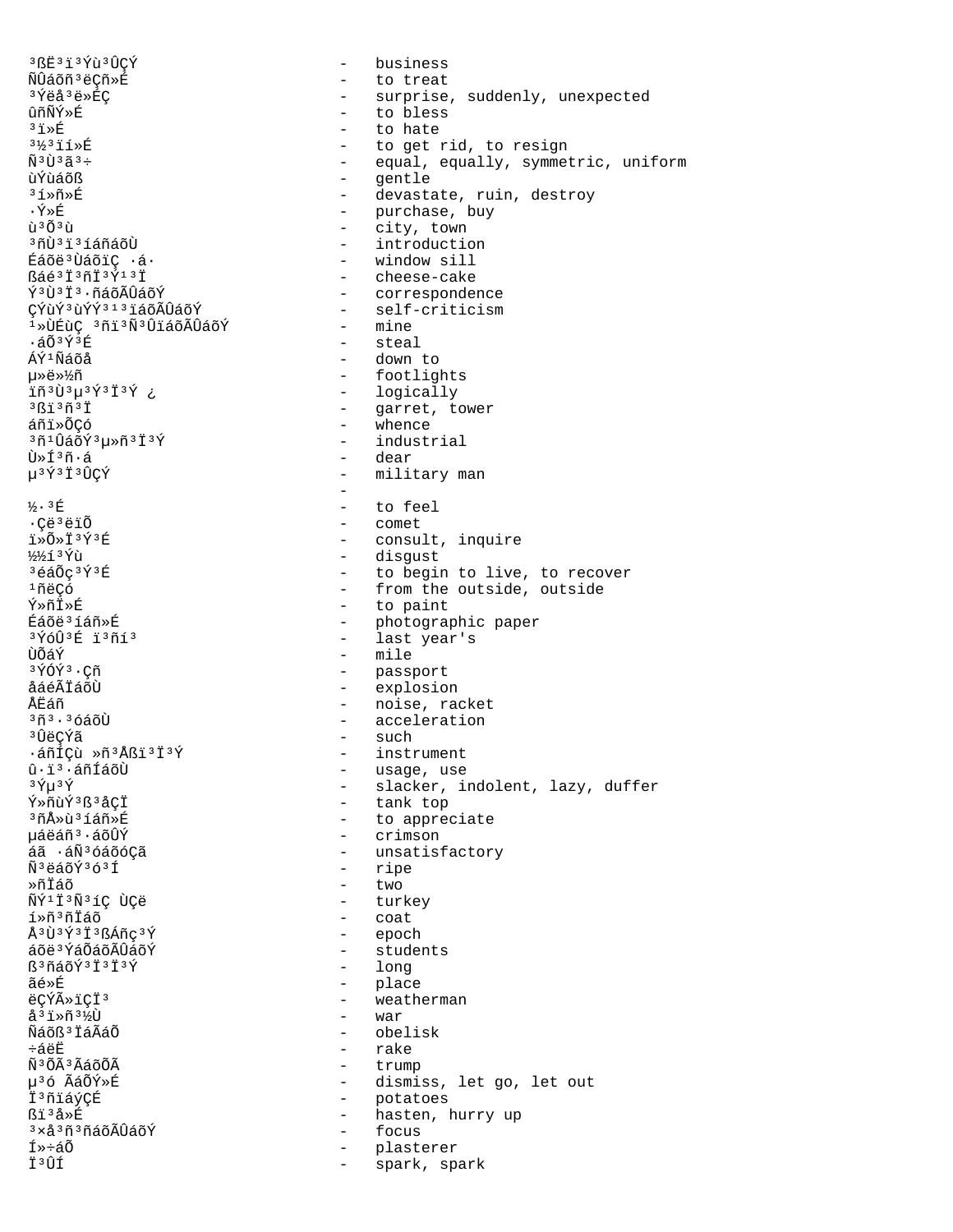.áñí 3ñi »É launch, let  $\sim$ ÅáÕáí3Íáõ - assemblage, collection Ë»Õ1»É - to choke Ñ3Ý13ñïí»É to calm down ç<sup>3</sup>ñ<sup>1</sup>áõ÷ßáõñ into smithereens . 3 ÛÃ 3 ÏÕCã seductive <sup>3</sup>Ýå<sup>3</sup>ßïáÝ - informal 1»ÕÝáõÃÛáõÝ - yellowness - summarize  $3\tilde{U}$ և÷»É - committee ⊤ànci ≫ Cñ<sup>3</sup>íáõÝù - right  $f3$  $\hat{f}3\hat{f}3$ - fringe, periphery  $31371 \times E$ - finish, to end зûё - these - fork  $a^{3}i^{3}e^{3}u^{3}0$ - meter Ù≫ïñ ևë - hole, hole <sup>3</sup> ͇̝ - pray - inhabitant µÝª ÏãáõÑÇ - sovereignty CÝùÝCßË<sup>3</sup>ÝáõÃÛáõÝ - grief, grieve iËñ≫É Ei 3 ÝÛáõÃ - concentrate - to be coming  $379736586$  $3$ โท๊ $36$ ݻE - to fix, to pin, to attach, to fasten 3ñ.»ÉíáõÙ - it is forbidden  $E31373$ - gloomy êËÍáï - melancholy ã<sup>1313</sup>ñáÕ  $\sim$ continuous ∙ñÇã  $\sim$ pen - ideal, accomplished, complete, exemplary I<sup>3</sup>I<sup>3</sup>ñÛ<sup>3</sup>É Ó»õ<sup>3</sup>ñ<sup>3</sup>ñáõÑÇ - tailor's cutter ÙÝ<sup>3</sup>ÉÁ - stay 13131ñáõÃÛáõÝ - cabal, conspiracy - poor harvest <sup>3</sup>ݵ»ññÇáõÃÛáõÝ - chase ȕ»õÇó ÁÝÏÝ»É - fee, payment, fare <u>รงกั</u>ก  $\mathfrak{u} \tilde{\mathfrak{n}}^1$ ái - shaggy u<sup>363</sup>iñáõÃÛáõÝ - explanation, report, comment - pass, re-gross É»éÝ3Ýóù  $-$  to sit Ýëï»É - uncompleted  $3\overline{Y}$  $3\overline{1}$  $3\overline{1}$  $1$ Õñ $1$ áó - drone, rumble Eá½3 I 3 ÕÇÝ - acorn  $\tilde{N}$ <sup>3</sup> $\tilde{L}$   $\gg$   $\tilde{O}$ <sup>3 $\tilde{I}$ </sup> - due  $E3131*e313Y$ - optimistic - candidate ûÏݪÍáõ - symbol, emblem ËáñÑñ13ÝCß - mimicry 1CÙ 3 ß 3 ñÅáõÃÛáõÝ ï»ëãáõÃÛáõÝ - inspection - water cñ 3 ÛCÝ - inoculation å<sup>3</sup>ïí<sup>3</sup>ëïáõÙ - to slander ½ñå3ñï»É ùÝ3Ã3Ã3Ë - half-sleepy, sleepy  $1$ ñ $3$ Ù $3$ å $3$ Ý $3$ Ï - purse ÍÇñ<sup>3</sup>Ý  $\sim$   $$ apricot  $363e3*E$ - legend, myth ï3ñ3 ÍáõÃÛáõÝ - area, distance, district, interval, space Ȗ3Ý. - shade, tone, hue, tint µ<sup>3</sup>ñÓñ<sup>3</sup>Eáë - loudspeaker i»õ ãi3, áã ùç i»õçó - there s no place  $\tilde{A}$ з.  $\Delta \sim 10$ crown  $\cdot$ ñ $\vec{v}$ óí» $\vec{F}$ - be registered, register, undersign <u> พิงกับิงกังทำ</u> - adaptation, appliance, device Ã3Ý3ù  $-$  ink ÑñÓC•  $\sim$ arsonist ë 3 ñù 3 í áñáõÙ equipment  $\sim$ <sup>3</sup>·<sup>3</sup>ÑáõÃÛáõÝ  $\sim$   $$ greed« greediness, glutton  $\tilde{N} \gg \tilde{1}^3 \tilde{0} \cdot \tilde{a} \tilde{0} \tilde{U}$ delay, postponement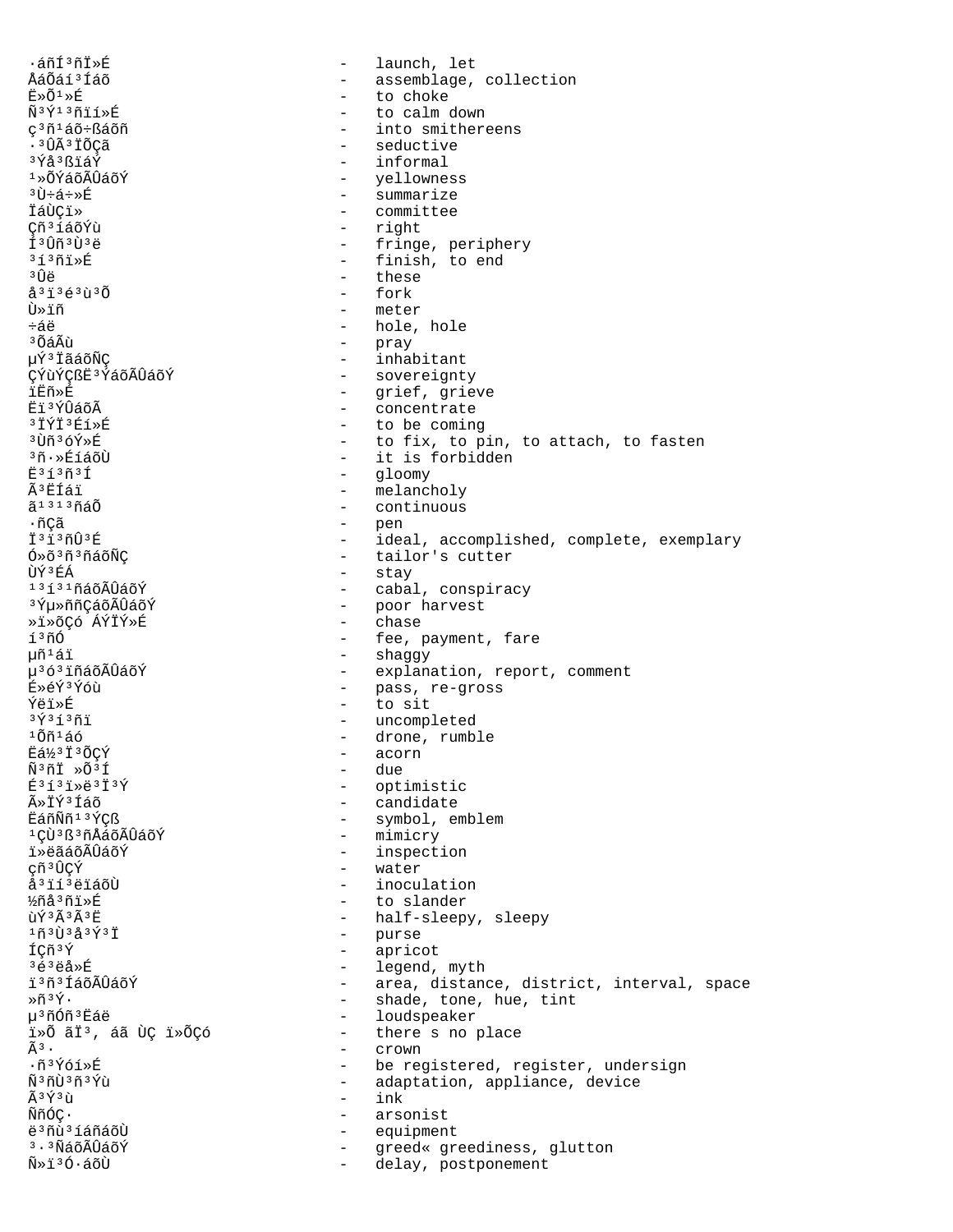ûõ<sup>3</sup>Ï<sup>3</sup>å - hoop<br>ÍáõÉáõÃÛáõÝ - hoop - hazi: ÍáõÉáõÃÛáõÝ - laziness ·áñÍ»ÉÁ - viscous <sup>}</sup>∕<sup>3</sup>ñÏ - impact, knock<br><sup>3</sup>ΎùáõÝ - sleepless <sup>3</sup>ÝùáõÝ - sleepless<br>å<sup>3</sup>ñu»ñáõÃÛáõÝ - sleepless - sleepless å³ñµ»ñáõÃÛáõÝ - paragraph ãѺñÓºÏí»ÉÁ - nonaggression<br>Ϻñ⋅ººñáõÙ - order Ϊ<sup>3</sup>ñ·<sup>31</sup>ñáõÙ - order - order<br>ëåªëªñÁáõÙ - - servi ëåªëªñÁáõÙ - service<br>áñë ªÝ»É - service - service - to hunt<br>- repatriation ѪÛñ»Ýª1ªñÓáõÃÛáõÝ<br>íCñªuáõÛÅ <sup>-</sup> surgeon<br>- excel ·»ñª½ªÝóÝ»É<br>ëïáñ»ñÏñÛª - underground »ñ³Ù³Ï - herd ÍáõÉáõÃÛáõÝ - laziness ียื่ส่½<sup>3</sup>ััั้ง รับ = brush = brush = brush = brush = brush = brush = brush = brush = brush = brush = brush = brush = brush = brush = brush = brush = brush = brush = brush = brush = brush = brush = brush = brush = brush Ù³Ýñ³ï³Ëï³Ï - parquet ÑݪñªíáñáõÃÛáõÝ - opportunity µ³óÇ - except for, besides  $\frac{2}{3}$  $\frac{1}{10}$ <sup>3</sup>É  $\frac{1}{10}$  - qualified  $\frac{1}{2}$  - qualified åÕïáñ - muddy  $\tilde{a}$ ∂õïáñ - muddy - muddy - muddy - muddy - muddy - muddy - muddy - muddy - muddy - muddy - muddy - muddy - muddy - muddy - muddy - muddy - muddy - muddy - muddy - muddy - muddy - muddy - muddy - muddy -Ã<sup>3</sup>ó<sup>3Ý3É</sup> - to get wet, to soak<br>Ï<sup>3</sup>ñ·<sup>3</sup>u>ñáÕ - - - - - - - - - - - adjuster ϳñ·³µ»ñáÕ - adjuster Ïßï³óÝáÕ - nutritive - to reduce áõñ - where ·áí»ëï - praise, flatter ×<sup>3</sup>ñ×<sup>3</sup>ïÛáõÝ - crash ëÇñ<sup>3</sup>Ñ<sup>3</sup>ñ - amateur - amateur - amateur µ³óí³Íù - aperture ùñùÇç - laughter Ñ<sup>3</sup>ÕÃ<sup>3</sup>Ñ<sup>3</sup>Ý<sup>1</sup>»ë - triumph<br>½áõ∙ÁÝÃ<sup>3</sup>ó - triumph - triumph ½áõ∙ÁÝêó - parallel<br>Ýáõé - parallel - parallel Ýáõé - garnet<br>ÁÝÍ3Ô»É - controller - to devi ÁÝÍ³Û»É - to devote ³ÝÓݳ·Çñ - passport Ù»ÏݳñÏ - start <sup>3</sup>ÝÏßéáõÃÛ<sup>3</sup>Ý - weightlessness<br><sup>3</sup>ÝóáÕ<sup>3</sup>ÏC - - - - - - - hastily, en pa <sup>3</sup>ÝóáÕ<sup>3</sup>ÏÇ - hastily, en passant<br>Ë<sup>3</sup>í<sup>3</sup>ñáõÙ - - - - - - - - eclipse Ë<sup>3</sup>í<sup>3</sup>ñáõÙ - eclipse<br>Ý»ñÏ<sup>3</sup>۪ݪÉ - to be pr  $\tilde{Y} \times \tilde{\Pi}^3 \hat{U}^3 \hat{Y}^3 \hat{E}$  - to be presented  $\times^3 \hat{\Delta} \hat{\Delta} \hat{Y}^3 \hat{C}$ ׳åáݳóÇ - Japanese É<sup>313Ý3</sup>É - to begin to live, to recover<br>Ï»Ýï Ï»Ýï - odd<br>µ<sup>3</sup>½ÙÇÙ<sup>3</sup>ëï - codd - siqr µ<sup>3½</sup>ÙÇÙ<sup>3</sup>ëï - significant<br>ïºñí»É - take a grea ï³ñí»É - take a great interest, lose í³ñã³å»ï - prime minister - brush<br>- cosiness µ<sup>3</sup>ñ»Ñ<sup>3</sup>ñÙ<sup>3</sup>ñáõÃÛáõÝ<br>½Cݪê÷»É – to disarm<br>– bear Ñ»ï µ»ñ»É - bear µ³é - word ³Ûïáõóí»É - to fling open - to bandage, to tie up<br>- wire Ñ 3 Õáñ 1 ªÉ 3 ñ<br>Ñ ªå 3 Õ »É  $\tilde{N}$ <sup>3</sup>å<sup>3</sup>Õ»É - to hesitate<br> $\tilde{N}$ ái<sup>3</sup>í»i - tragrant Ñáï<sup>3</sup>í»ï - fragrant<br><sup>3</sup>ñ<sup>3</sup>ñù - ect, affa <sup>3</sup>ñ<sup>3</sup>ñù - act, affair, interval<br>Ñ<sup>3</sup>iï3óÝ»É - codedicate to deduct ѳïϳóÝ»É - to dedicate, to deduct, to give ևË⋅Ý<sup>13</sup>å»ï - lieutenant colonel<br><sup>3</sup>Û<sup>1</sup> å<sup>3</sup>ïx<sup>3</sup>éáí - - therefore <sup>3</sup>Û<sup>1</sup> å<sup>3</sup>ï×<sup>3</sup>éáí - therefore<br><sup>3</sup>Ùë<sup>3</sup>ÃCí - e date - date ûÕÇ - vodka  $1*\tilde{O}^{3}$ iáõ÷ - first-aid set<br> $\mu^{3}\tilde{O}^{3}$ Ï $^{3}\tilde{U}*\tilde{E}$  - be absent p<sup>3</sup>ó<sup>3</sup>Ï<sup>3</sup>Û»É - be absent<br><sup>3</sup>ñÅ<sup>3Ý3Ý3É - - - - to deserve</sup> <sup>3</sup>ñÅ<sup>3Ý3Ý3É - to deserve<br>Ý<sup>3Ë3Ýß</sup>»É - to intend</sup> to intend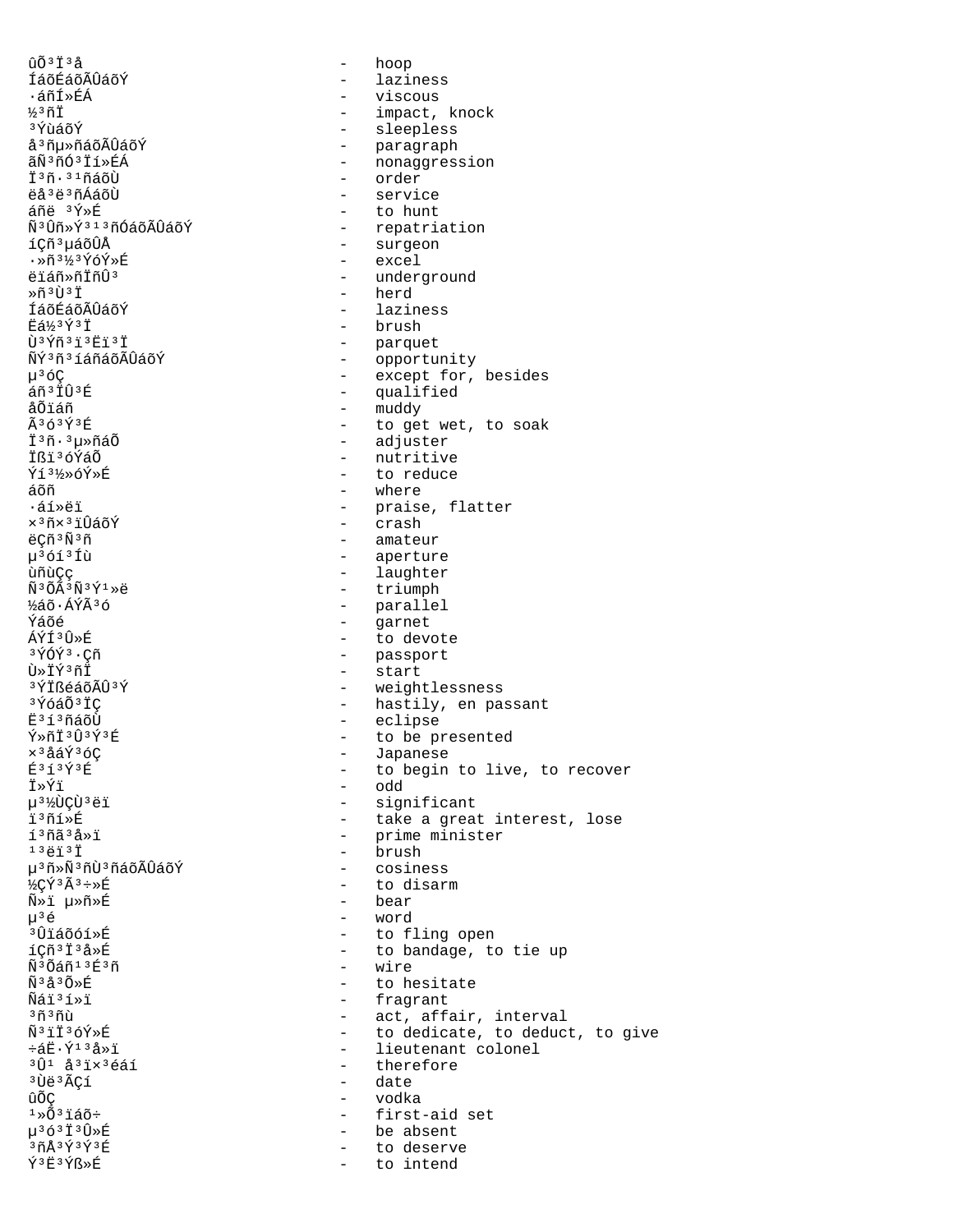EÁßEÁß<sup>3</sup>É to rustle  $\sim$ ͪÝáõó»É - advise, notify beef i<sup>313</sup>ñC ÙCë  $\sim$ Ëéé3óÝ»É to snore Ñ»ïÇáïÝ - pedestrian - to constrain ï»ÕÁ Ý»Õ3óÝ»É - arrival .<sup>3</sup>Éáõëï  $i * \tilde{n} c \tilde{Y}$ <sup>3</sup>·CÍ - finish - after-dinner  $*i \times 3$ ßÛ<sup>3</sup> - diagonal ªÝÏÛáõݪ∙CÍ  $\sqrt{353}$   $\frac{1}{12}$ - poop, provender - from apart, remote, sub scarlet Ñ»éáõ - occasionally, sometimes ≫ñu≫ÙÝ - bog, swamp  $\times$ <sup>3</sup> $\widetilde{\rm N}$ C $\times$ - to respond 3  $\check{\gamma}$  1  $\tilde{\text{n}}$  3 1 3 é $\check{\text{Y}}$  3 É - ill-starred ã 3ñ 3 µ 3 ë i Ç İ Ñá∙ë»ñ - efforts ×Ýß≫É - stress, to crush, to press, to squash - paediatrics<br>- responsibility Ù<sup>3</sup>ÝÏ<sup>3</sup>µáõÅáõÃÛáõÝ  $*$ i ï $*$ É - stallion Ñáí<sup>3</sup>i<sup>3</sup>İ áõñCßC - another's Ȗİ3ñ»É - be stretched, last บิ<sup>3</sup> Nับิ่ » 1 3 1 3 YaoAบิล o Y - Islam - hairpin  $\widetilde{N} \gg \widetilde{L}^3$   $\widetilde{L}^3$   $\widetilde{E}$ - block of ice  $e^{3}663u$ <sup>x</sup> ÍË3Ëáï - cigarette, tobacco - to stand apart ÏÕ½Ç3Ý3É - to land í<sup>3</sup>Ûñ¿çù Ï<sup>3</sup>ï<sup>3</sup>ñ»É Ý»ï 3Õ»Õ  $-$  how İ»ë 3é İ»ë - half-and-half <sup>3</sup> IÝ<sup>3</sup>µáõÛÅ - oculist - honest, noble, grateful, decent  $3\frac{1}{2}$ ÝÇí - telephone  $\tilde{N}$ » $\in$ <sup>3</sup> $E$ áë - to phone Ñ»é'Éáëáí Ï'åí»É  $.3\,$ Ý $\acute{\odot}$ - treasure - outside  $1 \times AC$   $160$  $363C \cdot Y^3E$ - to make the way, to push on xåxå<sup>3</sup>óÝ»É - to blink, to wink İ<sup>3</sup>ß»·áñÍ - currier, tanner - here <sup>3</sup>Ûë ÏáÕÙ  $\mathbb{S}^3$ i  $\widetilde{\mathbb{S}}$ Ñ $^3$ i - too many ëÇñ<sup>3</sup>ÉÇñ - affable, darling, kind, lovely  $\tilde{N}$ <sup>3</sup> İ<sup>31</sup>Çñ - opposite - mast 1ñáß3 İ 3ëÛáõÝ É3ñ3ÛÇÝ - string - commemoration ù»É»Ë - sword ∡ีล์∩ัทึบั ÁÝ1É3ÛÝ»É - to expand É3ñ - ligament, string, wire - far-seeing  $a^{3}$ ÛÍ $36^{3}$ iȑ - mild, weak ÃáõÛÉ3ïñ»É 1ȌÇ 1áõñë - outside ≫ñÏïáÕ slip  $\sim$ 13131%ao ù3ñ1 stammer  $\sim$ ÃáõÝ<sup>3</sup>íáñáõÙ  $\sim$ to poison  $\sim$  cool ½áí  $3^{8}_{0}3^{3}.3$ - future, destiny ù 3 ÛÉ»ñ. - march  $1<sup>3</sup>$ éá $<sup>1</sup>$ </sup>  $\sim$ gunpowder ó»ñ»Ï3ÛCÝ - day time - boots İáßCIÝ»ñ  $1*\n$ ñcÝ $313$ Ý - last, final limit ÁÝ<sup>1</sup> áñáõÙ - and µ3É»ï3ÛÇÝ ballet  $\sim$ Í<sup>3</sup>IáÕ harsh, prickly, sharp  $\sim$ Ë3Ý·3ñáõÙ frustration  $\sim$ Ý»ñùÇÝ inner, interior  $\overline{a}$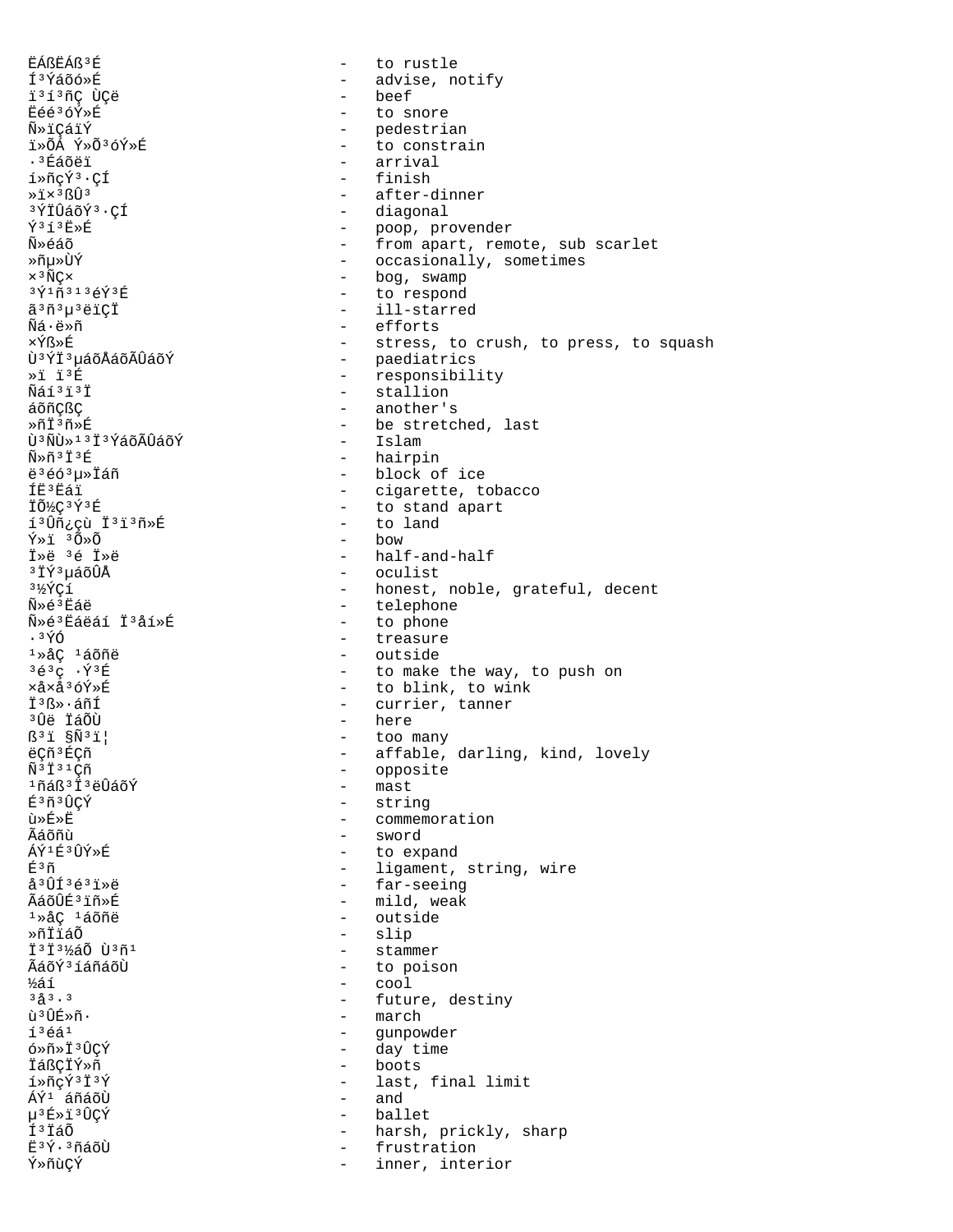$\tilde{N}$ <sup>3</sup> $\AA$ <sup>3 $E$ </sup><sup>3 $\ddot{E}$ </sup> bilberry  $\equiv$ ç»éáõóáõÙ  $\equiv$ heating  $Å$ <sup>3</sup>å<sup>3</sup> $1$ \*Ý<sup>3</sup> $1$ <sup>3</sup>Ý - bow µ363Ñ3Ûï»É - open, uncover Ñáë3Ýù - current, flow Ùái»Ý3É - approach, come, stick - nostril  $\tilde{\epsilon}$ áõÝ $\cdot$ í<sup>3</sup>ñãáõÃÛáõÝ - government, exercise - population µÝª ÏãáõÃÛáõÝ - urban ù 303 ù 30CÝ  $\tilde{\Delta}$ 3 $\tilde{\Omega}$ 3 $\tilde{\Psi}$ 3 $\tilde{\text{E}}$ - to get wet, to soak - severity **FALÁÕÃ**ÛÁÕÝ  $3\frac{1}{3}3\frac{1}{1}\times E$ - to emancipate« to dismiss« to relieve ·áõÛݽ·áõÛÝ - motley, multi-collared  $\omega_{\rm{max}}$ ÑÇß ªã ªñ vindictive ù<sup>3</sup>Õ<sup>3</sup>ùÇ µÝ<sup>3</sup>ÏÇã - townspeople - wretched EÕ×<sup>3</sup>ÉÇ <sup>3</sup>ÉÇù §é<sup>31</sup>Çá| - channel  $E$ <sup>313</sup>1ȑ - optimist - nationalize 3½. 3ÛÝ36Ý»É - besides  $\frac{1}{2}$ <sup>3</sup>i ÑCí<sup>3</sup>Ý<sup>13</sup>Ýáó - hospital, nursing home - litter fȖi หลนิ≽นิ - flatter, fondle, iron - drumstick ïáïCÏ - to ask Ñ3ñóÝ»É  $\tilde{\rm N}^3$ İí»É - to be omitted, to stop - bottom ÑÝ»ñù»õÇ Ù3ë Çñ<sup>3</sup>Ï<sup>3</sup>Ý3óÝ»É - to realize ëËñ<sup>3</sup>·áñÍáõÃÛáõÝ - exploit, feat 毤»É - carry, deliver, fetch, get, submit  $a^{3}$ iȖ $3\frac{1}{2}$ Ù - war Çñ<sup>3</sup>íáõÝù - right - bring, come nearer, move บ้ล์ï µ»กั»É - bitter  $1506$ ݪ˪Ó»éÝáõÃÛáõÝ - initiative - successor  $\lambda$ 3 $\acute{\alpha}$ 3 $\acute{\gamma}$ . $\acute{\alpha}$ ñ1  $a\tilde{O}a * \tilde{O}3\tilde{U}3\tilde{Y}$ - pepper shaker - to wash Éí<sup>3</sup>É - fang Å<sup>3</sup>ÝÇù - skilled ÑÁÙáõi  $a^{3}\tilde{N}^{3}\tilde{1}^{3}\tilde{1}^{3}\tilde{1}$ - sentry  $3\tilde{U}$  $3\tilde{Y}$  $\frac{1}{2}\tilde{V}$ - utensils **T**<sup>3</sup>éáõóáÕ - builder EáãÁÝ<sup>1</sup>ái»É - to interfere - brown  $13000$ riar $3.600$ - soup plate <sup>3</sup>֑»-ËáñáõÝÏ - brother-in-law  $34\pi$ nó $3.$ ¿ëïáÝ3óC - Estonian ÑáÕ - ground, soil - aloud µ<sup>3</sup>ñÓñ Ó<sup>3</sup>ÛÝ - fish ÓÏ3Ý - nurse  $13 \hat{U}$  $3 \hat{I}$ ÉÇÙÁ ÉÓÝ»É - to fill  $3\overline{Y}63.8\overline{Y}3\overline{Y}$ - cross-bar ÓÇÃ<sup>3</sup>åïáõÕ - olive éÝ·»ÕçÛáõñ - rhinoceros  $3\frac{1}{2}3\frac{1}{2}3\frac{1}{2}3\frac{1}{2}$ - free voluntary çáõñ 13éÝ3É - to thaw  $36337137$ - stirrup บิงบิกัดงบิงก - continent  $3f3f1$ » $E$ - finish, to end É»¼áõ - language, tongue Ñ3ÝÓÝ»É - to give, to give out, to hand over, to transfer - mark, stamp ÏÝÇù  $\tilde{Y}$ ȇ<sup>13</sup>É<sup>3</sup>Ï<sup>3</sup>Ý feudal  $\sim$  $1\tilde{n}$ <sup>3</sup>  $\div$ áË $3\tilde{n}$ »Ý but. å<sup>3</sup>ßïáÝ<sup>3</sup>í<sup>3</sup>ñ»É to serve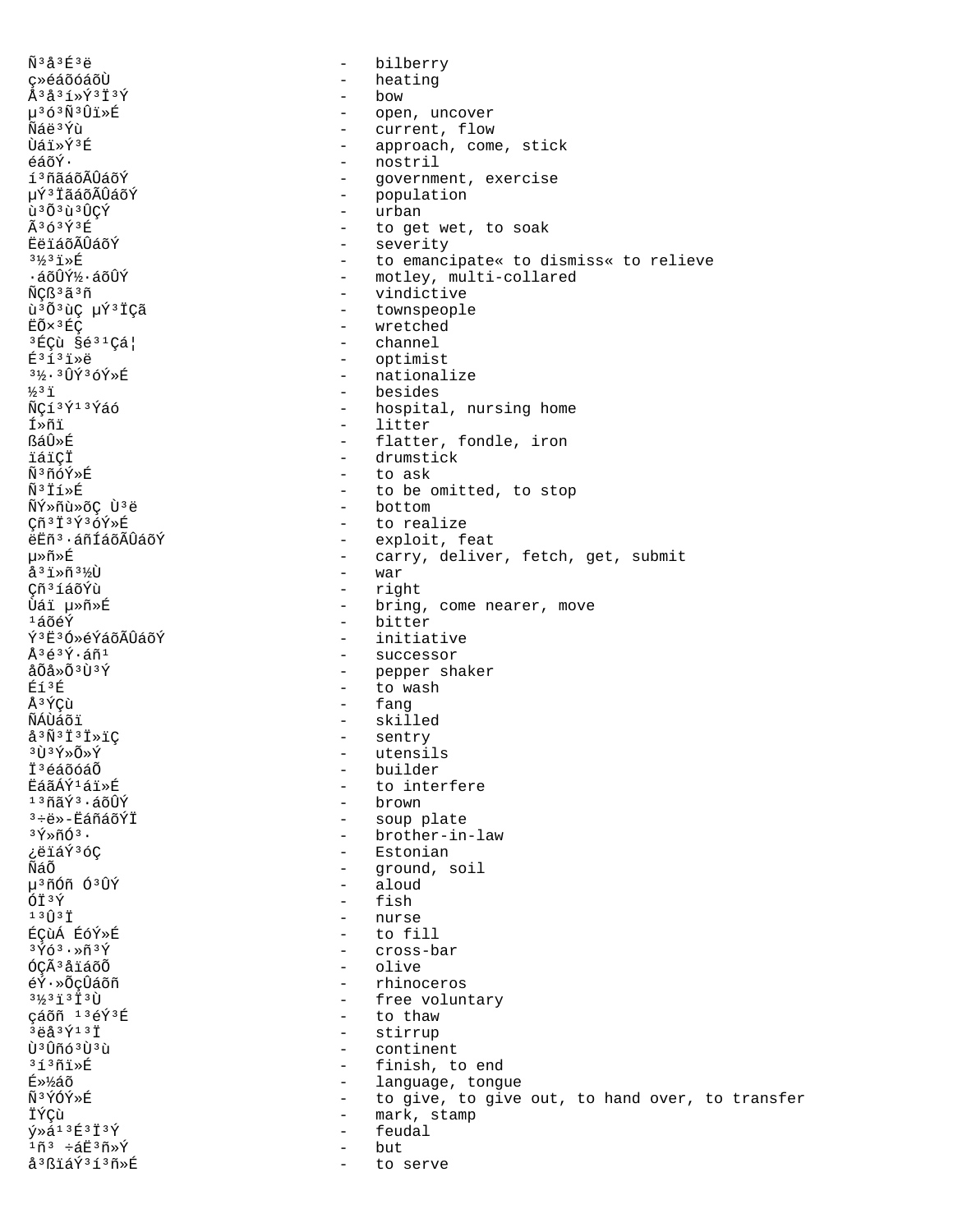บิ<sup>3</sup>นิล์น้ dugout  $\overline{a}$ ∙Çß≫ñ  $\equiv$ night ÁÝïñáíÇ  $\sim$  10  $\,$ perfect ևñÓáõÃÛáõÝ  $\sim$ trial, test, experience - officious ªÝ≫ñ≫ë  $\tilde{Y}$ <sup>3</sup> $E$ <sup>3</sup> · CÍ design, device, draft, plan, project, scheme  $\sim$ - brown, chestnut  $5^3 \cdot 3 \check{\Upsilon}$ <sup>3</sup>  $\check{\I}$ <sup>3</sup> · áõÛÝ  $1313$ - artful - negative  $u^{3} 6^{3} 6^{3} 1^{3} 9$ - bars  $\frac{1}{2}$ áõ $\cdot$   $3 \div 3 \hat{U}$ iȖ Ý<sup>3</sup>Eáñ<sup>1</sup> ûñÁ - on the eve - to challenge  $1C \times 3$ ñ $1 \times E$ İáï≫Ù - cress-salad å<sup>3</sup>ñÍ»ÝÏáï - boastful Ñ<sup>3</sup>É<sup>3</sup>ÍáõÙ - pursuit<br>- shop  $301310303$ shop ÏÙÏÝ3É to falter  $\sim$ ûÉ31ñáõÃÛáõÝ dictation  $\sim$ ë»ÕÙÇñ3Ý  $\overline{a}$ corset  $363130*6Y$  $\Delta \sim 10^4$ generosity, lavish, generous - toilet, lavatory  $\frac{1}{2}$ áõ $\cdot$   $\frac{3}{1}$ ñ $\frac{3}{1}$ Ý พื®ห์ล์อันิ - mining, prey - flour ง ศ์นิล์กัก - syrup  $nR3n3T$ åïáõÛï ï3É - to wriggle, to meander - championship 3é3cÝáõÃÛáõÝ Ñ<sup>31</sup>2<sup>3</sup>ñ<sup>3</sup>ÙÛ<sup>3</sup>Ï - millennium ëå<sup>3</sup>  $\sim$ officer µ<sup>363</sup>iñáõÙ - explanation - mercury ëÝ<sup>1</sup>CÏ ãÁÝ<sup>1</sup>Ñ'iíáÕ  $\sim$ continuous  $\mu$ <sup>3</sup> $\tilde{\Pi}$ » $\ddot{\Pi}$ <sup>3</sup> $\tilde{\Pi}$ - friend <sup>3</sup>Ûëï»ÕCó - from here - censure ѪÝ1ÇÙªÝáõÃÛáõÝ  $\ddot{\texttt{I}}$  3  $\ddot{\texttt{I}}$  3  $\tilde{\texttt{I}}$ - comb, crest, ridge - correspondence ݪ٪Ϫ·ñáõÃÛáõÝ ∄ื»∩ึ<sup>3</sup>≀ มีนิสต์กั≫ที่ - deform, distort, pervert ãëï»ñ - slippers - important İ<sup>3</sup>ñ»õáñ - savage, wild í<sup>3</sup>Ûñ»ÝÇ - snowdrift ÓÛáõÝ<sup>3</sup> ÏáõÛï - mail, post ևëï ë»õùáõù - pressing, clutch, jam å<sup>3</sup> iñí<sup>3</sup> IáõÙ  $\frac{1}{2}$ excuse  $\div \acute{\mathrm e}^3\mathrm{\AA}^3\mathrm{\acute Y}$  $\sim$ baker - process 131313ñáõÃÛáõÝ - anthology ùñ»ëiáÙ3iÇ3 ÑC3Ý3ÉC - amazing, charming, excellent, superb  $áéá·áõÙ$ - irrigation - scarf ß<sup>3</sup>ñý Ŷ<sup>3</sup>íêÛÇÝ  $\omega_{\rm{max}}$ petroleum - festoon  $1\tilde{n}$  $3\ddot{e}$  $3\acute{Y}$ . - card-player ÃÕÃ<sup>3</sup>ÙáÉ Ýáñ<sup>3</sup>·áõÙ - repairing  $300313737$  $\sim$ capital ևË31ñ3ÙÇçáó  $\sim$ transport  $3\,$  $\rm \tilde{Y}$  $3\,$  $\rm \tilde{1}$  $3\,$  $\rm \tilde{U}$  $\sim$ toothless ç»ñÙ<sup>3</sup>ëïÇx<sup>3</sup>Ý - temperature - astronaut 3ëïÕ3Ý3íáñ1 ÁÝ<sup>1</sup>ûñCÝ<sup>3</sup>Ï»É - reproduce, adopt, imitate, write off, copy  $e^{3}$ ÑÙ $3$ Ý»É - define, establish, intend, ratify - ice e 3 é á õftó  $30x1$ - accident, catastrophe, disaster <sup>3</sup>ÝÑ<sup>3</sup>Ù<sup>3</sup>Ó<sup>3</sup>ÛÝáõÃÛáõÝ - disagreement ÏÇñù  $\sim$ passion <sup>3</sup>ÛñÇ ÏÇÝ widow  $\sim$ 313Ý1 ÃáÕÝ»É bequeath ·»ñÓ<sup>3</sup>ÛÝ<sup>3</sup>ÛÇÝ supersonic, ultrasonic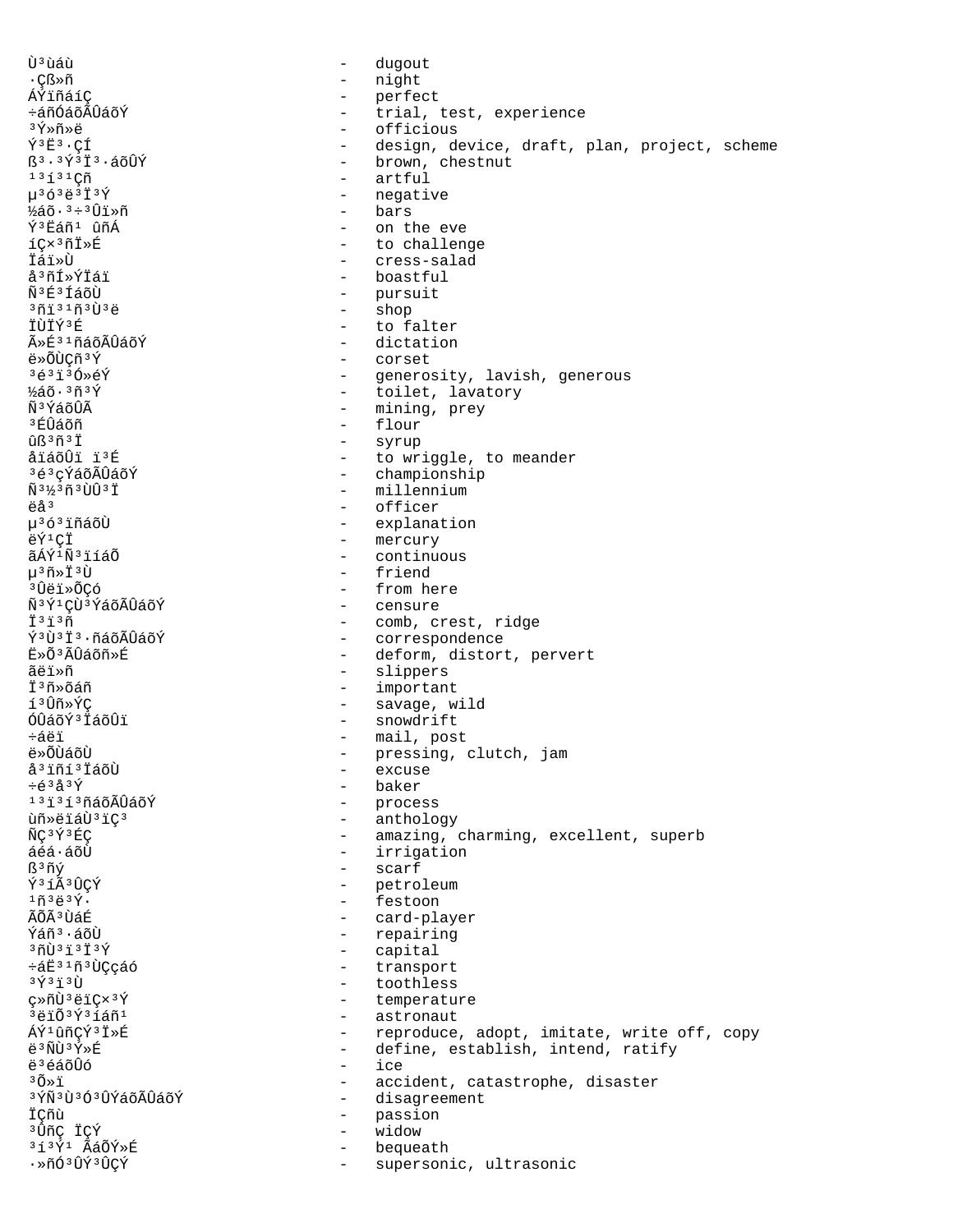EáݪíáõÃÛáõÝ  $\equiv$ dampness, humidity, moisture Cñ<sup>3</sup>í<sup>3</sup>½áñ  $\equiv$ competent ßñç3åïáõÛï Ï3ï3ñ»É - to bypass - bow ∙ÉáõË ïªÉ  $e$ iáõ $\cdot$  3 ñù - examination, roadstead - rewarding å<sup>3</sup>ñ·»õ<sup>3</sup>iñáõÙ - graceful íªÛ»Éáõã  $\tilde{A} \times \tilde{C}$  $\tilde{T}$   $3\tilde{A}$ - armband <sup>3</sup>ñ13ñ3óáõÙ - justification Ý3E3Ó»ÁÝÁÕ - originator 1ñáßÙ3ÝCã - stamp - freely  $3\frac{1}{2}3\frac{1}{2}$  : å<sup>3</sup>il»ñ<sup>3</sup>óáõÙ - concept, representation  $6*\tilde{n} \mu$ <sup>3</sup>  $\tilde{I}$ <sup>3</sup> $\tilde{E}*\tilde{E}$ - to detain - earphone  $313$  $9C313E$ í<sup>3</sup>ñÓáõÛÃ - hire - hose ∙áõÉå3Ý»ñ ևùñ<sup>3</sup>Ñ<sup>3</sup>ë<sup>3</sup>Ï - juvenile - amendment <sup>3</sup>éáÕç<sup>3</sup>óáõÙ çñ<sup>3</sup>Ý»ñÏ - water colour - uncle ù»é¢ I<sup>3</sup>ÉëáõÙ - threshing - originator  $eI\$ {3}uY3å3 $1\times$ 3 $e$ - extend, spread  $\Delta \hat{V}$ 1 E3 $\hat{H}$  $\hat{V}$ í » É  $6400313E13I$ - stand ÃáõÉ3óÝ»É - discharge ùÝùáõß - gentle  $-$  so <sup>3</sup>󑌂ëáí - bitter  $1400$ - gloomy  $E313031$ - weed *i*»õic ½áñ3óáõóÇã - amplifier ·ÝªÑªïáõÙ - estimation - bridge Ï<sup>3</sup>Ùáõñc  $\mu$ <sup>3</sup>óÇÏ - card **Ýßßáó**  $-$  hiss - thoughtful EáÑ3Ï3Ý - yellow  $1*0CY$ - gun<br>- to overdue ÃÝçáõÏ Å<sup>3</sup>ÙÏ»ïÝ <sup>3</sup>ÝóÏ<sup>3</sup>óÝ»É - exclusive  $\mu$ <sup>363</sup>éÇİ - heartless <sup>3</sup>ÝëÇñï - choreography<br>- just, right å<sup>3</sup>ñ<sup>3</sup>ñí»ëï  $3013036C$ - longer <sup>3</sup>í»ÉC »ñÏ<sup>3</sup>ñ - shepherd  $F3R\overline{Y}3\widetilde{n}3\overline{1}$ - utensils 3Ù3Ý≫Õ≫Ý - melody, tune  $\tilde{U} \times \tilde{O} \times 1C$ Ñ<sup>1</sup>⁄áñáõÃÛáõÝ - capacity, power - wasp Cß<sup>3</sup>Ù»Õáõ İ3 ÝË 3½· 3 É - to have a presentiment - mass  $\frac{1}{2}$ <sup>3</sup> $\hat{Y}$   $\cdot$  í<sup>3</sup> $\hat{U}$ cÝ Ï3ñ. 3å3ÑáõÃÛáõÝ - discipline, schedule ûÃáó - couch - bump, cut, impact, push, stroke  $\tilde{N}$ <sup>3 $\tilde{n}$ 1 $\tilde{1}$ </sup> - rubber é»ïCÝ <sup>3</sup>ñi<sup>3</sup>ùÇÝ Ù<sup>3</sup>ëáõÙ - outside of - deep **EáñáõÝİ**  $\div$ ß<sup>3</sup>i»ñ»õ - coniferous, needle - episode  $1ñf3.$ - advantage 3ñÅ3Ý3å3ïíáõÃÛáõÝ - assemblage, collection **Å**ล์∩ัล์ f 3 โล์กั ÁÝïñáõÃÛáõÝ - election, option - luggage áõÕ»µ»é - also, too ÝáõÛÝå»ë Ñ3å3Õ»É  $\sim$ to hesitate ᯤï layer, cover, stripe  $\sim$  $\cdot$ Í $\frac{3431}{1}$  $\sim$ battleship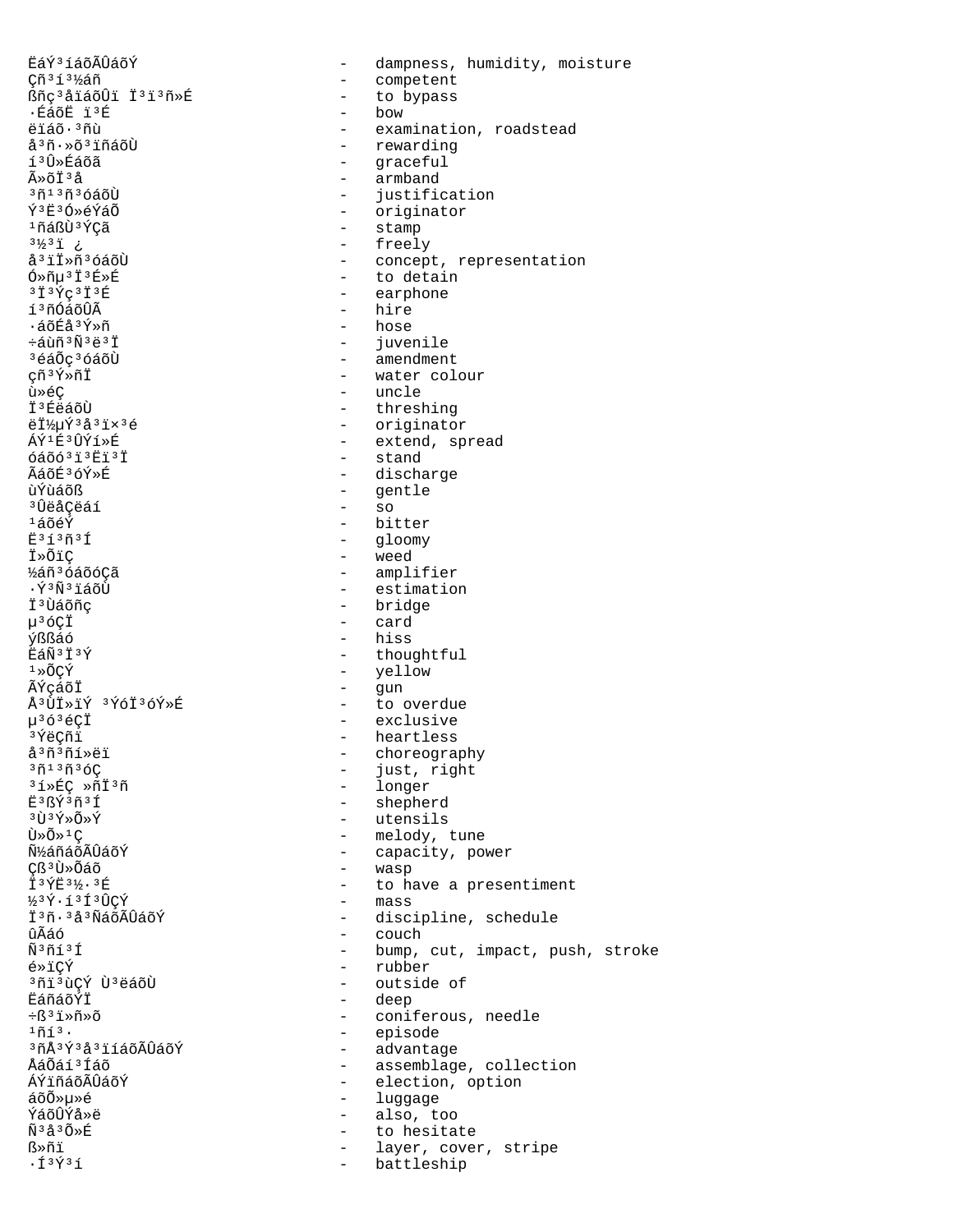ÑCßáÕáõÃÛáõÝ ÑÝ3½3Ý1»óÝ»É Ȗ.ç İñİÝ»ñ.  $I \div B$  $3\acute{\gamma}3\acute{\gamma}3\acute{\gamma}3.5\acute{\gamma}13\acute{\gamma}$  $I^3I$ Ýí3ëï3óÝ»É <sup>3</sup>Ùñáó ïCïÕáë ȖÏ3ûÕ»Ý ïáõ·<sup>3</sup>Ýù Ñ<sup>3</sup>Ýñ<sup>3</sup>å »ïáõÃÎÎáõÝ íï3Ý·C »ÝÃ3ñÏ»É  $\tilde{N}$ ë I 3 $\hat{U}$  3 I 3 $\hat{Y}$ å<sup>3</sup>Ñ<sup>3</sup>Ï<sup>3</sup>iáõÝ Í»ñáõÏ  $\tilde{H} \times \tilde{H} \times \tilde{H}$ »i ù B»É å<sup>3</sup>ié»É  $37037$  $\tilde{Y}$ <sup>3</sup> $E\tilde{Y}$ <sup>3</sup> $\tilde{I}$ <sup>3</sup> $\tilde{Y}$ µÝ3å3ïÏ»ñ <sup>1</sup>»ÙÉùC 3ñï3Ñ3ÛïáõÃÛáõÝ »กั»⊨ืส์∩ั∀์  $3\overline{Y}$  $\overline{1}$  $3\overline{1}$  $3\overline{1}$  $3\tilde{n}$  $3.4\tilde{Y}$  $\tilde{A}$  $3\tilde{o}$ ÃÕÃ 3 å 3 Ý 3 Ï .É3ÝÙ3Ý  $1ñ$  $1a\tilde{0}$  $\hat{U}$ <sup>3</sup> $\hat{V}$ <sup>1</sup> $\gg$  $\hat{E}$ ÉÇÇñ<sup>3</sup>í <sup>3</sup>Û<sup>1</sup>åÇëÇÝ <sup>3</sup>åß»óáõóÇã ßCï<sup>3</sup>Ï 1313é3.áñÍ  $3\overline{\gamma}$ Ñ $\overline{\gamma}$  $3\frac{1}{3}$  $3\overline{\gamma}$ 1  $*$ ñ  $3$  $\overline{1}$  $3\overline{1}$  $\tilde{Y}$ å 3  $\tilde{1}$  3  $\tilde{N}$  3  $\tilde{N}$  1  $\tilde{Y}$  3  $\tilde{Y}$ 3ÝÓÝ 3½áÑ <sup>3</sup>ÝÑ<sup>3</sup>ñÙ3ñ <sup>3</sup>ñ<sup>3</sup>ñáÕáõÃÛáõÝ  $\times$ <sup>3</sup> $ñ$ åC $\ddot{\text{I}}$  $1C\tilde{U}$  $3\tilde{I}$  $3031$ พีล์ก็น้ำ  $1*n*3n*4n$ ѪÝÓݪñáŏÃÛáõÝ ÏáÕÙÝáñáßí»É ÄÝ1CŤ น≫ิบิ<sup>๋ั</sup>ั้งากัล์∩ั óCÝCÏ ÁÝïñ»É ÍË36ñ3Í <sup>3</sup> UµáÕçáíÇÝ  $3\frac{1}{2}3\frac{1}{1}3\frac{1}{1}3\frac{1}{1}$  $\tilde{U} \gg \tilde{I}^3 \tilde{O}^3$ <sup>1</sup> $\tilde{H}^3 \tilde{U}$ ýÇÉÑ3ñÙáÝÇ3 íñ3Ý ÁÝÏÝ»É ëå 3 éáõÙ ßáïÉ3Ý13Ï3Ý <sup>3</sup>ÝÓ≫éáóCI  $\sqrt{n\widetilde{\Delta}}$ 31313 $\widetilde{\eta}$  $\tilde{\rm N}$ á $\cdot\! \times\! 1$  $\,$ 3 $\tilde{\rm n}$ ù ÏñÍù 3Ýß 3Ý ïåªñªÝ  $1*\tilde{n}\tilde{Y}$ <sup>3</sup> · C $\tilde{n}$ ãáñ3óí3Í  $\tilde{N}$ <sup>3</sup> $\tilde{L}$   $\gg$   $\tilde{O}$ <sup>3 $\tilde{I}$ </sup>

- memoirs, memory - to subdue, to subordinate - refrain to waver - handicraft - to prick - to humiliate - fortress, post - title - hardware - penalty - republic - to threaten - grand, vast, huge<br>- through passage  $-$  old man - dead man remove - to break off, to tear - prose, spacious - initial, preliminary, primary - landscape - mine - thirty - imperfect - high-speed, prompt - file, filer, folder, wallet - rolling - ringleader - demolish, disassemble - competent - is those - sensational, amazing - straight - cooper - disobedient  $-$  herd - expedient, rational - unselfish - discomfort, inconvenient, awkward - ceremony, rite - crafty, resourceful - mask - dove, pigeon - raw material - coat - obligation - be guided, orientate - mercury - caterer - cynic, cynical - select, choose, elect - smoked - quite, through, wholly, entirely - free voluntary  $-$  coin - philharmonic society - to pull hard - consumption, expectation - Scottish - napkin - halt - agony - badge, medal  $\omega_{\rm{eff}}$ printing house, mat-bag - heading, title, name dried

due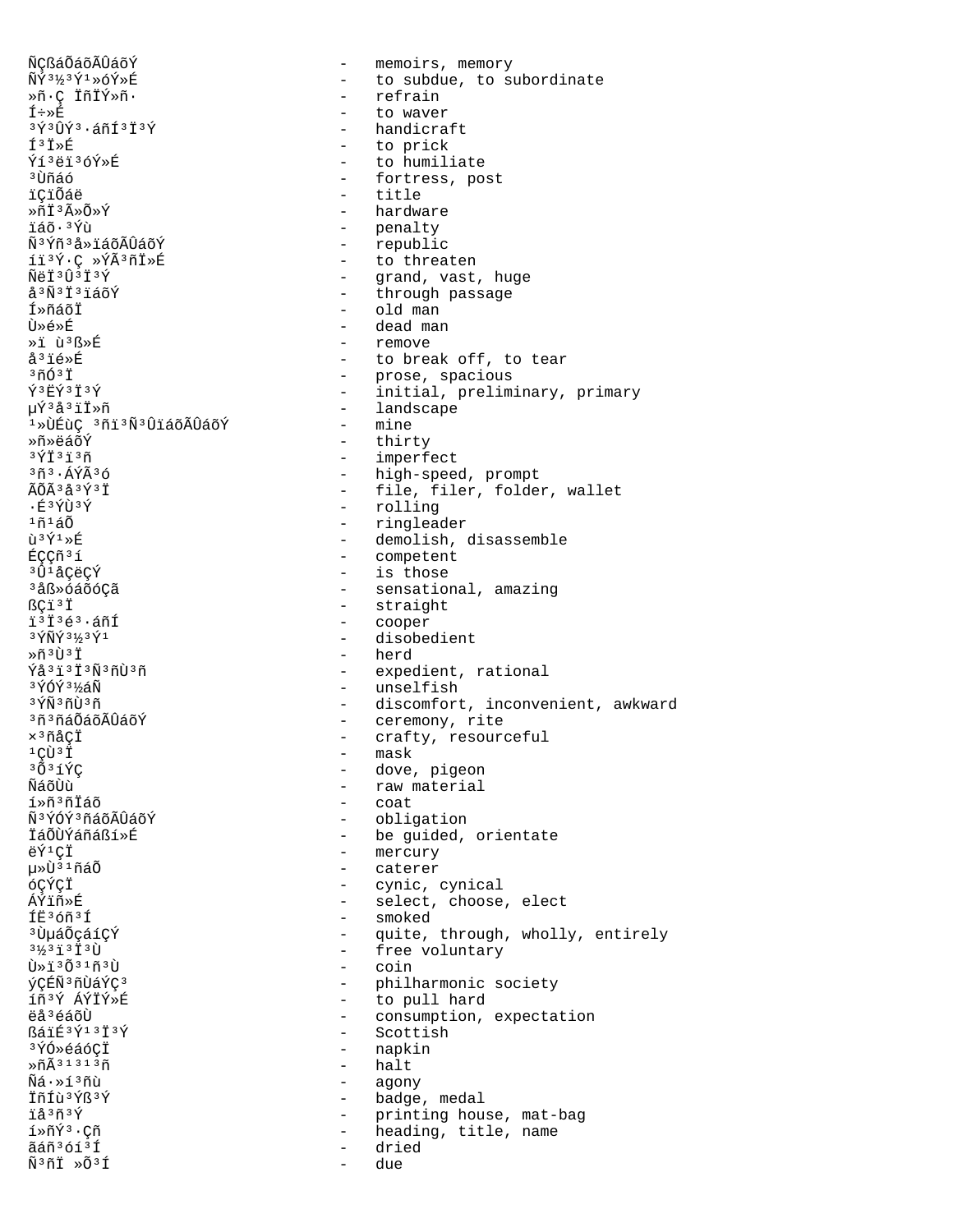áõñ 3Ë 3Ý 3É have fun, be pleased  $\equiv$  $\mu$ <sup>3</sup> $6$ <sup>3 $\tilde{Y}$ \*E</sup> - fling open, open, unfasten, unlock, unwrap - half-litter İ»ë ÉÇiñ Ȗ<sup>3</sup>Ëï<sup>3</sup>Ùáé - thankless, ungrateful <sup>3</sup>ëÙáõÝùáÕ - reader İ3ÃCÉ smack, drop  $\sim$ Ñ<sup>3</sup>Õáñ<sup>13</sup>É3ñ - wire  $\mathring{A}$  3  $\mathring{U}$  3  $\mathring{Y}$  3  $\mathring{I}$  3  $\mathring{N}$  3  $\mathring{I}$  1  $\mathring{I}$  3  $\mathring{I}$ - era - sting Ë<sup>3</sup>ÛÃáõÙ - diligence  $\tilde{N}$ <sup>3</sup> $\tilde{Y}$  $\tilde{n}$ <sup>3</sup> $\tilde{T}$ <sup>3</sup> $\tilde{A}$  $\tilde{n}$ <sup>3</sup>ÝóáÕ<sup>3</sup>IC - hastily, en passant - to be dismissed, to deduct, to distract, remove Ñ»é3óÝ»É - bay, gulf Íáó <sup>3</sup>ÝÑ<sup>3</sup>cáÕ - lame, unsuccessful - English 3Ý·ÉC3ÓC - overtaking 1<sup>31/3</sup> ÝóáõÙ - Ferro-concrete ≫ñϪõ≫ïáÝ  $\tilde{N}$ <sup>3  $\ddagger$  3  $\frac{1}{2}$  4 á õÙ</sup> - response - survey *\*YYáõÙ  $\tilde{a}^3$  ÷ Çó  $3$  í » É Ç  $-$  too - anger, wrath µ<sup>3</sup>ñÏáõÃÛáõÝ - chicken pox çñ<sup>3</sup>Í<sup>3</sup>ÕCÏ í3Ë»óÝ»É - frighten, scare, intimidate - become <u> 습 31</u>/<sub>≫</sub> 丘 - sculptor ù 3 Ý 1 3 Ï 3 · áñÍ iC»1/2»ñ<sup>3</sup>Ï<sup>3</sup>Ý ÃéCãù<sup>3</sup>Ï<sup>3</sup>Û<sup>3</sup>Ý - cosmodrome åÝ3İ - dish, plate, tray xÛáõÕ<sup>3</sup>ÛÇÝ  $\hbox{--}$  branch - Hungary ĐáõÝ·3ñÇ3 - fragrant <sup>3</sup>Ýáõß<sup>3</sup>µáõÛñ - high-calorie I<sup>3</sup>EáñÇ<sup>3</sup>I<sup>3</sup>Ý - spark å×Ý3ÙáÉ **ËáõÝÏ** - incense - follower  $\tilde{N} \gg \tilde{I} \gg \tilde{O} \tilde{A} \tilde{n}^1$ - cardiogram ëñi<sup>3</sup>u<sup>3</sup>ó u<sup>3</sup>Ý<sup>3</sup>Ï<sup>3</sup>ÝáõÃÛáõÝ - reason - excitement <sup>3</sup>É»ÏáÍáõÃÛáõÝ ëCë»é - peas - self-taught CÝùÝáõë - vicinity Ù»ñӪϪÛù - reader ÁÝûñóáÕ - triumph  $\tilde{N}$ <sup>3</sup> $\tilde{O}$  $\tilde{A}$ <sup>3</sup> $\tilde{N}$ <sup>3</sup> $\tilde{Y}$ <sup>1</sup> $\gg$ ë - chase, pursue<br>- convenient, suitable, proper  $\tilde{N} \gg \tilde{1}^3 \tilde{d} \tilde{Y}^1 \gg \tilde{E}$ Ñ3ñÙ3ñ - boat, rook  $\sqrt{7353}$ - biography Ï»Ýëª∙ñáõÃÛáõÝ - apparent, obvious <sup>3</sup>ΪÝÑ3Ûï - respite ûûõ Ñ3Ý·Çëï »Ã»ñ - ether - sugar  $B^3$ ù $^3$ ñ - leader, chief  $0*1313n$ É<sup>3</sup>ÛÝ<sup>3</sup>ÏÇ - cross - to get <sup>1</sup>ÇåóÝ»É EáñÑñ<sup>13</sup>Ýß<sup>3</sup>Ý - symbol, emblem  $a * i u * i * f$ - necessary, suitable - ex-champion ևË-ã»ÙåÇáÝ 1Åí3ñÇÝ - complex ïáÑÙ - gender, sort - firm, stout, strong, solid <sup>3</sup>Ùáõñ  $73 \div 37$ - trousers - complain ่ 1 ∆ิ. ล์Ñั≫πิ์ - to appreciate 3ñÅ»ù3íáñ»É - Ukrainian áõÏñ3CÝ3óC É3Ã - cloth, rag ùÝÝ3Ï3Ý  $\sim$  10  $\,$ examination <sup>3</sup> Ûñáõóù heartburn  $\sim$ ãÉëí<sup>3</sup>Í unprecedented İ<sup>3</sup>ã<sup>3</sup>Õ<sup>3</sup>İ magpie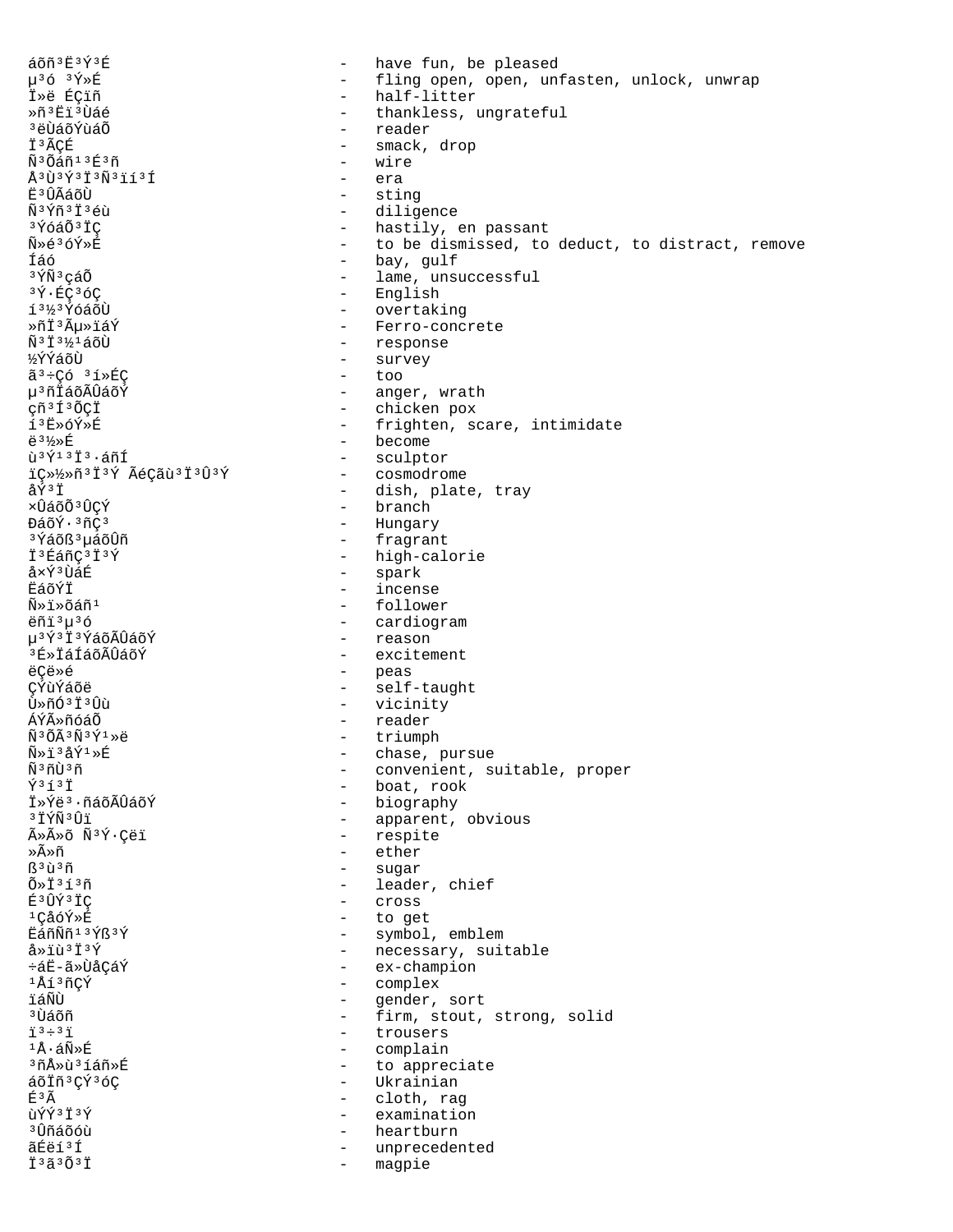ICñ3é3I3Ý applied  $\sim$ CÙ Ï'ñÍÇùáí - in my opinion - drama  $103031C1313$ Ù<sup>3</sup> ß » É to wear out ÏáÕÙ side <sup>3</sup> ปี้ล์ yes - flatter  $10131373$ - goat, nanny goat  $3<sup>1</sup>$  $-$  cat **T**<sup>3</sup>iáõ  $3 \hat{1}$ - cheek  $\ddot{a}$ 3 ñi) - device, equipment, installation  $1/3$   $7$   $3$   $7$ - child, kid Ñ3Ù»Õ áõï»ÉÇù - delicacies - friend, girlfriend µ<sup>3</sup>ñ»Ï<sup>3</sup>ÙáõÑÇ - careful, wary ½·áõß<sup>3</sup>íáñ 13% 031310 - organism - to disappear 3ÝÑ3Ûï3Ý3É - foreign  $\hat{u}$ i 3 $\tilde{n}$ µ<sup>3</sup>ñÓñáõÃÛáõÝ - altitude, growth, height - casual, unintentional  $a31303137$ - envoy  $1*$ ëå $3Y$ áñ $1$  $\cdot$  » ñli  $34373737$ - German Ȗ3Ëï3Ùáé - thankless, ungrateful  $73237$ - baking sheet, frying pan, pan  $3139C313E$ - earphone - court  $131373$ ÉáõÙ3íáñ»É - to illuminate - pedagogic<br>- item of information, knowledge, science Ù<sup>3</sup>ÝÏ<sup>3</sup>í<sup>3</sup>ñÅáõÃÛáõÝ ∙ÇïáõÃÛáõÝ - nod  $\cdot$  EE31 3 $\acute{\text{Y}}$  » E ªÝáõÝ - name - enough, there is enough น<sup>313</sup>ที<sup>3</sup>ที ¿ - fashion, manner  $\cdot$ áñÍ»É $3$ İ»ñå - report **1/2** TáõóáõÙ - disagreement ï'ñ'i'íáõÃÛáõÝ u<sup>3</sup>×İáÝ<sup>3</sup>İ - waist coat, vest  $\tilde{N}$  3 1 3  $\tilde{N}$ - assembly, meeting ÃÛáõñ - plump µáÕáÏ<sup>3</sup>·Çñ  $\omega_{\rm{max}}$ protest - brazil µñ 3½ÇÉÇ 3 µáõë<sup>3</sup>Ï<sup>3</sup>ÝáõÃÛáõÝ - flora, vegetation  $\tilde{N}$ <sup>3</sup> $\tilde{Y}$ <sup>1</sup> $\gg$ ë - ceremony, show, gala, review Ȗ3ßi - drought ïÝÏ3ñ3Ý - plantation  $\ddot{T} \times \acute{e} \dot{T}$  $\ddot{T} \times \acute{Y}$  $\frac{1}{2}$  and  $\frac{1}{2}$ crinkle, zigzag - pensioner ÃáßÝ»É  $37136C$  $\sim$ date »i ÁÝIÝ»F - lag behind  $0.13E$ - to try - wealth, abundance, surplus 3é3ïáõÃÛáõÝ - bedroom ÝÝç<sup>3</sup>ë»ÝÛ<sup>3</sup>Ï Ëáñáí»É - roast, fry, to barbeque - furniture Ï<sup>3</sup>ÑáõÛù  $\tilde{A}^3 \div 3 \tilde{Y}$ ÓCI - transparent, to enter, to make the way - nod · 丘庄3 1 3 9 > 丘 í»ñ<sup>3</sup>Ï<sup>3</sup>éáõó»É - reorganize, reconstruct, transform - stale  $363\overline{Y}63\overline{0}$ Ñ<sup>3</sup>Ûñ<sup>3</sup>ÝáõÙ - patronymic - grindstone Ȗ†3Ýù3ù3ñ  $10$ áõñ $3.7.$ CéÝ - quick-tempered 3½, 3行Ý 3 ÙáÉ - nationalist  $3f\tilde{\text{N}}$  $3f\tilde{\text{1}}$  $3f\tilde{\text{1}}$ - business - brain ÍáõÍ  $1*63*C$  $\sim$   $$ teenager  $1*00*5C1$  $\sim$ canary Ñ3ñ3í3ÛÇÝ southern  $\sim$  $30*$  $631*$  $0$ CÏ sunflower í»ñëï»ÕÍ»É revive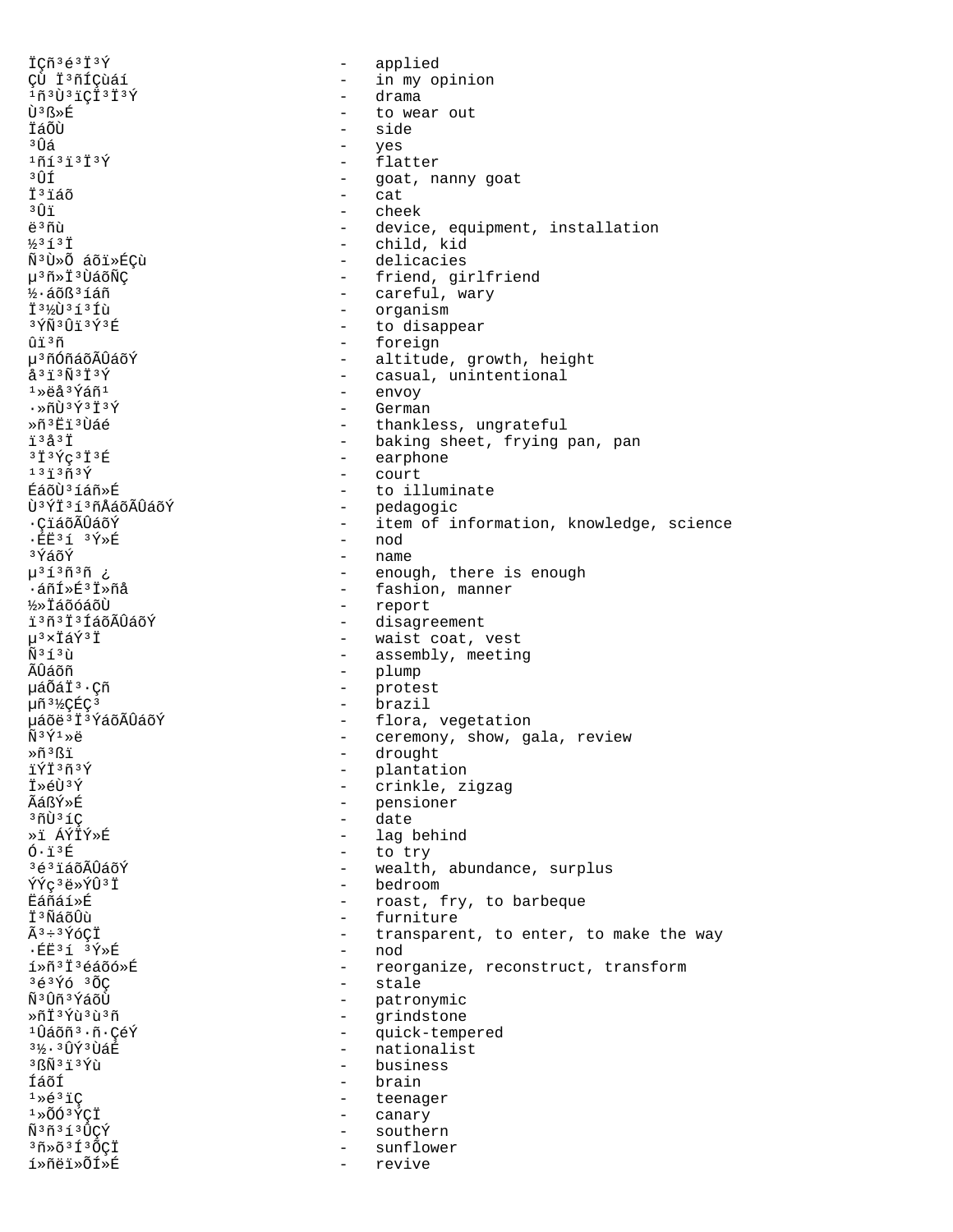1Ûáõñ<sup>3</sup>·ñ·CéÝ quick-tempered  $\sim$ Ci<sup>3</sup>ÉC<sup>3</sup>ÓC - Italian - improve µ3ñ»É3í»É Ó»éݪñÏáõÙ conceive  $\tilde{a} \tilde{n} \tilde{u}$   $\tilde{v}$ - how much, how many, as far as, as - to put out, to get, to deduct, withdraw  $\widetilde{N}$ <sup>3</sup> $\widetilde{Y}$ » $\widetilde{F}$ - realistic  $6*$ <sup>3</sup>ÉÇëï<sup>3</sup>Ï<sup>3</sup>Ý <sup>3</sup>Ýëå<sup>3</sup>ë»ÉÇáñ»Ý - unexpectedly - to pay í<sup>3</sup>ñÓ<sup>3</sup>ïñ»É Ť≫Õ≫õ - rind, cortex, crust, shell, crust  $ACI^3I$ - wasp  $3\overline{y}$ <sup>1</sup>/<sub>3</sub> $\overline{1}$ 3 $\overline{T}$ - childless  $3 \tilde{U} \times \tilde{Y}$  $3 \tilde{E}$  $3 \tilde{1}$ - best ևë ÁÝÏÝ»É  $-$  run ݪß»÷áÏ - strap  $-$  final  $*\frac{1}{2}\tilde{n}^3 \div 3\ddot{1}\tilde{U}^3\acute{Y}$ İáßÇİ - footwear, shoes - multiply µ3½Ù3óÝ»É İáõi<sup>3</sup>İ»É - collect, concentrate, save - bars  $\frac{1}{2}$ áõ $\cdot$ <sup>3 ÷ 3</sup>Ûï»ñ - ill-bred  $3\overline{Y}$ <sup>13</sup>ëïÇ<sup>3</sup>ñ<sup>3</sup>Ï µÝ3Ï»óÝ»É - live, occupy - tuft İ<sup>3</sup>åáõI - aqainst  $1$ CU $3$ ó µ»Ïí3Íù - fracture  $3\bar{Y}$   $0\bar{Y}$  $3\bar{1}$   $3\bar{Y}$  $\bar{U}$ - personnel, staff, crew - parliamentary<br>- supervise, to guard, to protect å<sup>3</sup>éÉ<sup>3</sup>Ù»Ýï<sup>3</sup>Ï<sup>3</sup>Ý ÑëÏ≫É - inevitably ѪÛïÝÇ ã¿ - clearly ¿ 4<sup>3</sup>ñ½ Ñ3ñëï3Ñ3ñ»É  $\sim$ to oppress Éáñïáõ - grass-snake <sup>3</sup>ÕµÇ  $\sim$ weed EáñÑñ<sup>13</sup>Ýß»É - to symbolize <sup>3</sup>ñCáõÃÛáõÝ - manhood, prowess, velour, courage  $63$ ii  $\sim$ jump - camp  $\times$ <sup>3</sup> Uu<sup>3</sup>ñ <sup>3</sup>åëï<sup>3</sup>Ùu»É - to rebel  $a * i u * i * f$ - necessary, suitable - purse<br>- cloth, wallpaper  $1$ ñ $3$ Ù $3$ å $3$ Ý $3$ Ï å<sup>3</sup>ëï<sup>3</sup>é - screech Ï3ÕÏ3ÝÓ  $I3E3n13I3Y$ - magic  $\hat{u} \cdot \hat{Y}$ <sup>3</sup> $\check{T}$ <sup>3</sup> $\check{Y}$ - assistant, auxiliary Ë3Õ3ñÏ»É - to play - to disarm ½ÇÝ3Ã3÷»É - petty Ù3Ýñ3ËÝ1Cñ ∙ÝãáõÑC  $\sim$ gipsy  $-$  lead  $\ddot{T}$  3  $\AA$  3  $\ddot{\eta}$  $\cdot$   $\tilde{1}$   $\tilde{3}$   $\tilde{Y}$   $\tilde{3}$   $\tilde{1}$ - battleship - yeast<br>- insomnia ËÙáñ¢ã <sup>3</sup>ÝùÝáõÃÛáõÝ - to let out <sup>1</sup>áõñë ÃáÕÝ»É Ñ<sup>3</sup>ÛñÇÏ - daddy <sup>3</sup>ñÙ<sup>3</sup>í»ÝC  $\equiv$ palm ½çÝ3Ã3÷áõÙ  $\overline{a}$ disarmament  $\sim$ μÇμ pupil - to expel i<sup>3</sup>ñ<sup>3</sup>·ñ»É çñ<sup>3</sup>Ýóù - channel - eye <sup>3</sup>ลีนิ Ȗ»õ3Ý Ñ3Ý»É - find out, reveal Ù<sup>3</sup>Ýáõß<sup>3</sup>I - violet Ë3Õáí ï3ñí»É  $\sim$  100  $\mu$ to be played İ»ë 3é İ»ë - half-and-half Ý3Ë before, earlier, at first  $\sim$  $\hat{u} \cdot \hat{i}$ <sup>3</sup>·áñÍ»É  $\sim$   $$ to use, utilize  $3\,\rm \tilde{Y}\tilde{N}$  $3\,\rm \tilde{1}\,$  $3\,\rm \tilde{Y}\,$  $3\,\rm \tilde{1}\,$  $3\,\rm \tilde{Y}$ improbable, incredible  $\sim$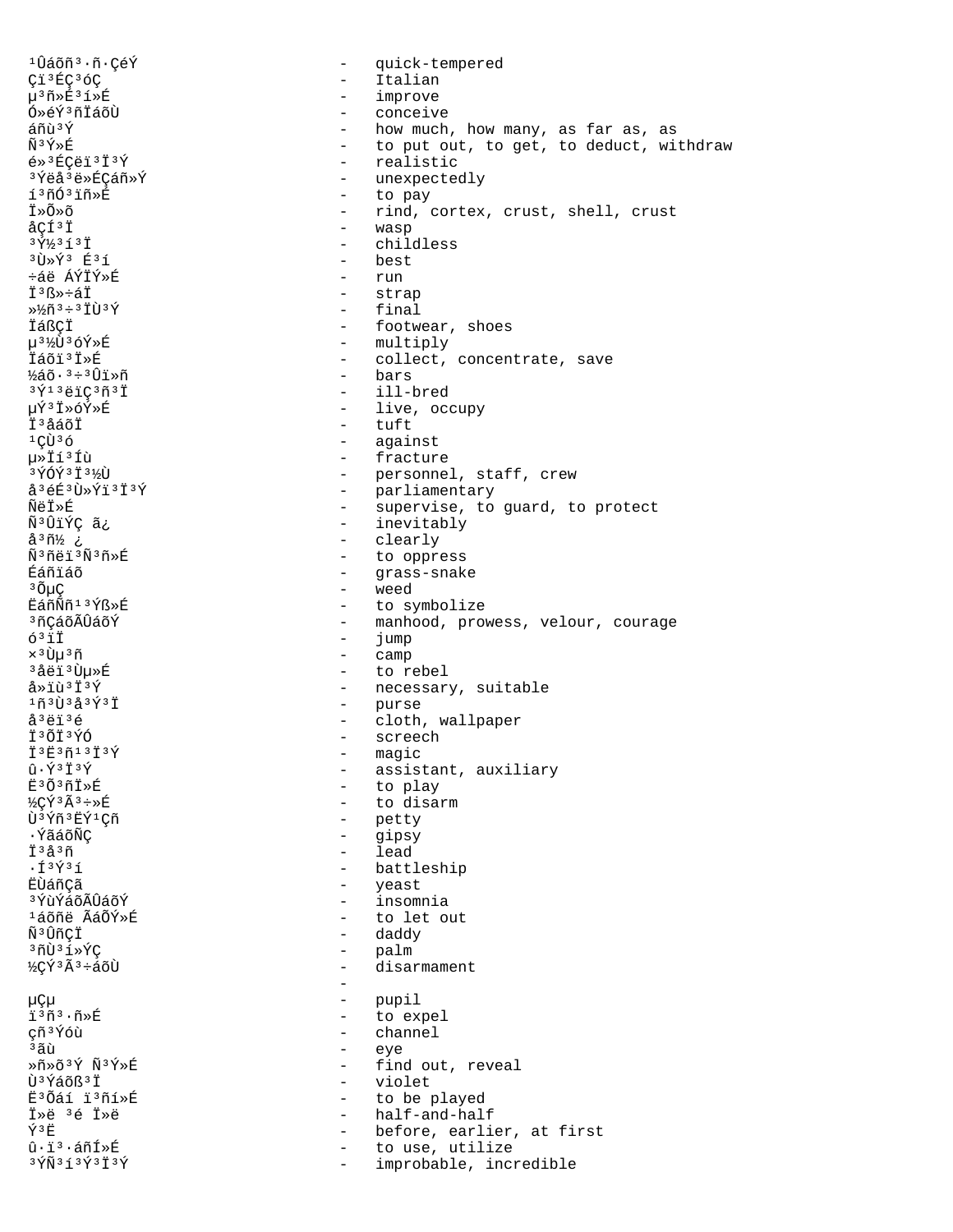Ȗ3ÝC  $\equiv$ blessed, happy ÙñÃÙñÃ3Ý - grumbling - fishery ÓÏÝáñëáõÃÛáõÝ  $i$ <sup>3</sup> $\varsigma$ C $i$ <sup>3</sup> $i$ <sup>3</sup> $\acute{\Upsilon}$ - Tajik áñÓ - male - supply ëÝáõó»É - to come true  $C\tilde{n}$ <sup>3</sup> $\tilde{1}$ <sup>3</sup> $\tilde{Y}$ <sup>3</sup> $\tilde{Y}$ <sup>3</sup> $\tilde{E}$ - to respect Ñ3ñ.»É - rabbit  $x^3 \cdot 3\tilde{n}$ ÛáõñûñCÝ3Ï - original  $13001$  $(13001)$ - brown Ñ₿Ý»É - to subtract, withdraw, to extract - end in itself  $C\acute{Y}u\acute{Y}$ <sup>3 $\acute{Y}$ </sup>a<sup>3</sup> $\ddot{1}$ <sup>3</sup> $\ddot{1}$ - baby μ<sup>3</sup>ÉÇÏ - bottom, down Ý≫ñù≫õ ÉáÕ<sup>3</sup>óÝ»É - to bathe »ÝÃ31ñáõÃÛáõÝ - guess, assumption - triple ȧ<sup>3</sup>å<sup>3</sup>ïCÏ - final  $\frac{1}{2}$  $\frac{1}{2}$ ñ  $\frac{3}{4}$   $\frac{1}{2}$   $\frac{1}{2}$   $\frac{3}{4}$   $\frac{1}{2}$   $\frac{3}{4}$   $\frac{1}{2}$   $\frac{3}{4}$   $\frac{1}{2}$   $\frac{3}{4}$   $\frac{1}{2}$   $\frac{3}{4}$   $\frac{1}{2}$   $\frac{3}{4}$   $\frac{1}{2}$   $\frac{3}{4}$   $\frac{1}{2}$   $\frac{3}{4}$   $\frac{1}{2}$   $\frac{3}{4}$  Ýß<sup>3</sup>ݪ ÏáõÙ - assignment, destination 13ñ3Táõë»Ŕ - to be perplexed - era, list Ãí 3 ñ I á õ Á Û á õ Ý า์ »ñบ้  $-$  wound İÏÁõ  $\alpha$ uckoo  $\acute{\text{a}}\cdot\text{*}$ õáñáõ $\acute{\text{a}}\tilde{\text{b}}$ ãõÝ - rise  $\times$ <sup>3</sup>ß<sup>3</sup>ñ<sup>3</sup>Ý - restaurant  $E^3$ ñ $^3$ Ù - slag - fair ïáÝ3í3×3é - fire  $\widetilde{\rm N}\widetilde{\rm n}$  1 » $\widetilde{\rm N}$ **ë** 3 é ó 3 Ï 3 É » É - to freeze - press, seal, sheet<br>- iodine Ù<sup>3</sup>ÙáõÉ นิล์ $1$ - Czech woman ã»ËáõÑÇ  $\tilde{U} \times \cdot$ - fog, urine - deserted, uninhabited  $3\overline{Y}$ i  $3\overline{1}$   $3\overline{1}$   $3\overline{1}$   $\overline{Y}$   $3\overline{1}$ - clear, light, bright  $A311536$  $3$ Îλ - visit ÃáõÛÉáõÃÛáõÝ - permission - weight  $\tilde{U}$ <sup>3</sup> $\ddot{\tilde{e}}$  $\tilde{e}$ <sup>3</sup> - contract  $\tilde{N}$ <sup>3</sup>Ù<sup>3</sup>Ó<sup>3</sup>ÛÝ<sup>3</sup> - deceit Ë<sup>3</sup>µ»áõÃÛáõÝ µáõë<sup>3</sup>Ï»ñ<sup>3</sup>Ï<sup>3</sup>Ý - vegetarian - to exchange ևË3Ý3ÏáõÃÛáõÝ Ï3ï3ñ»É - to issue, to pronounce, to recite  $361383$ - disagreement ï'ñ'i'íáõÃÛáõÝ - to stick together ëáëÝÓáí ÏåóÝ»É - style ⊤ี ≲ีเπิรกี <sup>3</sup>ñi 31ñá Õ<sup>3</sup> İ3Ýá õ Ã Û á õÝ - productivity <sup>3</sup>ÛñC ïÕ<sup>3Ù3</sup>ñ1 - widower ï3Ý»É - take away, carry away - yard<br>- so far as  $.31C\tilde{A}$ <sup>3</sup>ÛÝ ã<sup>3</sup>÷áí - murdered ëå<sup>3</sup>Ýí<sup>3</sup>Í <sup>3</sup>iȃáõÃÛáõÝ - hatred - secretary ù<sup>3</sup>ñiáõÕ<sup>3</sup>ñáõÑÇ - fennel ë<sup>3</sup>ÙCÃ ½áÑ»É - to endow »ÝÃ3ñÏ»É - subdue, subject, subordinate - guest, visitor <u>พีนิล์</u>คัก - perfidious ิ บิด์<sup>3</sup> บ<sup>3</sup> ทีล์ - coexist  $.50376\times F$ **EáëiáõÙ ï3É** - to promise - second Ȗİñáñ<sup>1</sup> u<sup>3</sup>EáõÙ - bump, clash, collision, conflict Í<sup>3</sup>ÕÏáõÙ - blossoming, bloom  $-$  hut Ëñ×ÇÃ Ñ<sup>3</sup>Ùá½¢ã - convincing, evident, persuasive Í»ñå rift, slot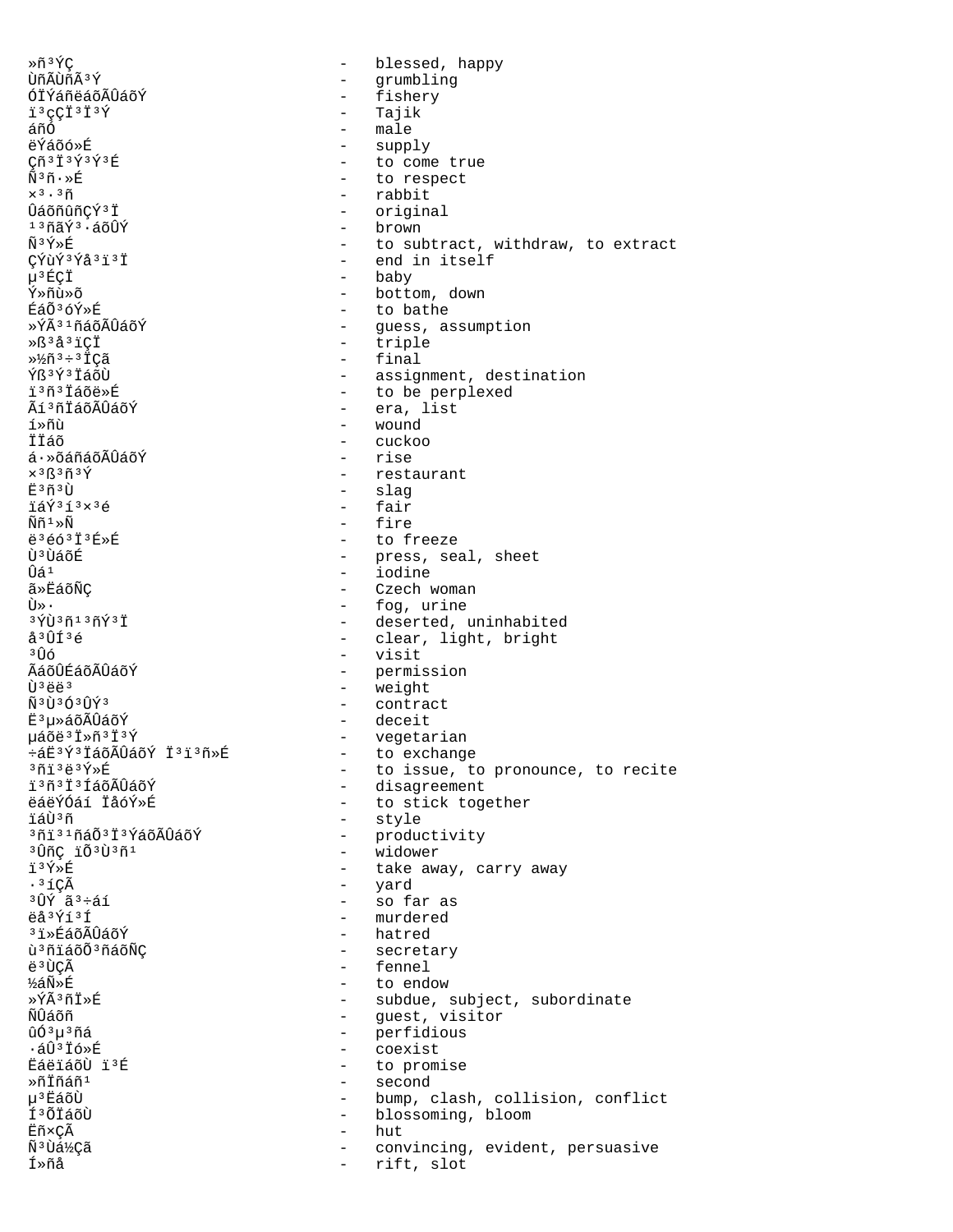$30x31xE$ - to deform, to pervert - prediction I<sup>3</sup>ÝË<sup>3</sup>·áõß<sup>3</sup>IáõÙ - Uzbek áõ½µ»ÏáõÑÇ <sup>1</sup>áõñë ÁÝÏÝ»É - to drop out Ï<sup>3</sup>ù<sup>3</sup>í - partridge  $\omega_{\rm{max}}$ å<sup>3</sup>ñáõñ<sup>3</sup>I groove - moisture Ã<sup>3</sup>óáõÃÛáõÝ Å3ÝÛ3Ï - lace - font ïå<sup>3</sup>ï<sup>3</sup>é - place  $\frac{1}{2}$   $\frac{1}{2}$   $\frac{1}{2}$   $\frac{1}{2}$   $\frac{1}{2}$   $\frac{1}{2}$   $\frac{1}{2}$   $\frac{1}{2}$   $\frac{1}{2}$   $\frac{1}{2}$ å<sup>3</sup>ñ·»õ<sup>3</sup>iñáõÃÛáõÝ - rewarding - argument, reason  $-3\overline{5}$   $\overline{1}$   $3\overline{7}$   $\overline{1}$ - nephew »Õuáñáñ<sup>1</sup>C - solidarity, unanimity ѪÙ»ñªßËáõÃÛáõÝ - self-satisfied, supercilious CÝùÝ3Ñ3í3Ý - bow  $\tilde{Y} \times \tilde{I}$   $3\tilde{O} \times \tilde{O}$ - plentiful, rich<br>- shorthand, steno gram Ñ<sup>3</sup>ñáõëï ëÕ<sup>3</sup>·ñáõÃÛáõÝ - ruble éáõµÉÇ ï3ëÝÛáÃ - seventeen µ3É»ï3ÛCÝ - ballet ÑåªñïáõÃÛáõÝ - pride - to burn Iñ<sup>3</sup>IC Ù<sup>3</sup>IÝ»É - to submit **Ý»ñRÝ»É**  $\widetilde{N}$ áí $3$ i $3$ i $\overline{1}$ - stallion  $1*0$ ÝáõÃÛáõÝ - yellowness  $137131$ - socket, plug - brand Ë<sup>3</sup>ñ3Ý Ñ3Ù3½.3ÛÇÝ, - national - tradition  $313$  $\acute{\rm{Y}}$ láõ $\hat{\rm{U}}$ Ã - write off, write out, copy <sup>1</sup>áõñë ·ñ»É - to press Ù3ÙÉ»É - dowry ûÅCï  $.301133$ . $Cñ$ - code Ï<sup>3</sup>ÝË<sup>3</sup>·áõß<sup>3</sup> ÏáõÃÛáõÝ - forecast - desktop  $\ddot{\rho} \times \tilde{O}$   $\dot{\gamma}$ C - craft, occupation ½u3 ÕÙáõÝù - emigrant i<sup>3</sup>ñ<sup>3</sup>·Cñ - Latin É3ïCÝ3Ï3Ý - exaggerate ã3÷3½3Ýó»É - search, research áñáÝáõÙ - sunder.<br>- negotiation µ<sup>3</sup>Ý<sup>3</sup> IóáõÃÛáõÝ - Switzerland  $$1*6"$ - breed Ñ3Ýù3ï»ë3Ï  $3\tilde{\Upsilon}$ . Cñ  $3\tilde{\Upsilon}*\tilde{E}$ - to cram, by heart - interview Ñ3ñó3½ñáõÛó - plate ë 3 Éûc 3 Ë  $\ddot{T}$  3  $\acute{\tau}$  3  $\acute{\tau}$ - lane, track - smuggling บ้<sup>3</sup>น้อ<sup>3</sup>ݻݷล์oÃUิล์oÝ - endurance <sup>1</sup>CÙ<sup>3</sup>óÏáõÝáõÃÛáõÝ - telegram  $\widetilde{N} * \widetilde{e}^3 \cdot \widetilde{C} \widetilde{n}$ - focus <sup>3</sup>xå<sup>3</sup>ñ<sup>3</sup>ñáõÃÛáõÝ - wasp Çß<sup>3</sup>Ù»Õáõ  $\mu$ <sup>3</sup>Å<sup>3</sup>Ï<sup>3</sup>×<sup>3</sup>é - toast - idiom, direct, turn, unscrew, transform  $1300$ - disadvantage, unprofitable  $3\,\mathrm{Y} \beta\,3\,\mathrm{N} \,3\,\mathrm{1} \times \mathrm{1}$ - song Ȗ•  $f$ 3.3 $f$ » $f$ - to distribute µ≫Ïáñ - clod, splinter, fragment, lump ≫ਾਂ ਹੇÝ<sup>3</sup> ਸ਼ਿ - lag behind  $\tilde{N}$ <sup>3</sup> $\tilde{1}$   $\tilde{1}$   $\tilde{3}$   $\tilde{1}$ - fragment, splinter  $\tilde{A}$ í $\tilde{I}$ 3 $\tilde{Y}$ - date, number, year - above <sup>3</sup>í»ÉC u<sup>3</sup>ñÓñ İ<sup>3</sup>ñÇù ãÏ<sup>3</sup> - there is no need, <sup>3</sup>ñ.»Éí3Í ¿ - it is forbidden - development ½3ñ.3óáõÙ Ý3Û»É - examine, glance, look, observe ÙÝ<sup>3</sup>ÉÁ stay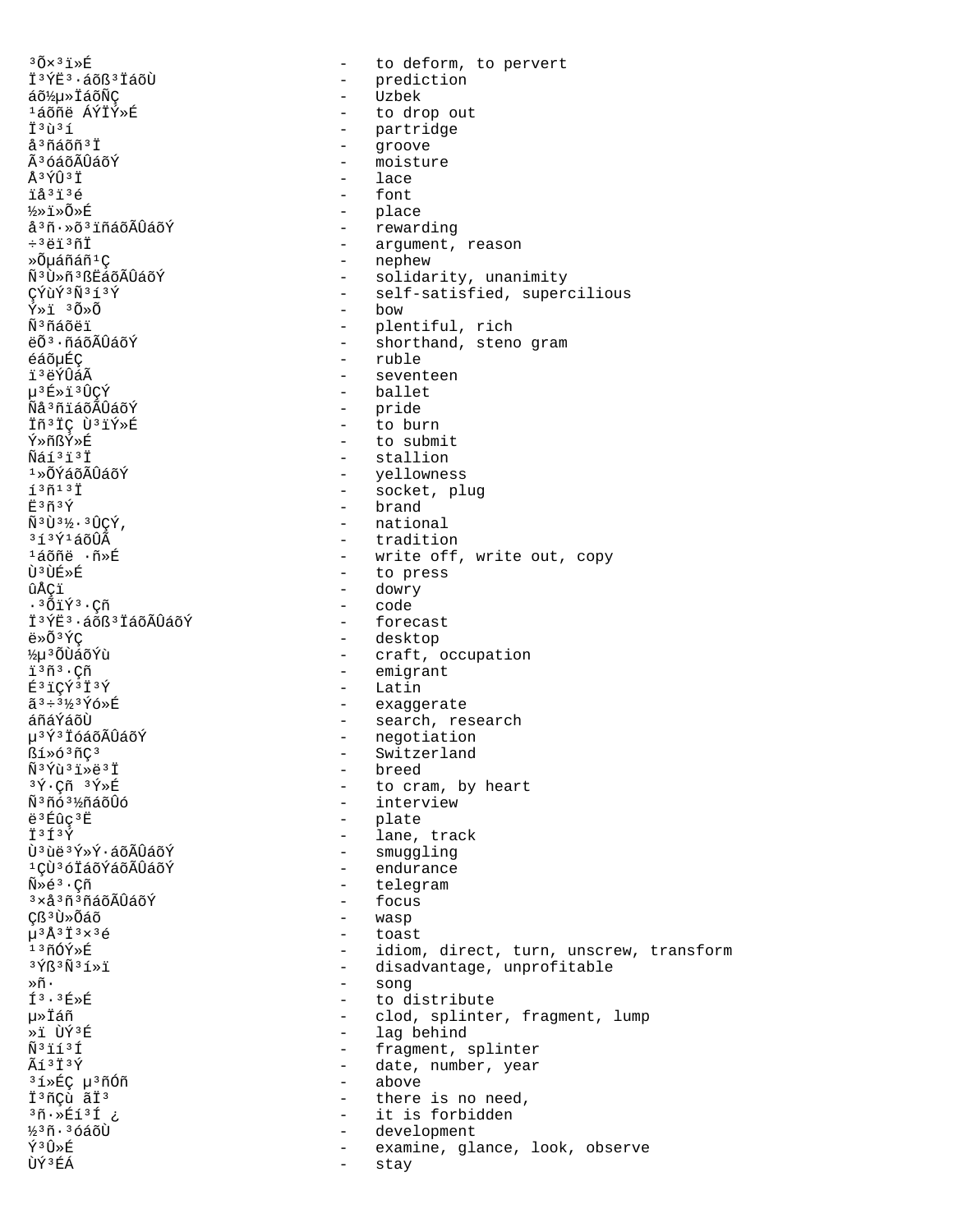$363C31$   $\sqrt{1}$ - progressive í<sup>3</sup>ñÓáõ - hired Ù<sup>3</sup>ÕáõÙ - to drizzle - Greece ĐáõÝ ªëï 3Ý Í3í3É3ÛÇÝ ÏÇÝá å<sup>3</sup>ÛÙ<sup>3</sup>ÝÝ»ñ - road-metal  $E C \times$  $137137C7$ - dimwit 3ÛÝï»ÕÇó - from there - key ëï»õÝ ïïCå  $\tilde{A}$  3  $\tilde{C}$ rt 3  $\tilde{V}$ - funeral  $\tilde{N}$ <sup>3</sup> $\tilde{U}$ <sup>3</sup> $\tilde{a}$ <sup>3</sup> $\div$ - loudspeaker µ<sup>3</sup>ñÓñ<sup>3</sup>Eáë  $3\tilde{n}$ 1Ý36Ý»É - to raise Ñ<sup>3</sup>Ï<sup>3</sup>ÙÇçáóÝ»ñ ªéáõÛ∙ - vigorous - ripe Ñ<sup>3</sup>ëáõÝ3ó3Í Éáõë3Ýóù - occupant  $\frac{1}{2} \mu$ <sup>3</sup>Õí<sup>3</sup>Í ¿  $.363$ - cup, mug - garnet Ýáõé  $3 \tilde{U} \times \tilde{Y}$  $3 \tilde{1}$  $3 \tilde{1}$ - mercy ÃáõÃù 3½, 3 ÛÝ 3 Ï 3 Ý á õ Ã Û á õ Ý - nationalism ãáñ3óÝ»É - dry, dry up å<sup>3</sup>Ï<sup>3</sup>ë»óÝ»É - to reduce i3ñu»ñ»É İéí»É - is guilty Ý»ñ»ó»ù - photo Éáõë<sup>3</sup>íáñáõÙ ÁÝÃ3Ý3F - move, pass  $\tilde{A}$ 363 $\tilde{Y}$ 3 $F$ - normalize İ<sup>3</sup>ÝáÝ<sup>3</sup>íáñ»É - abdomen áñáí 3 ÛÝ 1ที่ งิทิงที่ที่  $3\sqrt{1}/\sqrt{2}$ ∙ »ñѽáñ  $\overline{Y}$ ß $\overline{Y}$ 31ñí»É - available Ï3ÝËÇÏ  $301$ ù $3$ Ý  $1 \times \widetilde{O}$ - passing<br>- Eton collar  $3\overline{Y}63$ . Çñ ûÓÇù(»ï ͪÉíáÕ)  $3713N3$ - to export - between <sup>3</sup>ñ<sup>3</sup>ÝùáõÙ ù<sup>3</sup>Ù»É  $3<sub>CC</sub>$ บิล์Aิพี<sup>3</sup>ที่บิล์oีที»ที่ล์ที<sup>1</sup> İááå»ñ<sup>3</sup>iCí µáÕáù 3ñÏ »É <sup>3</sup>Ùñ 3Ý 3É ÝÇß ëÝÝ<sup>13</sup>ñ3ñ - nutritious µ363Ï3Û»É - be absent  $3\tilde{n}\cdot \times \tilde{E}$  $3\tilde{I} \times \tilde{E}$ - to break  $3\overline{Y}63.8\overline{Y}3\overline{Y}$ - cross-bar  $-$  tuft ïñó<sup>3</sup>Ï 3ñí»ëï 3Ýáó - to glaze  $3a37C$   $6B$  $A\tilde{U}$ å $3\tilde{Y}$  $3\tilde{T}$ - wine-glass  $\tilde{N}$  $3\ddot{7}$  $3\acute{6}$  $3\ddot{7}$ Ñá · CÝ - interior Ëáñ<sup>3</sup>Ù<sup>3</sup>ÝÏáõÃÛáõÝ - craft Ë<sup>3</sup>ÛÃáÕ  $\sim$   $$ prickly µÅßÏ»É  $\sim$ treat, cure  $\mu\frac{1}{2}\rightarrow\frac{1}{2}$ bug ûÅÇï dowry

- stereo cinema - circumstances, conditions - knitting, tart - equal, equally, symmetric, uniform - counter-measures - to photograph - worse, worst - to distinguish - contend, fight, struggle - to get wet, to soak - cash department - unaided, unarmed - powerful, super-power - to become engaged - it is so much - medicine, shudder, tremor - to squeeze out - on the right - seven-hundredth - co-operative - appeal, protest - to get stronger - designation, mark, symbol - study, workshop - in spite of, opposite, reverse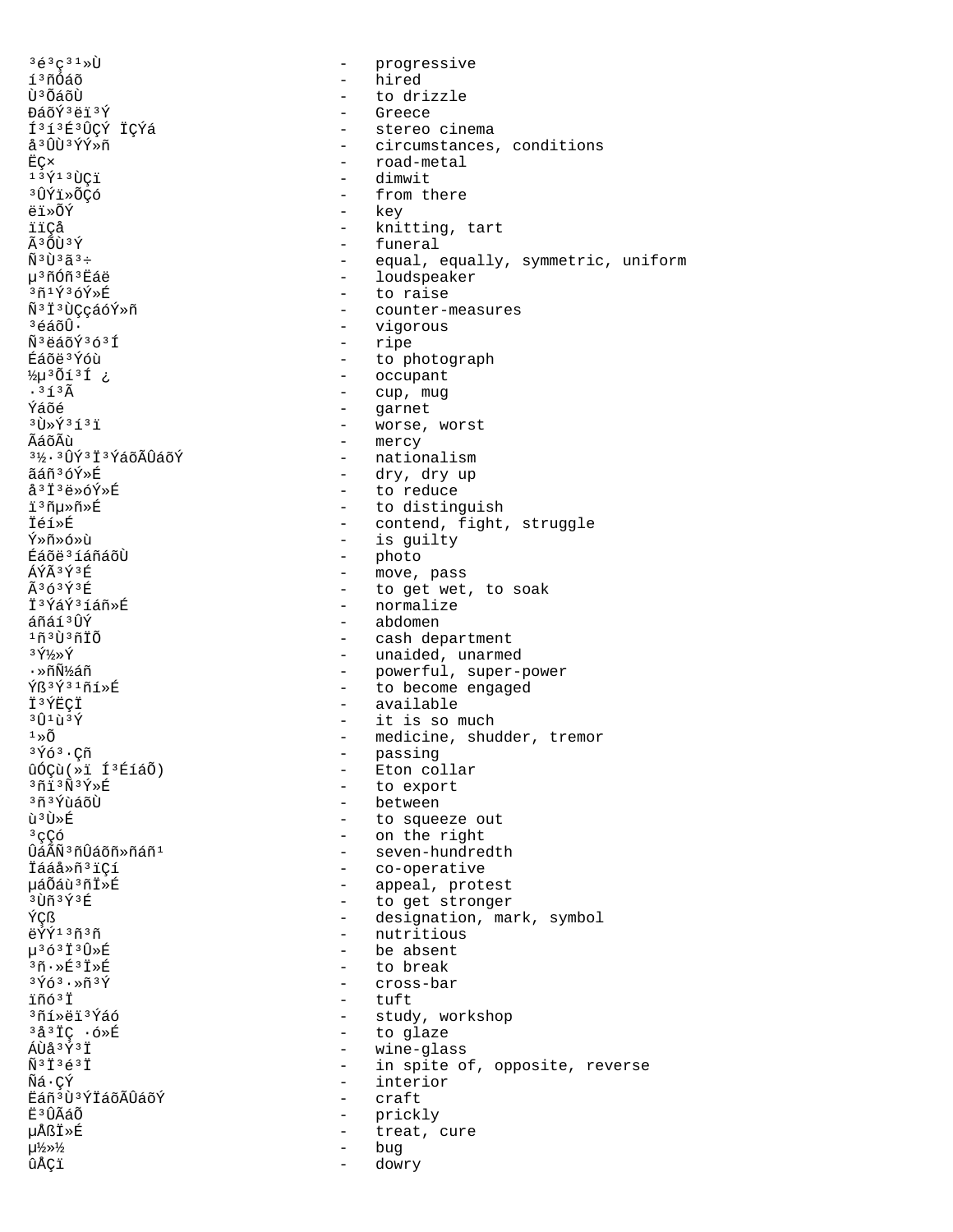Ãáù to fade, to wilt, to wither  $\sim$ Ý»ñÏ3Û3óáõóãáõÃÛáõÝ - representation - deaf, silent ËáõÉ ë<sup>3</sup>ñÇã adjuster  $\sim$ horse ȖÇí3ñ  $\sim$ ÁÝ1áõÝ»É - accept, recognize, to be understood  $3013103137$ - industrial å<sup>3</sup>ñáÕ - dancer  $3413n\mu$ - indifferent - confusion ß÷áÃíªÍáõÃÛáõÝ - mule cáñC uáÉáñÁ  $-$  all  $1130391C$ - emigrant Ý≫ñ≫É - excuse, forgive ÝÇÑ3ñ»É - to grow thin ÑÇ<sup>3</sup>Ý<sup>3</sup>ÉÇ - magnificent, notable, perfectly, remarkable - by itself ÇÝùÝÇÝ bird ÃéãáõÝ  $\sim$ ÃÇ<sup>3</sup>í<sup>3</sup>ñ  $\mathbf{r}$ rower 3ÝóÛ3É  $\mathbf{r}$ last - pattern, breed Ó»õí<sup>3</sup>Íù <sup>3</sup>ñ»õ<sup>3</sup>ÛñáõÏ  $\sim$ tan å<sup>3</sup>ñ<sup>3</sup>ñí»ëïÇ - choreographic - vice  $3737$ - such <sup>3</sup>ÛëåCëC - garrison 13031/áñ ÁÝ<sup>13</sup>ñÓ<sup>3</sup>İ - spacious, extensive, broad, wind - distribution, section µ<sup>3</sup>ßËáõÙ  $-$  mild áã ëáõñ Ãáõ<sup>3</sup>ñÏáõÙ - to distil - adjacent ë<sup>3</sup>ÑÙ<sup>3</sup>Ý<sup>3</sup>ÏÇó å<sup>3</sup>ßï<sup>3</sup>ÙáõÝù  $-$  cult ÑáõÉÇë - July - by travel 3ÝóÝ≫ÉCë - beauty ∙»Õ»óÏáõÃÛáõÝ - vinegar  $\overline{1}$  $\overline{3}$  $\overline{6}$  $\overline{3}$  $\overline{F}$ - swarthy **ÃáõÉ363f** ë»ñï - close  $\div \tilde{a} \tilde{n} \tilde{0}^3 \cdot \times \tilde{n}$ - expert Íáí»½ñÛ3 - seaside  $3\frac{1}{2}3\ddot{1}\ddot{u}\times\tilde{0}$  $\sim$ parsley - brush íñóçý ևËÝÇ÷áË - alternately - assemblage · 3 ÝÓáõÙ åëïÉÇÏ - crumb, teeny, tot - facultative Y<sup>3</sup>E3ëCñ<sup>3</sup>I<sup>3</sup>Ý - introduction Ý»ñ<sup>1</sup>ñáõÙ  $-$  odd  $34/360$ ½áõ·áñ<sup>1</sup>áõÙ - combination - polishing ÑÕÏáõÙ  $\frac{1}{2}$ . ȑi<sup>3</sup>÷áËí»É  $\sim$   $$ to change clothes EÝ3Ùùáí Ñ3ñ13ñí3Í - tidy - bracket  $\div$ <sup>3</sup>  $\ddot{I}$ <sup>3</sup>  $\cdot$  CI  $13\rho$ iç $3\rho$  $1\pi$ - educate, bring up µ<sup>3</sup>ñáõÃÛáõÝ kindness  $\sim$ ßáõé ï3É - turn, unscrew µ<sup>3</sup>Ý3ëï»ÕÍ - poet Ñ<sup>3</sup>ßïí»É  $\sim$ to reconcile - to generate, to make, to produce งก็⊺ังงากั≫ที่ Ý»ñÏáõÙ - colouring - ledge ≫Éáõëï  $1$ ล้ทีล์ก์ - school »Õu 3 Ûñ brother  $\sim$ İáÕ - rib, side Ȗ»õ<sup>3</sup>Ï»É show  $\sim$ ëå<sup>3</sup>éáÕ consumer  $\sim$ íÇñ<sup>3</sup>µáõÛÅ surgeon Iñx31»É cut, abbreviate, cut off, pare, reduce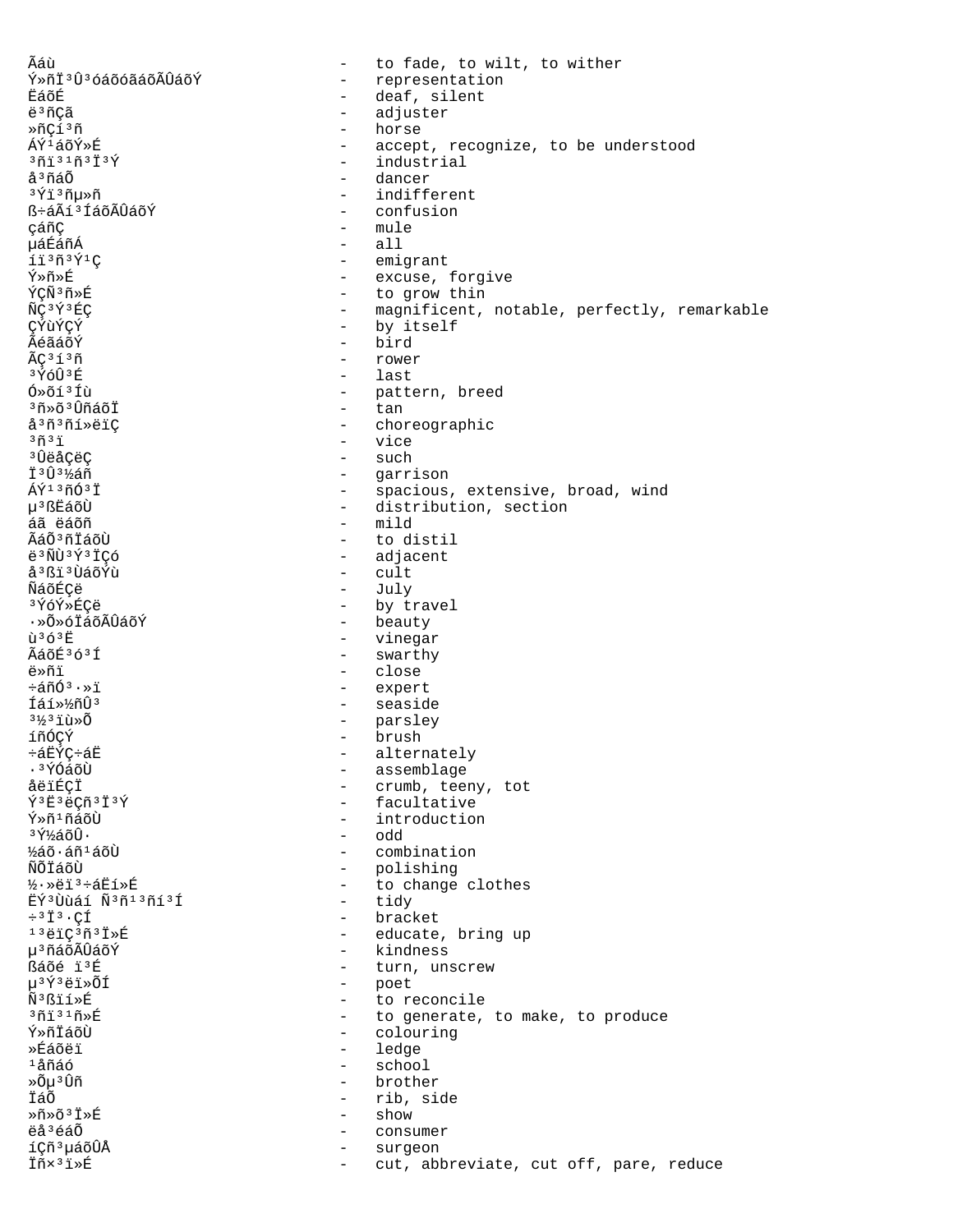3Ýï»ë<sup>3</sup>Ý»ÉC å<sup>3</sup>ñ<sup>3</sup>Ý Ë»Õ<sup>1</sup>í»É <sup>3</sup>Ýë 3ñù **½ÝÝáÕ** µ3×ÏáÝ ë<sup>3</sup>éó<sup>3</sup>µ»Ïáñ 3ñó3.3Ýù ï3É í<sup>3</sup>ñë<sup>3</sup>İ ïñ ªÙ ªµ ªÝáñ »Ý ÑCßáó Ñ»é3Ëáë3ÛCÝ ½áñ3óáõó¢ã ã 3 ñ 3 x x Cá õ Ã Û á õ Ý CÝùÝ3íëï3Ñ Ãí 3Ýß 3Ý <sup>3</sup> Ûñáõóù  $3\overline{Y}E$  $3\overline{e}\overline{Y}$ Å3Ù3Ý3Ï3ÏÇÓ óáÉù  $\sqrt{13} \times \sqrt{6}$ ½áñ ªË ªÕ»ñ นล์ด์ Ýí<sup>3.3</sup>IóáõÃÛáõÝ ևË3ñÏ»É E3Õ3í3ñi ïÏ3ñ3Ý3É <sup>3</sup>Ýëå<sup>3</sup>ë»ÉÇáõÃÛáõÝ Ñ»éíÇó ß3EÙ3i ÙñóáõÃÛáõÝ μÇÍ óÇó Ýß»ÝC ÉéáõÃÛáõÝ ⊤ื»∩ี ï»∩ี  $\tilde{N}$  $\tilde{Y}$  $363$  $\tilde{T}$ µ3é3Ùûñù Ùß<sup>3</sup>ÏáõÛÃ  $\tilde{\rm N}^3 \tilde{\rm n}^3 \mu \ast \tilde{\rm n}^3 \mu^3 \tilde{\rm n}$ áõß<sup>3</sup> óáõÙ ½ñå3ñï»É Ñáí3ï3Ï áã Ñ<sup>3</sup>iÏ<sup>3</sup>Ýß<sup>3</sup>Ï<sup>3</sup>Ý  $3\frac{1}{3}$   $3\frac{1}{1}$ • »กิÑิล์ • Yิ่»ทิ่ <u>พิงกลงสรับสุดทิ</u>  $x$ <sup>3 $\acute{\gamma}$ 3 $\widetilde{a}$  $\acute{a}$  $\widetilde{c}$ it</sup> Ý»ñßÝ»É <sup>3</sup>ÝëϽµáõÝù3ÛÇÝ  $\tilde{A}$ <sup>3</sup> $\tilde{I}$ <sup>3</sup> $\tilde{n}$ <sup>1</sup> ÉëíáõÙ <sup>3</sup>çáõÙ ó<sup>3</sup>Ýù ÑáíÑ3ñ ÉáõÍáõÙ µáõÅí»É Ý≫ñßÝ≫É  $\mu$ <sup>3</sup> $\delta$ <sup>3 $\tilde{N}$ 3 $\hat{U}$ i</sup> ïáõ·<sup>3</sup>Ýù ß<sup>3</sup>ÑáõÃ<sup>3</sup>µ»ñ ßÉ<sup>1</sup>CÏ 3ÝÏ≫ï<sup>3</sup>ÛÇÝ Ñ<sup>3</sup>ÏÏ<sup>3</sup>Ýß<sup>3</sup>Ï<sup>3</sup>Ý Ãáõù Ó3ÝÓñ3ÉC Ñáï<sup>3</sup>Í

 $\Delta$ invisible  $\sim$ cord - choke, gasp - faulty - observant  $\equiv$  . jacket, coat - block of ice - to react - oat - logically - curse - telephone - amplifier - prank, tricks<br>- self-confident - figure, mark - heartburn - pure - contemporary, modern - gleam, shine  $-$  to win - manoeuvre - flame - accompaniment - transform - final - to weaken - unexpectedness - from apart - chess - competition - blot, stain, spot - stake - almond - lull, silence - here and there, place - worn - lexicon, vocabulary - culture - rather - delay - to slander - stallion  $-$  no, not - characteristic, indicative - free - overtire - inquiry - recognition - to submit - unprincipled - pitfall, trap<br>- pitfall, trap<br>- audible - to the right - crop, sowing fan  $\overline{a}$  $\sim$ outcome - be treated, begin live, heal - to submit - apparent, obvious - penalty - profitable  $\sim$ cockeyed - biographical - characteristic, indicative  $\sim$ paper boring, tedious, boringly, slow  $\sim$  $\equiv$ rotten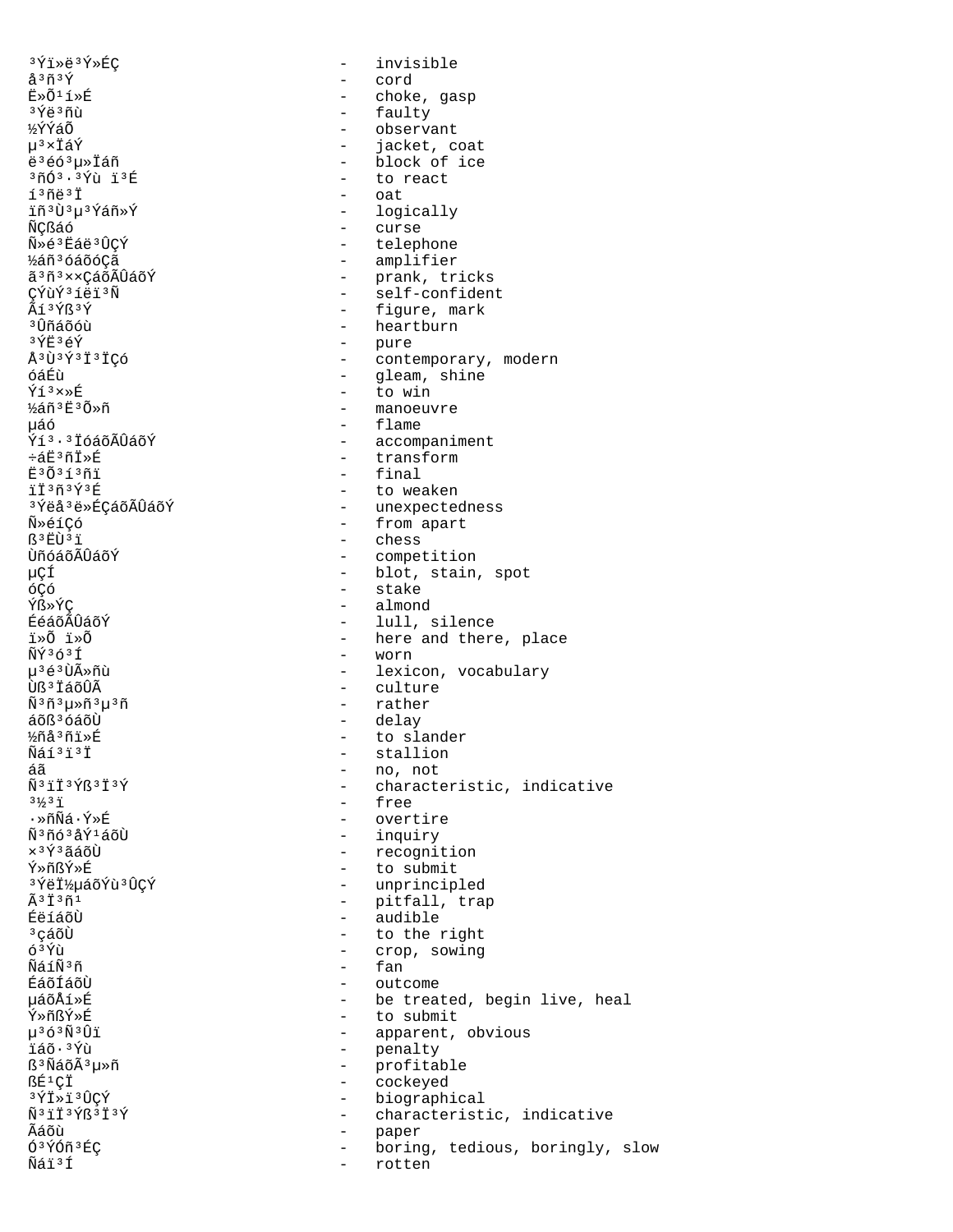$\tilde{U} \times \tilde{I}^3 \tilde{U} \ddot{e} \times \tilde{O} \times \tilde{Y}$ silk  $\equiv$ ë»õù close  $\equiv$ 椛ÝÓ rice  $\equiv$ í»ñçÝ3Ë3Õ end game  $\sim$ Ã3Õ»É to bury  $\equiv$ <sup>3</sup>UµáÕç <sup>3</sup>ßE<sup>3</sup>ñÑÁ universe  $\sim$ <sup>3</sup>ÛÝ ã<sup>3</sup>÷áí - so far as ß<sup>3</sup>ù<sup>3</sup>ñÇ - sugar - Israel Æëñ<sup>3</sup>Û≫É - such <sup>3</sup>ÛëåCëC  $3$  IIñ  $3\overline{Y}$  $-$  fixture  $1343640031$ - time-table - capture, occupation  $\cdot$ ñ $3$ íáõÙ Ãéçãù §ëåáñi| - take off - to be sick ÑÇí<sup>3</sup>Ý<sup>1</sup> ÉÇÝ»É ï3ññ - element <sup>3</sup> Õµáï»É - to litter <sup>1</sup>ñáß<sup>3</sup> İ<sup>3</sup> İCñ - standard-bearer I<sup>3</sup>Ý·Ý»óáõÙ  $\overline{a}$ stop x<sup>3</sup>Ý×áñë - flytrap Ñ3Ù3½.3ÛCÝ, - national ¿É»İïñ<sup>3</sup>ù<sup>3</sup>ñß - electric locomotive - manufacture, product <sup>3</sup>ñi 31ñáõÃÛáõÝ  $\tilde{a}$ rì  $\tilde{b}$   $\tilde{b}$   $\tilde{d}$   $\tilde{d}$   $\tilde{f}$   $\tilde{f}$ - fastidious  $Å3\tilde{U}3\tilde{Y}\times\tilde{E}$ - arrive, come  $\cdot$ Ci<sup>3</sup>ICó - conscious ÃßÝ3Ù3Ýù - hostile 3 Yù 3 I I > ÉÇ - indissoluble ÇÝùÝ<sup>3</sup>Ï<sup>3</sup>Ù - autocratically µ<sup>3</sup>ñ»Ñ<sup>3</sup>ÙµÛáõñ affable  $\sim$ **ÍéÙé»É**  $\mathbf{r}$ to deform  $B^3$ i  $\mu^3$ Ý  $-$  much Í<sup>3</sup>ÍIÁÓ - blanket, cloth, coverlet, slip cover - captive  $\cdot \times$ ñí3Í - memorial <u> Ñáõß 3 ปี 3 éáõUó</u> - permission ÃáõÛÉáõÃÛáõÝ AT»Aáõñ - mother-in-law  $\tilde{N} \gg \tilde{1}^3 \tilde{O} \cdot \gg \tilde{E}$ - postpone, to defer, to remove ÃÇ<sup>3</sup>í<sup>3</sup>ñáõÃÛáõÝ - rowing - write off, write out, copy <sup>ı</sup>áõñë ∙ñ»É Ë3éÝ3ß÷áÃ - chaotic  $a3\tilde{n}c\frac{1}{2}3\tilde{Y}3\tilde{1}3\tilde{Y}$ - guerrilla <sup>3</sup>Ýëå<sup>3</sup>ë»ÉÇáõÃÛáõÝ - unexpectedness - schoolboy  $1$ åñáó $3\ddot{1}$  $3\acute{Y}$   $3\ddot{1}$  $3\ddot{1}$  $3\ddot{1}$ - to play Ë3Õ3ñÏ»É Ñ3ñÓ3Ïí»É - hawk, to assault, to attack, to run, to throw - fluctuation ï'i'ÝáõÙ - spend, use ∙áñͪÍ»É 3ñi 31ñá Ö3 İ 3 Ýá ÖA Û A ÖÝ - productivity - offensive  $3\overline{Y}$  $3\overline{n}$ .  $3\overline{1}$  $3\overline{Y}$  $363C\overline{Y}$  $3\overline{N}$  $3\overline{R}$ - prime - longer <sup>3</sup>í»ÉC »ñÏ<sup>3</sup>ñ - zoology Ï»Ý<sup>13</sup>Ý<sup>3</sup>µ<sup>3</sup>ÝáõÃÛáõÝ Ñ<sup>3</sup>ëïáõÃÛáõÝ  $\sim$ thickness ÑñÑñáó  $\sim$ jam óÝóáõÕ3ñ3Ý - shower room  $\tilde{N}$ <sup>3</sup> $\tilde{I}$ <sup>3</sup> $\tilde{e}$ <sup>3</sup> $\tilde{I}$ <sup>3</sup> $\tilde{Y}$ - inconsistent <sup>3</sup>ëáõÛÃ - saying µ3½ñÇù - banisters, handrail <sup>3</sup>é<sup>3</sup>c<sup>3</sup>ñİáõÃÛáõÝ - occurrence ∙ñÏ≫É - embrace, hug - both ȖİáõëÝ ¿É .áñÍ 3ñù 3 ÛCÝ - price-work  $13\overline{Y}3\overline{1}$ - knife .áñÍÝ3Ï3Ý - practical óÁÝóáõÙ  $\sim$ push  $10n13E$ to roar  $303130*E$ to deform, to pervert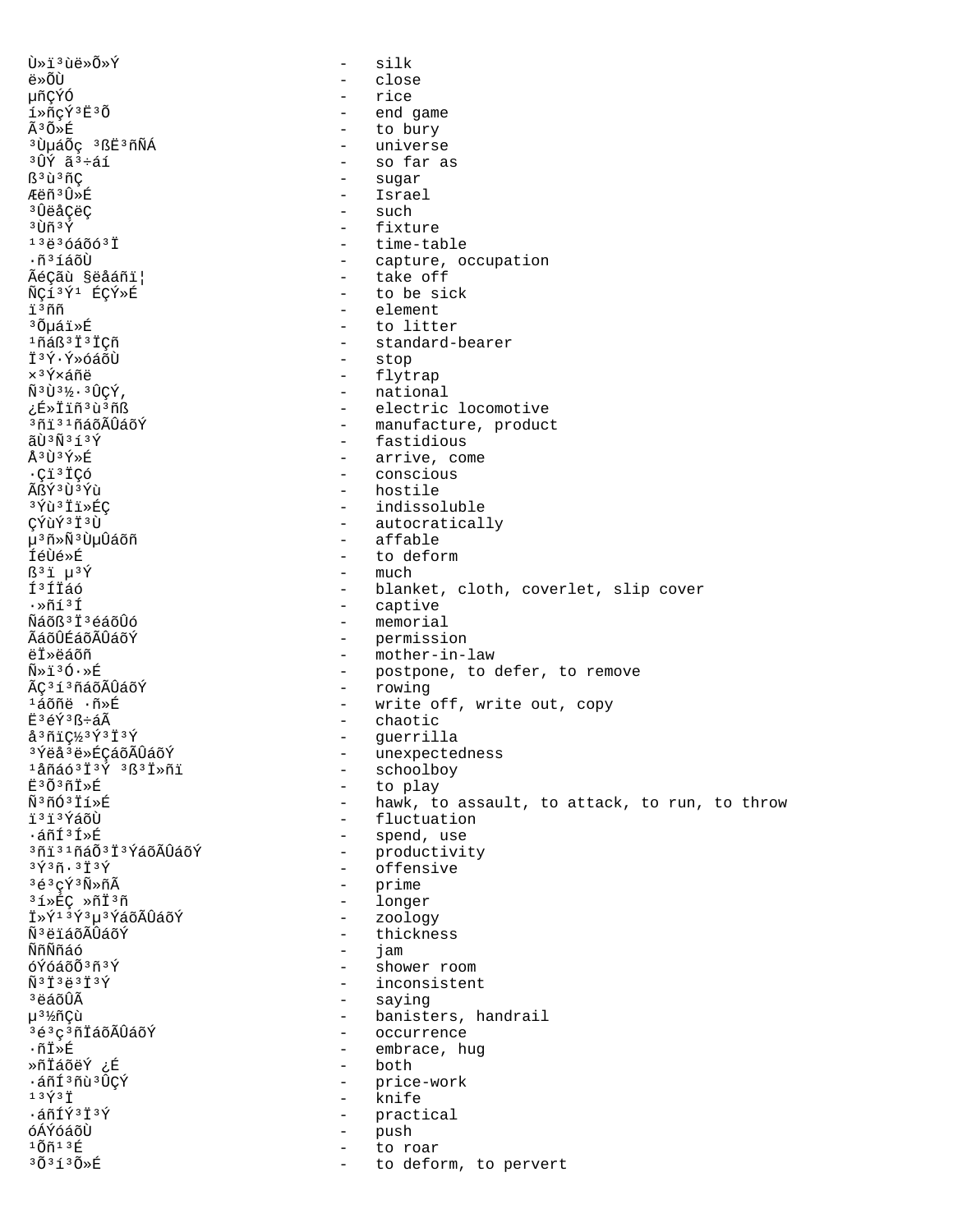ÑÛáõÃ»Õ - juicy ÁÙå»ÉÇù - drink <sup>1</sup>ñ<sup>3</sup>Ëï<sup>3</sup>ÛÇÝ - paradise <sup>3</sup>Ýßáõßï - undoubtedly, certainly µ<sup>3</sup>ó<sup>3</sup>ïñáõÃÛáõÝ - explanation, report, comment<br>ÁÙå<sup>3Ý3</sup>Ï  $\overleftrightarrow{A}$ Ùå $3\overleftrightarrow{Y}$ <sup>3</sup> i en andredes - wine-glass - wine-glass - wine-glass - wine-glass - wine-glass - wine-glass - wine-glass - wine-glass - wine-glass - wine-glass - wine-glass - wine-glass - wine-glass - wine-glass íªñª½ - boar - boar - boar - boar - boar - boar - boar - boar - boar - boar - boar - boar - boar - boar - boar ϳåáõÛï - dark blue ½áí³óáõóÇã - cooling μ<sup>3</sup>Ý<sup>3</sup>íáñ - oral<br>CÝùÝáõñáõÛÝ - - inder CÝùÝáõñáõÛÝ - independent, sovereign<br>ªãùCó uªó ÃáÕÝ»É - - - to overlook ,<br><sup>3</sup>ãùÇó μ<sup>3</sup>ó ÃáÕÝ»É - → to overlook<br>3ϪݪÏCñ - torpedo boat ³Ï³Ý³ÏÇñ - torpedo boat ã»ËáõÑÇ<br>ÏÕÙÇÝ<sup>1</sup>ñ - Czech woman<br>iÕÙÇÝ<sup>1</sup>ñ - tile ÏÕÙÇÝ<sup>1</sup>ñ - tile<br>iíi<sup>3</sup>É - tile - hoot ·ííªÉ - hoot<br>ÃÃáõ ªÝ»É - hoot - hoot - to pickle<br>- beef ï<sup>3</sup>í<sup>3</sup>ñÇ ÙÇë<br>ù<sup>3</sup>Ûù<sup>3</sup>Ûí≫É ù³Ûù³Ûí»É - to rot  $\tilde{N} \gg \tilde{e}^3 \tilde{Y} \gg \tilde{E}$ <br>  $\ddot{E}$  and  $\ddot{E}$  and  $\ddot{E}$  and  $\ddot{E}$  and  $\ddot{E}$  and  $\ddot{E}$ 臑ȃ - talk, speak µÝ³ÑáÕ - soil  $\ddot{E}$ <sup>3</sup> $\acute{Y}$ <sup>1</sup>  $\times$   $\ddot{E}$ <sup>3</sup> $\ddot{Y}$  +  $\ddot{E}$ <sup>3</sup> $\ddot{Y}$  +  $\ddot{E}$  +  $\ddot{E}$  +  $\ddot{E}$  +  $\ddot{E}$  +  $\ddot{E}$  +  $\ddot{E}$  +  $\ddot{E}$  +  $\ddot{E}$  +  $\ddot{E}$  +  $\ddot{E}$  +  $\ddot{E}$  +  $\ddot{E}$  +  $\ddot{E}$  +  $\ddot{E}$  $i*e^{3}u^{3}\acute{Y}$ <br> $i*\acute{e}i*\acute{Y}$  - theorist, columnist<br> $i*\acute{e}i*\acute{Y}$  - to oversleep ùÝáí <sup>3</sup>ÝóÝ»É - to oversleep<br>óóí»É - to oversleep óóí»É - be stuck Ó»õªóÝ»É - pretend  $13\tilde{Y}$ <sup>13</sup> $\tilde{O}$  - slow, on the sly CÝã - that, what<br>Ï<sup>3</sup>Û<sup>3</sup>½áñ - that, what  $\frac{1}{1}$ <sup>3</sup> $\frac{1}{1}$ <sup>3</sup> $\frac{1}{2}$ <sup>3</sup> $\frac{1}{2}$  $\frac{1}{1}$   $\frac{1}{2}$   $\frac{1}{2}$   $\frac{1}{2}$   $\frac{1}{2}$   $\frac{1}{2}$   $\frac{1}{2}$   $\frac{1}{2}$   $\frac{1}{2}$   $\frac{1}{2}$   $\frac{1}{2}$   $\frac{1}{2}$   $\frac{1}{2}$   $\frac{1}{2}$   $\frac{1}{2}$   $\frac{1}{2}$   $\frac{1}{2}$   $\frac{1}{$ Í»ñ<sup>3</sup>ó<sup>3</sup>Í - old<br>xáõé<sup>3</sup>Ï - hawk ×áõé<sup>3</sup>Ï - hawk<br>»ñ∙»É - sing  $\frac{1}{3}$   $\frac{1}{3}$   $\frac{1}{3}$   $\frac{1}{3}$   $\frac{1}{3}$   $\frac{1}{3}$   $\frac{1}{3}$   $\frac{1}{3}$   $\frac{1}{3}$   $\frac{1}{3}$   $\frac{1}{3}$   $\frac{1}{3}$   $\frac{1}{3}$   $\frac{1}{3}$   $\frac{1}{3}$   $\frac{1}{3}$   $\frac{1}{3}$   $\frac{1}{3}$   $\frac{1}{3}$   $\frac{1}{3}$   $\frac{1}{3}$   $\frac{1}{3}$  <sup>31</sup>⁄2<sup>3</sup>ï<sup>3</sup>ÙÇï - free thinker<br>ï<sup>3</sup>é<sup>313</sup>ñÓáõÃÛáõÝ - franscriptio ï<sup>3</sup>é<sup>313</sup>ñÓáõÃÛáõÝ - transcription<br>ÓñC - free of charge  - free of charge, for nothing - flattering<br>- tourism ½µáëªßñçÇÏáõÃÛáõÝ<br>Ùñó»É Ùñó»É - to compete .<br>
- Comet - comet - comet - comet - comet - paint<br>
- paint Ý»ñÏ<sup>3</sup>ñ<sup>3</sup>ñ - painter ѳÏáõÙ - calling, hunt, inclination n anns<br>iå<sup>3</sup>íáñíáÕ - impressionable<br>Ñ<sup>3</sup>Ýó<sup>3</sup>Ýù - crime, fault, c Ñ<sup>3</sup>Ýô<sup>3</sup>Ýù - crime, fault, guilt, sin<br>áõÝ»õáñ - crime, fault, guilt, sin áõÝ»õáñ - well-off, prosperous ½ñå³ñï»É - to slander <sup>э</sup>Ùñ<sup>э</sup>Ï<sup>з</sup>½Ù - healthy<br>Ùñë»óÝ»É - to chil Ùñë»óÝ»É - to chill ùÝ»É - To sleep, to fall asleep – interleave<br>– botany µáõë3µ3ÝáõÃÛáõÝ  $\tilde{N} \gg \tilde{1} \gg \tilde{G}$ áñ<sup>1</sup> - follower  $\tilde{A}$ <sup>3</sup> $\tilde{Y}$  -  $\tilde{A}$ <sup>3</sup> $\tilde{Y}$  -  $\tilde{A}$ <sup>3</sup> $\tilde{Y}$ êÝ·ªñªÝ - museum - museum - museum - museum - museum - museum - museum - museum - museum - museum - museum - <br>Politicae  $3\overline{e}$ i $\overline{0}$ <sup>3</sup> $\overline{e}$ i $\overline{0}$ <sup>3</sup> $\overline{f}$ <sup>3</sup> $\overline{f}$ <sup>3</sup> $\overline{f}$ <sup>3</sup> $\overline{f}$ <sup>3</sup> $\overline{f}$ <sup>3</sup> $\overline{f}$ <sup>3</sup> $\overline{f}$ <sup>3</sup> <sup>3</sup>ÛÝ - that<br>Ï<sup>3</sup>ñ.<sup>31</sup>ñáõÙ - order Ϊ<sup>3</sup>ñ·<sup>31</sup>ñáõÙ - order<br>áëïÝ<sup>3</sup>Ï - spring áëïÝ<sup>3</sup>Ï - springboard<br><sup>13</sup>ëïÇ<sup>3</sup>ñ<sup>3</sup>Ï - tutor <sup>13</sup>ëïÇ<sup>3</sup>ñ<sup>3</sup>Ï - tutor<br>ÅÇÉ»ï - waist – waist coat, vest<br>– chase ȕ»õÇó ÁÝÏÝ»É<br>13fì3ïáõÃfìáõÝ 3Ý»É 1ªῢªÏáõÃÛáõÝ ªÝ»É - to nurse<br>Ãáõûɪïñ»ÉÁ - to admit ÃáõÛÉ<sup>3</sup>iñ»ÉÁ - to admit, to allow, to let<br>Ññ<sup>3</sup>ó<sup>3Ý</sup> - handgun, rifle Ññ³ó³Ý - handgun, rifle ѳϳÙÇçáóÝ»ñ - counter-measures ÉáõóÏÇ - match <sup>3</sup>é<sup>3</sup>ñÏ»É - to object, to retort<br><sup>13</sup>ëi<sup>3</sup>i <sup>13</sup>ëï<sup>3</sup>Ï - brush - brush - brush - brush - constant, permanent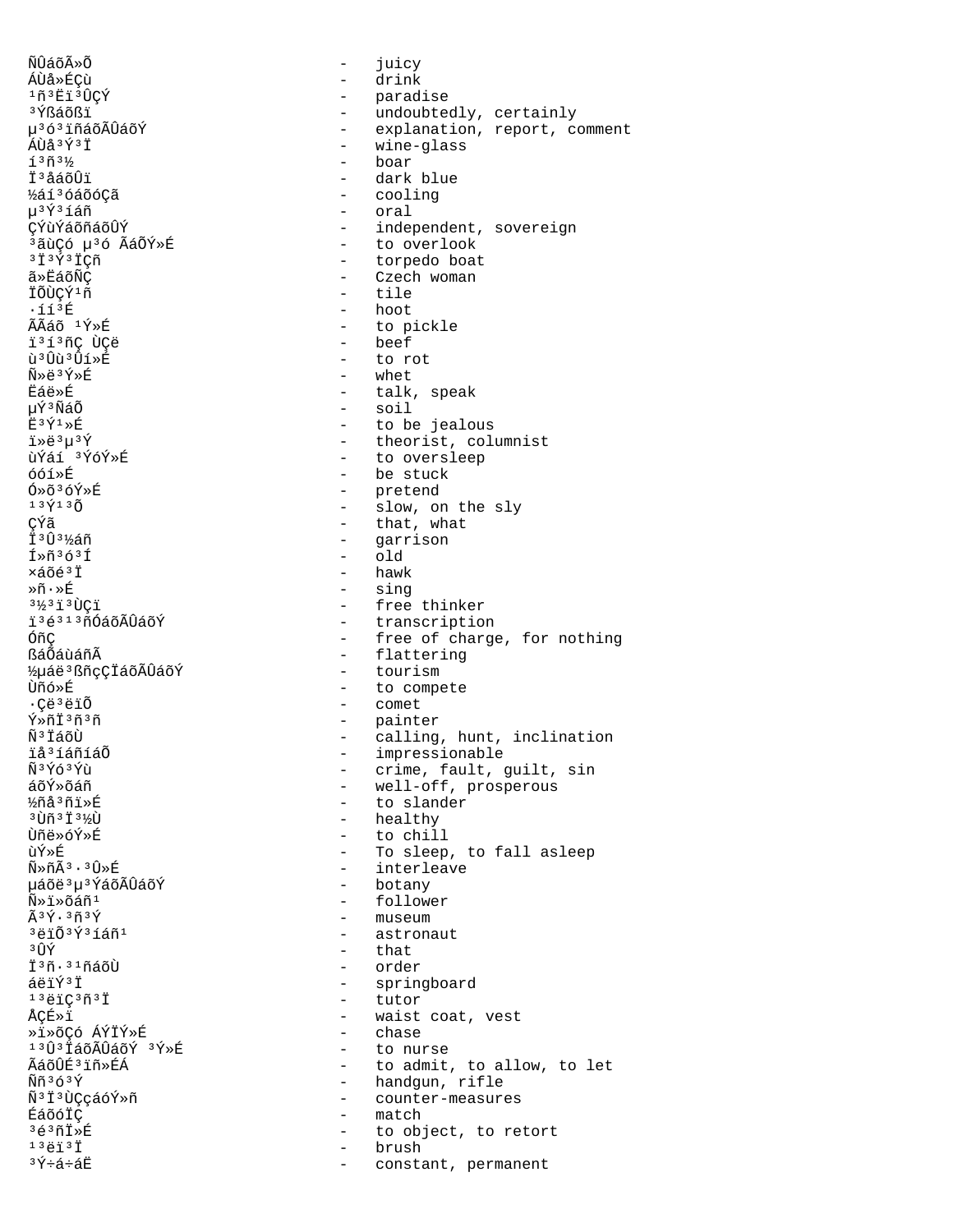1 CÙ 3 ß 3 ñ Å á õ Ã Û á õ Ý  $\mu$ <sup>3</sup> $\tilde{N}$  $\mu$ <sup>3</sup>ñáÛ<sup>3</sup>·Çï<sup>3</sup>Ï<sup>3</sup>Ý ÑÇÙÝ<sup>3</sup>íáñí»É µ363Ï3ÛáõÃÛáõÝ Ñ<sup>3</sup>Ûñ»ÝÇù ë 3ñ 1 áë i 3 ÛÝ <sup>3</sup>UuáÕçáíÇÝ Ù»ñÅáÕ<sup>3</sup>Ï<sup>3</sup>Ý  $1500<sup>2</sup>$  $\sqrt{C}$   $\frac{1}{3}$   $\sqrt{7}$ <sup>3</sup>ñcáõÏ  $640631398$ **ÁÝÏÁÕÙí»É**  $\mu$ <sup>313 $\tilde{n}$ 3 $\tilde{n}$ > $\tilde{E}$ </sup> İáÙÇi» ëñ<sup>3</sup> Ëáë»É ùñiÝ3c3Ý ëïñÏáõÃÛáõÝ  $\tilde{a}^3 \div 3 \tilde{1} \tilde{a}$ Éá½áõÝ· ѪñóªùÝÝáõÙ ⊿ิก็ฉัี⊿<sup>3</sup>ที่ ึ่ 3 ค์กิกิกิ ิ ิ ÉCUÁ ÉÓÝ»É  $\cdot$   $\hat{J}$  $1*00$ ÉÇùÁ µáõù  $\tilde{N}$ <sup>3 $\tilde{U}$ 3 $\tilde{n}$ </sup> çõ<sup>3</sup>Ó·áõÃÛáõÝ  $\div 131$ Ñ<sup>3</sup>ßíÇ<sup>3</sup>é»É Ñ»é3íáñ ïñ 3Ù 3ã 3÷ EáõÙu Ù3ñ1CÏ Tárici3i3Ý ÃáõÉ3Ý3É áã ǽáõñ 3ÝÓÝ3ïáõñ ÉÇÝ≫É ûñ»óûñ <sup>3</sup>ÝëϽµáõÝù<sup>3</sup>ÛÇÝ  $1313.4000$ Ý  $\tilde{N}C13\tilde{Y}13\tilde{Y}3E$  $\tilde{Y}*\tilde{n}$ <sup>3</sup> $\tilde{1}$ <sup>3</sup> $\tilde{Y}$  $1C37C^{1/3}\tilde{n}^{3}\tilde{Y}$  $\tilde{N}$ <sup>3</sup> $\tilde{H}$ <sup>3</sup> $\frac{1}{2}$ <sup>3</sup> $\tilde{I}$ ⊺ำ้กัล์∀ิ áã Ñ»éáõ ïáïCÏ İßÇé <sup>1</sup>áõñë ùß»É ß<sup>3</sup>Ñ<sup>3</sup>·áñÍáõÙ ïÕÙáï  $\cdot$ çñ $\frac{355}{12}$ å<sup>3</sup>ñİÇİ Ñ»ÕáõÏ ÑáõÝCó  $a^3$ ñiáõ $\cdot$  $3E^3$ i $3\acute{Y}$ Ïáõë 3 Ïó 3 Ï 3 Ý  $1\overline{5}$  $\overline{5}$  $3\overline{7}$  $\overline{2}$ ñ $1$  $\widetilde{N}\gg \widetilde{\triangle}$  3  $\widetilde{Y}$  3  $\widetilde{E}$  $3^{2}$  $\frac{3}{2}$   $\frac{3}{2}$ ãÑ 3 ñÓ 3 ÏáõÙ å<sup>3</sup>ñiù 3éÝ»É ݪËß»É Ñ≫Ý≫É í<sup>3</sup>Ûñ¿çù Ï<sup>3</sup>i<sup>3</sup>ñ >ÉÁ

- mimicry - shovel - ethical - to motivate - passing<br>- fatherland, native land - web - quite, through, wholly, entirely - negative - out, outside, beyond - javelin, lance - bear-cub - register - drown, sink, plunge - satisfy, suffice - committee  $\Delta \sim 10^{-1}$ quip - laborious - captivity - metric, poetic - slogan - interrogation - to shiver - daily - to fill - pike  $-$  peach<br> $-$  comple complete, full - blizzard, tempestuous - number, for, for the sake of - spasm - decay - to take into account - distant, far, remote - calibre, calipers  $-$  lot - cosmic - to lower, to unload, to weaken - not without reason - to capitulate - day by day - unprincipled - worse - to be ill, to be sick - introduction - crematorium - native - coupon - near - drumstick - weight - banish - operation - oozy - become stout, grow stout - mat-bag - fluid, liquid  $-$  rut - Portuguese - party  $\sim$  10  $\pm$ envoy - depart, to abandon, to leave - future, destiny - nonaggression - to borrow to embroider  $\sim$ to lean  $\sim$ landing  $\sim$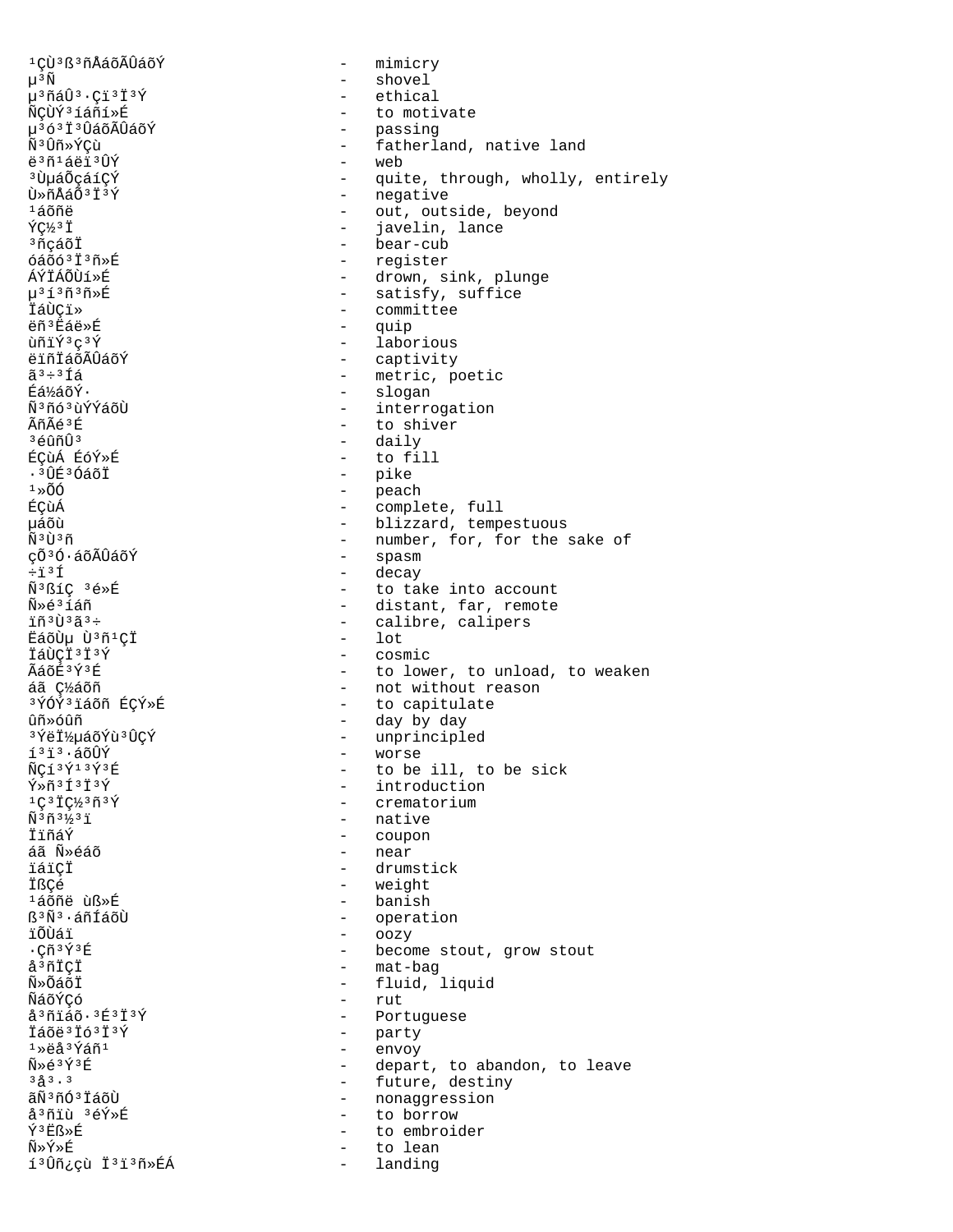Í»÷  $\tilde{U}$ <sup>3 $\tilde{n}$ 3.</sup> x<sup>3</sup>åáÝÇ<sup>3</sup> ë<sup>3</sup>É áõñí<sup>3</sup>·Cñ µ<sup>3</sup>óí<sup>3</sup>óù Ñ<sup>3</sup>ÙµáõÛñÇ Ó<sup>3</sup>ÛÝ ÝÙ3Ý3å»ë Åñ<sup>3</sup>ç<sup>3</sup>ÝáõÃÛáõÝ Ñ<sup>3</sup>ÕÃ<sup>3</sup>Ý<sup>3</sup>ÏC  $43$ ft $5373$   $61$ **TR3RAT** ÑáõÙáñÇëï 3 Ï 3 Ý ûñÇ Éáõë<sup>3</sup>µ<sup>3</sup>ó <sup>3</sup>Õç<sup>3</sup>ÙáõÕç İáñóñ<sup>3</sup>ÍÁ ßáÕáùáñÃ xã<sup>3</sup>É µ<sup>3</sup>ñáÛ<sup>3</sup>·Çï<sup>3</sup>Ï<sup>3</sup>Ý Ñ<sup>3</sup>Ù»ñ<sup>3</sup>ßË Ï'ëÏ'Í <sup>3</sup> ปั้นล์0๊c Ï<sup>31</sup>⁄2U3 Ï »ñåÇã EáõÉC. 3Ý3İ3Ý  $\tilde{N}$ » i » õá $\tilde{O}$ <sup>3</sup> i  $\tilde{Y}$ **ÍÍ»É**  $\div$ ã $3\ddot{1}$ Ý<sup>3</sup>Ë<sup>3</sup>½·áõß<sup>3</sup>óáõÙ ËÝ3Ùùáí  $\mu$ <sup>3 $\tilde{\Pi}$ 3 $\ddot{\Gamma}$ </sup> Íáí<sup>3</sup>Eáñß µÝ3Ï»ÉÇ áõÕ<sup>3</sup>ÏÇ <sup>3</sup>ÝÑ»ï»õ<sup>3</sup>Ýù áõõ»íçñ Ñัล์∩ั∀์ ßCÏ<sup>3</sup>Ï<sup>3</sup>ñÙCñ ¿ Ñ»ñÇù µÝª · Çñ  $\cdot$ ñ<sup>3</sup> $1$ <sup>3</sup> $E$ i<sup>3</sup> $I$ çñª÷áë Ã3ñ·Ù3Ý»É ÝáñÇó »÷»É ÁÝ1Ñ3Ýñ3óÝ»É Ù3Ý3Í3.áñÍ ÃéÇãù §ëåáñi¦  $\tilde{a}^3 \div 3 \tilde{N}^3$ ë á õ $\tilde{\Lambda}$ Û á õ $\tilde{Y}$ u»õऐÝ3íáñ  $\tilde{N}$ áí $3\frac{1}{2}$ ÃéáõóÇÏ İÇñÃ İé3Ñ»É 3ñó3.3Ýù»É 3 ÝáÕáù Ñ<sup>3</sup>Ùá½»É  $1C13\tilde{n}\AA3\tilde{Y}$ .ñã 3 Í 3 Ûñ ïCåCÏ  $\tilde{\mathbf{u}}$   $\tilde{\mathbf{v}}$   $\tilde{\mathbf{v}}$   $\tilde{\mathbf{v}}$   $\tilde{\mathbf{v}}$   $\tilde{\mathbf{v}}$   $\tilde{\mathbf{v}}$   $\tilde{\mathbf{v}}$ µéÝ3Ï3É  $\div$ F $35$  $\cdot$  ó»É ï<sup>3</sup>Ïïáí Ñ3ñëï3óÝ»É ½áõ·<sup>3</sup> Ïó»É Ýí≫ñ  $\widetilde{N} \geq \widetilde{e}^3 \widetilde{Y}^3 \widetilde{E}$ 

plaster, putty  $\equiv$  $\qquad \qquad$ loft  $\sim$ Japan bacon, plate  $\sim$ - prospectus  $\sim$ gap  $\sim$ smack  $-$  like - diligence  $-$  will - vehicle, wagon - cigarette, tobacco - comic - missing - dawn, glow - twilight  $-$  loss  $\sim$ flattering - to shout, to scream, to cry - ethical - solitary - doubt, suspicion - all, entire, whole - organizer - hooligan - consequent  $-$  suck - hollow - warning - careful  $-$  thin - bay - inhabited  $\sim$ just - ineffectual - orbit - bottom, channel - red - enough - genuine, original, text - board, table - pond, pool<br>- to translate - to digest - to generalize - spinner, weaver - take off - majority - fruitful - panther - fleeting, hastily, leaflet - highbrow - to guess - to react, to respond - awesome, fierce, ruthless - to convince, to persuade  $\mathbf{r}$ entertainment  $\mathbf{r}$ feather - typical - to criticize - despot - pilaf - desert, drop, put, throw, throw out - tactful to enrich  $\sim$  $\sim$ to accompany gift, present, donation  $\sim$  $\sim$ depart, to abandon, to leave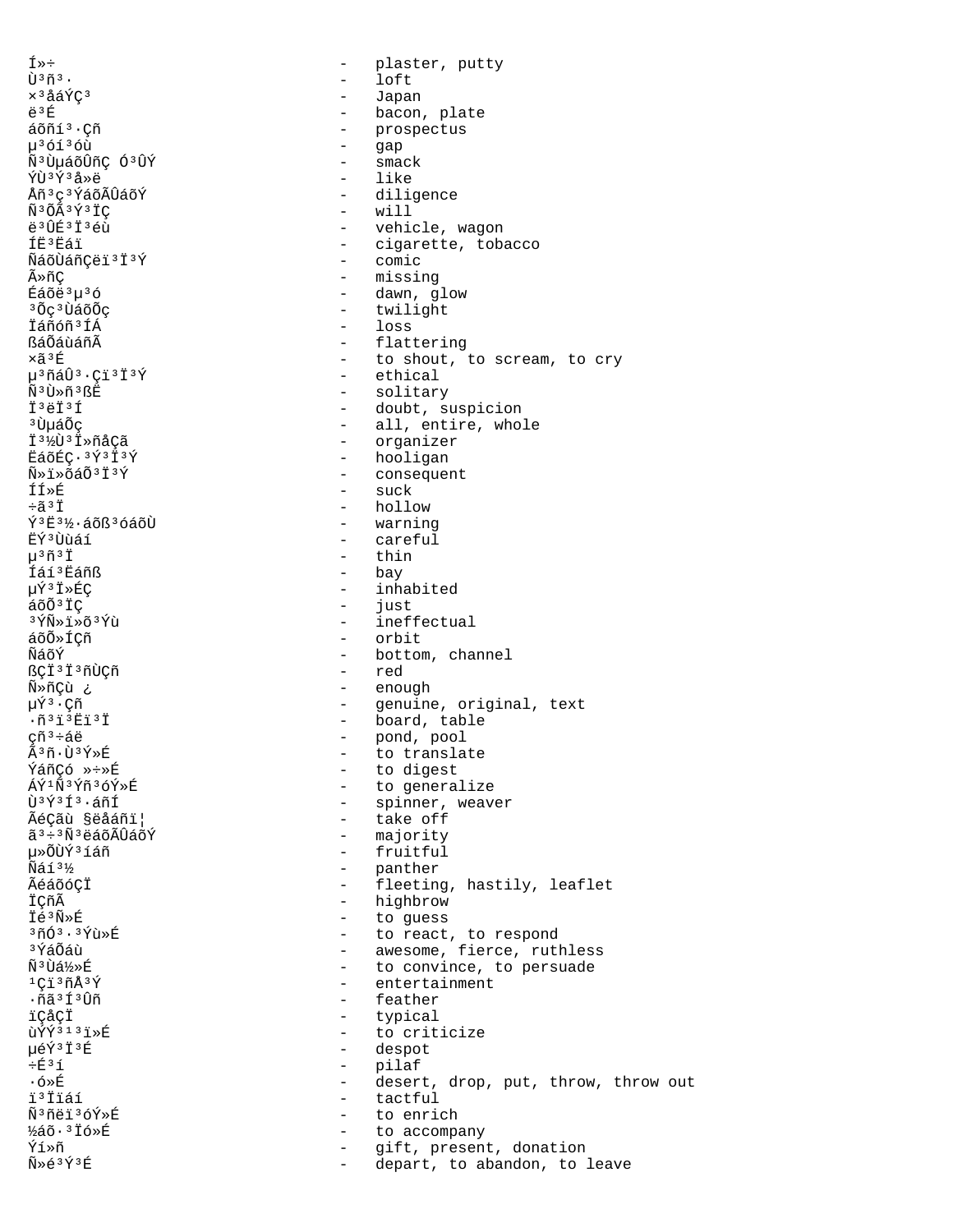$3\bar{Y}\times\tilde{n}\tilde{O}^3$ .  $\Delta$ brother-in-law  $\tilde{N}$ <sup>3</sup> $\tilde{O}$  $\tilde{A}$ <sup>3</sup> $\tilde{N}$ <sup>3</sup> $\tilde{Y}$ <sup>1</sup> $\gg$ ë - triumph ÃáõÉ<sup>3</sup>óáõÙ - languid - barricade µ3ñÇÏ 31  $\times$ <sup>3</sup>ñÙ<sup>3</sup>Ý<sup>1</sup> - clasp, buckle - to bend Íé»É í<sup>3</sup>íi<sup>3</sup>·ñáÕ - cryptographer - fringe, periphery ͪÛñªÙªë - representation ѪëϪóáÕáõÃÛáõÝ - pantry ÙûñªÝáó - catty-corner  $R \times \widetilde{O}$ - chair, bench  $3\tilde{\Delta}$ ล์ค์ - paradise  $1\tilde{n}$  $3E1$ å<sup>3</sup>ñáõÝ<sup>3</sup>I»É - to include - transition 3ÝóÝ≫ÉÁ Ù3ÙÉ»É - to press - inherent µÝ3ÍÇÝ - to manage ïÝûñCÝ»É - earth, ground, grounding ÑáÕ<sup>3</sup>ÝóáõÙ - unprecedented ãÉëí<sup>3</sup>Í - ring Ù3ï3ÝC - greedy« glutton  $3.3\tilde{N}$ - child birth ÍÝÝ<sup>13</sup>µ»ñáõÃÛáõÝ uáÕÏ - radish .<br>Ñ»é3Ëáë3 · Cñ - telephone message - bashful, timid <sup>3</sup>ÙáÃË ≟Í Ñ<sup>3</sup>ñëi<sup>3</sup>Ñ<sup>3</sup>ñáõÙ - oppression - season, weather »Õ3Ý3Ï - celebration  $\tilde{N}$ <sup>3</sup> $\tilde{Y}$ <sup>1</sup> $\gg$ ë - to go áõÕ»õáñ»É - forester  $3\overline{Y}$ ï $3\overline{e}3\overline{a}3\overline{w}$  $\div$   $3$   $\hat{U}$   $\hat{F} \times \hat{O}$ - shone - to be played ÙáÉ»·Ý»É - disadvantage, unprofitable  $3\,\mathrm{Y}$ ß $3\,\mathrm{N}$  $3\,\mathrm{1} \times \mathrm{1}$ - nephew »Õµáñáñ<sup>1</sup>Ç - liquidation ÉáõÍ≫ñù 3é3c31CÙáõÃÛáõÝ - progress »ÕÝCĪ - deer .  $3 \times 3 \times$ - dwarf  $13 \times 36313$   $1393$ - commerce - at the left, on the left<br>- marriage, wedding Ó<sup>3</sup>ËáõÙ <sup>3</sup> ÙáõëÝáõÃÛáõÝ  $1\tilde{n}^3$  ևĖ $3\tilde{n}*\tilde{Y}$  $-$  but <sup>3</sup>ñ<sup>13</sup>ñ<sup>313</sup>iáõÃÛáõÝ - justice - core, axis, pivot ëéÝÇ - to be repatriated Ñ<sup>3</sup>Ûñ»Ý<sup>313</sup>ñÓí»É CÝãù 3Ý ¿É áñ - however  $R$ ล์ก็พัก13 $\sqrt{R}$ 3 $\sqrt{}$ - symbol, emblem  $T$ <sup>3</sup> $R$ <sup>3 $4$ 3 $T$ Ȗ</sup> - hriber  $\tilde{N} \times \tilde{Y}$ <sup>3</sup> İ - crutch - high, tall µ<sup>3</sup>ñÓñ - original µÝûñÇÝ3Ï - liquidation ÉÇÏíÇ<sup>13</sup>óÇ<sup>3</sup>  $-$  load .ȵȎÝ»É - century  $13n$ - bump áõéáõóÇĪ ï»Õ  $3.631$ - crow, raven« spades <sup>3</sup>ãù<sup>3</sup>u<sup>3</sup>ó - brisk - cheerful, happy, glade  $A\tilde{o}$ ñ<sup>3</sup> $\ddot{F}$ - broad, extensive, wide E3 ÛÝ Ýå<sup>31313</sup>Ñ<sup>3</sup>ñÙ3ñ ã¿ - is inexpedient - economical بَمَ≃َ≪⊤rَ ّi  $371313737$ - capital - to inform ï»ÕÛ3Ï å3Ñ»É - carnage, massacre  $\varphi^3$ ñ<sup>1</sup>  $\tilde{\tilde{\mathrm{N}}}^3$ ñó - question  $3ñB31$ - campaign, expedition, race 1ñ3 Ëï 3ÛÇÝ - paradise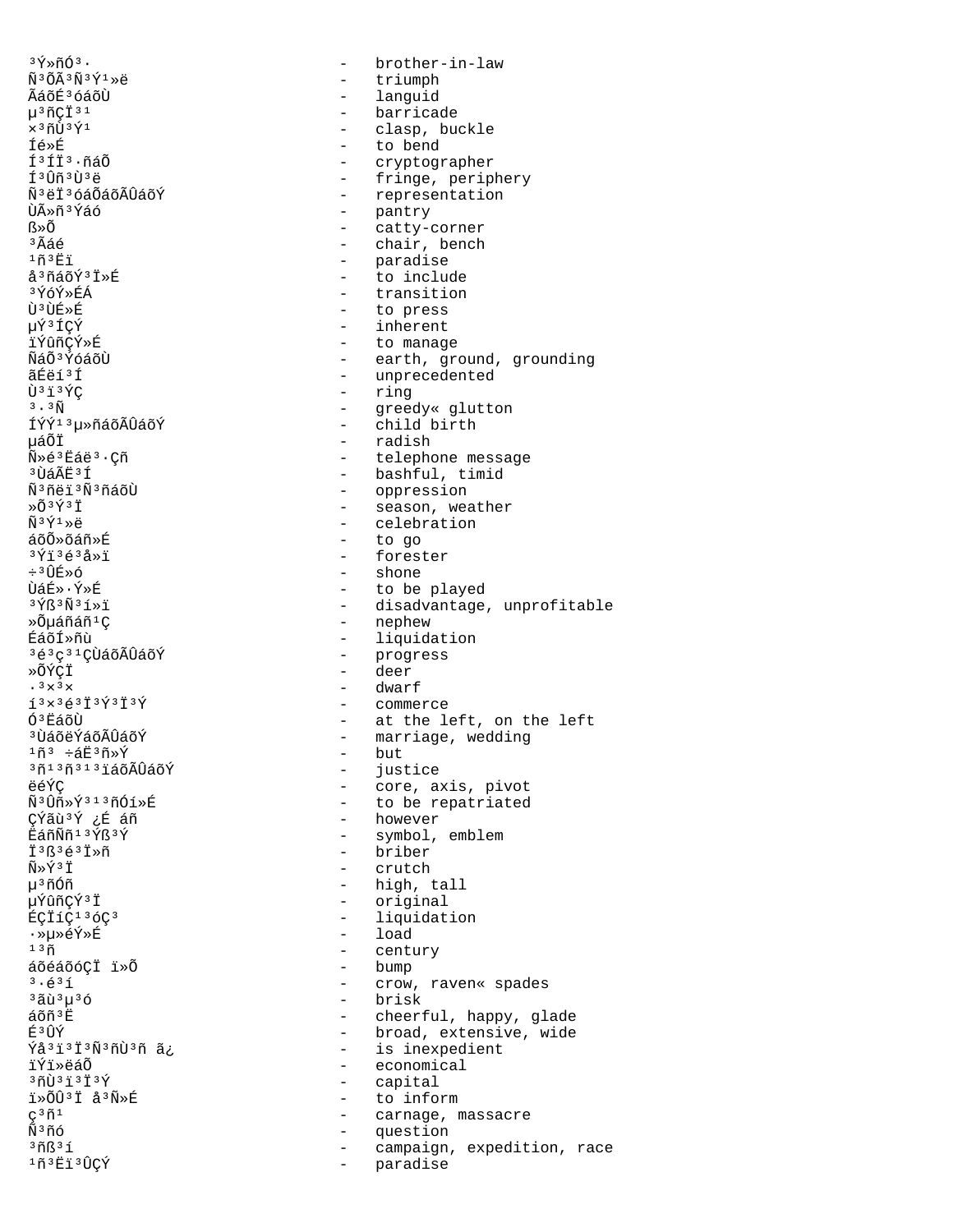uáÕáù 3 ñ İ »É appeal, protest  $\equiv$  $\tilde{N}$ <sup>3</sup> $\ddot{I}$ <sup>3</sup><sup>1</sup> $C$  $\tilde{n}$ - opposite - stork  $3\tilde{n}$  $3\cdot$ ÇÉ  $.3E$ - arrive, come ÇÝùÝ3ñÅ»ù - the cost price - reliable, safely, secure, prosperous <sup>3</sup>å<sup>3</sup>Ñáí - floating ÉáÕáõÝ R3UÃ3UÝ - champagne - be mistaken, lose the way **􇃇ñí**ȃ - earnings, wage, salary  $3RF3737370$ ù 3é 3ë Ý 3 Ï 3Ý - fortieth ⊥กัล์ลับิ¥์ - permission ٠áÕ - thief - face, person  $1 \times \overrightarrow{U}$ Eñ<sup>3</sup> Eáõë»É - encourage, approve -  $\supply$ ëÝáõó»É - hitch, brake, hurdle งกั⊷≽ที่เปิ Í<sup>3</sup>ÕÏ<sup>3</sup>Ýáó - florist, flower bed - to consist I316136ùÁ  $.363$ - cup, mug - pavement, sidewalk<br>- amazing, amusing, surprising tì 3 tî Ã ½3ñÙ3Ý3ÉC - northern ÑÛáõëCë3ÛCÝ Íáíáí i»Õ<sup>3</sup>÷áË»ÉC - floating ᯤï - layer, cover, stripe  $1ñÅ*f$ - to break  $\tilde{N}$ <sup>3 $\ddot{1}$ 3 $\dot{U}$ 3 $\ddot{1}$ 3 $\acute{Y}$ </sup> - enormous - hoot  $\cdot$ íí $^3$ É  $\div$ <sup>3</sup> $\acute{\text{e}}$ <sup>3</sup> $\tilde{\text{N}}$  $\times$ Õ - magnificent 13½3Ýó Ï3ï3ñ»É - to overtake - typing error ïå<sup>3</sup>ëË<sup>3</sup>É  $365 \times 51$ - prohibition - enthusiasm Ññ<sup>3</sup>åáõñí»ÉÇ - to be covered íªíïí»É - tour å<sup>3</sup>ñ<sup>3</sup>ßñc<sup>3</sup>Ý ó»ñ»ÏáõÛÃ - matinee **Rãáó**  $-$  whistle  $1*0*3i40e$ - recipe - sunflower  $30*$  $031*$  $01C$ µáõÅáõÙ - cure, treatment - press<br>- arrival Ù ª ÙÉCÃ .<sup>3</sup>Éáõëï - relay race ևË3ÝóáõÙ3í3½ù - flexible  $1$ Ûáõñ $3\r{A} \times \tilde{u}$ - to deport, to banish <sup>3</sup>ùëáñ»É - careful, wary 1/3·áõß<sup>3</sup>íáñ - to thank í<sup>3</sup>ñÓ<sup>3</sup>Ñ<sup>3</sup>iáõÛó - qloomy Fáåáé ½3ñÙ3Ý3ÉCáñ»Ý - surprisingly - curtain, veil, screen  $1303 \cdot 5000$ 1ñ3Ù3BáñÃáõÃÛáõÝ - extortion áõÕ<sup>3</sup>ÏC  $\sim$   $$ just - florist, flower bed ͪÕϪÝáó ½3Ý3½3ÝáõÃÛáõÝ - difference, variety - each other Çñ<sup>3</sup>ñ - pork Ëá½Ç ÙÇë - fever, hot, warm ç»ñÙ k3ñÙ3Ý3ÉCáñ»Ý - surprisingly - urgent  $3$   $\hat{1}$   $\hat{A}$   $\hat{1}$   $\hat{B}$   $\hat{B}$   $\hat{B}$   $\hat{B}$   $\hat{B}$   $\hat{B}$   $\hat{C}$   $\hat{B}$   $\hat{C}$   $\hat{B}$   $\hat{C}$   $\hat{B}$   $\hat{C}$   $\hat{C}$   $\hat{C}$   $\hat{C}$   $\hat{C}$   $\hat{C}$   $\hat{C}$   $\hat{C}$   $\hat{C}$   $\hat{C}$   $\hat{C}$   $\hat{C}$  - trio Ȏtt<sup>3</sup> t  $-$  lace  $\Delta$  3  $\sqrt{T}$  3  $\ddot{T}$ - half-sleepy TCA3056Y - absence ãÝ≫ñÏ 3û 3Ý 3ÉÁ  $\mathring{a}^3\tilde{N}^3\ddot{1}$ - sentry, watchman  $3\acute{e}3\acute{c}\acute{A}$   $\div 3\ddot{1}\times \acute{E}$ - to cover Ëáñiçi snack  $\sim$  $.3$  $w \cap T$  f Ãí<sup>3</sup>ñİ»É to list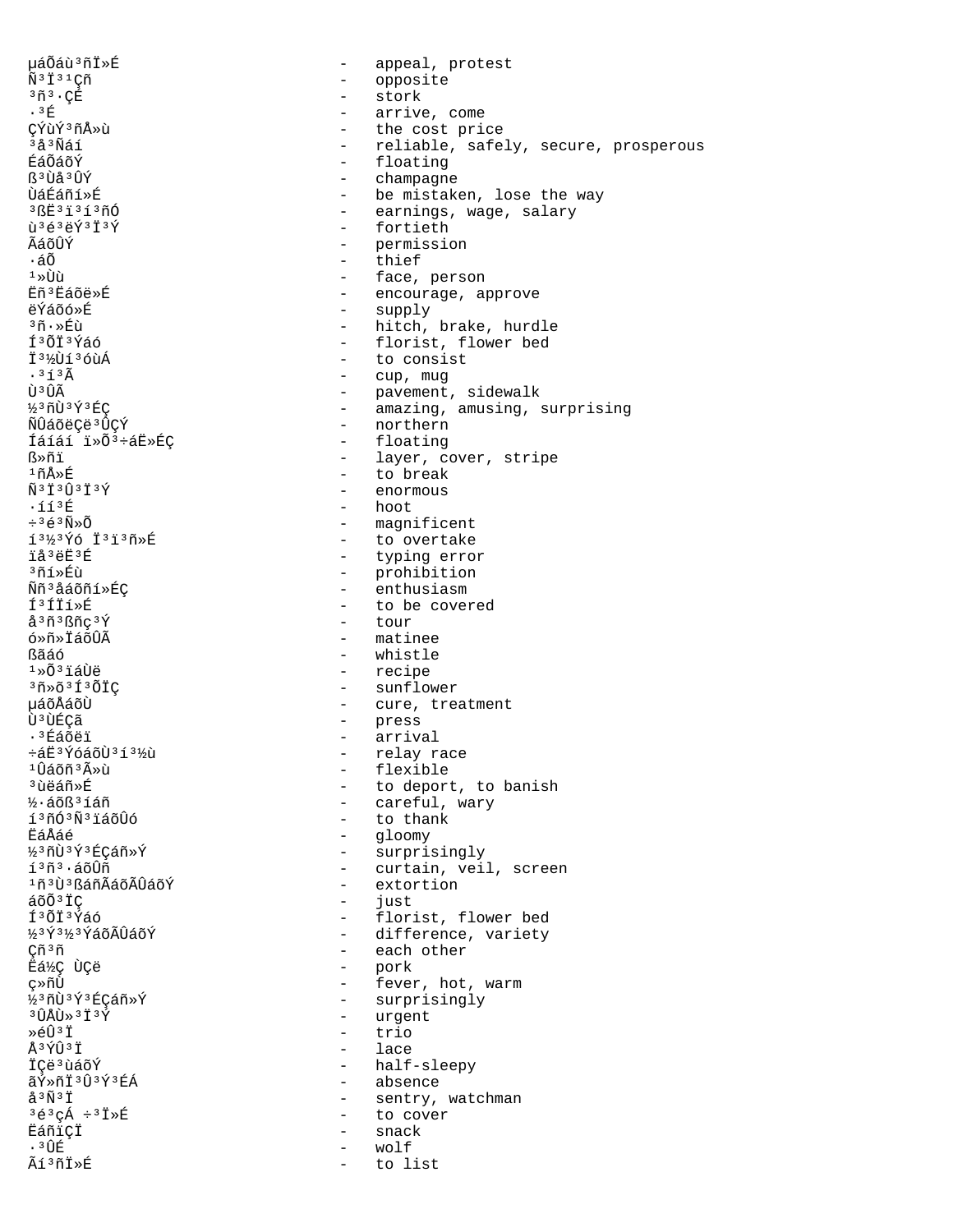កុំះគ  $\sim$ Cross ѪñëïªÑªñáõÃÛáõÝ - oppression - raincoat <sup>3</sup>Ýçñ<sup>3</sup>ÝóÇİ í»ñ<sup>3</sup>ñİáõ - embryo, germ ë<sup>3</sup>ÕÙ - melodious  $\tilde{U} \times \tilde{O} \times 1$  3  $\hat{U} \times \hat{Y}$ <sup>3</sup>ãùÇ 3é3ç áõÝ»Ý3É - to take into account Ñ3Ù3Ïñ»É - to sympathize ïñ 3 Ù 3 1 ñáõÃÛáõÝ - mood, temper - resources å<sup>3</sup>ß<sup>3</sup>ñÝ»ñ - apart, past, sideways Táõttcó  $\tilde{\Pi}$ <sup>3 $\tilde{\Pi}$ 3 $\tilde{\Pi}$ </sup> - bat กิที»ด์กิที - day by day - tomato ÉáÉCI Ñáõë<sup>3</sup>ÉC - reliable, reliable - illustration, image, picture, portrait ÝÏ3ñ µ363ñÓ3Ï - absolute í»ñÏ3ó rise  $\sim$ Ññ×í»É  $\sim$ to exult **İáÝýÉÇÏï** - conflict áõñÇß Ó»õáí - differently É<sup>3</sup>ÛÝù - width  $3\frac{1}{3}3\frac{1}{1}3\frac{1}{1}3\frac{1}{1}$ - deliverer - to wrap up 13ù Ñ3.6Ý»É - number, for, for the sake of <u> ស៊ី 3 រ៉ា 3 ក</u> - gravel Ù<sup>3</sup>Ýñ<sup>3</sup>EC×  $343\tilde{N}3\tilde{1}/3\tilde{Y}$ - divorce <sup>3</sup>é»õiáõñ - commerce, trade - fry 校»É - fever  $140$ ¿ñáóù - ashes ÙáËÇñ çñ 3 Ùµ 3 ñ - reservoir ù<sup>3</sup>Õ<sup>3</sup>ù<sup>313</sup>ñáõÃÛáõÝ - decency íÑ<sup>3</sup>ïí»É - to despair - basil  $\tilde{P} \times \tilde{N}$ <sup>3</sup> $\tilde{Y}$ µñ<sup>31</sup>⁄2CÉC<sup>3</sup> - brazil  $3\bar{Y}R3\tilde{N}3E\tilde{Y}1C\tilde{n}$ - disinterested - congress ร์≫Ñั<sup>3</sup> ∆ิล์∩ัล์ร์ - imperturbable 3Ýíñ1áí - violet Ù<sup>3</sup>Ýáõß<sup>3</sup>Ï<sup>3</sup>·áõÛÝ - lobby ݪ˪ëñªÑ - to fall asleep ùáõÝ ÙïÝ»É - hammer Ïé<sup>3</sup>Ý Å3ÙÏ»ï3Ýó - expired ւÕ - elephant Ñ<sup>3</sup>ñÃ - sleek, smooth - list, table of contents óªÝÏ  $\tilde{N}$ <sup>3</sup>Ù<sup>3</sup>å<sup>3</sup>ï<sup>3</sup>ëË<sup>3</sup>Ý»É - to correspond - basic ÑCÙÝ 3 Ï 3ÝÁ ë»Ù3ýáñ - semaphore ī3ñ. - range, row, rank, structure . Ýãáõ ª Ï ª Ý  $\sim$  10  $\pm$ gipsy ÝÇëï 3Ý»É - to take part in a conference - code ûñ»Ýë∙Çñù  $\hat{u} \times$ <sup>3</sup> $\acute{e}$  $\sim$ soap İßé<sup>3</sup>ã<sup>3</sup>÷ weight  $\sim$ ëÉ3íáÝ  $\sim$ Slav  $3\text{a}$ ñ»É - live, stay, inhabit  $\div$  3  $\hat{U}$  $\div$  3  $\hat{U}$ »  $\hat{E}$ - to fondle - defensive å<sup>3</sup>ßïå<sup>3</sup>Ý<sup>3</sup>Ï<sup>3</sup>Ý i3ñµ»ñ - different, various, differently - state å»ïáõÃÛáõÝ  $F3R\overline{Y}3\widetilde{n}3\overline{1}$ - shepherd  $\tilde{u}$ <sup>3</sup> $\tilde{O}$ <sup>3</sup> $\tilde{u}$ <sup>3</sup> $\tilde{O}$ C<sup>3</sup> $\tilde{I}$ <sup>3</sup> $\tilde{Y}$ - civilian µÝ3 ÏãáõÃÛáõÝ  $\sim$   $$ population Ý»ñऐáõÍáõऐ  $\sim$ import ÙÃáõÃÛáõÝ - darkness, gloom ÃRR3 É  $\sim$ unfortunate, unhappy ß÷áÃí»É  $\sim$ become puzzled, embarrass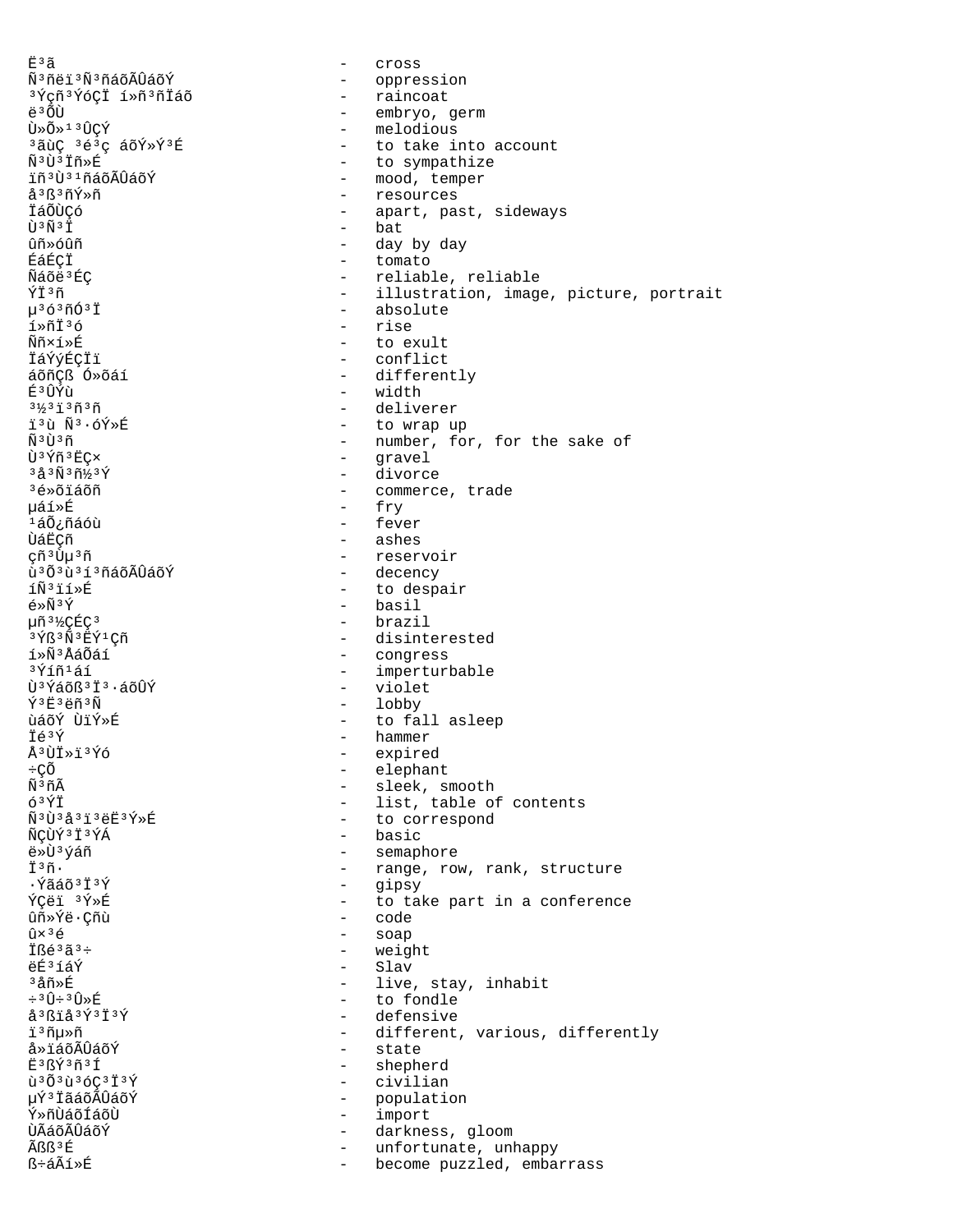ë<sup>3</sup>Éáñ plum  $\equiv$ **ËáËác**ȃ  $\sim$ purl - bracelet  $3\text{a}3\text{m}3\text{m}3\text{m}3\text{m}$ å<sup>3</sup>ñiǽ<sup>3</sup>Ý<sup>3</sup>Ï<sup>3</sup>Ý - guerrilla  $\mu$ <sup>3</sup> $\tilde{N}$ shovel  $\sim$ ȑ 3 ÙáÉ egotist, selfish  $\sim$  $\ddot{e}$ <sup>3 $\acute{Y}$ 10 $\ddot{0}$ <sup>3</sup> İ</sup> - scale iõ<sup>3</sup>  $\sim$ chap, lad, boy, nipper, son - leisure  $a^3$ ñ 3 å Å 3 Ù 3 Ý 3 Ï <sup>3</sup>ÝÑñ<sup>3</sup>Å≫ßï - indispensable, not taken, necessary  $37373$ - involuntary น<sup>31</sup>%ปีล์oีA็บิล์oีิ¥์ - crowd, ensemble, many, masses µáõÅ≫ÉC - curable Ñ3í3İÝáñ1  $\sim$   $$ applicant 3í»ÉC Ñ»éáõ - further, sub scarlet  $\div$ áË $\cdot$ Ý $^{13}$ å»ï - lieutenant colonel - move ∙áÕÃ≫óÝ≫É ÑÛáõëÇë-<sup>3</sup>ñ»õÙáõïù  $\sim$ north-west  $\cdot$ É $^3$ ÝÙ $^3$ Ý - rolling É<sup>3</sup>µÇñÇÝÃáë - labyrinth ç»ñÙ3óÝ»É - heat up, warm, warm up, to heat ÃáõÛÉ ï3É - weakness Ё<sup>з</sup>ÕÁÝÏ»ñ - partner - melancholy ⊤ี่ ≀ีกล์ ï - tradition 3í3Ý1áõÛÃ - to wake ½3ñûóÝ»É  $I$ Ç $\times$ <sup>3</sup> İ<sup>3</sup>E<sup>3</sup>Õ - lottery Ñéã<sup>3</sup>Ï»É - proclaim - five-days ÑÝ·ûñÛ<sup>3</sup>Ï - illegible 3ÝÁÝûéÝ»ÉÇ - keyhole µ<sup>3</sup>Ý<sup>3</sup>ÉÇ<sup>3</sup>Ýóù İáñí<sup>3</sup>Ý»É - exterminate, ruin, fighter, destruction 131/031310 - organism - gingerbread Ù»Õñ<sup>3</sup>µÉÇÃ - speech ≫ÉáõÛÃ - naive å<sup>3</sup>ñ½3ÙCï  $\widetilde{\Delta}$  3  $\div$   $\div$   $\div$  3  $\widetilde{\mathrm{E}}$ - to shake, to wave ÍË3óñ3Í - smoked é»ÅÇëáñ - director  $\sim$ .áõ̀ù,ñ,í plus Ù<sup>3</sup>ñiÏáó - battery, element áõñ 3 Ë 3 Ý 3 É - have fun, be pleased  $3\,\rm \tilde{Y}\tilde{N}$  $3\,\rm \tilde{U}$ - insipid, tasteless - asphalt 3ëý3Éï É≫Ñ - pole  $\ddot{\rho}$   $\gg$   $\div$  3  $\ddot{\gamma}$  3  $\acute{\gamma}$  $\sim$  10  $\,$ Own ÝĪ<sup>3</sup>ïíáõÙ ¿ - it be visible - dish, tray ëÏáõï»Õ .ÛáõÕ∃ïÝï≫ë∃Ï∃Ý - agricultural - musical  $*\tilde{n}$ <sup>3</sup>Åßï<sup>3</sup>Ï<sup>3</sup>Ý **ËáËáçÛáõÝ**  $\sim$   $$ purl  $\sim$   $-$ Ññ<sup>3</sup>í»ñC invitation  $\cdot$ ñ<sup>313</sup>ñ<sup>3</sup>Ï - book-shelves ∙áñÍ  $\sim$   $$ job, work, labour, affair, business, occupation - nutritious ëÝáõóÇã bad  $1<sup>3</sup>$  i  $\overline{a}$ É<sup>3</sup>ÛÝ¿Ïñ<sup>3</sup>Ý  $\sim$ wide-screen ß<sup>3</sup>ñù  $\sim$ cycle, file, range, row, rank, series, row - instinct  $\mu \hat{Y}$ <sup>3</sup> $\frac{1}{2}$ <sup>1</sup>  $3 \div 44 + 3E$ - to grudge« to regret - democratic  $1 \times 1377373737$ EáÑ<sup>3</sup>Ýáó - kitchen - fifty-fifty ICë <sup>3</sup> I»ë áñi»ÕÇó  $\sim$ whence IȖ<sup>3</sup> IñáõÙ  $\sim$ forage <sup>3</sup>ÝÁÙµéÝ»ÉÇ  $\sim$ unintelligible  $\tilde{a}$ i $\tilde{Y}$ <sup>3</sup> I pedal, sub drumstick  $\sim$ <sup>3</sup>ÉÛáõñ flour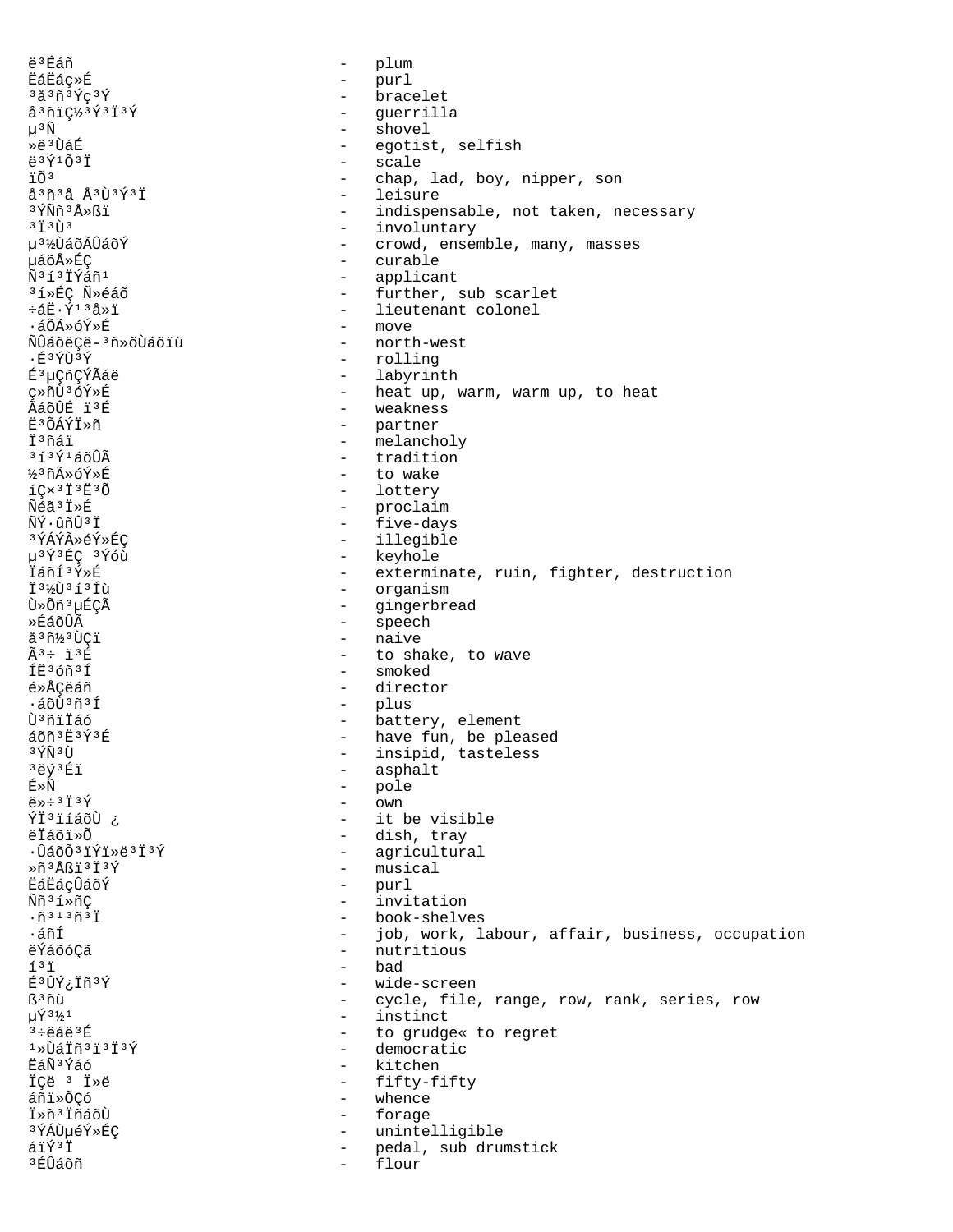íxCï transparent  $\sim$  $1*\tilde{n}*\tilde{E}^3\tilde{I}$  $\equiv$ lift  $1ñ$ áß $3I$ - flag, banner áñå»ë û - ostensibly i»Õ3íáñí»É to enter  $3130$ Ý $34031$ Crown  $3\overline{Y}$ ï $3\overline{e}$  $\overline{a}$ forest ½3íûÉ - appropriate, take, bear, inform, demolish - site ï»Õ31ñáõÃÛáõÝ  $\sim$   $\sim$   $\sim$ ิ<br>Nัล์ 1์  $\frac{1}{3}$  if  $\frac{1}{3}$ - suede  $A\tilde{v}$ 1 $\tilde{N}$ 3 $\ddot{1}$ 3 $\ddot{T}$ î $\ddot{1}$ 3 - illegal, underground - back ≫ï≫õ µ3×ÏáÝ  $\sim$   $$ jacket, coat - spend, use ∙áñͪÍ»É áõ  $\omega_{\rm{max}}$ vertebra - bachelor, single <sup>3</sup> ÙáõñÇ - young of animals<br>- sharp, sword  $\mathcal{O}^3$ . ëáõñ (Ãáõñ) - upwards, majestic, grand í»ñ iï3ñ3Ý3É - to weaken  $. 9353739$ - guarantee, pledge 3ë»õÝ3.áñÍ»É - to embroider  $.39.93936$ - be twisted  $30040831$ - table ÑáõÝó»É - to knead  $1$ Cåí $3$ Í - adventure - to whimper Ýí3É - rash  $3\overline{Y}$  I  $6313$  I Í<sup>3</sup>Éí<sup>3</sup>Íù - pleat, fold - to fail <sup>3</sup>ÝÑ<sup>3</sup>çáÕáõÃÛáõÝ Ïñ»É ÙáõÛÝ - present - logically ïñ 3 Ù 3 µ 3 Ýáñ » Ý - cable Ï<sup>3</sup>µ»É<sup>3</sup>ÛÇÝ ûñ<sup>3</sup>·Cñ - diary, journal - broad, extensive, wide **F3 TTY**  $u^3$ ñÓñ  $3\tilde{n}^3$ ·áõÃÛ $3\tilde{Y}$ - high-speed I3ñx3óÝ»É - to cut off - best  $3\overline{U}*\stackrel{\textstyle <}{Y}3$   $\overline{E}3\stackrel{\textstyle <}{1}$ CÝùÝ3Ã3÷ - dump truck - ill-bred  $3\overline{Y}$ <sup>13</sup>ëiÇ<sup>3</sup>ñ<sup>3</sup>Ï - to represent Ñ3Ý1Çë3Ý3É - bad  $1<sup>3</sup>$  i <sup>3</sup>Ýë ªñùáõÃÛáõÝÝ≫ñ - malfunctions û·ïí»É - to use - residence  $327 \times 5317$ - on the sly Ï<sup>3</sup>Ù3óáõÏ - to include  $A3n40V378F$ ѪïÏáõÃÛáõÝ - property - unshakeable <sup>3</sup>Ý»ñ»ñ - live, stay, inhabit <sup>3</sup>åñ»É Nai u<sup>3</sup>ᯐ - to smell - flare, flash, paroxysm, spark μéÝΪáõÙ Ù»Í ù<sup>3</sup>Ý<sup>3</sup>ÏáõÃÛáõÝ - ensemble - mattress Ý»ñùÝ3Ï ß<sup>3</sup>ñÅ<sup>3</sup>Ï<sup>3</sup>Ý - mobile Ï36ÇÝ - axe E3ßÝ3ñ3Í - shepherd - infringer Ë3Ý.3ñáÕ íªñÅ»óÝáÕ - tamer  $\cdot$ É $^3$ Ýí $^3$ Íù  $-$  hire นิล์ก็ - mouse  $631\tilde{n}3\tilde{Y}3E$ - be lowered 毤»É - carry, deliver, fetch, get, submit İ<sup>3</sup>ß»÷áÏ - strap áñÙÝ<sup>3</sup> Ï 3 ñãáõÃÛáõÝ  $\sim$ painting Ýëï3ï»Õ seat ÑÇÝ·ß<sup>3</sup>µÃÇ  $\sim$ Thursday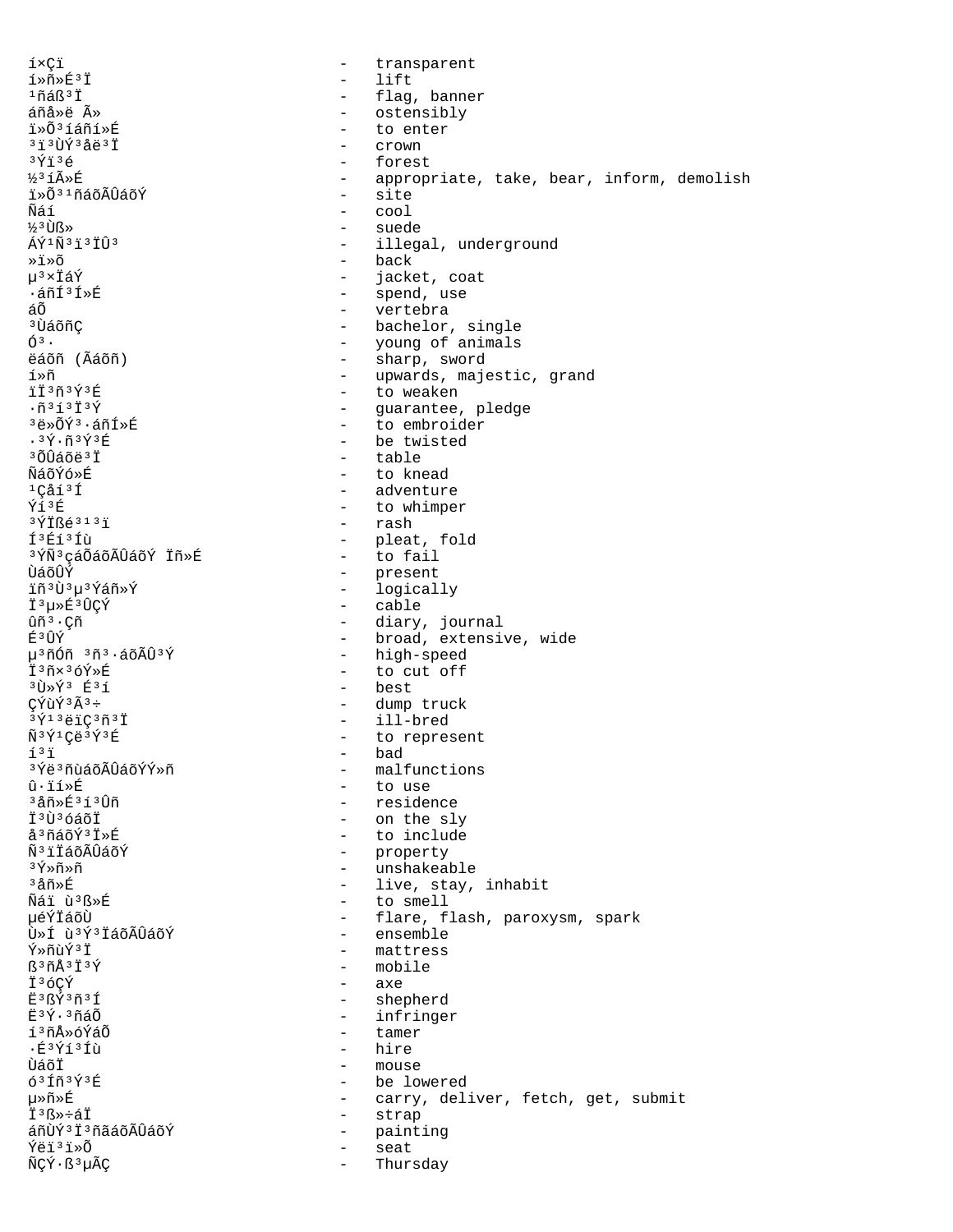փí<sup>3</sup>Íù - collapse »ñ·ãáõÑÇ - singer Ïñïë»ñ - junior, younger  $\tilde{O} \geq \tilde{e}^3 \cdot \tilde{C}$ ñ - handwriting, manuscript<br>ѻݻÉ - to lean Ñ»Ý»É - to lean <sup>3</sup>ÝûñÇÝ<sup>3</sup>Ï<sup>3</sup>Ý - illegal<br>íªé»É<sup>3</sup>ÝÛáõà - illegal - combust íªé»ÉªÝÛáõà - combustible<br>PíáßÙ - mark, stamp <sup>1</sup>ñáßÙ - mark, stamp<br>ÁÝûéÝ»ÉÇ - stampark - distinct ÁÝ»ÉÝ»ÉÇ - distinct<br>
pháði - distinct<br>
- potter příáõi - potter – potter – potter – potter – potter – potter – potter – potter – potter – potter – potter – potter – potter – potter – potter – potter – potter – potter – potter – potter – potter – potter – potter – potter ù<sup>3</sup>Õóñ - sweet<br>ÑÎÂÕÃÝ - sweet ÑÛáõëÝ<br>Ù<sup>3Ýñ</sub>3ÏñiCï - carpenter, joiner</sup> Ù<sup>3</sup>Ýñ<sup>3</sup>ÏñİÇï - detailed<br>x<sup>3Ý3</sup>å<sup>3</sup>ñÑáñ<sup>1</sup>áõÃÛáõÝ - - trip, jou - trip, journey, voyage, travel ɳ½»ñ³ÛÇÝ - laser ·áñÍ<sup>3</sup>½áõñÏ - unemployed<br>ÃÇûÕÇÏ - plate - plate ÃÇûÕÇÏ - plate ዦå»É<br>Ýáñª∙á∂ÛÝ - hasten, hurry up Ýáñª·áõÛÝ - newest<br>÷áËÝ»ñªñÏáõÙ - - transfı ÷áËÝ»ñ³ñÏáõÙ - transfusion ÁÝÃ<sup>3Ý3</sup>É - move, pass<br>ÏáÕùáí - move - move, pass ÏáÕùáí - past<br>É»éݪß˪ñÑ - uplar É»éÝ<sup>3</sup>ßË<sup>3</sup>ñÑ - upland<br>†3Ýã - appeal  $\ddot{I}$ <sup>3</sup>Ýã - appeal, call<br><sup>1</sup>»åù - event incid ¹»åù - event, incident, happening, case, episode ·á· - sill - to be sick<br>- morals µ<sup>3</sup>ñáÛ<sup>3</sup>ËáëáõÃÛáõÝ - morals<br><sup>3</sup>ñï<sup>3</sup>ѪÝáõÃÛáõÝ - - export <sup>3</sup>ñï<sup>3</sup>ѪÝáõÃÛáõÝ<br>∙ ≫ñªÍªËë ·»ñ<sup>3</sup>Í<sup>3</sup>Ëë - over expenditure<br>áñá·<sup>3</sup>Ûà - contralador - over expenditure áñá·<sup>3</sup>Ûà - pitfall<br>í»ñí<sup>3</sup>Ý»É - pitfall - pitfall í»ñÍ³Ý»É - decipher  $\angle$  főr $\angle$ ȃáí - around  $\angle$  around  $\angle$  and  $\angle$  around  $\angle$  around  $\angle$ ËáñÑñ¹³ÝÇß - symbol, emblem <sup>3</sup>ÝÙ<sup>3</sup>ùñ<sup>3</sup>ë»ñ - careless - careless - careless - careless - careless - careless - careless - careless - careless - careless - careless - careless - careless - careless - careless - careless - careless - careless - carel ÑáÕ<sup>3</sup>ï»ñ → land owner<br>fñ<sup>3</sup>ñ → land owner Íñ<sup>3</sup>ñ - envelope, roll, bundle<br>Ñ»ñáë - hero - hero ·ñå<sup>3Ý</sup> - pocket ùÝÝ³Ï³Ý - examination Ï<sup>3</sup>ÝË<sup>3</sup>·áõß<sup>3</sup>Ï»É - predict<br>ëÏáñçñÛ<sup>3</sup> - underwat ëïáñçñÛ³ - underwater  $\mu \rightarrow \tilde{U}^{3}$ <sup>1</sup>  $\tilde{H} \rightarrow \tilde{E}$   $\tilde{d}^{3}$   $\tilde{H} \mu \rightarrow \tilde{H}^{3}$   $\tilde{I}^{3}$   $\tilde{Y}$   $\tilde{d}$   $\tilde{d}$   $\tilde{H}$   $\tilde{H}$   $\tilde{H}$   $\tilde{I}$   $\tilde{Y}$   $\tilde{G}$   $\tilde{G}$   $\tilde{H}$   $\tilde{H}$   $\tilde{H}$   $\tilde{H}$   $\tilde{H}$   $\tilde$ åªñµ»ñªÏªÝ - periodic<br>∙ñªí - periodic .ñ<sup>3</sup>í - pledge<br>CÝùÝ<sup>3</sup>ùÝÝ<sup>313</sup>ĽáõÃÛáõÝ - self-cı CÝùݺ<sup>313</sup>iáõÃÛáõÝ - self-criticism<br>c»ñÙáõÃÛáõÝ - - fervor, tempera ์cุ≫ñÙáõÃÛáõÝ - fervor, temperature, warm<br>งครั้งสรุงที่ รักษ์ - marsh  $\frac{3}{8}$  $\frac{8}{3}$  $\frac{3}{3}$  $\frac{3}{3}$  $\frac{3}{1}$  $\frac{3}{1}$  $\frac{3}{1}$  $\frac{3}{1}$  $\frac{3}{1}$  $\frac{3}{1}$  $\frac{3}{1}$  $\frac{3}{1}$  $\frac{3}{1}$  $\frac{3}{1}$  $\frac{3}{1}$  $\frac{3}{1}$  $\frac{3}{1}$  $\frac{3}{1}$  $\frac{3}{1}$  $\frac{3}{1}$  $\frac{3}{1}$  $\frac{3}{1}$  $\frac{3}{1}$ áõÃ Ñ<sup>3</sup>ñÛáõñ  $\frac{1}{60}$  - eight hundred  $\frac{1}{60}$  $\frac{1}{4}$  $\frac{1}{4}$ áñ $\frac{3}{1}$ ñ  $\frac{1}{4}$  - commander <sup>11</sup>áõÙ - pumpkin ãÁÙµéÝ»ÉÁ - misunderstanding ïªëÁ - ten<br>÷éßïªÉ - to s ÷éßï³É - to sneeze ýáïá - photo ·³ÛÉÇÏáÝ - drill bit Å<sup>3</sup>ÛÃùáõÙ - eruption<br>ÁÝiñ<sup>3</sup>Ï<sup>3</sup>Ý - eruption - eruption ÁÝïñ³Ï³Ý - selection ·áõÛݳíáñ - colour  $B\zeta\ddot{\mathbf{i}}^3\overset{\sim}{\mathbf{M}}\overset{\sim}{\mathbf{n}}\widetilde{\mathbf{M}}\overset{\sim}{\mathbf{n}}\widetilde{\mathbf{M}}\overset{\sim}{\mathbf{n}}\widetilde{\mathbf{M}}\overset{\sim}{\mathbf{n}}\widetilde{\mathbf{M}}\overset{\sim}{\mathbf{n}}\widetilde{\mathbf{M}}\overset{\sim}{\mathbf{n}}\widetilde{\mathbf{M}}\overset{\sim}{\mathbf{n}}\widetilde{\mathbf{M}}\overset{\sim}{\mathbf{n}}\widetilde{\mathbf{M}}\overset{\sim}{\mathbf{n}}\widetilde{\mathbf{n}}\widetilde{\math$ å»ï<sup>3</sup>Ï<sup>3</sup>ݪóÝ»É - nationalize<br>∙ªÕiÝCù - secret ·³ÕïÝÇù - secret <sup>3</sup>Ýå<sup>3</sup>ñï»ÉÇ - invincible<br>ÁÝÃñ¢ù - supper - supper ÁÝÃñÇù - supper Ù»ïñ  $\frac{1}{6}$ <sup>3</sup>Ý»É – meter  $\frac{63\text{Y}\times E}{\text{A}^3\text{N}\times\text{A}}$  - fill, scatter, sow<br> $\frac{3\text{A}^3\text{N}\times\text{A}}{\text{A}^3\text{N}\times\text{A}}$  - maintenance - maintenance ϳ߻÷áÏ - strap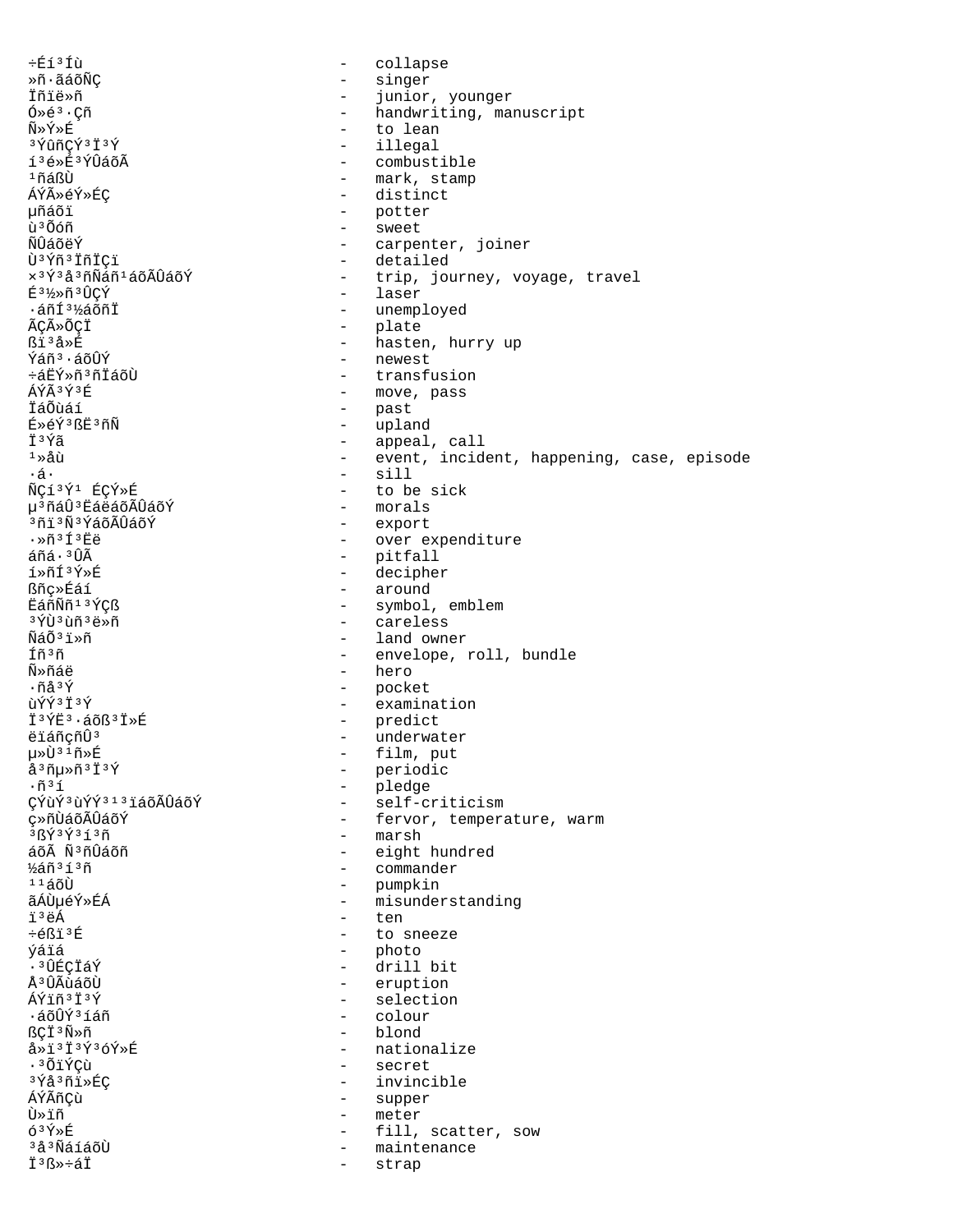3ÝÏ»ÕÍ sincere  $\equiv$ ßï<sup>3</sup>å - emergency, hastily, hasty, speed, urgent - staring Ù»ÏݪñÏ»ÛÇÝ - mean, vile  $3\,\rm \tilde{Y}\,$  $3\,\rm \tilde{n}$ . Ñ3½3Éáí ËË»É - hawk <sup>3</sup>ñ.»É»É - to forbid, to prohibit, proclaim - be twisted, be covered, cling  $\div$ <sup>3 $\tilde{A}$ 3 $\tilde{A}$ 1ȃ</sup>  $\frac{1}{2}$ ñ  $\tilde{N}$ - armour, reservation - juicy ÑÛáõÃ<sup>3</sup>ÉC - scale ë<sup>3</sup>Ý1Õ<sup>3</sup>Ï uȎ - bends, burden, cargo, load ด์ล์ดิบิด์ - demonstrate í<sup>3</sup>é»ÉCù - fuel, combustible - eclipse Ë<sup>313</sup>ñáõÙ - re-execute  $\cdot$ Ȗ<sup>3</sup>Ï<sup>3</sup>ï<sup>3</sup>ñ»É ËÝÓáñ - apple I3ÕI3ÝÓ»É - howl, wail, screech - investor  $313$  $\acute{Y}$  $13\acute{1}\acute{a}\acute{o}$ <sup>3</sup> ùëáñáõÙ - reference - spasm çõ<sup>3</sup>Ó·áõÃÛáõÝ - to put forward 3é3ç ù3ß»É  $31 \times E$ - broom - to pour ÓáõÉ»É - cure, treat uáõÅ≫É CÝùÝ3<sub>ß»</sub>Ý - self-made  $13E$ - fear  $-$  fill 栤µáùí»É Eáñii3ñ3Ý - snack bar - to come true Çñ<sup>3</sup>·áñÍí»É - rain 3 ÝÓñ≫õ - asthma  $3 \ddot{\text{e}} \tilde{\text{A}} \tilde{\text{U}}$  $3$ äáñiáõ·3ÉÇ3 - Portugal - close, tip, final, ending, end  $31371$ - magpie  $3\tilde{\Upsilon}$   $\tilde{\Upsilon}$ - ferment, leaven  $\tilde{U}$ <sup>3 $\tilde{I}$ 3 $\tilde{n}$ <sup>1</sup> $\gg$ É</sup> - grindstone  $*$ ñ T  $*$ vîi  $*$ îi  $*$ ñ Ñ3í3ÏÝáõÃÛáõÝ - claim Ëá½ - pig, swine - pitch, tar, resin<br>- pitch, tar, resin<br>- tip ÓÛáõÃ f<sup>3</sup>Ûñ<sup>3</sup>Ï<sup>3</sup>É - boil Ȏ3óÝ»É Ýáñ<sup>3</sup>ÍCÝ - new-born  $3 - 3 - 3 + 7 + 3$ - stirrup - nobody áã áùÇ - incomplete İÇë<sup>3</sup>i Éóí<sup>3</sup>Í - to specify ×ßï≫É - attribute, token, trait Ñ<sup>3</sup>iÏ<sup>3</sup>ÝCß น≫е́ิу ั้ัั้ง∔»ที่ - unload  $x \cdot \tilde{Y}$ <sup>3</sup> Å<sup>3</sup> Ù<sup>3</sup> ÛCÝ - critical - ocean ûíÏC3Ýáë - develop, process Ùß<sup>3</sup> I»É - fashionable Ýáñ<sup>3</sup>Ó»õ - irresponsible  $3\overline{Y}$ å $3\overline{1}$  $3\overline{e}$  $\overline{E}$  $3\overline{Y}$  $3\overline{1}$ áõ 3ñï3Ñ3Ûï»É - to express - beef i<sup>313</sup>ñÇ ÙÇë  $3\overline{Y}$ å $3\overline{1}\overline{1}$  $3\overline{6}$  $\sim$ cheeky, flippant, bold  $1$ ump ·áõÕÓ  $\tilde{N}$ ñ  $3$  í  $\tilde{1}$   $3\tilde{V}$ . - inflammable - deformed, wrong ÃÛáõñÇÙ<sup>3</sup> óáõÃÛáõÝ - lane, track †3f3Ý - sentence, verdict  $13735 \times C$  $\triangle$ - give up, reject นิ»กึ∆ิ»ที่ - curse พิ<sup>3</sup> บิพิลบิ<sup>3</sup> Yu - napkin ªÝÓ≫éáó¢Ï áñë 3 ù 3 Ý 3 Ï hive  $\sim$ ½ÇÝ»É to arm  $\sim$ ֧áõñ mite  $\sim$ <sup>3</sup>Ãáé chair, bench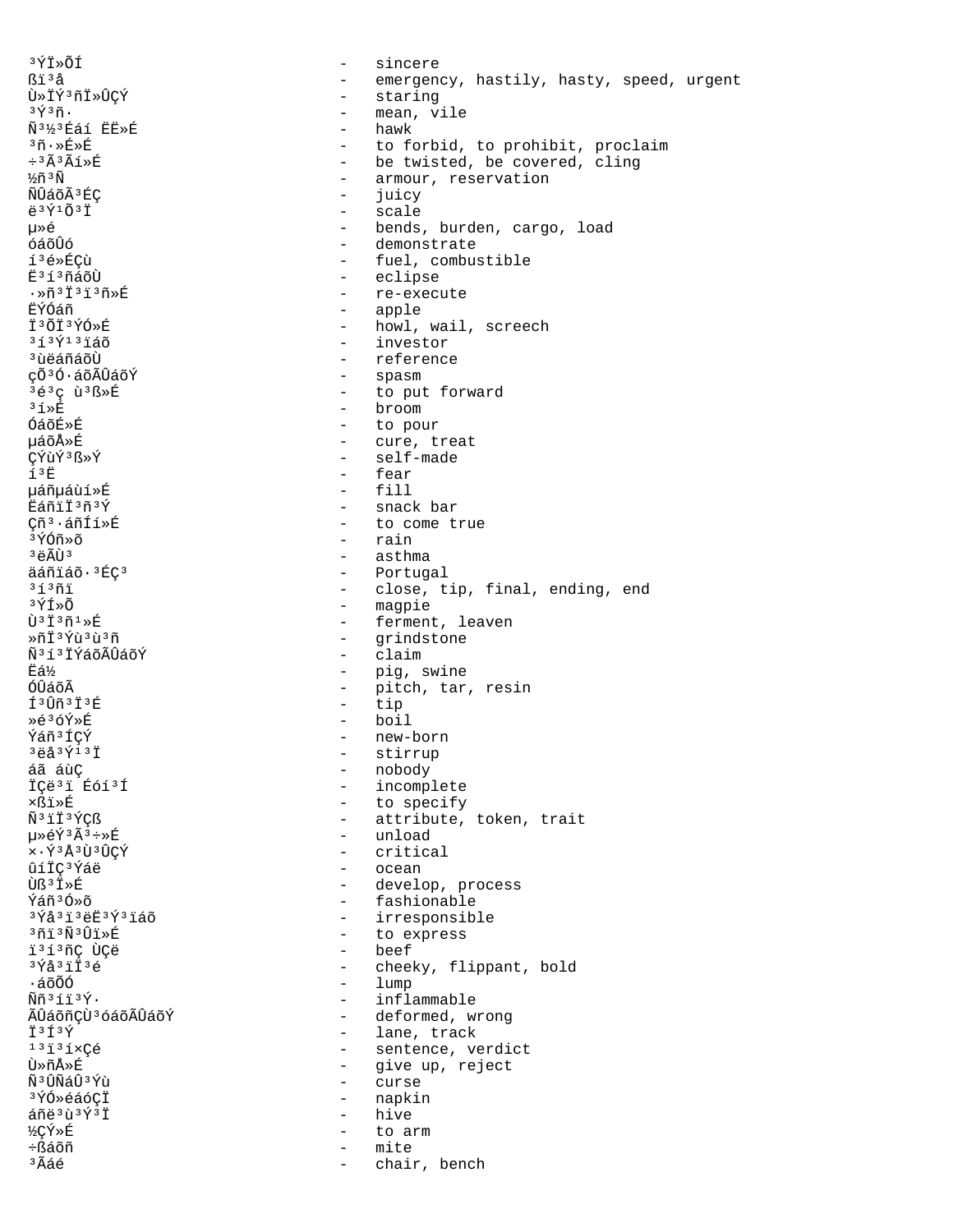İ3ñ 3ÝáÕ ICÝ  $\equiv$ seamstress  $30\mu$  $\mu$  $\frac{5}{4}$  $3\pi$  $3\pi$ abc-book  $\sim$ ÍáõÝÏ knee  $\equiv$ áõÝ»óáÕ owner µÝáñáß characteristic, indicative, typical  $\sim$ - real Çñ<sup>3</sup>·áñÍ»ÉÇ  $\tilde{Y} \times \tilde{O}^3$ óá $\tilde{O}$ - touchy í<sup>3</sup>Ë×<sup>3</sup>Ýí»É - depart - leisure å<sup>3</sup>ñ<sup>3</sup>å Å<sup>3</sup>Ù<sup>3</sup>Ý<sup>3</sup>Ï - key ëi»õÝ - well-off, prosperous ล์กีฬ์»ก็ล์ที - traveller  $x$ 3 $\sqrt{3}$   $\frac{3}{4}$ 3 $\widetilde{n}$  $\widetilde{N}$  $\widetilde{A}$  $\widetilde{n}$ 1  $36301303739$ - objective ë ë ë i Ci - intense, violent, very much 앖ȃ 3ÝóÝ»É - to cross  $1\,\acute{\rm e}\acute{\rm Y}$ 3 İ - wicket ÁÝ1áõÝí3Í - standard ûñÇÝ<sup>3</sup> Ï »ÉÇ - provisional Ñ<sup>3</sup>Õáñ<sup>13</sup>ë»ñ  $\frac{1}{2}$ sociable ևË3ÝóÇã - transmitter - to take aim Ýß3Ý µéÝ»É í»ñ»õáõÙ - over, above พื<sup>3</sup> ที่นิ<sup>3</sup> บิ๊CY์ - mineral 〒3克≫丘 - to hang up  $\hat{Y}$ <sup>3 $\hat{E}$ 313ë a õ $\hat{A}$ Û á õ $\hat{Y}$ </sup> - suggestion, proposal, phrase, sentence  $\tilde{Y}$ <sup>3</sup> $\tilde{1}$ <sup>3</sup> $\tilde{U}$ <sup>3</sup> $\tilde{Y}$ - pier, port, quay  $E^3$ µë ï $^3E$  $\sim$   $$ to beat Ñ3ÕÃ3Ñ3ñ»É - to overcome <sup>3</sup>Õáï - dim, vague, opaque, muddy - sportswoman Ù<sup>3</sup>ñ½áõÑÇ <sup>3</sup>Ù<sup>3</sup>é<sup>3</sup>Ýáó - summer residence - English 3Ý·ÉC3óC - amateur performances CÝùÝ<sup>3</sup>·áñÍáõÝ»áõÃÛáõÝ - money, coin  $1$ ក៍ $3$ ា ن Úً<sup>3</sup> - it is time T»Õi ÉóÝ»É - to litter - attempt  $\tilde{U}^3 \tilde{N}^3 \div \tilde{a} \tilde{n} \tilde{0}$  $áõe<sup>31</sup>Cñ$ - strap  $3a3\widetilde{N}$ áí - reliable, safely, secure, prosperous  $\tilde{a}$  3 ñ 3 ËÝ 1 3 É  $\sim$   $$ gloat - murdered ëå<sup>3</sup>Ýí<sup>3</sup>Í Ó»éù ãù<sup>3</sup>ß»É - to stick  $\frac{1}{2}$ áõ $\cdot$   $\frac{3}{1}$ ñ $\frac{3}{1}$ Ý - toilet, lavatory áõÏñ3CÝ3Ï3Ý - Ukrainian **Ë**Ûáõë - mash, paste - democratic <sup>ı</sup>»ÙáÏñ∃ïªÏªÝ - boil  $\rightarrow$   $\div$   $\uparrow$   $\uparrow$ - garnet Ýáõé  $3 + 44 + 36$ - to grudge« to regret - colleague ∙áñÍÁÝÏ≫ñ  $\tilde{A}^3 \div \tilde{A} \div \times \tilde{E}$  $\sim$   $$ to pour, to scatter - hammer, forge İé»É İ<sup>3</sup>ñ»İóáõÃÛáõÝ - mercy í»ñ3µÝ3Ï»óÝ»É  $\sim$ move µ3Å3Ýí»É be separated, disperse, get divorced  $\sim$ ßÝáñÑ»É - appropriate, award - fourth ãáññáñ<sup>1</sup>  $313$  $\tilde{Y}$  $13$  $\tilde{1}$ áõ - investor - beach Íáí»½»ñù ËáñÑñ<sup>13</sup>íáñ - mysterious µ≫ñù - crop, sowing, harvest, yield - to shiver ë<sup>3</sup>ñëé»É Ñéã<sup>3</sup>İ - reputation EáñÑñ<sup>13</sup>ÝCß  $\sim$ symbol, emblem ÃÕÃ<sup>3</sup>Ï<sup>3</sup>É filer  $\sim$ Ñ»é3óÝ»É to be dismissed, to deduct, to distract, remove  $\sim$ Ñá<sup>13</sup>E3E1áõÙ dislocation  $\overline{a}$ Éáõë<sup>3</sup>íáñ»É  $\overline{a}$ photographic paper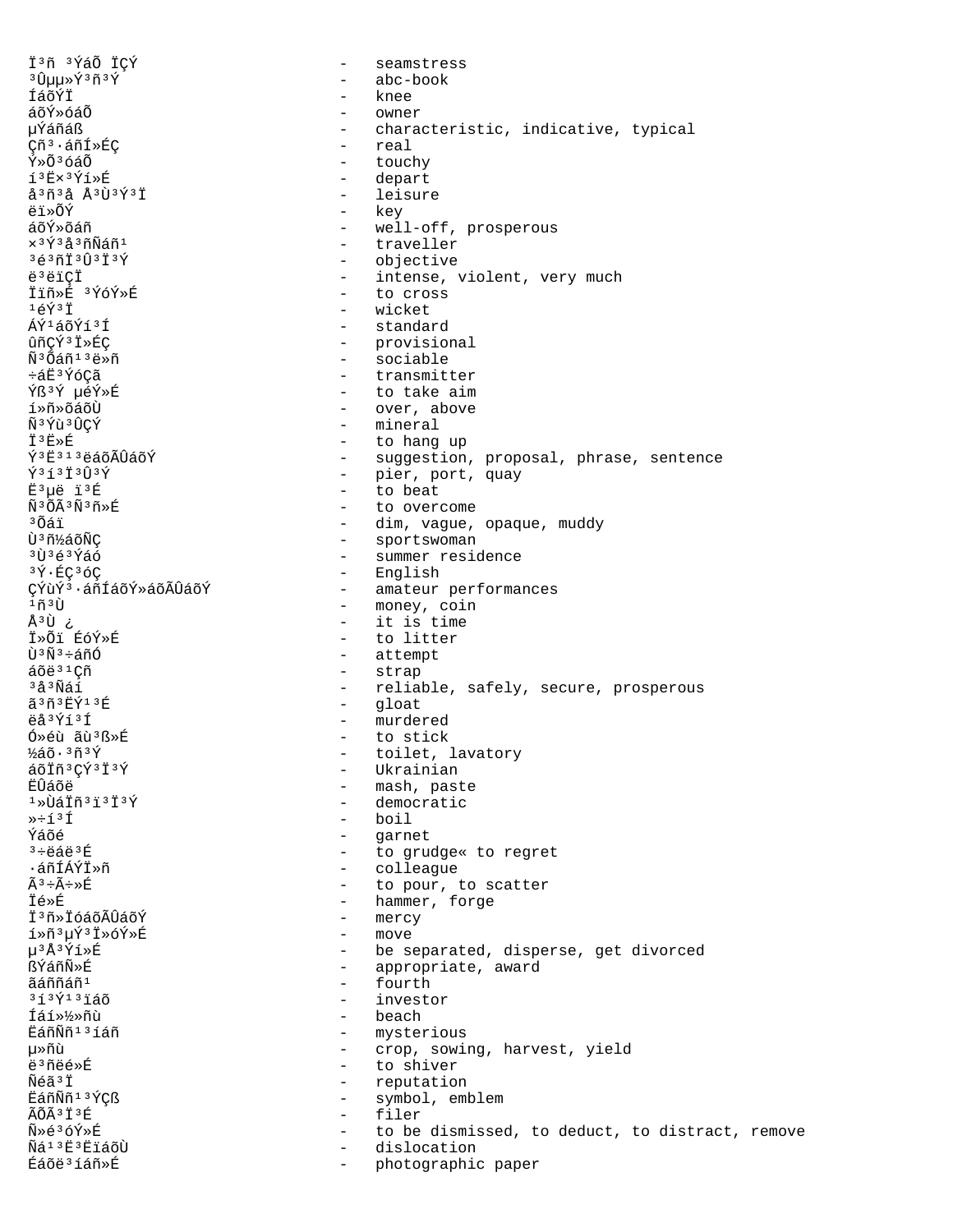EÕ×<sup>3</sup>É to regret  $\sim$  $13\overline{Y}3\overline{1}$  $\equiv$ knife <sup>3</sup>ÛÝã<sup>3</sup>÷  $\equiv$ SO Ï<sup>3</sup>i<sup>3</sup>ñÛ<sup>3</sup>É ideal, accomplished, complete, exemplary  $\sim$ <sup>3</sup>ÛëáõÑ»ï»õ henceforth  $\sim$ Ùáõ· Ï3ñÙÇñ crimson  $\sim$ Ñ3Ù3Ó3ÛÝ»É  $\overline{a}$ to agree  $6344003$ . $C\tilde{n}$ - notice - daddy ѪÛñCÏ µ<sup>3</sup>ó Ù<sup>3</sup>Ýáõß<sup>3</sup>Ï<sup>3</sup>·áõÛÝ - lilac  $\ddot{T}$  3 $\widetilde{A}$  f 3 $\ddot{T}$ - paralysis, stroke  $R^3$ Ñ» $E$ - to win - applause  $I^3 \div 3 \tilde{N}^3$ ñáõÃÛáõÝ EÕ×<sup>3</sup>Ñ<sup>3</sup>ñáõÃÛáõÝ - pity, regret  $\omega_{\rm{max}}$ Ùñó<sup>3</sup> IóáõÃÛáõÝ competition - independence, sovereignty 3ÝÏ3ËáõÃÛáõÝ  $a * i 3 i 3$   $i 3$   $j 3$   $j 6$   $j * 6$ - nationalize Ë÷í»É  $\sim$ to confront Ñ<sup>3</sup>Ûï<sup>3</sup>ñ<sup>3</sup>ñ»É - proclaim, to assert, to declare ÑÝ3ñ3íáñáõÃÛáõÝ  $\sim$ opportunity  $363C3a3N$ - to be in the lead  $3e^*\tilde{O}Y^3\cdot a\tilde{n}I*\tilde{E}$ - to embroider - embryo, germ  $\ddot{a}$  3  $\ddot{O}$ - never ≫ñบ≫บิ  $\ddot{e}$ <sup>3 $\tilde{n}$ 3 $\tilde{N}$ 3 $\tilde{n}$ Ã</sup> - plateau ÍË<sup>3</sup>Eái - cigarette, tobacco íñ3Ý - tent <sup>3</sup>Ùå 3Ù 3Í - cloudy - upper í»ñ»õÇ - before, earlier Ý<sup>3</sup> ËIÇÝáõÙ - brand  $E3n3Y$ áãË<sup>3</sup>ñC - sheep ÉÏïC - impudent Ñ»ÕÇÝ3Ï3íáñ - competent, influential - harden, toughen Ïá÷≫É - censure, reproach, reproof Ißi 3 Ùu 3 Ýù  $357373737$ - unforeseen ·ÝáõÙ Ï<sup>3</sup>ï<sup>3</sup>ñ»É  $-$  buy  $3036$  $-$  mill ÍËÝ≫ÉáõÛó  $\sim$   $$ chimney - tendency Ï<sup>3</sup>ÝË<sup>3</sup> iñ<sup>3</sup>Ù<sup>31</sup>ñí<sup>3</sup> ÍáõÃÛáõÝ İÍáõ - prickly ßãáó  $\sim$ whistle ∙áí»ëï - praise, flatter ß<sup>3</sup>ñ<sup>31</sup>ñ<sup>3</sup>Ýù  $\sim$ statement Ñ3ñÏ31ñ»É - force Ñáëù - current, jet, spurt, outflow น<sup>3</sup>1์<sup>3</sup>กั<sup>3</sup>กั» คิ - satisfy, suffice ãáññáñ<sup>1</sup> - fourth  $\overline{a}$ Ñ<sup>3</sup>Ùµáõñí»É  $\sim$ to be kissed - semaphore ë»Ù3ýáñ  $313$  $\frac{1}{1}$  $3\frac{1}{1}$  $3\frac{1}{1}$  $\equiv$ traditional ùñáÝÇÏ  $\sim$ chronic å»ïáõÃÛáõÝ  $\sim$ state í»ñ»õÁ  $\sim$ over, above, top ·ÉËÇ ÁÝÏÝ»É  $\equiv$ guess ÁÝÏ»ñáõÃÛáõÝ  $\sim$ company - crowd **ËÙuí**ȃ ÏñÏÝáñ<sup>1</sup> - double  $4 \cdot \sqrt{350}$ - inspiration  $\widetilde{N} \gg \widetilde{\triangle}$  3 $\widetilde{N}$  3 $\widetilde{r}$ - long range  $36371*E$ - to object, to retort Ù»ñÅáÕ<sup>3</sup>Ï<sup>3</sup>Ý - negative Ñ<sup>3</sup>Ýù<sup>3</sup>ù<sup>3</sup>ñ  $\sim$ ore ÑÙáõï  $\sim$ crafty, skilful Ù<sup>3</sup>Ýñ<sup>3</sup>ËC×  $\sim$ gravel İñ<sup>3</sup>İáiáõÃÛáõÝ  $\overline{\phantom{a}}$ gamble, passion, temperament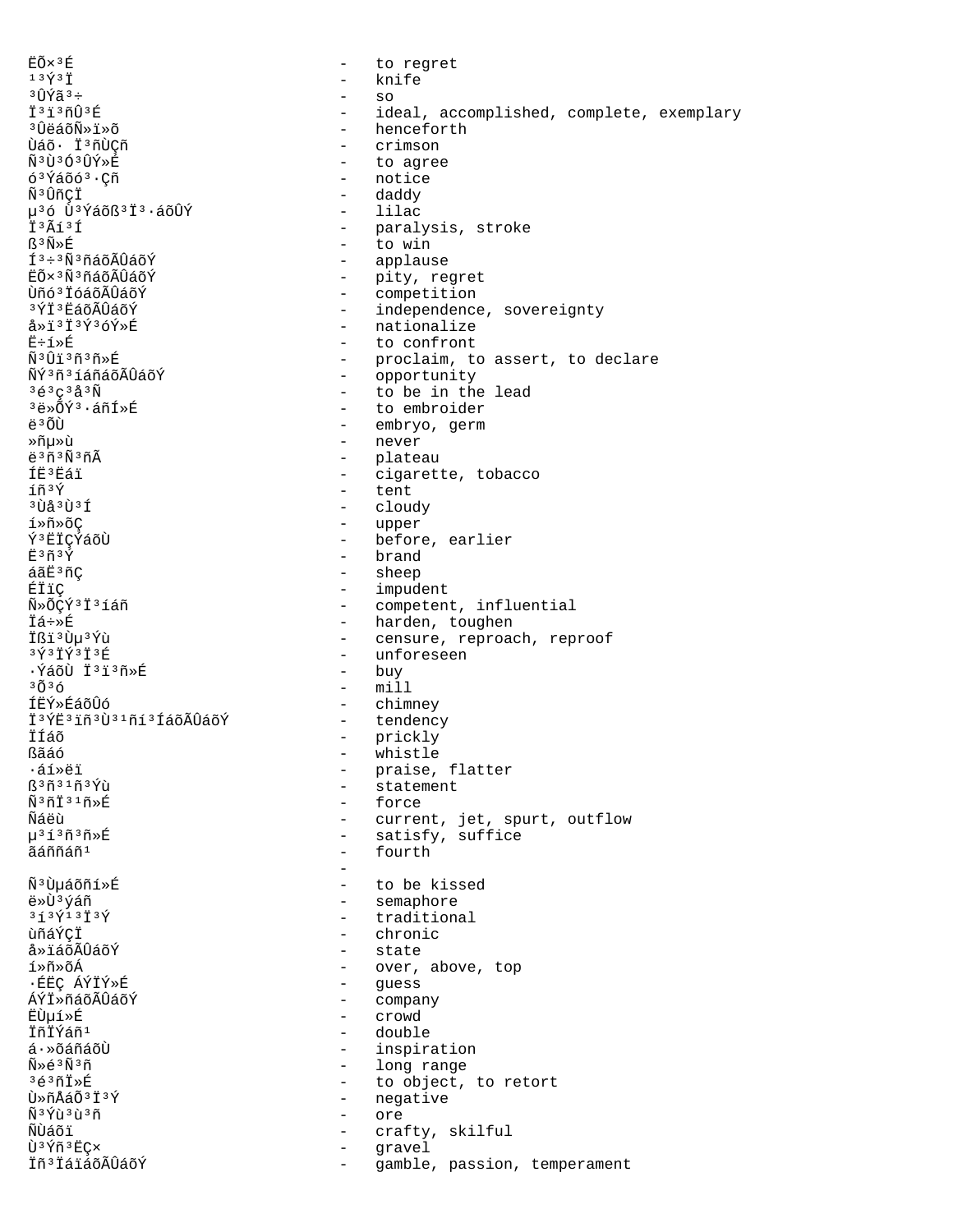İáãáõÙ - calling, rank Ñ<sup>3</sup>ëÏ<sup>3</sup>Ý3ÉÇ ¿ - certainly, clearly Īñ»É - carry, drag, to go - before, earlier, at first Ý3Ë ÑáõÙù - raw material  $\overline{1}$ <sup>3</sup> $\tilde{n}$ .<sup>31</sup> $\tilde{n}$ \* $\overline{E}$ - to command Ïáí  $\sim$   $\sim$   $\sim$  $\tilde{U}$ » i  $3\tilde{O}$  $3.4\tilde{n}$ Í - metalworker - passing  $3\,\rm \tilde{Y}$ ó $\,$ 3  $\cdot$  Cñ  $\frac{1}{2}C\acute{Y}$ <sup>3</sup> $\tilde{A}$ <sup>3</sup> $\div$ »E - to disarm - to admire  $\ddot{\rho}$ n 3 $\acute{\gamma}$ ã 3 $\acute{\gamma}$ 3 $\acute{\tau}$ - holy, sacred, saint **ëáõñu** Ãñcáó  $-$  lot ion ÁÝïñ3Ï3Ý - selection - to turn ևË3ñÏí»É Éí<sup>3</sup>óáõÙ - wash - head-quarter İ»ÝiñáÝ3İ3Û3Ý - cockeyed ßÉ<sup>1</sup>CÏ - trio  $*$  $6\hat{1}$  $*$  $\ddot{7}$ EݪÙùáí - careful - to air  $\hat{u}$ <sup>13</sup>ևË»É <sup>31/2</sup>3 LáõÃÛ<sup>3</sup>Ý Ù »ç - at liberty - short story Ýáñ3í»å a 3 ña o Ý 3 Ïa o à Û a o Ý - contents ÓáõÏ áñë3É - to fish  $3\overline{Y}$  $\widetilde{A}$  $3\div 3\overline{Y}$ ó»ÉC - impenetrable ûÉ31ñáõÃÛáõÝ - dictation - matter Ù<sup>3</sup>i»ñC<sup>3</sup> - harvester ÑÝÓíáñ - full, it is a lot of, nutritive Ïáõßï - to be late áõß ÙÝ3É  $\tilde{N}$ <sup>3</sup> $\tilde{Y}$ <sup>13</sup> $\tilde{n}$ ií»É - to calm down .≫ñÑá∙Ý≫É - overtire ÑCÝ - ancient, old - bridle, reins ë 3ÝÓ ·ÉËC ÁÝÏÝáÕ - sharp  $-$  hurdle  $30.853337$ ï3ñ»ó - elderly - game<br>- joust, just<br>- export Ë<sup>3</sup>Õ ÝC½3Ï3Ë3Õ <sup>3</sup>ñi<sup>3</sup>Ñ<sup>3</sup>ÝáõÙ - praise, flatter ᇒȑï - influential  $3\frac{1}{2}$  $3\frac{1}{2}$  $\frac{1}{2}$  $\frac{1}{2}$ - penal ïáõ·<sup>3</sup>Ý<sup>3</sup>ÛÇÝ μ<sup>3</sup>Ùμ<sup>3</sup>Ϊ  $\Delta \sim 10$ cotton - blank  $\mu$ <sup>3</sup> $6$ <sup>31</sup>⁄<sub>2</sub><sup>3</sup><sup>1</sup> <sup>1</sup>> $\tilde{0}$ Ý»ñi<sup>3</sup>Û<sup>3</sup>óáõÙ - performance, show, spectacle - to concentrate, to organize, to rally  $\tilde{N}$ <sup>3</sup> $\tilde{\Gamma}$ <sup>3</sup> $\tilde{\Gamma}$ - quess ∙ÉËÇ ÁÝÏÝ»É - stomach, belly  $\div$ áñ - to assure Ñ3í3ëïÇ3óÝ»É  $1\tilde{a}$ õñ»Ï $3\tilde{Y}$  $-$  mild - colouring ·áõÛÝ ï3ÉÁ - practical<br>- fragrant ·áñÍݪϪÝ µáõñ3í»ï - act, affair, interval  $3030$ 3½· 3ÛÝ 3 ÙáÉáõÃÛáõÝ - nationalism - battery, element Ù<sup>3</sup>ñïÏáó - source, spring <sup>3</sup>ÕuÛáõñ - forcemeat 303631 ÙCë - to get tired Ñá·»Ù3ß ÉCÝ»É - fluctuation í 3ñ 3 ÝáõÙ 搠Ï - block  $1*\tilde{n}^3$ ևE»É - alter, change, transform İ<sup>3</sup>i<sup>3</sup>ñ»É<sup>3</sup>·áñÍ»É - to improve ËáÝ3í3óÝ»É - to wet ùÝ3Ñ3×áõÛù whim  $\sim$  $\mathbb{S} \land \cdot \times \hat{\mathbb{Y}}^3 \land$ steamship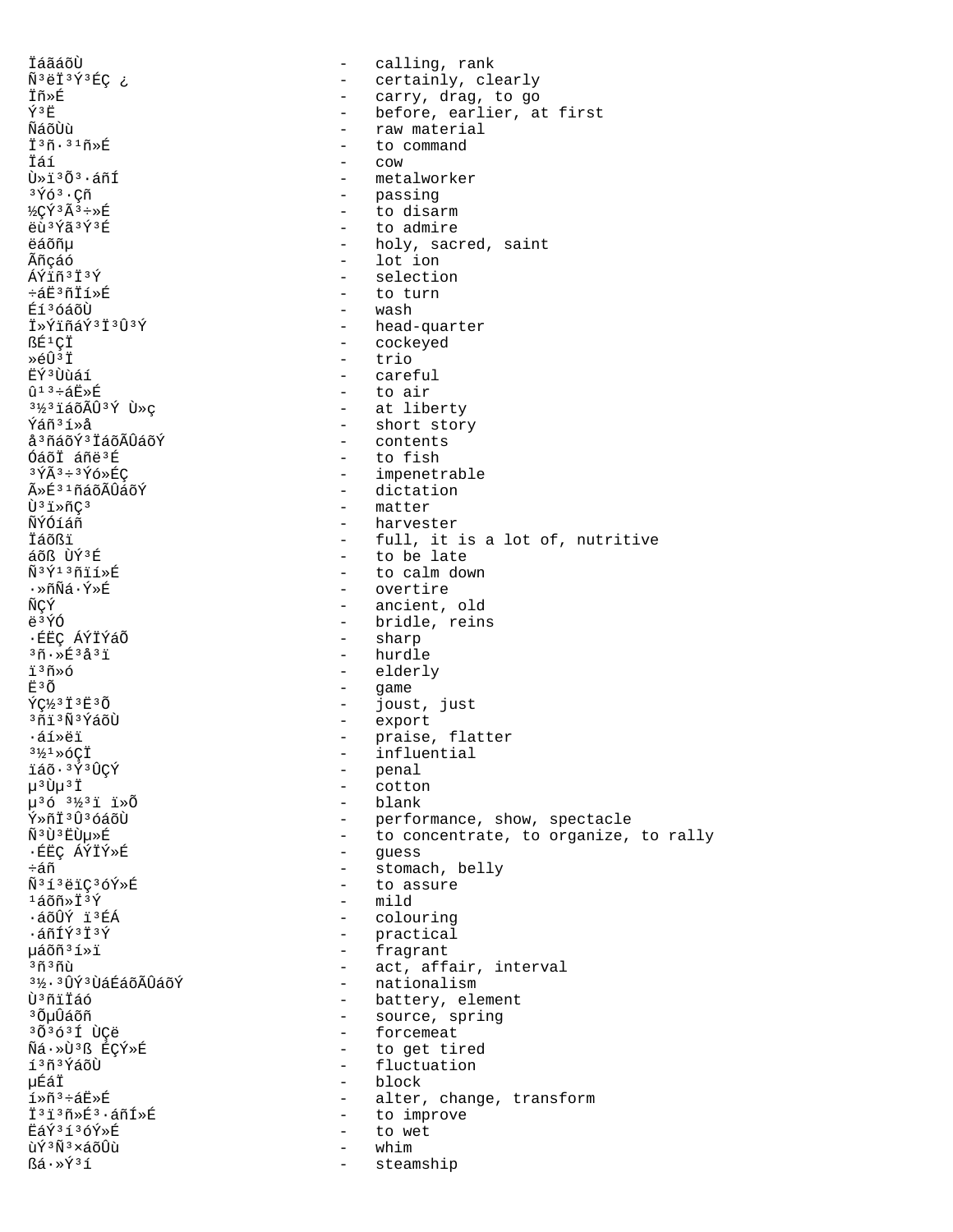<sup>3</sup> cáõÙ to the right  $\equiv$  $3 \tilde{Y} \tilde{U}$  $3 \tilde{N}$ - immortal Ù»ñÅáÕ<sup>3</sup>Ï<sup>3</sup>Ý - negative  $3\hat{U}$ և÷ $3\cdot$ Çñ - report ½áñ<sup>3</sup> Iáã¢I - draftee  $3134C313E$ - earphone Ù»ÏÝ3µ3Ý - columnist ÝáñCó - again, anew, at first - polemic, debate µ3Ý3ÏéCí 3ñÙ3ï3ËCÉ 3Ý»É - to eradicate İ<sup>3</sup>ÝáÝ<sup>3</sup>íáñ - correct, normal, regular, systematic - wet, crude  $F \leq \sqrt{735}$ - bug ÷<sup>3</sup>ÛïácCÉ  $^1 \gg ^1\!\!\!/\!\!{}^2_2$ - heap, stack  $-$  shame <sup>3</sup> ÙáÃ Ïáïñ<sup>3</sup>Ï<sup>3</sup>ÛÇÝ - fractional - quarrel ∙Åïí»É - absolute ÉÇÇßË<sup>3</sup>Ý - exhaust áõÅ3ëå3é 3Ý»É - Hungary ĐáõÝ·3ñC3 ß<sup>3</sup>Ùå<sup>3</sup>ÛÝ - champagne - awning, canopy, cover, roof f3ft uȖù<sup>3</sup>iáõ - fertile - ulcer, wound Ëáó  $\tilde{N}$ á $\tilde{O}$  $3\tilde{U}$  $3\tilde{e}$ - lot, site - humane  $\tilde{U}$ <sup>3 $\tilde{n}$ 13 $\tilde{e}$ » $\tilde{n}$ </sup> Ù<sup>31313</sup>ñ3ñáõÙ - delivery, supply - mark <sup>ı</sup>ÇåáõÏ 3 Ýß 3 Ñ 3 ËÝ 1 Çñ - disinterested - badge, medal ÏñÍù 3Ýß 3Ý x·Ý3Å3Ù3ÛCÝ - critical Í<sup>3</sup>Ýñ<sup>3</sup>ÓáÕ - bar Táõñë - rate - disperse  $661*$ - plus  $31*E$ 36ñ31 - cranberry Éáé<sup>3</sup>ÙC·C - apple FÝÓáñ  $a\tilde{o}$ Å  $i\tilde{o}$ - to strain - to realize Cñ3óÝ»É Ó»éÝ3ñÏ»É - start, undertake - focus <sup>3</sup>×å<sup>3</sup>ñ<sup>3</sup>ñáõÃÛáõÝ íñ<sup>13</sup>íí»É - to be indignant 3é3ÛÅÙ - while EáñÑÁñ<sup>13</sup> Ió»É - to consult - rosy  $3 \nightharpoonup$ ã»ÕÛ3É h3Ûï3ñ3ñ»ÉÁ - cancellation - infect <sup>3</sup>Ei<sup>3</sup>Ñ3ñ≫É ÉCáõÃÛáõÝ - wealth, abundance ÝáõΩิÝ - identical - ridiculous, senseless 3 ÝÙCï - satirist  $*\tilde{n} \cdot C\tilde{1}^3\mu^3\tilde{Y}$ - employee, serving Í<sup>3</sup>é<sup>3</sup>ÛáÕ  $-$  instantly <sup>3</sup> ÏÝÃ3ñÃáñ»Ý  $ax\tilde{n}$ <sup>3</sup>  $\cdot$  and  $-$  criminal  $1\tilde{O} \hat{U}$  $3\ddot{I}$ - castle µÛáõñá bureau  $\overline{a}$ **ë** 3½»丘  $\overline{a}$ become å<sup>3</sup>ñÇëå - fencing - paper clip, clip <sup>3</sup>Ùñ 3Ï **EáËáç**ȃ  $\sim$   $$ purl - having pour ÉóáíC  $3\ddot{\rho}$ i $C \times 3\acute{V}$ - degree, ladder, rank, stair ͪÝáêóÝ»É - to acquaint  $1\tilde{a}$ õñ - chisel - mail, post ևëï ªÛÇÝ Ñ<sup>3</sup>çáÕ  $\sim$ successful ÏáÝÏñ»ï concrete  $IQ \times 3I3E30$  $\sim$ lottery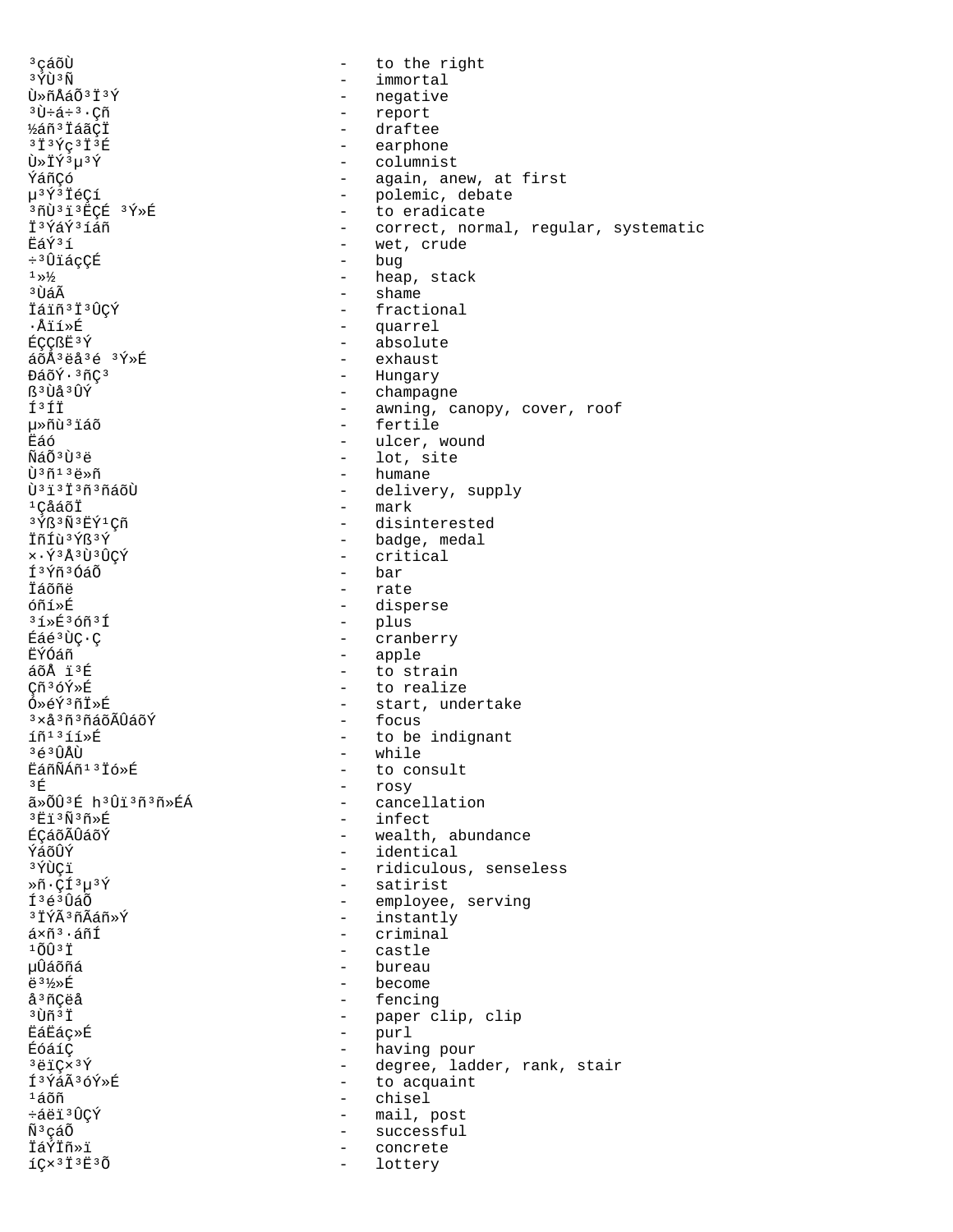ÙáïÁ - near  $\mathring{U}^3 \ddot{\mathbf{e}} \ddot{\mathbf{e}}^3$   $\mathring{U}^3 \ddot{\mathbf{e}} \ddot{\mathbf{e}}^3$   $\mathring{I}$   $\mathring{U}^3$   $\mathring{U}^3$   $\mathring{U}$   $\mathring{U}$   $\mathring{U}$   $\mathring{U}$   $\mathring{U}$   $\mathring{U}$   $\mathring{U}$   $\mathring{U}$   $\mathring{U}$   $\mathring{U}$   $\mathring{U}$   $\mathring{U}$   $\mathring{U}$   $\mathring{U}$   $\$ åÇï<sup>3</sup>Ï - label, mark, sign, tag<br>ï<sup>3</sup>ÛÙ - mast Ϊ<sup>3</sup>ÛÙ - mast<br>áõñ<sup>3</sup>ËáõÃÛáõÝ - mast - plea áõñªËáõÃÛáõÝ - pleasure, lay<br>CÝùݪѪíªÝ - pleasure, lay - pleasure, lay - self-satisfied, supercilious<br>- how? ÇÝã Ó»õáí<br>ÑëÏáÕáõÃÛáõÝ ÑëÏáÕáõÃÛáõÝ - supervision<br><sup>3</sup>ÛÝï»ÕCó - supervision - supervision ³ÛÝï»ÕÇó - from there Í»ñáõÃÛáõÝ - old age = old age = old age = old age = old age = old = old = old = old = old = old = old = old = <br>Ëéåáï = old = old = old = old = old = old = old = old = old = old = old = old = old = old = old = old = old = Ëéåáï - hoarse  $\hat{a}^{13}$ Û $\hat{v}$ Ý - aerial<br>Ãñcí<sup>3</sup>Í - wet - wet ëïáñ<sup>3</sup>óáõóÇã - humiliating - humiliating - humiliating - humiliating - humiliating - humiliating - humiliating - humiliating - humiliating - humiliating - humiliating - humiliating - humiliating - humiliating - humiliatin ɻ۵áñÇëïªÏªÝ<br>ËݪáõÝ ËݪáõÝ - glade - glade<br>قوات - glade - girrep <sup>3</sup>Ý÷áË<sup>3</sup>ñÇÝ»ÉÇ - irreplaceable, unchanged<br><sup>3</sup>ÝíÝ<sup>3</sup>ë  $3\acute{Y}$ í $\acute{Y}$ <sup>3</sup> $\acute{Y}$ í $\ddot{Y}$ ð - safe, harmless  $\tilde{U}$ ñó»í $3\%$ ù - race, match Ùñó»í<sup>3</sup>½ù - race, match<br>÷áñ<sup>3</sup>·ñáõÙ - race, match ÷áñ³·ñáõÙ - groove ×½Ù»É - rumple, press Ññªåáõñí»ÉÇ - enthusiasm - enthusiasm<br>é»ÅÇëáñ - enthusiasm - enthusiasm é»ÅÇëáñ - director »ñ·³ó³ÝÏ - repertoire åÕÇÝÓ - copper - obsolete ïÏ×áñ - fur<br>»ñÇïªëªñªåóÝ»É - fur - reju ȖÇïªëªñºåóÝ»É - rejuvenate<br>ï»ÕªÙªë - site<br>- real Çñª∙áñÍ»ÉÇ<br>½»Ýù - realisation e realisation e realisation e realisation e realisation e realisation e realisation e r ½»Ýù - weapon, arm - to spit<br>- lyrics ùݪñ»ñ∙áõÃÛáõÝ<br>»½ñªÏiáñ »½ñ³Ïïáñ - ridge ÃßÝ<sup>3</sup>Ù<sup>3</sup>Ýù - hostile<br>
> natile + hostile + hostile + hostile + hostile + hostile + hostile + hostile + hostile + hostile + hostile + hostile + hostile + hostile + hostile + hostile + hostile + hostile + hostile + hostile ȖÏ<sup>3</sup>ñ»É - be stretched, last<br>û·ïí»É - be stretched, last û·ïí»É - to use Ñ <sup>3</sup>Ûó - claim<br>ÑáÛ <sup>3</sup>Ï 3å - claim - claim - claim - magnificent, splendid<br>- easel ÝΪ<sup>3</sup>ñªÏªÉ - easel - easel<br>ѪÝáõÝ - - - - - - - - - - - - for th for the sake of the contract of the contract of the contract of the contract of the contract of Chīº·áñÍ»ÉC - real - real - real - real - real - real - real - real - real - real - real - real - real - real - real - real - real - real - real - real - real - real - real - real - real - real - real - real - real - real µ³Å³Ýáñ¹ - subscriber - to fling open<br>- fade ·áõÛÝÁ ·ó»É<br>ûå»ñª ûå»ñ³ - opera ËΫ́ã»É<br>
Ȗ<sup>31/3</sup> Ỳù<br>
- dream
- dream
-– dream<br>– nationalism  $3\frac{1}{2}$ · $3\hat{U}\hat{Y}$  $3\hat{U}$ áÉáõÃÛáõÝ<br>ßáõï  $\frac{1}{2}$  $\frac{1}{2}$  $\frac{1}{3}$  $\frac{1}{3}$  $\frac{1}{2}$  $\frac{1}{3}$  $\frac{1}{2}$  $\frac{1}{2}$  $\frac{1}{3}$  $\frac{1}{2}$  $\frac{1}{2}$  $\frac{1}{2}$  $\frac{1}{3}$  $\frac{1}{2}$  $\frac{1}{2}$  $\frac{1}{2}$  $\frac{1}{3}$  $\frac{1}{2}$  $\frac{1}{3}$  $\frac{1}{2}$  $\frac{1}{2}$  $\frac{1}{3}$  $\frac{1}{2}$  $\frac{1}{2}$  $\frac{1$ - operational ëá×áõï - pine-forest åªñïùÇ ïªÏ ÁÝÏÝ»É<br>áõñªË ÉÇÝ»É áõñ³Ë ÉÇÝ»É - is glad ³ñ³µ³Ï³Ý - Arabian x<sup>3</sup>ñåÇÏ - quick, craft, nimble, dexterous<br>Ù<sup>3</sup>ÝÏ<sup>3</sup>µáõÛÅ - paediatrician Ù³ÝϳµáõÛÅ - paediatrician  $\frac{363}{7}$ c ù $\frac{38}{7}$ .  $\frac{13}{7}$ <br> $\frac{3}{7}$ .  $\frac{13}{7}$  and  $\frac{3}{7}$ .  $\frac{1}{7}$  and  $\frac{3}{7}$ . <sup>3</sup>í<sup>3</sup>· - old age, foreman, senior<br>Ññ<sup>3</sup>å<sup>3</sup>ñ<sup>3</sup>ï<sup>3</sup>ÚÙáõÃÛáõÝ - - publicity Ññ<sup>3</sup>åªñªÏªÛÙáõÃÛáõÝ - publicity<br>Ó»õªÏªñå»É  $\frac{6*}{3}$ <sup>3</sup> $\frac{3}{1}$ <sup>3</sup>ñå»É - issue - issue - issue ÷³Ï³Õ³Ï - shutter µ³Õ׳Ýù - wish ËÙáñ - dough ³ÛóÇ ·Ý³É - to visit - manufacture ù<sup>3Ý13</sup>Ï<sup>3</sup>·áñÍ - sculptor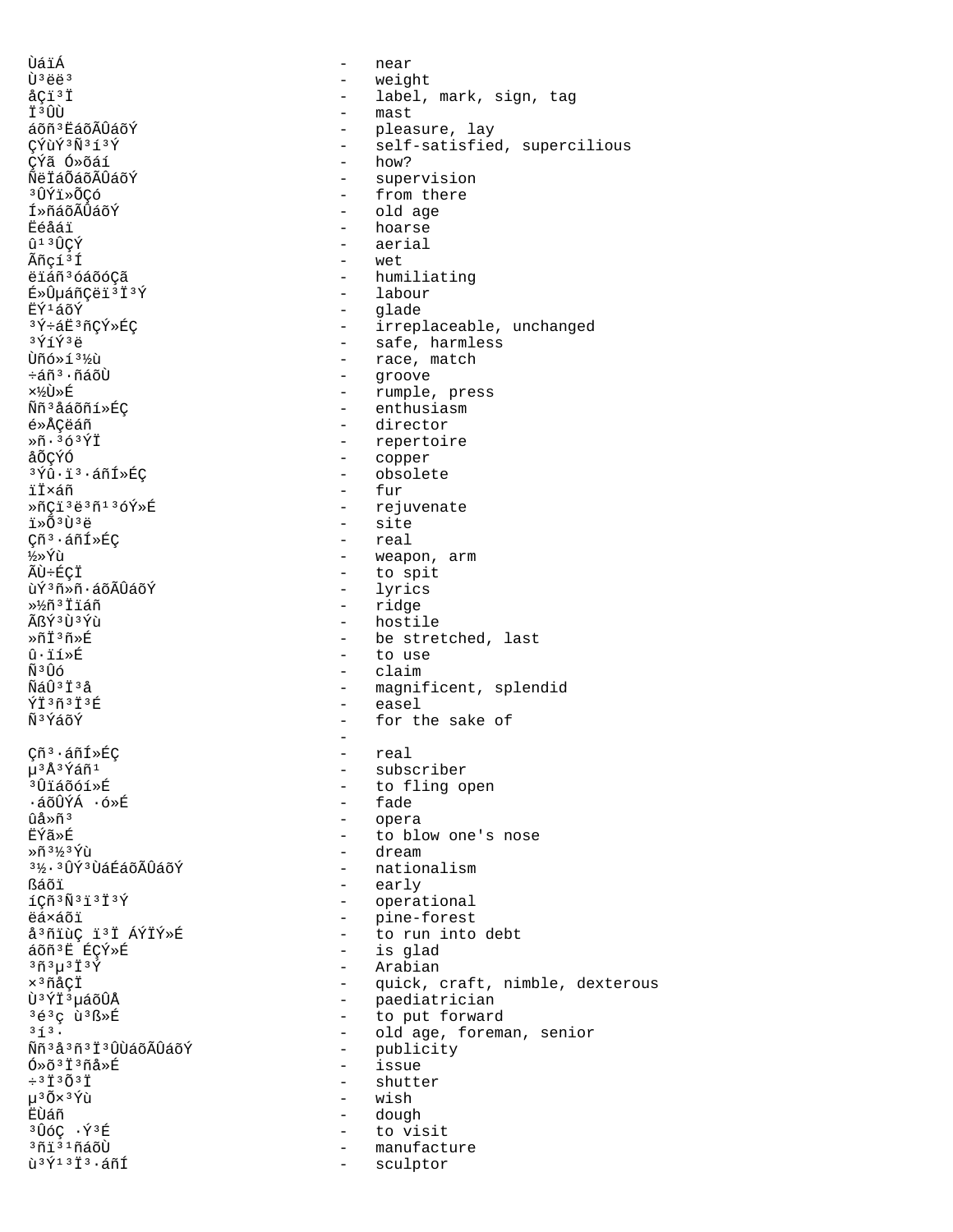Cñ<sup>3</sup>íáõÝù  $\sim$ right <sup>3</sup>ãù 3µ 3ó - brisk  $\frac{1}{2}$  .  $\varsigma^3 \tilde{n}^1$ carnage, massacre - hawk ß3Ñ»Ý Ñ<sup>3</sup>Õáñ<sup>1</sup>»É - to notify, to transfer, to inform µ»Ù31ñáÕ - caterer  $\frac{1}{2}$ áí $\frac{3}{4}$  $\frac{7}{8}$ in - to be freshened - muffle, tie up, curtail  $\div$ <sup>3</sup> $\widetilde{A}$ <sup>3</sup> $\widetilde{A}$ <sup>\*</sup> $E$ Ù<sup>3</sup>Ï3ñ1í»É - to be turned off, convolve - earnings, wage, salary éá×CÏ uݪÏïáñ - nugget - intolerable  $3\overline{Y}$ i $3\overline{Y}$ ȃC i<sup>3</sup>cCT<sup>3</sup>T<sup>3</sup>Ý - Tajik - public  $\tilde{N}$ <sup>3</sup> $\ddot{e}$ <sup>3</sup> $\tilde{T}$ <sup>3</sup> $\ddot{T}$ <sup>3</sup> $\acute{Y}$ - more, more than, superfluous, razor  $31*EC$ ÓÏÝáñë - fisherman, fisher - draft û<sup>1</sup>Ç Ñáë<sup>3</sup>Ýù xåxå<sup>3</sup>óÝ»É - to blink, to wink  $3 \cdot 3 \tilde{N}$ - greedy« glutton - day time ó»ñ»Ï3ÛÇÝ - transport ïñ<sup>3</sup>Ýëåáñï å<sup>3</sup>ÛÙ<sup>3</sup>Ý<sup>3</sup>.Çñ - contract, pact ëtiáõñ - durable **Tá**Ri - rough, dry, firm, lump, rigid 31/13939 13丘 - to signal  $\mathring{a}^3\mathring{e}^3\mathring{1}$ - old, old woman - strap áõë<sup>31</sup>Cñ - working µ<sup>3</sup>Ýíáñ<sup>3</sup>Ï<sup>3</sup>Ý - to correct áõÕÕí»É  $3\tilde{\rm n}\times\tilde{\rm O}3\tilde{\rm 1}3$ . - rise  $1300$ - turn íi3Ý.3íáñ ¿ - dangerously Ã<sup>3</sup>ùëïáó - asylum, refuge, shelter - build, category, class, line, order  $\ddot{T}$  3 $\ddot{\eta}$ . - anger, wrath  $63$ คล์ดีน้ - here, hither <sup>3</sup> ពិឝំ រ៉ »೧ - progressive  $363C31$ - kind I<sup>3</sup>ñ»ICó ï<sup>3</sup>ÏÇó - from below, from under - capitalist Ï<sup>3</sup>åÇï<sup>3</sup>ÉÇëï<sup>3</sup>Ï<sup>3</sup>Ý - landing **Ýëï**ȃáõ - canned food å<sup>3</sup>Ñ<sup>3</sup>ÍáÝ»ñ ß3ñÅ3éÇÃ - motive Ñáõë<sup>3</sup>Ë<sup>3</sup>µ ÉÇÝ»É - to be disappointed µ≫ïáÝ - concrete - ceramic  $Fix 6$ » - encouragement Ëñ ª ËáõëáõÙ - find out, reveal Ȗ»õ3Ý Ñ3Ý»É ÅåCï - smile 31/3131/n1>E - to free deprive ÃÇñ<sup>3</sup>E - aim, goal, mark, target - against  $1C\tilde{U}$  $36$  $3\overline{1}\overline{Y}$  $3\overline{1}\overline{1}$  $\overline{X}$  $\overline{E}$ - to hint Ù»ÏÝ3ñÏ - start  $\ddot{I}$  3  $\ddot{I}$  3  $\frac{1}{2}$ - stammer Ïïáñ - slice, lump, splinter, fragment ½»ñÍ å3Ñ»É - to preserve  $F\circ 3\circ$ - cork, fuse  $3\ddot{7}3\acute{y}$ - mine  $*\tilde{n}*\tilde{u}$   $3\tilde{Y}\cdot 3\tilde{U}$ - three times - inspection ï»ëãáõÃÛáõÝ ½3ñÙ3Ý3ÉÇ ¿ - surprisingly 3ñß3í3Ýù - invasion, march  $\tilde{a}^3 \div 3\frac{1}{2}3\,\tilde{Y}\tilde{0}$ - excessively, extremely, very much - re-election í»ñÁÝïñáõÙ Ù<sup>31313</sup>ñ3ñáõÙ  $\sim$ delivery, supply Ù≫ÏÝ≫É depart, leave, set off, stretch  $\sim$ ß<sup>3</sup>Õ dew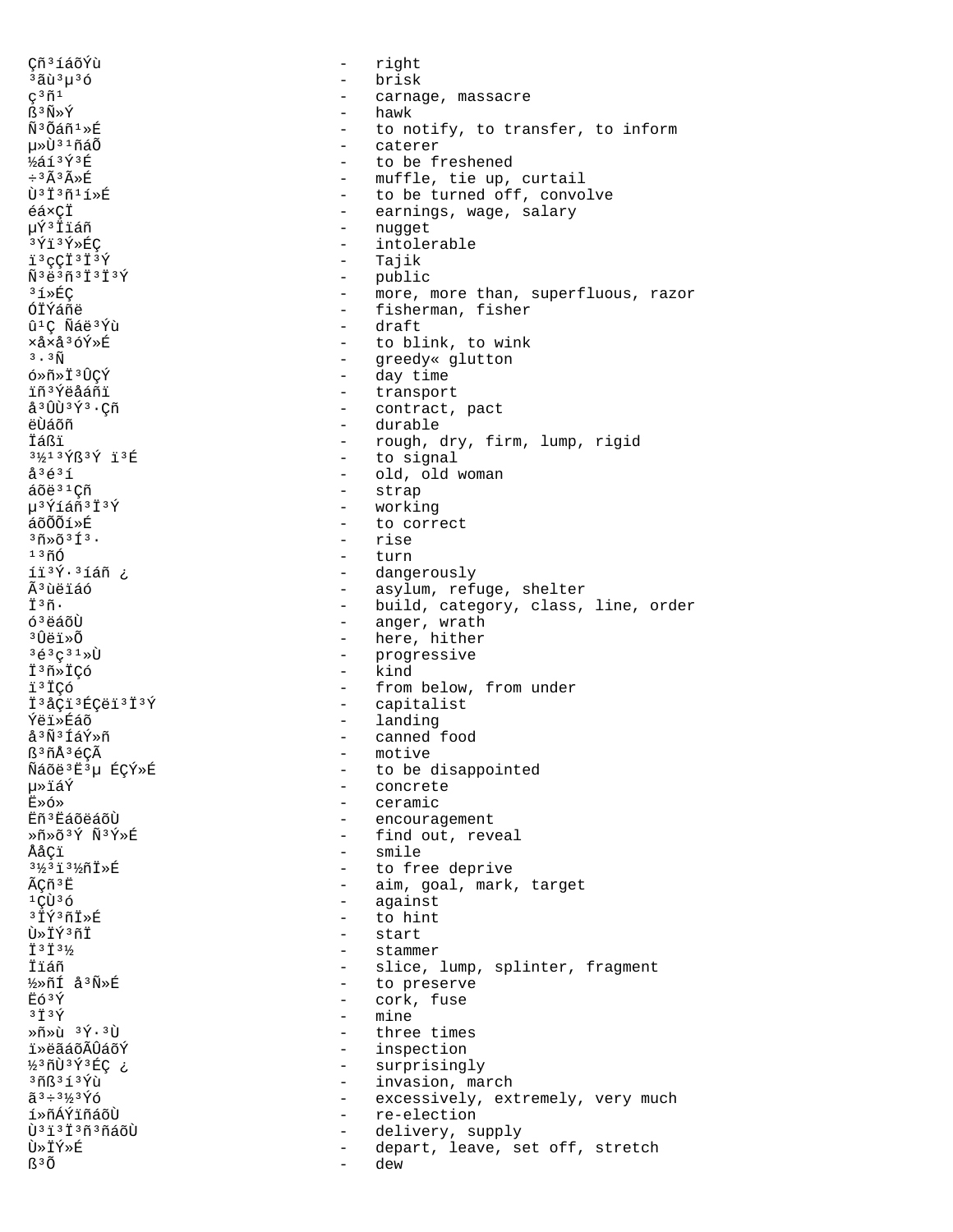$\hat{u}$ <sup>13</sup>ևË»É to air  $\sim$ - face Ȗ»ë Ñ<sup>3</sup>Ûñ»Ý<sup>3</sup>ëÇñáõÃÛáõÝ - patriotism  $\frac{1}{2}$ ë»ñÏ»õÇÉ quince - silently Ï<sup>3</sup>Ù<sup>3</sup>Ó §Ó<sup>3</sup>ÛÝ| - impossible 3 ÝÑÝ 3 ñÇÝ <sup>3</sup>ñi<sup>3</sup>ùÇÝ »ñ»õáõÛÃ - visibility  $\cdot$ ñå $3\acute{Y}$ - pocket - America  $3\overline{U}$ ȖC $\overline{I}$ 3 - effective, impressive iå<sup>3</sup>íáñCã 131áÕáõÃÛáõÝ - sense - wrong side ÙÛáõë »ñ»ëÁ - signal 31/13 YR 3 Y - day ßáõñçûñ - grumble ïñïáõÝc  $\omega_{\rm{max}}$ İáÙ»<sup>1</sup>Ç<sup>3</sup> comedy ËÙµ<sup>3</sup>Ï - team  $\tilde{U} \times \tilde{Y}$ <sup>3</sup> $\tilde{T}$ - alone, solitary, lonely, solo í<sup>3</sup>í»ñ<sup>3</sup>óáõÙ - ratification, certificate - indispensable, not taken, necessary 3 ÝÑñ 3 Å » ß ï µéÝ»É - take, hold, put in pawn, support, catch áã Ñ»éáõ - near - standard ี<br>∆ิ∨์≀ล์∩ัท์ ั<sup>3</sup> T ÉéáõÃÛáõÝ - lull, silence 毤3Ý3óC - oral, cram, by heart - function å 3 ñi 3 i 3 ÝáõÃÛáõÝ ∙ñáõÃÛáõÝ - letter, slip - to sneer Ñ» ⋅ Ý»É <sup>3</sup>ñÑ»ëï<sup>3</sup>íáñ - handicraftsman ùÝÝ313ï»É  $\sim$ to criticize  $\times$ <sup>3</sup> 1m<sup>3</sup> 1 - chess  $\cdot \tilde{Y}$ <sup>3</sup> $F$ - depart, leave, go, pass, reach, visit ÝÙáõß - copy, pattern, sample, test µ3½Ù3½. - multinational - incomplete áã ÉCùÁ - harvester ÑÝÓíáñ  $3 \hat{y} \hat{N} 3 1 3 \hat{y} 3 \hat{1} 3 \hat{y}$ - improbable, incredible  $\cdot$   $\tilde{Y}$ <sup>3</sup> $\tilde{N}$ <sup>3</sup> $\tilde{1}$   $\tilde{E}$ - regard, appreciate, estimate - cranium, skull  $.3\overline{Y}$ . - to fall asleep ùáõÝ ÙïÝ»É - bequeath Ïï<sup>3</sup>Ï≫É  $\overline{1}^3\tilde{n}$ .  $31\tilde{n}*\tilde{E}$  $\sim$ to command »i I<sup>3</sup>Ý·Ý»É - depart, leave - after, future, post, then Ñ≫ïá  $\tilde{A}^3 \div$ - rate, scope, flap, wave  $3\overline{\Upsilon} \widetilde{\rm N}$  $3\overline{\Upsilon}$  ·  $\ddot{\rm e}$   $1\overline{\phantom{0}}$   $3\overline{\Upsilon}$   $3\overline{\Upsilon}$ - to be nervous, to see to it - deer »Õc»ñáõ - diplomat  $1C_{1}^{2}3\overline{Y}3.8$  $371323$  $9 \times 7$ - to issue, to pronounce, to recite - mercenary ß<sup>3</sup>Ñ<sup>3</sup>ÙáÉ ÇÝùÝáõñáõÛÝ - independent, sovereign - love, cream ë»ñ ÍË<sup>3</sup> Ëáï<sup>3</sup> ïáõ÷ - cigarette case <sup>3</sup>ñ»õ»Éù  $\sim$ east í»Ñ3ÝÓÝ magnanimous  $\sim$  $\cdot$ Ý $^{13}$ I $^3$ Ñ $^3$ ñ»É - shoot ù»Ý»Ï3É - brother-in-law นิ»กึ∆ิ»ที - give up, reject - unusual <sup>3</sup>Ýëáíáñ Ý»ñÏáõÙ - colouring - ceremony, rite <sup>3</sup>ñªñáÕáõÃÛáõÝ - fragile áã <sup>1</sup>CÙ<sup>3</sup>óÏáõÝ I<sup>3</sup>ÝE<sup>3</sup>ñ · »ÉáõÙ - preventive maintenance  $\cdot$ áïÏ $3$ ï»Õ  $\sim$   $$ waist  $363c$   $\tilde{u}$  $3B$  $\tilde{E}$ to put forward  $\sim$  $f3f13.5*E$  $\sim$ to cipher  $3\frac{1}{2}$ . nation, people, gender, sort  $\sim$ <sup>3</sup>ÕÇùÝ»ñ  $\overline{a}$ bowels, intestines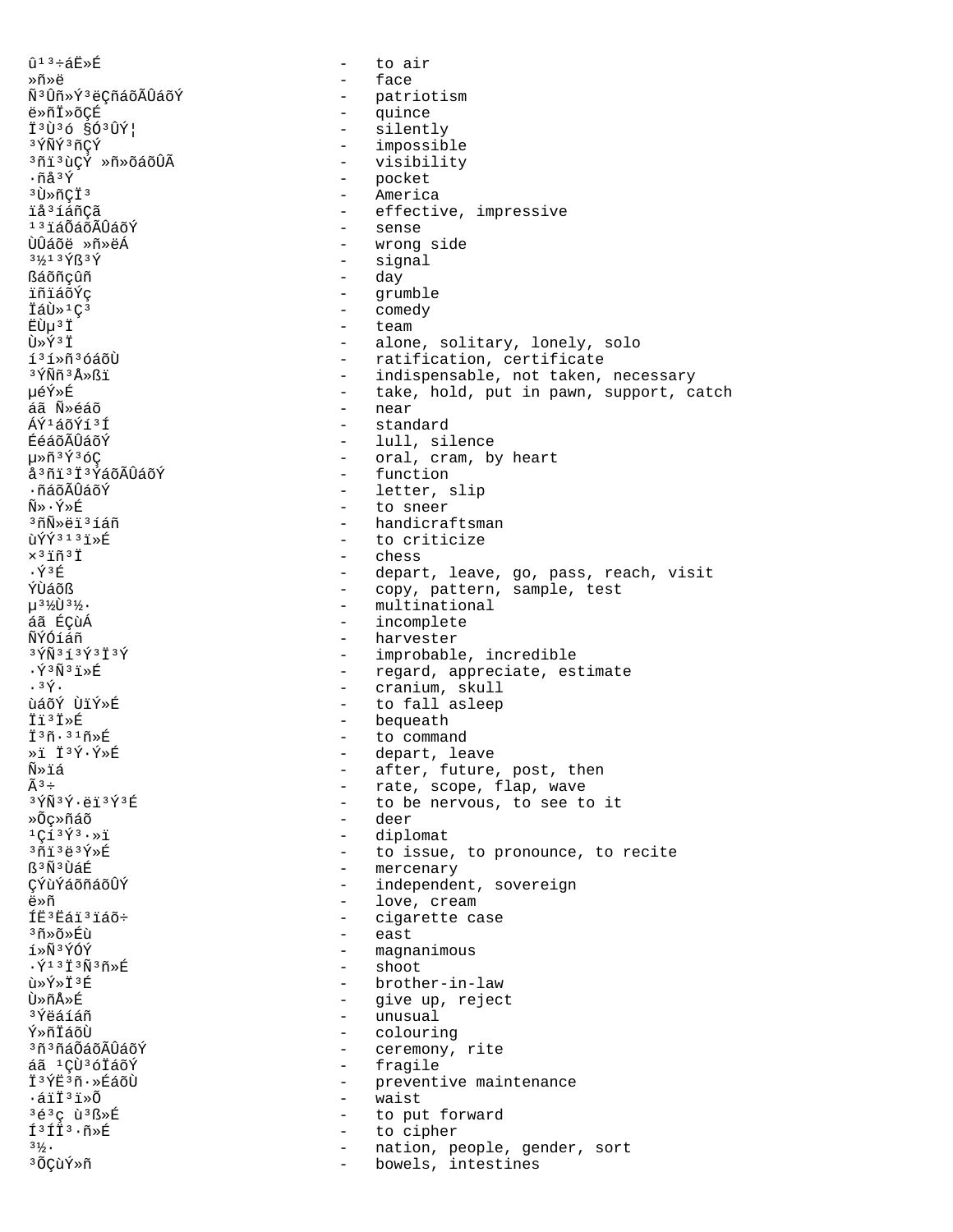E<sup>3</sup>Õ<sup>3</sup>ñĪáõÙ draw  $\sim$ áõÝ»óí3Íù  $\sim$ property í»ñ3ÍÝí»É  $\sim$  10  $\,$ to resuscitate - pin, attach, glue, light, set fire, sew, paste<br>- difficulty **ÏåóÝ**ȃ Ý»ÕáõÃÛáõÝ - combat, fight, quarrel, scramble, war İéÇí - every <sup>3</sup>Ù »Ý ÙÇ (Çñ) ËáÛ ram - puppy  $E3T51$ - partner ˪ÕÁÝÏ»ñ Ȗİßái - shy  $1313 \times 3$ ÝáõÃÛáõÝ - treachery µÃªÙÇï - blunt, opaque, slow - enough Ñ»ñÇù ¿  $\frac{1}{2}$  . áõÝ»õáñ well-off, prosperous É3½»ñ3ÛÇÝ laser  $\sim$ - mine  $3\ddot{1}3\acute{2}$  $\tilde{A}^3$  ÷  $i^3$ É - to shake, to wave - explosion åáéÃÏáõÙ µ<sup>3</sup>Ý3ëï»ÕÍ - poet - innocent, purity <sup>3</sup>ÝÙ»Õ<sup>3</sup>å<sup>3</sup>ñï  $*\tilde{\texttt{n}}$ İñå $3 \cdot *\tilde{\texttt{E}}$ - worship - hospitable ÑÛáõñ ªë»ñ - plough  $.5$  $\tilde{A}$  $\tilde{A}$  $\tilde{A}$  $u$ <sup>3</sup>Å<sup>3</sup> $\ddot{1}$ <sup>3</sup> $\times$ <sup>3</sup> $\acute{e}$  $\Delta \sim 10^{-11}$ toast - become angry  $u$ <sup>3</sup>ñÏ<sup>3</sup>Ý<sup>3</sup>É İ<sup>3</sup>åÇİ - monkey, ape - bitterness 1áõéÝáõÃÛáõÝ - mistrust ûñ3Ñ3í3ïáõÃÛáõÝ  $E^3$ í $^3$ ñ - darkness, gloom Ȗ»õ3Ý Ñ3Ý»É - find out, reveal Ï<sup>3</sup>ñ.<sup>31</sup>ñáõÙ - order - hand-operated, manual Ó»éùC - aim, goal, mark, target ÃCñ<sup>3</sup>Ë - choice ÁÝïñ»ÉÁ uáÕÏ - radish - you  $150$  $36600$  $\frac{1}{2}$  . vigorous - five-days ÑÝ·ûñÛ<sup>3</sup>Ï - structure Ï3½ÙáõÃÛáõÝ Ù<sup>3</sup>Ï<sup>3</sup>×>É - to accrue Ñ3 ·Ý≫É - carry  $\acute{\text{a}}\cdot\ast$ õáñáõÃÛáõÝ - rise ÏñáÝ - religion - hospitable ÑÛáõñ<sup>3</sup>ë»ñ - hawk N<sup>31</sup>2<sup>3</sup>Eai Au>É - resistance 1 ÇÙ <sup>31</sup>ñáõÙ i3ÕiÏ3ÉC 13ñÓÝ»É - to annoy ïáÝ3í3×3é - fair Ⅰ31⁄①》P - bind, form, make - turmoil Ȏáõ½»é Í<sup>3</sup>ÕÏ<sup>3</sup>Ýáó - florist, flower bed - timber 3Ýi3é3ÝÛáõÃ  $\acute{\text{e}}$ <sup>3 $\acute{\text{y}}$ <sup>13</sup></sup> - plane - Finne<br>- fancy, imagination Ȗ»õ<sup>3</sup>Ï<sup>3</sup>ÛáõÃÛáõÝ - recognition  $\times$ <sup>3 $\acute{\text{Y}}$ <sup>3</sup>ãáõÙ</sup> - larceny, theft ·áÕáõÃÛáõÝ <sup>1</sup>áõñë · Ý<sup>3</sup>ÉÁ - exit Ñáí3Ý3íáñ - patron Ùñë»óÝ»É  $\sim$  10  $\pm$ to chill íCñ<sup>3</sup>íáñ - wounded µÃªÙCï - blunt, opaque, slow  $1373137$ - arable xßÙ3ñï3óÇ  $\sim$ truthful ѻi3ùñùñáõÃÛáõÝ interest  $\equiv$ ë»õ-ëåÇï<sup>3</sup>Ï black and white  $\sim$ ÑÁÙáõï skilled í<sup>3</sup>é»ÉÇù fuel, combustible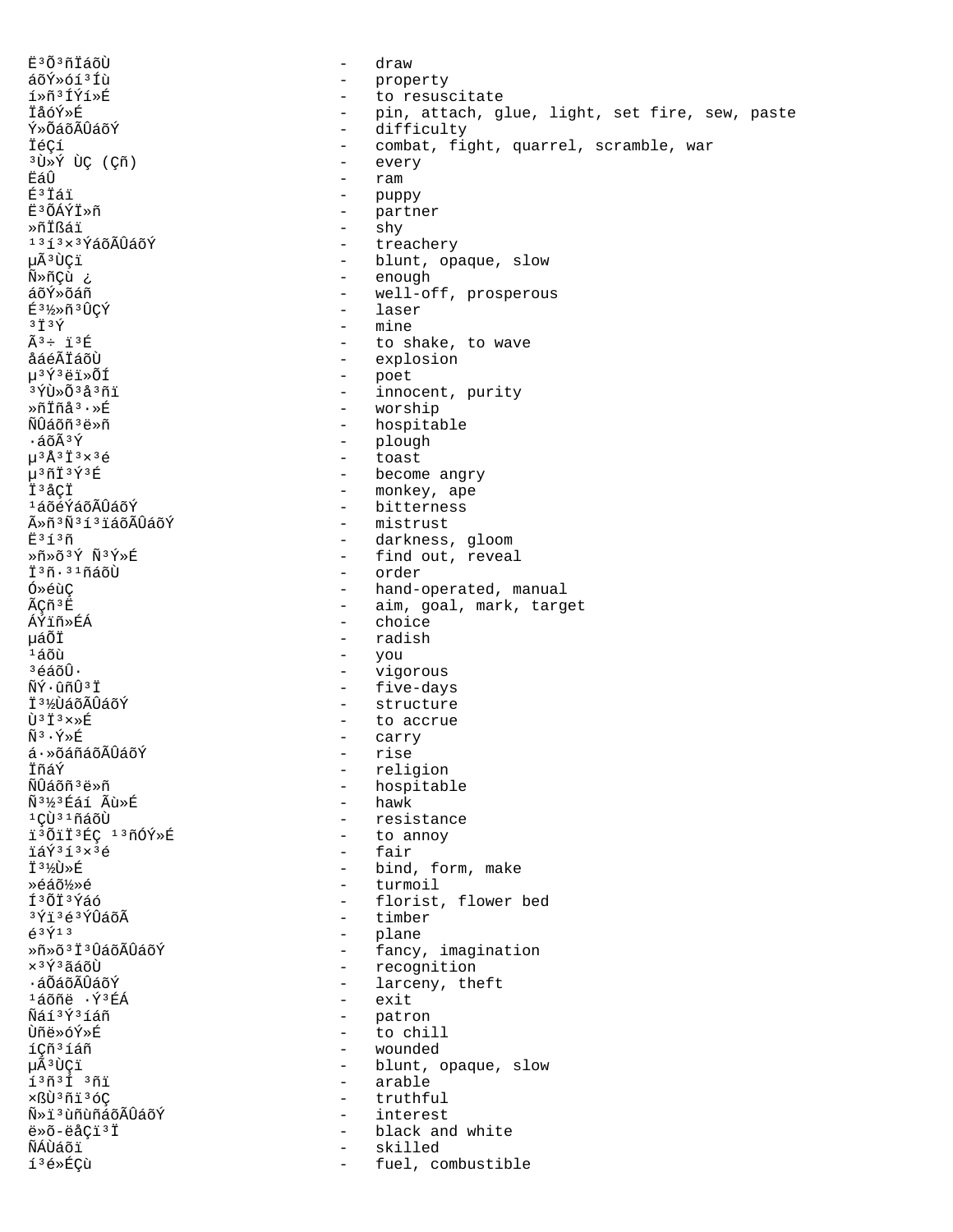ß÷áûóÝ»É Éáõë<sup>3</sup>ÙáõiÇ ·á· Ñ<sup>3</sup>iáõó»É áñáß µ<sup>3</sup>Ý Ã≫Û  $\tilde{N} \times \tilde{Y}$ <sup>3</sup> $\tilde{N}$ <sup>3</sup> $\tilde{Y}$ <sup>3</sup>ñÓ<sup>3</sup>Ý<sup>3</sup>·ñáõÃÛáõÝ  $1313$ áõ½u»Ï Ó<sup>3</sup>ÛÝ<sup>3</sup>·ñáõÃÛáõÝ  $\tilde{a}$   $\tilde{I}$  $\tilde{B}$  $\tilde{n}$  $3$   $1$   $3$   $\tilde{1}$  $1$  $3$  $\tilde{1}$  $6400<sup>3</sup>$ uȖ»É ÃáõÛÉ3ïñáõÙ ÍáõéêÃ c<sup>3</sup>Ec<sup>3</sup>EáõÙ Ó·»Éáí íÝ3ë»É áã Ñ3ñÙ3ñ x 3 Ùu 3 ñ  $3a3TC$ EÁßEÁß<sup>3</sup>É Ùß<sup>3</sup>ÏáõÛÃ Ù3ñ½3Ýù Ï3ï3ñ»É Ùñó 3 ß 3 ñ Ñ3ÛïÝC ÁÝÏÕÙ»É ëå3Ý»É **EáñáõÃÛáõÝ** ÇÝÁ Ñ<sup>3</sup>ñÛáõñ  $363$  cci<sup>3</sup> ãáõ  $*\tilde{\rm n} \tilde{\rm 1} \tilde{\rm n}^3 \cdot \tilde{\rm a} \tilde{\rm o} \tilde{\rm Y}^1$ Ýß3Ýí»É **ÉáõÍ**Ȗù  $\tilde{N} \geq \tilde{\epsilon}^3 \cdot \text{C} \tilde{n}$ උ Ý»Õ vi<sup>3</sup>iíáõÙ ¿ ßï»Ù3ñ3Ý ï3Ïï ÁÝÏÝ»É É3ñ  $\tilde{N}$ <sup>3</sup> $\tilde{1}$   $\tilde{1}$   $\tilde{1}$  $0*0*3*3*1*$ ևß»ÍÍ¢ã ùÝ3Ñ3×áõÛù áõݪ ÏáõÃÛáõÝ áõi»ÉCù Íáí»½»ñù  $E3 \tilde{A}$ Ù<sup>3</sup>ñ<sup>1</sup>CÏ ÃÇñ<sup>3</sup>E í»ÑªëùªÝã µ<sup>3</sup>ÝÇ ï»Õ ã<sup>1</sup>Ý»É  $\tilde{A}^3 \div \tilde{a} \tilde{Y}$ ·»ïÇÝ ï3å3É»É áëIñ¢ Iláñ ûñáõÃÛáõÝÝ»ñ IȖ<sup>3</sup>IñáõÙ 毂ݪÏÇñ  $\times$ <sup>3</sup>åáÝC<sup>3</sup>  $3F*TAT5*F$ <sup>3</sup>ที่» ก็นี้ล์ก็ว่า ÍÝÝ<sup>13</sup>u»ñ»É åïï»É **È**≫Ñ3ëï<sup>3</sup>Ý з ұ́½»ұ́ CÙ3Ý3É EáÛ3Ý3É

- to embarrass - window sill - remunerate, to pay, to thank - something, little - tea - support - inscription, protocol  $-$  artful - Uzbek - sound recording - rash - find out, show - admission - pigeon-toed  $-$  rout - to drag out - improper - camp - glass - to rustle - culture - to practice - tournament - known, outstanding - dip, ship - kill, shoot, slay, - depth - nine hundred - forthcoming - flight - globe<br>- to become engaged - liquidation - telegram  $-$  and - narrow - it be visible - barn, elevator - tact, step - appear, break, fall - ligament, string, wire - fragment, splinter - attic, loft - vacuum cleaner - whim - ability - food - beach - cloth, rag - people - aim, goal, mark, target - majestic - neglect, ignore - trash - topple - pit - malfunctions - forage - porter - Japan - to worry - west - to give birth - to turn - Poland - unaided, unarmed - to consult, to feel, to know, to learn

- to direct, to correct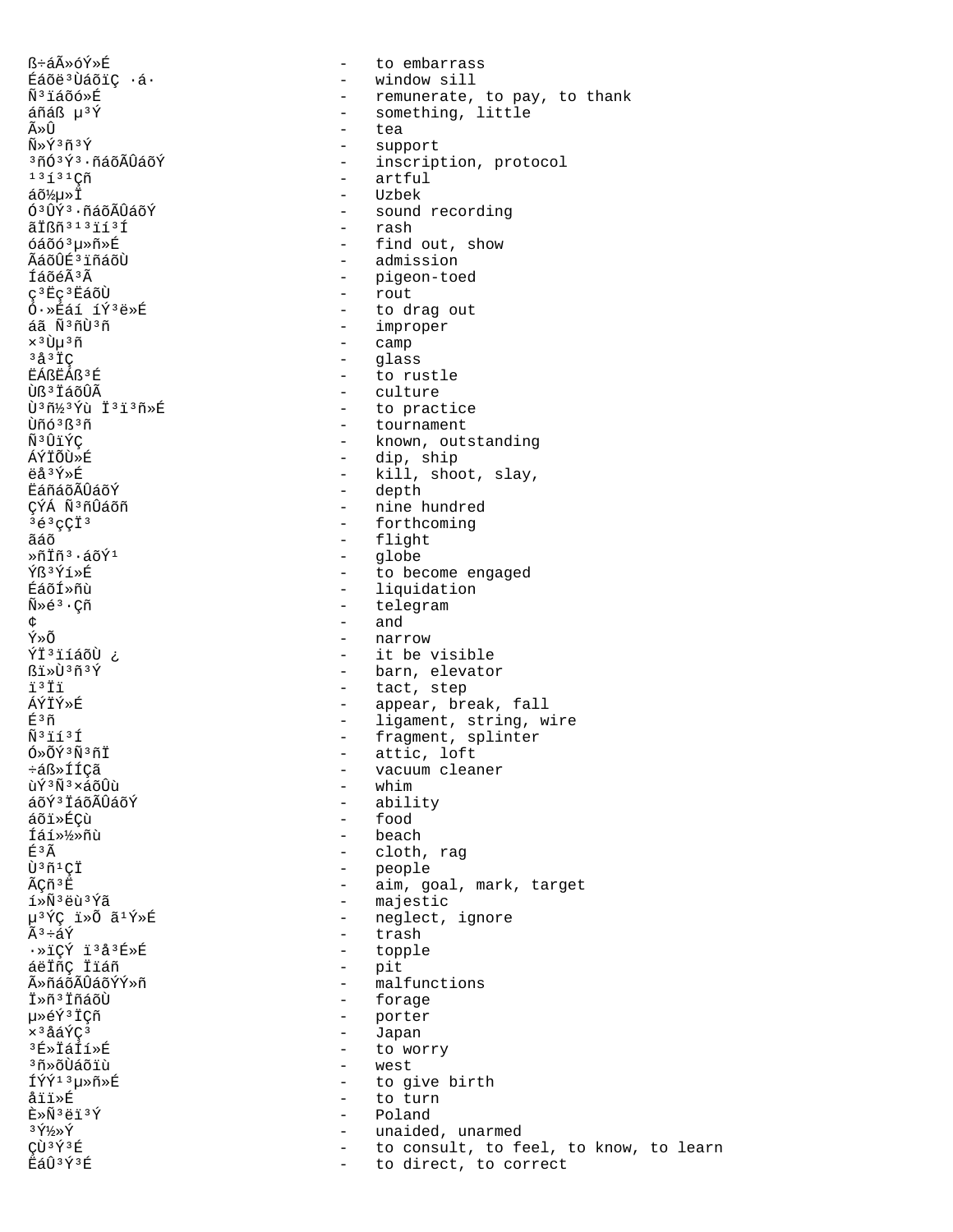น**E**ิล์oัñ hill  $\sim$  $37c313e$ - mountain ash 1ñáßÙ3ÝÇã - stamp - symbol, emblem EáñÑñ<sup>13</sup>Ýß<sup>3</sup>Ý - stand  $6406313E13T$ - handle µéݪï»Õ ÙÁñó<sup>3</sup> Ió»É - to compete - simply-so Ñ»Ýó 3ÛÝå»ë - Turkish ÃáõÕÃ - missing  $\widetilde{A} \gg \widetilde{n} C$ å<sup>3</sup>il»ñ<sup>3</sup>íáñ - figured - bring down, distract, reject  $R \times \widetilde{O} \times \widetilde{E}$ - to cut, cutting out Ó»õ»É ÍÇï - sparrow, bird - binding, structure I<sup>31</sup>  $\tilde{U}$ <sup>3</sup> $\tilde{I}$ <sup>3</sup> $\tilde{n}$ <sup>1</sup> $\gg$ É - ferment, leaven  $-$  mill  $\varphi$ ñ<sup>3</sup>Õ<sup>3</sup>Ó İáÝýÉÇİï - conflict - deprivation **½ñÏáõÙ** - to fail <sup>3</sup>ÝÑ<sup>3</sup>çáÕáõÃÛáõÝ Ïñ»É - method Ù»Ãá<sup>1</sup> - oral  $3\tilde{\Upsilon} \cdot C \tilde{n}$ - premise  $\hat{Y}$ <sup>3</sup> $\hat{E}$ <sup>3</sup> $\hat{A}$ <sup>3</sup> $\hat{U}$  $\hat{U}$ <sup>3</sup> $\hat{Y}$ - track ß<sup>3</sup>íCÕ - colourful  $\cdot$ áõÝ $3 \cdot \infty$ Õ Ñ<sup>3</sup>İ<sup>31</sup>ñáõÃÛáõÝ - contrast, opposite, opposition  $-$  ill, sick ÑÇí<sup>3</sup>Ý<sup>1</sup> - aggression, offensive Ñ3ñÓ3ÏáÕ3Ï3Ý  $-$  hawk ß<sup>3</sup>Ñ»Ý  $363C$ - forward - to rotate å<sup>3</sup>ï»óÝ»É ëñï<sup>3</sup>µ<sup>3</sup>ó - cardiogram çÝç»Éáí Ñ3Ý»É - to delete - assistance, support <sup>3</sup>ç<sup>3</sup> İóáõÃÛáõÝ - to be allocated  $3013105$ <sup>3</sup>Ūó»ÉáõÃÛáõÝ  $-$  visit  $13\frac{1}{2}$   $6\frac{1}{2}$   $\frac{1}{2}$  $-$  to chase  $-$  small <sup>3</sup>í»ÉC ÷áùñ - on the right <sup>3</sup>ç ÏáÕÙÇó - democracy  $1*U$ áiñ $31C3$ - lightning ß3ÝÃ - language, tongue É»¼áõ - dip, ship ÁÝÏÕÙ»É - pretext  $\tilde{Y}$ <sup>3</sup> $E$ <sup>1</sup>Cñ - to buy İ<sup>3</sup>ß<sup>3</sup>é»É - to pour ÓáõÉ≫É - hearing ÉëáÕáõÃÛáõÝ - to put in pawn İCi»É  $3\overline{Y}$ ∩ $\overline{Y}$ 1Ȗ - valorous, selfless, devoted  $\cdot$ ñ $\cdot$ é»É - excite, whet - following, next, successor Ѫcáñ1 - tourist ïáõñÇëï<sup>3</sup>Ï<sup>3</sup>Ý - fog, mist Ùßáõß - fierce, fury Ï<sup>3</sup>i<sup>3</sup>ÕÇ µ<sup>363</sup>óÇ Ã<sup>3</sup>ñ·Ù<sup>3</sup>ÝáõÃÛáõÝ - literal translation - theatre êïñáÝ - wardrobe  $\frac{1}{2}$ . ȑi 3å 3Ñ 3ñ 3Ý Ñ»éíáõÙ - beyond  $-$  life • ส์นิล์ดิลันิล์ดัห์ ∀ิ≫กั∙ล์กัf≫R์ - take - construction Ť3éáõóáõÙ  $\ddot{\tau}$ » $\acute{\tau}$ ä $3\ddot{\tau}$  $3\ddot{\tau}$ .  $- \mod P$  $0 \times 6 \tilde{Y}^3 \div 3 \hat{U} \tilde{I}$ - cane  $\frac{1}{2}$ <sup>3</sup> $\tilde{n}$ <sup>1</sup> $\tilde{n}$  $\tilde{n}$  $\tilde{n}$ - decorate, paint - colourful ∙áõÝ»Õ  $3qC$ ó - on the right í<sup>3</sup>Ý<sup>13</sup> I<sup>3</sup>íáñ - checked  $\div \acute{\mathrm{e}}^3\acute{\mathrm{a}}^3\acute{\mathrm{Y}}$ baker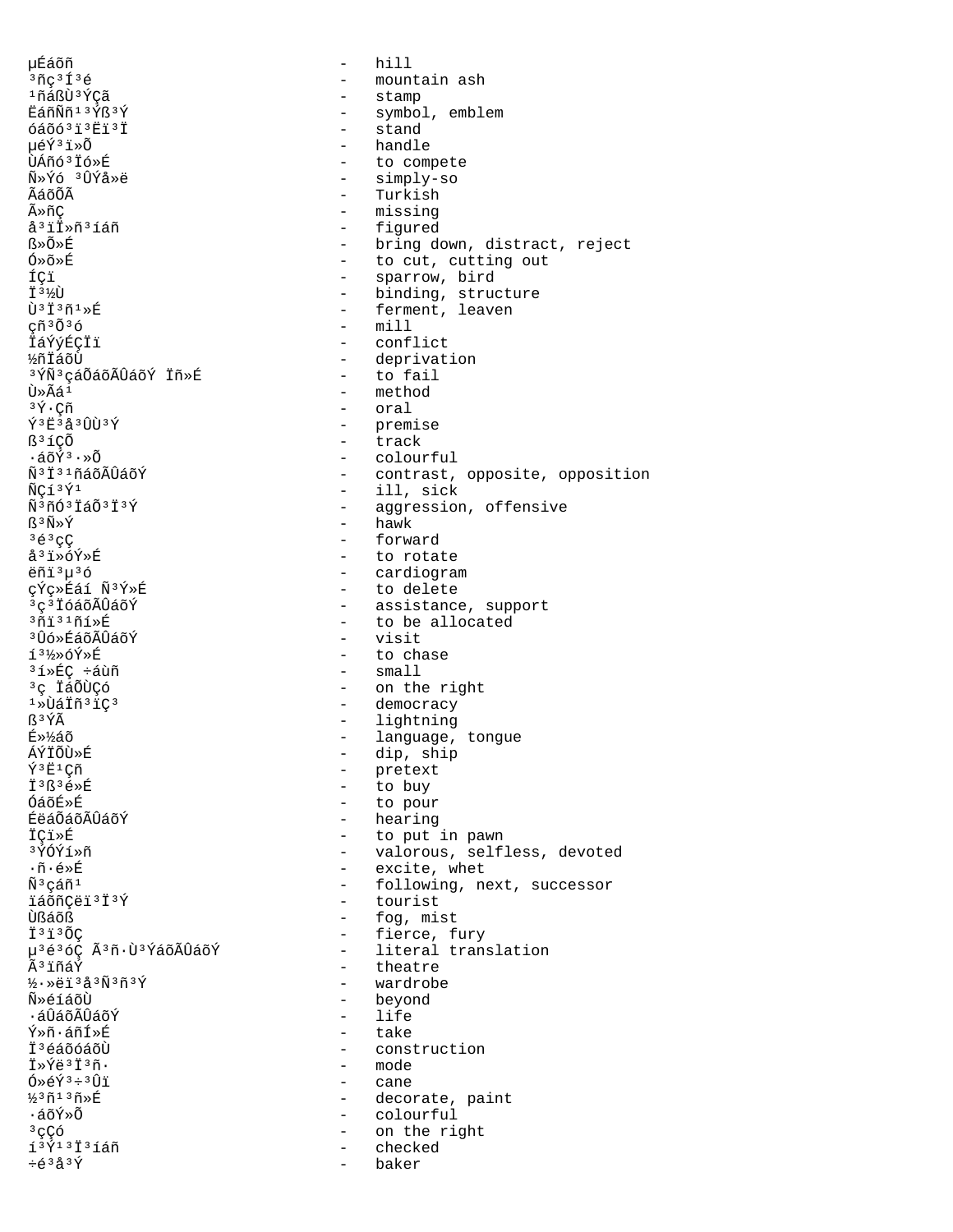İ<sup>3</sup>Ãë<sup>3</sup>  $E\tilde{n}$ <sup>3 $\tilde{U}$ </sup> Ã<sup>3</sup>ñÙáõÃÛáõÝ  $\mathring{\text{a}}\mathring{\text{Y}}$ <sup>13</sup> $\mathring{\text{c}}\mathring{\text{Y}}\mathring{\text{B}}$ å<sup>3</sup>ñáÕ  $Å3639.$  $\tilde{N}$ <sup>3</sup>Ù<sup>3</sup>Ó<sup>3</sup>ÛÝ<sup>3</sup>  $\cdot$ Ý $^{13}$ ë» $\tilde{0}$ uȎÝ»É Ãáõñ Cñ<sup>3</sup>íáõÝù T 31/11 5 3 Til ÁÝï3ÝC Ñ<sup>3</sup>ëáõÝ3ó3Í ÑáŪñáõÃÛªÙµ ÙáõÍ≫É ÁÝ<sup>1</sup>ëÙCÝ I3ÝáÝ31ñ3I3Ý  $3f$  » $E$  $\tilde{A}$ <sup>3</sup> บ้ค์ $\tilde{Y}$ » หิ  $R_1$  3  $\acute{\gamma}R_3\acute{\gamma}$  $1^3 \cdot 4$ õÙ ஈ้∀์1ñ»É ์<br>ที่นี่ล์∩ัห  $\cdot\,\ast\,\!\tilde{\mathrm{O}}\,{}^{3}\,\!{\rm M}\,{}^{3}\,\!\tilde{\mathrm{H}}\,{}^{1}\,{}^{3}\,\!\hat{\mathrm{H}}\mathrm{C}\,\!\acute{\mathrm{V}}$ Ñ<sup>3</sup>ëáõÝáõÃÛáõÝ áõ½µ»Ï Ã3é3÷Ç ÙÇë Ñ<sup>3</sup>ëÏ<sup>3</sup>Ý3ÉÇ ¿ ëïáñ<sup>313</sup>ë ßçï<sup>3</sup>ÙáõÏ  $\cdot$ Ý<sup>13</sup>I<sup>3</sup>Ñ<sup>3</sup>ñ»É <sup>3</sup>Ùë<sup>3</sup>ÃCí ÑñÑñáó πีΥ์<sup>3</sup>Ùùáí Ýáñ ï3ñí3 ß<sup>3</sup>i §ù<sup>3</sup>ß, Í<sup>3</sup>í<sup>3</sup>É!  $13 \times 36$ ù ïõ3ù3ñ1 µ<sup>3</sup>í3ñ3ñ ¿ ïáÑÙ <sup>3</sup>ÕCù İ<sup>3</sup>Ãë<sup>3</sup>Û<sup>3</sup>iáõÝ µ<sup>3</sup>ñÓ»É ֎ßïáó Ý»Õ3óÝ»É ÁÝiCñ fȖi ÁÝïñáíC  $13137$ 椀ÝÓ  $\ddot{\text{I}} \times$ <sup>3</sup> $\ddot{\text{I}}$ **ËÇëï** บิล์กีบัล<sub>ี</sub>น้ Ñ3ñÙ3ñ»óÝ»É EáÕáí 3 İ 3 ß 3 ñ μáÕΪ İ<sup>3</sup>ñÍ»É  $\cdot$ <sup>3</sup> $\tilde{\text{nc}}$  $1C\frac{1}{2} \times F$ u<sup>3</sup>Ý<sup>3</sup> IóáõÃÛáõÝ  $\AA$ <sup>3</sup>U  $^3$  $\AA$ <sup>3</sup> $\tilde{\rm N}$ áõÝ»õáñ <sup>3</sup>ñáï<sup>3</sup>ï»ÕC Ù<sup>3</sup>Ûñó<sup>3</sup>Ù<sup>3</sup>ù Ý»ñëáõÙ »½ñ **EëláõÃÛáõÝ** 

boiler, cube, saucepan  $\qquad \qquad \qquad \qquad$ trench freshness  $\equiv$ to strengthen  $\sim$ dancer  $\equiv$ child, heir, successor  $\overline{a}$ - contract - pin  $\mathbf{L}$ embark, load - dark cloud - right - figure  $-$  home - ripe - willingly - enclose, bring - besides  $\sim$ authorized - to strew, pour - to hide, to conceal - award - origin, occurrence - ask - copy, pattern, sample, test - decorative - maturity - Uzbek - sturgeon - certainly, clearly - secondarily - rat - shoot - date - jam - careful - new year's  $-$  too much - sale  $-$  man - enough, there is enough - gender, sort - gut - boiler - embark, load - sneezing - narrow, offend - perfect - litter - perfect - empty, trifle - rice - snub-nosed - strict, stern - sorrow to adapt  $\sim$ - pipeline  $\frac{1}{2}$ radish - believe, take - barley - to save - negotiation - sentry - well-off, prosperous - pasture continent  $\sim$  $\sim$ within, inside edge, field, fringe, margin  $\sim$  $\sim$ severity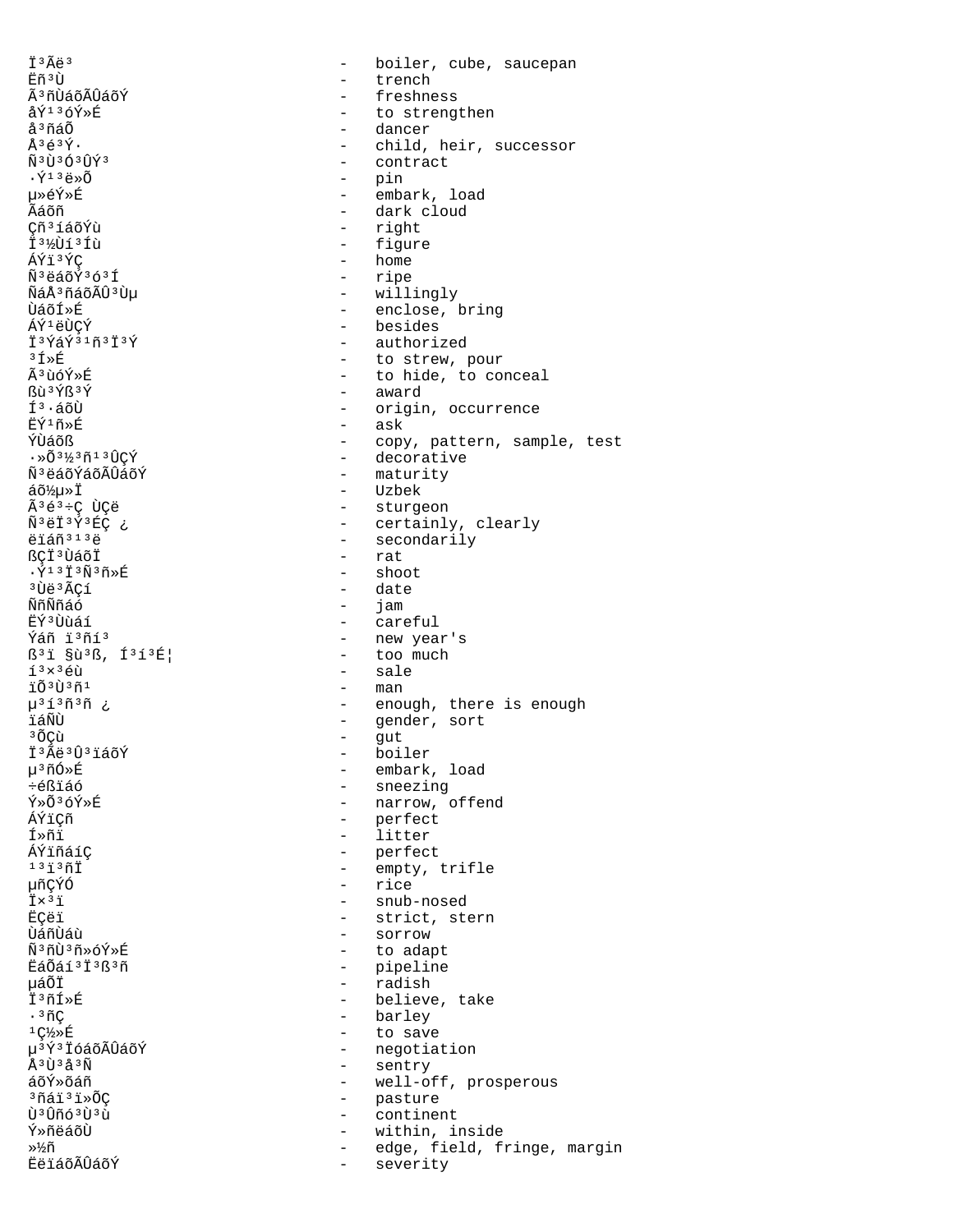É<sup>3</sup>ÛÝ<sup>3</sup>ñÓ<sup>3</sup>Ï extensive, spacious  $\qquad \qquad 3003\%$ - persimmon <sup>3</sup> Õù <sup>3</sup> LáõÃÛáõÝ  $\frac{1}{2}$  . need - hawk İáÕáåïÇã ëÕáó3ñ3Ý - saw-mill áõÅ»Õ3Ý3É - to accrue - round-up ßáõñçi<sup>3</sup>É çýã - that, what ëïáÍ<sup>3</sup>ÝC - diaphragm  $\hat{U}$ <sup>3</sup> $\hat{e}$  $\hat{Y}$ <sup>3</sup> ·  $C$ <sup>1</sup><sup>3</sup><sup>1</sup><sup>3</sup> $\hat{Y}$ - professional - move, re-sit, go away  $7 \times 03 + 27 \times 12$ **Eái**3Ýáó  $-$  loft - punching 1ñáßÙ 3 ï Cả - lull, silence ÉéáõÃÛáõÝ Ëáë<sup>3</sup> IóáõÃÛáõÝ - conversation, chat - treat, cure µÅßÏ≫É  $\mu^3 E \times E$ - be knocked - from here <sup>3</sup>Ûëï»ÕÇó - canary  $1*00*5C1$ - interrupt, break ÁÝ<sup>1</sup>Ñ3ï»É - go out, get out, go away<br>- annoy, irritate, tease <sup>1</sup>áõñë · 3É µ3ñÏ3óÝ»É - patrol  $\mathring{a}^3$ ñ»İ - porter uȎÝ3 ICñ - valley ÑáíCï  $1C\tilde{n}$  $3\tilde{N}$  $3\tilde{1}$  $3\tilde{1}$  $3\tilde{Y}$ - operational ïÇå<sup>3</sup>ñ - model, sample - decency ù<sup>3</sup>Õ<sup>3</sup>ù<sup>3</sup>í<sup>3</sup>ñáõÃÛáõÝ - to recall, to recollect, to remember ÑÇß»É - grovel, reptile ëáÕáõÝ - enlarge ÁÝ<sup>13</sup>ñÓ<sup>3</sup>Ï»É ù»É»Ë - commemoration 3ÝíÝ3ë - safe, harmless - drunk  $\tilde{N}$ <sup>3</sup> $\tilde{n}$  $\mu$ <sup>3</sup> $\tilde{1}$ ß∃Ñ  $-$  benefit  $*$ ñ  $*$  C $1313$ - satirist  $*$  73 $\hat{U}$ - look back  $3\overline{1}$ ñx $3\overline{Y}$  $3\overline{1}$ - pistol, revolver - casual 1Cåí<sup>3</sup>Í<sup>3</sup>ÛCÝ - take off ó<sup>3</sup>iİ»É §ëåáñi| - to treat ÑÛáõñ<sup>3</sup>ëÇñ»É - fascist ý<sup>3</sup>ßÇëï Çñ<sup>3</sup>óáõÙ - realization, selling - revolution Ñ»Õ3÷áËáõÃÛáõÝ - information ï»Õ»Ï3Ýù .<sup>3</sup>ñáõÝ - spring - Caucasian ÏáíÏ<sup>3</sup>ëóC cȖÙ3ã3÷ - thermometer - sharp-sighted  $\ddot{\rho}$ ñ<sup>3</sup>i» $\ddot{\rho}$ - proposal, suggestion  $363C371$ ∙Çï»ÉÇùÝ»ñ - the items of information - Georgian íñ<sup>3</sup>óC - dairy Ï3ÃݻջÝ Ë<sup>3</sup>µ»µ<sup>3</sup>ÛáõÃÛáõÝ - deception, fraud, take-in - make-up 1CU3Ñ3ñ13ñáõU - firm, stout, strong, solid <sup>3</sup>Ùáõñ ëïí»ñ - shadow AÝ3ÝŤ - insolvent - liquidation ÉÇÏíÇ<sup>13</sup>óÇ<sup>3</sup> Ù<sup>3</sup> láõóáÕáõÑÇ - waitress - desktop  $\ddot{e} \times \tilde{O}$ <sup>3</sup> $\acute{Y}C$ - curse ÑCßáó - match ÉáõóÏC ևùñ3Ñ3ë3Ï  $\sim$   $$ juvenile - circulation, draw E3Õ3ñĪáõÃÛáõÝ 3ÝÏ3ñ»ÉÇ ¿ - it is impossible - bracket  $\div$ <sup>3</sup> $\ddot{I}$ <sup>3</sup> · CÍ Ë3éÝ»É  $\overline{a}$ blend, mix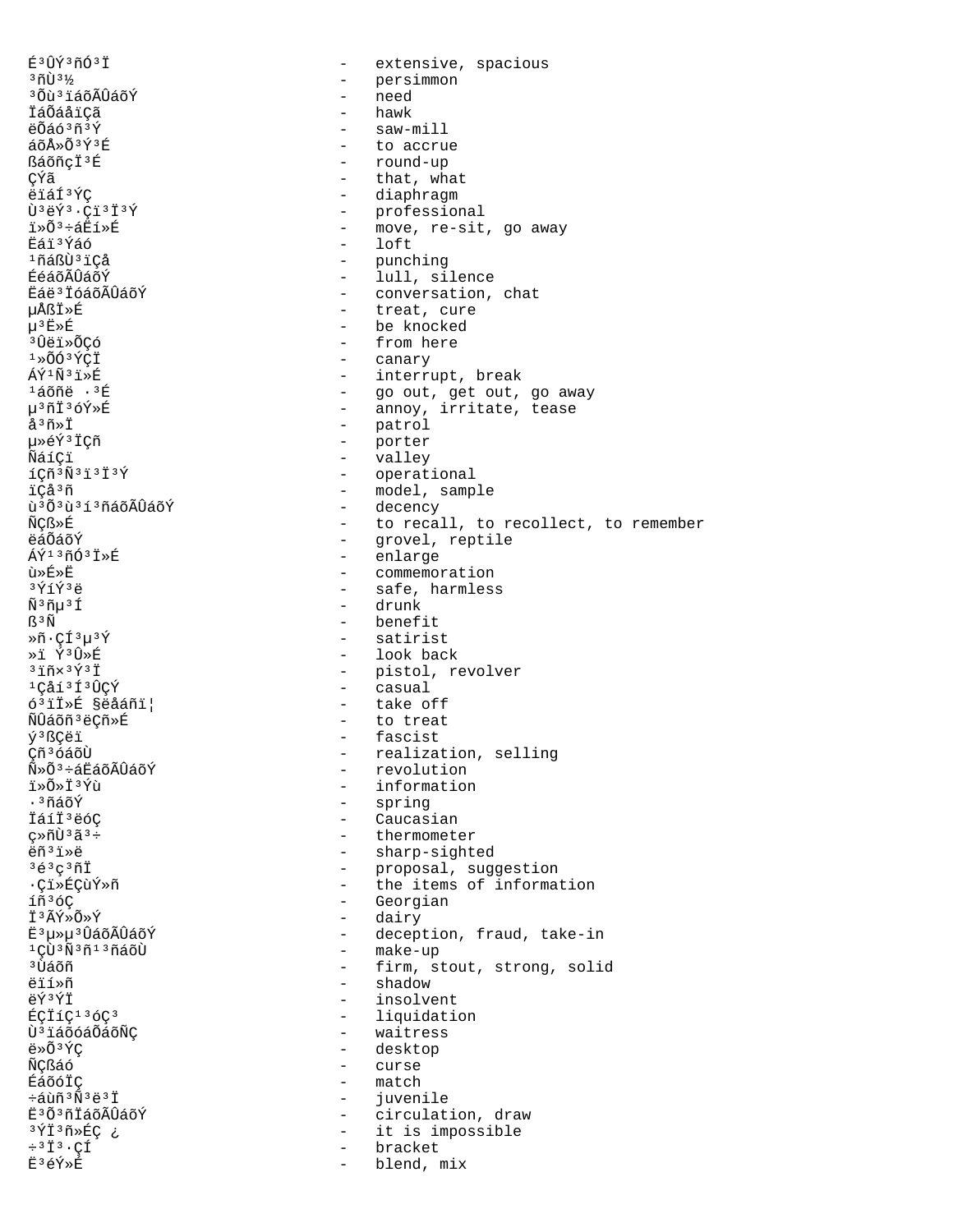$\tilde{N}$ <sup>3</sup> $\tilde{K}$ 13 å 3 $\tilde{N}$ ßi'å µáõÅ û ÝáõÃÛáõÝ  $\mu^3$ ó í»ñ µÝ3Ï3ÝáÝ Ý»ñÏ»É µ<sup>3</sup>ó Ù<sup>3</sup>Ýáõß<sup>3</sup>Ï<sup>3</sup>·áõÛÝ µéÝ3Ï3É ëÝáõóí»É ëåCï<sup>3</sup>Ï ÁÝ1áõÝ3 ÏáõÃÛáõÝ fáñf  $\cdot$ áõÃ $3\bar{Y}$ ï3ÝÓ  $3630.3139$ ã¿ å»ñÏ»ë §ÓáõÏ| ÑáõÛÝ Ñ3Éí»É tì 3 tìñ  $\tilde{N}$ <sup>3 $\tilde{Y}$ <sup>1</sup> $\gg$ ë</sup>  $3\acute{\gamma}$  $3\acute{\epsilon}$ CÏ ùÝÝ3ñÏ»É † 3 ปี 3 Y้า 1 ևùñ CÝã 3é3c  $\hat{a}$ ñá $\hat{a}$ <sup>3</sup> · <sup>3</sup> $\hat{Y}$ <sup>1</sup> » $\hat{E}$ µ3ó ∙áõÛÝÇ Ñ3í3ÝáõÃÛáõÝ ï3É Íáíáí x<sup>3</sup>Ý<sup>3</sup>å<sup>3</sup>ñ ·Ý<sup>3</sup>É ∙ÅïáõÃÛáõÝ ßÝã3éáõÃÛáõÝ ù <sup>3</sup>ÝÇëÝ ¿  $a^3 \tilde{n} \cdot \tilde{\infty}$ ∙»ñ»½ÙªÝáó ËÛáõë น<sup>3</sup>ó A๊á ÕÝ» หิ i<sup>3</sup>ñ<sup>3</sup> Iáõë<sup>3</sup>Ýù Ñ<sup>3</sup>Ù<sup>3</sup>ÙCï ·ñ3Ýó»É  $31371$ <sup>3</sup>Õí<sup>3</sup>÷»ïáõñ üñ<sup>3</sup>ÝëC<sup>3</sup> Ñáõ½í»É Ñ3ÕÃ3Ý3ÏÇ íñ<sup>3</sup> å<sup>3</sup>ÛûóÝ»É å<sup>3</sup>ñ<sup>3</sup>ÛCÝ <sup>3</sup>∏ิ่≫Y์ล์∩ักี EáeuÁ Iiñ»É  $337373E$ åªñáÝ Ñ3í»ñÅ3óÝ»É  $\hat{u} \cdot \hat{Y}$ <sup>3</sup> $\check{T}$ <sup>3</sup> $\check{Y}$ 3 ÝËÇÕ× 3ÝĖéáí í»ñÙ<sup>3</sup>Ï EáëùÁ Ïïñ»É  $\ddot{T}$  3 $\tilde{O}$  3 $\acute{F}$  $\ddot{e}$ <sup>3 $\tilde{N}$ 313 $\tilde{S}$ i</sup>  $1$ ñëáõÙ พี3บิบล์ก็บิที óÝó»É 6<sup>3</sup>ÍCó 㻽áùáõÃÛáõÝ ÍÝ≫É í»å Ñ<sup>3</sup>É<sup>3</sup>ÍáõÙ **ËÝã** ≫É  $\overline{a}$ 

- bookkeeper - ambulance - open - upwards, majestic, grand - normal, normally - to paint - lilac - despot - to eat - white - ability, capability, flair - brain - plough - pear - elastic - no, not - perch - Greek - to thaw - female, mother, womb - celebration - unapproachable - to discuss, consider - installation, unit - shortly - to propagandize - light - to approve - to sail - quarrel - breath, respiration - how much? - award, reward, tribute - cemetery - mash, paste - dismiss, let go, let out - bewilderment - adherent - enlist, register, write down - close, tip, final, ending, end - fluff, down - France - to worry  $-$  will  $-$  on - to blast, to blow up, to explode - dancing - everywhere - to interrupt - amazing, amusing, surprising - mister - to immortalize - assistant, auxiliary - ruthless, unscrupulous - imperturbable - blanket - to interrupt - to limp  $-$  rink - outside of - kiss - shake, stir - by bottom - neutrality - to give birth - novel pursuit to blow one's nose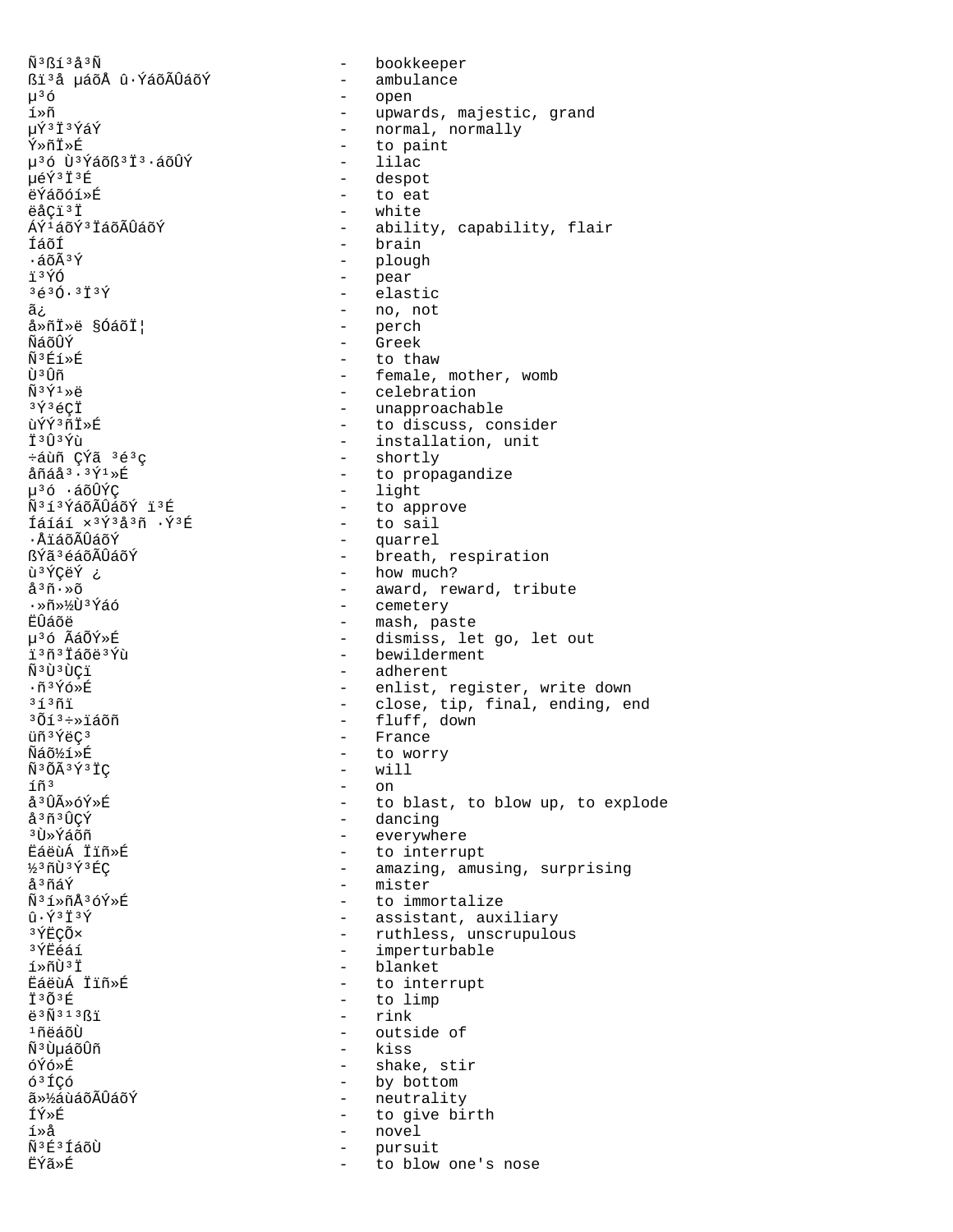$\div$ <sup>3</sup> $\hat{U}$  $\div$ <sup>3</sup> $\hat{U}$ <sup>\*</sup> $\hat{E}$ to fondle  $\equiv$ <sup>3</sup>í»ÉóáõÏ  $\equiv$ excess, surplus  $3\,\tilde{\mathrm{n}}\,\tilde{\mathrm{I}}$  $\sim$ shell i<sup>3</sup>Ýç»É torment İñÃáõÃÛáõÝ education  $\ddot{a}$  3  $\ddot{0}$  $\sim$ embryo, germ  $3\frac{1}{1}3\prod$  $\sim$ tooth <sup>3</sup>ñiáÝáõÃÛáõÝ - privilege x<sup>3</sup>Ý3å3ñÑáñ<sup>1</sup>áõÃÛáõÝ  $\sim$  10  $\pm$ trip, journey, voyage, travel - mackerel ÃÙñ 3 1 »Õ **Ti**»Ýn - us, we  $A\hat{V}$ 136 $\hat{V}$ »E - to strengthen Ý≫ñùCÝ - inner, interior Ýëï»óÝ»É - plant å<sup>3</sup>ßïå<sup>3</sup>Ý Ï<sup>3</sup>Ý·Ý»É  $\sim$   $$ to intercede **EáõÝÏ** - incense Ù<sup>3</sup>iÇi - pencil  $\omega_{\rm{max}}$  $\tilde{N}^3 \cdot \tilde{a}$ õëï costume, dress, suit, garment, clothes - polish É»Ñ3ëï3ÝóÇ å<sup>3</sup>Ñ<sup>3</sup>ÍáÝ»ñ  $\sim$ canned food - hygiene <sup>3</sup>éáÕç<sup>3</sup>·ÇïáõÃÛáõÝ áëÏ»ñÇã  $\sim$ jeweller - Lithuanian ÉCI1áõÑC - known, outstanding Ñ3ÛïÝC - to bend Íé»É üáõÏ - enemy, hostile, opponent  $3\tilde{U}$ uá $\tilde{O}3\tilde{I}3\tilde{Y}$ - complete - national ÅáÕáíñ<sup>13</sup>Ï3Ý - poop, provender<br>- manipulation, processing Ë≫É Ýß<sup>3</sup> IáõÙ Ï3ñ.31ñáõÃÛáõÝ 3Ý»É - to dispose  $1C3\widetilde{n}3\widetilde{Y}$ - morgue  $3\overline{Y}$  $3\overline{1}\overline{Y}$  $\overline{1}$  $3\overline{E}$ - surprise, unexpected - confirm, ratify, assert, testify í3í»ñ3óÝ»É  $\tilde{A}$  3  $\tilde{A}$ t i 3  $\tilde{Y}$  $\sim$  10  $\pm$ gauntlet, mittens 3½3ïáõÃÛáõÝ - liberation, deliverance, freedom - flame uáó Ý»óáõI ÉCÝ»É - to carry 3ñï3Ñ3Ûï»É - to express ëó»Ý3ñ - script, scenario  $\mathbb{R} \tilde{\mathrm{n}}^3 \mathcal{H} \mathbb{R}$ - dream 3 Ýçñ 3 ÝóÇÏ waterproof, cloak  $\sim$ - citation บ้»cµ»ñáõÙ <sup>1</sup>ÅI<sup>3</sup> ÙáõÃÛ<sup>3</sup> Ùµ - unwillingly  $\div$ <sup>3</sup> $\tilde{O}$ <sup>3</sup> $\tilde{u}$ ß<sup>3</sup>Ý $\tilde{u}$ - caress, weasel - fall of the leaves - opera house ûå»ñ<sup>3</sup>ÛÇÝ(Ã<sup>3</sup>ïñáÝ) - last year's <sup>3</sup>ÝóÛ<sup>3</sup>É ï<sup>3</sup>ñí<sup>3</sup> ÃFAT3Ý - brood hen - flower, pox ͪÕCÏ - conference İáÝý»ñ»ÝóÇ<sup>3</sup> - to astonish í3ñÙ3óÝ»É - comedy, humour  $\frac{1}{2}$ <sup>3</sup> $1$   $\frac{1}{5}$ **ËáõÉ** - deaf, silent  $3\overline{Y}$ İ $3\overline{e}$ İ $3\overline{1}$ undoubtedly  $\sim$ EáiÑ3ñ Ù »ù »Ý3  $\overline{a}$ mower 3 ç 3 İáÕÙÛ 3 Ý  $\sim$ right  $3\tilde{n}$  $3$ . - fast, quickly, rapid, swift Ýí<sup>3</sup>·<sup>3</sup>ñİÇã - player ÏáãáõÙ  $\sim$ calling, rank - drought Ȗ3Ri ÍË<sup>3</sup> ËáiC ÙÝ<sup>3</sup>Óáñ<sup>1</sup> - stub ÃÇÏÝáó  $\sim$ raincoat  $\mu \acute{\text{x}}$ <sup>31</sup>⁄2<sup>13</sup> $\mu$ <sup>3</sup> $\tilde{\text{n}}$  $\sim$ unwitting E<sup>3</sup>ÛÍ bait  $\sim$ ႧȖ<sup>3</sup>ÛÇÝ night  $\sim$ Ý3Ù3Ï3ÝÇã  $\overline{a}$ stamp Ñ<sup>3</sup> İáõÙ  $\sim$ propensity, tendency, arrangement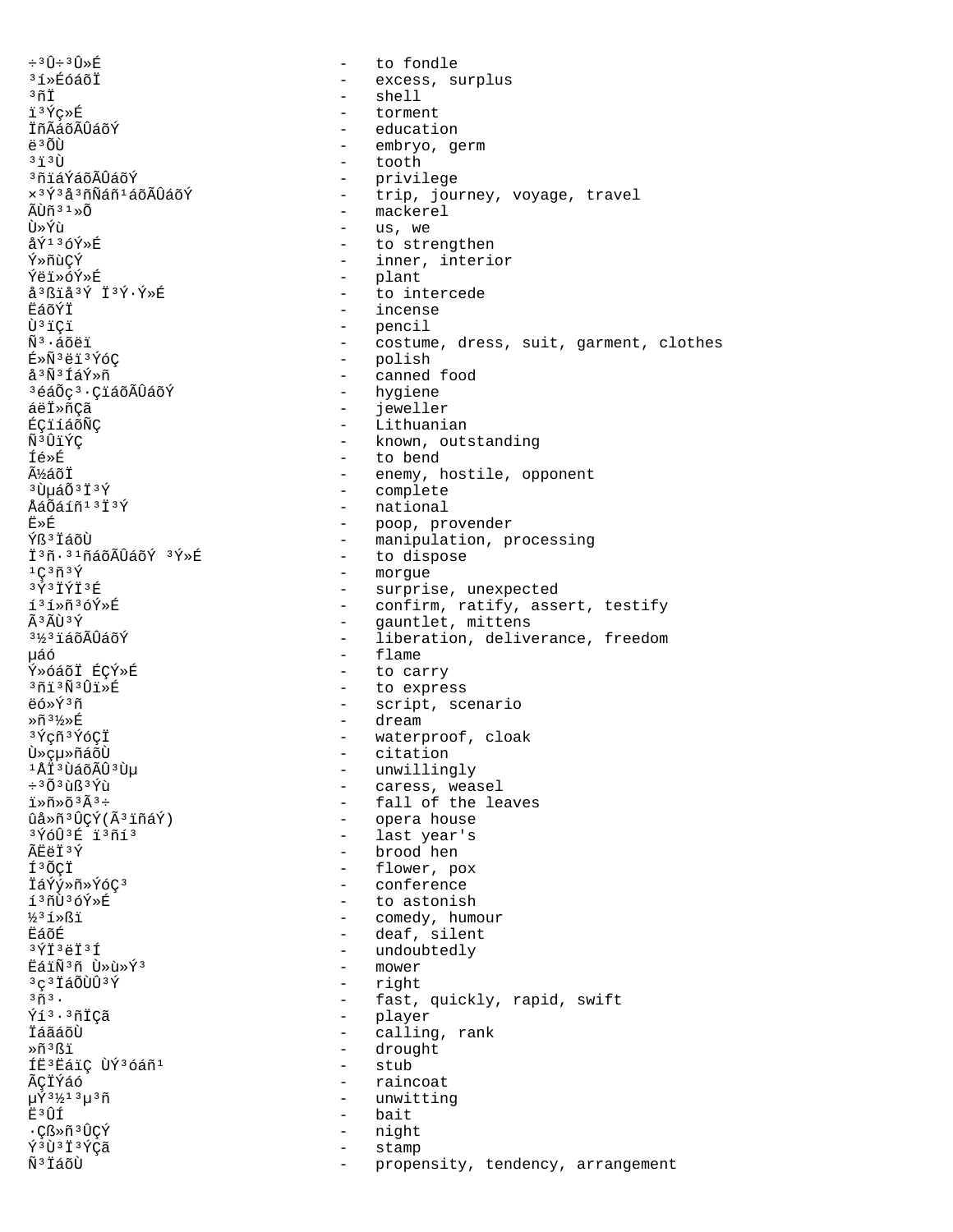ÁÝÏ»ñ3Ï3Ý companionable  $\sim$ <sup>3</sup>ñi 36áÉáõÙ - reflection, exhalation  $\tilde{\rm N}^{\,3}\,\dot{\rm U}\tilde{\rm n}\!\times\!\dot{\rm E}$  $\omega_{\rm{max}}$ to count - brown mushroom <sup>3</sup>·<sup>3</sup>ñCÏáÝ Ñ<sup>3</sup>iÏ<sup>3</sup>Ýß<sup>3</sup>Ï<sup>3</sup>Ý - characteristic, indicative - bastmat, mat EëÇñ Ñ<sup>3</sup>Ý<sup>1</sup>CÙ<sup>3</sup>ÝáõÃÛáõÝ - censure - fault, guilt, sin Ù≫Õù í<sup>3</sup>i<sup>3</sup>éáÕç - unhealthy ÃÃí 3ë»ñ - soured cream  $\tilde{1}$  $3\tilde{1}$  $3\tilde{1}$  $3\tilde{1}$  $3\tilde{1}$ - teacher  $\frac{1}{4}$   $\frac{1}{4}$   $\frac{3}{4}$   $\frac{3}{4}$   $\frac{1}{4}$   $\frac{3}{4}$   $\frac{1}{4}$   $\frac{1}{4}$   $\frac{1}{4}$   $\frac{1}{4}$   $\frac{1}{4}$   $\frac{1}{4}$   $\frac{1}{4}$   $\frac{1}{4}$   $\frac{1}{4}$   $\frac{1}{4}$   $\frac{1}{4}$   $\frac{1}{4}$   $\frac{1}{4}$   $\frac{1}{4}$   $\frac{1}{4}$   $\frac{1}{4}$  - to have a good time - bald É≫ñİ  $130000$ - brown - to export  $301303$ ÏÇÝ - lady, woman, spouse, wife i3ñµ»ñ»É - to distinguish - father-in-law  $3\tilde{\gamma}\times\tilde{n}$ Íñ<sup>3</sup>·ñ»É - to plan å<sup>3</sup>ñëÏ<sup>3</sup>Ï<sup>3</sup>Ý - Persian  $3031316n$ - vicious  $3\tilde{n}$ i $3\cdot\tilde{n}$ ȃ - to write off, to copy - alive <sup>3</sup>åñáÕ  $361371$ - to have a good time - lump ∙áõÕÓ u3é3óC Ã3ñ·Ù3ÝáõÃÛáõÝ - literal translation  $3\frac{1}{2}3\frac{1}{1}$ - free - domestic  $\tilde{N}$ <sup>3</sup>Ûñ»Ý<sup>3</sup>Ï<sup>3</sup>Ý - to require Ï<sup>3</sup>ñÇùÇ áõÝ»Ý3É - diaphragm  $1C$ <sup>3</sup> $\sqrt{r}$ <sup>3</sup> $\cdot$ U<sup>3</sup> - poorly<br>- across, on, via, through ã<sup>3</sup>ñCù íñ<sup>3</sup>Ûáí - to throw íñ<sup>3</sup> ÁÝİÝ»É - mulberry ÃáõÃ<sup>3</sup>Ï  $1$ Ci » $E$ - watch, examine, inspect, look, observe - also  $3$   $\hat{\Pi}$  $\hat{F}$  $\gg$  $\tilde{\Omega}$ Cñ3ñ »ï»õÇó - in succession É<sup>3</sup>ñáõÙ - stress, voltage <sup>33</sup>UuÛáõÕ - basket - to poison ÃáõÝ3 íáñáõÙ - besides ÁÝ<sup>1</sup>ëÙÇÝ - flight Ãéã»ÉÁ ÃË»É - furnace, to bake CÝãåÇëÇ - what - turmoil Ȏáõ½»é - interleave Çñ<sup>3</sup>ñ Ñ<sup>3</sup>çáñ<sup>1</sup>»É - screen ùáÕ - hundred <u> พิง</u>ก์ทิล์กัก  $x 3 7 3 7 3 1 3 1 3 1 1$ - battle, fight  $\tilde{A}$  3 $\tilde{A}$  3 $\tilde{H}$  3 $\tilde{I}$  3 $\tilde{Y}$ - Tatar - form  $\tilde{U}$ <sup>3</sup> $\tilde{n}$ <sup>3</sup> $i$ Cx<sup>3</sup> $\tilde{I}$ - to discuss, consider ùÝÝ3ñÏ»É - shirker, truant ∙áñͪÉÇù - find out, reveal, detect, show <sup>1</sup>ñë»õáñ»É  $a^{3}6^{3}1^{3}1^{3}9$ - senile É<sup>313</sup>i»ëáõÃÛáõÝ - optimism  $1 \times 6$ - in the meantime, till now  $\tilde{u}$ <sup>3 $\tilde{N}$ 3 $\tilde{Y}$ 3</sup> - priest wealth, abundance, surplus 3é3ïáõÃÛáõÝ  $\Delta \sim 10^{-11}$ ùÝÝ3ñÏáõÙ - discussion  $\frac{1}{3}$ 3ñ $\sqrt{2}$ ȃ - be knocked, drive ล์ก็ดั»ก์ล์ก็นิ้ก์ - directory, guidebook åïáõÛï ï3É - to wriggle, to meander - potatoes İ<sup>3</sup>ñiáýÇÉ Ñ<sup>3</sup>Ýó<sup>3</sup>ÏÇó  $\sim$   $$ accomplice  $\tilde{A}^3$ ֒»É - to disappear, to fall, to pour, to spread <sup>3</sup>íiáÙ<sup>3</sup>i Ñ >é<sup>3</sup>Ëáë - payphone áõÃëáõÝ3Ï3Ý  $\sim$ eighties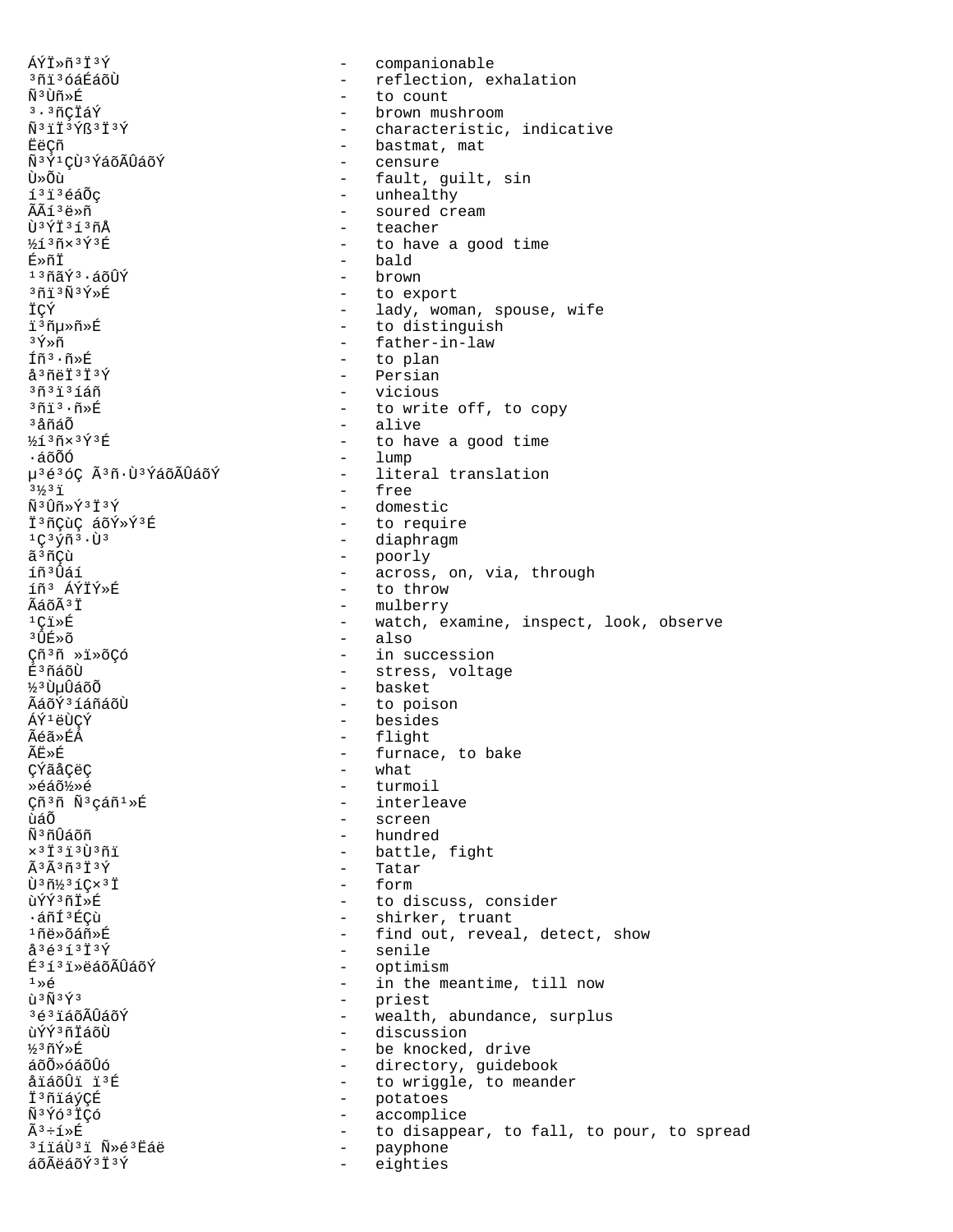$3\tilde{Y} \cdot C\tilde{n}$ oral  $\sim$  $3BE3I3I3n$ .  $\sim$ rules 毂Ý∃ï∃ñ - truck, lorry Ù<sup>3</sup>Ýáõß<sup>3</sup>Ï<sup>3</sup>·áõÛÝ  $\frac{1}{2}$  . violet near áã Ñ»éáõ  $\mu^{3}$ <sup>1</sup>C duck  $\tilde{N} \geq \tilde{e}^3$ Eáë - telephone åÉ3Ý3ÛCÝ - scheduled - force Ñ3ñÏ31ñ»É - expert ևñÓª·»ï ¿É»Ïïñ<sup>3</sup>Ï<sup>3</sup>Û<sup>3</sup>Ý - power station - danger, peril, risk, hazard, threat  $f$  $f$  $3$  $\circ$  $\circ$ .  $30\times0$  $-$  bow - exclusive  $\mu$ <sup>3</sup> $\acute{o}$ <sup>3</sup> $\acute{e}$ CI - ethics µ<sup>3</sup>ñáÛ<sup>3</sup>·ÇïáõÃÛáõÝ  $3ñI3f$ - adventure µÝ3Ï»ÉÇ - inhabited - reorganize, reconstruct, transform í»ñ<sup>3</sup>Ï<sup>3</sup>éáõó»É - nostril  $\tilde{\epsilon}$ áõÝ $\cdot$ »ก็กีล์กี1 - third - landlady iCñáõÑC ù<sup>3</sup>Õ<sup>3</sup>ù<sup>3</sup>ÓáõÑÇ - citizen <u>ឝ3 T៌ក</u> - blade **Féáí»É** - to disturb Eñ<sup>3</sup>EáõëáõÙ - encouragement - clarity, purity บิ<sup>3</sup> นิทีล์oีA็บิล์oีY์ é»ïÇÝ - rubber  $110C1$ - vegetable marrow  $\text{-}\qquad\text{shadow}$ ëií»ñáï - loss İáñóñ<sup>3</sup>ÍÁ  $E^3Y \cdot 3\tilde{n} \times E$ - disturb Éáõë<sup>3</sup> ùáÕ<sup>3</sup>ñÏáõÙ - field ïíÛ3ÉÝ»ñ - data ี ⊤ี≫÷≫π็ - mould, plaster - infantry  $\tilde{N} \gg \tilde{I} \gg \tilde{O}$ <sup>3</sup>  $\tilde{T}$ - analysis i<sup>3</sup>ññ<sup>3</sup>ÉáõÍáõÙ - to apprehend  $\overline{\mathbf{A}}\mathbf{\hat{V}}\mathbf{\hat{T}}$  3  $\mathbf{\hat{F}}$   $\mathbf{\hat{F}}$  $\tilde{Y}$ <sup>313</sup> $\ddot{\text{e}}$ IC - sailor, seaman - fourteen ïªëÝãáñë  $\ddot{I}$ <sup>3 $\acute{e}$ 3 $\acute{Y}$ </sup> - cable, mooring - stake óÇó ½í 3 ñ×áõÃÛáõÝ - entertainment зûí - goat, nanny goat - bracket  $\div$ <sup>3</sup> $\ddot{I}$ <sup>3</sup> · CÍ - ostensibly ǵñ - employee, serving Í<sup>3</sup>é<sup>3</sup>ÛáÕ - impolite 3 ÝÏCñÃ - channel cñ<sup>3</sup>Ýóù  $\overset{1}{\phantom{1}} \overset{3}{\phantom{1}} \overset{3}{\phantom{1}} \overset{7}{\phantom{1}} \overset{3}{\phantom{1}} \overset{1}{\phantom{1}} \overset{3}{\phantom{1}} \overset{1}{\phantom{1}} \overset{3}{\phantom{1}} \overset{1}{\phantom{1}} \overset{8}{\phantom{1}} \overset{1}{\phantom{1}} \overset{2}{\phantom{1}}$ - sentry - greasy ÛáõÕ<sup>3</sup>ÉC íñ»Å ÉáõÍ»É - to revenge - stale  $363\overline{Y}63\overline{0}$ <sup>3</sup>Ý»ñ»õáõÛÃ - invisible óù»ñáõÏ - water-melon - spark ëçñ 3 ï 3 Í »É - relative  $\tilde{N}$ <sup>3</sup> $\tilde{n}$ <sup>3</sup> $\mu$   $\tilde{n}$ <sup>3</sup> $\tilde{I}$ <sup>3</sup> $\tilde{Y}$ Ù<sup>3</sup>ïÝÇã  $\mathbf{L}$ traitor <sup>3</sup>Ýáõ߻ջÝ - dessert 毤<sup>3</sup>Ý3óC - oral, cram, by heart - barrier  $3\tilde{n} \cdot \sqrt{253} \div 3\tilde{1}$ áó Ȁ3TTÁR - egotist, selfish - bacon  $\times$ <sup>3</sup> $\tilde{\mathrm{m}}$ å $^3\hat{\mathrm{u}}$ ãõ $\tilde{\mathrm{0}}$ - fly, wander ãí»É  $\ddot{\texttt{e}}^{\,3} \div \tilde{\texttt{n}} \!\! \times \! \dot{\texttt{E}}$ - to shave áõÃ<sup>3</sup>ÝÏÛáõÝ  $\sim$   $$ octagon Ï3ñ. 3å3ÑáõÃÛáõÝ - discipline, schedule  $\cdot$ áñÍ $\frac{3\ddot{1}^3\ddot{1}^3\ddot{1}}{1^3}$ ñ seller  $\overline{a}$ µ»Ù31ñ»É  $\sim$ film, put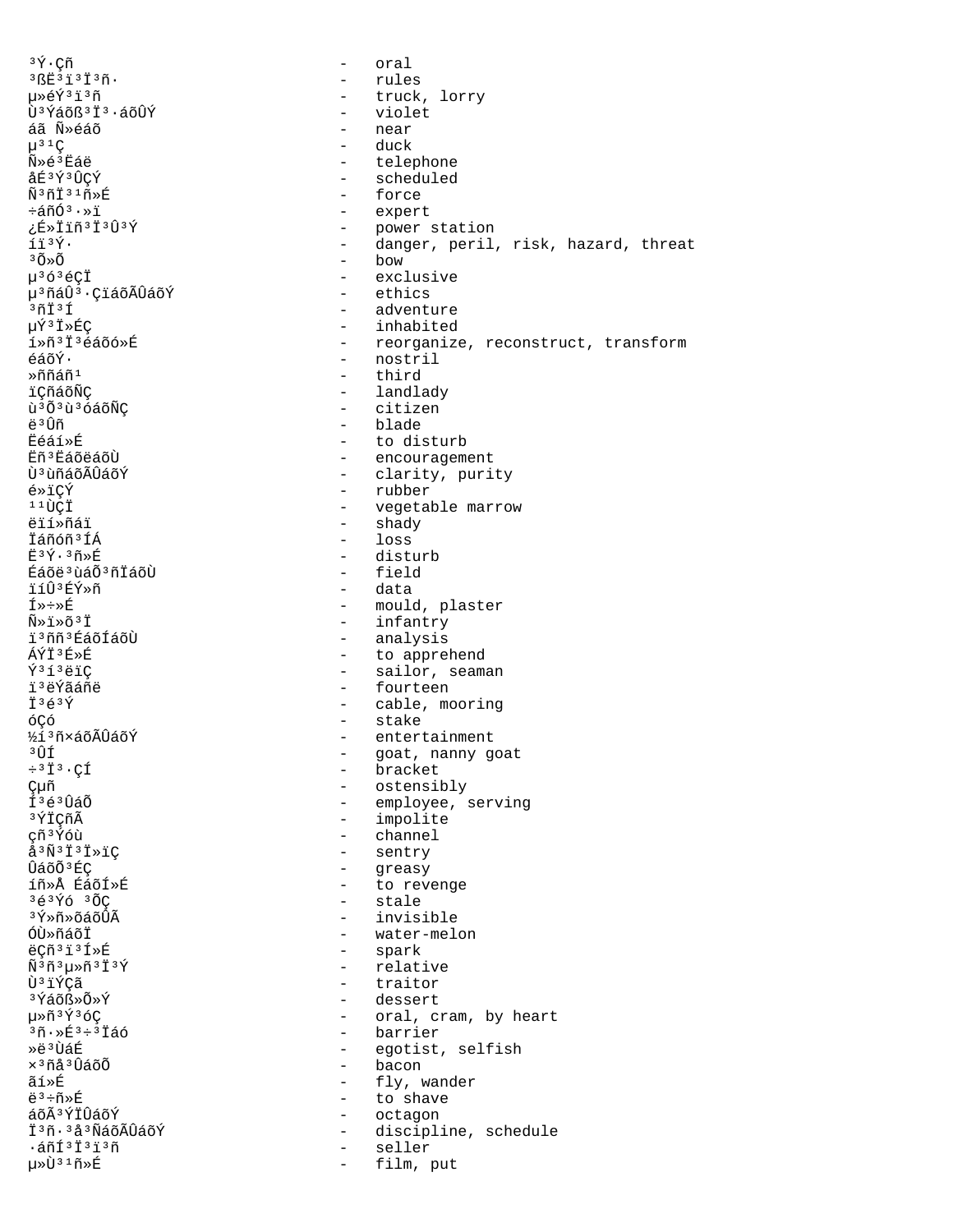น้»น้» ที่<sup>3</sup> นิ้<sup>3</sup> ด์ล์ดีน้ mechanization  $\sim$  $\tilde{a}$ õËï $(*\tilde{I}*\tilde{O}.)$ - pilgrim É<sup>3</sup>ñáõÙ stress, voltage  $\Delta \sim 10^{-10}$ - underdone ûñi 3 å 3 Ïí 3 Í ÑñÙñáó - crowd Ññ<sup>3</sup>ÑñáÕ - ringleader - belt, strap, band, steal ևÏ - scaffold É<sup>3</sup>ëï<sup>3</sup>Ï - carpet ۰áñ. ëáõë»ñ<sup>3</sup>Ù<sup>3</sup>ñïáõÑÇ - swordswoman ÏáíÏ<sup>3</sup>ëóC - Caucasian  $\cdot$ áñÍ $3$ Íí $3$ Í - worn µáõŪÏ - medical assistant - depth **EáñáõÃÛáõÝ** - nightingale, bulb ëáË<sup>3</sup>Ï - hammer, to beat, to drive ٻ˻É - investor  $313$  $\tilde{Y}$  $13$  $\tilde{1}$ ão  $1\frac{1}{2}$ å $3\frac{1}{2}$ - scarf ëi»õf»É - compose, create, make, organize - permission ÃáõÛÉáõÃÛáõÝ - alive <sup>3</sup>åñáÕ - river  $\cdot \times 7$  $1(1)3+48$ - powder - nationalism 3½. 3ÛÝ3ÙáÉáõÃÛáõÝ ÙÃCÝ - dark, gloomy - lag behind ȕ ÁÝÏÝ»É - mortar  $3\ddot{1}\,3\,\acute{2}\,3\,\acute{2}\times\ddot{1}$ - line, rail ۰ÇÍ - to upholster å<sup>3</sup>ëï<sup>3</sup>é<sup>3</sup>å<sup>3</sup>ï»É  $-$  run ևë ÁÝÏÝ»É  $13130$ - empty, trifle - cycle ßñç<sup>3</sup>÷áõÉ  $\times$ Cñ<sup>3</sup>Ý - claw, talon - pyramid uáõñ· - novel  $1 \times A$ .ïÝí3Í ï»ÕÁ - residence ȖÏCÝù - sky  $-$  charm Ññ<sup>3</sup>åáõÛñ - restaurant  $\times$ <sup>3</sup> $\text{B}$ <sup>3</sup> $\text{E}$ <sup>3</sup> $\text{V}$ Û<sup>3</sup>Ï - mean, vile, rescale ëïáñ - pity, regret<br>- to flail EÕ×3Ñ3ñáõÃÛáõÝ ݪÉë»É ù<sup>3</sup>Õí<sup>3</sup>Íù - citation - fence ëáõë»ñ<sup>3</sup>Ù3ñï»É - actress  $1*$ ñ  $3*$ ë $3*$ áõÑÇ - track  $3 \widetilde{n} 3 \widetilde{N} \gg 1$  $131 \times 03737$ - no weather  $\tilde{N}$ 3 $\tilde{Y}$  $\tilde{T}$ 3 $\tilde{n}$  $\tilde{T}$ 3 $\tilde{N}$ 3 $\tilde{\mu}$  $-$  sudden ïзï - under ѻݻÉ - to lean - pike .3ÛÉ3ÓáõÏ ïÇÏÇÝ - madam, lady - petty ∙ÍáõÍ - torment ã 3 ñã 3 ñ 3 Ýù - skirt, hem  $\div \gg \mathbb{S}$ áÕáÕ»É - to fill 栉áñ<sup>3</sup>·áõÛÝ - crimson  $3BE3nN3U3e$ - continent - sandy  $3.13\%$ C í<sup>3</sup>ñI<sup>3</sup>íáñ»É - to finance  $*$ ñ † å  $*$  $*$ C - pitchfork - normally ÝáñÙ 3É - opposite, mean  $\cdot$   $3 \tilde{\text{MS}} \times \tilde{\text{EC}}$ - shiver, shivering  $1\acute{\rm{a}}\tilde{\rm{O}}$  $3\acute{\rm{a}}\tilde{\rm{O}}$ Ù<sup>3</sup>ëÝ<sup>3</sup> ÏóáõÃÛáõÝ - participation - burglar  $313\frac{1}{2}$ ÉñÇí complete, entire, whole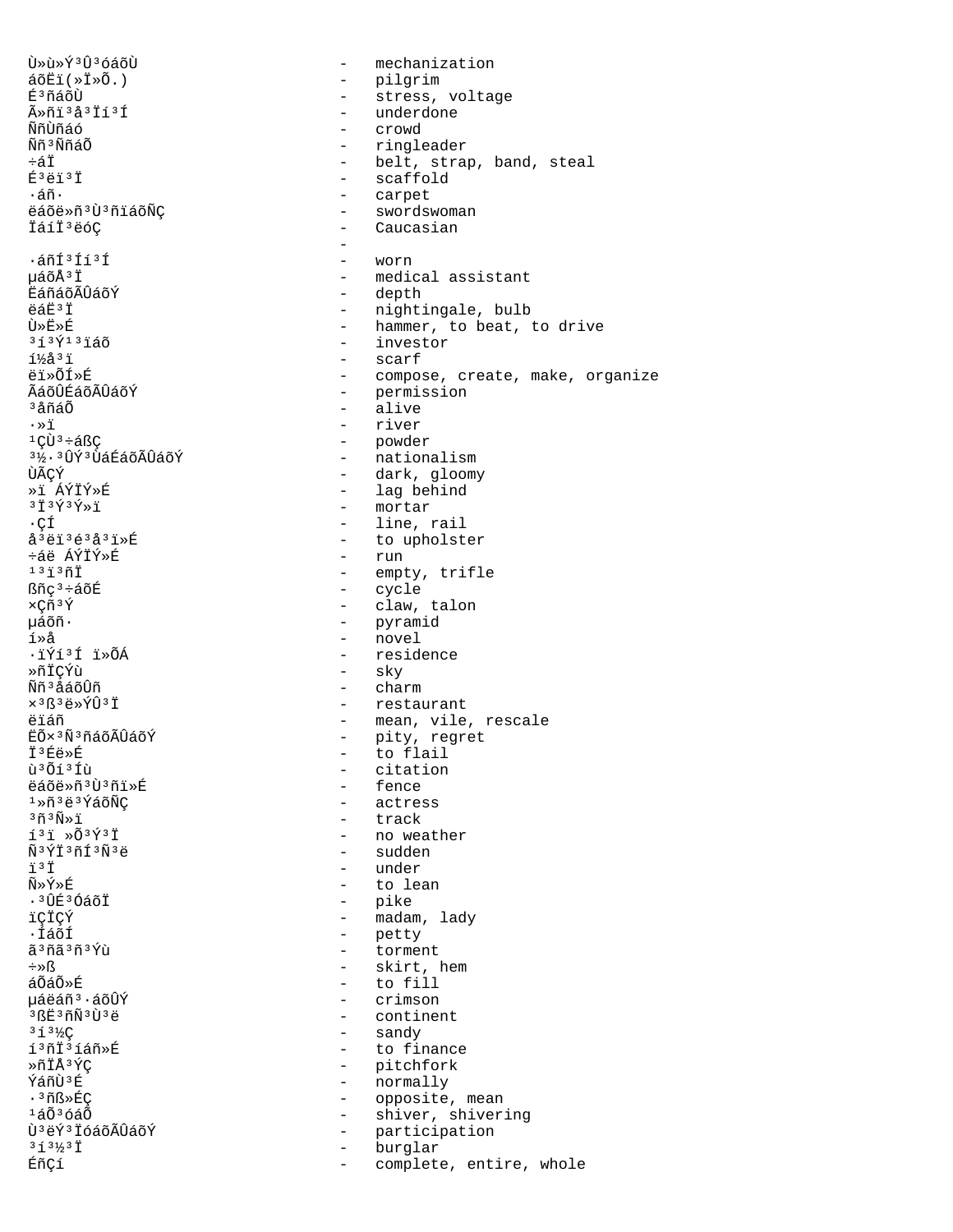ËáëïáõÙ ïªÉ<br>ËÉ≫É - to promise<br>ËÉ≫É - withdraw ïºñѺÕáñº»É - to broadcast<br>Ñá·ºïºñ - careful - careful  $\tilde{N}\tilde{a} \cdot {}^{3}$ i $^{3}$ ñ $^{3}$ ñ $^{5}$ s $^{5}$ á $^{5}$ ñ $^{5}$ ó $^{5}$ åªñªÝáó - neck → neck<br>µáÛÏáï»É - hovco páÛÏáï»É - boycott<br>
3ñR<sup>3{3{V</sup>ù - invasion ѪñíªÍªÛÇÝ - pellet<br>åªÑªÝcÙáõÝù - - require åªÑªÝçÙáõÝù - requirement<br>ªáõñëùß≫É - banish <sup>1</sup>áõñë ùß»É<br>¼áõ∙ÁÝÏ»ñ - banish - banish - banish ½áõ·ÁÝÏ»ñ - partner 槤ÓñºÓºÚÝ - loud<br>i康ñáõÙ - print ïå³·ñáõÙ - printing áõËïª∙ݪóáõÃÛáõÝ - pilgrimage ýÇÝÝ - Finn ็<sup>ว</sup>์กัï<sup>31</sup>ñ∃?บ้<sup>ว</sup>ืё - shop<br><sup>1</sup>ล์Õ¿ñáóù - feve: feve:  $\frac{1}{3}$ áÕ¿ñáóù  $\frac{1}{3}$ á $\frac{3}{4}$ á $\frac{3}{4}$ á $\frac{3}{4}$ ³Ýå³×áõÛ× - smooth Ϊ<sup>3</sup>åáõÛï - dark blue<br>CÉÛáõ½C<sup>3</sup> - dark blue CÉÛáõ½Ç<sup>3</sup> - illusion - illusion<br>½ñáõó<sup>3</sup>ñªÝ - illusion - phrase-b  $\frac{1}{2}$ ñáõó $\frac{363}{1}$ Ý<br>  $\frac{1}{1}$  - phrase-book<br>  $\frac{1}{1}$  - premium pr ÏáÕÙݪóáõÛó<br>ªÕuªíªÛñ - compass <sup>3</sup>Õuªí1û - compass  ${}^3\tilde{O}\mu$ <sup>3</sup>í ${}^3\tilde{U}$ ñ - dump  ${}^3\tilde{D}\mu$  ${}^3\tilde{U}$ ñ - Tuesc »ñ»ùß³µÃÇ ûñ - Tuesday - disturbing<br>û÷ dandruff, r áëïáï - bough <sup>13</sup>ï»É <sup>-</sup> to judge<br>Ý»óáõÏ ÉÇÝ»É - - - - to carry Ý»óáõÏ ÉÇÝ»É<br>ïª÷ªßCß - to carry - to carry  $\tilde{N}$ <sup>3</sup>÷<sup>3</sup>ßÇß - flask - flask - flask - flask - flask - flask - flask - flask - flask - flask - flask - flask - flask - flask - flask - flask - flask - flask - flask - flask - flask - flask - flask - flask - flask - Ñá⋅»Ï<sup>3</sup>Ý - mental<br>äªÕªñã - foliag ïÕ<sup>3</sup>Ù<sup>3</sup>ñ<sup>1</sup>Ï<sup>3</sup>ÛÇÝ<br>Ù»Ý<sup>3</sup>Ýí<sup>3</sup> Ù»Ý<sup>3</sup>Ýí<sup>3</sup>· - solo<br>Ýí<sup>3</sup>×»É – to wi Ýíª×»É<br>ËáëïáõÙ ïªÉ - to win − to win <sup>3</sup>ßËáõÅáõÃÛáõÝ<br>Ù<sup>3</sup>Ûñ<sup>3</sup>ù3Õ3ù  $\hat{U}^3 \hat{U} \hat{n}^3 \hat{U}^3 \hat{U}$ <br>  $\cdot \hat{U} \div \hat{e}$  - capital<br>
- sheep-d ° ---<br>•ªÙ÷é - sheep-dog<br>ãÇ Ïªñ»ÉÇ - sheep-dog - sheep-dog ïºëÝûñÛºÏ - decade<br>ÙñóºÏó»É - to comm ÙñóªÏó»É<br>ª½ª»óáõÃÛáõÝ - to compete<br>→ impression aý́íaýa]aýã - roll-call<br>faéaîãã - roll-call - employee, »ñ»ù Ñá·Ç - three Ùáñáõù  $\frac{1}{2}$  beard  $\frac{1}{2}$  beard  $\frac{1}{2}$  beard  $\frac{1}{2}$  beard  $\frac{1}{2}$ ÇÙªëïáõÝ Ëáëù<br>áõÕÕáõÃÛáõÝ ½»ï»Õ»É - place í»ñëïáõ·áÕ - auditor - auditor<br><sup>3</sup>Ñá - ves  $\frac{3}{14}$  $\frac{1}{6}$   $\frac{1}{6}$   $\frac{1}{6}$   $\frac{1}{6}$   $\frac{1}{6}$   $\frac{1}{6}$   $\frac{1}{6}$   $\frac{1}{6}$   $\frac{1}{6}$   $\frac{1}{6}$   $\frac{1}{6}$   $\frac{1}{6}$   $\frac{1}{6}$   $\frac{1}{6}$   $\frac{1}{6}$   $\frac{1}{6}$   $\frac{1}{6}$   $\frac{1}{6}$   $\frac{1}{6}$   $\frac{1}{6}$   $\frac{1}{6}$  <sup>1</sup>áõ - you  $\tilde{U}^3$ ñ $^3$ ·  $-$  loft<br> $C\tilde{Y}$ i» $\tilde{Y}^1$ <sup>3</sup> $\tilde{Y}$ i  $-$  comm CÝÏ»Ý<sup>13</sup>Ýï - commissary<br>Ñ<sup>3</sup>Ýñ<sup>3</sup>å»ï<sup>3</sup>Ï<sup>3</sup>Ý - republican ×Çßï Å<sup>3</sup>Ù<sup>3</sup>Ý<sup>3</sup>ÏÇÝ<br>å<sup>3</sup>ßïáÝ<sup>3</sup>í<sup>3</sup>ñ»É  $a^3B\ddot{a}\acute{a}^3\acute{a}^3\ddot{b}$ <br>  $\mu \ge \delta \ge 6^3\ddot{a}$   $\qquad \qquad -$  to serve

ËÉ»É - withdraw, inform, demolish<br>ÑÇÙÝ<sup>31</sup>ñ»É - - - - - - - - - - - - start, to establish ÑÇÙÝ<sup>31</sup>ñ»É - start, to establish<br>ë<sup>3</sup>ÛÉ<sup>3</sup>Ï<sup>3</sup>éù - - - - - vehicle, wagon ë<sup>3</sup>ÛÉ<sup>3</sup>Ï3éù - vehicle, wagon<br>ï<sup>3</sup>ñÑ<sup>3</sup>Õáñ<sup>1</sup>»É - roman - to broadcast  $3\tilde{m}$  $3\tilde{1}$  $3\tilde{1}$  $3\tilde{1}$  $1$  $\tilde{1}$  $\tilde{1}$  $\tilde{1}$  $\tilde{2}$  $\tilde{1}$  $\tilde{2}$  $\tilde{1}$  $\tilde{2}$  $\tilde{1}$  $\tilde{2}$  $\tilde{1}$  $\tilde{2}$  $\tilde{1}$  $\tilde{2}$  $\tilde{1}$  $\tilde{2}$  $\tilde{1}$  $\tilde{2}$  $\tilde{1}$  $\tilde{2}$  $\tilde{1}$  $\tilde{2}$  $\tilde{1$ <sup>3</sup>ÝÙÇç<sup>3</sup>Ï<sup>3</sup>Ý - direct, immediate Ùñó³Ý³Ï - premium, prize  $\tilde{A}^3$ Õ $^3$ Ý $\tilde{A}$ <sup>3</sup>  $\tilde{Y}^3$ å $^3$ ÉC  $^3$   $\tilde{Y}^3$ å $^3$ ÉC  $^3$   $^4$   $^3$   $^6$  $^3$ ÉC  $^3$   $^6$ û÷ (1999)<br>áëiái - dandruff, peel, sawdust<br>aëiái - bough - bough - foliage, leaf<br>- man's - to promise<br>- revival ãÇ Ï<sup>3</sup>ñ»ÉÇ<br>ï<sup>3</sup>ëÝûñÛ<sup>3</sup>Ï - it is impossible  $3\frac{1}{2}$ <sup>3</sup> $\frac{1}{2}$ <sup>3</sup> $\frac{1}{2}$   $\frac{1}{2}$   $\frac{1}{2}$   $\frac{1}{2}$   $\frac{1}{2}$   $\frac{1}{2}$   $\frac{1}{2}$   $\frac{1}{2}$   $\frac{1}{2}$   $\frac{1}{2}$   $\frac{1}{2}$   $\frac{1}{2}$   $\frac{1}{2}$   $\frac{1}{2}$   $\frac{1}{2}$   $\frac{1}{2}$   $\frac{1}{2}$   $\frac{1}{2}$   $\frac{1}{2}$   $\frac{1}{$ - employee, serving ѳÝϳñͳÏÇÝ µ»ñ»É - to find unawares <sup>-</sup> pond, pool<br>- saying φυσείασι μας.<br>áõÕÕáõÃÛáõÝ - direction, rate, trend<br>3½3i3ÙCi - free thinker <sup>3</sup>½<sup>3</sup>i<sup>3</sup>ÙÇï - free thinker<br>-áÕáõÃÛáõÝ - free thinker ·áÕáõÃÛáõÝ - larceny, theft - republican<br>- ûn time - polar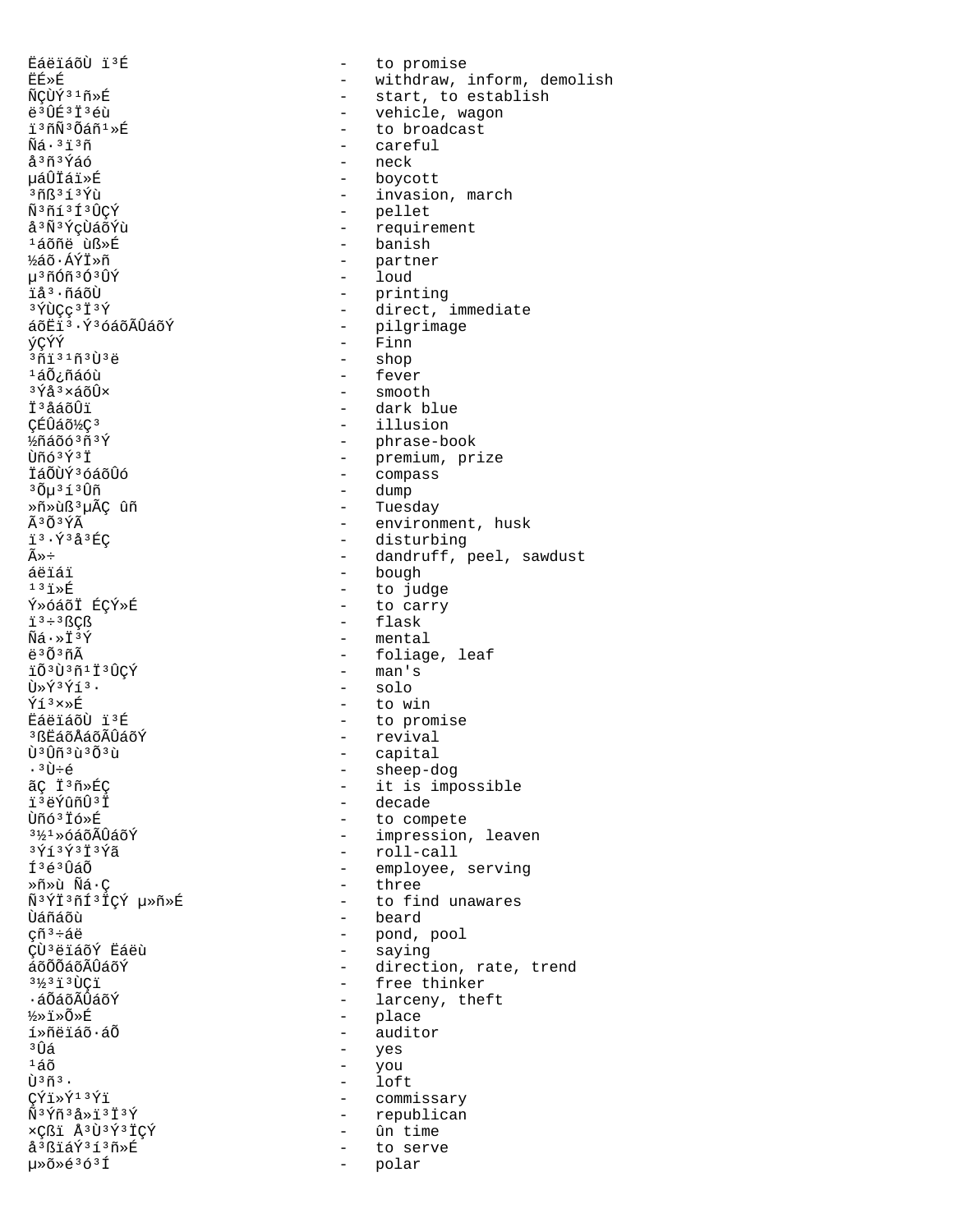ëñ<sup>3</sup>Ñ gallery, hall  $\equiv$  $363913$  $\equiv$ former ûëÉ<sup>3</sup>  $\equiv$ starch Ñ<sup>3</sup>Ù»Ù<sup>3</sup>ï»É to compare, to verify  $\sim$ ïáõ·<sup>3</sup>Ý»É to fine  $\sim$ ó»Õ<sup>3</sup> İóáõÃÛáõÝ relationship  $\sim$ áõÝ»óí3Íù - property  $1*U$ áÏñ $31C3$  $\sim$ democracy - halitosis ·<sup>3</sup>ñß<sup>3</sup>ÑáïáõÃÛáõÝ - sausage ȖßCÏ ևË3ñCÝáõÙ - replacement, substitute, change .CÝC - wine - pattern  $\hat{U}$ á $1 \times \hat{E}$ Ñ»ï3ùÝÝáõÃÛáõÝ  $\omega_{\rm{max}}$ consequence, inquiry - however çýãù 3 i fáñ xÛáõÕ<sup>3</sup>ÛÇÝ - branch ù<sup>3</sup>Õí<sup>3</sup>Íù - citation ûõù  $\sim$ sleeve ÃáõË - pig-iron - language, tongue É»¼áõ - spend, waste í<sup>3</sup>Ëë»É - fumes •áÉáñßCªóáõÙ - concern, to touch  $0 \times 6$ ù  $13E$  $\tilde{A}$   $3\tilde{V}$ .  $3\tilde{r}$  $3\tilde{V}$ - museum - period  $E^3$ Õ $3$ Iȑ áõéáõó¢Ï ï»Õ  $-$  bump ãÉáõÍíáÕ - insoluble  $\sim$   $$ á×Çñ crime Ëáñáí3Í (ÉÇÝ»É) - barbequed, fried, roast - wild í<sup>3</sup>ÛñÇ 3ñ3.3óÝ»É - to accelerate, to speed up áã C½áõñ - not without reason  $\tilde{U} \gg \tilde{I}^3 \tilde{I}^3 \tilde{E}$ - wholesale - to comment ͪÝáê·ñ»É - pink, rosy  $13013.500Y$ - dismiss, hoot, let off, release, shoot  $370378F$ - repair í»ñ<sup>3</sup>Ýáñá·áõÙ บิ≫Oปี »ñ.»É - to sing ïËñ»É  $\sim$  10  $\pm$ grief, grieve - English  $3\bar{Y}$   $\cdot$  EC  $3\bar{1}$   $3\bar{Y}$  $\div \tilde{a} \tilde{n}^3 \cdot \tilde{n} \times \tilde{E}$ - to cut çÝçáó cloth, rag  $\sim$ <sup>1</sup>Ûáõñ<sup>3</sup>·ñ·ÇéÝ - quick-tempered ûñçûñ<sup>1</sup>áõÃÛáõÝ - maidenhood **Ñล์Ý**น้ - brow  $-$  man's រ៉ុក៌៖ប៊ុះកង្ក - active, sprightly, vigorous Ȏ3Ý1áõÝ - undesirable  $3\overline{Y}63\overline{Y}13\overline{E}C$ ½·áõß»óÝ»É - to warn İáÝý»ñ<sup>3</sup>Ýë - conference ßñc<sup>3</sup>Ï<sup>3</sup>Ûù  $\Delta \sim 10^4$ vicinity Ë3Õ3ñÏáõÃÛáõÝ  $\omega_{\rm{max}}$ circulation, draw İÛ<sup>3</sup>Ýù life  $\equiv$  $3 \hat{1}$ that, those  $\overline{a}$ ëÏë»É í3é»É light  $\overline{a}$ ·áñí 3 ÍáõÙ  $\sim$ use í<sup>3</sup>ñë<sup>3</sup>íÇñ<sup>3</sup>Ýáó - barber shop, hairdresser's <sup>1</sup>ñë»õáñ»É - find out, reveal, detect, show - sub viscous  $\ddot{T}$  3 $\ddot{T}$  3 $\ddot{T}$  3 $\ddot{A}$ CÙ<sup>3</sup>ëï - importance, meaning - antique  $3\overline{Y}$ <sup>1</sup>CI .CÝC  $\mathcal{L}^{\mathcal{A}}$ wine ûñ»Ý3Ï3ÝáõÃÛáõÝ - legality - bat បិ<sup>3</sup> Ñ <sup>3</sup> Ï ½»õã  $\sim$ discount ÁÙµéÝ»É to realize  $\sim$ Ñ<sup>3</sup>ë<sup>3</sup>ñ<sup>3</sup> IáõÃÛáõÝ public, society  $\sim$  $\div$ áõÉ  $\cdot$ <sup>3</sup>É to fail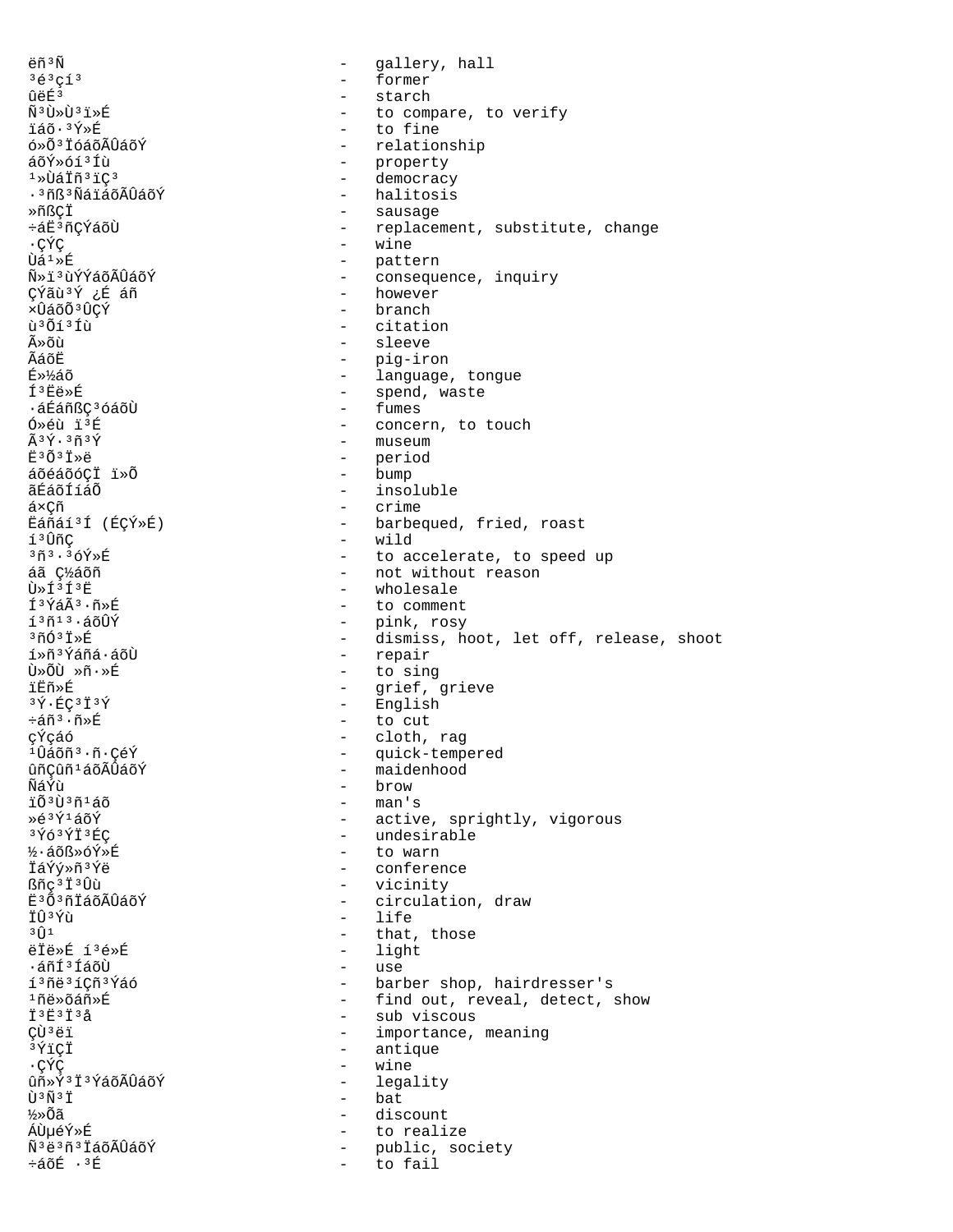ÃCí number, figure, amount, quantity, year  $\overline{a}$ ȖÇï<sup>3</sup>ë<sup>3</sup>ñ<sup>1</sup>  $\overline{a}$ young í3é»É  $\Delta \sim 10^{-11}$ heat, set fire, furnace, burn <sup>3</sup>Ùë<sup>3</sup> · Çñ - monthly journal, magazine å<sup>3</sup>ïÅ»É punish, finish  $\sim$ »Õµ3Ûñ brother  $\overline{a}$ áã ëïáõÛ.  $\equiv$ inaccurate, inexact í<sup>3</sup>ñÅ»óÝáÕ  $\mathbf{r}$ tamer ∙áÕáõÃÛáõÝ - larceny, theft - home  $\hat{u}$ c<sup>3</sup>Ë(iáõÝ) บ้ก็ด์ล์ดีดี C - track  $3713171*$ - to be allocated Í3Ýñ - heavy, hardly Ïó3Ï3ñ»É  $\Delta \sim 10^4$ to sew - barracks ½áñ3Ýáó óÝóáõÕ3ñ3Ý - shower room iCñ3Ý3É - take possession, take - auxiliary  $\hat{u}$ Å $3$ Ý $1$  $3$ Ï ·áñí 3 ñù 3 ÛÇÝ - price-work - languid ÃáõÉ3 óáõÙ  $\tilde{U} \times \tilde{Y}$ <sup>3</sup> $\tilde{Y}$ <sup>3</sup>. - solo  $u$ <sup>3 $\acute{\text{y}}$ 3 $\ddot{\text{y}}$ 3 $\acute{\text{y}}$ </sup> - rational  $*f450$ - bump - gipsy . ÝãáõÑC - march, procession, rate ÁÝÃ3 óù ѪÛñ»Ýª1ªñÓáõÃÛáõÝ - repatriation - circus ïñï»ë µáõñ· - pyramid İ<sup>3</sup>ëİ<sup>3</sup>Í»É  $\frac{1}{2}$ doubt, suspect - nephew ù»éáñ<sup>1</sup>Ç Ñ<sup>3</sup>ñÃáõÃÛáõÝ  $\sim$  10  $\,$ plane  $e^*\tilde{o}*\tilde{e}^3\tilde{1}$ - knob, button, steadfast, gaze  $137377$ - court **ÝTJ3Ý3T** - double - anniversary ึ<sub>1</sub> ึง กั≫ <sup>13</sup> กี∩์  $-$  how? CÝã Ó»õáí - childless  $3\overline{Y}$ Å $3\overline{A}3\overline{Y}$ . <sup>3</sup>Ý÷áõÛÃ - careless, negligent, careless ë¢ñ3ï3Í»É - spark - melon ë»Ë **ËáËáçÛáõÝ** - purl  $\omega_{\rm{max}}$ ëÇñ<sup>3</sup>Ñ<sup>3</sup>ñ amateur - flower, pox Í<sup>3</sup>ÕÇÏ - buffet µáõý»ï - harmony Ý»ñ<sup>13</sup>ßÝ<sup>3</sup>ÏáõÃÛáõÝ - from the left ÓªËCó - self-defence ÇÝùÝ 3 à 3 ß i å 3 Ý á õ Ã Û á õ Ý - to sob  $\tilde{N} \gg \tilde{T} \gg \tilde{T}$  3  $\tilde{E}$ **ÑÎ**Îล์กั<del>คื</del>Ce - north I<sup>3</sup>UI<sup>3</sup>I - lightning ßÇÏÝ»É - crimson 毂Ý3ÏÇñ  $\sim$   $$ porter  $\frac{1}{2}$ 3 ñÝ»É - be knocked, drive  $1406$ door  $\sim$ ï3Ý»É carry, take, beat, bring, contain, drag, lead  $\sim$ ÑáõÝ 3 Ï 3 Ý  $\equiv$ Greek <sup>3</sup>Ýå<sup>3</sup>ñï»ÉÇ invincible  $\equiv$ Éñ<sup>3</sup> İ<sup>31</sup><sup>2</sup>U  $\sim$ set - motivate, give reason ÷3ëï3ñÏ»É  $1$ áõéÝ - bitter Ñáñ3Ýc»É - to gape, to yawn ÝáÕÏ<sup>3</sup>ÉC - opposite - flexible *V*CcáÕ Ù3Ý3Ý»Ë mustard  $\sim$ ½Çç≫É  $\sim$ to concede ÃáõÉ3óÝ»É  $\sim$ discharge Ýáñ<sup>3</sup>·áõÛÝ newest  $\sim$ <sup>1</sup>ÇåáõÏ mark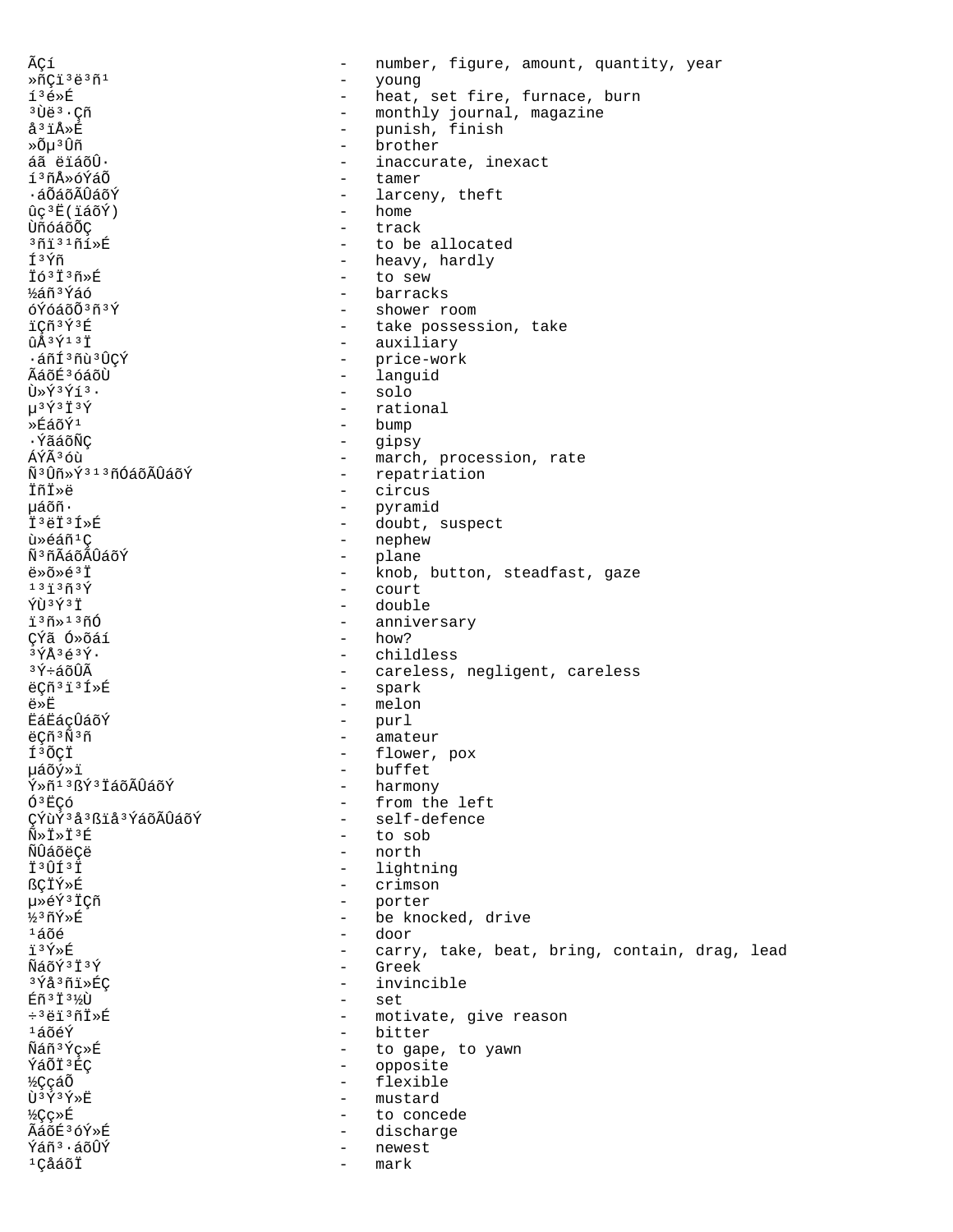»Õc»ñáõ deer  $\overline{a}$  $f*f$  $\qquad \qquad$ plaster, putty Ý<sup>3</sup>Eáñ<sup>1</sup>  $\sim$ predecessor, previous fur ∙»õù µ363Ï3Ýã»É cry  $\sim$ - reliable, safely, secure, prosperous  $3a3N41$  $140$ iñáóù - fever  $\mathbf{r}$ fee Ñ<sup>3</sup>ñáõóáõÙ - game áñëç ÃéãáõÝ - sparrow, bird ÍCï Ãáíã3Ýù - grandson - eloquence å»ñ×<sup>3</sup>ËáëáõÃÛáõÝ - seed ë»ñÙ **Ë**ÙáñáõÙ - fermentation - for Ýå<sup>3</sup>i<sup>3</sup>İáí  $a31.3631$ - stretcher Ñ<sup>3</sup> Õáñ<sup>13</sup> ÏóáõÃÛáõÝ - communication - regimentals Ñ3Ý1»ñÓ3Ýù - misunderstanding <sup>3</sup>ÝÁµéÝáÕáõÃÛáõÝ ùñ»<sup>3</sup>Ï<sup>3</sup>Ý  $-$  criminal - eighth áõûñáñ<sup>1</sup> ãน้นิ»oึ - innocent - affair, step <u>កំ 3 អិដ</u>្ឋ  $1371307777$ - slow <u> Ññ 3 Å 3 ñá õ</u>Ù - refusal, resignation, retire - cattle 3Ý3ëáõÝ  $\tilde{U}$ <sup>3</sup> $\tilde{e}$  $\tilde{Y}$ <sup>3</sup> $\cdot$ Ci<sup>3</sup>I<sup>3</sup> $\tilde{Y}$ - professional  $-$  bad  $\cdot \times S$  $-$  marsh  $38434313n$ İ<sup>3</sup>ñáï - melancholy - under  $\ddot{1}$   $3\ddot{1}$ ½Ù3ÛÉ»óÝ»É - admire, amaze - salt-marsh <sup>3</sup>Õáõï - plantation ïÝÏ313ßï - award **Bù**<sup>3</sup>Ýß<sup>3</sup>Ý Ȗ»ëëñµÇã - towel Ë»ÝÃ - insane, lunatic, crazy  $\mu$ <sup>3</sup> ó <sup>3</sup> $\tilde{\rm n}$ Ó <sup>3</sup> T - absolute - statement  $R^3$ ñ $31$ ñ $3$ Ýù ½Ù3ÛÉí»É - admire, be admired  $\mathbb{S}^3 \tilde{\mathrm{N}}^3 \tilde{\mathrm{1}} \times \tilde{\mathrm{1}}$ - profitable - outflow 3ñi 3Ñáëù  $\mu^{3}$ í<sup>3</sup> I<sup>3</sup>Ý<sup>3</sup>ã<sup>3</sup>÷ - sufficient <sup>3</sup>Ýi<sup>3</sup>ñµ»ñáõÃÛáõÝ - indifference Ȗ»õ<sup>3</sup>Ï<sup>3</sup>ÛáõÃÛáõÝ - fancy, imagination - stay idle ã3ßË3ï»É  $\sqrt{m}\times 1$   $3\sqrt{4}\cdot 31$ - three times ÁÝ1áõÝ3 ÏáõÃÛáõÝ - ability, capability, flair ⊤ี่⊨ี≏กั≫π์ - to guess - round dance ßáõñcå<sup>3</sup>ñ  $\tilde{\rm N}^{\,3}\,\tilde{\rm U}^{\,3}\,\tilde{\rm O}^{\,3}\,\tilde{\rm U}\,\tilde{\rm Y}^{\,3}\cdot{\rm C}\tilde{\rm D}$ - agreement, pact - loading µ≫éÝáõÙ - caress, weasel  $\div$ <sup>3</sup> $\tilde{O}$ <sup>3</sup> $\tilde{u}$ ß<sup>3</sup>Ý $\tilde{u}$ - harden, to strengthen  $3\tilde{U}\tilde{n}$  $3\tilde{A}\tilde{Y}$  $1\times\tilde{E}$ İÇë<sup>3</sup>Ñ<sup>3</sup>Õáñ<sup>1</sup>Çã - semiconductor ∙áõó» - can be Ñ»ï»õ3Ýùáíñ  $\sim$ because ÍE<sup>3</sup>Eái<sup>3</sup>iáõ÷ - cigarette case - timber 3Ýï3é3ÝÛáõÃ - backstage 3Ý1ñÏáõÉÇëÛ3Ý - gossip u<sup>3</sup>Uu<sup>3</sup>eȃ  $\overrightarrow{1}$ 3  $\overrightarrow{1}$  3  $\overrightarrow{V}$ - putty bar  $13043e3040$  $\mathcal{L}^{\mathcal{A}}$  $e\tilde{O}^3 \cdot \tilde{n} * \tilde{E}$  $\sim$ to take shorthand 3 ÝÇÍ»É  $\sim$ to damn  $13 \div$ tambourine  $\sim$ 3é3c 3ÝóÝ»É to outstrip, to overtake  $\sim$ f<sup>3</sup>fi<sup>3</sup>ÙÇï secretive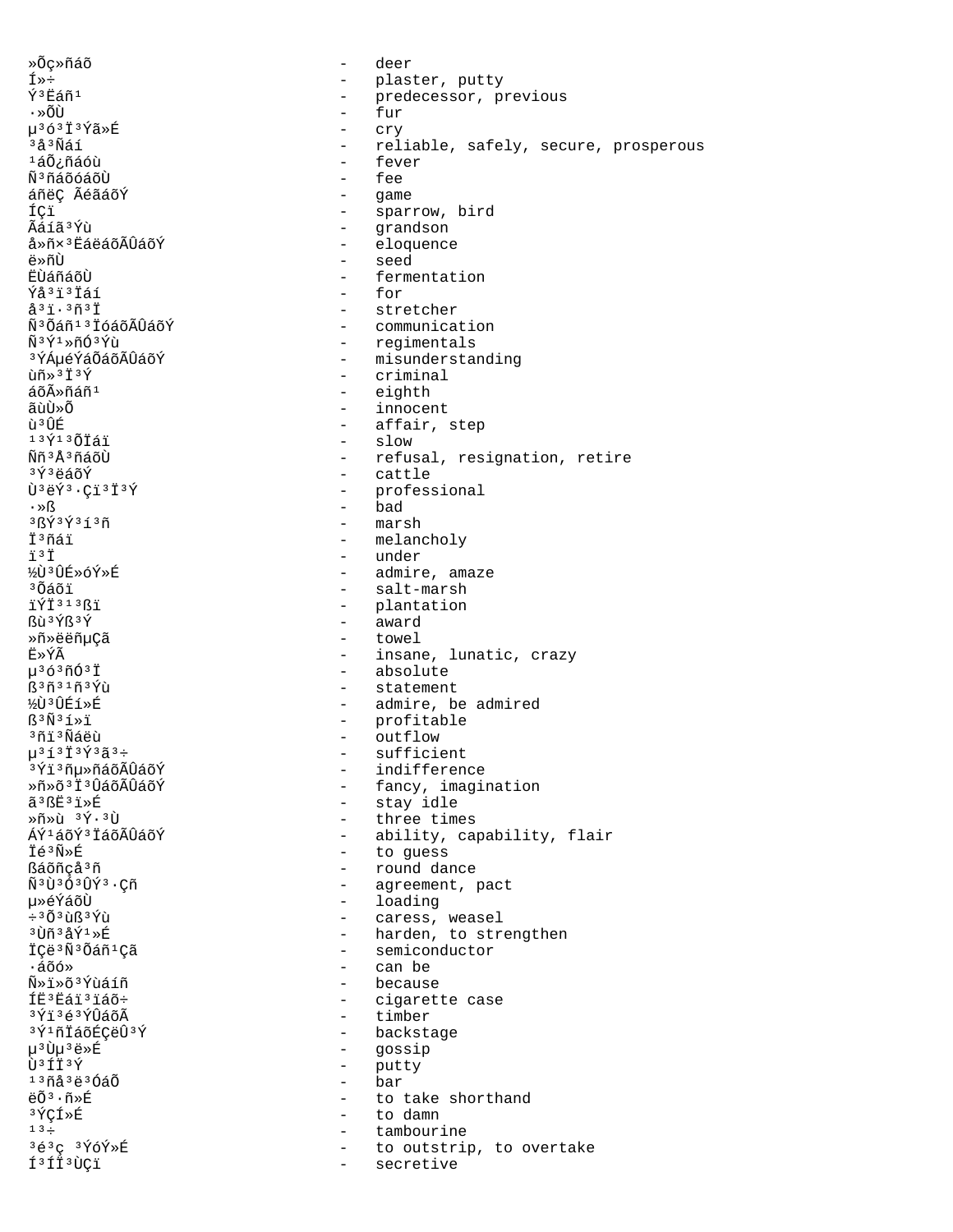İáiñ<sup>3</sup>İ<sup>3</sup>ÛCÝ  $\Delta \phi$ fractional  $\tilde{Y}$ <sup>3</sup> $E$ <sup>3</sup> ·  $I$  » $E$ - bars  $\frac{1}{2}$ áõ $\cdot$ <sup>3</sup>÷<sup>3</sup>Ûï»ñ  $\cdot$ Cñ $\frac{35}{4}$ z $\frac{6}{4}$  $*1 13E$ - final  $313013137$ ïÝÏ3ñ3Ý  $1 \times \tilde{n}$ <sup>3</sup>ÝÓÝ<sup>3</sup>iáõñ ÉÇÝ»É 㻽áùáõÃÛáõÝ  $3 \hat{\Pi} \cdot C$ - stamp Ù<sup>3</sup>IÝCß .áñÍáÕáõÃÛáõÝ  $^1\mathrm{C}\mathbf{\hat{U}}$ <br/> $^3$   $^1\mathrm{\tilde{n}*\tilde{E}}$ <sup>3</sup>åß»óÝ»É Ï»ÝïñáÝ3Ï3Ý - central - tie í½Ïªå å<sup>3</sup>ÑáõÙ Ï<sup>3</sup>ï<sup>3</sup>ñ»É İ»óíªÍù 3é3Ýó Ó»õ3Ï3ÝáõÃÛáõÝ .»õªëªÑáñ1 - ratio Ѫñªu»ñªÏóáõÃÛáõÝ ËáõÉC·<sup>3</sup>Ý<sup>3</sup>Ï<sup>3</sup>Ý u»Ù<sup>3 1</sup>ñáõÃÛáõÝ 1ñ1áÕ Ȗİñ 3 u 3 ÝáõÃÛáõÝ - geology - room ë»ÝÛ3Ï - poorly<br>- steel ã<sup>3</sup>ñÇù åáÕåªï å<sup>3</sup>i×<sup>3</sup>é<sup>3</sup>µ<sup>3</sup>ÝáõÃÛáõÝ - lead  $3$ ñ $\times$ C $\times$ - Europe °ìñáå<sup>3</sup> з<sub>П</sub>́≫õзıзпо́зџ̂С́У å<sup>3</sup>ñïùC ï<sup>3</sup>Ï ÁÝÏÝ»É - chalk Ï<sup>3</sup>íC× - crystal นปีล์oัñ»Õ - natty  $1/25$  $0.53$  $5$ Ã≫Ã≫õ  $1*$ ñÓ $3$ ÏáõÑC <sup>3</sup>ñi<sup>3</sup>ùÇÝ »ñ»õáõÛÃ İáïáñ»É  $3\tilde{\gamma}$ tt $\tilde{\gamma}$ - fragile  $10a\tilde{\omega}$ n  $3\mu$ » İ ∙áñÍÁÝÏ»ñ - surface Ù<sup>3</sup>İ»ñ»ë ßñç<sup>3</sup>åïáõÛï Ï<sup>3</sup>ï<sup>3</sup>ñ»É 3é3c ù3ß»É İiáñ น<sup>3</sup> 0 ั<sup>31</sup>ทีล์ 0 ัAปีล์ 0 ัY İáÏáÝ - bud å»ïù - dinner  $\times$ <sup>3</sup> $\overline{\mathbb{S}}$ - protest  $.3\overline{Y}$ .  $3\overline{1}$  $3\overline{1}$  $\overline{X}$  $\overline{E}$ - horizon Ñáñ¢½áÝ Ï<sup>31</sup><sup>2</sup>U<sup>3</sup> I»ñå<sup>3</sup> I<sup>3</sup>Ý ÝÇÑ3ñ»É  $\tilde{Y} \times \tilde{n} \ddot{T}$ <sup>3</sup> - present <sup>3</sup>ñcáõÏ ·ÝªÑªïáõÙ - tone ∙áõÝ»ñªÝ∙  $A\tilde{R}$ 3 $\tilde{Y}$ 3 $E$ ùñCëiáÝ»áõÃÛáõÝ ûñCÝ<sup>3</sup>·CÍ  $-$  bill  $-$  so ªÛëå≫ë ÇÝùÝ<sup>3</sup>ÃÇé - plane Ãáõù  $\sim$ paper  $\omega_{\rm{max}}$ áõñí 3ÝÏ 3ñ - semi finished item ÏÇë<sup>3</sup>ý<sup>3</sup>µñÇÏ<sup>3</sup>i

- to project - become stout, grow stout - responsibility - plantation - function, role - to capitulate - neutrality - garden, park - act, action - to resist - to strike - to deduct - bearing, correction, pose, set - require - figure skater - hooligan - statement - ringleader - argument - tropical - to run into debt - easily, easy - dressmaker, seamstress - visibility - break, cut, prick - innocent - colleague - to bypass - to put forward - slice, lump, splinter, fragment - structure - need, requirement - organizational - to grow thin - bear-cub - estimation - to be late - Christianity outline, silhouette, sketch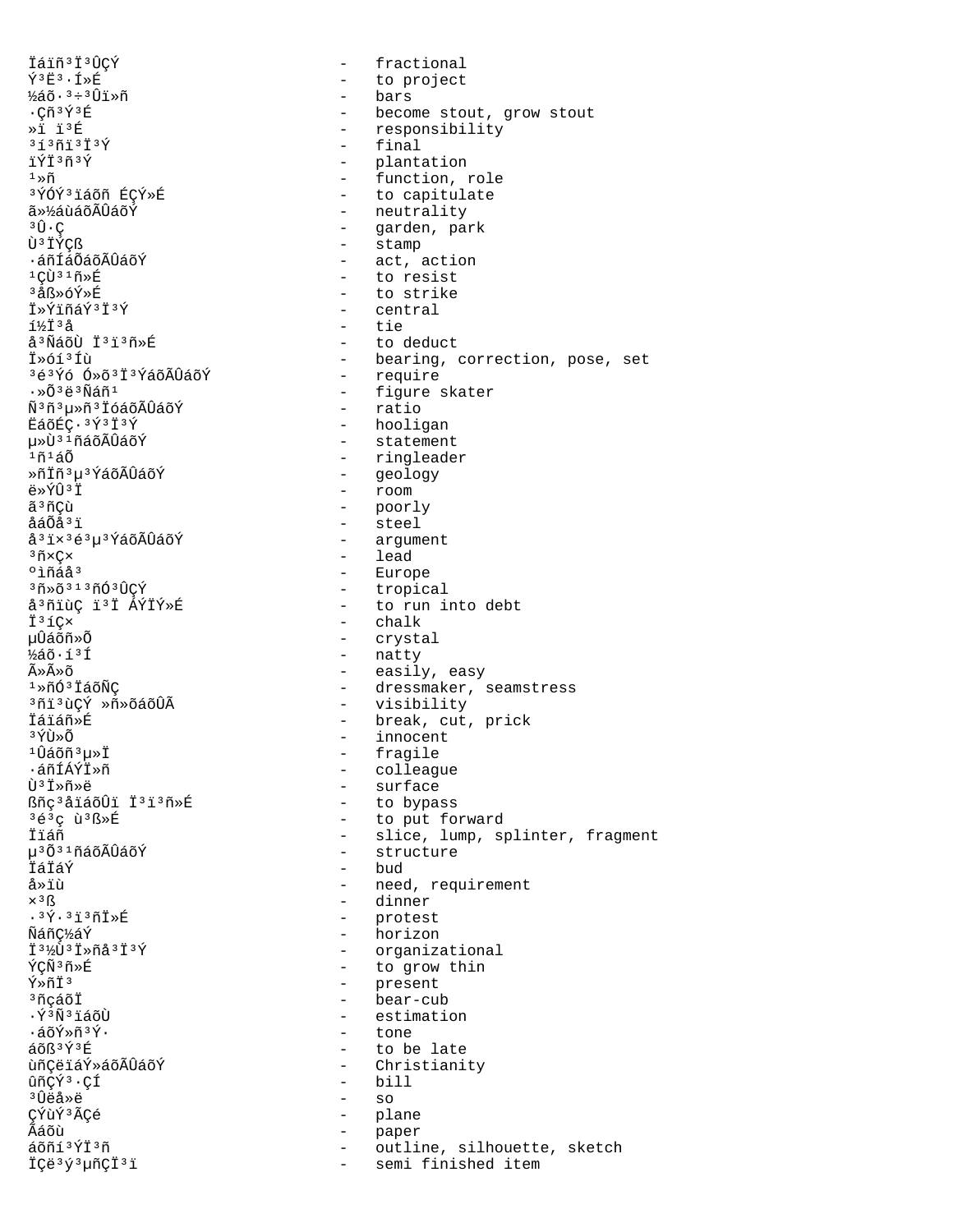Ã3Ëï couch, ottoman  $\equiv$  $1405$  $\qquad \qquad$ shower ãáñ ¿  $\equiv$ dry »Õñ»õªÝÇ lilac  $\sim$  $1<sup>3</sup>$   $1<sup>1</sup>$ bad  $\sim$  $1301C$  $\sim$ pink ëá×Ç - pine Ñáñ»Õµ3Ûñ - uncle - faint, swoon  $a\delta B$ <sup>3 $\tilde{A}$ 3 ÷ $a\delta A\tilde{U}a\tilde{O}\tilde{Y}$ </sup> CÙ<sup>3</sup> óáõÃÛáõÝ - item of information Ù3Ý3Í3.áñÍ3Ï3Ý - textile Ȗ3ßËCù ï3É - warrant - privilege <sup>3</sup>ñiáÝáõÃÛáõÝ - zoological Ï»Ý<sup>13</sup>Ý<sup>3</sup>µ<sup>3</sup>Ý<sup>3</sup>Ï<sup>3</sup>Ý - respite I<sup>3</sup>ñx<sup>3</sup>i»õ<sup>1313</sup>ñ - rhombus ß»Õ<sup>3</sup>ÝÏÛáõÝÇ - sterile ป้<sup>3</sup> Y์ก็¿<sup>31</sup>⁄2» กิโ Ï<sup>3</sup>íÇ× - chalk - best  $3\tilde{U}*\tilde{Y}$ 3  $E31$  $\hat{U} \hat{a}^1 \times \hat{E}$ - pattern - to list Ãí<sup>3</sup>ñİ»É - pepper shaker åÕå»Õ<sup>3</sup>Ù<sup>3</sup>Ý - arrows Ññ3ÓC· - bough áëïáï ∄็<sup>3</sup>น≫น<sup>3</sup> ∪ิล์ดัA๊∪ิล์ดัΥ์ - deception, fraud, take-in - secondarily ëïáñ<sup>313</sup>ë İ3ñ 3Ý»É - to sew ù»ñÍí3Íù - scratch - among İ»ëÇÝ - hygiene  $\tilde{N}C \cdot C \times \tilde{Y}$ <sup>3</sup> - train ù 3 ñ 3 Ûñ Ißi<sup>3</sup>óÝáÕ - nutritive ÍÇë<sup>3</sup> İ<sup>3</sup> i<sup>3</sup>ñáõÃÛáõÝ - rite - capable, able ϪñáÕ - screw  $\cdot$ Ý $\cdot$ ×ñC½ ßÝáñÑ<sup>3</sup>Ï<sup>3</sup>ÉáõÃÛáõÝ Ñ<sup>3</sup>ÛïÝ»É - to thank Ý»ñëÁ - within, inside uÉáõ% - shirt Ñ3ñÓ3Ïí»É - hawk, to assault, to attack, to run, to throw - at first ëϽµÇó - continuous ã<sup>1313</sup>ñáÕ ßÝáñÑ3íáñ»É - to congratulate  $-$  lip ßñÃáõÝù Ù<sup>3</sup>Ýñ<sup>3</sup>ù<sup>3</sup>ñ - shingle, pebble - enmity ÃßÝ3ÙÇ - dens, enrich, close EÇi - to defend å<sup>3</sup>ßïå<sup>3</sup>Ýí»É - weight  $\tilde{U}$ <sup>3</sup> $\tilde{A}$ <sup>3</sup> - parade  $\frac{1}{4}$ ล์กั $3$ Ñ $3$ Ý $1$ Ȁ - sharp-sighted ëñ<sup>3</sup>ï»ë - to introduce - ambulance ßi'å µáõÅ û·ÝáõÃÛáõÝ - receipt  $\ddot{e}$ i3ó3 $\ddot{1}$ 3 $\acute{Y}$ - lexicon, vocabulary  $\mu$ <sup>3</sup>é<sup>3</sup>å<sup>3</sup>ß<sup>3</sup>ñ - secretary ù<sup>3</sup>ñiáõÕ<sup>3</sup>ñáõÃÛáõÝ - cabin ËóÇÏ - thorn, splinter ևõß - public, society Ñ<sup>3</sup>ÝñáõÃÛáõÝ Ñ»ï3½áïáÕ  $\sim$ verifier Ãáõ÷ - fig, dried fig - scope ÁÝ<sup>1</sup>·ñĪáõÙ - to cooperate  $3RF313T6\times F$ Ù»Ï<sup>3</sup>Ýáó - ace - right  $3^{\circ}$ µ<sup>3</sup>óÇÏ - card ∙áõÙªñ  $\sim$ sum ïñ 3Ù 3µ 3Ý 3Ï 3Ý logic, reasonable  $\sim$ ÃáõÝ3íáñ»É  $\sim$ poisonous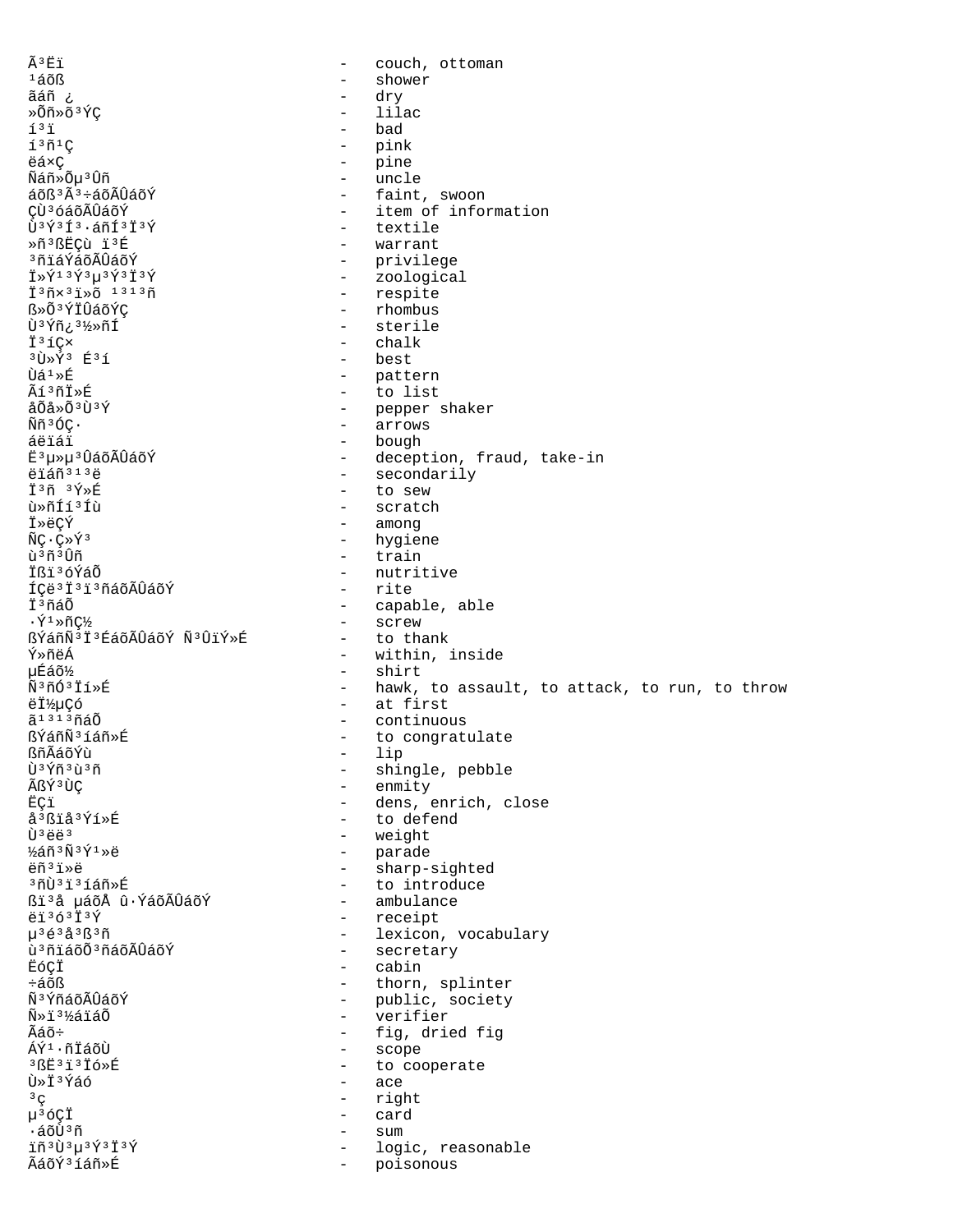Ñ3ñÙ3ñ»óÝ»É - to adapt  $363C.3E$ - to arise ëñ»É - sharp, grind, hone, whet - dwarf  $\cdot$  3  $\times$  3  $\times$ Ù<sup>3</sup>İ3x»Õù cut. å<sup>3</sup>İ<sup>3</sup>ë»óÝ»É to reduce ëÛáõݪÏ - column Ñ<sup>3</sup>ëáõÝáõÃÛáõÝ - maturity - mile ÙÕáÝ - poorly ã 3 ñCù - deliberate, purposely <sup>1</sup>Ci<sup>3</sup>íáñÙ<sup>3</sup>É - conclude  $\tilde{N}$ »i»õáõÃÛáõÝ 3Ý»É - fluff, down  $3013 \div 2150$ - resolutely íxé<sup>3</sup>İ<sup>3</sup>Ýáñ»Ý - lemon ÉÇÙáÝ - discredit Ñ»ÕÇÝ3Ï3½ñÏ»É - sealing wax **½**Ùáõéë - follower Ñ»ï»õáñ<sup>1</sup> Ñ<sup>3</sup>ñÃÙÝC - in reality - illumination Éáõë<sup>3</sup>ÝÏ3ñã<sup>3</sup>Ï<sup>3</sup>Ý 3ñÑ»ëï<sup>3</sup>Ýáó - other ÙÛáõë µáõñ»É - smell - short story  $\sqrt{2}$  $\frac{2}{3}$  $\frac{2}{3}$  $\frac{2}{3}$ - interrogate, irrigate, to water  $áéá \cdot \hat{E}$ ևË3ñCÝ»É - to replace, to substitute - legendary  $E \rightarrow \sqrt{13} \tilde{n}$  $\times$ <sup>3</sup>é<sup>3</sup>·<sup>3</sup>ÛÃ<sup>3</sup>Ñ<sup>3</sup>ñáõÙ - irradiation - to stick ֻÏóÁÝ»É <sup>3</sup>Ù »Ý ÙÇ (Çñ) - every - bacon  $\times$ <sup>3</sup> $\tilde{\mathrm{u}}$ å<sup>3</sup> $\hat{\mathrm{u}}$ áõ $\tilde{\mathrm{0}}$  $63\,\mathrm{\acute{Y}}\$ u - crop, sowing - eyewitness  $3\overline{1}$  $3\overline{Y}$  $3\overline{1}$  $\gg$ ë - to be present Ý»ñÏ3 ÉÇÝ»É - to seal ½Ùéë»É - to play កុះរ∩័ះក៌ - powerful, super-power ∙ »กิÑั¼ล์กี - to punish å<sup>3</sup>iCÅ ï<sup>3</sup>É ÃC<sup>3</sup>í<sup>3</sup>ñáõÃÛáõÝ - rowing - to stomp  $1\acute{a}$ ÷»É - sacred ëñu<sup>31/3</sup>Ý - cold Ùñë»ÉÁ EáÕáí 3 İ 3 ß 3 ñ - pipeline Ý»ñ3éÝ»É  $\omega_{\rm{max}}$ to capture - lie, to lay å<sup>3</sup>éÏ»É - humpbacked ë<sup>3</sup>å<sup>3</sup>iáÕ - affect, braid, function, knit, weave ∙áñÍ≫É - foreigner 3ñi3ë3ÑÙ3ÝóÇ - vast, huge  $3\tilde{N}$  $3\cdot$  C $\tilde{Y}$ ևùñ Ïïáñ  $-$  smack  $3\tilde{\gamma}$ íx $3\tilde{\eta}$ áõÝ $3\tilde{\gamma}$ - insolvent - disgust  $.3$ ñß $3$ Ýù - bean ÉáµÇ ßÇÙÇ<sup>3</sup>Ï<sup>3</sup>Ý - chemical Éóí3Í  $-$  full ÇÝùÝ313ñáõÃÛáõÝ - astronomy, self-management - file Ë<sup>3</sup>ñïáó  $63\tilde{U}$  $3\tilde{u}$ - arid, earth, land ïå<sup>3</sup>·ñáõÙ - printing Ñ3Ù»Õ áõï»ÉÇù - delicacies Ï≫ñi≫É - create - praise  $.513437$ - trousers  $R$  $3F$  $13F$ Ñ<sup>3</sup>ÛïÝ<sup>3</sup>µ»ñáõÃÛáõÝ - find - method Ù»Ãáª - not without reason ǽáõñ ã¿ - tail åáã  $3\tilde{n}$ í $3\tilde{A}$ silver  $\sim$ ß<sup>3</sup>ñáõÝ<sup>3</sup>Ï<sup>3</sup>Ï<sup>3</sup>Ý long  $\sim$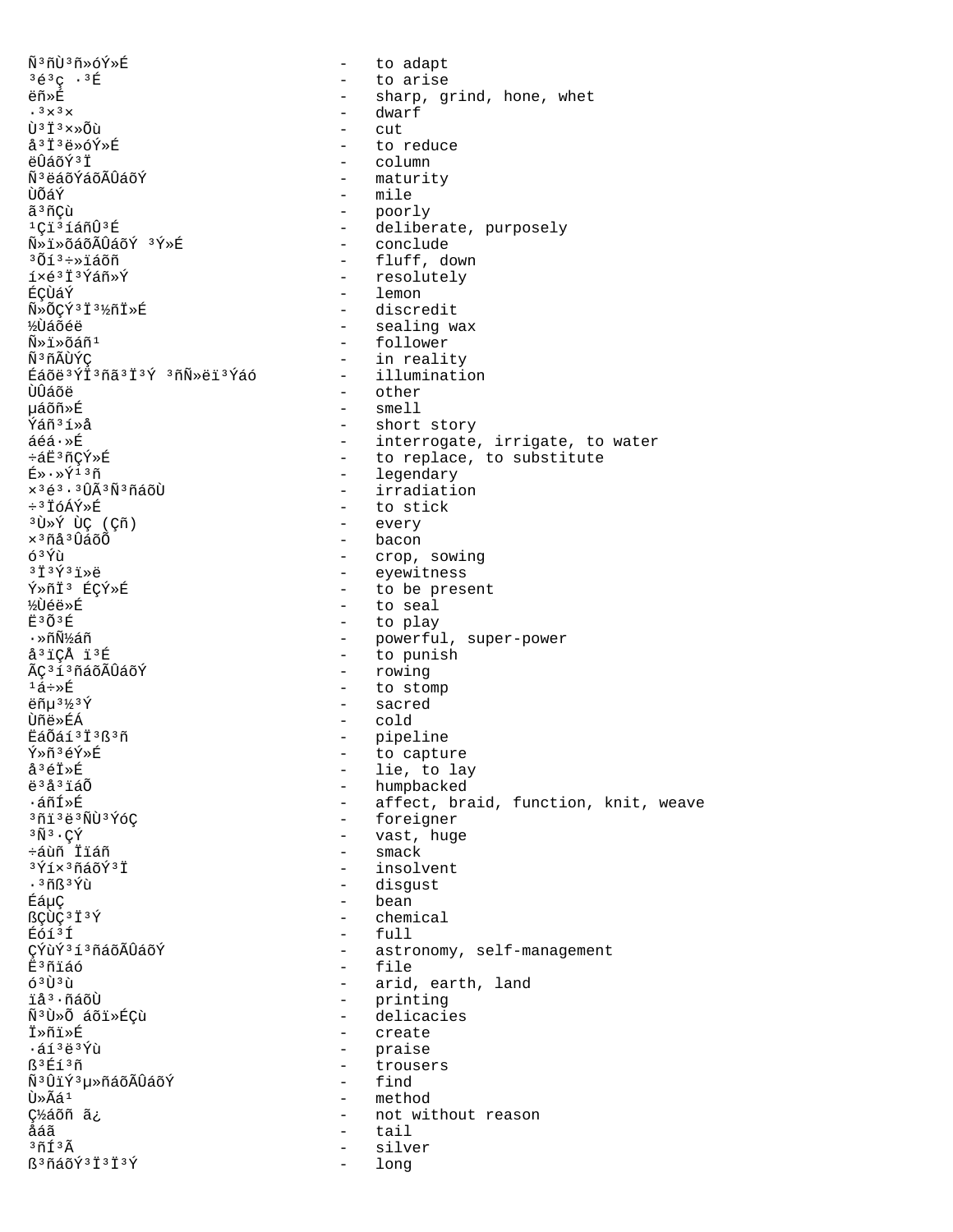Í<sup>3</sup>Ýñáó parcel  $\equiv$ - Portugal äáñiáõ·3ÉÇ3 - careless  $\tilde{A}^3$  ÷ $\tilde{A}$ ֒ $^3$ Í áñáß ã<sup>3</sup>÷áí  $\sim$ any ï»ë3Ï breed, kind, sort, grade  $\sim$ ևõùë fur  $\sim$ ÉC<sup>31</sup>⁄áñ»É - commission, empower, entrust <sup>3</sup>ñÅáÕáõÃÛáõÝ - cost, worth - poor ãù 3 í áñ - satire Ȗ•CͪÝù  $563\ddot{}$ - quality  $\tilde{A} \tilde{V} \tilde{A}$  3 $\tilde{V}$  3 $\tilde{E}$ - move, pass 椯É - dig x<sup>3</sup>åáÝ<sup>3</sup>Ï<sup>3</sup>Ý - Japanese - working น<sup>ง</sup>ิ์<br>Yíáñ - to creak xéxé<sup>3</sup>É - shyness ȖİãáïáõÃÛáõÝ - lantern, searchlight Éáõë<sup>3</sup>ÝÏ<sup>3</sup>ñã<sup>3</sup>Ï<sup>3</sup>Ý ÃáõÕÃ - barge, ferry  $E$ <sup>3</sup>ëï<sup>3</sup>Ý<sup>3</sup>í  $1 \times \text{AC}$  $\sim$  $t \circ$ - patience ѪÙµ»ñáõÃÛáõÝ - charming Ññ<sup>3</sup>óÝáÕ - dandruff, peel, sawdust  $\widetilde{\mathbb{A}} \gg \div$ ÝÏ3ñÇã - artist, painter - to shine  $\div$ <sup>3</sup> $\hat{U}$ E $\gg$ É óáõóCã - index, parameter, pointer  $6C3nB313n3Y$ - hippodrome - incontestable ªÝÅËï≫ÉÇ - whet Ñ»ë3Ý»É  $\cdot$ Ý»É - purchase, buy - mustard Ù3Ý3Ý»Ë ù»Ý - revenge - beet µ<sup>3</sup>½áõÏ  $f3f3f$ - develop, unwrap - to promote  $3c316\times E$ - foresee, guess, predict, solve  $\cdot$ áõß $3$ Iȃ - operational  $1C\widetilde{n}$ <sup>3 $\widetilde{N}$ <sup>3</sup> $1$ <sup>3</sup> $1$ <sup>3</sup> $\acute{Y}$ </sup> - form, shape İ»ñå3ñ3Ýù å<sup>3</sup> i <sup>3</sup>Ñ<sup>3</sup> i <sup>3</sup>ÝáõÃÛáõÝ - accident - fertile, prolific åïÕªµ»ñ - Japanese ×<sup>3</sup>åáÝáõÑÇ ï3ñ3Ïáõë»É - to be perplexed Ë≫Å - pitch, resin - illusion CÉÛáõ½Ç<sup>3</sup> ûñ<sup>3</sup>Ï<sup>3</sup>Ý ÙÇÇÇÝ - daily average - ring, circle, loop, link, stitch  $\hat{U}$  $\tilde{O}$  $\tilde{J}$  $\tilde{J}$ - rare Ýáëñ - indication ด์ล์ดัดบิล์ดั<sup></sup>ขั้น  $1*00*2C1$ - canary - fang Å<sup>3</sup>ÝCù - ditch, brook <sup>3</sup>éáõ - flight Ȗ3Ù Éñ<sup>3</sup>óáõÙ - appendix, compensation - concession **½**ÇçáõÙ - missing å<sup>3</sup>Ï<sup>3</sup>ëáÕ - funeral Ã<sup>3</sup>ÕáõÙ - stamp Ý3Ù3Ï3ÝCã <sup>3</sup>ñi<sup>3</sup>Ñ<sup>3</sup>ÛiÇã - colourful ÑÙ <sup>3</sup>Ûù - charm Å<sup>3</sup>Ù<sup>3</sup>Ý<sup>3</sup>Ï<sup>3</sup>·ñáõÃÛáõÝ - chronicle uáuCÏ - barefoot  $\mathring{a}$   $\mathring{a}$   $\mathring{c}$   $\mathring{I}$ - grandfather - gifted ûÅïí3Í ÇÝã - that, what å<sup>3</sup>ñ<sup>3</sup>ßñc<sup>3</sup>Ý  $\sim$ tour ÉÇïí<sup>3</sup>Ï<sup>3</sup>Ý  $\sim$ Lithuanian <sup>3</sup>Ý3ÙáÃ immodest, shameless, unscrupulous  $\sim$ <sup>3</sup>ݵáõÅ»ÉÇ incurable  $\sim$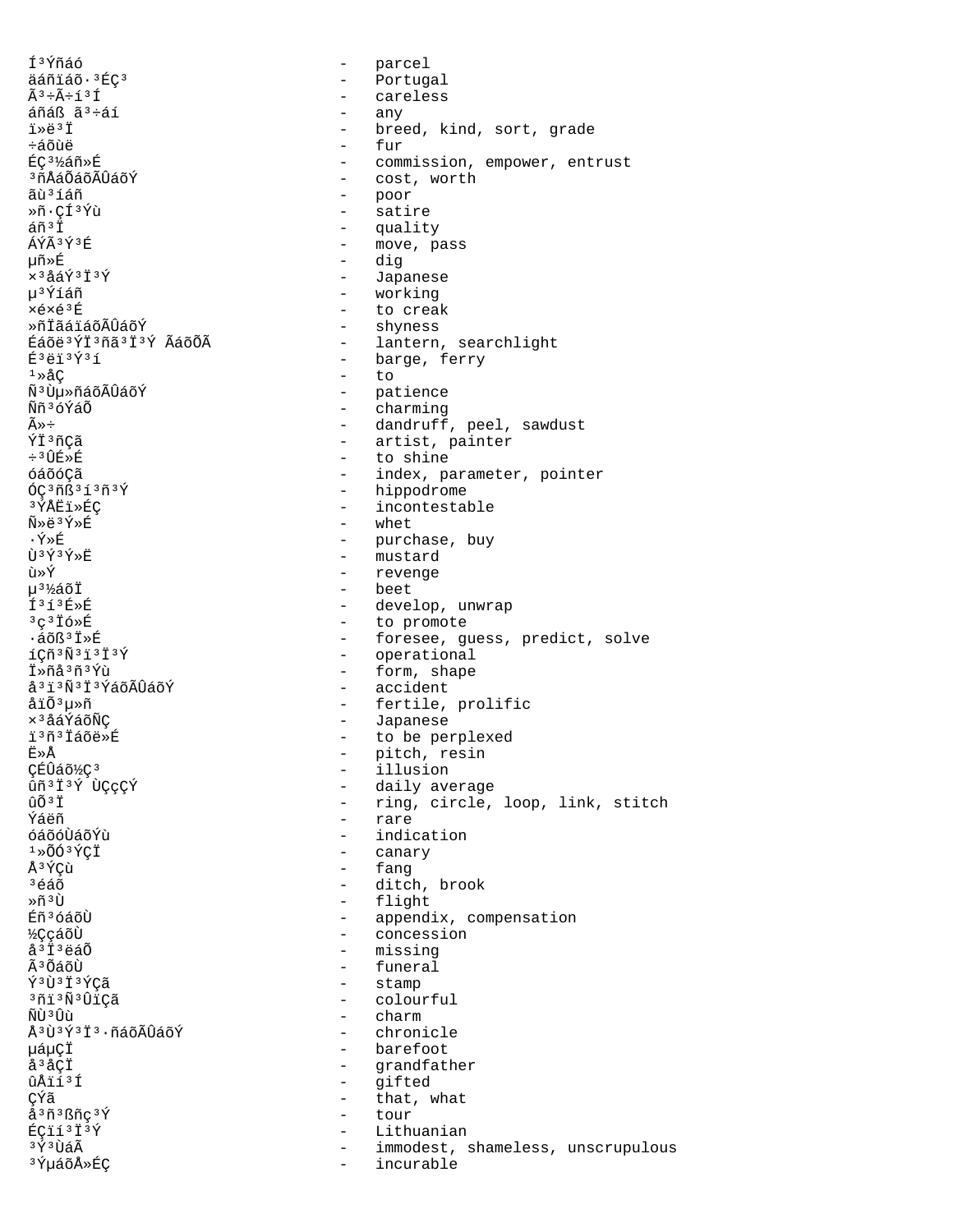$\cdot \times 1$  $-$  river ½áõ·3Ñ»é3Ï3Ý - parallel  $\omega_{\rm{max}}$ Ùñë»óÝ»É to chill  $1*\tilde{n}\tilde{Y}^3\cdot\zeta\tilde{n}$ - heading, title, name  $\tilde{N}$ <sup>3 $\tilde{e}$ <sup>3 $\tilde{a}$ </sup></sup> - groan, sigh - reader <sup>3</sup>ëÙáõÝùáÕ - fright í<sup>3</sup>Ñ Çñ<sup>3</sup>ñ »ï»õÇó - in succession - to be embraced Çñ<sup>3</sup>ñ ∙ñÏ»É - boss, host, owner ï≫ñ - perfect  $\widetilde{N}$ ñ  $3\sqrt{3}$  $\widetilde{R}$ C - battleship  $. f 3 \times 3 f$  $\tilde{N}$ <sup>3</sup> U 3  $\tilde{Y}$ U 3  $\tilde{Y}$ - like - bewilderment ï<sup>3</sup>ñ<sup>3</sup> Iáõë<sup>3</sup>Ýù - thoughtful 臄3Ï3Ý - earlier  $31*EC 130$  $-$  lot Ù 3ëÝ 3ù 3Ý 3Ï Ñéã<sup>3</sup>Ï - reputation - climber  $E*\in \tilde{Y}^3 \cdot \tilde{Y}^3$ ó - apply Ï3óÝ»É  $-$  ink  $\tilde{A}$  3  $\tilde{Y}$  3  $\tilde{U}$  $*\mathsf{F}^3$   $*\mathsf{F}^3$ - precondition - levity ûûõ<sup>3</sup>ÙiáõÃÛáõÝ - memoirs, memory พี่ตรส์ดีล์ดัมิที่ลัดห์  $3\overline{Y}$ Å $363\overline{Y}$ . - childless **féùé»É** - to deform  $\tilde{Y}$ <sup>313</sup>å»ï - captain - countless, innumerable, uncountable 3ÝÑ3ßCí - Greek ÑáõÛÝ  $\cdot$ Ý $3660031$ - price-list ß<sup>3</sup>ñáõÝ<sup>3</sup>Ï»É - to continue  $3783537$ - invasion, march - owner áõÝ»óáÕ - realize, understand  $\cdot$ Ci $^3$ İó»É  $1*0*1**F$ - mount, arrange, install  $a^{3}$ ñu»ñ $3137$ - periodic - from here, because, therefore <sup>3</sup>Ûë å<sup>3</sup>ïx<sup>3</sup>éáí - opposite  $\tilde{N}$ <sup>3</sup> I<sup>3</sup> <sup>1</sup> Cñ - exit <sup>1</sup>áõñë ·Ý<sup>3</sup>ÉÁ - packing, pack<br>- alas, it is a pity ÷<sup>3</sup>ûÃ<sup>3</sup>íáñáõÙ  $3 \div 46$ - manhood, prowess, velour, courage <sup>3</sup>ñÇáõÃÛáõÝ 栉áñ<sup>3</sup>·áõÛÝ - crimson 123 Ý 312 3 Ý á õ Ã Û á õ Ý - difference, variety - bucket  $1\tilde{a}$ õÛÉ áëIñÇ Iláñ - pit - sky ȖÏCÝù - naked, nude  $\tilde{1} \times \tilde{1} \times \tilde{1} \times \tilde{1} \times \tilde{1}$  $x \times \tilde{1}^3$  4ñ  $^3 \tilde{N}$ - foyer - improper áã Ñ3ñÙ3ñ μ<sup>3</sup>Û - verb fáí<sup>3</sup>İ<sup>3</sup>É - admiral - niece ùñác 3 ÕçÇÏ ÃÃí3Í - sour Ùñó<sup>3</sup>ß<sup>3</sup>ñ - tournament - spirits á·»ÉÇó ËÙÇãùÝ»ñ  $*ñ$ <sup>3</sup>U - flight  $a\delta B$ <sup>3 $\tilde{A}$ 3 ÷ $a\delta A\tilde{U}a\delta Y$ </sup> - faint, swoon <sup>3</sup>íïáµáõë  $-$  bus  $\mu$ <sup>3 $\tilde{\Pi}$ 3 $\ddot{\Gamma}$ </sup>  $-$  thin  $53$   $\overline{1}$   $\overline{1}$  $\overline{1}$  $\overline{2}$  $\overline{1}$  $\overline{2}$  $\overline{0}$  $\overline{5}$  $\overline{0}$ - fragile พื®ทิ®ค์≽ที - to recognize  $3\overline{\Upsilon}$ å»ïù $3\overline{\Upsilon}$ 3Ŕ - to spoil - kiss Ñ<sup>3</sup>ÙµáõÛñ µ≫ïáÝ - concrete **EáÑáõÙ** - thoughtful - hypertension <sup>3</sup>ñÛ<sup>3</sup>Ý ×ÝßáõÙ ï»ëù áõÝ»Ý3É - to look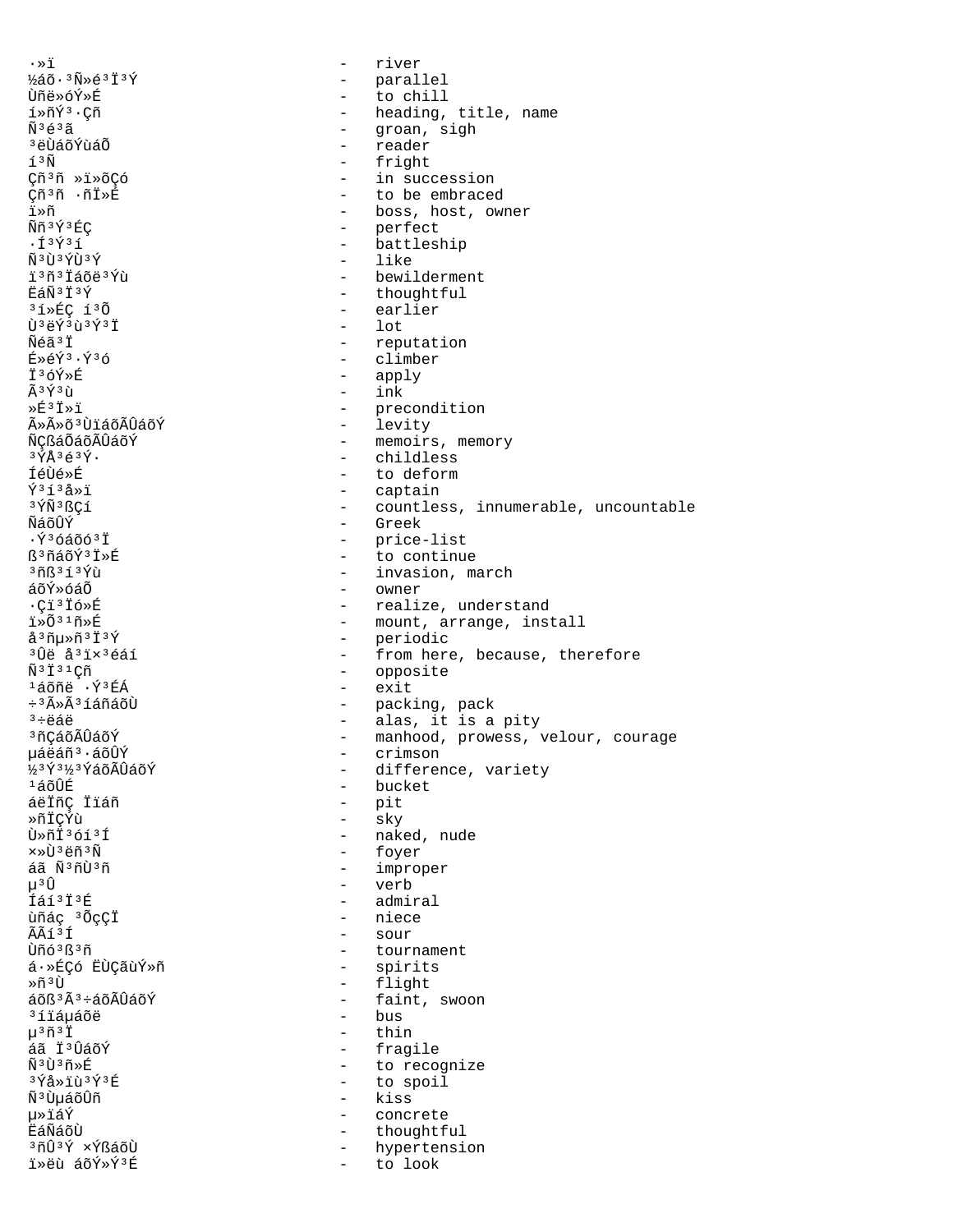3ñ»õCó ë»õ3ó3Í tanned  $\sim$  $e^{3}\tilde{n}^{3}$ 13 $\tilde{Y}^{1}$ - terrace İßéáõÛÃ - rhythm - relative  $3\frac{1}{2}$ .  $3\frac{1}{1}3\frac{1}{1}$ Ï≫ñ - fodder, forage - to resort 3å3íCÝ»É Ñ<sup>3</sup>Ýó<sup>3</sup>ÏCó - accomplice - by bottom, from below Ý»ñù»õÇó - politics  $\tilde{u}$ <sup>3</sup> $\tilde{O}$ <sup>3</sup> $\tilde{u}$ <sup>3</sup> $\cdot$   $\tilde{u}$ - income Ñ<sup>3</sup>ëáõÛÃ  $\tilde{1}$ <sup>3</sup> $\tilde{1}$   $\gg$   $\tilde{0}$   $\tilde{3}$   $\tilde{Y}$   $\tilde{1}$ - no weather - decorative  $\cdot$  » $\tilde{0}$  31/3 $\tilde{1}$ 1 3 $\hat{U}$ CÝ บิ๊ \* กี½ \* ขิ้น - exercise, sport - to wink Ã3ñûÉ - archbishop <sup>3</sup>ñù»åCëÏáåáë - pertain, to relate í»ñ3µ»ñ»É ï3ÝÓ  $\omega_{\rm{eff}}$ pear - Pear<br>- transfer, transmission, message Ñ<sup>3</sup>Õáñ<sup>1</sup>áõÙ - captain İ<sup>3</sup>åCi<sup>3</sup>Ý - it is useful  $\hat{u}$ . 1313 $\tilde{n}$ ½3Ý3½3Ý»É - to distinguish - unfamiliar, stranger ªÝͪÝáÃ - depart, leave - train Ñ∃กีё 3 Yิน 3 1 ล์กีY์ > กี - sugar ß<sup>3</sup>ù3ñ  $\tilde{N}\tilde{n}$ <sup>363 $\tilde{Y}$ </sup> - handgun, rifle ŇÙªÛáõÃÛáõÝ - sorcery ªíïáÙ»ù»Ùª  $\sim$ car 毤»É  $\sim$ carry, deliver, fetch, get, submit - army  $\mu$ <sup>3</sup> $\acute{\text{Y}}$ <sup>3</sup> $\ddot{\text{I}}$ Ã<sup>3</sup>ùëïáó - asylum, refuge, shelter **C**Ýãå»ë  $-$  how?, as  $6\bar{Y}^1$ » $\bar{F}$ - exhaust - bee นิ»ก็ล์กี - goddess <sup>3</sup>ëïí<sup>3</sup>ÍáõÑC  $132352m$ - place, lay, spread out  $1*7*7*7*F$ - to resuscitate  $\tilde{N}$ <sup>3</sup> $1$ <sup>3 $\tilde{Y}$ 3 $u$ <sup>3 $\tilde{n}$ </sup></sup> - apparently, obviously, probably Ñ<sup>3</sup>Ù<sup>3</sup>ÉCñ - complex  $\frac{1}{2}$  . åáÏáï»É to tear off - huge ٻͪÃÇí <sup>3</sup>ÛïáëÏñ - cheekbone - banker µ3ÝÏ3ï»ñ <sup>1</sup>ÅÏ<sup>3</sup>ÙáõÃÛ<sup>3</sup>Ùµ - unwillingly EáñÑñ<sup>13</sup>Ýß»É - to symbolize - chaste áÕc<sup>3</sup>ËáÑ - biased ÏáÕÙݪåªÑ - beam, ray, shine **RáÕ E**Uȃáõ - drinking ѪÙñ - mute, speechless - sparrow, bird ÍÇï - October ÑáÏï≫Ùµ≫ñ - Ukrainian áõÏñ<sup>3</sup>ÇÝ<sup>3</sup>óC  $^3\div\ddot{\ominus}\!\!\!\! \times -\widetilde{\mathbf{A}}\!\!\!\! \times \mathbf{\widehat{U}}\mathbf{\mathbf{\mathbb{C}}}$ - tea plate - embrace, hug  $\cdot$ ñÏ»É - to expand ÁÝ1É3ÛÝ»É Çñ<sup>3</sup>i»ëáõÃÛáõÝ - realism ËÝ<sup>1</sup>Cñ - problem, task  $\tilde{N} \gg \tilde{Y}$ <sup>3</sup> I <sup>3</sup> Ý - ironical 3 ÝÑÝ 3 ñÇÝ - it is impossible - to get tired Ñá·»Ù3ß ÉCÝ»É  $3\overline{1}3\overline{1}3$   $\overline{1}3\overline{1}$ - best  $63$ ÝÓñ $36$ Ý»É - to annoy ÝÇñÑ»É  $\sim$   $$ to nap - big, great, large, major Ù≫Í  $\tilde{\rm N}^{\,3}\,\varsigma$ áñ $^{\rm 1}$ - following, next, successor Í<sup>3</sup>Ýñ<sup>3</sup>µ»éÝ»É load, overload  $\sim$ i<sup>3</sup>ñ»ñù elements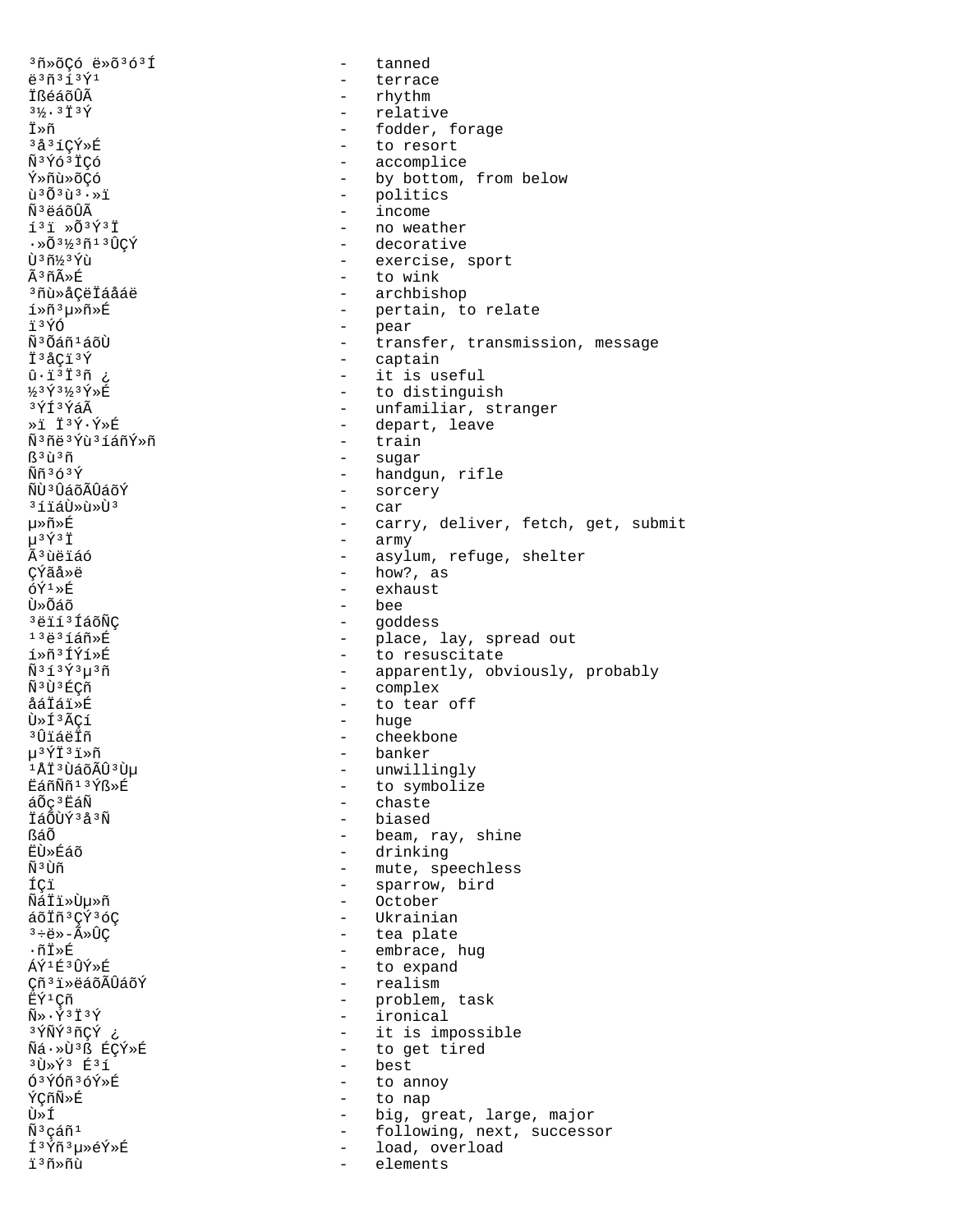ëáõñ keen, prickly, smart  $\overline{a}$ <sup>3</sup>åñ»ë  $\equiv$ good lad <sup>3</sup>íïáÙ»ù»Ù<sup>3</sup>  $\sim$ car .áñí 3ñù 3 ÛÇÝ - price-work Ññ<sup>3</sup>ß<sup>3</sup>ÉÇ ¿ - wonderfully - generosity, generous, lavish ßé3ÛÉ - continuous ã<sup>1313</sup>ñáÕ - escape အ ÙáõÍáõÙ - payment, contribution - comparison Ѫٻ٪ïáõÙ - panorama  $\tilde{N}$ 3 $\tilde{1}$ 13 $\tilde{1}$ 1 $\tilde{Y}$ 3 $\tilde{A}$ 3 $\tilde{1}$  $\tilde{T}$  $\tilde{R}$ - interrupt, break - boil  $\ast \in$ <sup>3</sup> $E$ 313Ý1 ÃáÕÝ»É - bequeath <sup>3</sup>ÝÝÏáõÝ - indestructible, unshakeable  $3\overset{1}{\alpha}$  $3\overset{1}{\beta}$  $3\overset{3}{\beta}$ - cliff, crag, rock - number, quantity ù<sup>3</sup>Ý3 IáõÃÛáõÝ - admiral Íáí<sup>3</sup>Ï<sup>3</sup>É - scope ÁÝ<sup>1</sup>·ñĪáõÙ ëå<sup>3</sup>ëí»É - to be coming - on the contrary ÁÝ<sup>1</sup>Ñ<sup>3</sup>Ï<sup>3</sup>é<sup>3</sup>ÏÁ - beat, clench . आोे≫ सि - tradition  $353\bar{y}$ 1 ล์กั $\hat{1}$ นิ Ñิ≫Õล์õินิือื  $-$  holt - saying  $3 - 3 - 61$ - fleet ïáñÙCÕ - weapon, arm ½»Ýù - there is no need Ñ<sup>3</sup>ñÏ ãÏ<sup>3</sup> - find out, reveal, detect, show 񤉯õáñ»É - scaffold  $E^3$ ëï $^3$ Ï - tire out i3Ýc3Ù3Ñ 3Ý»É ͪÍϪÝáõÝ - pseudonym - start  $\hat{u}$ <sup>1</sup>  $\mu$ <sup>3</sup> ñÓñ<sup>3</sup>Ý<sup>3</sup> ÉÁ Ī<sup>3</sup>Ý·Ý»óáõÙ - stop - chocolate  $R\tilde{A}$ Tar $\tilde{R}$ <sup>31</sup> $\ast$  $\ddot{1}$   $3\ddot{1}$   $3\ddot{6}$  $-$  harrel - cord  $A303V$  $u^{3}$ í $3$ ñ $3$ ñ»É - satisfy, suffice - fist 悠õÝóù  $3BE3n\tilde{N}$ - country, earth, world - attitude, ratio, relation<br>- captive, comprised Ñ3ñ3µ»ñáõÃÛáõÝ İ3É3Ý3íáñ - electro wire ¿É»Ïïñ3Ñ3Õáñ13É3ñ - apricot ÍCñ<sup>3</sup>Ý UTY<sup>3</sup>E - remain, stay - slag πុំ ៖ កុំ ៖ ⊺្រ  $a\tilde{o} \frac{1}{2} \mu \ast \tilde{I} \frac{3}{2} \tilde{I} \frac{3}{2} \tilde{Y}$ - Uzbek - nationalism 3½·3ÛÝ3ÙáÉáõÃÛáõÝ <sup>3</sup> ปั้นCล์Y์ - faculty, tribune - look back »i Ý3Û»É - strip, stripe É3ÛÝ · CÍ - to plunder, to rob İáÕáåi»É - worn .áñͪÍíªÍ <sup>3</sup>ÝÓÝ<sup>3</sup>iáõñ ÉÇÝ»É - to capitulate - here and there, place ï»Õ ï»Õ - hospital attainder  $\tilde{N}C13\tilde{Y}13\mathring{a}3\tilde{N}$ - supply ëÝáõó»É ن Úً<sup>3</sup> - it is time - scratch x<sup>3</sup>ÝÏéí<sup>3</sup>Íù µ<sup>3</sup>ñÓñ 3ñ<sup>3</sup>·áõÃÛ<sup>3</sup>Ý - high-speed - ineffectual <sup>3</sup>å<sup>3</sup>ñ 1 ÛáõÝ <sup>3</sup>Ū»Ý ÏáÕÙCÓ - from everywhere, from all sides - to whinny íñÝc<sup>3</sup>É ßáõÝã 3é»É - to sigh, to breathe Ññ<sup>3</sup>ß<sup>3</sup>ÉÇù - miracle, wonder miracle µ3ñ»Ë3éÁ  $\sim$ mild ëïáͪÝÇ diaphragm µ<sup>31</sup>⁄2UďãõÃÛáõÝ  $\sim$ crowd, ensemble, many, masses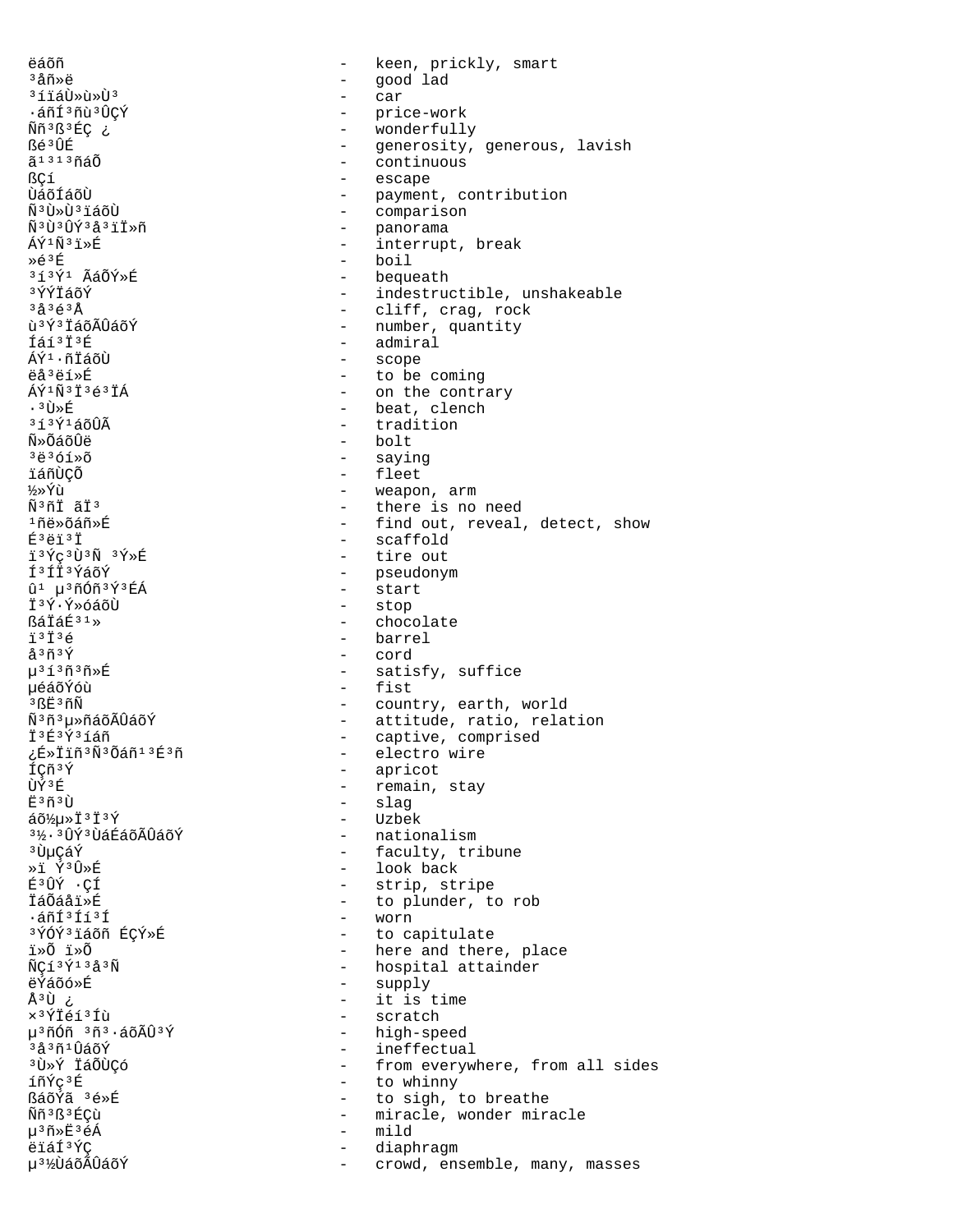ÉCÁÕÃÛÁÕÝ wealth, abundance  $\sim$ Ý<sup>3</sup> EûñÇÝ<sup>3</sup> İ - genuine, original  $\omega_{\rm{max}}$ cheerful, happy, glade áõñ<sup>3</sup>E - to decide Ñ<sup>3</sup>Ù<sup>3</sup>ñÓ<sup>3</sup>Ï»É û·ï<sup>3</sup>·áñÍáõÙ - usage, use ãËáëÏ<sup>3</sup>Ý - speechless ½3ñÙ3Ý3ÉCáñ»Ý - surprisingly Ù<sup>3</sup>Ñ3å3ïÅÇ »ÝÃ3ñÏ»É - execute - cupola, dome ∙Ùu»Ã - cuff-link  $x \times \widetilde{n}$ tī 3  $\sqrt{1}$ ทินีล์ก์ - couch íCx3u3ÝáõÃÛáõÝ - discussion, dispute - singer Ȗ·ãáõÑC 3ÝÏ3ñ»ÉÇ ¿ - it is impossible - to get drunk Ѫñµ»É Ý3Ë3 · 3ÑáõÃÛáõÝ - presidium óÝÍ3É  $\frac{1}{2}$  and  $\frac{1}{2}$ exult - parade ½áñ3Ñ3Ý1»ë  $0313n$  $\sim$ grouts - cheerful, happy, glade  $A\tilde{O}$ ñ<sup>3</sup> $F$  $ICx$ <sup>3</sup> $I$ - condition, destiny, lot  $3\acute{y}$   $1\acute{a}$   $\tilde{0}$ - tire, trunk - again  $130013E$ - shirt uÉáõ%  $C$ <sup>3</sup>ÛÉ<sup>3</sup>Ù - ostrich ëñ×»÷ - coffee-maker Í<sup>3</sup>ÝáÃ<sup>3</sup>·ñáõÃÛáõÝ - note ÝÏ3ñ»É - draw, represent - tendency Ï<sup>3</sup>ÝË<sup>3</sup>iñ<sup>3</sup>Ù<sup>31</sup>ñí<sup>3</sup>ÍáõÃÛáõÝ - alloy Ñ3Ù3ÓáõÉí3Íù - autocratically CÝùÝ<sup>3</sup>Ï<sup>3</sup>Ù ÑëÏ»É - supervise, to guard, to protect - republican  $\tilde{N}$ <sup>3</sup> $\tilde{Y}$ ñ<sup>3</sup>å » i <sup>3</sup> i <sup>3</sup> $\tilde{Y}$ - to insure <sup>3</sup>å<sup>3</sup>Ñáí<sup>3</sup>·ñ»É - improper, superfluous, vainly  $3\bar{Y}$ i » $\tilde{O}C$ **TÁxTÁí»É** - to wince - prescheduled Å<sup>3</sup>ÙÏ»ïCó ßáõï  $\hat{U}$ áÃ $3\hat{Y}$  $3\hat{e}$ áõÝ»ñáñ $1$ - seventieth - capitalist I<sup>3</sup>åCi<sup>3</sup>ÉCëi<sup>3</sup>I<sup>3</sup>Ý - mould, plaster Í≫÷≫É - pantry Ùûñ<sup>3</sup>Ýáó <sup>3</sup>åëï<sup>3</sup>Ùµ»É  $\sim$ to rebel í×éáõÙ - decision å<sup>3</sup>ñë - swarm ½·áõß ÉÇÝ»É - to be careful - pilgrimage áõËï3·Ý3óáõÃÛáõÝ - to fix, to pin, to attach, to fasten <sup>3</sup>Ùñ<sup>3</sup>óÝ»É - epic <sup>1</sup>Ûáõó<sup>3</sup>½Ý»ñ·áõÃÛáõÝ  $.3013u36$ - password íCx<sup>3</sup>u<sup>3</sup>ÝáõÃÛáõÝ - discussion, dispute - bend Ã≫ùáõÕÇ Éáõë<sup>3</sup>ÝÏ<sup>3</sup>ñÇã  $\sim$   $$ photo, photograph, portrait, snapshot - health <sup>3</sup>éáÕçáõÃÛáõÝ 30 丘 3 至 1 3 ± > 丘 - to spoil  $13641$ - gunpowder ûõ - wing  $\div$  3  $\hat{U}$   $\hat{i}$  3  $\hat{N}$  3  $\hat{i}$ - woodcutter  $3\overline{Y}3\overline{n}$ .  $3\overline{Y}i\overline{j}$ - insult  $R1*13730$ - Swedish Ñ<sup>3</sup>í»ÉáõÙ - extra charge - twilight <sup>3</sup> Õç<sup>3</sup> ÙáõÕç - increase« growth, gain  $3 \times$  $3 \hat{Y} \tilde{N}$  $3 \hat{1}$  $3 \hat{a} \times \tilde{e}$ - personally Ë3Õ3Õí»É  $\sim$   $$ to calm down ÓC3ñß3í  $\sim$   $$ gallop, horse racing ½3ñÙ3Ý3ÉÇ amazing, amusing, surprising  $\sim$ x<sup>3</sup>åáÝ<sup>3</sup>óÇ Japanese ·áÛ<sup>3</sup> İóáõÃÛáõÝ coexistence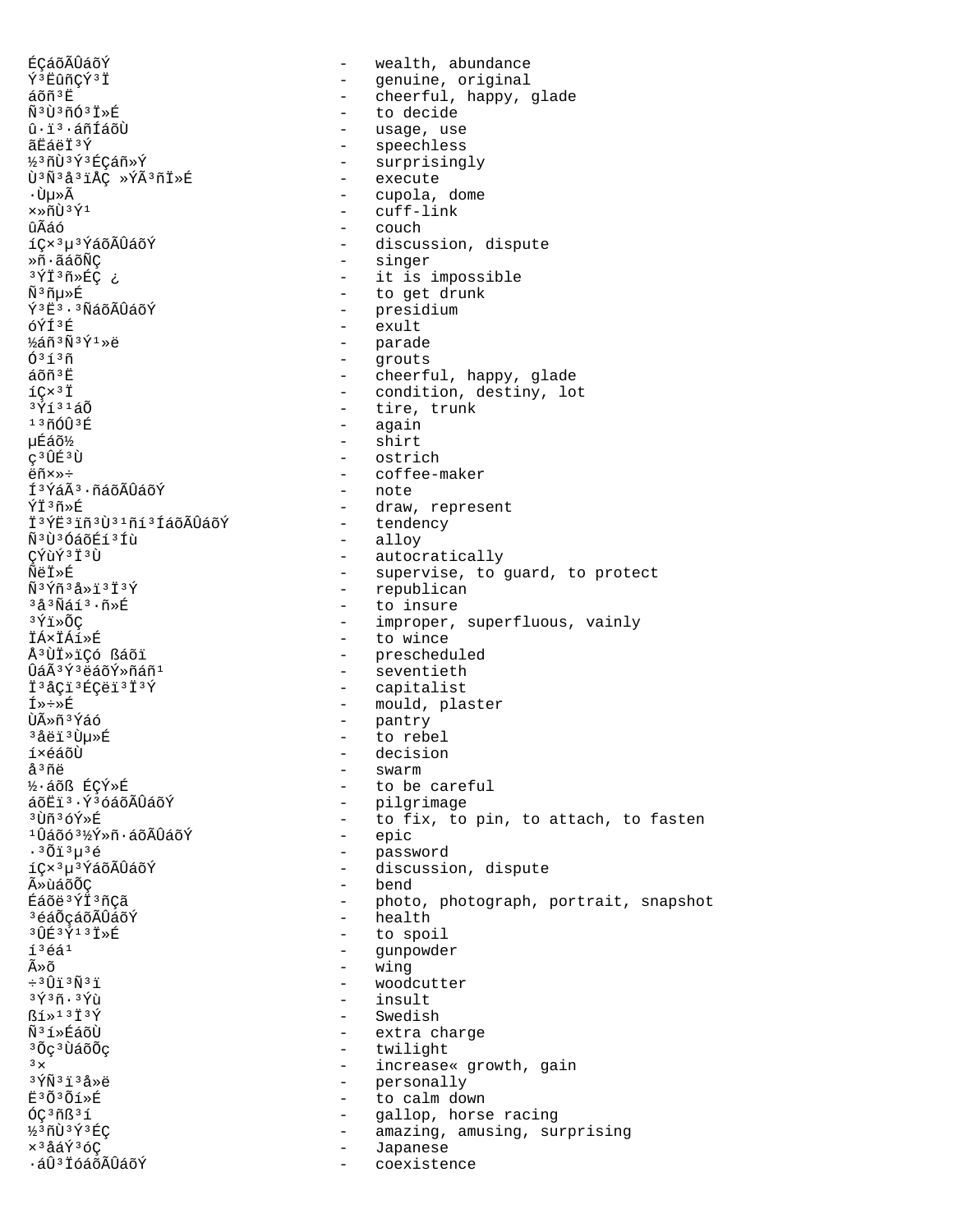$a^{3}$ UU3 $x^{3}$   $1^{3}x$ conditional  $\sim$ ᇃáñßÇ<sup>3</sup>óáõÙ fumes  $\sim$  $\tilde{\mathbb{A}}^3 \div \tilde{\mathbb{a}} \tilde{\text{OH}}$  $\sim$   $$ vacant - mule çáñÇ ëiáñ<sup>3</sup>·ñáõÃÛáõÝÁ<sup>1</sup>Ý»É to subscribe ½·3 ÛáõÃÛáõÝ - feeling, sense ï<sup>3</sup>ëÝáõÃ - eighteen  $3673$ - available, nowadays  $f\ddot{i}$   $3\tilde{n}$   $\tilde{n}$ - exclude, exception, banish, deport, expel - toast †»Ý36 ã»ÕÛ3É Ñ3Ù3ñ»É - cancel TR 43131 > F - to consider - rewarding å<sup>3</sup>ñ·»õ<sup>3</sup>iñáõÃÛáõÝ - hold Ý∃íªÙ̀µªñ - yellowness<br>- escape  $1*$ ÕÝáõÃÛáõÝ အ - mechanical engineering Ù»ù»Ý3 ßÇÝáõÃÛáõÝ Ù<sup>3</sup>ÕáõÙ - to drizzle <sup>1</sup>áõñë ï<sup>3</sup>Ý»É - to take out  $31i440$ - tire, tyre ÑC3Ý3ÉC - amazing, charming, excellent, superb Ý»ñÏ3ÛáõÃÛáõÝ - presence - fly, wander ลี เื ≫ นี้ - enamelled  $3717$  $3337$ - to sneeze  $\div$ éßï<sup>3É</sup>  $\frac{1}{2}$   $\frac{1}{2}$   $\frac{1}{2}$   $\frac{1}{2}$   $\frac{1}{2}$   $\frac{1}{2}$   $\frac{1}{2}$   $\frac{1}{2}$   $\frac{1}{2}$   $\frac{1}{2}$   $\frac{1}{2}$   $\frac{1}{2}$   $\frac{1}{2}$   $\frac{1}{2}$   $\frac{1}{2}$   $\frac{1}{2}$   $\frac{1}{2}$   $\frac{1}{2}$   $\frac{1}{2}$   $\frac{1}{2}$   $\frac{1}{2}$   $\frac{1}{2}$  - stewardess ËÝ<sup>1</sup>áõÝ - glade - bend, fold **f**<sup>3</sup>É≫É - at the night ∙Çß≫ñÁ - listener, obedient ÉëáÕ  $-$  rhythm İßéáõÛÃ íÇÑ  $\overline{a}$ to be gone åáõñ<sup>3</sup>İ  $\sim$ grove - firm, stout, strong, solid <sup>3</sup> โว้ล์กัก ×á×í»É - to shake  $637730309$  $-$  silent ងំ<sup>3</sup> F<sup>3</sup> កំ<sup>3</sup> Fi - tuberculosis  $\tilde{N}$ á $\cdot$  $3\ddot{1}$  $3\tilde{n}$ - careful  $\cdot$  >  $1313137$ - carp - paradise<br>- movement, transplant  $1\tilde{n}$  $\tilde{n}$  $\tilde{n}$ i»Õ<sup>3</sup>÷áËáõÙ  $-$  flax  $113131$ ÑCÙ<sup>3</sup> - now, now, still - mode İ»Ýë li in. <sup>3</sup>ÝËáõë<sup>3</sup>÷»ÉÇ - inevitable, unavoidable - to be careful ½·áõß ÉÇÝ»É - greenhouse, hotbed, hothouse ç≫ñÙáó - turn ßñc<sup>3</sup>åïáõÛï 1313กับมงช์ล์อัมินิลอี - nonsense ½3Ûñ3óÝ»É - annoy, irritate - rib İáÕáëÏñ - recently áã í<sup>3</sup> Õáõó - drone, rumble ∸õñ∸áó Eá½3 µáõÍáõÃÛáõÝ - pig-keeping ¿É»Ïïñ<sup>3</sup>Ï<sup>3</sup>ÝáõÃÛáõÝ  $\Delta \sim 1$ electricity ·áñáñßçÝ»ñ fumes  $\overline{a}$ ËéÙ÷<sup>3</sup>É  $\sim$ to snore ևËå<sup>3</sup>ïí<sup>3</sup>ëïáõÙ - transplantation - deer »Õç»ñáõ ÃÇí - number, figure, amount, quantity, year - without  $363\overline{Y}6$ - to pay  $13nO3nR$  $\times$  $^3$ ñåáj - greasy  $\cdot$ Ý $^{13}$ Ï $^{3}$ Ñ $^{3}$ ñáõÙ  $\sim$  10  $\pm$ execution ȖİãáïáõÃÛáõÝ  $\sim$ shyness ûÅÇï  $\sim$ dowry ûõç vodka íÇx<sup>3</sup>Ï<sup>3</sup>Ë<sup>3</sup>Õ lottery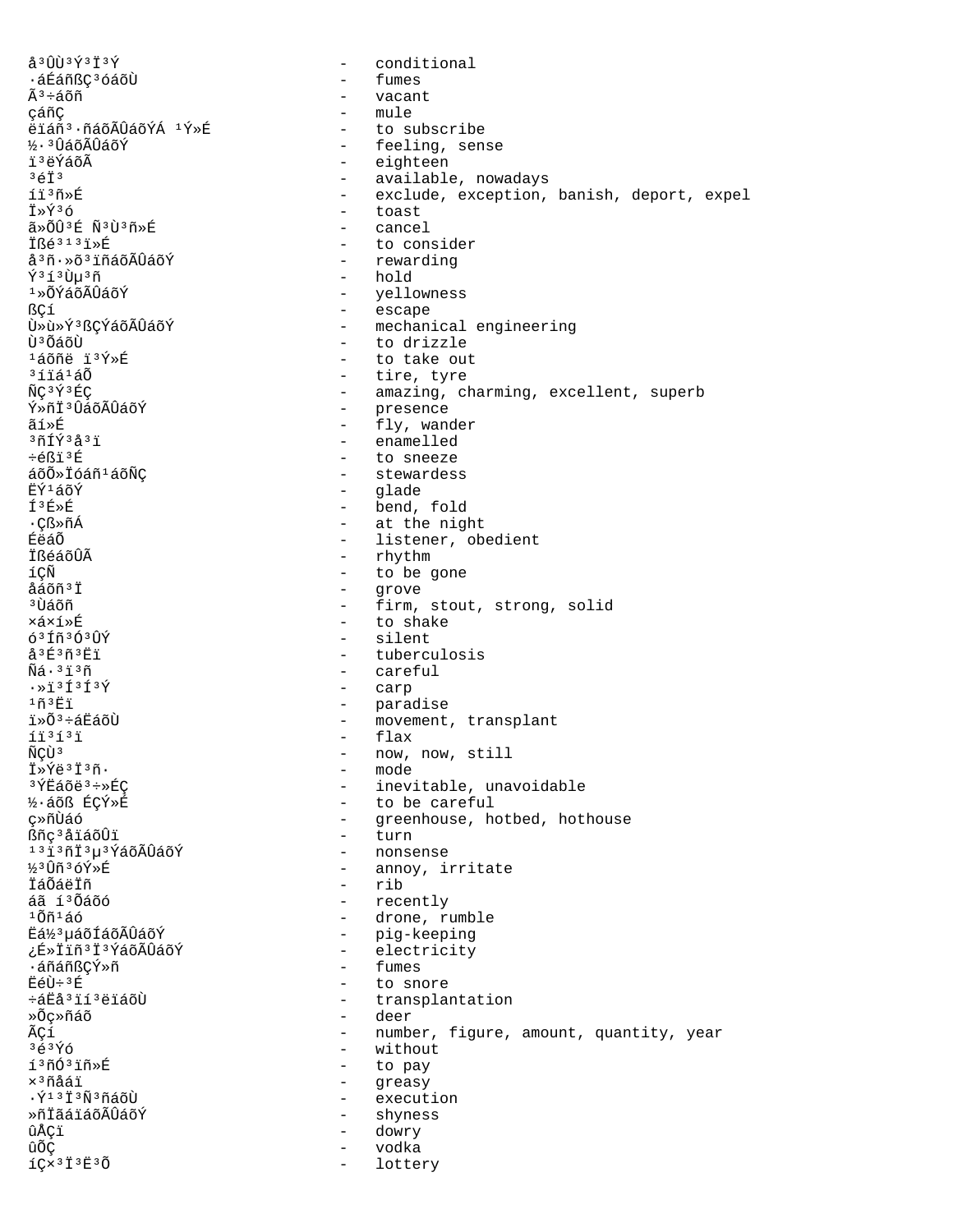**İ3%Ù»É** bind, form, make  $\equiv$  $\cdot$ ñ»É  $\qquad \qquad$ write  $\widetilde{N} \gg \widetilde{n} \widetilde{A}^3 \div \widetilde{a} E$ change, watch  $\sim$ ×Ï<sup>3</sup>ëáõë»ñ rapier  $\sim$  $63$ iláñ $1$  $\sim$ jumper  $\div$ áñó $3$ ñ $3$ ñ $3$ Ï $3$ Ý experimental  $\sim$ í3Ý»É - chase, push away ã 3ñ 3ECÝ1 - mischievous - conclude, award, decide í×é»É - sober  $\frac{1}{2}$ .  $\frac{3}{1}$  $3nC$ - courageous ÉëíáõÙ ¿ - is audible - mane  $u^3$   $\beta$  $\tilde{A}^3 \div 4 \tilde{a}$ oñ  $\sim$ vacant ãç İ<sup>3</sup>ñ»Éc - it is impossible  $\hbox{-} \quad$  mouth  $\mu \ast \tilde{n} \ast \tilde{Y}$  $\mathring{a}^3 \mathring{e}^3 \mathring{1}$ - old, old woman µ3Ý3ëï»ÕÍ - poet - live, occupy µÝ3Ï»óÝ»É - to weld  $\frac{1}{2}$ á<sup>1</sup> »É Ñ313ÝáõÃÛáõÝ - approval  $*\tilde{n} \cdot \tilde{\mathsf{C}} \tilde{1}^3 \mu^3 \tilde{Y}$ - satirist Éáé<sup>3</sup>ÙC·C - cranberry - traitor Ù iÝCã 3é3c3ï3ñÁ ÉCÝ»É - offer, suggest, propose, to set - expectation ëå<sup>3</sup>ëáÕ<sup>3</sup>Ï<sup>3</sup>Ý íCx<sup>3</sup>Ï ÏáñͪÝí»É - to perish ù»ñÍ - rock 3 Y˽»ÉÇ  $\sim$ indissoluble - hairpin  $\tilde{N} \gg \tilde{n}$ <sup>3</sup> I<sup>3</sup>E  $\tilde{Y}$ <sup>3</sup> $E$ <sup>1</sup>Çñ - pretext  $1301C$  $\sim$ pink 1Cåí3Í3ÛÇÝ  $\sim$ casual å<sup>3</sup>ñÏ»ßï - decent, modest - transition ªÝóÝ≫ÉÁ  $\tilde{N}$  3  $\tilde{O}$   $\tilde{\Delta}$  3  $\tilde{T}$  3  $\tilde{V}$ - triumphal, victorious  $f f 3 f$ - dummy, shoehorn <sup>3</sup>ñÑ»ëï - craft  $3Eax$ - hawthorn  $3\rho$ iCx $3\rho$  $3\mu$  $3\rho$  $\sim$  10  $\pm$ gradually, little by little - neglect <sup>3</sup>ñÑ<sup>3</sup>Ù<sup>3</sup>ñÑáõÙ - hernia <sup>3</sup>Õ»Ã<sup>3</sup>÷áõÃÛáõÝ ó»ñ»Ï day  $\sim$  $\sqrt{y} \times 1 \times \tilde{n}$ <sup>3</sup>iÇí  $\sim$ federal Ãéã»É - to leap up, to gallop, to skip  $a^31x^36$ ȃ - to cause, to present ¿í<sup>3</sup> Iáõ<sup>3</sup>óÝ»É - to evacuate **T313Táñ**  $\Delta \sim 10^{-11}$ obstinate, whimsical  $3\frac{1}{2}$  $C_1$ - honest, noble, grateful, decent - appeal, protest uáÕáù 3 ñ İ »É  $-$  other ÙÛáõë ã 3 Ù 3 Ý  $\sim$  10  $\,$ caraway seeds - faulty íÝ3ëí3Í ï<sup>3</sup>ññ<sup>3</sup>Ï<sup>3</sup>Ý - elementary µÝ3·ÇïáõÃÛáõÝ - natural science - music Ȗ3ÅßïáõÃÛáõÝ ֖İí»É - to be rescued, to survive áïù»ñÇ Í<sup>3</sup>Ûñ  $-$  sock - pronunciation <sup>3</sup>ñï ªë ª ÝáõÃÛáõÝ Ó»éù µ»ñ»É - achieve, get, procure, extract - to betray  $\tilde{\Pi}$ 3 i  $\tilde{Y} \times \tilde{E}$ - in pairs ½áõÛ·»ñáí ×∙Ý≫É  $\mathcal{L}^{\mathcal{A}}$ to try ×ÙéûÉ  $\sim$ rumple Ù<sup>3</sup>ñ½Çİ athlete, sportsman  $\sim$ ÙáïÁ  $\sim$ near **İñİÝ»É** to repeat ãáñë Ñ3ñÛáõñ  $\equiv$ four hundred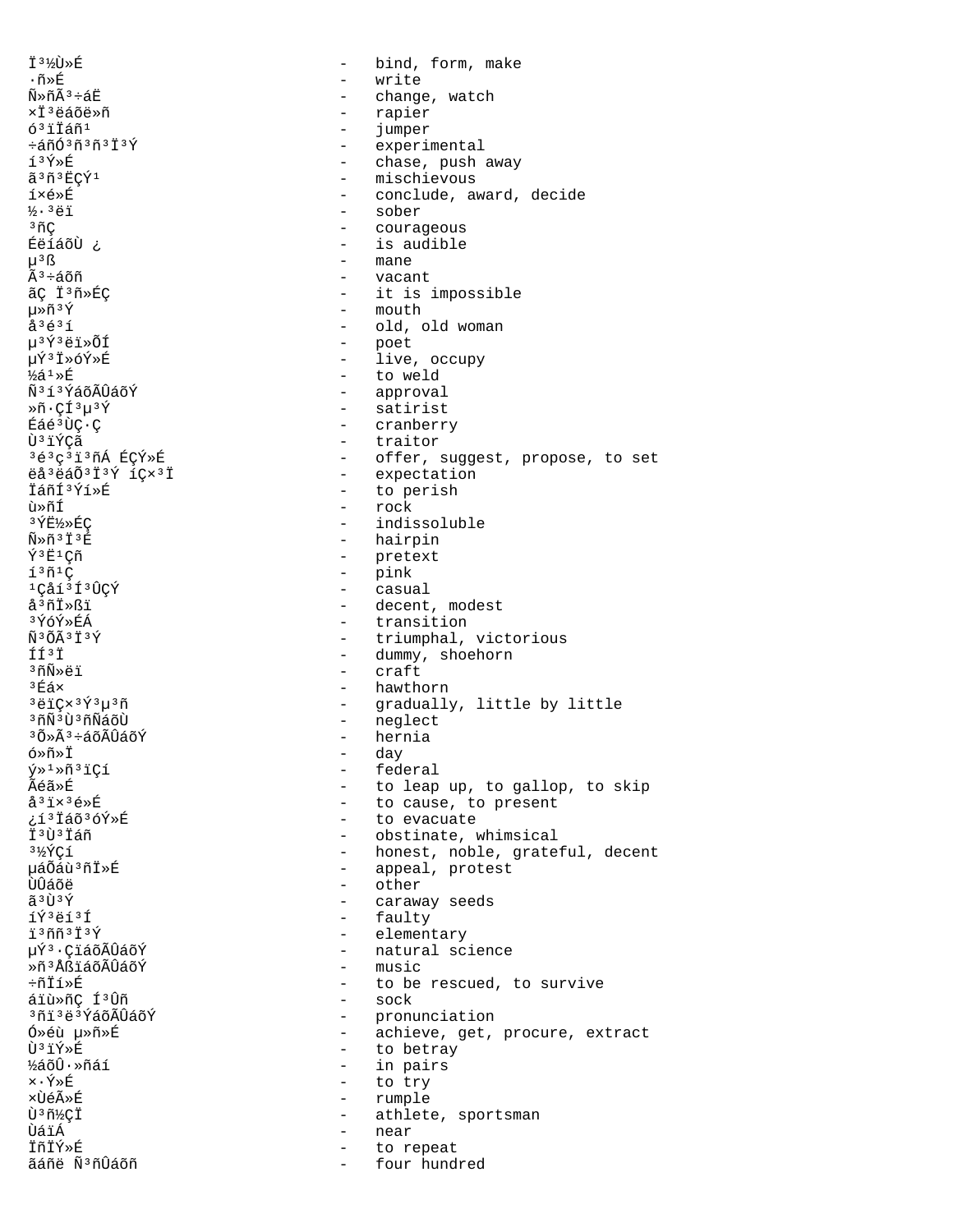uáõÝ genuine, original, stem, trunk  $\equiv$ ½3ñÙ3óÝ»É - amaze, surprise - beardless ∙áß  $\div$ <sup>3</sup> $\ddot{\mathrm{T}}$ <sup>3</sup> $\acute{\mathrm{T}}$ <sup>3</sup> $\ddot{\mathrm{T}}$ shutter µ<sup>3</sup>½ñÇù banisters, handrail  $3\frac{1}{9}3\frac{1}{9}3\frac{1}{9}43\frac{1}{9}$ - divorce <sup>3</sup>ÝÁµéÝáÕáõÃÛáõÝ - misunderstanding  $\tilde{Y} \times \tilde{n}$ nd $\tilde{Y}$ <sup>3</sup> $\tilde{T}$ - mattress - facilities, economy ïÝï»ëáõÃÛáõÝ - philosophy ւÉÇëá÷<sup>3</sup>ÛáõÃÛáõÝ - pure  $3\overline{y}3\overline{n}3\overline{1}$ FÝ1Cñ - problem, task - little, shallow, small  $\div$ ล์นิที - soap  $\hat{u} \times 36$  $3 \div 44$   $\div 3E$ - to grudge« to regret ×á×í»É - to shake İñİ»ëÇ Ññ<sup>3</sup>å3ñ3Ï - arena ëÇëï»Ù - system - loss íÝ3ë  $\hat{u}$ ñ»Ýë·Çñ $\hat{u}$ ( $\hat{u}$ ñ»<sup>3</sup>Ï<sup>3</sup>Ý) - code, penal code - ethic, moral µ3ñáÛ3Ï3Ý ýÇÝÝ  $-$  Finn - sapphire  $R^3 + \hat{L} \leq \tilde{R} \leq \tilde{R}$  $\tilde{N}^3$ ·áõëï - costume, dress, suit, garment, clothes ѪëïªïáõÃÛáõÝ - institution, stability - nice  $\cdot$ ñ $\rm{^3}$ í $\rm{C\tilde{a}}$ - decent, satisfactorily, satisfactory  $\mu$ <sup>313 $\tilde{n}$ 3 $\tilde{n}$ </sup> - gallows İ3Ë3Õ3Ý - to seize í3ñ3İí»É  $3\tilde{N}$  $3\frac{1}{3}$  $3\tilde{Y}$ . - alarm - box, case, casket, pack ïáõ÷ ÃßÝ3ÙC - enmity İ»ñï»É - create .ȖÓªÛݪÛCÝ - supersonic, ultrasonic - amusing, funny 1/13 ñ x 3 ÉC - revive í»ñëï»ÕÍ»É กล์กี . 3 นิ่ - to itch uÝ3ÝÏ3ñ - landscape 榤ÓñªóáõÙ - rise - zoological Ï»Ý<sup>13</sup>Ý<sup>3</sup>µ<sup>3</sup>Ý<sup>3</sup>Ï<sup>3</sup>Ý - invite, call Ï<sup>3</sup>Ýã»É Ȗ3ßË3íáñí3Í - guarantee - mercenary ß<sup>3</sup>Ñ<sup>3</sup>ÙáÉ áéÝáó - roar Ýß<sup>3</sup>Ý3íáñ - famous, outstanding, remarkable, significant - explosion åáéÃÏáõÙ - patrol  $A^3$ ñ»Ť  $7593739$ - celebratory, natty, solemn - move, pass  $\tilde{A} \tilde{V} \tilde{A}$  3 $\tilde{V}$  3 $\tilde{E}$ Ïá÷≫É - harden, toughen - parade ½áñ3Ñ3Ý1»ë Íáíáí i»Õ3÷áË»ÉÇ  $\frac{1}{2}$  and  $\frac{1}{2}$ floating - build, category, class, line, order Ï3ñ. ½3íÃÇã - invader scar  $\sim$  $6311303041$  $\sim$ springboard µÃ3ÙÇï - blunt, opaque, slow - boat Ùáiáñ<sup>3</sup>Ý3í3I µ3ÝÏ3ï»ñ - banker 3é3.3ëï3Ý3í - sailfish - philologist  $\mu$ <sup>3 $\check{\Upsilon}$ 3 $\ddot{\theta}$ Ȗ</sup> - beat, clench  $.3$   $\overline{1}$   $\times$   $\overline{E}$ - tray  $\tilde{U}$ <sup>3</sup>iáõó<sup>3</sup>ñ<sup>3</sup>Ý Ñ»ñÃ3Ï3ÝáõÃÛáõÝ  $\sim$ queue ÝÙ3Ý ÉÇÝ»É  $\sim$ to remind early ßáõï  $\sim$  $\tilde{N}$ <sup>3</sup> $\tilde{S}$  $\tilde{1}$   $\tilde{R}$  $\tilde{1}$   $\tilde{S}$  $\tilde{1}$ label  $\overline{a}$ Ë3Õ3iÇÏÝÇÏ  $\sim$ puppet

ëåÇ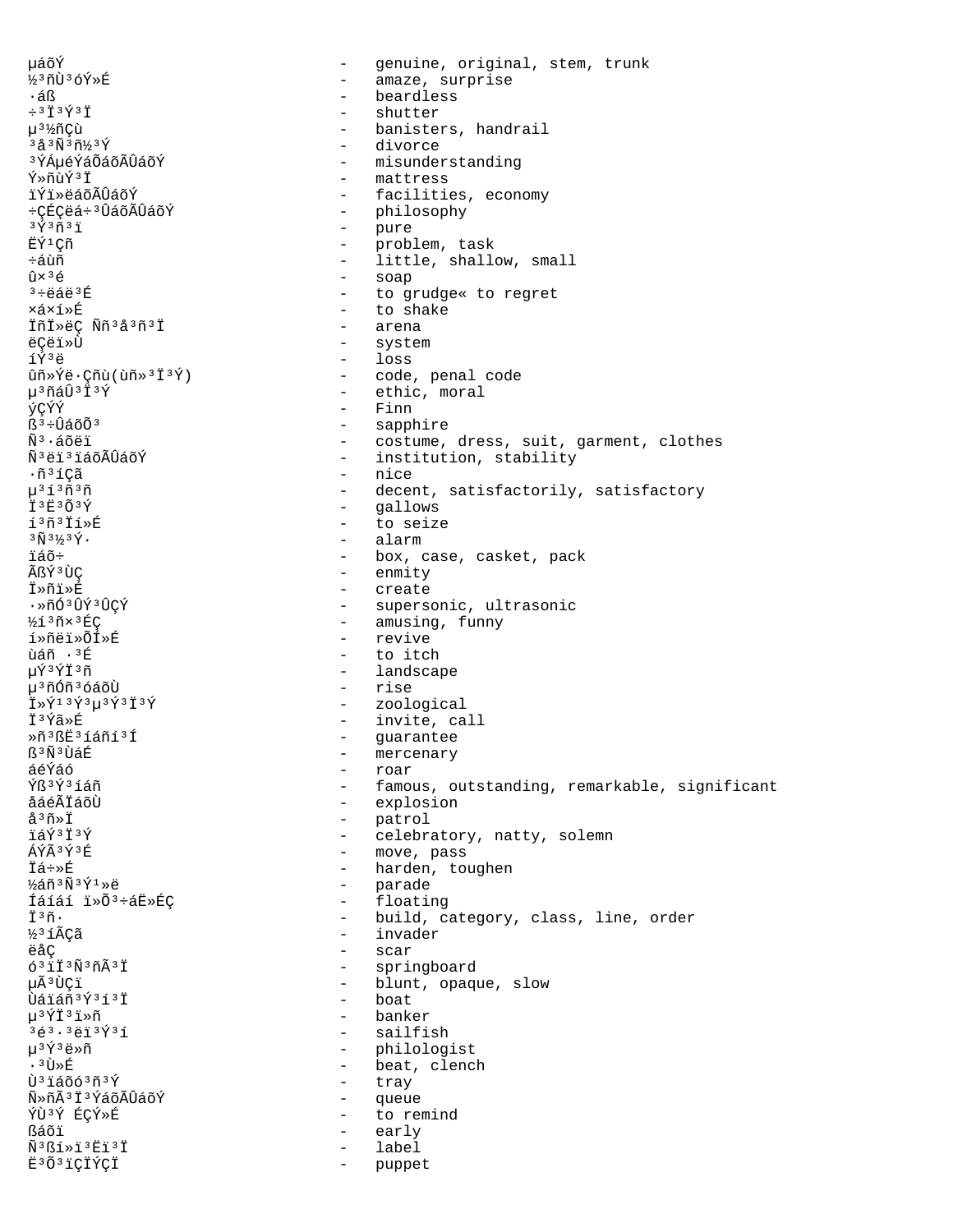ûõ3Ï»É to surround  $\sim$  $\cdot$ Ȗ<sup>313</sup>ë»É - prefer ß÷≫É  $\sim$ to rub Eá1/3 åáõËi ham  $\sim$ Ûáûñáñ<sup>1</sup> seventh  $\sim$ ûñûñáõÝù - eye lash Cñ<sup>3</sup>í<sup>3</sup>óC - just  $\widetilde{\mathrm{N}}$ áí $3\frac{1}{2}$ - panther  $e*+3\overline{1}3\overline{1}3\overline{0}3\overline{0}4\overline{1}$ - to appropriate **1/3** EÁ - feeling  $\ddot{\tau}$ ล์ $\ddot{\tau}$   $3\ddot{\tau}$ - fraction ûÕí»É - to get stuck  $u^3$ óC - except for, besides  $\mu$ <sup>3 $\tilde{\Pi}$ 3 $\ddot{\tilde{\Gamma}}$ </sup>  $-$  thin ½uáë3Ýù - stroll, walk µéÝáõÃÛáõÝ - violence Ù»Õë3·áñÍ - criminal - flying ÃéãáÕ - languid ÃáõÉ3 óáõÙ - dustpan  $30u^3$   $13E$ Ñ<sup>3</sup>Ý·Çëï 3éÝ»É - to have a rest ΪªÝ»÷ - hemp Ï3ñÃ3ÓáÕ - rod Ñ3ñÏ3íáñ ÉCÝ»É - to be useful - by the way, duly ï»õCÝ  $\hat{U}$ á<sup>1</sup> - iodine <sup>3</sup>ñáõ Eá½ - boar - rule İ<sup>3</sup>ÝáÝ  $-$  swim ÉáÕ - congress í»Ñ3ÅáÕáí - grant, loan<br>- file, rank, ruler Ýå<sup>3</sup>ëï ïáõ<sup>3</sup>Ý %ñå3ñï3Ýù - slander <sup>3</sup> ÙñáõÃÛáõÝ - fortress - visit  $\cdot$   $\sqrt{3}$   $\overline{E}$   $\cdot$   $\overline{3}$   $\overline{E}$  $3\frac{1}{2}$  $1\frac{1}{2}$  $0$ - effective, impressive - hasty  $\tilde{N}$ <sup>3</sup> $\tilde{A} \times \tilde{A}$ íxCé - decision, verdict - cheer µ<sup>363</sup>Ï<sup>3</sup>ÝãáõÃÛáõÝ  $-$  sink ï3ßï3Ï - crawfish Ë»ó.»ïÇÝ - poop, provender<br>- to leap up, to gallop, to skip Ë≫É Ãéã»É - to fade, to wither êéªÙ»É ë»÷3 I3ÝáõÃÛáõÝ - property - partial Ù ªëÝ ªÏC - ruins փªïªÏÝ»ñ - amaze, surprise 1/3 ñÙ 3 óÝ »É - rhinoceros éÝ·»ÕçÛáõñ ÅËáñ - noise, racket - bold, flippant  $\tilde{N}$ <sup>3 $\tilde{Y}$ 1 á $\tilde{o}$   $\cdot$   $\tilde{Y}$ </sup> - to ask again ÝáñÇó Ñ3ñóÝ»É ë<sup>3</sup>ÛÉ<sup>3</sup>Ï - carriage - return ȕ µ»ñ»É - black ë»õ Ù<sup>3</sup>ùë<sup>3</sup>ݻݷáõÃÛáõÝ - smuggling - to have hair cut Ù3½»ñÁ Ï3ñx3óÝ»É - hobby Ññ<sup>3</sup>åáõñ»ÉÁ - high-speed, prompt  $3\tilde{n}$  $3.4$ ÝÃ $3\tilde{o}$ - pupil μÇμ ½3Ý3½3ÝáõÃÛáõÝ - difference, variety - series  $e^*\overline{C}$ <sup>3</sup> ∙<sup>3</sup>ñ»cáõñ - beer - dream Ȗ3½áõÙ ï»ëÝ»É åݪáÕªÏ  $\sim$ nut Ññ<sup>3</sup>åáõñí»É to take a great interest  $\sim$ - landscape µÝªåªïÏ»ñ  $\tilde{Y}$ <sup>3</sup> $E$ <sup>3</sup> $\frac{1}{2}$ . áõß<sup>3</sup>óÝ»É  $\sim$ to warn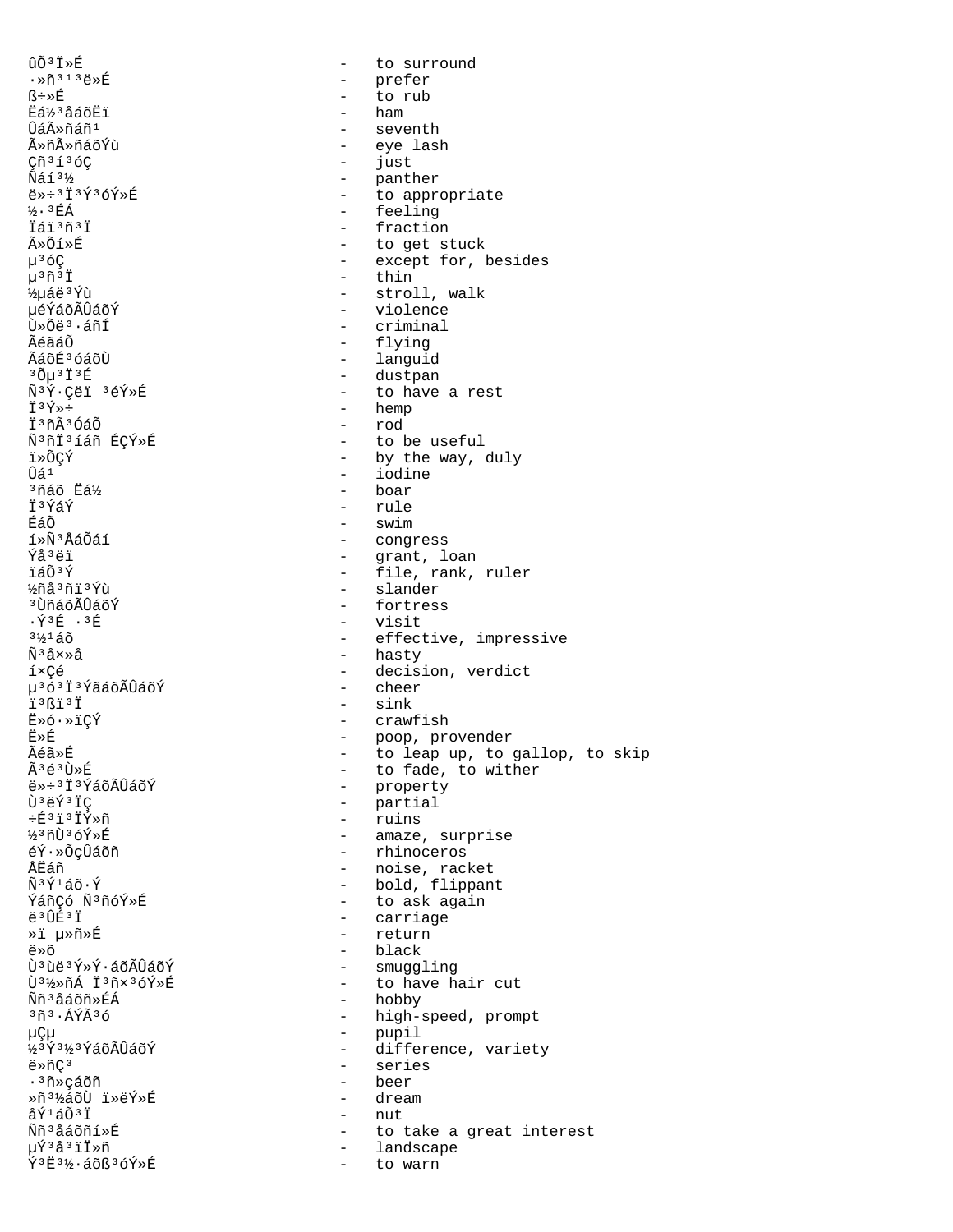$131136383E$ ËÉ≫É Ñ3í3Ýáó  $3\tilde{\text{N}}\times\tilde{\text{O}}$ İ»ãç ·»ñ<sup>3</sup> İßéáõÃÛáõÝ Ýáëñ  $1*637C$ Cñ<sup>3</sup>I<sup>3</sup>Ý<sup>3</sup>óÝ»É 31/2 - 3 I 3 YáõÑÇ นิ์<sup>รา</sup>ฟิล์ดี ⊺ื่≫ก็⊺ื่≫E็  $6\tilde{Y}^1\tilde{a}\tilde{0}$ ½CÝ3Ýß3Ý ÃáõÃ<sup>3</sup>Ï  $3\tilde{\rm n}$ Ó $3.3\tilde{\rm Y}$ ù »É İ<sup>3</sup>E3Õ3Ý ë»ñí»É <sup>3</sup>ñ»õÙáõïù EáõÉ áõ Ñ3Ùñ ÇÝã-áñ µ<sup>3</sup>ÝÇ Ñ<sup>3</sup>Ù<sup>3</sup>ñ íË<sup>3</sup>Ëáï  $30363137$  $6C31378F$  $64003103130$ Ñ<sup>3</sup>Ûñ»Ý<sup>3</sup>ëCñáõÃÛáõÝ  $\tilde{N}$ <sup>3 $\tilde{1}$ 3 $\tilde{Y}$ 3 $\tilde{1}$ </sup> Ñ<sup>3</sup>Ùá½áõÙ Ï<sup>3</sup>ï3Õ≫É  $3\acute{e}3\div\acute{Y}\hat{U}3$   $\div\acute{a}\tilde{O}\acute{a}\acute{O}$  $\tilde{N}$ <sup>3</sup> $\tilde{n}$ <sup>3</sup> $\tilde{1}$ <sup>3</sup> $\tilde{n}$ <sup>3</sup> $\tilde{p}$ <sup>3</sup> $\tilde{Y}$ áõÕ»õáñ»É  $3\,\mathrm{F}\mathrm{m}$ óCó  $\widetilde{\mathrm{Nm}} \gg 3$  $1*0*$  $1*$  $\tilde{Y}$ 3 $R*$  $\tilde{Y}$ i  $\tilde{a}$ ñ $\tilde{a}$  i Ù<sup>3</sup>ñï<sup>3</sup>·CÍ បិ<sup>3</sup>ñ<sup>1</sup>  $\hat{Y}\hat{B}$ <sup>3 $\hat{Y}$ 3 $\hat{I}$  >  $\hat{I}$ </sup> Ï<sup>3</sup>éáõÛó 3 BE3 ñÑ 3 Û 3 óù  $1*0*3A$ áõñÙ ȖİíáñÛ<sup>3</sup>IÝ»ñ ÝÙ3Ý3óÝ»É ា ក៏កាំងាំ កែង ÁÝÃ36ù ãï3É  $\tilde{U}$ 3 $\tilde{V} \times \tilde{\Delta}$  $1C3\tilde{n}3\tilde{Y}$ <sup>3</sup> ùëáñ»É  $\tilde{a}$ <sup>3</sup> ÷ <sup>3</sup> $\tilde{N}$ <sup>3</sup> $\ddot{e}$ ÃßÝ3Ù3Ýù  $3\ddot{1}$   $3\ddot{Y}$  $C$  $3114.4$  $\tilde{m}$  $133$  $30.6*E$ ևñÓ»É Ñ3Ûñ»Ý3ë»ñ Ñ3É3Í3Ýù  $\tilde{A} \times \hat{U} C$  . 13 E  $\div \tilde{Y}$ CCI . Ý3Ñ3ïáõÙ ∸áõÝã  $\tilde{U} \times \tilde{O}$ <sup>31</sup> $\tilde{H}$ <sup>313</sup> $\tilde{Y}$ <sup>311</sup> ùáõÛñ ûÝÇë ëÛ<sup>1</sup>åÇëÇ  $3\tilde{n}$  $3\tilde{N}$  $3\tilde{k}$ 

 $\Delta$ plaid withdraw, inform, demolish  $\sim$   $-$ - henhouse - awesome, terrible  $-$  birch - overweight, superiority, advantage - rare - teenager - to realize - relative  $-$  soil  $-$  create - flying - emblem - mulberry - to react, to respond - gallows  $-$  come - west - deaf-and-dumb - why-or - cigarette, tobacco - grindstone - to ride - diversionary - patriotism - cruiser - belief - enrage - quay - south-east - to go - you see - stake - Jew - medicine - superstructure - quality - position  $-$ human - mark, aim, goal, purpose, target<br>- construction, structure - world-conception - infusion - twins - to imitate - intoxication - to hush up - arena - morgue - to deport, to banish - adult, grown-up - hostile - ear - car factory - to salt - rehearse, try, test - patriot - persecution - teaspoon - shred - estimation  $-$  muq - accusation - sister tennis  $\sim$ - such track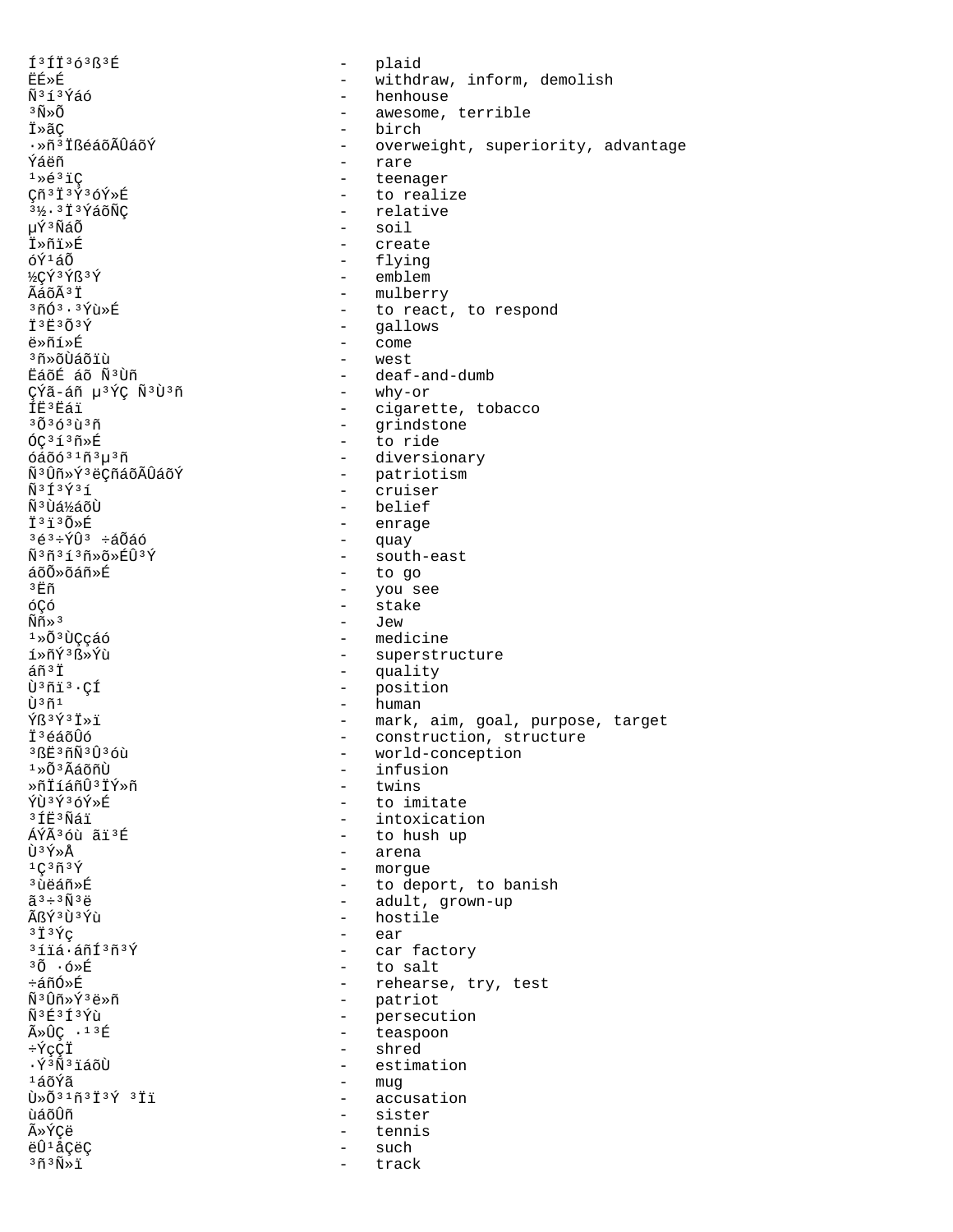$353931$ donkey, ass  $\qquad \qquad$ áéá·áõÙ  $\equiv$ irrigation  $3 \tilde{U} \times \tilde{Y}$ - everyone - applicant Ñ3í3İÝáñ1 µ3ÅáõÏ - hair parting CÝùÝ3Ñ3í3Ý - self-satisfied, supercilious <sup>3</sup>ݵáõÅ»ÉÇ - incurable áõß<sup>3</sup>óÝ»É - delay, detain, overdue Ï»ÝïñáÝ3Ï3Û3Ý - head-quarter - Turk Ãáõñù 3 Ï 3 Ý  $73730*F33*F$ - completely  $-$  urn  $3 \times \hat{1}$ ล์กั $\hat{7}$  $3 \overset{1}{\leftrightarrow} 3 \overset{1}{\leftrightarrow} 6 \overset{1}{\land} 3$ ùñïÝ3c3Ý - laborious - fever, hot, warm ç≫ñÙ - sorcerer ÑÙ<sup>3</sup>ÛáÕ ó»ñ»ÏáõÛÃ - matinee ëï»ëñ<sup>3</sup>Ûñ - father-in-law Ù»çï»Õ - middle í»ñ3óÝ»É - eliminate, liquidate, remove, cancel, withdraw  $3\tilde{\rm n}$ » $\tilde{\rm o}$  $3\tilde{\rm e}$ - tanned - to calculate Ñ<sup>3</sup>ßCí <sup>3</sup>Ý»É ѪÙá½áõÙ - belief  $-$  small  $\ddot{e}$ <sup>3</sup> $\ddot{1}$ <sup>3</sup> $\ddot{1}$ <sup>3</sup> $\ddot{A}$ C1 xȌÁÝÃ36 - express  $\tilde{N}$ <sup>3 $\tilde{Y}$ 13 $\tilde{n}$ i</sup> - peaceful, slow  $\frac{1}{2}$  $3.1 \times E$ ß<sup>3</sup>Ñ<sup>3</sup>·áñÍáõÙ - operation - rabbit  $\times$ <sup>3</sup>  $\cdot$ <sup>3</sup> $\tilde{\rm n}$ Ù»Ï3Ýáó  $\sim$ ace Í<sup>3</sup>ÍIáó blanket, cloth, coverlet, slip cover  $\sim$ í»ñ»É3Ï  $-$  lift å<sup>3</sup> iñ<sup>3</sup>Ýù - illusion  $\ddot{T}$ <sup>3</sup> $\ddot{1}$ <sup>3</sup> $\tilde{O}$ <sup>\*</sup> $\ddot{R}$ - enrage - calendar ûñ<sup>3</sup>óáõÛó - colouring í3ÕÏ3ÝÏ3ñ - fifty-fifty  $\tilde{N}$ <sup>313</sup> $\ddot{e}$ <sup>3 $\tilde{n}$ 32 $\dot{e}$ </sup> <u>Ӽҙұ҄ҙӃҙұ҄ӑѻ҇Ӑ</u>҇ѱ҈ӓѻ҈Ѵ - difference, variety Í<sup>3</sup>Ýñáó - parcel  $-$  bill ûñÇÝ<sup>3</sup>·CÍ - hurricane, storm, gale, tempest ևÃáñÇÏ - question Ѫñó - edge, field, fringe, margin »½ñ áõÃëáõÝ 3 Ù Û 3 - octogenarian ևùñ<sup>3</sup>Ñ<sup>3</sup>ë<sup>3</sup>Ï  $\sim$ juvenile Ññ<sup>3</sup>í»ñÇ - invitation  $\mu$ <sup>3</sup>Å<sup>3</sup>I<sup>3</sup>×<sup>3</sup>é - toast - shyness ȖİãáïáõÃÛáõÝ  $EC$ <sup>3 $1$ 3 $1$ 3 $\tilde{n}$ </sup> - accomplished, round  $C\tilde{n}$ <sup>313</sup> $\mu$ <sup>3</sup> $\tilde{Y}$ - lawyer - haemorrhage <sup>3</sup>nûáõÝ<sup>31</sup>⁄2»ÕáõÙ i3ÕiÏ3ÉC 13ñÓÝ»É - to annoy 3ݽ∙áõÛß - careless  $\hat{u} \cdot \tilde{z}$  $\sim$ to use  $13641$  $\sim$  10  $\pm$ qunpowder <sup>1</sup>Çåã»É - touch, concern, relate - from apart Ñ»éíÇó İ<sup>3</sup>ÝáÝ<sup>31</sup>ñ<sup>3</sup>İ<sup>3</sup>Ý - authorized  $1140$ - pumpkin - layer, unripe Ë<sup>3</sup>í  $53.37313N*$ - shaky - purl Íá÷»ñC½  $\tilde{N}$ <sup>3</sup> $\tilde{i}$   $\tilde{T}$ <sup>3</sup> $\tilde{C}$  $\tilde{V}$  $\gg$  $\tilde{E}$ - to dedicate, to deduct, to give - south-west Ñ<sup>3</sup>ñ<sup>3</sup>í-<sup>3</sup>ñ»õÙáõiù ïÇïÕáë  $\sim$ title µ<sup>3</sup>ñ»Ñ<sup>3</sup>ñÙ<sup>3</sup>ñáõÃÛáõÝ  $\sim$ cosiness áãÝãáõÃÛáõÝ nonsense  $\sim$ Ñáë»É leak, to leak Ý3 íà 3 ÛÇÝ petroleum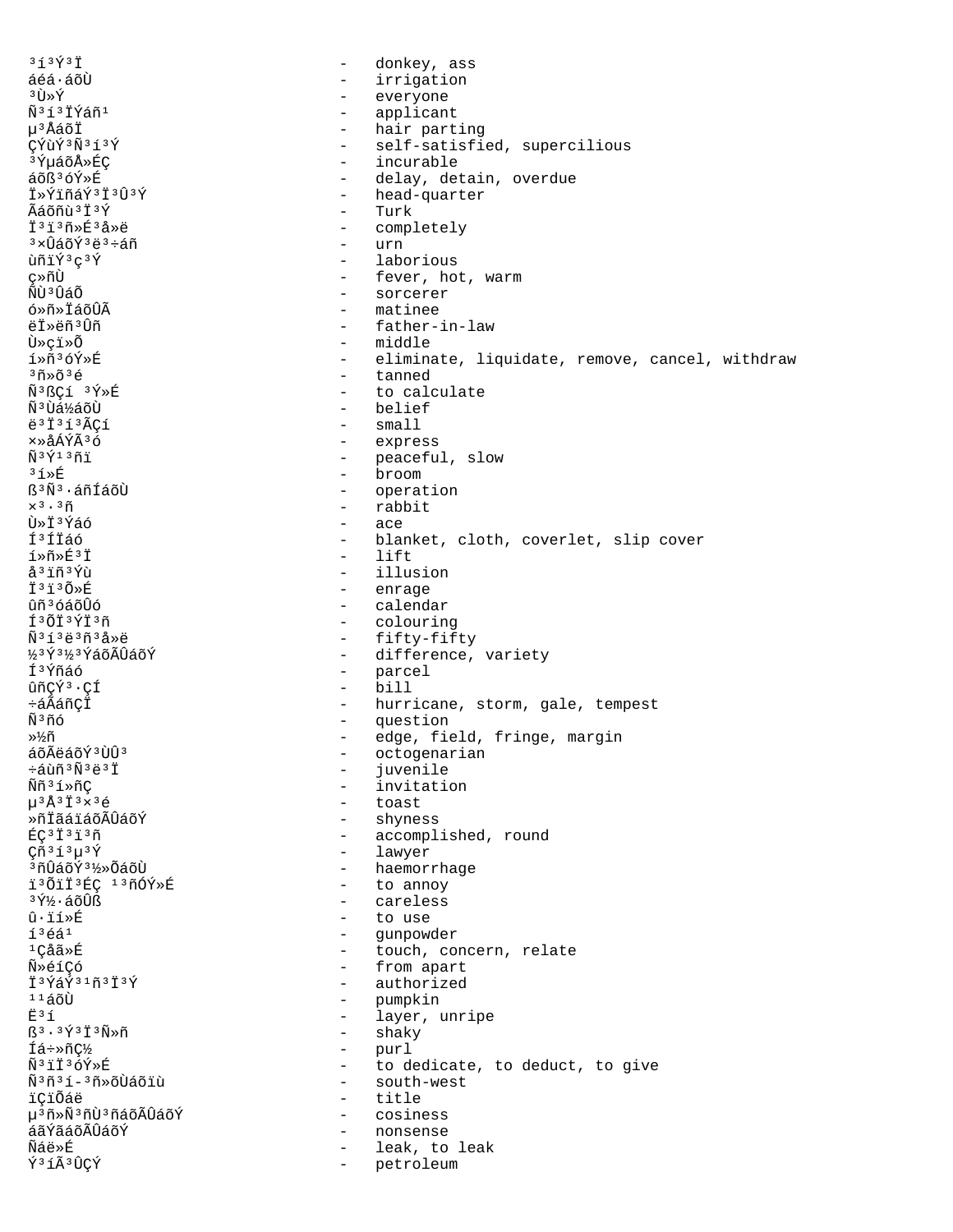Ñá∙áó - groan, sigh ݪ٪Ϫ·ñáõÃÛáõÝ - correspondence - arbitrator  $E^3$ Õ $^3$ í $^3$ ñ ÷<sup>3</sup> Ï »É ëáëÝÓ »Éáí - to stick ËÇÕ× - conscience  $F^3$  =  $3\overline{Y}$  »  $F$ - break, upset - description ÝÏ3ñ3.ñáõÙ - signature, subscription ëïáñ<sup>3</sup>·ñáõÃÛáõÝ - hernia xáõíªÍù - to reconcile Ñ3ßï»óÝ»É Ë<sup>3</sup>ÛÃ - sting  $\frac{1}{4}3\overrightarrow{1}3\overrightarrow{1}3\overrightarrow{1}3\overrightarrow{1}3\overrightarrow{1}3\overrightarrow{1}$ - era - true CëIáõÃÛáõÝ 3ÝÝÏ3ï»ÉC - remote, slightly Ó3ÛÝÁ Ïïñí»É - to calm down - to use, utilize û·ï<sup>3</sup>·áñÍ»É - assembly, gathering ÅáÕáí - cry, rattle, shout  $.563F$  $-$  tactful ï<sup>3</sup>Ïïáí Ñ<sup>313</sup>ÝáõÃÛáõÝ ï<sup>3</sup>É - to approve <sup>3</sup>åûñÇÝÇ - illegal  $3137$ - final  $a^3\tilde{N}^3\tilde{1}\tilde{a}\hat{U}^3\tilde{0}\tilde{Y}*\tilde{F}$ - to preserve »i İ3Ýã»É - withdraw - ribbon, tape ȖC½ ãùÙ≫õ - innocent  $\div$ <sup>3</sup> $\ddot{I}$ <sup>3</sup> · CÍ - bracket Ñ<sup>3</sup>Ï<sup>31</sup>ñáõÃÛáõÝ - contrast, opposite, opposition - tennis ûÝÇë - amazing, charming, excellent, superb ÑÇ<sup>3</sup>Ý<sup>3</sup>ÉÇ - tiresome, trying Ñá·Ý»óáõóÇã ½áÑ3µ»ñáõÃÛáõÝ - victim ÓÏÝáñë - fisherman, fisher  $\times$ <sup>3</sup>é<sup>3</sup>·<sup>3</sup>ÛÃ<sup>3</sup>Ñ<sup>3</sup>ñ»É - to irradiate  $\cdot$ á $\cdot$  $-$  sill *i*» Č» ĽáõÃÛáõÝ - information, news - attitude, case, condition, situation  $1$ ñáõÃÛáõÝ - concrete น≫ïล์Ý µ<sup>363</sup>óÇ Ã3ñ·Ù3ÝáõÃÛáõÝ - literal translation - consequent  $\tilde{N}$ <sup>3</sup>çáñ<sup>13</sup>Ï<sup>3</sup>Ý - blew ևÕ3µ»ñ3Ý - nonsense áãÝãáõÃÛáõÝ - event, incident, happening, case, episode<br>- anaesthetizing  $1 \times \mathring{a}$ ù 6<sup>3</sup>1<sup>31</sup>/>ñÍáõÙ - accounting Ñ3ßí3ÛCÝ - to do  $3\overline{Y}*\overline{F}$ - planet บิล์ที่ล์กั 3 Tั - good luck, success Ñ<sup>3</sup>cáÕáõÃÛáõÝ ÑÝ 31/3Ý1 - obedient  $\tilde{U} \times \tilde{O}$ ë  $3 \cdot 5$ ñÍ - criminal - Tajik ï3çÇÏ - from below ó<sup>3</sup>ÍñCó - stranger ªÝͪÝáÃáõÑÇ - it is necessary Ñ3ñÏ3íáñ ¿ - expert  $\tilde{U}$ <sup>3</sup>ëÝ<sup>3</sup>·»ï - to wash Éí<sup>3</sup>É - bosom **Eáñù**Ȗ  $\cdot \times 0.35$ C - graceful <sup>3</sup>ݵ<sup>3</sup>ñÛ<sup>3</sup>ó<sup>3</sup>Ï<sup>3</sup>ÝáõÃÛáõÝ - hostility <sup>3</sup>Õiáï»É - to soil - plasterer f»÷áõ - to adjust ⊥ี<sup>3</sup>กั·<sup>3</sup>น≫กั≫É - lead  $3$ ñxC $\times$  $\ddot{I}$ <sup>3 $\ddot{I}$ </sup>  $\sim$   $$ joke Ã<sup>3</sup> EÍái - melancholy ÉÛ3ñ1 liver  $\sim$  $1 \times 2$ บ้ event, incident, happening, case, episode áã Ù»ÏÁ  $\sim$ anybody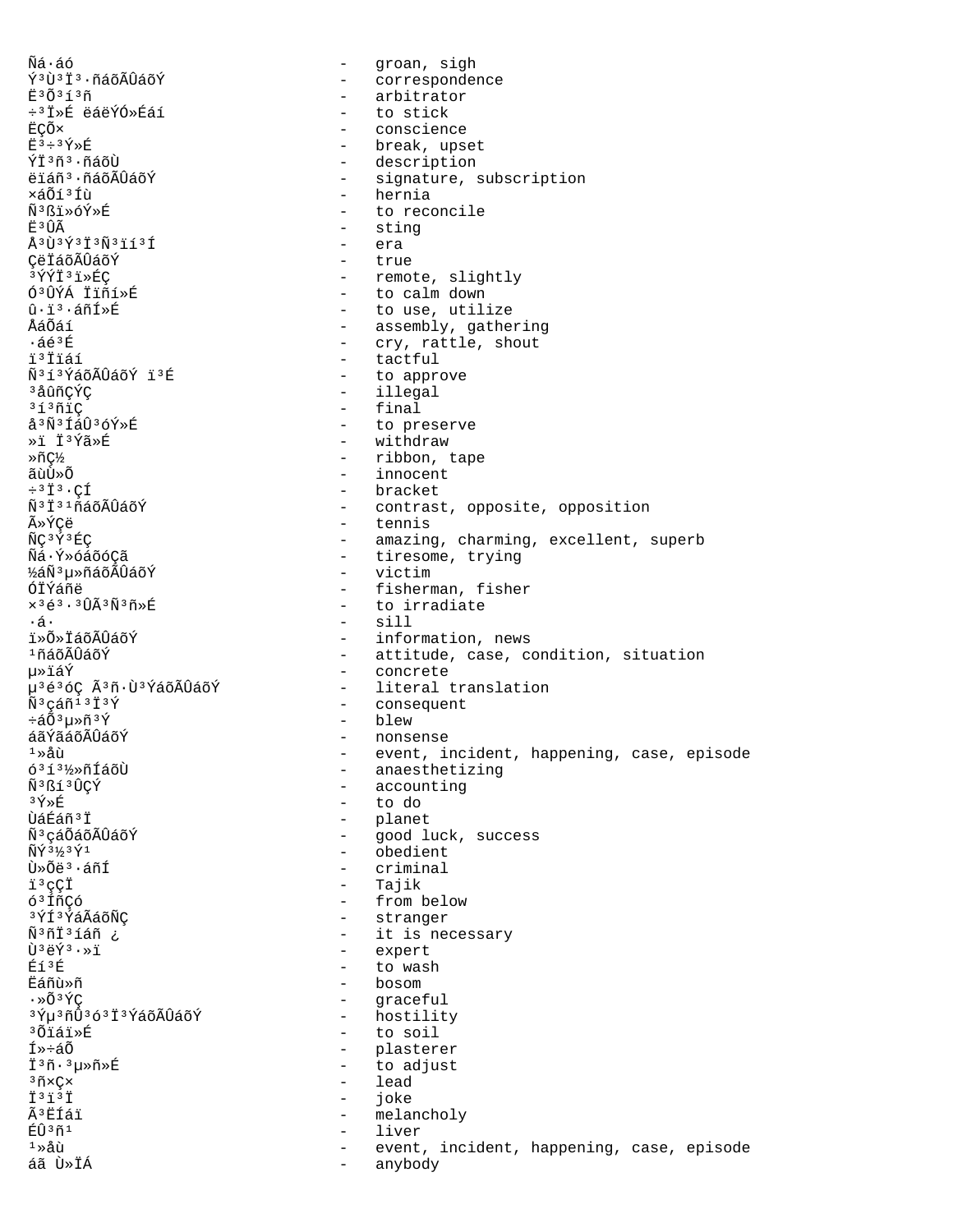å<sup>3</sup>Ñ»ëï<sup>3</sup>ÛCÝ <sup>3</sup>ÝCßË<sup>3</sup>ÝáõÃÛáõÝ EáñÇÝ  $\zeta^3\tilde{n}^{\dot{1}}$ <sup>3</sup>Ù»Ý ÏáÕÙÇó ë÷é»É ïñ<sup>3</sup>Ù<sup>31</sup>ñáõÃÛáõÝ Ñ3Ýñ3Ï3éù Ñิ≫õน้ з ́у́Стта ё ї  $3\,\tilde{1}\,\tilde{Y}$  $3\,\tilde{u}$ ล์õ $\hat{U}$ Å ÝáñCó  $\tilde{A}$ <sup>3</sup> $\tilde{n}$ <sup>3</sup> $\tilde{E}$ <sup>3</sup> $\tilde{I}$ <sup>3 $\tilde{E}$ </sup><sup>3 $\tilde{E}$ </sup> çÕ<sup>3</sup>ÛÝáõÃÛáõÝ i<sup>3</sup>ÕiÏáõÃÛáõÝ  $1\times\overline{U}$   $3\in\widetilde{Y}\times\widetilde{E}$ 3ÝÓñ»õ í<sup>31/3</sup>ÝóáõÙ ëáõ. ëÉ<sup>3</sup>Ý3É  $013\bar{Y}313\bar{1}303\bar{Y}$ Í<sup>3</sup>Õñ  $\overline{Y}C\overline{3}$   $\overline{1}$   $\overline{3}$   $\overline{E}$   $\overline{3}$   $\overline{0}$ ùÝ≫Éáõ ã»ÕÛ3É h3Ûï3ñ3ñ»ÉÁ áõÕªñÏ»É ۰á۰  $63$ Íñ $3.4$ õÛÝ 3Ý3ÝáõÝ Ñáñ¢½áÝ Íñ<sup>3</sup>·ñ»É Ååï<sup>3</sup>É ëáõ½3Ý3í Ñ<sup>3</sup>Ùu≫ñ»É çáõÃ<sup>3</sup>Ï<sup>3</sup>Ñ<sup>3</sup>ñ  $3$ ījáÃ $3$ Ñ $3$ ñáõÃÛáõÝ  $57573E$  $\tilde{\rm N}\tilde{\rm Y}$ <sup>313 $\tilde{\rm n}$ </sup> Ýáå<sup>3</sup>  $e^3$ ֖»É Éáõë<sup>3</sup>ÝÏ<sup>3</sup>ñã<sup>3</sup>Ï<sup>3</sup>Ý Ù »ù »Ý<sup>3</sup>  $3030303n$ 3é3cÝ3ÛCÝ å<sup>3</sup> İ<sup>3</sup> ëáõÃÛáõÝ  $C\tilde{n}$ <sup>31313 $\tilde{Y}$ </sup> µ<sup>3</sup>Å<sup>3</sup>Ýáñ<sup>13</sup>·ñáõÙ <sup>3</sup>Ýáõß 3 µáõÛñ  $3$  TT  $3\sqrt{ }$  $\tilde{A}$ ล์กั $\tilde{Y}$ 3 ไล้ทั» นิ่  $a^3$ Ñå $3$ ÝáÕ $3\ddot{1}$  $3\acute{Y}$ ëáõÉçã Íé»É ïÇÏÝÇÏ  $\tilde{A}\tilde{Y}$ <sup>13 $\tilde{e}$ 3 $\sigma$ </sup> ÏáõÛï  $\tilde{N}$ <sup>3 $\tilde{n}$ <sup>3 $\tilde{1}$ </sup></sup> İ3ñÃ Ëáõ½ <sup>3</sup>åCİ<sup>3</sup>ñ Ñ»ï»õªÝùáíñ µáõÅí≫É  $\tilde{U}$ <sup>3</sup> $\ddot{1}$ <sup>3 $\ddot{T}$ </sup> í<sup>3</sup>Ûñİ»Ý3ã3÷ å<sup>3</sup>ßïáÝ<sup>3</sup>í<sup>3</sup>ñ»É  $3631$ Eáñà Ù<sup>3</sup>Ûñ ëíÇÝ

- duplicate, spare - anarchy - profound<br>- carnage, massacre - from everywhere, from all sides - to distribute - mood, temper - diligence - shortness of breath - ridiculous - oculist - again, anew, at first - to pick - irritation - bore, boredom - encounter - rain - overtaking - mourning - race, rush along - airport - sneer - joust, just - sleeping - cancellation - dispatch, send  $-$  sill - lowest - anonymous - horizon - to plan - to smile - submarine - suffer, to tolerate - violinist - discomfiture - to tick - antiquity - access, paroxysm - to shave - blackout - grindstone - primary - Frimmer<br>- blank, gap, lack - legal - subscription - fragrant - bowl, plate, dish - poisonous - conservative - hotter, whistle - to bend  $-$  doll - towards - heap - south - fishing tackle, hitch - haircut - tailor's cutter - awkward - because - be treated, begin live, heal - mare - stop watch - to serve - fable - stepmother - bayonet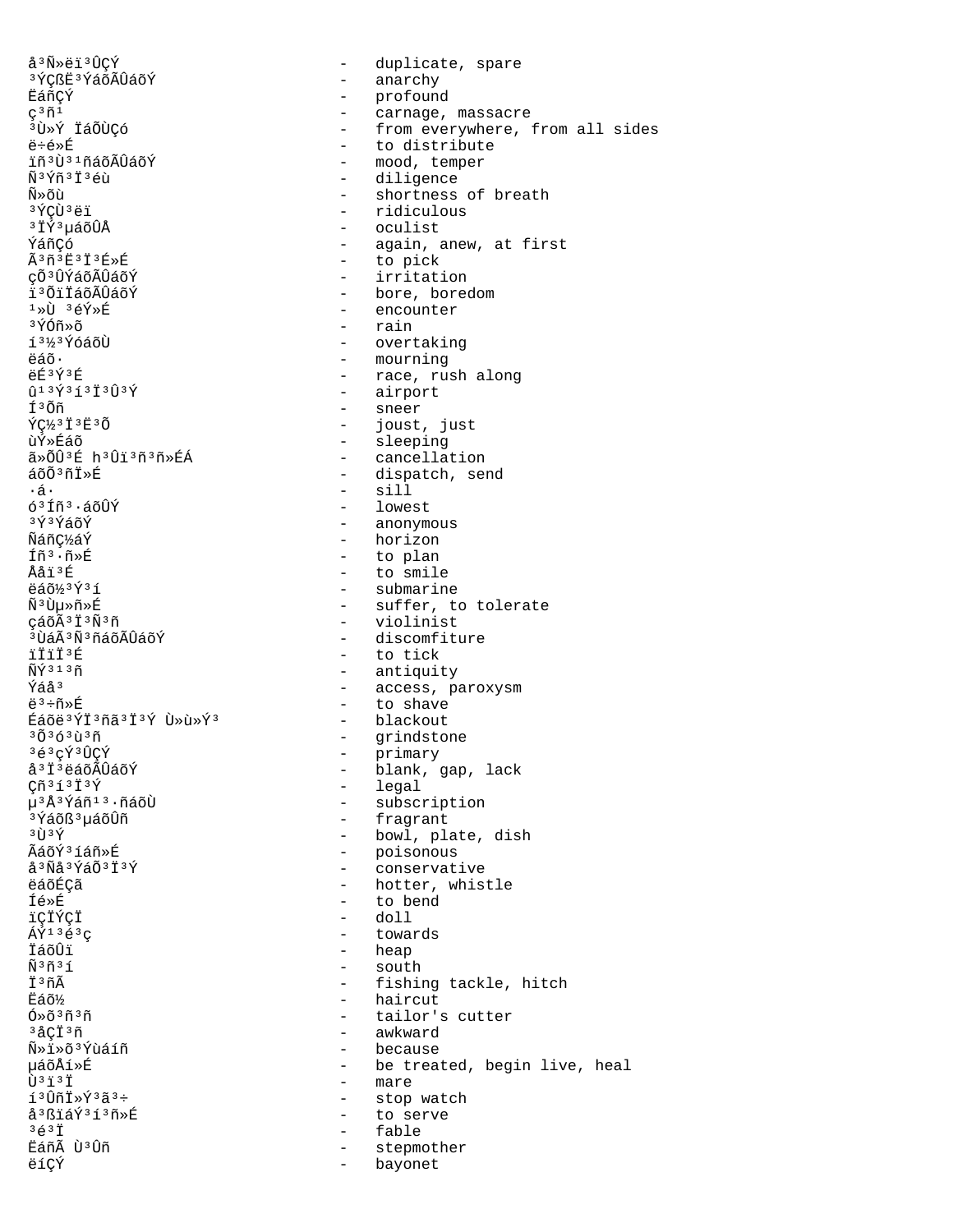$1C\tilde{U}$ <sup>31</sup> $\tilde{n}$  $\tilde{E}$ - to resist - linguistics E»113µ3ÝáõÃÛáõÝ ãÙáõßÏ - skates ½·áõß ÉÇÝ»É - to be careful  $e^{*\delta^3} \cdot \tilde{a}$ ní - unskilled workman ÁÝÃñ»É - to have supper  $-$  man jõ3tī3ñ1 ëáíáñáõÃÛáõÝ - customs, habit 3 Ýáà 3 ÛÇÝ - vascular Íáí<sup>3</sup>÷  $-$  beach **3U**\*Y3ãÝÛCÝ - slightest u<sup>3</sup>Ý<sup>3</sup>·áÕáõÃÛáõÝ - plagiarism - rumple, press ×¼Ù»É - thrust, put **ËáÃ**≫É - extreme, terminal Í<sup>3</sup>ÛñC ÑÛáõñ - guest, visitor - bedroom ÝÝç<sup>3</sup>ë»ÝÛ<sup>3</sup>Ï çñ<sup>3</sup>Ýóù channel  $\overline{a}$ Ù<sup>3</sup>ëáõñ - wild rose ∙áñÍ - job, work, labour, affair, business, occupation  $-$  charm ÑÙ 3 Ûù µ<sup>3</sup>Ýíáñ<sup>3</sup>Ï<sup>3</sup>Ý - working - final  $*^{1/2}$ ñ 3 ÷ 3 I Ù 3 Ý - struggle å <sup>3</sup> Uù <sup>3</sup> ñ ≫Õ≫õÝC - fur-tree Cñ3ñ ∴ñÏ»É - to be embraced áñáÝáõÙ - search, research - precondition  $\times \hat{E}^3$   $\bar{I} \times \ddot{I}$ - hydrogen çñ<sup>3</sup>ÍÇÝ - zoologist  $\ddot{\mathbf{I}} \times \acute{\mathbf{Y}}$ <sup>13</sup> $\acute{\mathbf{Y}}$ <sup>3</sup> $\ddot{\mathbf{Y}}$ - draw  $\cdot$ í $\cdot$ ñ»É <sup>3</sup>ÝÑ<sup>3</sup>çáÕ - lame, unsuccessful ½áõ·ÁÝÏ»ñ - partner - blessed, happy Ȗ3ÝC Ȗ3ßË3íáñ»É - guarantee, recommend, warrant - forthcoming  $363$  CCT  $3$  $B^3$ ñÅ $3e^3$ ý $160$ - escalator .3ÕïÝC - confidential, secret - yours, their<br>- smithy ùá <sup>13</sup>ñuÝáó - rectangular áõÕÕ3ÝÏÛáõÝ - to count ѪÙñ»É ½çÝ3í3ñÅáõÃÛáõÝÝ»ñ - manoeuvre ë3Ýñ»Éáí Ñ3ñ13ñ»É - to brush - productive<br>- erase, delete, cancel, cross out  $3\tilde{n}$ .  $3\tilde{e}$  $3\tilde{1}\tilde{a}\tilde{n}$ çÝç»É - fervor, warm ï ªùáõÃÛáõÝ - glory พีล์ลัง†ั fí»Ý - shred - January NáõÝí3ñ - push away<br>- mathematics ȕ Ññ»É Ù<sup>3</sup>ûÙ<sup>3</sup>iCÏ<sup>3</sup>  $-$  lump ÏáõÝÓ íÇÑ - to be gone - standard ëï 3Ý13ñï 3ÛÇÝ åáÕáï<sup>3</sup> - prospectus - shiver, shivering  $1\acute{a}\tilde{O}3\acute{o}\acute{a}\tilde{O}$ - copper åÕÇÝÓ - Uzbek áõ½u»Ï - angry  $\mu$ <sup>3</sup> $\tilde{\text{1}}$ <sup>3</sup> $\tilde{\text{0}}$ <sup>3 $\tilde{\text{1}}$ </sup> - savage, wild í3ûñ»ÝC - addressee  $\tilde{N}$ <sup>3</sup> $\ddot{e}$ ó»<sup>3</sup> $\ddot{1}$ Ȗ Ññ<sup>3</sup>ß<sup>3</sup>ÉC ¿ - wonderfully - deceit Ë3µ»áõÃÛáõÝ ó<sup>3</sup>ÍÇó - by bottom 3 ÝÑÝ 3 ñÇÝ  $\sim$ impossible Ã3÷Ã÷áõÏÝ»ñ  $\sim$ leavings ÉÛ3ñ1 liver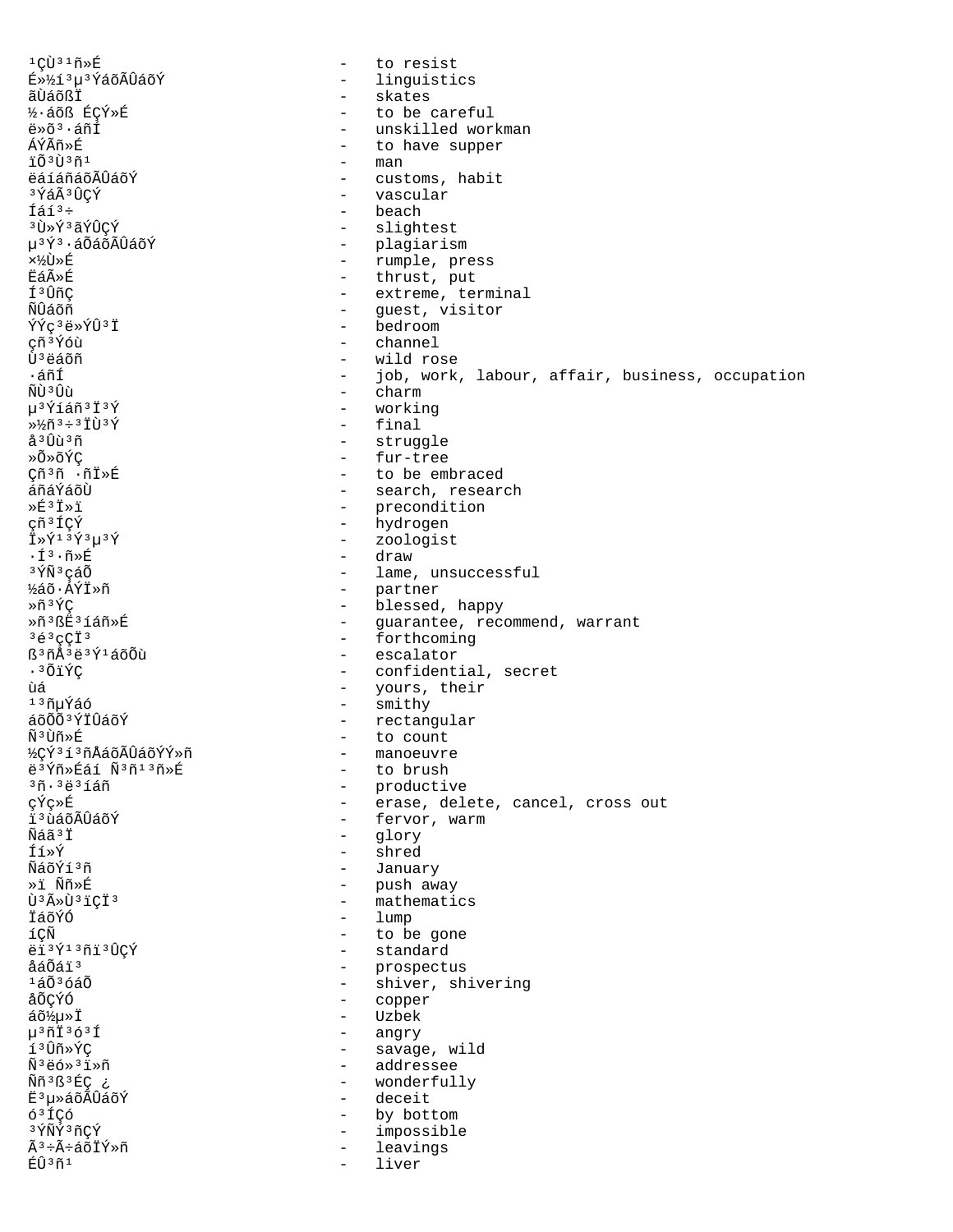3ÝÝå3ëï unprofitable, disadvantage  $\sim$ Éí<sup>3</sup>óù<sup>3</sup>iáõÝ - laundry, wash house  $\acute{\textbf{Y}}$  3 $\tilde{\textbf{N}}$ 3 $\acute{\textbf{Y}}$ ç»É - to recede ½ÇÝ»É to arm Ñ»éáõëï<sup>3</sup> Ñ<sup>3</sup>Õáñ<sup>1</sup>áõÙ telecast  $3 \ddot{e}$ iC $\times$  $3 \acute{Y}$ - degree, ladder, rank, stair  $-$  idol İáõéù  $\tilde{Y}$ <sup>3</sup> $F$ » $\tilde{n}$ .  $\tilde{Y}$  $\tilde{Y}$ - overture, prologue - smithy <sup>ı ∍</sup>ñuÝáó - communist ÏáÙáõÝCëï 3Ï 3Ý ÓáÕ<sup>3</sup>ÓáõĪ - cod, codfish - emigrant  $1130391C$ 3é3c ù3ß»丘 - to put forward áõÃ Ñ3ñÛáõñ - eight hundred - even, time  $3\,\rm \tilde{Y}$ .  $3\,\rm \tilde{U}$ - consulate ÑÛáõå<sup>3</sup>iáë<sup>3</sup>ñ<sup>3</sup>Ý - to cross out íñ<sup>3</sup>Ý · ÇÍ ù<sup>3</sup>ß »É ½·áõß ÉÇÝ»É - to be careful - to be jealous  $E^3$ Ý $^1$ ȃ - unique  $\frac{3}{2}$   $\frac{1}{2}$   $\frac{1}{2}$   $\frac{1}{2}$   $\frac{1}{2}$ ÑCåÝáë - hypnosis í×é<sup>3</sup> İ<sup>3</sup>Ýáñ»Ý - resolutely - ferry, raft É3ëï áñù<sup>3Ý</sup> ¿É áñ - however ûëɪÛ»É - to starch Iñ<sup>3</sup>I - fire, flame Ñ<sup>3</sup>Ûñ»Ý<sup>3</sup>ëÇñáõÃÛáõÝ - patriotism - health <sup>3</sup>éáÕçáõÃÛáõÝ Ùß<sup>3</sup> ÏáõÃ<sup>3</sup>ÛÇÝ - cultural - incompatible 3 ÝÑ 3 Ù 3 ï »Õ »ÉÇ - juicy ÑÛáõÃ<sup>3</sup>ÉÇ Ñ<sup>3</sup>Ýù<sup>3</sup>ù<sup>3</sup>ñ - ore Ùñë»É - catch a cold, chill, freeze - in succession Cñ<sup>3</sup>ñ »ï»õÇó - to drip Ï3ûÉ - traitor  $1353\times37$ - passing น<sup>3</sup> óÃáÕáõÙ váiá - photo - leaven Ý»ñ·áñÍáõÃÛáõÝ - pay in addition, pay, pay off, give out  $1 \times 3$ ñ»É - dial Ãí<sup>3</sup>óáõÛó ëåÇ - scar çáõñ - water <sup>3</sup> ÕµÛáõñ - source, spring - poorly ã<sup>3</sup>ñCù - cress-salad İái»Ù - obsolete <sup>3</sup>Ý∙áñÍ<sup>3</sup>Í»ÉC - photographic paper Éáõë<sup>3</sup>íáñ»É  $\tilde{N}$ <sup>3</sup> $FCA$   $\cdot$   $6 \times F$ - to exhaust ëÝÝ<sup>13</sup>ñ3ñ - nutritious - seal ïå<sup>3</sup>·ñáõÃÛáõÝ - snow-maiden ÓÛáõݪÝáõßÇİ - to interest Ñ»ï3ùñùñ»É ëå»Õ<sup>3</sup>ÝÇ - plaster  $\omega_{\rm{max}}$ *iå*<sup>3</sup>íáñÇã effective, impressive - dry ãáñ ¿ ÉáÕ<sup>3</sup>ÙñóáõÙ - by swimming away í3ïÝ»É - spend, waste - employee, serving f 3é 3 Úa Õ áñái3É - to rattle - to ask  $\tilde{N}$ <sup>3</sup> $\tilde{n}$ óáõ÷á $\tilde{n}$ Ó»É - disgraceful  $F3$ U<sub>1</sub> $363T$ - dentist <sup>3</sup> i <sup>3</sup>ÙY์ <sup>3</sup>uáõÅ - complex  $\mu$ <sup>3</sup> $\tilde{O}$ <sup>31</sup> $\tilde{n}\hat{U}$ <sup>3</sup> $\tilde{E}$  $\omega_{\rm{eff}}$ ÍÕñÇ<sup>1</sup> grasshopper - business, formal, official å<sup>3</sup>ßïáÝ<sup>3</sup>Ï<sup>3</sup>Ý  $\tilde{Y}$ <sup>3</sup> $\tilde{E}$ <sup>31</sup>åñáó<sup>3 $\tilde{T}$ 3 $\tilde{Y}$ </sup> - pre-school  $3\, \tilde{Y}$  $3\, \tilde{Y}$  $3\, \tilde{I}$ tact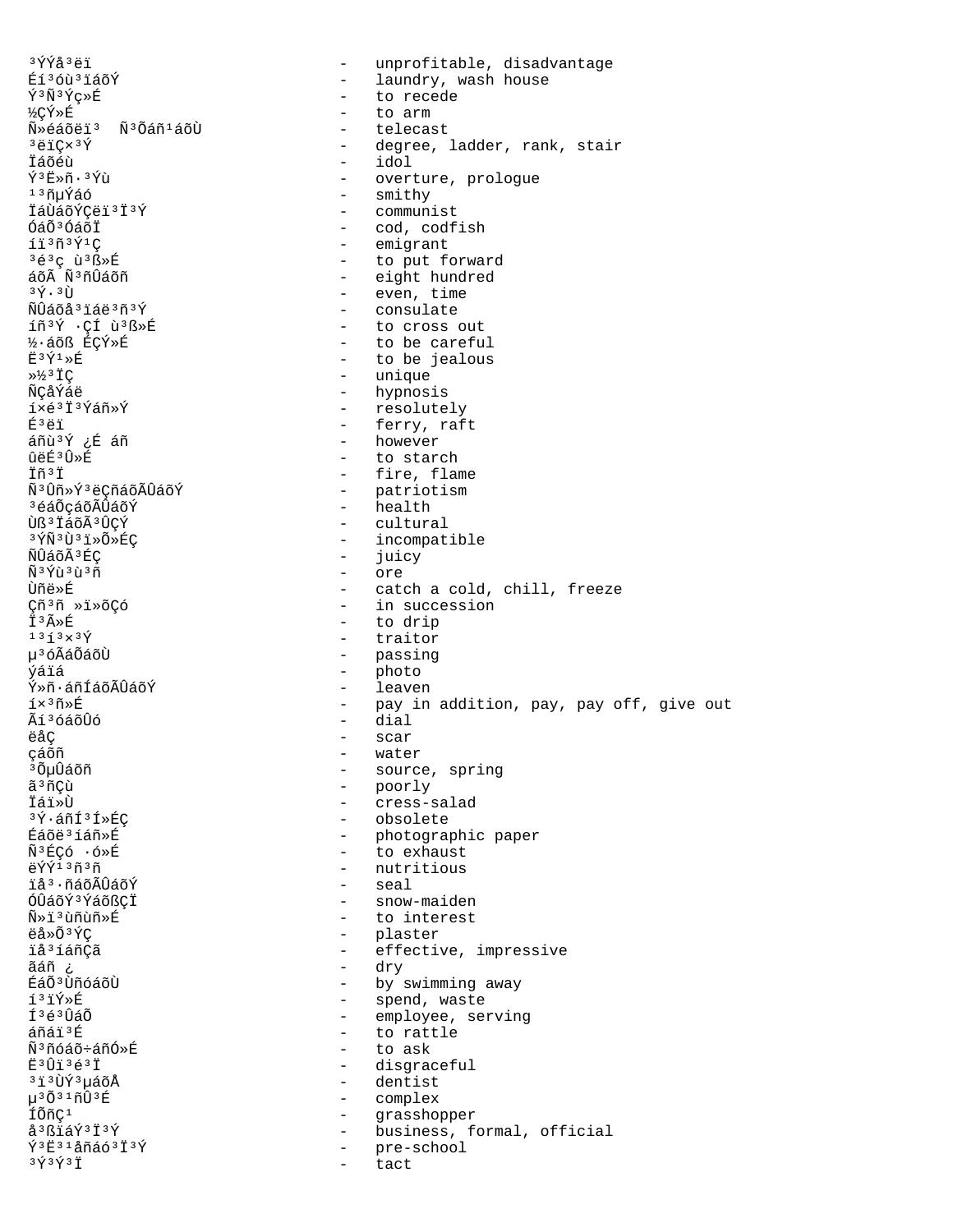$\div$ áÕáó street  $\sim$ Ñ<sup>3</sup>iCİ - corn, grain, kernel İá×Õ  $-$  stump ÝÏ<sup>3</sup>ïíáõÙ ¿ it be visible  $\sim$ İÍáõ - prickly  $\mu$ <sup>3</sup> $\varsigma$ <sup>3</sup> $\tilde{n}$  $\zeta$  $\sim$ valorous  $1/3$   $1/3$   $\Delta$ - dog-collar ù<sup>3</sup>Õ<sup>3</sup>ù<sup>3</sup>óC - citizen - rumple, press ×%Ù»É - to import Ý»ñÙáõÍ»É <sup>3</sup>Ý∩์Ý́า์ »ñ - valorous, selfless, devoted 1ที่ งิทิงที่ที่กี - cash department Ù»ÏÝ3µ3Ý - columnist Ñáõñ - flame ÷<sup>3</sup>ÛÉ»É - to shine ëï363Ï3Ý - receipt  $-$  branch Ù<sup>3</sup>ëÝ<sup>3</sup>×ÛáõÕ ËñïÝ»É - to be frightened - filming ¿Ïñ<sup>3</sup>Ý3íáñáõÙ İ<sup>3</sup>E1»É - to be omitted - ill-bred  $3\overline{Y}$ 13ëïC3ñ3Ï å<sup>3</sup>ßïå<sup>3</sup>Ý Ï<sup>3</sup>Ý·Ý»É - to intercede Nñic½»É - to set fire <sup>3</sup>ñi<sup>31</sup>ñáõÃÛáõÝ - manufacture, product Ã3ËÍái - melancholy  $I^3$ é $^3$ ÛáÕ - employee, serving - middle Ù≫çï≫Õ áã ·áÑ3óáõóÇã - unsatisfactory - climate IÉÇÙ3 3Ýå3ïÇÅ - unpunished - boastful å<sup>3</sup>ñÍ»ÝÏáï  $\times$ <sup>3</sup> $\tilde{\rm n}$ å<sup>3</sup> $\hat{\rm U}$ áõ $\tilde{\rm O}$ - bacon İáÕåí<sup>3</sup>Í - closed - custom, usage ëáíáñáõÛÃ - boastful å<sup>3</sup>ñÍ»ÝÏáï Cc»óí»É - to be lowered, to lower, to omit - threshold Ť«Ä å<sup>3</sup>iI»ñ - image, portrait, shape - loud, rowdy <sup>3</sup>ÕÙÏ<sup>3</sup>ñ3ñ - stage  $\tilde{A}$ <sup>3</sup>i» $\tilde{n}$ <sup>3</sup> $\mu$ »Ù - beautiful, handsome, perfect, superb ∙»Õ»óÇÏ Ñ3ñûÉ to iron  $\sim$ ½áí  $\overline{a}$ cool ևËÑ3 LáõóáõÙ  $\overline{a}$ compensation, indemnification - disgust ÝáÕÏ3Ýù - path áõÕÛªÏ  $3\overline{\text{Y}}\text{\scriptsize{\textsf{N}}}\text{\scriptsize{\textsf{*}}}\text{\scriptsize{\textsf{1}}}3\text{\scriptsize{\textsf{0}}}\text{\scriptsize{\textsf{-}}}\text{\scriptsize{\textsf{*}}}\text{\scriptsize{\textsf{E}}}\text{\scriptsize{\textsf{C}}}$ - urgent - advancing  $363c3660$  $.36837$ - disgust ù <sup>3</sup>ñ <sup>3</sup> Úñ - train - tubers Ãßí3é Ñ3ñ3ÏÇó ÉÇÝ»É  $\sim$ join ÑáõÛë <sup>1</sup>Ý»É  $\frac{1}{2}$  and  $\frac{1}{2}$ to rely 3ñáõ Eá½ - boar ÑñÃÇé 3 ÛÇÝ - rocket - necessary å»ïù »ÏáÕ  $\cdot$ ÛáõÕ $3\overline{1}$  $3\overline{Y}$  $\sim$ village ï»õû3ï - to inquire  $\tilde{\rm N}\tilde{\rm Y}$ 313 $\tilde{\rm n}$ Û3 $\tilde{\rm Y}$ - ancient áõÕC  $\sim$ channel, line, way - bow  $A$ 3 $A$ 3 $1 \times \sqrt{7}$ 3 $7 \times \sqrt{7}$  $\widetilde{N}$ <sup>3</sup> $\ddot{T}$   $\uparrow$   $\uparrow$   $\uparrow$ - to be omitted, to stop  $3\tilde{\mathrm{m}}\tilde{\mathrm{O}}3\,\tilde{\mathrm{I}}$ - prose, spacious ÓÇÃ<sup>3</sup>åïáõÕ  $\sim$ olive บ้ล์ï µ»กั»É bring, come nearer, move  $\sim$ ãÉëíªÍ  $\sim$ unprecedented µ3é3ÛÇÝ verbal 栉ï<sup>3</sup>Ý kitchen garden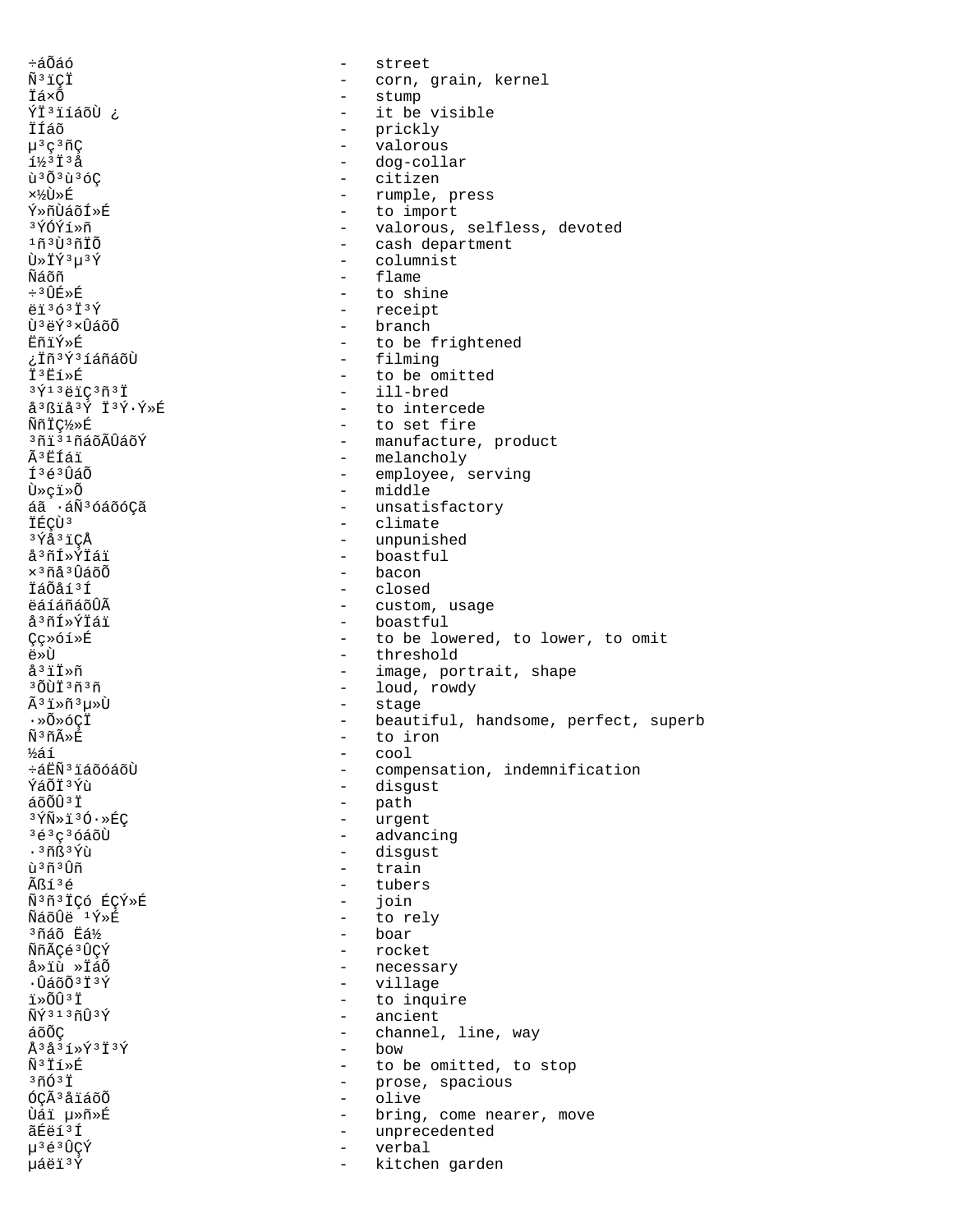$\ddot{e} \times \widetilde{O} \times \widetilde{Y}$ table  $\sim$ áñï»õ - where? ևË3ñÏ»É - transform ë<sup>3</sup>éÁ - cold, cool 1ñ3Ù3ßáñÃ - extortionist - misunderstanding <sup>3</sup>ÝÁµéÝáÕáõÃÛáõÝ - to narrate, to tell å<sup>3</sup>iÙ»É <sup>3</sup>󑌂ëÇ - such - rustle **Ëßßáó** Å<sup>3</sup>ÙI»ï<sup>3</sup>ÛCÝ - urgent Ù≫Ë≫É - hammer, to beat, to drive - to growl ùñÃÙݽ3É  $16\overline{Y}$  $3\overline{1}$ - wicket ȖİíáñÛ3İÝ»ñ - twins - as far as áñù 'Ýáí  $\tilde{u}$ <sup>3</sup> $\tilde{Y}$ <sup>13</sup> $\ddot{I}$ - figure ȖÏÅ3ÝÇ - pitchfork ·Ýãáõ3Ï3Ý  $\frac{1}{2}$ gipsy - bachelor, single <sup>3</sup> ÙáõñÇ  $\varsigma$ <sup>3</sup> $\tilde{n}$ <sup>1</sup>  $\triangleright$  $\tilde{E}$ - break, break open, grind, prick å<sup>3</sup>ñ<sup>3</sup>å ÙÝ<sup>3</sup>É - idle ×»Õù»É 3ÝóÝ»É - to make the way µÅßÏ»F - treat, cure  $6311$ añ<sup>1</sup>  $\sim$   $$ iumper - fondle  $\cdot$ áõñ $\cdot$ áõñ»É - phosphate ýáëýáñ<sup>3</sup>ÃÃáõ µ363éÇÏ µ3Ý - rarity - springboard áëïÝ<sup>3</sup>Ï - subdue, subject, subordinate ≫ÝêñÏ≫É - to roar  $10n13E$ - overturn · »iÇÝ · ó »É i 3å 3É »É <sup>3</sup>ÛóÇ · Ý<sup>3</sup>É - to visit  $3\overline{1}3\overline{Y}1$ - contribution  $1*U$ áiñ $31313$ - democratic - expense f3Ëë - whisper  $+4+46$  $13636C$ - literal  $E^3u \times a\tilde{o}$ ÃÛáõÝ - deceit 񤉯õáñ»É - find out, reveal, detect, show - heap İáõÛi - behind ≫ï≫õÁ - linguistics É»½í 3µ 3 ÝáõÃÛáõÝ  $a^3\tilde{n}$ :  $\bar{1}\times\tilde{E}$ - to capture - literal  $\mu$ <sup>3</sup> $\acute{\text{e}}$ <sup>3</sup> $\acute{\text{o}}$ C - complex  $\mu^3 \tilde{n}^1$ - seen, visible <sup>3</sup>ΪÝ≫ñ≫õ - good-bye óï»ëáõÃÛáõÝ - noise, racket <sup>3</sup> ÕÙáõÏ - scar ëåC  $3\overline{\acute{Y}}\acute{A}\acute{Y}^1\acute{a}\tilde{o}\acute{Y}^3\ddot{I}$ - unable - fifty ÑÇëáõÝ  $3\tilde{N}$  $3\cdot$ ÇÝ - vast, huge  $\tilde{\rm N}^{\,3}\,\hat{\rm U}\,\tilde{\rm I}\,\tilde{\rm Y}^{\,3}\,\mu\!\gg\!\tilde{\rm n}\!\gg\!\tilde{\rm E}$ - to find, to find out, to reveal - teenager  $1*631C$ Ȗ»õ»ÉÇ - outstanding ù 3 ÛÉ»ñ. march  $\sim$  $3\overline{1}\overline{Y}$  $3\overline{1}\overline{1}$   $3\overline{Y}$  $\overline{X}$ - to hint  $13$ Ý $13$ Éáß - clumsy - cave ù 3ñ 3 ÝÓ 31 - impasse  $\div$ <sup>3</sup> ÏáõÕC - improvement Ï<sup>3</sup>ï3ñ»É3.áñÍáõÙ - disputable íC×»ÉC Ãí ªñÏáõÃÛáõÝ - era, list Ë3ÝáõÃ - shop Ã3é3Ù»É - to fade, to wither μ»ñ<sup>3</sup>ÝÁ μ<sup>3</sup>ó <sup>3</sup>Ý»É - uncork  $\mu^{3}$ í<sup>3</sup> İ $3$ Ý $3$ ã $3$  ÷ sufficient  $\overline{a}$ <sup>3</sup>*YÑáõÛë* hopeless  $\sim$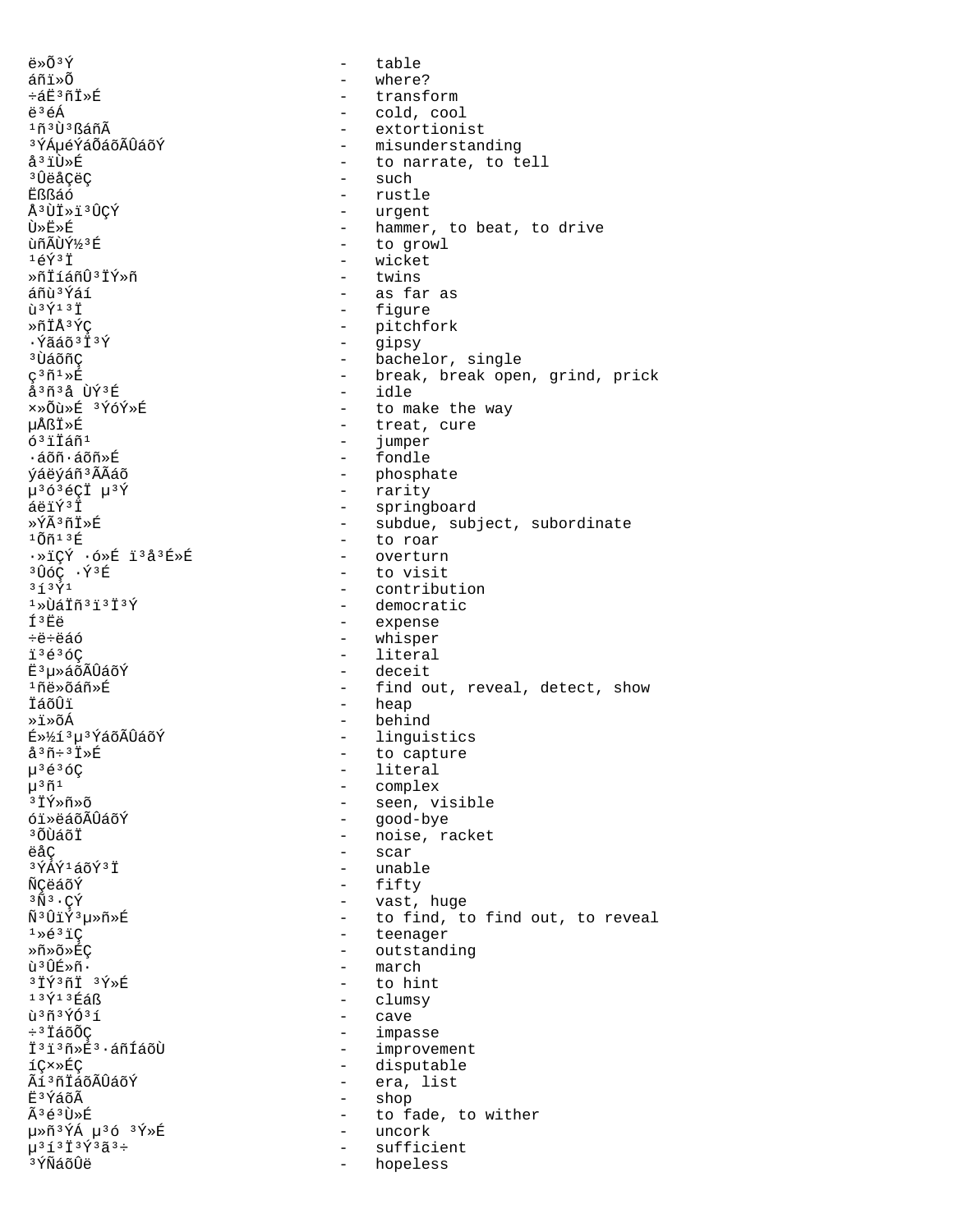$\div$ áùñ $\overline{3} \cdot 4$ õÛÝ slightest  $\equiv$ i<sup>3</sup>íÇÕ  $\qquad \qquad$ harp ï»ëáÕáõÃÛáõÝ  $\equiv$ sight <sup>3</sup>ÝóáÕ<sup>3</sup>ÏC hastily, en passant - cross-bar, log  $\cdot \times \widetilde{n} \times \widetilde{Y}$ ë<sup>3</sup>Éûc<sup>3</sup>E - plate - seaside Íáí» ½ñÛ3  $63$  $\hat{U}$  $\hat{Y}$  $3$   $\hat{T}$  $\hat{T}$  $\hat{B}$  $\hat{E}$ - to break off <sup>3</sup>ñÅáÕáõÃÛáõÝ - cost, worth ₽₹3₽áõi - shaky - sledge  $\ddot{a}$   $3 \tilde{N} \tilde{V}$   $3 \ddot{T}$ ëáíáñáõÃÛáõÝ - customs, habit µ<sup>3</sup>Ý3ëï»ÕÍ - poet  $\omega_{\rm{max}}$  $\tilde{A}$ з. crown - illustration ÇÉÛáõëïñ<sup>3</sup>óÇ<sup>3</sup> - baker  $\tilde{N}^3$ ó $^3$ ·áñÍ ݪËáñ1»É - to precede - to blink <sup>3</sup>ãù»ñÁ Ã<sup>3</sup>ñûÉ - pedal, sub drumstick áïÝ3Ï Ãí 3 u 3 ÝáõÃÛáõÝ - arithmetic í»ñëï»ÕÍ»É - revive  $4e$ ici $3f$ 373 - police - pure  $3\sqrt{3}\pi3\sqrt{3}$ - earth, ground, grounding ÑáÕ<sup>3</sup>ÝóáõÙ - valiant  $\tilde{u}^3c^3\tilde{n}C$  $\div$ <sup>3</sup> $\tilde{A}$ <sup>3</sup> $\tilde{A}$ <sup>\*</sup> $E$ - muffle, tie up, curtail - above <sup>3</sup>í»ÉÇ µ<sup>3</sup>ñÓñ - fixture  $3 \tilde{U} \tilde{n}$  $3 \tilde{Y}$ - hastily, en passant <sup>3</sup>ÝóáÕ<sup>3</sup>ÏC Í<sup>3</sup>ÝáÃ<sup>3</sup>·ñ»É - to comment E30313ñi - final  $\overline{u}$ <sup>3</sup> $\overline{6}$ <sup>3</sup> $\overline{E}$ - vinegar <sup>3</sup>ñÅ<sup>3</sup>Ý3å3ïíáõÃÛáõÝ - advantage - lilac µ<sup>3</sup>ó Ù<sup>3</sup>Ýáõß<sup>3</sup>Ï<sup>3</sup>·áõÛÝ  $\tilde{N}$ <sup>3 $\tilde{n}$ <sup>3 $\tilde{1}$ -<sup>3 $\tilde{n}$ </sup>» $\tilde{\alpha}$ » $\tilde{E}$ ù</sup></sup> - south-east - tutor  $13$ ëáõëáõÛó  $u^3 \notin 3 \hat{U} C \hat{Y}$ - verbal Ã3÷3ÝóÇÏ - transparent, to enter, to make the way  $\sim$ ѻͻÉ3½áñ - cavalry - recurrence  $1*ñ$ <sup>313</sup>ñÓ Ñ<sup>3</sup>ÛïÝÇ ã¿ - inevitably Ùáõßï<sup>3</sup>Ï - fur coat - steerage  $0*13e3n\tilde{u}$ - to occupy ½μ3Õ»óÝ»É - recipe  $1\times$ Õ $^3$ iáÙë  $*\|$ İñáñ $^{13}$ İ $^3$ Ý - minor, secondarily **ÑáõÉCë** - July - ingot ÓáõÉ3İiáñ ÑÝ363Í - worn µ≫ñù - crop, sowing, harvest, yield - fool, idiotic, silly ïËÙ3ñ óÇÝÇÏ - cynic, cynical - invincible 3 ÝÑ 3 Õà »ÉÇ - meteorology  $\hat{u}^1 * \tilde{n} * \tilde{o}$ áõÃ $3\mu$ <sup>3</sup>ÝáõÃÛáõÝ - smuggler Ù3ùë3Ý»Ý. - equator  $\tilde{N}$ <sup>3</sup> $\tilde{e}$ <sup>3 $\tilde{n}$ 3 $\tilde{I}$ 3 $\tilde{I}$ </sup> - valedictory Ññ<sup>3</sup>Å»ßiC - dangerously íï3Ý.3íáñ ¿ - change, watch  $\widetilde{N} \gg \widetilde{D} \widetilde{A}^3 \div \widetilde{A} E$ - sapphire  $R^3 + \hat{H} \leq \tilde{O} \tilde{O}^3$ - temporary Å3Ù3Ý3Ï3íáñ Ȗ3ßï - drought - philosophy ւÉÇëá÷<sup>3</sup>ÛáõÃÛáõÝ çõ<sup>3</sup>Ó·áõÃÛáõÝ  $\sim$ spasm  $3\tilde{u}$  $3\tilde{0}$  $3\tilde{0}$ cock İ<sup>3</sup>ÝË»É prevent, warn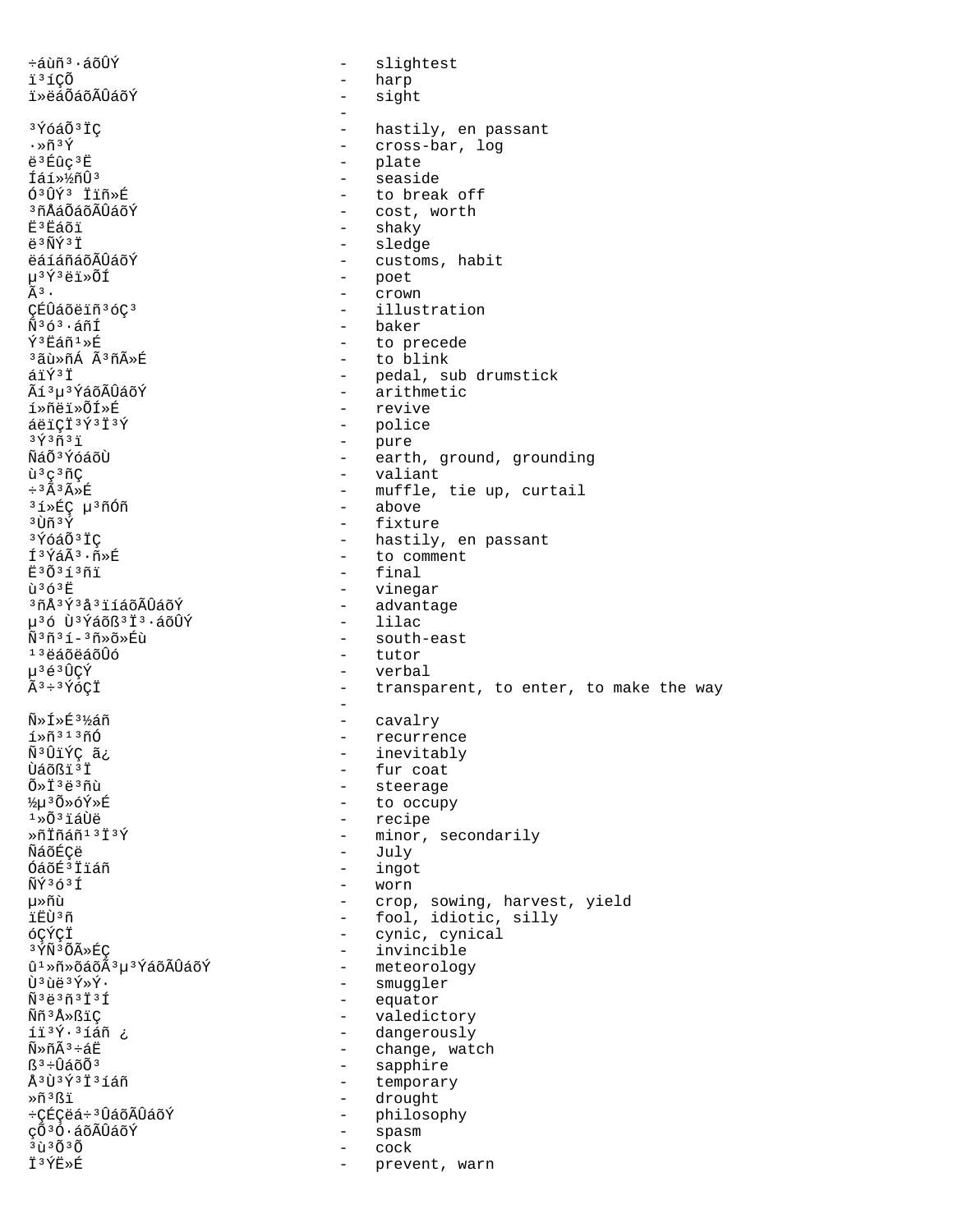$1ñ$ <sup>1</sup> $C\tilde{a}$ ýñ<sup>3</sup>ÝëáõÑC Ýß<sup>3</sup>Ý3 ÏáõÙ Ãñçí<sup>3</sup>Í ÏïñáÝ  $\tilde{N}$ <sup>3</sup>Ex<sup>3</sup>å<sup>3</sup>I»Õ»Ý ãªñÇù Ù 30313Ýáë Ñ<sup>3</sup>Ï<sup>3</sup>û<sup>13</sup>ÛCÝ <sup>3</sup>Ý»ñ»õáõÛÃ  $-5F36C$ Ý»É พัπิสต์ f » คี ÑáÍ ûûõ Ñ<sup>3</sup>Ý·Çëï ½áí Ñ<sup>3</sup>iÇã µ<sup>3</sup>ñÓñ<sup>3</sup>óáõÙ ïÏ×áñ é»·É3Ù»Ýï3íáñ»É ȖÏïáÕ .ñ3íáõÙ µ36C 1ñ3ÝÇó ห์ล์กักา\$ที่ งก็รัล๊ก็วั ѪëªñªÏáõÃÛáõÝ  $áõëáõ<sub>o</sub>3<sub>Y</sub> * f$ İß»éù **İñÃ**ȃ Ù<sup>3</sup> IÝÇß  $\cdot$ ñáÑáí ßáñûÉ  $a^{3}i^{3}\acute{Y}*\ddot{I}^3\acute{Y}$  $B^3$ i  $\mu^3$ Ý ½ï≫É ÃÃí 3 ÍCÝ  $\tilde{U}^3$ ë $^3$ Uu ÑáõÝCë i<sup>3</sup>ñ<sup>3</sup> Iáõë<sup>3</sup>Ýù Ù»Õí 3å 3Ñ I3ÕÇÝ 3ÝÁÙµéÝ»ÉÇ ½ñÏáõÙ  $f f 3 f$ İÇëİ<sup>3</sup>i<sup>3</sup>ñáõÃÛáõÝ ÍE3Ñ3ñ»É å<sup>3</sup>ñ½ ¿ <sup>3</sup>Ýë 3ñù  $\frac{1}{2}C\hat{Y}$ <sup>31313</sup>ñ  $131373$ ßñc<sup>313</sup>ñÓ<sup>3</sup>ÛCÝ Ýñµ<sup>3</sup>·»Õ ï3ù i»Õ»ÏáõÃÛáõÝ ∙áõÙªÏ µ<sup>3</sup>ñáÛ<sup>3</sup>·Çï<sup>3</sup>Ï<sup>3</sup>Ý  $F3\overline{Y}1$ ûó<sup>3</sup>ÓáõÏ ÏÛ<sup>3</sup>Ýù  $\cdot$ ñ'ë»ÝÛ'Ï 3 ÝËICñ กิ๊ะ รัγ์ตลั 3ÝFCÕ× Ññ<sup>3</sup>i3ñ3iãáõÃÛáõÝ  $e^{*\div 3}I^3\tilde{Y}^3\tilde{O}Y*\tilde{E}$ ëïáõ·áõÙ İ»ë <sup>13</sup>ñÇ 3å3íÇÝ»É  $3\frac{1}{2}$ ÝÇí

instigator  $\equiv$  $\equiv$ French - assignment, destination - wet coupon  $\sim$ - faience - poorly - parsley - antiaircraft - invisible - to replace, to substitute - to exhaust - continuous - respite  $\overline{\phantom{0}}$   $\overline{\phantom{0}}$   $\overline{\phantom{0}}$   $\overline{\phantom{0}}$   $\overline{\phantom{0}}$   $\overline{\phantom{0}}$   $\overline{\phantom{0}}$   $\overline{\phantom{0}}$   $\overline{\phantom{0}}$   $\overline{\phantom{0}}$   $\overline{\phantom{0}}$   $\overline{\phantom{0}}$   $\overline{\phantom{0}}$   $\overline{\phantom{0}}$   $\overline{\phantom{0}}$   $\overline{\phantom{0}}$   $\overline{\phantom{0}}$   $\overline{\phantom{0}}$   $\overline{\$ - cutter - rise  $-$  fur - to regulate - slip - capture, occupation - besides - normally  $-$  lark - public, society - to teach - scales - train - stamp - by storm - to extort - youthful  $-$  much - to clear - oxygen - partly - June - bewilderment - beekeeper - acorn - unintelligible - deprivation - dummy, shoehorn<br>- sub quality work - to smoke - clearly - faulty - armistice, truce - court - revolution - elegant, graceful - hot, warm - information, news - train - ethical  $\sim$ jealousy  $-$  ell  $-$  life - office - resolutely - traitor - ruthless, unscrupulous - publishing house - to appropriate - check, examination, verification half-century  $\sim$ to resort  $\sim$ honest, noble, grateful, decent  $\sim$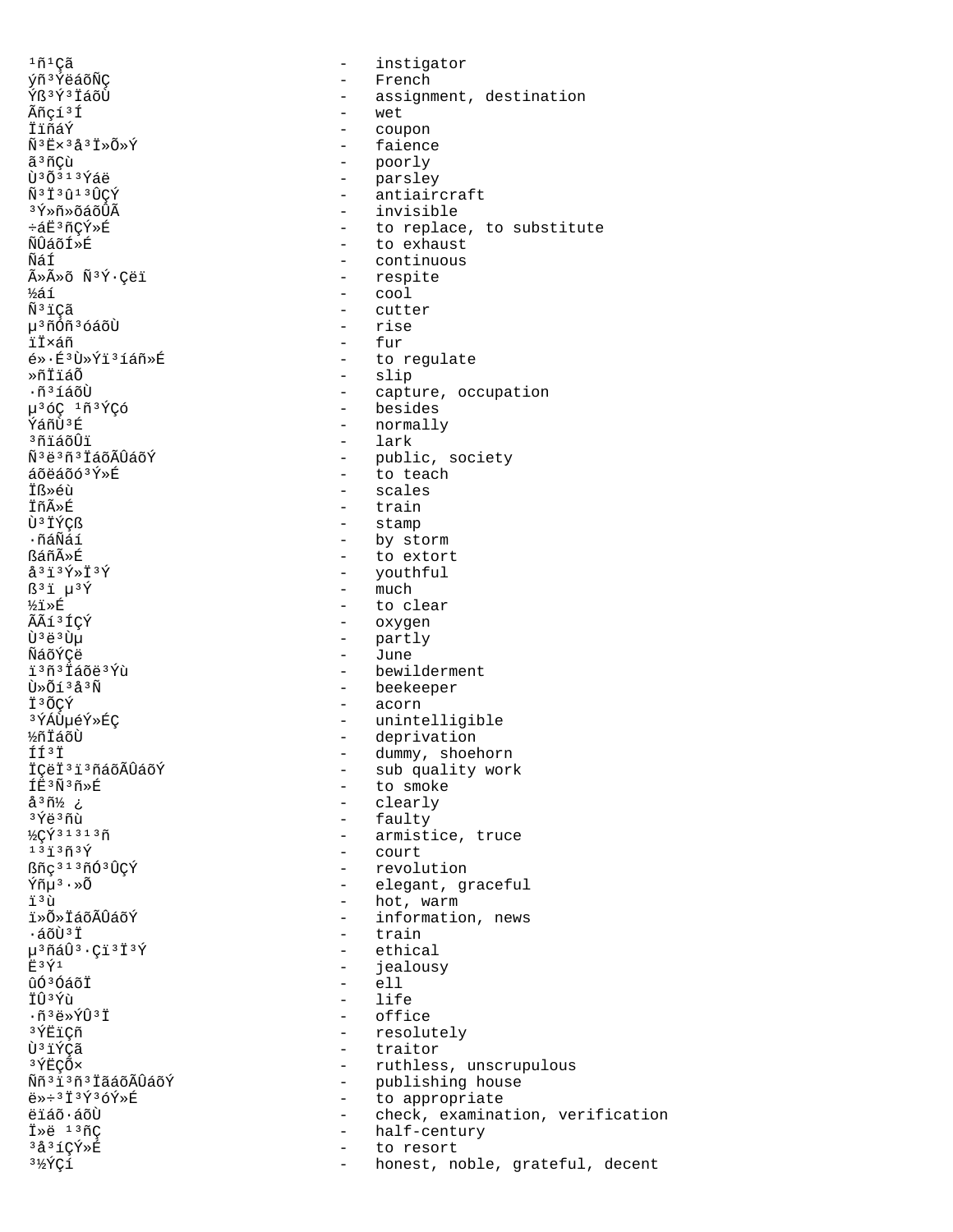<sup>3</sup>ñi<sup>31</sup>ñ<sup>3</sup>Ýù - product, production ëáõï<sup>3</sup>Ï - ruby  $3713171*E$ - to be allocated ûñ»Ý3Ï3ÝáõÃÛáõÝ - legality Ī3ûóÝ»É - to drip áõÏñ<sup>3</sup>ÇÝ3óÇ - Ukrainian ûù»É - to bend, to reject, to incline ÃáõÛÉ3 ïñáõÙ - admission ß<sup>3</sup>ñù - cycle, file, range, row, rank, series, row  $353973737$ - final  $\tilde{N}C13\tilde{Y}13\cdot C\tilde{Y}$ - painful  $a^3$   $\acute{a}$   $CI$ - grandfather Ý»ñ<sup>1</sup>Ý»É - to introduce **Ùñë»ÉÁ** - cold µ<sup>3</sup>Ý<sup>3</sup>ëÇñáõÃÛáõÝ - philology Ï<sup>3</sup>Ûï<sup>3</sup>é  $\frac{1}{2}$ vigorous - typist Ù»ù»Ý3·ñáõÑÇ - sausage Ýñµ»ñßÇÏ Å<sup>3</sup>UI»ï  $\sim$ term  $3\tilde{Y}$  $\tilde{A}$  $3\div 3\tilde{Y}$ óCI  $\sim$ opaque - mine  $3\ddot{7}3\acute{y}$ ÃéCãù - flight, flying away, jump, start - now, still <sup>3</sup> TÎ ÅTT ë 3 Ï 3 í 3 ñÛáõÝáõÃÛáõÝ - anaemia - demonstrate óáõÛó Ë3ÛÍ - bait áõÕÕ»É - direct, aim, amend, correct, straighten - symbol, emblem ËáñÑñ<sup>13</sup>Ýß<sup>3</sup>Ý - bouquet ͪÕÏ»÷áõÝç  $\cdot$ ñ $\sqrt[3]{C}$ ï - diagram  $30x31\times E$ - to deform, to pervert 3ñ1ÛáõÝ3í»ï - effective, fruitful, productive Å<sup>3</sup>ÙÏ»ï<sup>3</sup>Ýó - expired - to radiate  $\times$ <sup>3</sup> $\stackrel{3}{\leftarrow}$ <sup>3</sup> $\stackrel{3}{\leftarrow}$   $\stackrel{3}{\leftarrow}$   $\stackrel{3}{\leftarrow}$   $\stackrel{3}{\leftarrow}$   $\stackrel{3}{\leftarrow}$   $\stackrel{3}{\leftarrow}$ í»ñͪÝ»É - decipher  $\mu$ <sup>3</sup>  $\tilde{O}$ <sup>3</sup> $\tilde{N}$ <sup>3</sup> $\hat{U}$ i - apparent, obvious  $13137$ - empty, trifle  $\tilde{a}$ õë $\tilde{Y}$ ȃ - to study  $3\overline{Y}$ 13Ù $3\overline{1} \times 3\overline{1}$ - fee - high-calorie İ<sup>3</sup>ÉáñC<sup>3</sup>İ<sup>3</sup>Ý 毂Ý3ï3ñ - truck, lorry - sticky Ù<sup>3</sup> ÍáõóÇÏ µ<sup>3</sup>ñáõÃÛáõÝ - kindness  $3\overline{Y}63$ . Çñ - passing - dump, scramble Éó<sup>3</sup> IáõÛi - resignation, retire Ññ3Å3ñ3Ï3Ý - whence áñi»ÕCó - fermentation **E**UáñáõU áã ·áÑ3óáõóCã - unsatisfactory - take áñë 3É  $a^{3}$ i $^{3}$ Ñ $^{3}$  $\mu$  $^{3}$ ñ - casually, chance, unintentionally - cake, pastry Ññáõß<sup>3</sup>İ - from within Ý≫ñëÇó µ<sup>3</sup>óÃáÕáõÙ - passing <sup>3</sup>ëÙáõÝùáÕ - reader ëÇñáÕ Éáõë<sup>3</sup>ÝÏ<sup>3</sup>ñÇã - photo amateur, photo fan - trial, test, approbation ևñÓ<sup>3</sup>ñİáõÙ - assuage, weaken Ù»ÕÙ3óÝ»É - harmony Ñ<sup>3</sup>ñÙáÝC<sup>3</sup> <sup>3</sup>ÝÙáéáõÏ - forget-me-not î Ã Î 3 Ï - lodge, box, plant, hut cáõñ i'k - to water  $1*ñ$  $3YaõY$ - pronoun CÝùÝ3Ñ3í3Ý self-satisfied, supercilious  $\sim$   $-$ Ýëï3Í ÉÇÝ»É  $\sim$ to sit ዦåáí hastily  $\sim$  $\tilde{N}$ <sup>3</sup> $\ddot{I}$ <sup>3</sup> $\ddot{e}$ <sup>» $\acute{E}$ </sup>  $\sim$ to contradict  $3\overline{\acute{\chi}}\acute{\acute{\chi}}\acute{\chi}^1\widetilde{\mathrm{N}}^3\ddot{\mathrm{1}}$  $\sim$ infinite, consequent, continuous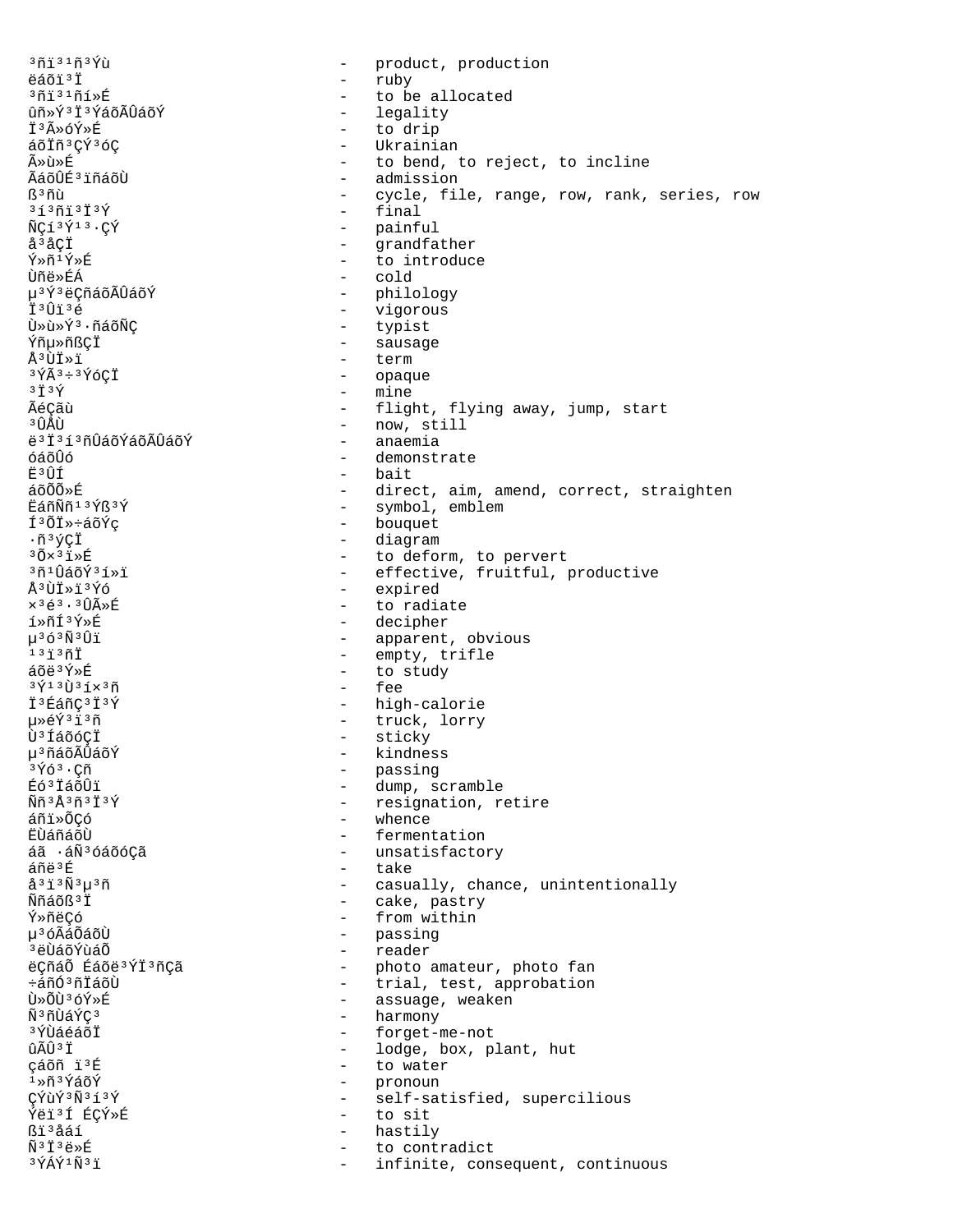Éí3É to wash  $\sim$ İǽ3İ»i - focus  $3 \ddot{e} \ddot{1} \dot{\varphi} \times 3 \acute{\Upsilon}^3 \mu^3 \tilde{n}$ - gradually, little by little - fur-tree »Õ»õÝÇ Ñ»ï3ÙÝ3ó - backward å<sup>3</sup> iñ<sup>3</sup>Ýù illusion å<sup>3</sup>ñCëå - fencing éáõÙÇÝ3Ï3Ý - Romanian - milkmaid **İÃíáñáõÑC** ևß»ÍÍÇã - vacuum cleaner ëáëİ - only - new  $\tilde{Y}$ ล์ก็บ $3\tilde{Y}$ - report **1/2** TáõóáõÙ <sup>3</sup>ñi 3Ñáëù - outflow ·Ýãáõ<sup>3</sup>Ï<sup>3</sup>Ý  $\sim$   $$ gipsy - levity ûûõ<sup>3</sup>ÙiáõÃÛáõÝ - halt  $*\tilde{n}$  $\tilde{A}$ <sup>31313</sup> $\tilde{n}$ çáõñ - water - following  $\widetilde{N} \gg \widetilde{1} \gg \widetilde{O} \widehat{U}$ <sup>3</sup> E - owl uáõ Īáõñ3óÝ»É - to blind, to dazzle  $3\overline{Y}$  $3\overline{U}\overline{Y}$  $3.4\overline{X}$  $13\overline{Y}$ - handicraft  $63$ ii» $E$ - jump, leap up, gallop, skip Ã<sup>3</sup>·áõÑC - queen İ3É - current ÁÝ1Ñ3ñí»É - confront, swear Ë3Õ3ÉCÙ - toy  $I^3I*E$ - to prick - review ëïáõ·<sup>3</sup>ï»ë **EéCIÝ»ñ** gill  $\Delta \sim 10^{-1}$ - foodstuffs å<sup>3</sup>ñ»Ý Ñáí<sup>3</sup>i<sup>3</sup>İ - stallion í3Ý»É - chase, push away µáõñÙáõÝù - aroma, scent - slag πុំ ះក័ះπិ  $3\overline{5}$   $\overline{1}$   $\overline{0}$   $3\overline{1}$   $\overline{0}$   $\overline{1}$   $\overline{1}$   $\overline{1}$   $\overline{1}$ - telescope - champion  $\xi \times \overline{1} \land \overline{1} \times \overline{1} \times \overline{1}$  $\frac{1}{2}$ . áõß<sup>3</sup> óáõÙ - warning Éí3ó3ñ3Ý - wash hand stand óáÕáõÝ - stalk, stem - hockey ÑáÏ»Û ×<sup>3</sup>Ý3ã»É - to recognize Ñ<sup>3</sup>ñİ ãİ<sup>3</sup> - there is no need - educate, bring up  $13\rho$ iç $3\rho$  $1\pi$ - cloth, wallpaper å<sup>3</sup>ëï<sup>3</sup>é ÏáíÏ<sup>3</sup>ëóC - Caucasian - hardworking  $3BE3I3E*n$ - unshakeable <sup>3</sup>Ý»ñ»ñ  $1*0*3*4*7*1*1*$  $-$  infusion  $*$ ñ<sup>31</sup>⁄2 - dream İÉ3Ý»É - to swallow Í<sup>3</sup>Éù - pleat, fold - really ÑÇñ<sup>3</sup>íÇ  $-$  limb 3Ý1áõÙ ÷<sup>3</sup>ÃCÉ - snowflake ïáݪϪïªñáõÃÛáõÝ - celebration ѪÙµáõñí»É - to be kissed - on the contrary ÁÝ<sup>1</sup>Ñ<sup>3</sup>I<sup>3</sup>é<sup>3</sup>IÁ - cut, breakage Ïïñí 3 Íù - act, action ∙áñÍáÕáõÃÛáõÝ - hemisphere ICë<sup>3</sup>·áõÝ<sup>1</sup> - optimist  $F353$ - illegal <sup>3</sup>åûñCÝC É»éÝ3·Ý3óáõÃÛáõÝ - mountain climbing  $3a^{3}$  $\sim$ then, future, afterwards ᇃáñßÇ<sup>3</sup>óáõÙ - evaporation xÇí3Õ fiend  $\sim$ µ3Å3Ý»É allocate, distribute, divide, separate  $\sim$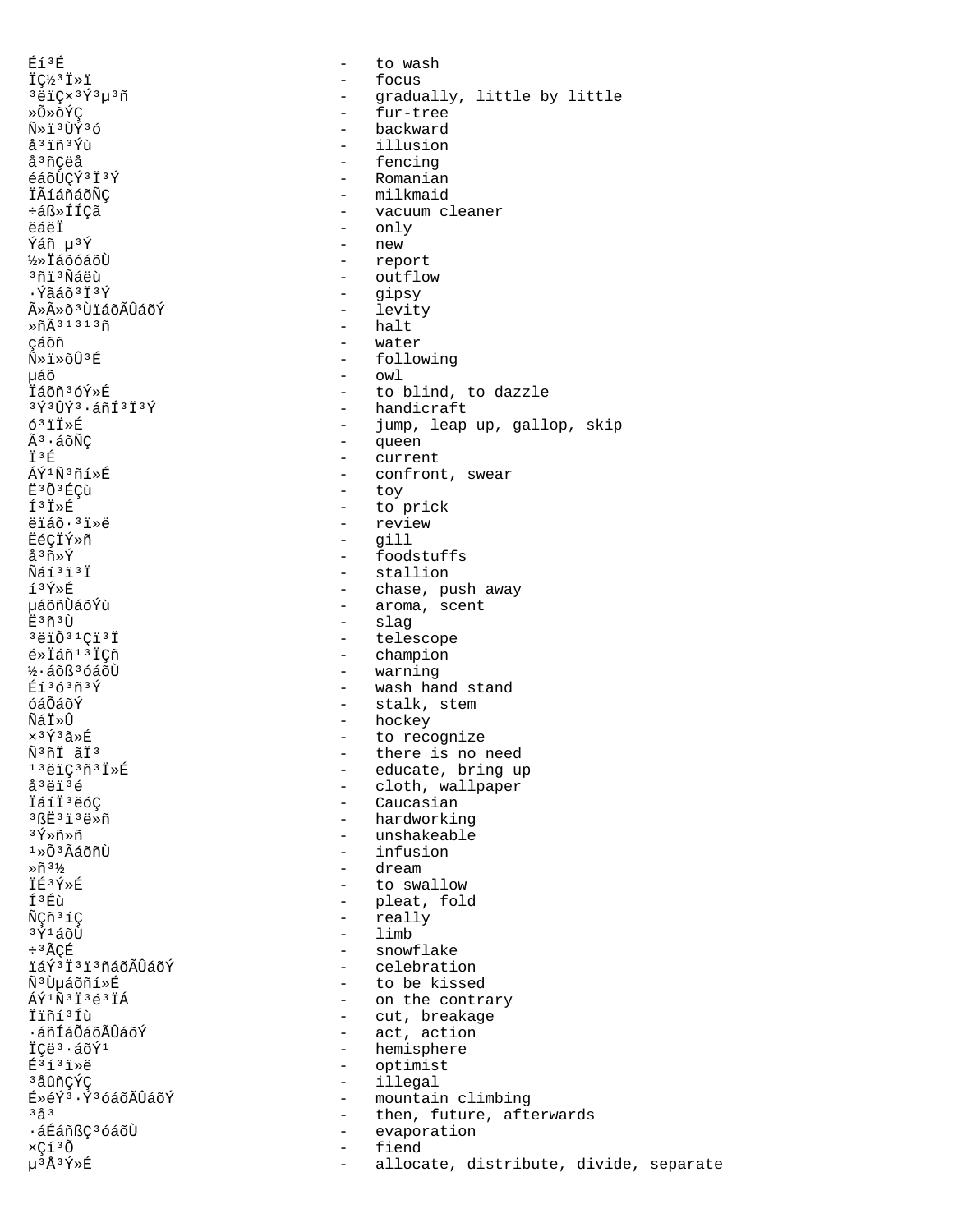áõËï<sup>3</sup>·Ý<sup>3</sup>ó - pilgrim - pilgrim<br>CÙ<sup>3</sup>ëï - importar CÙºëï - importance, meaning<br>CÝùݺíºñ - independent, sovere CÝùÝ<sup>313</sup>ñ - independent, sovereign<br>
S<sup>3</sup>Ñ<sup>31</sup>»ï - - - - - - - - profitable ß<sup>3</sup>Ñ<sup>3</sup>í»ï - profitable - profitable<br>Ýß<sup>3</sup>Ý<sup>3</sup>Ï»É - define, der Ýß³Ý³Ï»É - define, denote, designate, nominate, note ÉÇÏíǹ³ódz - liquidation Ý<sup>3</sup>Ë<sup>3</sup>í»ñçÇÝ - penultimate<br>Ñ<sup>3</sup>ßí<sup>3</sup>éù - penultimate - penultimate  $\tilde{N}^{3}B\tilde{\Omega}^{3}$ éù  $\tilde{N}CB\gg\tilde{E}$  account  $\tilde{N}CB\gg\tilde{E}$ ÑÇᯐ - to recall, to recollect, to remember ÉÇáõÃÛáõÝ - wealth, abundance<br>ti<sup>3</sup>ñ13ë »ñ - wealth, abundance Ù<sup>3</sup>ñ<sup>13</sup>ë»ñ - humane<br>Gaireadh - humane - humane - humane atȃ - praise - praise - praise - praise<br>Äaltien - half-h - half-hour<br>- and ÁÝ<sup>1</sup> áñáõÙ ïºñÇù - age<br>ÙáéºóÏái - component - age Ùáé<sup>3</sup>óÏái - forgetful - forgetful<br>Ñáí<sup>3Ý3</sup>íáñ - - patron Ñáí³Ý³íáñ - patron Éáé³ÙÇ·Ç - cranberry ÙáõÍáõÙ - payment, contribution í<sup>3</sup>é<sup>3</sup>ñ<sup>3</sup>Ý - furnace, heater, stove  $\ddot{I}$ <sup>3</sup>ËáõÙ áõÝ»Ý<sup>3</sup>É  $\ddot{I}$  - to depend<br>
13j3ñ3ý - court  $13\overline{1}3\overline{1}3\overline{Y}$  - court<br> $u^36\overline{1}36\overline{u}$  - gap µ<sup>3</sup>óí<sup>3</sup>óù - gap<br>»ñ»ùÝáõī - clor »ñ»ùÝáõÏ - clover å³ñ»Ý - foodstuffs  $\mu^{1/2}$ <sup>2</sup>  $\neq$   $\mu^{1/2}$ <sup>3</sup> É  $\leq$   $\leq$   $\leq$   $\mu^{1/2}$ <sub>2</sub>  $\leq$   $\leq$   $\leq$   $\mu^{1/2}$ <sub>2</sub>  $\leq$   $\mu^{1/2}$ <sub>2</sub>  $\leq$   $\mu^{1/2}$ <sub>2</sub>  $\leq$   $\mu^{1/2}$ <sub>2</sub>  $\leq$   $\mu^{1/2}$ <sub>2</sub>  $\leq$   $\mu^{1/2}$ <sub>2</sub>  $\leq$   $\mu^{1/2}$ <sub>2</sub>  $\leq$   $\mu^{1$ ß»Õí»É - curtail, recede É<sup>3</sup>µáñ<sup>3</sup>iáñ - laboratory - laboratory - laboratory »ñ·Ç ÏñÏÝ»ñ· - refrain ÑÝ·ûñÛ³Ï - five-days - talented<br>- mistrust ûñ3Ñ3í3ïáõÃÛáõÝ<br>3Ýï3é3Ñ3ï <sup>3</sup>Ýï<sup>3</sup>é<sup>3</sup>Ñ<sup>3</sup>ï - woodcutter<br><sup>3</sup>ÏÝ<sup>3</sup>µáõÅáõÃÛáõÝ - e ophthalmol <sup>3</sup>ÏÝ<sup>3</sup>µáõÅáõÃÛáõÝ - ophthalmology<br>3ñÑ3Ù3ñÑáõÙ - neqlect <sup>ว</sup>กีฬิ<sup>ว</sup>ข้<sup>ว</sup>กีฬิล์oืบ้<br>ลีล์กี⊖ื่ - neglect<br>− four ãáñë  $\overline{a}$ ñë  $\overline{b}$   $\overline{b}$   $\overline{c}$   $\overline{d}$   $\overline{b}$   $\overline{d}$   $\overline{d}$   $\overline{d}$   $\overline{d}$   $\overline{d}$   $\overline{d}$   $\overline{d}$   $\overline{d}$   $\overline{d}$   $\overline{d}$   $\overline{d}$   $\overline{d}$   $\overline{d}$   $\overline{d}$   $\overline{d}$   $\overline{d}$   $\overline{d}$   $\overline{d}$ Ùñáõñ - deposit, lees<br>å'iñí'ÏáõÙ - - - - excuse å³ïñí³ÏáõÙ - excuse  $\widetilde{A} \gg \frac{1}{2}$  - thesis Ý»ñÏ»É - to paint  $\frac{6\pi i}{3}$ <sup>5</sup>  $\frac{6\pi i}{3}$ <sup>5</sup>  $\frac{1}{2}$   $\frac{1}{2}$  absent-minded  $\frac{6}{2}$   $\frac{6}{2}$  to cut, cutting Ó»õ»É - to cut, cutting out<br>Čáíáñ»ÉÁ - - to cut, cutting out ëáíáñ»ÉÁ - doctrine, learning<br>Ñ<sup>31</sup>⁄3ñ - dousand - thousand  $\tilde{N}$ <sup>3</sup> $\frac{1}{2}$ <sup>3</sup> $\tilde{Y}$ <sup>3</sup> $\tilde{Z}$ <sup>3</sup> $\tilde{Z}$ <sup>3</sup> $\tilde{Z}$ <sup>3</sup> $\tilde{Z}$ <sup>3</sup> $\tilde{Z}$ <sup>3</sup> $\tilde{Z}$ <sup>3</sup> $\tilde{Z}$ <sup>3</sup> $\tilde{Z}$ <sup>3</sup>Ýå<sup>3</sup>ïÏ<sup>3</sup>é<br>Ý<sup>3</sup>ñCÝc<sup>3</sup>·áõÛÝ - cheeky, flippant, bold Ý<sup>3</sup>ñÇÝç<sup>3</sup>·áõÛÝ - orange - orange<br>Ï<sup>3</sup>é<sup>3</sup>í<sup>3</sup>ñ»É - overn Ϊ<sup>3</sup>é<sup>3</sup>í<sup>3</sup>ñ»É - Govern, rule, supervise, operate<br>u<sup>3</sup>ó<sup>3</sup>éáõÃÛáõÝ - - exception 榢ªéáõÃÛáõÝ - exception<br>#vªûâõ  $E\acute{Y}^{3}\hat{U}$ áÕ - economical - economical - economical - economical - economical - such ëÛ¹åÇëÇ - such Ȗ<sup>1</sup>áõÙ - oath<br>Ññí<sup>19</sup>Ý<sup>19</sup>Ý - oath - cape Ññí<sup>3Ý13Ý</sup> - cape<br>Ù<sup>3</sup>ë - part Ù³ë - part, share Ù³·ÝÇë - magnet  $\tilde{N}$ <sup>3</sup>Ûñ»Ý<sup>3</sup>ÏóáõÑÇ - compatriot - compatriot - compatriot ·áñͳÍí³Í - worn áã Ëëï³å³Ñ³Ýç - undemanding Ñ<sup>3</sup>Õáñ<sup>13</sup>ûñà - bulletin<br>Ñ<sup>3</sup>Ý×<sup>3</sup>ñ»Õ - ingenious  $\tilde{N}$ <sup>3</sup>Ý×<sup>3</sup>ñ»Õ - ingenious<br><sup>3</sup>ÕuC - weed - weed <sup>3</sup>ÕμÇ - weed<br>áÉáé - peas áÉáé - peas ·áõñ·áõñ»É - fondle  $\frac{1}{2}$ <sup>3</sup> $\frac{1}{2}$ <sup>3</sup> $\frac{1}{2}$ <sup>3</sup> $\frac{1}{2}$ <sup>3</sup> $\frac{1}{2}$ <sup>3</sup> $\frac{1}{2}$ <sup>3</sup> $\frac{1}{2}$ <sup>3</sup> $\frac{1}{2}$ <sup>3</sup> $\frac{1}{2}$ <sup>3</sup> $\frac{1}{2}$ <sup>3</sup> $\frac{1}{2}$ <sup>3</sup> $\frac{1}{2}$ <sup>3</sup> $\frac{1}{2}$ <sup>3</sup> $\frac{1}{2}$ <sup>3</sup> $\frac{1}{2}$ <sup>3</sup> $\frac{1}{2}$ <sup>3</sup> $\frac{1}{2}$ <sup>3</sup> $\frac{1}{2}$ <sup>3</sup> $\frac{1$ ȕ<sup>313</sup>ñÓ - reverse<br>Ï<sup>3</sup>ñ»Ïó»É - reverse - reverse Ϊ<sup>3</sup>ñ»Ïó»É<br><sup>3</sup>Ýï<sup>3</sup>ñu»ñáõÃÛáõÝ - ho sympathize <sup>3</sup>Ýï<sup>3</sup>ñµ»ñáõÃÛáõÝ - indifference<br>Ñ<sup>3</sup>ÛïÝ<sup>3</sup>∙áñÍ»É - - - - to discover, ѳÛïݳ·áñÍ»É - to discover, to invent - mark, stamp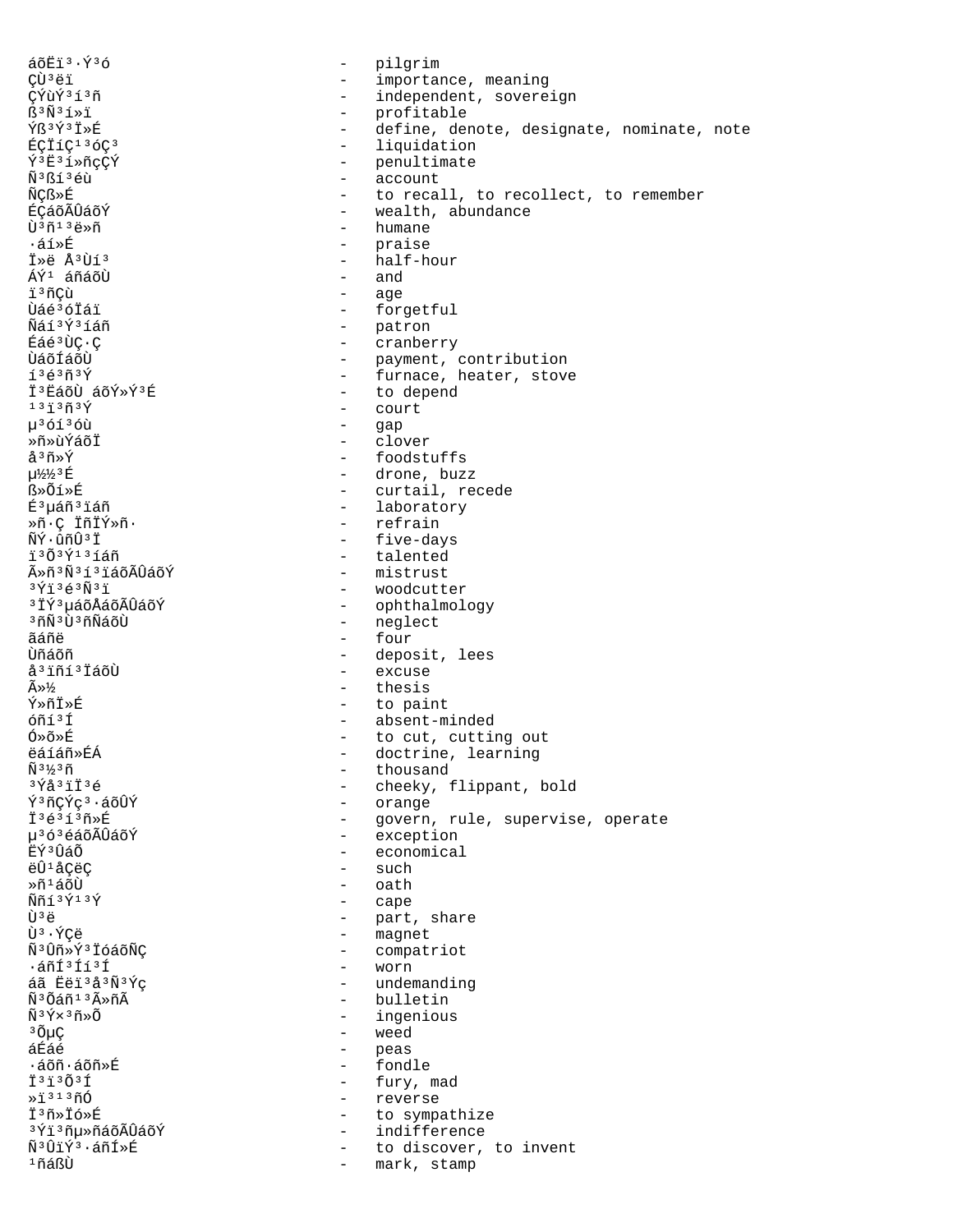$313913760$ investor  $\sim$ Ùñë»óÝ»É - to chill ãÁÙµéÝ»ÉÁ - misunderstanding - battalion ·áõÙªñïªÏ - recently í»ñç»ñë - rye, annual ï3ñ»Ï3Ý - service, merit ͪéªÛáõÃÛáõÝ  $\div$ <sup>3</sup> $\acute{e}$ <sup>3</sup> $\acute{d}$ <sup>3</sup> $\acute{Y}$ Í - valorous µáÕáù 3 ñÏáõÙ - appeal - to spoil นิ≫∩ั≫π็  $3\bar{y}63.8\bar{y}3\bar{y}$ - cross-bar  $3A8\times6Y\times F$ - to strike  $.3<sup>8</sup>$   $\AA$   $3<sup>8</sup>$   $\AA$   $3<sup>8</sup>$   $\AA$ - heel - Czech ã≫Ë - weapon, arm ½»Ýù Ñ»é3íáñáõÃÛáõÝ - distance, distance - packing<br>- packing<br>- instific  $\div$ <sup>3</sup> $\tilde{A} \times \tilde{A}$ <sup>3</sup>ÝÛáõÃ  $30130300$ justification - cut, break, cut off, hew, pare, tear off İïñ»É - bonfire, fire **Ē**'ñáõÛÏ - Lithuanian ÉCI136C  $\tilde{Y} \tilde{B}$  3  $\tilde{Y}$  3  $\tilde{I}$  >  $i \in \tilde{Y}$   $\tilde{E}$  + >  $\tilde{E}$  $-$  mark ¿ëïáÝ3óC  $-$  Estonian - cinnamon 13ñãCÝ  $C\tilde{n}$ <sup>3</sup> $\tilde{I}$ <sup>3</sup> $\tilde{Y}$ - actual, real, valid  $N^3$ Ùï»ë»É - to try  $3E$ Cù §é $31$ Cá¦ - channel Ñáõë3Ë3µ ÉÇÝ»É - to be disappointed - choral ËÙμ<sup>3</sup>Ï<sup>3</sup>Ý µáõñ<sup>1</sup> - fur, wool - hardiness, prowess, velour, courage ù<sup>3</sup> çáõÃÛáõÝ - to exult Ññ×í»É - derelict  $3\acute{\gamma}3\acute{a}3\ddot{e}13\acute{\gamma}$ - serious, solid ÉñçÙÇï - to part Nñ<sup>3</sup>Å»ßi ï<sup>3</sup>É - avoid, refrain, shun  $E\tilde{a}$ õë $3 \div B$  $-$  odd †»Ýi »õ»õÝC - fur-tree Ùáï<sup>3</sup>Ï<sup>3</sup> - close  $-$  charm ÑñªåáõñªÝù - light ëÏë»É í3é»É - filer ÃÕÃ<sup>3</sup>Ï<sup>3</sup>É i<sup>3</sup>ëÝãáñë - fourteen Ãñçí<sup>3</sup>Í - wet  $3$   $\hat{1}$   $\hat{1}$ - cheek ÝÏ3ñ3.Cñ - character, temper - run low, thaw ëå<sup>3</sup>éí»É - holy, sacred, saint ëáõñu  $\times$ <sup>3</sup> $\tilde{\rm n}$ å<sup>3</sup> $\hat{\rm U}$ áõ $\tilde{\rm O}$ - bacon - roadless  $x$ <sup>3 $\acute{\gamma}$ 3å<sup>3</sup>ñÑ<sup>31</sup>⁄áõñĪ</sup> - earthquake Ȗİñ 3 ß 3 ñÅ - accusation Ù»Õ31ñ3Ï3Ý 3Ïï ∙çÝ»∙áõÛÝ - claret **ËÝ**3 ÛáÕ - economical íªõï»É - to blossom 3ÝÏ3ñ»ÉC - impossible, it is impossible - marsh 3 BÝ 3 Ý 3 í 3 ñ Ý»ñİ3ñ3ñ - painter  $-$  urn <sup>3</sup>xÛáõÝ 3ë 3÷áñ ù 303ù 313ñC - polite - be lowered  $63f$ ñ $3f3f$ - custom, usage ëáíáñáõÛÃ - towel Ȗ»ëëñuCã  $-$  burn <sup>3</sup>Ûñí 3 Íù Å<sup>3</sup>Ù3å3Ñ  $\sim$   $$ sentry Ï<sup>3</sup>åÇïáõÉÛ<sup>3</sup>óÇ<sup>3</sup> surrender  $\sim$ İ»ÝiñáÝ3óÝ»É - to concentrate ë 3 ÕÙ»ñ rudiments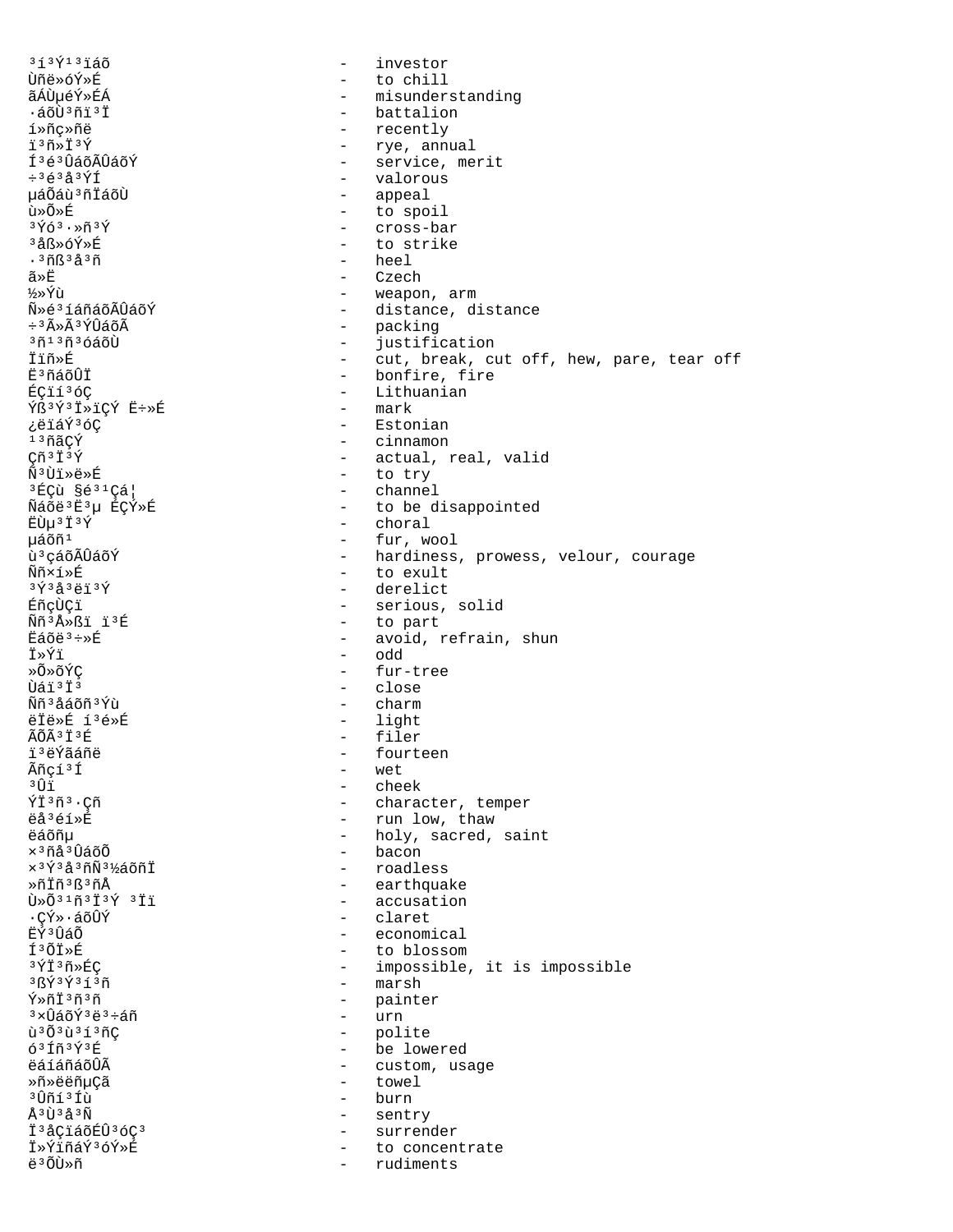่½ล์Ñั<sup>3</sup>u»ñ»É to endow  $\sim$ 31ëiñ3ÉC3 Australia  $\sim$ i3½Ù»É - bind, form, make ï<sup>3</sup>ï<sup>3</sup>ÝáõÙ - fluctuation ·ÉËÇ ÁÝÏÝ»ÉÁ reason  $\cdot$ çý  $\frac{1 \circ \mathbb{R}}{4}$ estimate Ëáßáñ - large, massive, sensible, considerable u<sup>3</sup>ÅáõÏ - hair parting - cane  $0*6Y^3*30I$ Ñ<sup>3</sup>ñÛáõñ»ñáñ<sup>1</sup> - hundredth ÑÛáõÃ 3Ñ 3Ý - squeezer น<sup>3</sup> ด์ล์ดีน้ - discovery Ȏ3Ý1áõÝ - active, sprightly, vigorous - passion ÙáÉ»·ÝáõÃÛáõÝ  $-$  film µ<sup>3</sup>ñ<sup>3</sup>İ ß»ñï 3éáõÛ∙ - vigorous - repetition İñİÝáõÙ - offer, suggest, propose, to set 3é3ç3ï3ñÁ ÉÇÝ»É - feudalism ý»á<sup>13</sup>ÉǽÙ  $30\times0$ bow - to air  $\hat{u}$ <sup>13</sup>ևË»É ѻi,ùÝÝáõÃÛáõÝ - consequence, inquiry - heath, steppe  $\frac{1}{1}$  3  $\div$  3  $\frac{1}{1}$  3  $\frac{1}{1}$  3  $\frac{1}{1}$ - sofa, couch น<sup>31</sup>⁄ีเปิล์ด์  $-$  all <sup>3</sup>Ù»Ý CÝã I<sup>3</sup>Ù<sup>3</sup>óáõI - on the sly å<sup>3</sup>É<sup>3</sup>ñ<sup>3</sup>Ëï - tuberculosis Ñ<sup>3</sup>Ýó<sup>3</sup>ËáõÙµ  $\omega_{\rm{max}}$ gang - hindrances E3Ý·3ñáõÙÝ»ñ - to take a great interest Ññ<sup>3</sup>åáõñí»É - pleasant<br>- out, outside, beyond <sup>3</sup>EáñÅ»ÉÇ  $1400$ ñë - remnant, rest ÙÝ<sup>3</sup>óáñ<sup>1</sup> - summer  $3$  if  $3$   $\leq$ - parrot ÃáÕáõÃÛáõÝ - minute ñáå» में रॉग्रें - drink Ñ3Ù3ÉCñ - complex - lilac µ36 Ù3Ýáõß3Ï3.áõÛÝ - re-play í»ñ3Ë3Õ3ñÏ»É - lodge, box, plant, hut ïÝ3Ï  $1303$ İáõÃÛáõÝ  $3Y*E$ - to nurse <sup>3</sup>ñï 3µ≫ñáõÙ - pronunciation - there s no place i»õ ãi3, áã ÙÇ i»õÇó  $3\tilde{\mathrm{n}}\tilde{\mathrm{O}}3\tilde{\mathrm{Y}}3\cdot\tilde{\mathrm{n}}\mathrm{*}\tilde{\mathrm{E}}$ - to register - rules  $F303736$ . - flagstaff <sup>1</sup>ñáß<sup>3</sup> Ï 3ÓáÕ  $f3$  $F$  $\frac{1}{2}$  $F$ - bend, fold  $\tilde{N}$  $\tilde{Y}$ 313 $\tilde{Y}$ - ancient **ËC×** - road-metal - outline, silhouette, sketch áõñí 3ÝÏ 3ñ - reform µ<sup>3</sup>ñ»Ýáñá∙áõÙ - concession ½ÇçáõÙ 3é»ÕÍí3Í3ÛÇÝ - mysterious - telecast Ñ»éáõëi<sup>3</sup> Ñ<sup>3</sup>Õáñ<sup>1</sup>áõÙ - thoughtful ËáñÇÙ ªëï - shoulder áõë <sup>3</sup>ßË<sup>3</sup>ñÑ<sup>3</sup>·ñáõÃÛáõÝ - geography - bars  $\frac{1}{2}$ áõ $\cdot$   $3 \div 3$ Ûï»ñ ïЗŤ - under  $3\overline{Y}R3\overline{N}3\overline{B}3\overline{N}$ - disinterested - parade, procession ï ล์∩ั<sup>3</sup> Ý์ก์ - long since í<sup>3</sup>Õáõó ï3å3Ï»É - roast, fry ùÝÝ313ï»É  $\omega_{\rm{max}}$ to criticize 1ñ3Ù3ßáñÃ  $\sim$ extortionist ½áí cool ëïáñ<sup>3</sup>·áõÛÝ lowest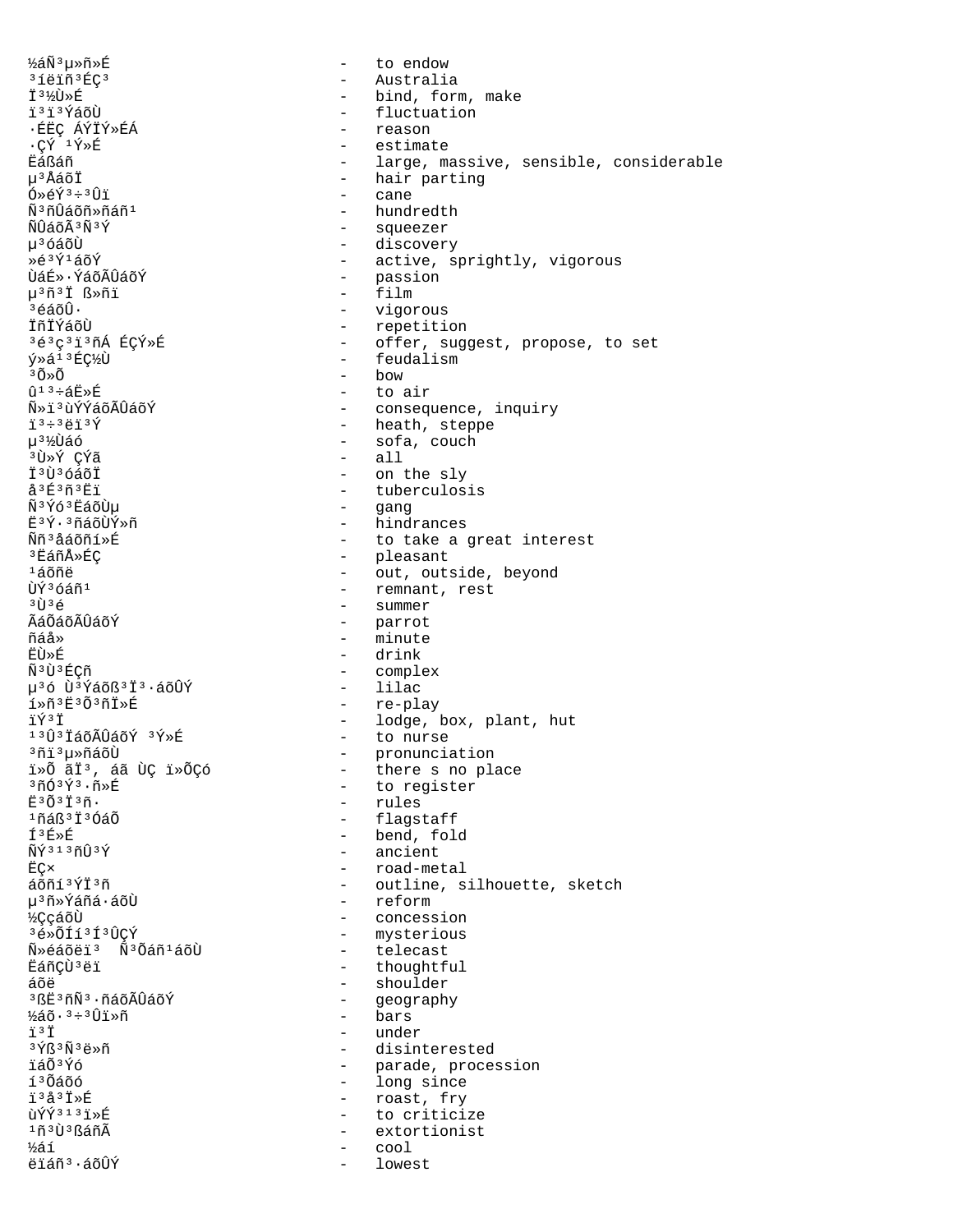$3613$  $313$  $\tilde{Y}$  $14\tilde{0}\tilde{U}$  $\tilde{A}$  $^3\mathrm{\,E}$ ñ  $3\times$ áõÙ Í<sup>3</sup>Ù<sup>3</sup> ÍáõÃÛáõÝ µ363Ï3ÛáÕ Ï<sup>3</sup>ñ·<sup>3</sup>å<sup>3</sup>ÑáõÃÛáõÝ û<sup>1</sup>Ç Ñáë<sup>3</sup>Ýù ½ª ÙuÛáõÕ 1ที่ล์ดีนิ้น พิ<sup>ง</sup>บิ<sup>ง</sup>กั0<sup>3</sup> ไล์อิA็บิล์อีร์ íñ»ÅEÝ<sup>1</sup>Cñ áõë<sup>3</sup>ÝáÕáõÃÛáõÝ ßáõñçÁ å<sup>3</sup>ïí»É i'ñ'iáõë áãË3ñÇ ÙÇë ÷<sup>3</sup>ëï<sup>3</sup>ÃáõÕÃ Ïáå  $\mu$ <sup>3</sup> $\tilde{\rm n}$ »Ï<sup>3</sup>Ù  $\tilde{N}$ <sup>3 $\tilde{Y}$ <sup>13</sup> $\tilde{n}$ i</sup> í<sup>3</sup>ÕÁ áõËï»É  $.3\overline{Y}.3\overline{1}$ น<sup>3</sup>กัล์บิ๊<sup>3</sup> I้<sup>3</sup>Ý  $\tilde{U}$ <sup>3</sup> $\tilde{I}$ <sup>3</sup> $\cdot$  $\tilde{n}$  $\triangleright$  $\tilde{E}$ ûÏݪÍáõ  $3ñB31$  $\cdot$ áõÙ $3$ ñï $3$ Ï å<sup>3</sup> i ÙáõÃÛáõÝ 3 ÝûñÇ <sup>3</sup>Õç<sup>3</sup>ÙáõÕç å<sup>3</sup>Ñ<sup>3</sup>Ï<sup>3</sup>ïáõÝ Ñ<sup>3</sup> ÙµáõÛñ ½3Ûñ3Ý3É  $\tilde{N}$ <sup>3 $\ddot{T}$ </sup> $3\ddot{\rho}$ » $\acute{R}$ <sup>3</sup>∏ិន័≫∩ััั×นิ  $0*$  $6*$  $\tilde{Y}$ Una $\tilde{O}$ ß **½Cc≫丘** 3 ÝáõÕÕ 3 ÏC  $3e^{*E}$ µ<sup>363</sup>iñáõÙ ûñÃ ÷ÝÃÇ  $\tilde{N}$ <sup>313 $\tilde{Y}$ <sup>3</sup> $\mu$ <sup>3</sup> $\tilde{n}$ </sup> ÑÇÙÝ<sup>3</sup>íáñ»É ÁÝïñ»ÉÁ xéÝã 3É ี<br>มีที่<sup>3</sup>กัล์กับ Ý»ñáÕáõÃÛáõÝ <sup>3</sup> ปีล์õñ Ýëï<sup>313</sup>Ûñ ï<sup>3</sup>ÏC å»ïáõÃÛáõÝ <sup>1</sup>áõñë ÙÕ»É µ»Ù31ñáõÙ ëáóÇ3É3İ3Ý µ<sup>3</sup>Ý<sup>3</sup>ëï»ÕÍáõÃÛáõÝ  $1$ CÙ $31$ ñáõÙ ÇÝã áñ <sup>3</sup>ÝÓ»éáóCÏ <sup>3</sup>ÝÑ<sup>3</sup>çáÕ  $TAC1$   $3\overline{Y}$  $R$  $\tilde{U} \times \tilde{I}$   $\tilde{a}$ <sup>3</sup> $\tilde{1}$ <sup>3</sup> $\tilde{e}$  $63E31*E$ iå<sup>3</sup>·ñ»É Ù <sup>3</sup>ÛÃ 3å3íÇÝ»É ½·»ëïÁ ÷áË»É

available, nowadays  $\sim$ - tradition - you see growth, gain, increase  $\sim$ - grimace - missing - discipline, schedule - draft - basket - rate  $-$  boldness - vindictive - students - to go round - bewilderment - lamb, mutton - document  $\overline{a}$ eyelid - friend - peaceful, slow - tomorrow - to swear - complaint - ethic, moral - to inscribe - candidate - campaign, expedition, race - battalion - history, story - irreproachable - twilight - through passage - kiss - to be indignant - to contradict - to embarrass  $- \mod 2$ - to concede - indirect - to tell - explanation - newspaper, petal, sheet - careless - apparently, obviously, probably - to motivate, to prove - choice - to creak - bump, clash, conflict - mercy, pardon - firm, stout, strong, solid - residence - bottom - state - to supersede - statement - social - poetry, verses - resistance - any, some, something - napkin - lame, unsuccessful - to fight, swear - hunk - broom - print, issue, type  $\sim$ pavement, sidewalk to resort  $\overline{a}$ to change the clothe  $\sim$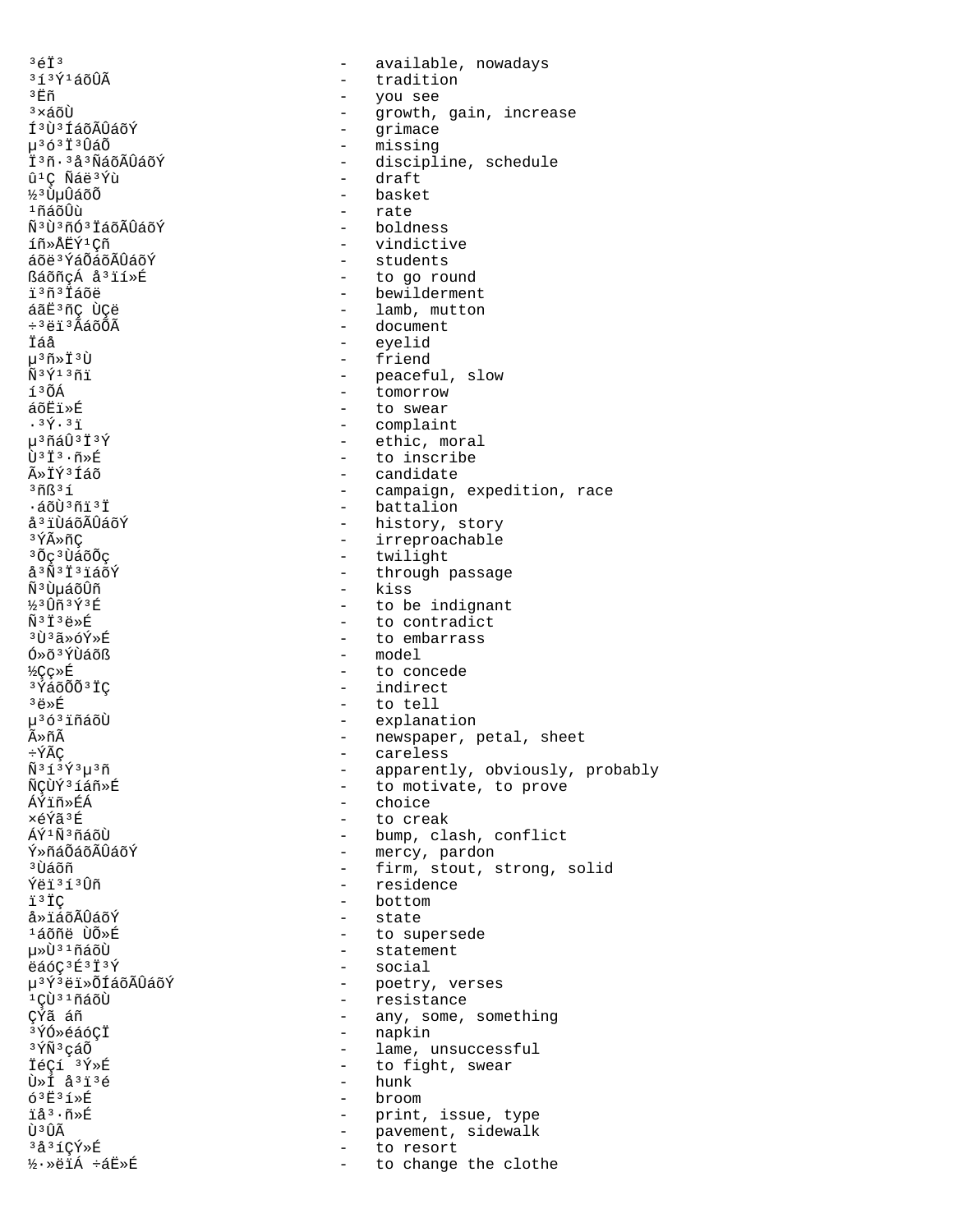ßi<sup>3</sup>Ùå stamp  $\equiv$  $\mu$ <sup>313</sup> $\ddot{1}$ <sup>3</sup> $\acute{Y}$  $\frac{1}{2}$  . there is enough - burglar  $313/31$ 3E ù3ß»É sigh  $\sim$ ëñCÏ<sup>3</sup> rascal, villain  $\sim$ ½·»ëï3íáñí»É - to dress up Ñ<sup>3</sup>Ýù<sup>3</sup>ÛCÝ - mineral ßáõé ·<sup>3</sup>É - to turn around, to be overturned Ûáõñ3óÝ»É - to acquire, to master, to appropriate - flinch, wince óÝóí≫É  $1 \times 2 = 13$   $\sqrt{2} \times 12$ - to lift - swarm  $A^3$ ñÄ  $3\overline{1}$ ñx $3\overline{Y}$  $3\overline{1}$ - pistol, revolver - flight íï3é - distinction, difference i 3 ñµ»ñáõÃÛáõÝ - get cold óñi≫É - friend  $\mu$ <sup>3</sup> $\tilde{\Pi}$ » $\ddot{\Pi}$ <sup>3</sup> $\tilde{\Pi}$ áã Ñ3ñÙ3ñ - improper  $3\overline{Y}$ å $3\overline{1}$  $3\overline{e}$  $\overline{E}$  $3\overline{Y}$  $3\overline{1}$ áõ - irresponsible  $\hat{u}\times$ <sup>3</sup>éC <sup>3</sup>Ù<sup>3</sup>Ý - soap tray - monument, obelisk İáÃáÕ - long  $1*63737$ พีล์ดี<sup>3</sup> ที่คลักบิ - earth, ground, grounding - infringer  $F3V.3960$ - award Bù 3 ÝB 3 Ý - set Éñ<sup>3</sup> I<sup>31</sup>⁄0 - verifier áõëáõÙݪëÇñáÕ - alive ªåñáÕ - cancel Iñx31»É §Ù3Ã.| çÇÕ - nerve, vein - dozen <sup>1</sup>ÛáõÅÇÝ Ññ1»Ñí»É - to light up <sup>3</sup>å<sup>3</sup>óáõÛó - proof, testimony - heartburn <sup>3</sup> บิทิล์ดีด์บ้ ևñÓ»ÉÁ - test - improper  $3\overline{Y}$  $A$  $3\overline{Y}$  $R$  $3x$ - graphic ·ñ3vci3ûcý Ñ»ÕáõÛë  $-$  bolt  $3\tilde{n}$  $3.3\tilde{k}$  $3\tilde{n}$ Å - fast ¿É»ÏïñªóªÝó - electric system - ineffectual 3ÝÑ»ï»õ3Ýù Ãáñ»É - charm å<sup>3</sup>ßïå<sup>3</sup>ÝáõÙ - custody, guards, protection - fertilizer å<sup>3</sup>ñ<sup>3</sup>ñi<sup>3</sup>óáõÙ İ3ñûÉ - to hook µ3ñ»Ė3éÁ  $-$  mild - ridge »½ñªÏiáñ <sup>3</sup>ñÙ<sup>3</sup>i<sup>3</sup>íáñáõÙ - introduction **Ó»éÝáó** - glove, gauntlet, mittens - gut <sup>3</sup>ÕCù - replaceable - money, coin  $1$ ñ $3$ Ù 3 Yóï 3 óÝ »É - to pass, to stretch, to transport xéÝã3É - to creak Í<sup>3</sup>Íİ<sup>3</sup>ÝáõÝ  $\frac{1}{2}$ pseudonym İáõñÍù - bosom, breast, bust I»Ýë<sup>3</sup>Ãáß<sup>3</sup>I - pension  $\tilde{N}$ <sup>3</sup> $E$ ×<sup>3</sup> $E$ <sup>3</sup> $E$  $\sim$ tile - plain Ñ<sup>3</sup>ñÃ3í3Ûñ ÑCß»É - to recall, to recollect, to remember - cosiness µ<sup>3</sup>ñ»Ñ<sup>3</sup>ñÙ<sup>3</sup>ñáõÃÛáõÝ Éáõë<sup>3</sup>ICñ - traffic light å<sup>3</sup>ií<sup>3</sup>ëi<sup>3</sup>ÝÛáõÃ - vaccine í,ñó - fee, payment, fare much  $B^3$ i  $\mu^3$ Ý  $\sim$  $\tilde{N}^3 \tilde{n} \cdot \Re{\mathbb{E}}$ C respected  $\sim$  $\mathcal{L} = \mathcal{L}$ ȖÏ3ñ Å3Ù3Ý3Ïáí for a long time  $B$ <sup>3</sup> · <sup>3</sup> $\tilde{Y}$ <sup>3</sup>  $\tilde{I}$ <sup>3</sup> · áõ $\hat{U}\hat{Y}$ brown, chestnut  $\sim$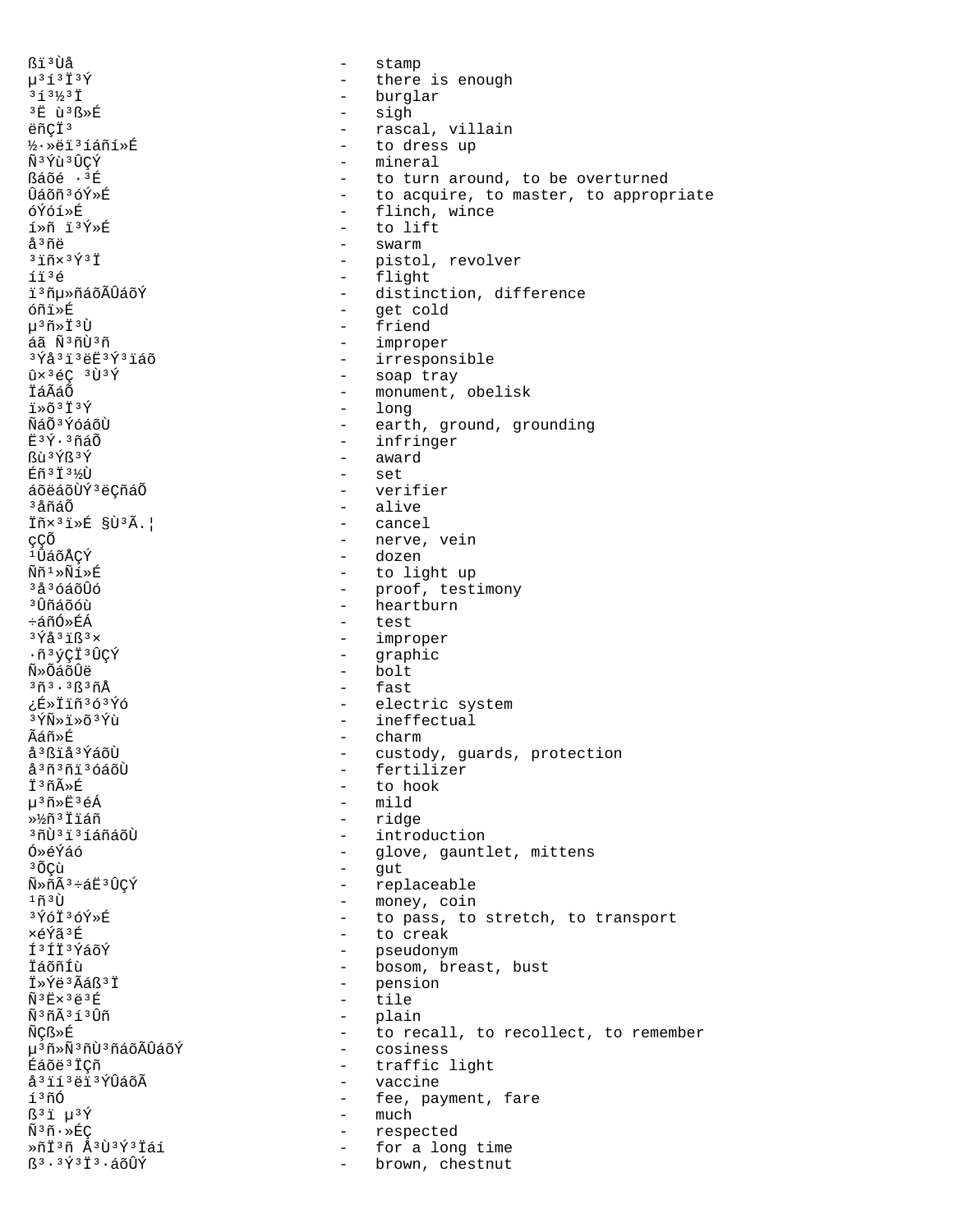óÝÍ3É  $\left( \frac{1}{2} + \frac{1}{2} \right)$  $\sim$ uȎÝ3åÇï3Ï  $\equiv$ label  $305313Y$ ù - invasion, march - youth<br>- summer ȖÇï 3ë 3ñ 1 á õ Ã Û á õ Ý  $3$   $\overline{1}$  $3$   $\overline{6}$ - competition ÙñóáõÃÛáõÝ ÑC3Ý3ÉC - magnificent, notable, perfectly, remarkable - lipstick ßñÃÝ»ñÏ - shop **ក៏**ះγ៍áõÃ - tooth  $3, 3, 7$ ãCÝ<sup>3</sup>ñC - plane, plane tree - dispatch, send  $a\tilde{o}\tilde{o}$ <sup>3 $\tilde{n}$ Iȃ</sup> - to smile Ååï3É çñ<sup>3</sup>Ý»ñÏ - water colour EÝ3Ù3Ï3ÉáõÃÛáõÝ - trusteeship Ý3Ë3Ýß3Ý - symptom í»ñ3µ»ñ»É - pertain, to relate - address  $\tilde{N}$ <sup>3</sup> $\ddot{e}$ ó» - surprisingly ½3ñÙ3Ý3ÉÇáñ»Ý - aloud u<sup>3</sup>ñÓñ Ó<sup>3</sup>ÛÝ u»Ù<sup>31</sup>ñáõÙ - statement İí<sup>3</sup>ñi»ï - quartet - hot, heat Rá. นล์õñปั้ล์õิทน - aroma, scent - to isolate 3é3ÝÓÝ3óÝ»É ßã<sup>3</sup>İ - signal, siren, hooter, whistle  $10131313$ - flatter ËÝ<sup>ı</sup>ñ»Ù - please ևË31ñí»É - to move down - to blink, to wink xåxå<sup>3</sup>óÝ»É óáõóÙáõÝù - indication áã Ó»éÝ3ïáõ - unprofitable  $363e3E$ - legend, myth - torment ï3Ýc»É - alphabet <sup>3</sup>Ûuáõu≫Ý - insoluble ãÉáõÍíáÕ - mentally, spiritually  $\tilde{\mathrm{M}}$ ล์ $\cdot$ >ล้» $\ddot{\mathrm{a}}$  $13E*Y3E$ - to be afraid  $1*\tilde{n}$ <sup>3</sup> $1$ <sup>3</sup> $\tilde{Y}$ · $\tilde{Y}$ \* $E$ - rehabilitate, restore, renew, resume, revive - impression, leaven 3½1»óáõÃÛáõÝ - medicine µÅßÏ<sup>3</sup>·ÇïáõÃÛáõÝ 3Õ3ó3Í ÙÇë forcemeat  $\sim$  10  $\pm$ IC<sup>1</sup>/3 I > 1 - focus พืชนิงก - number, for, for the sake of - alone, solitary, lonely, solo Ù»Ý3Ï - bowels, intestines <sup>3</sup>ÕÇùÝ»ñ - disputable íC×»ÉC - October ÑáÏï≫Ùu≫ñ  $3512$  $-$  car  $1*0$ áiñ $31313$ - democratic - node, knot, pack, package, roll, bundle ݪåáó - consciousness, reason ·ÇiªÏóáõÃÛáõÝ - cut, breakage Ïïñí<sup>3</sup>Íù Ù<sup>3</sup>iáõó<sup>3</sup>ñ<sup>3</sup>Ý tray  $\sim$  $30\mu$  $3130$ ñ  $\sim$ dump ÏáÕÙ Ññ»É - to push away - rainy  $3\overline{Y}$ Óñ» õ $3\overline{S}$  $3\overline{I}$  $-$  x-ray é»Ýï.»ÝÛ3Ý cñÙáõÕ - water pipe ÁÝ<sup>1</sup>Ñáõå - down to - ugly  $3\overline{Y}$ åCï $3\overline{Y}$ - careless  $3\tilde{Y}$ % $\cdot$ áõÛß Ñ<sup>3</sup>Ù<sup>3</sup>·áñÍ<sup>3</sup>ÏóáõÃÛáõÝ - collaboration Ý3Ë3ÝóÛ3É ûñÁ - day before yesterday - window å<sup>3</sup>ïáõÑ<sup>3</sup>Ý µ<sup>3</sup>Ýç<sup>3</sup>ñ»Õ»ÝÇ  $\sim$   $$ vegetable  $\mu$ <sup>3</sup> $\tilde{N}$ shovel  $\sim$ İí3ñï»ï  $\sim$ quartet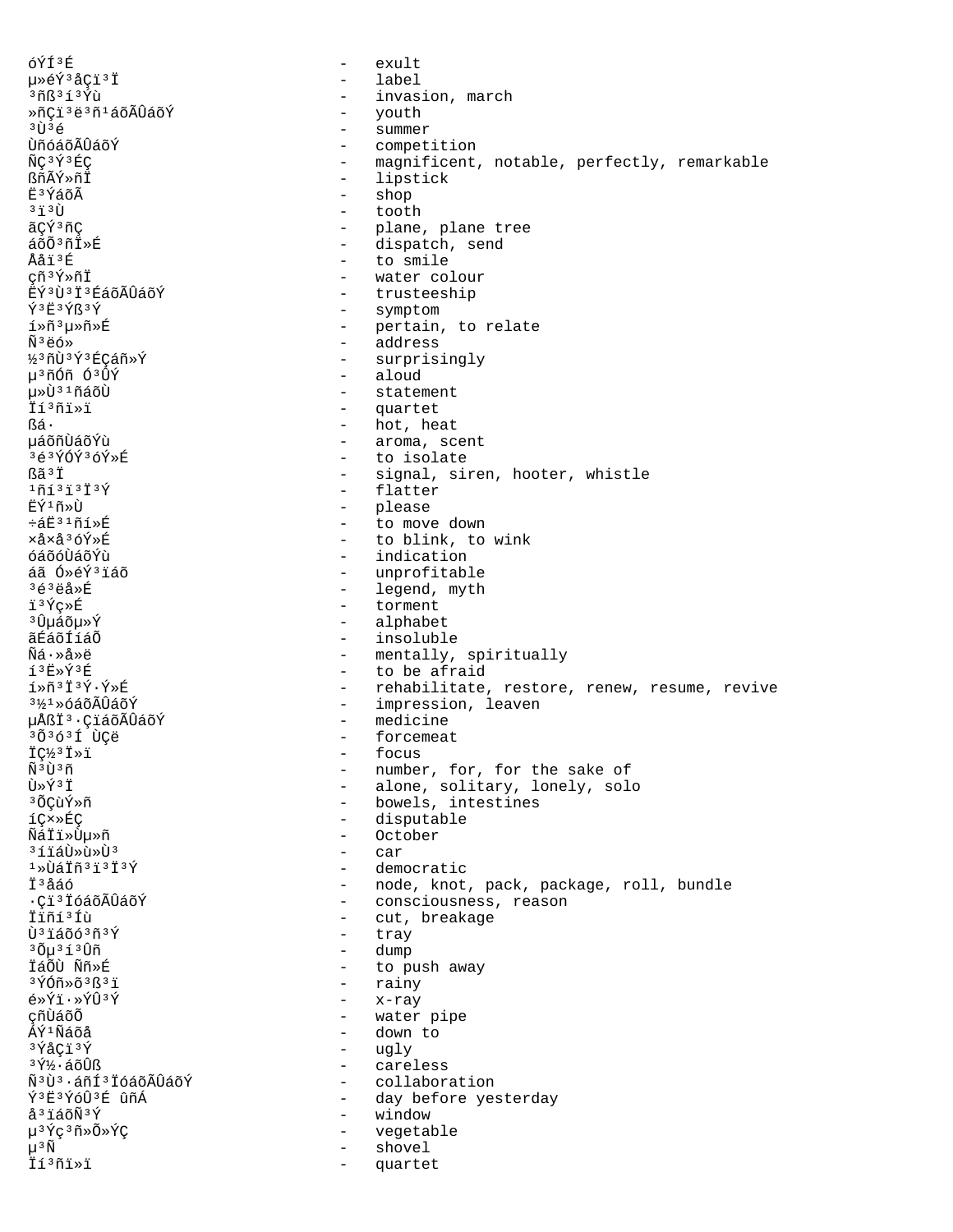É<sup>3</sup>åï»ñ  $\Delta$ headlight, lantern Ï3å3ñ3ÏÝÇù - seal í<sup>3</sup>ñáõÅ<sup>3</sup>Ý - dove, pigeon, male  $f^3 \cdot x$ É - arise, ascend, occur з Ûб  $\sim$ visit  $a^3i \cdot 3\overline{U}$ precept, testament  $\sim$ - biography I»Ýë3·ñáõÃÛáõÝ - genuine, original, pure, true CëÏ<sup>3</sup>Ï<sup>3</sup>Ý - unbind, untie, unfasten, unpack, dismissed  $30037*$ - characterize µÝáõÃ3 · ñ»É - alas, it is a pity  $3 + 44$ - vigorous  $365$  $\tilde{6}$  $\tilde{1}$ . Ñ<sup>3</sup>Ù<sup>3</sup>·áñÍ<sup>3</sup>ÏóáõÃÛáõÝ - collaboration - ditch, brook <sup>3</sup>éáõ - in the middle Ù»ci»õÁ Ï<sup>31</sup><sub>2</sub>Ù<sup>3</sup>Ï»ñå<sup>3</sup>Ï<sup>3</sup>Ý - organizational - October ÑáÏï»Ùµ»ñ ·áñÍ»É<sup>3</sup>İ»ñå - fashion, manner - primary<br>- medical assistant 3é3çÝ3ÛÇÝ µáõÅ<sup>3</sup>Ï - children's, infantile ÙªÝϪϪÝ å<sup>3</sup>ñïù ï<sup>3</sup>É - to lend - sorrow บิล์กีบิล์น้ Éáõë3µ3Ý»É - to illuminate - grey ∙áñß ·»ïCÝ CcÝ»É  $-$  land  $1\,\acute{\chi}_{\gg}\acute{E}$ - apply, carry, assign, combine, enclose - stallion Ñáí3ï3Ï  $\tilde{Y}$ <sup>3</sup>Ë » $\tilde{O}$  <sup>3</sup> $\tilde{e}$ <sup>3</sup> $\sigma$ - first ÏÕÙÇÝ<sup>1</sup>ñ  $+$ ile ë<sup>3</sup>ñ - mountain å<sup>3</sup>ïí<sup>3</sup>ëï»É - to impart  $\widetilde{\rm N}\widetilde{\rm n}$ <sup>1</sup>» $\widetilde{\rm N}$ - fire - pantomime ÙÝcÏ<sup>3</sup>ï<sup>3</sup>Ï - mast  $\sqrt{3}$  $\frac{2}{3}$  $\frac{1}{1}$  $\frac{3}{11}$  $\frac{1}{11}$ - atom  $3.75$  $\tilde{A}$ ล์ $\tilde{O}$ Ý»É - poisoning Ñ»ñÃ3÷áË3ÛCÝ - replaceable - editorial  $363 \zeta \acute{Y} \acute{a} \tilde{n}$ <sup>1</sup>áÕ §Ñá<sup>1</sup>í3ͦ - fur coat Ùáõßï<sup>3</sup>Ï - to embroider <sup>3</sup>ë»ÕÝ3.áñÍ»É - deception, fraud, take-in E<sup>3</sup>µ»µ<sup>3</sup>ÛáõÃÛáõÝ ù 306 313 Ý 3É - to get hungry - confidential, secret .3ÕïÝÇ óáõó<sup>3</sup>ÝÙáõß - exhibit - to notice ÝÏ<sup>3</sup>ï≫É - accounting Ñ3ßí3ÛCÝ - dwarf Ã÷Ã÷áó  $363C3u39$ - foreword, preface - applause  $I^3 \div 3 \tilde{N}^3$ ñáõÃÛáõÝ - tulle ßÕ<sup>3</sup>ñß - slice, lump, splinter, fragment Ïïáñ - crimson 栉áñ<sup>3</sup>·áõÛÝ - expert ևñÓª·»ï **CßË**ȃ - to dominate **EÙ**ȃ - drink åïáõÛï - rotation, turn <sup>3</sup>ñiáÝáõÃÛáõÝ - privilege áñáßáõÙ - decision, definition ûÃÛ 3 Ï - lodge, box, plant, hut ïáõªÝ - file, rank, ruler - frog  $.5ñi$ - prick Táiñ3i»É ëåáñï  $\sim$   $$ sport  $3\frac{1}{2}$ .  $3\ddot{1}3\ddot{1}$ relative  $\sim$   $-$ Ï3ñ»ÏÇó kind  $\sim$ Í<sup>3</sup>Ýñ<sup>3</sup>µ»éÝ»É load, overload  $\widetilde{N} \gg \widetilde{I} \gg \widetilde{I}^3 \widetilde{E}$ to sob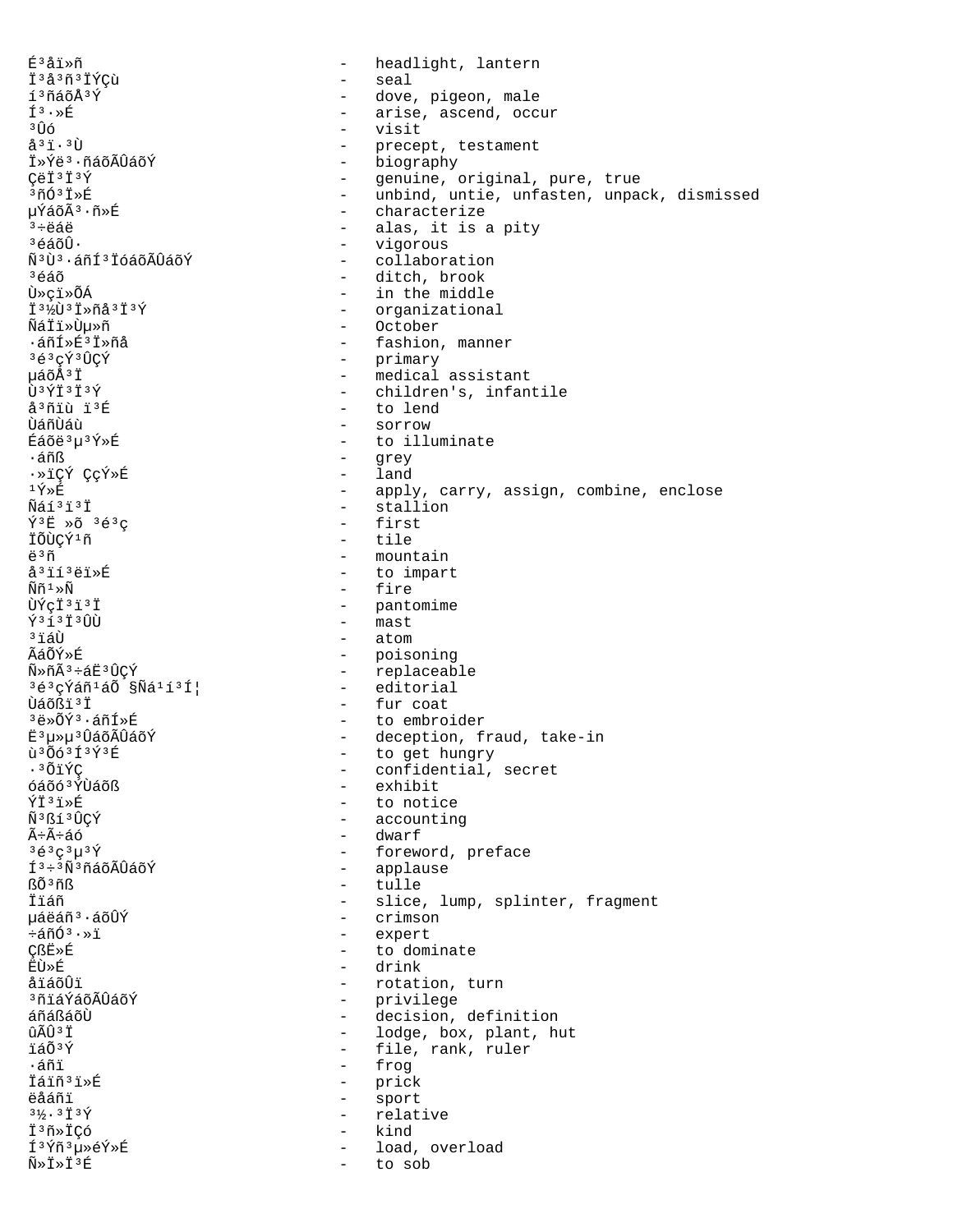1Ȗ<sup>3</sup>u»ñáõÙ - pertain ∙áñÍÁÝÏ»ñ - colleague - mouthpiece ÍË3ù3ñß - country, earth, world 3ßË3ñÑ - abate, be silent, calm down Éé≫É - player, actor  $1*7*3*3*7$ - node, knot, pack, package, roll, bundle Ťªåáó - inconsistent  $3\overline{\Upsilon}$ Ñ»ï»õáÕ $3\overline{\Upsilon}$  $3\overline{\Upsilon}$ - languid ÃáõÉ3 óáõÙ - child, heir, successor  $\lambda$ 3 $\leq$ 3 $\sqrt{$ .  $T51737737$ - Caucasian - *iealous*  $F3V151$ - grouts  $0313n$ - is those <sup>3</sup>󑌂ëÇÝ - scope ÁÝ<sup>1</sup>·ñÏáõÙ - defence å<sup>3</sup>ßiå<sup>3</sup>ÝáõÃÛáõÝ - concession **½**ÇçáõÙ - to put in pawn İÇi»É - mechanic  $\div$ <sup>313 $\acute{Y}$ 3. áñÍ</sup> ᇃáñßÇ - vapour - fragile ⊥ûáõñ 3u »Ï - relative  $3\frac{1}{6}$ .  $3\frac{1}{1}$  $3\frac{1}{1}$ - to give birth fýý13u»ñ»É - ugly  $3\bar{y}$ å $C13\bar{y}$ - volcano N์ก็<sup>3</sup>นล์oืE - following ȕ»õCó ûÃáó - couch **Ùñë**ȃÁ - cold - ûn time xÇßï Å<sup>3</sup>Ù<sup>3</sup>Ý3ÏÇÝ - large, massive, sensible, considerable Ëáßáñ - amazing, amusing, surprising<br>- deposit, precipitation ½3ñÙ3Ý3ÉC  $1C\tilde{n}1$ - torment **ÉÉÏ**ȃ - task  $363c31939$  $1371369*F$ - to astonish  $379358$ - pertain  $1*03*4n1$ - pharmacist  $1ñAR3I$ - flag, banner  $-$  thank Ȗ<sup>3</sup>Eï<sup>3</sup>Ñ<sup>3</sup>iáõÛó ÉÇÝ»É - to grudge« to regret  $3 \div 44 + 3E$ - crossroads, junction Ë<sup>3</sup>ãÙ»ñáõÏ - jump<br>- every possible áëïÛáõÝ <sup>3</sup>Ù»Ý ï»ë<sup>3</sup>ÏÇ - following, next, successor  $\tilde{N}^3$ çáñ $^1$ - photosensitive Éáõë<sup>31</sup>/2·<sup>3</sup>ÛÇÝ - Latvia  $E$ <sup>3</sup> $i$ <sup>1</sup> $C$ <sup>3</sup> - to add, to increase, to lift 3í≫É3óÝ≫É - striped ᯤi3íáñ ÃËÏC - maple CÝùÝ<sup>3</sup>Ñáë - pen - fast, quickly, rapid, swift  $3\tilde{n}$  3.  $-$  mark <sup>1</sup>CảáõÏ µéÝáõÃÛáõÝ - violence İáõi<sup>3</sup>İ»É - collect, concentrate, save - record Ó<sup>3</sup>ÛÝ<sup>3</sup>·ñáõÙ <sup>3</sup>Ùµ<sup>3</sup>ëï<sup>3</sup>Ý»É - to accuse - horse ÓÇ µÝÇÏ - native, radical - fair, just, right  $37137$ 3é3çÇÝ 3Ý.3Ù - for the first time - event Cñ<sup>313</sup>ñÓáõÃÛáõÝ - espionage Éñi»ëáõÃÛáõÝ - fast  $3\tilde{n}$  $3.3\tilde{k}$  $3\tilde{n}$ Å  $1ñ$  $3f$ á - protege Ã3Ã3ñ Tatar  $\sim$  $3 \cdot 3 \tilde{\rm N}$  $\sim$  100  $\mu$ greedy« glutton - bonfire, fire E<sup>3</sup>ñáõÛÏ ù 3B »É İïñ »É to tear off  $\sim$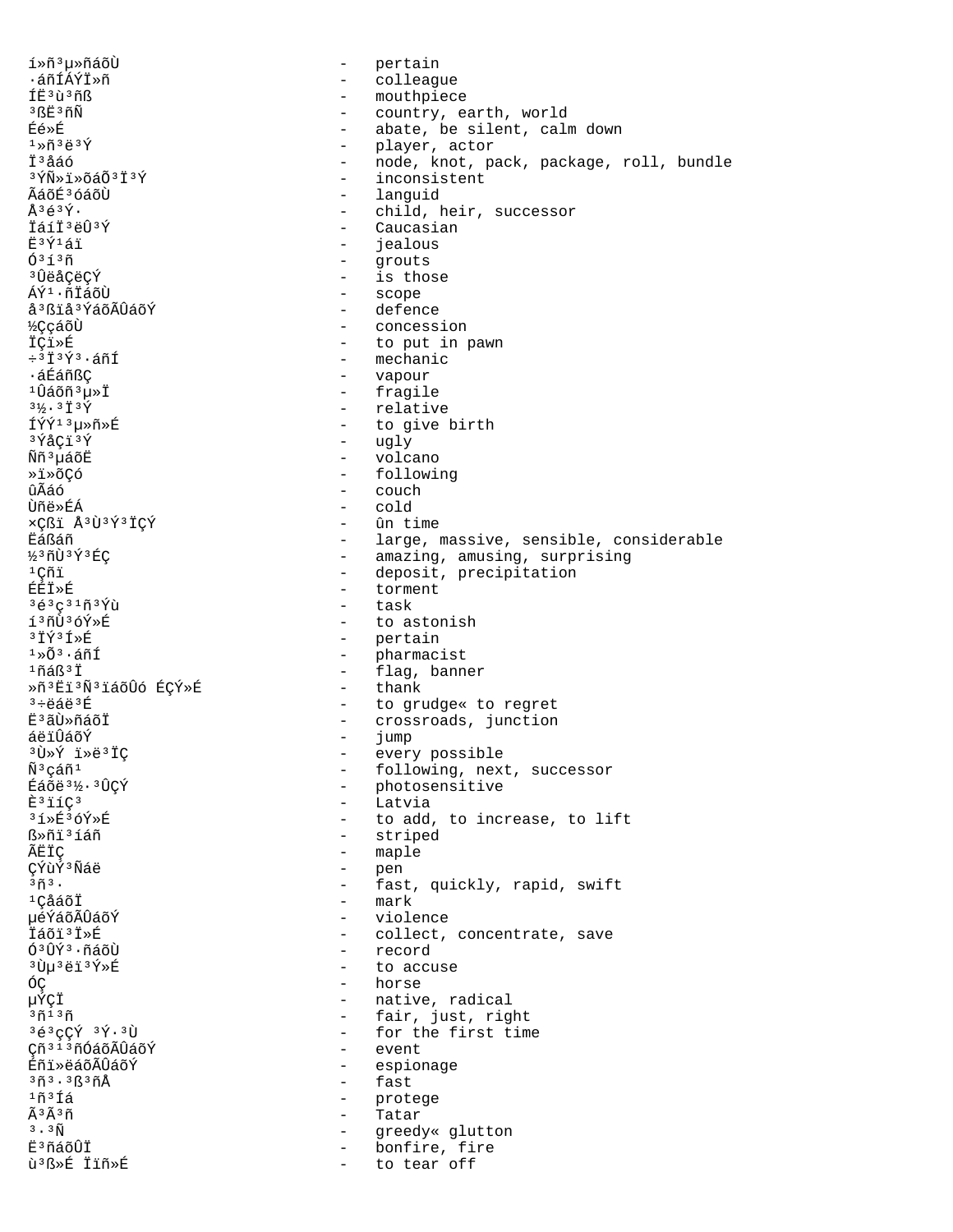$\tilde{N}^3 \hat{U}$ ố claim  $\sim$  $0*6Y^3*3Y1$ cane  $\sim$ Ñ»é3Ëáë  $\sim$ telephone ï3Õ3Ý13íáñ - talented <sup>3</sup>ÕçÇÏ - daughter, girl - essence, be, exist ·áÛáõÃÛáõÝ áõÝ»Ý3É - street ևÕáó  $\tilde{A}$  3  $\tilde{O}$  $tan$ Ñáõë3Ñ3ïáõÃÛáõÝ - despondency - unacceptable 3ÝÁÝ1áõÝ≫ÉC  $3\overline{Y}$ Óñ»õ $3\overline{B}3\overline{1}$ - rainy - piece  $\tilde{N}$  3  $\ddot{1}$  $36301303739$ - objective  $3\overline{Y}63\overline{Y}\overline{I}3\overline{E}C$ - undesirable - false, lie ëáõï Í<sup>3</sup>ÕÏ»÷áõÝç - bouquet  $a^{3}$ ñi $3^{1}$ ñ $3\mu^{3}$ ñ - without fall ½·áõß<sup>3</sup>óáõÙ  $\sim$   $$ warning µÝ3Ï»óÝ»É - live, occupy íÏ<sup>3</sup>Û»É - proclaim, testify 3é3ç3ï3ñÁ ÉÇÝ»É  $\sim$ offer, suggest, propose, to set ∙Ûáõï <sup>3</sup>Ý»É - invent  $\tilde{U}$ <sup>3</sup> $\tilde{n}$ <sup>1</sup>/<sub>2</sub><sup>3</sup> $\tilde{T}$ - form  $\times$ <sup>363.3</sup> $\hat{U}$ Ãáõ $\hat{U}$  $-$  radiation ûóªó»õ - coiled Nai ù B > E - to smell 1ñÅ»É - to break - rate ï≫Ùå µáõñ»É - smell - fast 3ñ3.3ß3ñÅ - property<br>- anarchy *iáo*Ýáõi»õ <sup>3</sup>ÝÇßË<sup>3</sup>ÝáõÃÛáõÝ µÝ 3½1 3µ 3ñ - unwitting - unprecedented ãÉëí3Í - than n 3Ý å<sup>3</sup>ñ<sup>3</sup>å ÙÝ<sup>3</sup>É  $-$  idle - figure  $F303137$ - just xßÙ<sup>3</sup>ñCï Ïáñ»ÏÇ Ó3í3ñ - millet - lowland 6<sup>3</sup> Iñ<sup>31</sup>Cñ í<sup>3</sup>Ùñ Ñ3Ù3½3ñÏ - volley - conductor, companion, fellow traveller, passing áõÕ»ÏÇó - steel-maker åáÕå<sup>3</sup>i<sup>3</sup>·áñÍ - head, chapter ∙ÉáõĖ I3É3Ý3íáñ»É - to arrest - between <sup>3</sup>ñ ª ÝùáõÙ - to clear ½ï≫É  $\tilde{\Pi}$ 3 $\tilde{\Pi}$ 13 $\tilde{\Xi}$ » $\tilde{\Pi}$ - humane å<sup>3</sup>ií<sup>3</sup>ëi<sup>3</sup>ÝÛáõÃ - vaccine - to get hungry  $\tilde{u}$ <sup>3</sup> $\tilde{O}$  $\tilde{O}$ <sup>3 $\tilde{I}$ 3 $\tilde{Y}$ <sup>3 $\tilde{E}$ </sup></sup> - groan, sigh Ñá∙áó 3é3ç3ñİáõÃÛáõÝ  $\omega_{\rm{max}}$ occurrence - to be engaged å<sup>3</sup>ñ<sup>3</sup>å»É Ï3ÛÍ - spark, spark EñáÝÇÏ<sup>3</sup>Ï<sup>3</sup>Ý chronic  $\overline{a}$ <sup>3</sup>ñi<sup>3</sup>ëáõù  $\sim$ tear  $\tilde{A} \gg \tilde{n}^3 \cdot \tilde{Y}^3 \tilde{N}^3 \tilde{1} \gg \tilde{E}$ - to underestimate ë<sup>3</sup>ñë<sup>3</sup>÷»ÉÇ - awful, horrible, terrible - to sound ÑÝã≫É  $A\tilde{V}^1 \times \tilde{E}$ - to assert, to insist - tank top Ý»ñùÝ3ß3åÇÏ  $\tilde{a} \tilde{c} \tilde{0} \tilde{0} \tilde{c}$ - direct, aim, amend, correct, straighten áõÕCÕ - direct, correct, just, equally ÑÇí 3Ý13å 3ÑáõÑÇ - nurse  $1 \bigcirc \widehat{U}$   $3 \bigcirc \widehat{N}$   $3 \bigcirc \widehat{U}$   $3 \bigcirc$ full-face  $\sim$ ë»õ ë<sup>3</sup>Éáñ<sup>3</sup>ãÇñ prunes  $\sim$ Ññ<sup>3</sup>åáõÛñ charm Ë<sup>3</sup>ÛÃ≫É sting, bite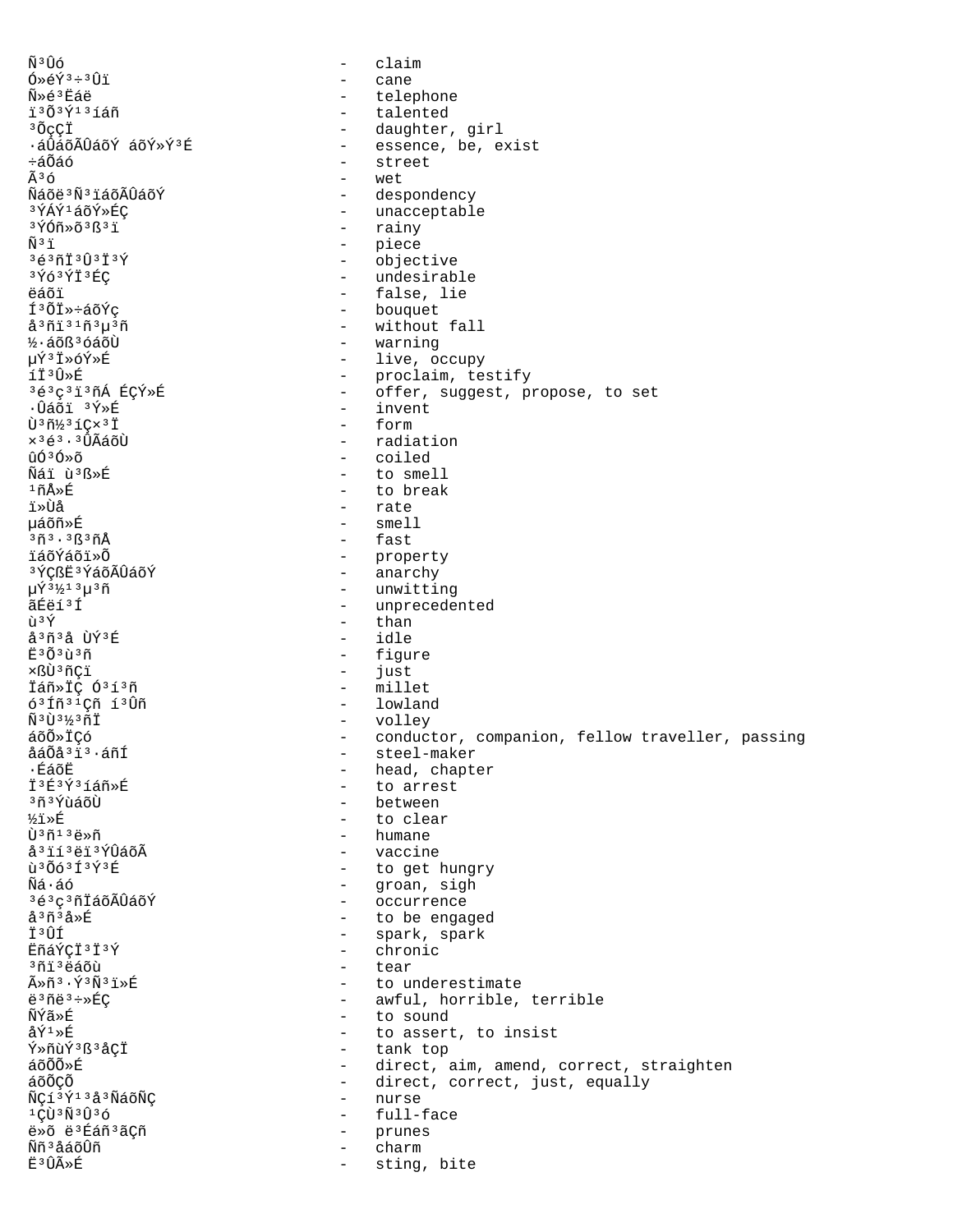ÑáÕ - ground, soil ¹»ÙÁ Ïïñ»É - to block - ashes ËáñïÇÏ - snack ÃáõÛÉ<sup>3</sup>Ïñ»É - mild, weak<br>ïáÝ3Ï3ï3ñáõÃÛáõÝ - - celebratio ïáÝ<sup>3</sup>Ï<sup>3</sup>ï<sup>3</sup>ñáõÃÛáõÝ - celebration<br>ÏÇñ<sup>3</sup>ÏÇ ûñ - Sunday - Sunday ÏÇñ³ÏÇ ûñ - Sunday µ<sup>3</sup>ñµ<sup>3</sup>é<br>Ñ<sup>3</sup>ÛïÝ<sup>3</sup>µ»ñ»É - dialect - to find, to find out, to reveal<br>- health ªéáÕçáõÃÛáõÝ<br>∙ñªéáõो .ñªéáõÙ - mark, record<br><sup>3Ý÷á÷á¤̃ - mark, record</sup> ³Ý÷á÷áË - constant, permanent <sup>3</sup>ñï<sup>31</sup>ñáõÙ - manufacture<br>»ñÏñ<sup>3</sup>ß<sup>3</sup>ñÅ - - - - earthquake - earthquake ·áí³µ³Ý»É - praise, flatter ÇÉÛáõ½Ç<sup>3</sup> - illusion<br>Ó·i»É - illusion - illusion – aim óï»ñ·áõÃÛáõÝ - play <sup>3</sup>ñïºëáõù - tear<br>åºÑºÍáÛºóáõÙ - exercións - pres åªÑªÍáÛªóáõÙ - preserving<br>÷Éáõ½áõÙ - - - - collapse ÷Éáõ½áõÙ - collapse »ñÇϳ٠- kidney <sup>13</sup>ñÓÝ»É - idiom, direct, turn, unscrew, transform<br>ßÝã<sup>3</sup>Ñ»ÕÓ ÉCÝ»É - - - - - - - - qasp, choke ßÝã³Ñ»ÕÓ ÉÇÝ»É - gasp, choke ÷ÇÕ - elephant -Í<sup>3</sup>Ý3í - battleship<br>áÕu»ñ·áõÃÛáõÝ - - - - traqedy áÕµ»ñ·áõÃÛáõÝ - tragedy<br>ï»ë3µ3Ý - theorist ï»ë<sup>3</sup>µ<sup>3</sup>Ý - theorist, columnist<br>x⋅Ý<sup>3</sup>Å<sup>3</sup>Ù - crisis  $\times$  $\cdot$  $\hat{Y}$ <sup>3</sup>Å<sup>3</sup>Ù<br> $\tilde{N}$ <sup>3</sup> $\tilde{Y}$ <sup>3</sup>A1)  $\tilde{Y}$  = crisis Ñ<sup>3</sup>ßí<sup>3</sup>éù - account<br><sup>3</sup>ùëáñ»É - account - to depo: <sup>3</sup>ùëáñ»É - to deport, to banish<br>·»ñ<sup>3}</sup>%<sup>3</sup>Ýó»É - - - - - - - - - exceed, overtake, sui ·»ñª½ªÝó»É - exceed, overtake, surpass<br>áñá·ªÛà - - - - - - - - - pitfall áñá·<sup>3</sup>Ûà - pitfall<br>í»ñ<sup>313</sup>ñÓ - pitfall - pedirre:  $\frac{1 \cdot \pi^{313} \pi^{6}}{1 \cdot \pi^{313} \pi^{2}}$  - recurrence <sup>1</sup>Çῢ<sup>3</sup>íáñ»É - to meet<br>ù<sup>3</sup>ñ<sup>3</sup>ÝÓ<sup>3</sup>í - cave - cave ùªñªÝÓªí - cave<br>Ñ»ïªùñùñ»É - to im Ñ»ï<sup>3</sup>ùñùñ»É - to interest<br>Ñ»ï<sup>3</sup>⋅<sup>3</sup> ѻﳷ³ - future - to build up <sup>3</sup>×áõÏ - groin<br>áõËï(»Ï»Õ.) - pilgri áõËï(»Ï»Õ.) - pilgrim <sup>31</sup>/<sub>2</sub><sup>3</sup>*Y*.<sup>3</sup>*Y*aõÝ - sure name, family name ûÅ<sup>3</sup>Ý<sup>13</sup>Ï µ<sup>3</sup>Û - auxiliary verb<br>
5<sup>3</sup>ÝÃ - lightning  $B^3\acute{Y}\tilde{A}$  - lightning  $\tilde{A}\tilde{C}\tilde{T}\tilde{Y}^3\tilde{T}$  - back  $\tilde{A}$ ÇÏݺÏ - back - back - back - back ų٠- hour - find out, reveal, detect, show<br>- diarrhoea ևñÉáõÍáõÃÛáõÝ<br>¿ëïáݪóÇ ¿ëïáÝ<sup>3</sup>óÇ - Estonian<br>»ï×<sup>3</sup>ßÛ<sup>3</sup> - Estonian - Estonian ȕ×<sup>3</sup>ßÛ<sup>3</sup><br>μ<sup>3</sup>Õ<sup>31</sup>ñáõÃÛáõÝ - - - after-dinner µ<sup>3</sup>Õ<sup>31</sup>ñáõÃÛáõÝ - structure<br>Ñ<sup>3</sup>Ù3ÝáõÝ - - same - same  $\tilde{N}$ <sup>3</sup> t͡j <sup>s</sup>áõÝ - same<br>
tì »ñÅáÕ<sup>3</sup>Ï <sup>3</sup>Ý - nega Ù»ñÅáÕ<sup>3</sup>Ï<sup>3</sup>Ý - negative<br>Ïñ<sup>3</sup>Ïáó - shot - shot Ïñ<sup>3</sup>Ïáó - shot<br>áñáí<sup>3</sup>ÛÝ - shot - abdo áñáí³ÛÝ - abdomen Ïáå - eyelid ï»Ùå - rate ·ñ³Ï³Ý³·»ï - writer ëåªëªñÏáÕ - serving - serving - serving - serving - serving - serving - serving - serving - serving - serving <br>Té<sup>3</sup>Ý - hammer  $\ddot{\mathbf{I}} \in 3\acute{\gamma}$ <br> $\hat{\mathbf{u}} \times \widetilde{\mathbf{I}} \times \widetilde{\mathbf{I}} \times \widetilde{\mathbf{I}} \times \widetilde{\mathbf{I}} \times \widetilde{\mathbf{I}} \times \widetilde{\mathbf{I}} \times \widetilde{\mathbf{I}} \times \widetilde{\mathbf{I}} \times \widetilde{\mathbf{I}} \times \widetilde{\mathbf{I}} \times \widetilde{\mathbf{I}} \times \widetilde{\mathbf{I}} \times \widetilde{\mathbf{I}} \times \widetilde{\mathbf{I}} \times \widetilde{\mathbf{I}} \times \widetilde{\mathbf{I$  $\hat{u}^1 \times \tilde{n} \times \tilde{d}$ õáõÃ $^3\mu^3 \tilde{Y}^3 \tilde{Y}$  - meteorological - meteorological Ȗ·ÇÍ<sup>3</sup>Ýù - satire<br>ù<sup>3</sup>ñ<sup>3</sup>í<sup>3</sup>Ý - cave ùªñªíªÝ - cave<br>ëñªÙªñi»É - fenc ëñªÙªñï»É - fence<br>ªÙ»ÝªùCã - fence - fence <sup>3</sup>ٻݪùÇã - least, minimal<br>÷Éáõ½áõÙ - least, minimal÷Éáõ½áõÙ ÷Éáõ½áõÙ - collapse å»ñ×<sup>3</sup>Ëáë - eloquent<br>áõÕõ»É - eloquent direct, aim, amend, correct, straighten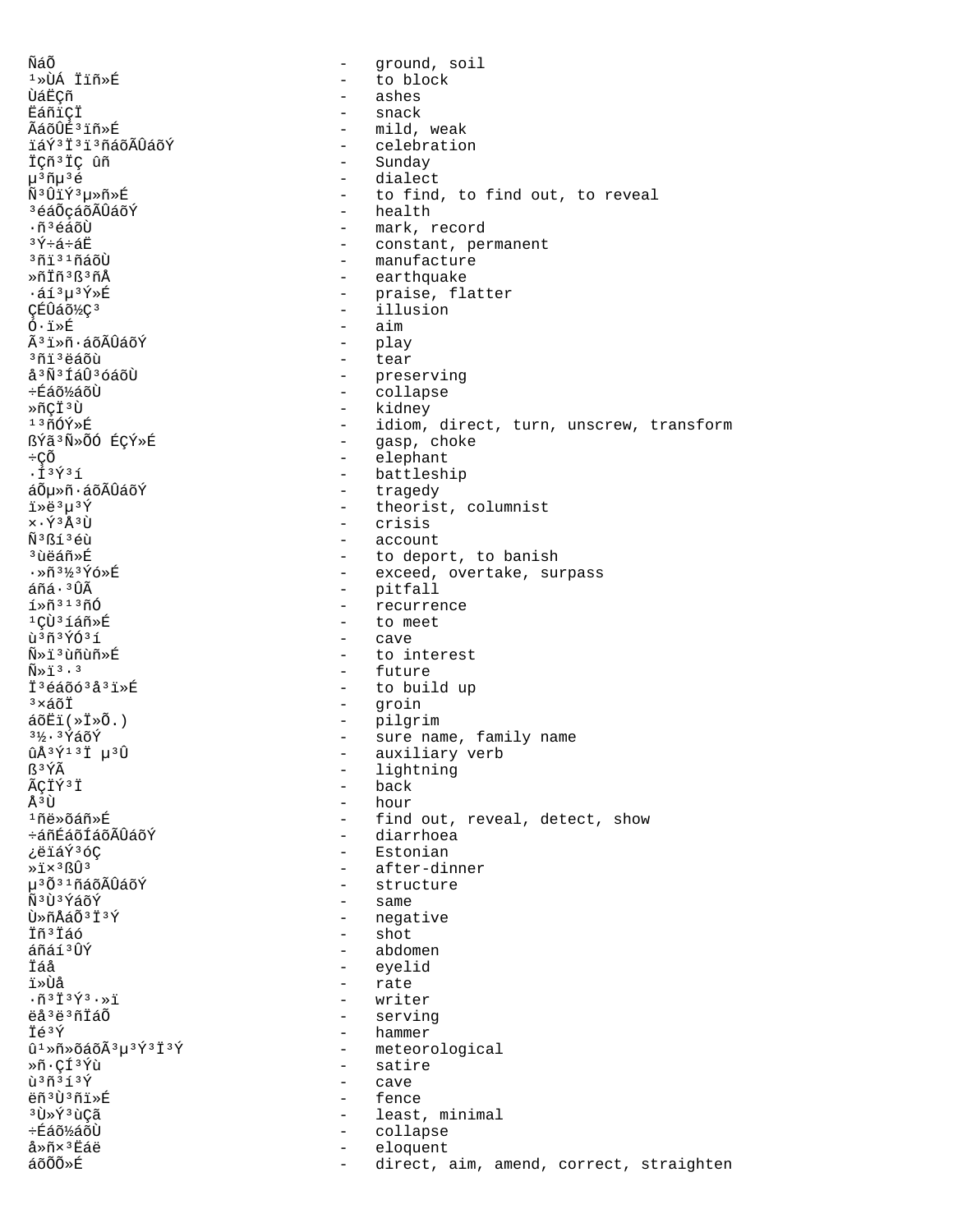$.3013.50C$ stealthily  $\sim$ Ý»Õ<sup>3</sup>óáÕ - touchy - purposely<br>- clear <sup>ı</sup>ÇïÙ<sup>3</sup>Ùµ clear, light, bright å<sup>3</sup>ÛÍ<sup>3</sup>é - hysterical ÑÇëï»ñÇÏ Í»ñ3Ý3É - to grow old - lake ÉÇ× ã 3÷ 31/3 Ýó »É - exaggerate - alternately ևËÝC÷áË - muffler EE<sup>3</sup> óáõóCã ÓTÝ3åáõñ - fish soup - deposits - to fish Óáõİ áñë<sup>3</sup>É - palace <sup>3</sup>å<sup>3</sup>ñ<sup>3</sup>Ýù - leaven Ý»ñ·áñÍáõÃÛáõÝ ßÇÝ3ñ3ñ - builder - novel í»å - To sleep, to fall asleep ùÝ≫É - to spoil นิ≫∩ั≫หิ Éñ<sup>3</sup>óÝáõÙ - addition - imaginary Ï3ñÍ»óÛ3É - signature, subscription ëiáñ<sup>3</sup>·ñáõÃÛáõÝ - touchy íCñ<sup>3</sup>íáñíáÕ - frequent  $\tilde{N}$ <sup>3</sup> $\times$ <sup>3 $\dot{E}$ </sup>  $\tilde{A}$ <sup>3 $\ddot{I}$ </sup><sup>3 $\tilde{N}$  $\tilde{A}$  $\tilde{O}$ </sup> ÃÕÃ<sup>3</sup>Ï<sup>3</sup>É - filer  $1$ ñáß $3\ddot{1}$  $3$ ÓáÕ - flagstaff - key ËáõÃ  $31 \times 10$ - devastate, ruin, destroy - co sonny, kerchief ·ÉË3ßáñ - theorem ûáñ»Ù - deform, distort, pervert Ë»Õ3ÃÛáõñ»É  $303F$ - to grind i»Õ<sup>31</sup>ñáõÙ - installation  $-$  I, me ≫ö <sup>3</sup>ÝÑñ<sup>3</sup>Å≫ßïïáõÃÛáõÝ - necessity, need - fete  $\tilde{H} \times \tilde{H}^3 \tilde{H} \times \tilde{H}$ - plaster . Cả<sub>n</sub>cá - seeder ë»ñù3ÝCã - seaside Íáí»½ñÛ3  $*1 13E$ - responsibility - bends, diarrhoea, yoke ÉáõÍ - now, now, still ÑCÙ<sup>3</sup> - working woman µ<sup>3</sup>ÝíáñáõÑÇ Bñç<sup>3</sup>åïáõÛï Ï<sup>3</sup>ï<sup>3</sup>ñ»É - to bypass - divorce  $3\overset{1}{\tilde{a}}\overset{3}{\tilde{N}}\overset{3}{\tilde{n}}\overset{7}{\tilde{N}}\overset{3}{\tilde{Y}}$ - hand-operated, manual Ó»éùC - to limp **İ3Õ3Ŕ**  $\frac{1}{2}$ . 3ëi - sober ãª÷Có ߪï ÉóÝ»É - overflow - consequent  $\tilde{N}$ » i » õá $\tilde{O}$ <sup>3</sup> i  $\tilde{Y}$ Ù<sup>3</sup>ÝÏ<sup>3</sup>å<sup>3</sup>ñ﻽ - kindergarten - to light ÍË3ËáïÁ í3é»É - weekly journal  $B^3\mu^3\tilde{A}^3\tilde{A} \times \tilde{n}\tilde{A}$ Ñ3ñÙáÝÇ3 - harmony iȑ3Ý»ÉÇáõÃÛáõÝ  $\sim$   $$ visibility Íáñ<sup>3</sup>İ  $\sim$ tap - independent, sovereign, fearless  $3\,\mathrm{Y}\ddot{\mathrm{T}}$   $3\,\mathrm{E}$ - magnificent, notable, perfectly, remarkable ÑC3Ý3ÉC - furnace, bake, cook, prepare ≫÷≫É - require 3é3Ýó Ó»õ3Ï3ÝáõÃÛáõÝ - civilian  $\tilde{u}$ <sup>3</sup> $\tilde{0}$ <sup>3</sup> $\tilde{u}$ <sup>3</sup> $\tilde{6}$ C<sup>3</sup> $\tilde{1}$ <sup>3</sup> $\tilde{Y}$ - observatory *;* Iñ<sup>3</sup>Ý31áñ»É - to film ѻջÕ»É - to fill É»éÝ3ß3ñù - ridge Ï»Ý<sup>13</sup>Ý<sup>3</sup>Ý<sup>3</sup>É  $\sim$   $$ to resuscitate - hegemony ·»ñÇßË3ÝáõÃÛáõÝ <sup>3</sup>Ýáõß<sup>3</sup>µáõÛñ fragrant  $\sim$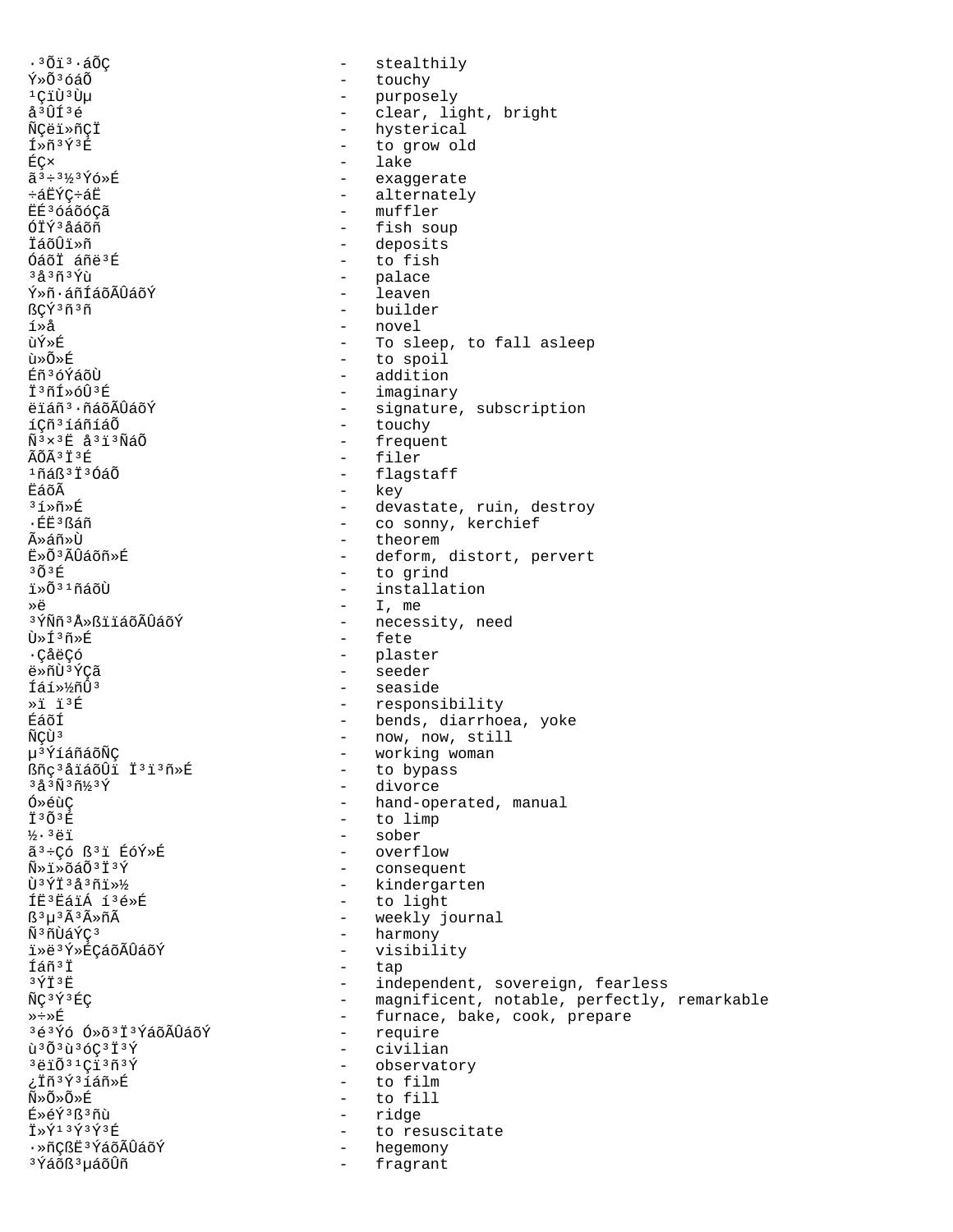í<sup>3</sup>ñÓáõ Ï<sup>3Ë3</sup>Ï<sup>3</sup>å ù»ñÍ  $3\tilde{a}$  $3\tilde{e}$ áõ ã3í3ñïí3Í Ý<sup>3</sup>Ë<sup>31</sup>⁄2·áõß<sup>3</sup>óáõÙ  $313$  $\acute{Y}$  $14$ õÛÃ ȕ»õÇó ÁÝÏÝ»É <sup>3</sup>éáÕç<sup>3</sup>å<sup>3</sup>ÑáõÃÛáõÝ  $\div$ <sup>3</sup> $\tilde{O}$ <sup>3</sup> $\tilde{H}$ <sup>8</sup> ÝR3Ý3 TÁÕIT  $\cdot$ ñ3í» $E$  $.3\overline{Y}$ .  $1*U$ áÏñ $31C3$ ýç½çiáë ëå<sup>3</sup>ë<sup>3</sup>ñÏáÕ  $e^3$ ֖»É **Ē**<sup>3</sup>ñáõÛİ 1CÙ3I3½»ñÍ»É Ë<sup>3</sup>μ»É  $\div$ <sup>3</sup>Ûï<sup>3</sup>Ñ<sup>3</sup>ï CÙ ªëï  $A^3\widetilde{N}$   $\ddot{1}^3\widetilde{R}$  $3 \times 5$ nti áõë<sup>3</sup>ÝáÕ Ñ3Ù3Ïñ»É  $\tilde{A}^3 \div B$ Ñ<sup>3</sup>İ<sup>3</sup>ëáõÃÛáõÝ 3Ù»Ý3ó3Íñ Í<sup>3</sup>Ù»É  $\mu$ <sup>3</sup> $6$ <sup>3</sup> $6$  $\zeta$ <sup>†</sup>  $.3.3<sub>A</sub>$  $\cdot$ áÛ<sup>3</sup>Ïó»É †ිi3Õ»óÝ»Ŕ  $330398$ Fëi»É  $\tilde{U}$ <sup>3</sup> $\tilde{N}$ áõ $1$ <sup>3</sup> $\cdot$ áñÍ é»åÉCİ  $\frac{1}{2}$ <sup>3</sup> $\tilde{1}$ <sup>3</sup> $\tilde{1}$  $\mu$ <sup>3</sup> $\tilde{\Pi}$ C $\tilde{\Gamma}$ <sup>31</sup> f<sup>3</sup>Ýñ<sup>3</sup>ã<sup>3</sup>÷  $\tilde{A} \times \tilde{E}^{3}$ <sup>1</sup> $\tilde{n} \times \tilde{E}$ 3Ýó3Ëáë x<sup>3</sup>ñåÇÏ <sup>3</sup>í»ÉÇ ùÇã  $3\tilde{n}$ Ó $3\tilde{1}$ áÕcáõÛÝ  $\overline{\Lambda}\overline{Y}$ i 3 $\overline{Y}$ » i 3 $\overline{Y}$  $\widetilde{N}$ ≫∈์<sup>3</sup> $\widetilde{N}$ <sup>3</sup>ñ น<sup>3</sup>Ý3 ไล์oัA้บิล์oัÝ ªÝËáÝç **İÃ**ȃ Ýáõé ×<sup>3</sup>ß»É í»ñ3µÝ3Ï»óí»É İ<sup>3</sup>ñÃ<sup>3</sup>ÓáÕ <sup>3</sup>ÝëϽµáõÝù  $3\hat{Y}$  $3\hat{E}C$  $43$  $\tilde{N}$ t)  $3\tilde{Y}$   $13\tilde{Y}$ 3 RE3 ñÑ 3 Ù 3 ë å<sup>3</sup>ñu»ñáõÃÛáõÝ  $1<sup>3</sup> \times 3$ éáõÙ  $i \cdot \hat{\circ}$  $1$ ñáõÛÃ íçñ<sup>3</sup>íáñáõÙ ÉÇóù 3 í áñ »É ûñçûñ<sup>1</sup>áõÃÛáõÝ <sup>3</sup>Ù3ã≫É

hired  $\equiv$  $\equiv$ sub viscous - rock biased - uncompleted - warning - tradition - chase - public health - fondle, iron - assignment, destination - take, attract, occupy - cranium, skull - democracy - physicist - serving - to shave - bonfire, fire - convict, expose - deceive, cheat, take-in - woodcutter - importance, meaning - to enclose - growth, gain, increase - student - to sympathize - to pour, to pour out, to scatter  $\omega_{\rm{max}}$ contradiction - lowest to chew  $\overline{a}$ - exclusive - crest, top - coexist - to finish - be perplexed, be surprised - to obey, to sound - draper - retort  $\omega_{\rm{max}}$ child, kid - barricade - barometer - to dictate - password  $\frac{1}{2}$ quick, craft, nimble, dexterous - less - prose, spacious  $\sim$ greeting, hi, salute - family - long range - number, quantity  $\sim$   $$ tireless, tirelessly - to milk  $\sim$ garnet to have dinner  $\sim$ - migrate, move - rod - unprincipled - unsalted - determined, set - continent - paragraph - sale, selling - ugly  $\sim$ thesis  $\sim$ insult to charge  $\sim$ - maidenhood to be ashamed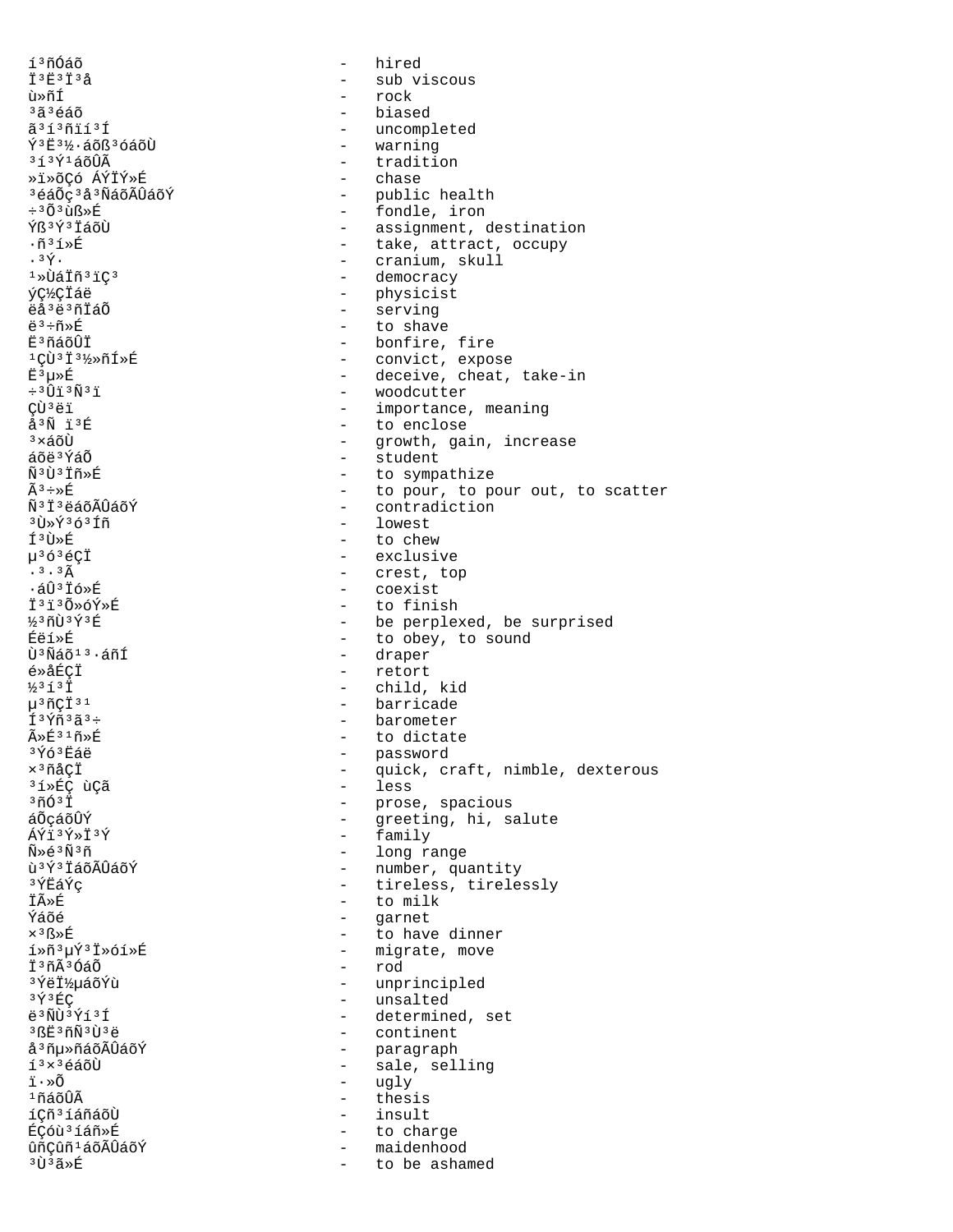$3\tilde{U}$  $363\tilde{Y}$ áó summer residence  $\equiv$ µ3½Ù3Ï»ï dot  $\equiv$ EÙµ 3 å 3 ñ - round dance - payment, remuneration<br>- river í<sup>3</sup>ñÓ<sup>3</sup> iñáõÙ .ȕ3ÛCÝ  $303\overline{Y}$  $3\overline{X}$ - dessert  $1$ Çñù - position, attitude, post - figure I31/Dí3 Íù - charter ϪÝáݪ1ñáõÃÛáõÝ <sup>3</sup>ßE<sup>3</sup>i<sup>3</sup>ëÇñáõÃÛáõÝ - diligence 3ÝËáÝc - tireless, tirelessly ëå<sup>3</sup>éÝ<sup>3</sup>Ï<sup>3</sup>Ý - awesome ë 30 UAÝ 0 á o L - salmon - orient ªñ»õ»Éù  $a^{3}$ ñ $3\tilde{N}$  $3\tilde{Y}$  $3\approx$ - carnival  $3 \tilde{U} \tilde{n}$  $3 \tilde{I}$  $3 \frac{1}{2} \tilde{U}$ - healthy ½3íÃáõÙ - capture - manipulation, processing Ýß<sup>3</sup> IáõÙ Ñ<sup>3</sup>Ù<sup>3</sup>EáÑ - adherent İáÙ»<sup>1</sup>C<sup>3</sup> - comedy - enamelled  $3ñf$ Ý $3f$ ݪ˪1ñáõÃÛáõÝ - pretext - moratorium  $3673750$ - baker  $\tilde{N}$ <sup>363</sup> $\cdot$  $\tilde{A}$  $\tilde{n}$  $\tilde{T}$  $\tilde{A} \ge \tilde{E}^{31} \tilde{n} \ge \tilde{E}$ - to dictate Ý≫Õáõó - strait i»Õ»Ï3óÝ»É - inform, announce, inform İ<sup>3</sup>ñİáõi - hail, hailstones ßã<sup>3</sup>İ - signal, siren, hooter, whistle İáïáñ<sup>3</sup>Í - carnage, massacre á×Çñ crime  $\overline{a}$ - black ë»õ  $\tilde{Y}$ <sup>3</sup>å<sup>3</sup>ëï<sup>3</sup>Ï - hare - minus Ñ 3Ý 3 Í Ãáù - to fade, to wilt, to wither <sup>3</sup>บิคล์กั≫นี - to deport, to banish - plane  $63713$  $a^3$ i. $i$ Ù $3$ íáñ - deputy, delegate - paralysis Ï<sup>3</sup>Ãí<sup>3</sup>Í<sup>3</sup>Ñ<sup>3</sup>ñáõÃÛáõÝ - barrier, handicap obstacle, hitch ËáãÁݪáï - certain çýã áñ Ùç - airport  $013\bar{Y}313\bar{1}303\bar{Y}$  $363q3193q1$ - task İ<sup>3</sup>Û3ñ3Ý - station ·»ïÇÝ ÇçÝ»É - land 3ÏÝÃ3ñÃ - instant, moment - to hush up ÁÝÃ36ù ãï3É - mother-in-law ½áù 3Ýã  $\div \gg \stackrel{.}{\ominus} 3$ - son-in-law, fiance, groom - July ÑáõÉCë - thermos ûñÙáë  $3130$ Ý $34031$  $\omega_{\rm{max}}$ crown - innovation Ýáñ<sup>3</sup> ÙáõÍáõÃÛáõÝ íëï<sup>3Ñ</sup> - sure íi3Ý.3íáñ ¿ - dangerously - negative  $\mu$ <sup>3</sup> $6$ <sup>3</sup> $\ddot{e}$ <sup>3</sup> $\ddot{1}$ <sup>3</sup> $\acute{Y}$  $363$   $6\hat{u}$ - core, axis, pivot  $f3f73.97$ - to cipher - poster  $3\frac{1}{2}$ 13. $\tilde{C}$ ñ **ÇßË»É**  $\sim$  10  $\,$ to dominate iȕù ¿ - it is necessary İáÕáåï»É - to plunder, to rob 1/3 ñiáõÕC - indirect ëáëÇÝÓ  $\sim$ glue  $1\tilde{n}$ 1áÕ  $\sim$ ringleader  $3\overline{Y}*\widetilde{n}*\widetilde{n}$  $\sim$ unshakeable ÑáõÝ bottom, channel <sup>3</sup>ÝÑáõë<sup>3</sup>ÉÇ  $\sim$ hopeless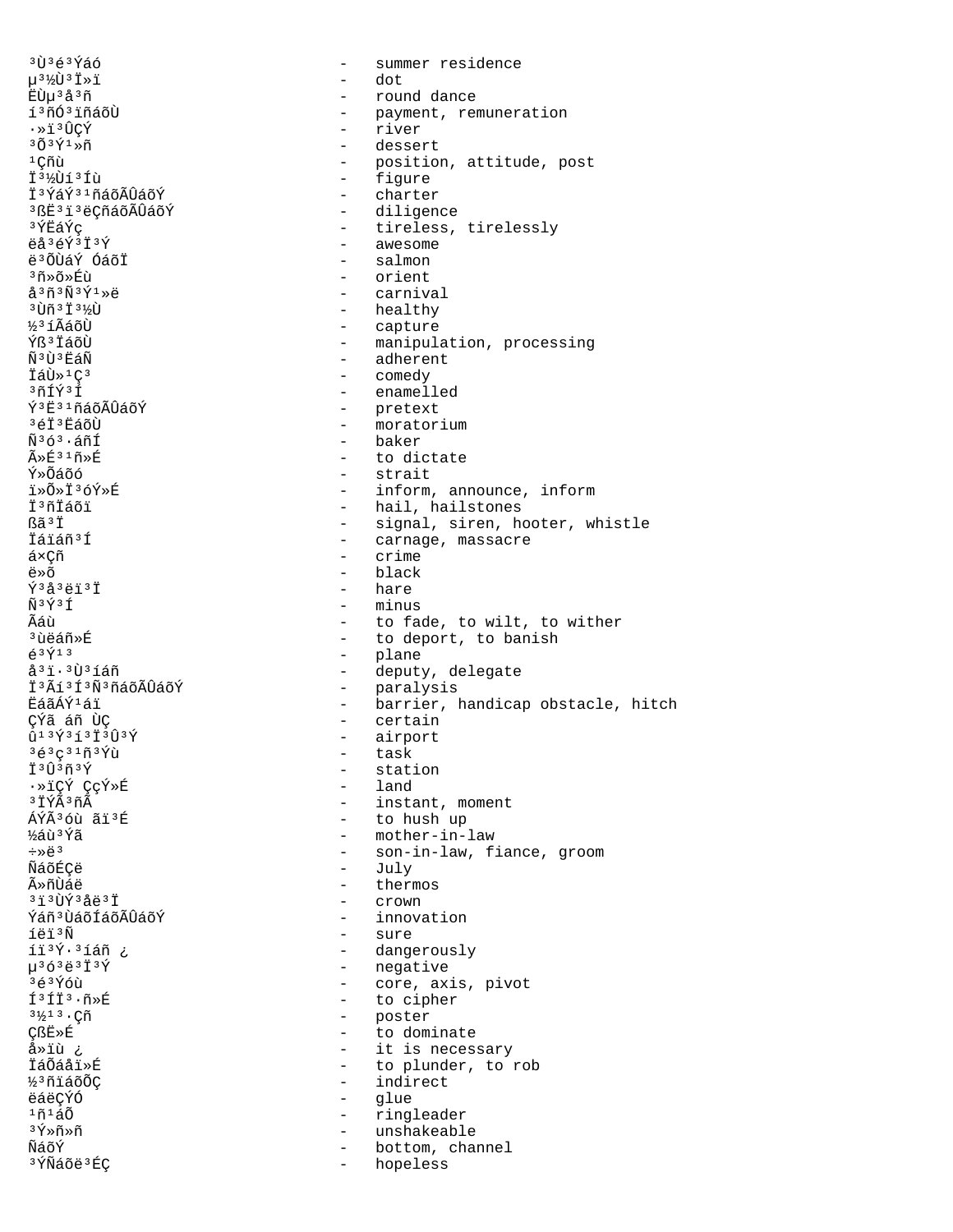ÙÛáõë - other<br>ÝÝc<sup>3</sup>ë»ÝÛ<sup>3</sup>Ï - other - other ÝÝç³ë»ÝÛ³Ï - bedroom ëϽµÝ³ï³é»ñ - initials <sup>3</sup>é<sup>3</sup>ç<sup>3</sup>ݪÉ<br><sup>3</sup>ë»Õݪ·áñÍ»É - vanguard - vanguard <sup>3</sup>ë»ÕÝ<sup>3</sup>·áñÍ»É - to embroider<br>Ù<sup>3</sup>Ï<sup>3</sup>·ñ»É - to inscribe Ù<sup>3</sup>Ï<sup>3</sup>·ñ»É<br>·»ñã<sup>3</sup>ÏÇ Ó»Ã → → → → → castor-oil ·»ñã³ÏÇ Ó»Ã - castor-oil  $\lambda^3$ é ${}^{3}$ í ${}^{3}$  ${}^{j}$  ${}^{j}$ <sup> $\lambda$ </sup> ${}^{j}$   ${}^{j}$   ${}^{j}$   ${}^{j}$   ${}^{j}$   ${}^{j}$   ${}^{j}$   ${}^{j}$   ${}^{j}$   ${}^{j}$   ${}^{j}$   ${}^{j}$   ${}^{j}$   ${}^{j}$   ${}^{j}$   ${}^{j}$   ${}^{j}$   ${}^{j}$   ${}^{j}$   ${}^{j}$   ${}^{j}$   ${}^{j}$   ${}^{j}$   ${}^{j}$   ${}^{j}$   ${}^{j}$   $\times$ Çí $^{3}$ Õ - fiend<br> $\times$ çí $^{3}$ Ó - fiend  $\frac{1}{11}$ î $\frac{1}{11}$ î (1 ÑáõÝ<sup>1</sup> - grain<br><sup>3</sup>ÛÝã<sup>3</sup>÷ - so - so  $\frac{3 \hat{U} \hat{Y} \tilde{a}^3 \div \tilde{a}}{2}$  - so  $\tilde{a} \tilde{0} \tilde{1} \times \tilde{E}$  - to áõï»É - to eat ÃáõÝ»É<br>ÑáõÝ»É - let, subway, to abandon, to allow, to leave<br>ÑáõëªËªµáõÃÛáõÝ - disappointment Ñáõë<sup>3</sup>Ë<sup>3</sup>µáõÃÛáõÝ - disappointment<br>ÃÛáõñÇÙ<sup>3</sup>óáõÃÛáõÝ - - deformed, wrong ÃÛáõñÇÙªóáõÃÛáõÝ - deformed, wrong<br>˪ÕªóªÝÏ - repertoire  $\ddot{E}$ <sup>3</sup>Õ<sup>3</sup>Ó<sup>3ÝÏ</sup> - repertoire<br>÷áË<sup>31</sup>ñ<sup>3</sup>⋅Ý<sup>3</sup>Óù - - echelon ևË<sup>31</sup>ñº·Ýºóù - echelon - echelon<br>Ñ»éºËáëºÛÇÝ - - telephoi Ñ»é³Ëáë³ÛÇÝ - telephone .ñªíÇã - nice<br>Ùªë́ýªï≫É - disa: Ùºëݺï»É - disassemble<br>íºïÝ»É - spend, wast í<sup>3</sup>ïÝ»É - spend, waste<br>cÕ<sup>3</sup>ÛÝ<sup>3</sup>ÓÝ»É - - - - - - - - - - - irritate, an çÕ<sup>3</sup>ÛÝ<sup>3</sup>ÓÝ»É - irritate, annoy<br>uáõÛñ - aroma scent f µáõÛñ - aroma, scent, flavour  $E$ áõÙ $i$ íáñ»É  $-$  to illuminate  $E$ <sup>s</sup>óÙCñ<sup>3</sup>Ý  $-$  corset ë»ÕÙÇñ<sup>3</sup>Ý - corset<br>Ñ<sup>3</sup>Ýó<sup>3</sup>ÏCó - corset - accompl Ñ<sup>3</sup>Ýó<sup>3</sup>ÏÇó - accomplice - accomplice - accomplice - accomplice - accomplice - accomplice - accomplice - accomplice - accomplice - accomplice - accomplice - accomplice - accomplice - accomplice - accomplice - accomplice ë<sup>3</sup>ÑÙ<sup>3</sup>Ýí<sup>3</sup>Í - determined, set<br><sup>1</sup>»ëå<sup>3</sup>Ý <sup>1</sup>ȑå<sup>3</sup>Ý - ambassador<br>ËáËáçÛáõÝ - extraordio - purl  $\ddot{E}$ á $\ddot{E}$ á $\ddot{E}$ á $\ddot{E}$ á $\ddot{E}$  1958 - purl<br> $\ddot{E}$  1958 - purl  $3\tilde{n}$ »õ $3\tilde{1}$ 3·  $-$  rise<br> $\tilde{C}\tilde{n}$ 3é3 $\tilde{1}$ 3 $\tilde{Y}$  - appl ÏÇñ<sup>3</sup>é<sup>3</sup>Ï<sup>3</sup>Ý - applied<br>Ñ<sup>3Ý</sup>ù<sup>3</sup>÷áñ - - miner ѺŶùº÷áñ - miner<br>»ÕºÝ - miner - miner »Õ<sup>3</sup>Ý - pitchfork<br>Ï»Ýë<sup>3</sup>Ãáß<sup>3</sup>Ï<sup>3</sup>éáõ - - pensioner  $\ddot{\textbf{i}} \times \textbf{Y}$ ë<sup>3</sup>Ãáß<sup>3</sup> $\ddot{\textbf{i}}$ <sup>3</sup>éáõ - pensioner<br><sup>33</sup>å<sup>3</sup>i - thirst  $\hat{a}$ <sup>3</sup>å<sup>3</sup>Ï - thirst - thirst - thirst - thirst - thirst - thirst - thirst - thirst - thirst - thirst - thirst - thirst - thirst - thirst - thirst - thirst - thirst - thirst - thirst - thirst - thirst - thirst - thirs Ñ<sup>3</sup>í»ÉáõÙ - extra charge<br>1ñí<sup>3</sup>í3Í<sup>3</sup>Ý - extra charge <sup>1</sup>ñí<sup>3</sup>ï<sup>3</sup>Í<sup>3</sup>Ý - flatter<br>Úañ<sup>1</sup> - huyer, e ·Ýáñ¹ - buyer, client <sup>3</sup>Ýí<sup>3</sup>ݪϪñ·áõÃÛáõÝ - nomenclature<br>ÏáõïªÏ»É - collect, con Ïáõï³Ï»É - collect, concentrate, save  $3\tilde{n}$ <sup>3</sup>ñ<sup>3</sup>Ñ»ï - track<br>  $\cdot$ Cï»Ý<sup>3</sup>É - know ·Çï»ÝªÉ - know<br>Ñ»éªÝϪñ - prosi Ñ»é<sup>3</sup>ÝÏ<sup>3</sup>ñ - prospect<br>É»½í<sup>3</sup>µ<sup>3</sup>ÝáõÃÛáõÝ - hinguist É»½í³µ³ÝáõÃÛáõÝ - linguistics Ã<sup>3</sup>ÝÏ<sup>3</sup>ñÅ»ù - precious<br>Ï<sup>3</sup>ñx<sup>3</sup>óÝ»É - to cut o Ϊ<sup>3</sup>ñ×<sup>3</sup>óÝ»É - to cut off<br>Ññ<sup>3å3</sup>ñáõÙ - refusal r Ññ<sup>3</sup>ŪñáõÙ - refusal, resignation, retire<br>ªñc»Ýáõ - - - - - bear-like <sup>3</sup>ñç»Ýáõ - bear-like<br>Añ<sup>31</sup>⁄3Ýó»É - bear-like - bear-like - exceed, overtake, surpass µ³ñµ³é - dialect <sup>1</sup>Çåã»É - touch, concern, relate<br>cÕ<sup>3</sup>Ó·áõÃÛáõÝ - - spasm çÕªÓ∙áõÃÛáõÝ<br>Ãí»É ̒ȃ - to list Ï<sup>3</sup>ñïáýÇÉ - potatoes<br><sup>3</sup>÷ëãë<sup>3</sup>Ýù - pity« re ³÷ëáë³Ýù - pity« regret ï³ñµ»ñ³Ï - variant áñù<sup>9</sup>Ý ¿É áñ - however - however<br>Éë1áõÙ - audible ÉëíáõÙ - audible<br>Ï»ÕïÉóÝ»É - audible - to litt Ï»Õï ÉóÝ»É - to litter – ingenious<br>– stub ÍË<sup>3</sup>ËáïÇ ÙÝ<sup>3</sup>Óáñ<sup>1</sup><br>áõËï(»Ï»Õ.) áõËï(»Ï»Õ.) - pilgrim ³ÝóÝ»ÉÇë - by travel çñ³ÍÇÝ - hydrogen ³åß»óÝ»É - to strike - reasonable <sup>1</sup>ñ<sup>3</sup>Ù<sup>3</sup>ßáñÃáõÃÛáõÝ - extortion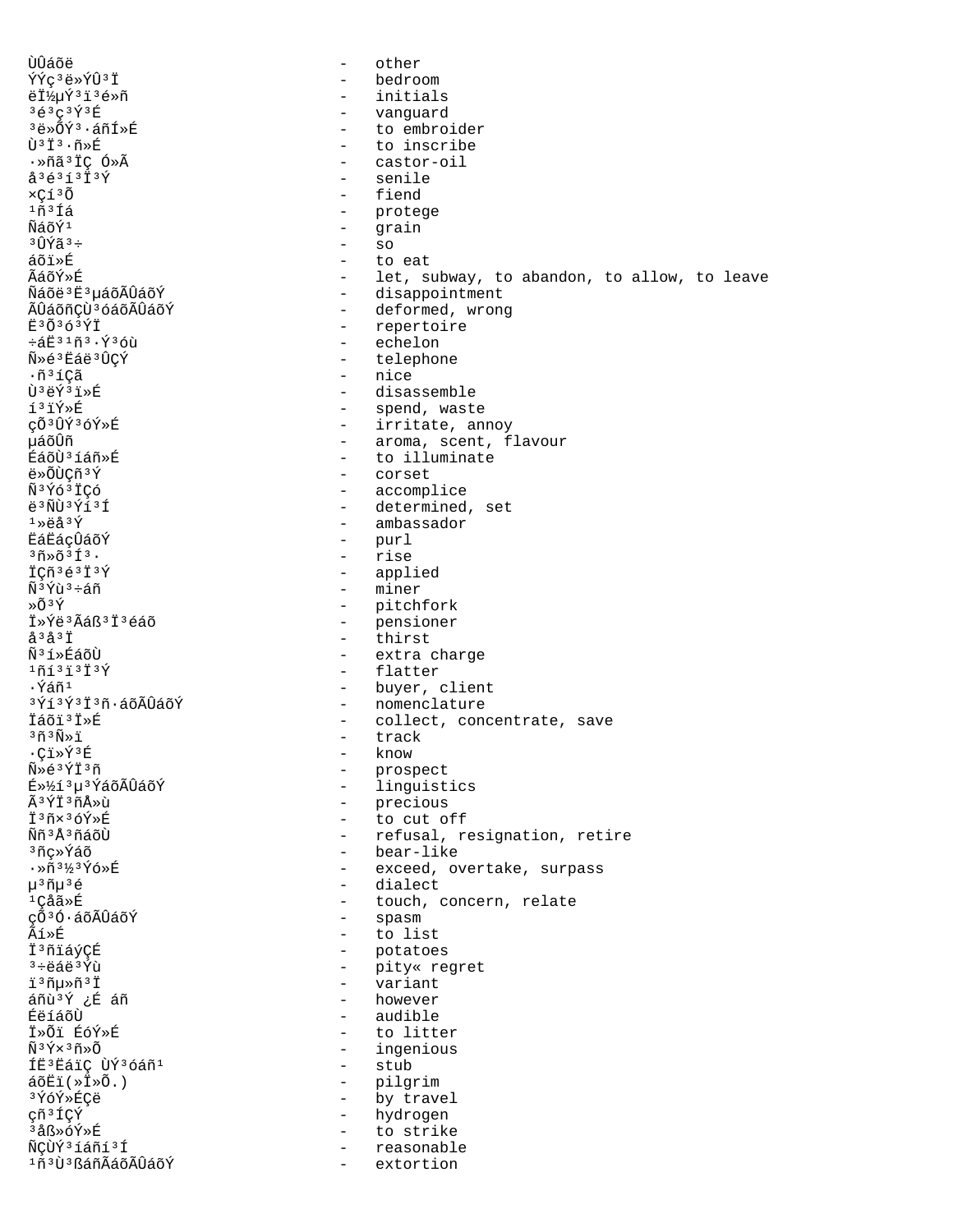<sup>3</sup>ñi<sup>3</sup>u»ñ»É - to pronounce - necessary å»ïù »ÏáÕ - squeezer ÑÛáõÃ 3Ñ 3Ý - junior, low ó<sup>3</sup>Íñ - telegram  $\tilde{N} * \tilde{e}^3 \cdot \tilde{C} \tilde{n}$ - road-metal ECx<sup>3</sup>ù<sup>3</sup>ñ ·áñÍáÕáõÃÛáõÝ - act, action - indignation íñ<sup>1</sup>áíÙáõÝù µ31313Ý ÉÇÝ»É - be enough ÉCIÍC<sup>13</sup>óÝ»É - liquidate  $\frac{1}{2}$ CÝ<sup>3</sup>Ã<sup>3</sup>÷»F - to disarm - to charge กั<sup>ร</sup>ท์ก์ที่<sup>3</sup>กั<sup>ร</sup>ที่ - saving, salvation  $\div$ ñÏáõÃÛ $3$ Ý - fashion, manner ∙áñÍ»É3Ï»ñå - anywhere áã ÙÇ ï»Õ ë<sup>3</sup>Ýñ»Éáí Ñ<sup>3</sup>ñ<sup>13</sup>ñ»É - to brush - mite ֧ñªÝù  $\widetilde{N}$ ñ  $3.5 \times \widetilde{N}$ - invitation - healthy 3 Ùñ 3 Ï 3 1⁄0  $-$  catfish Éáùá íCñïáõá½ - masterly, virtuoso - on the eve ݪËáñ1 ûñÁ ·áõÛÝÁ ·ó»É - fade 3ÝÑ3Ý·Cëi ÉCÝ»É - to harass - key ëï»õÝ ÁÝ1Ñ3ñí»É - confront, swear - polish<br>- flexible, resourceful  $E \gg \widetilde{N}$ <sup>3</sup>  $\ddot{I}$ <sup>3</sup> $\acute{Y}$ ×ÏáõÝ - to dare, to venture Ñ3Ù3ñÓ3Ïí»É - military man ½¢Ýíáñ 3 Ï 3Ý - brisk <sup>3</sup> ßEิล์õÛÅ  $\cdot$ áõÙ $^3$ ñ»É - summarize, add, combine - to break i<sup>3</sup>å<sup>3</sup>f\*f - costume, dress, suit, garment, clothes  $\tilde{N}^3$   $\cdot$   $\tilde{a}$   $\tilde{c}$   $\tilde{a}$   $\tilde{a}$   $\tilde{b}$  $-$  final  $3537373739$ - choreography å<sup>3</sup>ñ<sup>3</sup>ñí»ëï åïáõï<sup>3†</sup> - screw uáÉáñ ÏáÕÙ»ñCó - from everywhere, from all sides - deep  $631n$   $\delta$ <sup>3</sup> $\hat{U}$ <sup>2</sup> - dam, stronghold å<sup>3</sup>ïí<sup>3</sup>ñ - surrender 3ÝÓÝ3ïíáõÃÛáõÝ ÉáõÍáõÙ - outcome Ëáñ<sup>3</sup>·Cñ - title, name - irreplaceable, unchanged 3Ý÷áË3ñÇÝ»ÉÇ - glutton  $B^3$ i $^3$ iȖ - to be gone ึงγ์1а́∩ัγ์1 - to mow หิ»ก็<sup>3</sup>ลีบ้ - luxury **Bù»ÕáõÃÛáõÝ** áõñCßC - another's <sup>3</sup>ñi<sup>3</sup>óáÉáõÙ - reflection, exhalation - backlog »i ÙݪÉÁ - plaid, rug<br>- dash, push, stimulus ß3É EÃ<sup>3</sup>Ý - brain ÍáõÍ  $730341$ - talent Ñ<sup>3</sup>ñÓ<sup>3</sup>ÏíáÕ - attacking - again, else çÉÇ Ý»ñùáß3ñ31ñÛ3É - underwritten - patty, pie Ï3ñÏ3Ý13Ï - fog, mist นิßล์oัß - chest  $\frac{1}{2}$  $\sqrt{150}$  $3I\acute{Y}$  $3A\acute{C}\acute{a}$ - steadfast, gaze åáã  $-$  tail ÑÛáõñ 3Ë 3Õ »ñ - performances - backward Ñ»ï3ÙÝ3ó  $1 \times \text{\AA} \subset \text{\AA}^3$  E - to the left ß<sup>3</sup>ñÅ<sup>3</sup> Ï<sup>3</sup>½Ù - echelon  $\tilde{A}\tilde{Y}$ <sup>13 $\tilde{e}$ 3 $\sigma$ </sup> towards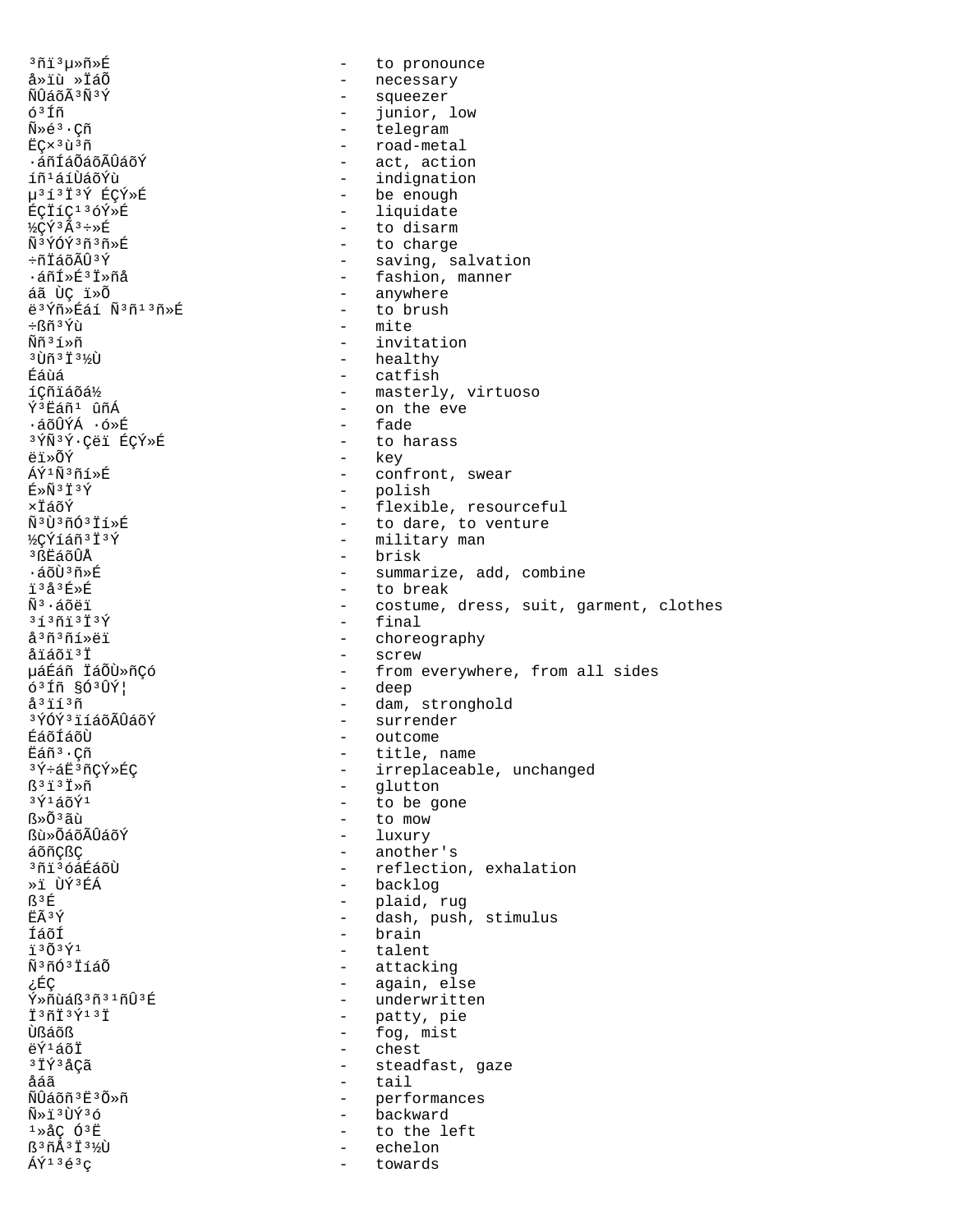.ïÝí»É µ3ñ»Ï3Ù3Ý3É óáõó<sup>3</sup>ÝÙáõß ÷<sup>3</sup>ÃÇÉ <sup>3</sup>ñÙ<sup>3</sup>i<sup>3</sup>íáñí»É ֧ñ»É Í<sup>3</sup>Ýñ Ñ<sup>3</sup>é<sup>3</sup>ã»É áõï»É uÝ3ÑÛáõÃ CÝÝëáõÝ  $3\overline{Y}$  $\overline{1}$  $3\overline{1}$  $\overline{2}$  $\overline{1}$  $1\text{\AA} \cdot \text{\AA} \widetilde{\text{N}} \times \text{\AA}$  $E\sin^3$ Ùß<sup>3</sup> ÏáõÃ<sup>3</sup>ÛÇÝ ѪÝ·áõÛó Ñ»ï»í3Ýùáí τÅ₹ Éǵ»ñ<sup>3</sup>É  $R^3$  $\tilde{O}$ Ý»ñëáõÙ  $1C\tilde{U}$ <sup>31</sup> $\tilde{n}$ <sup>\*</sup>E Ѫñó İ3i3ñ»É3å»ë πี่Υ์<sup>1</sup>ñ»É  $uc^3E( u\tilde{a}\tilde{o}\tilde{E}^3\tilde{n}C)$ u<sup>3</sup>ÅáõÏ  $3\tilde{\mathrm{m}}\tilde{\mathrm{O}}3\,\tilde{\mathrm{I}}$ íñ<sup>13</sup>íí»É ïáõÝ<sup>13</sup>ñÓ  $f<sup>3</sup>f<sup>1</sup>$   $\cdot$   $C<sub>n</sub>$ ÁÝ<sup>11</sup>ÇÙ<sup>31</sup>ñáõÃÛáõÝ Ëï3ÝÛáõÃ ùݪÛù  $631$ Çá $31$ icí Ù<sup>3</sup>ñÙÝ<sup>3</sup>Ù<sup>3</sup>ñ½CI  $\hat{A}\hat{Y}^1$   $\hat{O}\hat{Y}*\hat{E}$  $\tilde{U}$ <sup>3</sup> $\tilde{1}$ <sup>3 $\tilde{T}$ 3 $\tilde{n}$ 3 $\tilde{n}$  » $\tilde{E}$ </sup>  $\cdot$ ñCå µ36136ù ïñ<sup>3</sup>Ù<sup>3</sup>.CÍ áã 3 ßË 3 ï 3 Ý ù 3 Û Ç Ý İÇëİ<sup>3</sup>i<sup>3</sup>ñáõÃÛáõÝ Ù≫çù  $3 \div \ddot{\theta}$   $\gg -\widetilde{A} \gg \widehat{U} C$  $3\,\tilde{Y}\tilde{N}$  $3\,\tilde{1}$  $3\,\tilde{a}$  $\gg$ ë  $3000$ Ññ»É  $1 \times 1$ ß<sup>3</sup>ñáõÝ<sup>3</sup>Ï»É  $140B$ Íáí<sup>3</sup>i<sup>3</sup>é»Ė <sup>3</sup>ÝÏ<sup>3</sup>ÛáõÝ Ù<sup>3</sup>ñ<sup>1</sup> <sup>3</sup>ñİ<sup>3</sup>Í<sup>3</sup>EÝ<sup>1</sup>áõÃÛáõÝ İ»é3ë áõÃ  $3\times$ áõÏ **3 ÏÝÑ 3 Ûï** <sup>3</sup> IE<sup>3</sup> ICY .Cᯤ3ÛCÝ ÃÛáõÝÇĪ §ÓáõĪ| CÝÓ ½áÑ3u»ñ»É  $\tilde{N}$ <sup>3</sup> $\tilde{e}$ <sup>3 $\tilde{n}$ 3 $\tilde{1}$ 3 $\tilde{1}$ </sup> ùᯐ ï3Ý»É ïçïáõÙ ý»<sup>1</sup>»ñ<sup>3</sup>iÇí áõñµ<sup>3</sup>Ã  $\tilde{\rm N}^3\tilde{\rm U}$ µáõñ»É

be, find  $\sim$ - make friends - exhibit - snowflake - to motivate - grind - sigh - to eat - essence - ninety - powerless, incompetent, inept, unable - complain - beach - cultural - loop, node, knot, stitch - owing to - cheap liberal  $\overline{a}$ - dew - within, inside - to resist - question - completely - ask - hearth - hair parting - prose, spacious<br>- to be indignant - repatriation - code - opposition - concentrate - whim - radioactive - gymnast - to strengthen - supply, to put - influenza - gap - diameter - non-working<br>- sub quality work - back - tea plate - personally - bow - to be pushed, to push - face, person - to continue - shower - herring - pendulum<br>- adventure - cherry - eight - groin - seen, visible - carbon - night - misunderstanding - myself - to endow - equator - to steal - landing - federal Friday  $\sim$ to kiss  $\sim$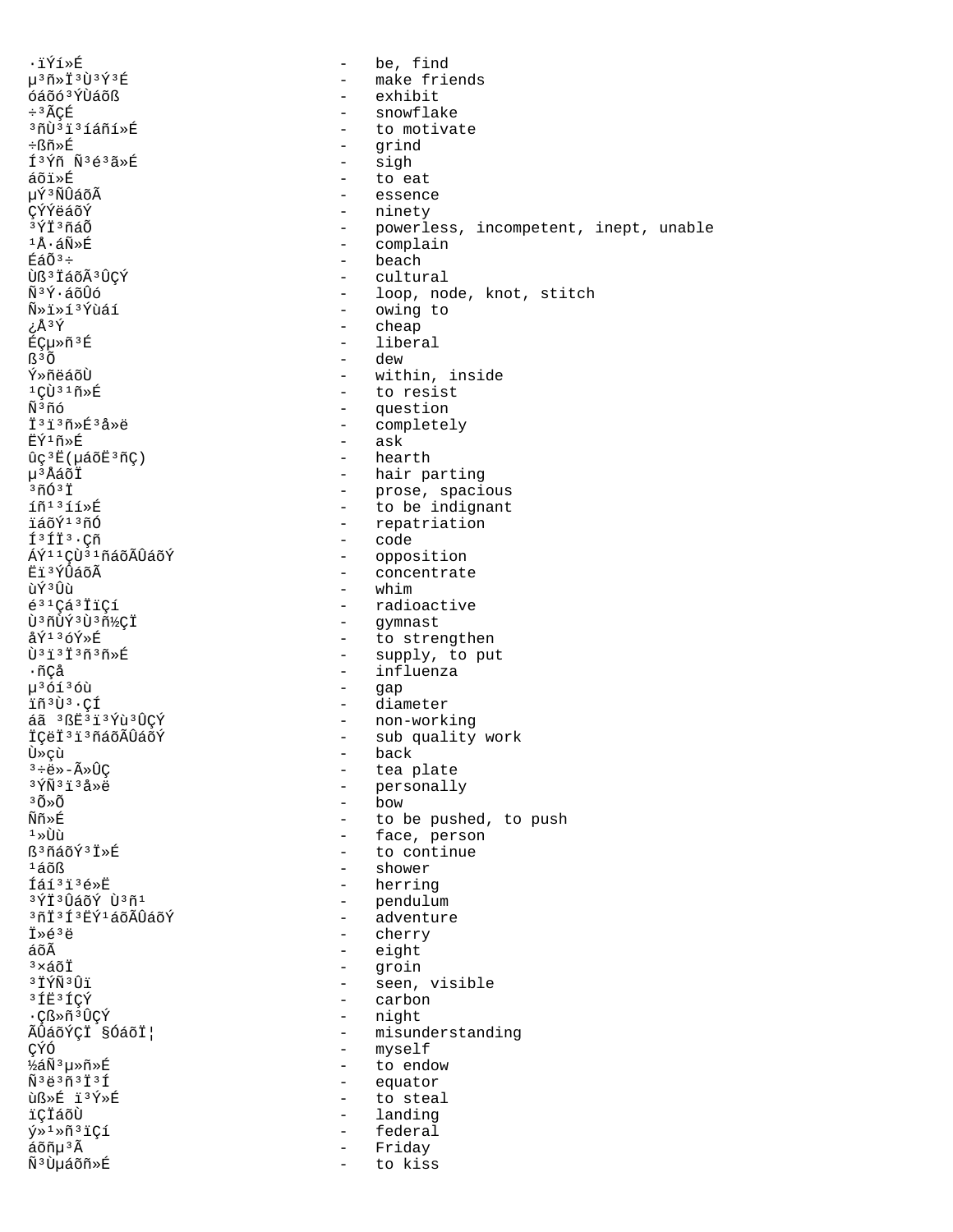$\tilde{U}$ <sup>3</sup> $\tilde{u}$ ë<sup>3</sup>Ý»Ý. smuqqler  $\equiv$ ½3iCİ - Easter, lady-bird - cosmic ÍÇÍ<sup>3</sup>Õ<sup>3</sup>ß<sup>3</sup>ñÅ  $\mu^3$ é word - composer İáÙåá½Çiáñ ·ñ3ýçī3ÛÇÝ - graphic - to be anointing ûÍí»É å<sup>3</sup>Ñ»ëï<sup>3</sup>ÛCÝ - duplicate, spare  $\overline{1}$ <sup>3</sup> $\tilde{n}$ <sup>3</sup> ·  $\overline{C}$ <sup>3</sup> $\overline{U}$ <sup>3</sup> $\overline{Y}$ - oilier  $\mathbb{S}\tilde{n}c^3 \div 3\tilde{1} \tilde{a} \tilde{o} \tilde{U}$ - blockade fr<sup>3</sup>Eái<sup>3</sup>iáõ÷ - cigarette case นล์Éิล์ที<sup>3</sup> T - circle  $C\tilde{Y}$ ù $\tilde{Y}$ <sup>3</sup> $\tilde{A}$ <sup>3</sup>÷ - dump truck - receipt  $3\acute{\gamma}$ 1 áññ $3\cdot$ Cñ - howl, wail, screech İ3ÕÏ3ÝÓ»É Ñ<sup>3</sup>ÛïÝ<sup>3</sup>µ»ñáõÙ  $-$  find - trumpeter ևõѪñ - queue, turn Ñ»ñÃ - incurable, irreparable, incorrigible <sup>3</sup>ÝáõÕÕ»ÉÇ ëå<sup>3</sup>ë<sup>3</sup>ñİ»É - to serve - philologist  $u^3 \check{Y}^3$ ë»ñ  $\cdot$ áñÍ $31$ áõÉ  $3\overline{Y}$ ȃ - strike  $\widetilde{N}$ 3 $\acute{Y}$ 1 $\gg$ Å - ceremony, show, gala, review ปิล์ï u»ñ»É - bring, come nearer, move - disk  $eI^3$ <sup>13</sup> $e^3I$  $\cdot$   $\tilde{Y}$ <sup>3</sup> $\tilde{N}$ <sup>3</sup> $\tilde{1}$   $\gg$   $\tilde{E}$ - regard, appreciate, estimate  $13132301$ - award, condemn, sentence - imperceptible, insignificant, remote **3ÝÝß3Ý** - to disturb **Eéáí**ȃ · 3 ÛÃ 3 ÏÕÇã - seductive Éí<sup>3</sup>óáõÙ - wash  $3\tilde{n}*\tilde{o}3\tilde{1}3\tilde{o}CI$ - sunflower - secure, safe, harmless  $3\overline{Y}$ íï $3\overline{Y}$ . - disassemble, investigate, survey ùÝÝ≫É - settlement  $353V$ i3ñu»ñí»É - be distinguished, differ, disperse  $-$  aunt พิล์กี<sup>3</sup> บิล์กีบิกี Ñ3Ýñ3Ï363ñ3Ý - hostel - improper  $3\overline{Y}$ å $3\overline{1}$ ß $3\times$ - manager İ<sup>3</sup>é3í3ñÇã - buffet µáõý»ï  $\div$ <sup>3</sup> IáõÕÇ - impasse ½3ñÏ - impact, knock - to be executed, to elapse, to expire Éñ3Ý3É - neglect, ignore, disregard  $3\overline{Y}$ iȑ» $\overline{E}$ - password 3Ýó3Ëáë - team, group, troupe ËáõÙu - to prepare นิธิ»กั»ที่  $3$  TT  $3$   $\leq$ - summer Í<sup>3</sup>ÍI<sup>3</sup>·ñáõÙ - encryption - constipation ևñݪå - Uzbek  $a\delta\$ u\*\ddot{I}  $\widetilde{\rm N}\widetilde{\rm n}$ »  $^3$  $\sim$   $-$ Jew Ùáé3óí3Í - forgotten - to ask again ÝáñÇó Ñ3ñóÝ»É - beer .<sup>3</sup>ñ»çáõñ Ñ<sup>3</sup>iÏáõÃÛáõÝ - property - food å<sup>3</sup>ñ»Ý<sup>3</sup>ÛÇÝ - peninsula ûñ<sup>3</sup> ÏÕ½Ç  $\widetilde{\rm N}\widetilde{\rm n}$ <sup>1</sup> $\gg\widetilde{\rm N}{\rm C}$ - fireman  $-$  both ȖÏáõëÝ ¿É  $\mu^3 \tilde{O} \times \tilde{O}$  $-$  ivy ÝíCñ<sup>3</sup>Ï<sup>3</sup>Ý - sacred  $-$  bush ÃáõÃ - need, requirement å»ïù - fee, payment, fare  $1\times$ <sup>3</sup> $\tilde{n}$ <sup>3</sup>ëå»ï<sup>3</sup>Ï<sup>3</sup>Ý Ù»Ý<sup>3</sup>Ù<sup>3</sup>ñï  $\sim$   $$ joust, just ùÝ≫óÝ≫É  $\overline{a}$ lay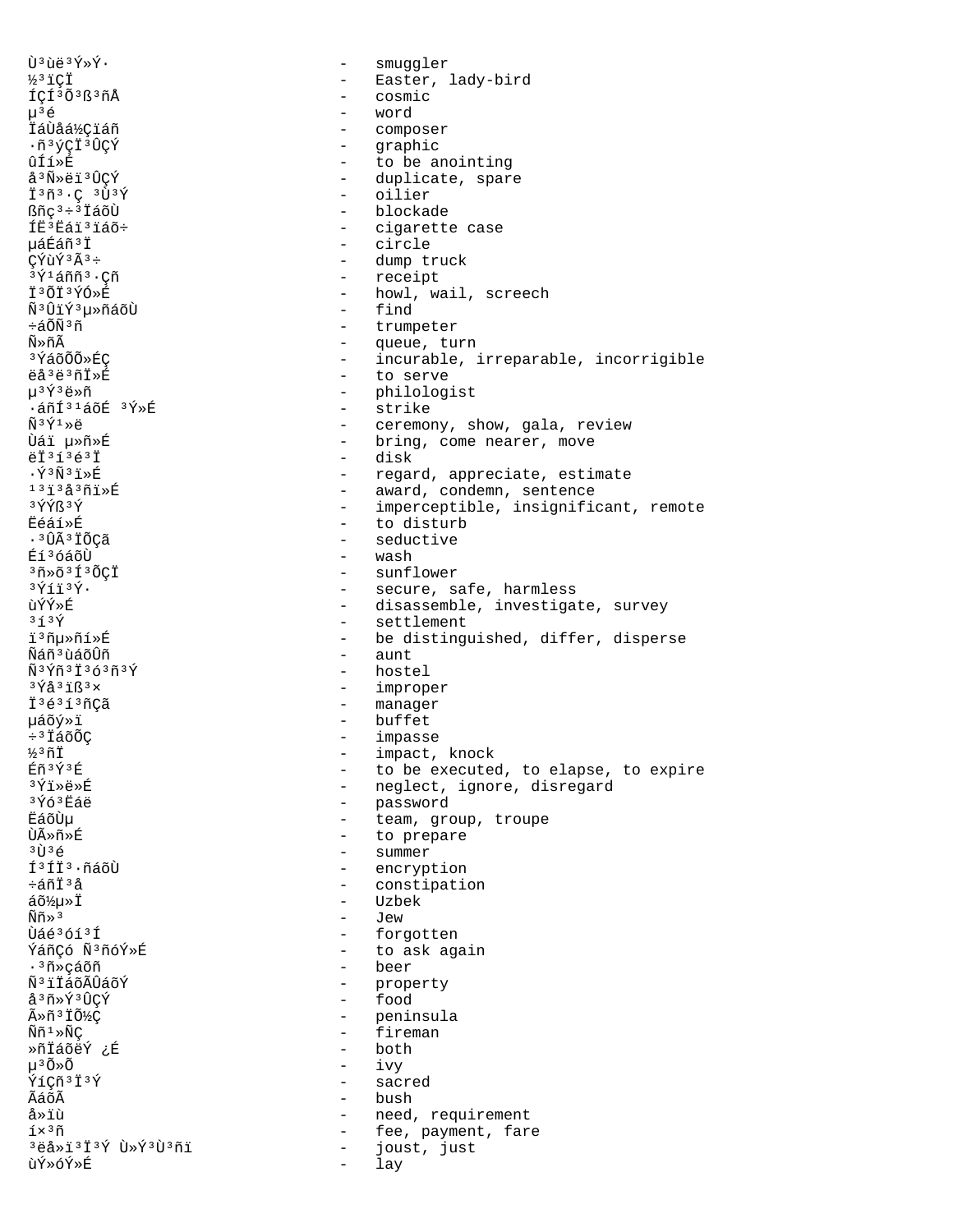ÁÝûñóáÕ reader  $\overline{a}$ áõÕ»µ»é  $\overline{a}$ luggage Ñ3í hen  $\equiv$ ÁÝ<sup>13</sup>ñÓ<sup>3</sup>Ï spacious, extensive, broad, wind İ»ÕiÇ weed ÑëÏ»É supervise, to guard, to protect  $\sim$ ëϽµÝ3ï3é»ñ - initials Å<sup>3</sup>Ù<sup>3</sup>Ý3Ï3íáñ - temporary - one and half Ù»ÏáõÏ»ë - precondition  $\sqrt{F}$ <sup>3</sup> T $\sqrt{7}$  $\hat{U}$ 3  $\hat{A}$ 3 $\hat{U}$ 3 $\hat{V}$ - lilac - Japanese  $\times$ <sup>3</sup> åáÝáõÑC Ceå<sup>3</sup>Ý<sup>3</sup>Ï<sup>3</sup>Ý - Spanish - heap İáõÛi Ý3E31/2.3E - to have a presentiment Ñáõß<sup>3</sup> ÏáÃáÕ - obelisk  $\hat{u}\tilde{n} \cdot 3\hat{Y}$  $\sim$ organ ßÝã3éáõÃÛáõÝ - breath, respiration ∙áõÙªÏ - train  $\mathbb{S}^3 \widetilde{\mathbb{N}} \times \mathbb{T}^3 \widetilde{\mathbb{Y}}$ - useful - nerve ÝÛ 3ñ 1 ѻiÝáñ<sup>1</sup> - child, descendant, successor - magnificent  $-363$ Ñ»Õ - easy <sup>3</sup>ÝuéÝ3¼uáë ï»Õ»ÏáõÃÛáõÝ - information, news - eye  $3\tilde{a}$ ù ë<sup>3</sup>Ý3Ñ3Ûñ - godparent - trench Ëñ 3 Ù 3 ï - patriotism<br>- now, now, still Ñ<sup>3</sup>Ûñ»Ý<sup>3</sup>ëÇñáõÃÛáõÝ ÑCÙ<sup>3</sup> - income »İ<sup>3</sup>Ùáõï ÇÝùÝ<sup>3</sup>ëÇñáõÃÛáõÝ - vanity - Tajik ï3çÇÏ - shout  $\cdot$ áé $\cdot$ áé $^3$ É - dust <sup>3</sup>xนิล์กัห์  $371323$  $9$ - to issue, to pronounce, to recite ËáïÑ3ñ Ù»ù»Ý3 - mower <sup>3</sup> ùÉáñ - cock íתñÓáõ - paid  $-$  mark Ýß3Ý3Ï»ïÇÝ Ë÷»É - to intercede å<sup>3</sup>ßïå<sup>3</sup>Ý Ï<sup>3</sup>Ý·Ý»É - stand  $13\tilde{N}$  $3\tilde{Y}$  $3\tilde{T}$ ùñÃÙݽ3É - to growl - mark, be stipulated, miss íñCå»É ù<sup>3</sup>ÙC - breeze, wind - enamelled <sup>3</sup>ñÍÝ3å3ï çñ<sup>3</sup>ÛÇÝ - water - masterpiece ∙ÉáõË ∙áñÍáó  $537103$ - porch - impression i 3å 3 í áñáõÃÛáõÝ - remove, to chase, to drive ùß≫É  $.3.3$  $\tilde{A}$  $\tilde{Y}$  $3$  $\tilde{I}$  $\gg$  $\tilde{I}$ - zenith, top - sleepless <sup>3</sup>ÝùáõÝ Ñ<sup>3</sup>Õáñ<sup>13</sup>É3ñ  $\sim$ wire 3Éá× hawthorn  $\sim$  $131343911131$ - condemned µáõÅ≫ÉÇ - curable ÓáõÏ µéÝ»É - to fish - shout  $\cdot$ áé $^3$ ó ݪíªñİáõÃÛáõÝ - navigation - inkstand  $\tilde{A}$  3  $\tilde{Y}$  3  $\tilde{U}$  3  $\tilde{Y}$  $\overline{1} \times \overline{Y}$ <sup>13</sup>.CY - feverish  $\tilde{a}$ ñ $\frac{1}{2}$ » $\cdot$ ñ» $\tilde{E}$ - to adopt ÍËáí ÉóÝ»É - to smoke Ññ<sup>3</sup>Å3ñáõÙ - refusal, resignation, retire belt, strap, zone ∙áïÇ  $\sim$ µ<sup>3</sup>ñ»Ñ<sup>3</sup>ñÙ<sup>3</sup>ñáõÃÛáõÝ cosiness  $\overline{a}$ µ<sup>31</sup>⁄2UdoÃUdoÝ  $\sim$ crowd, ensemble, many, masses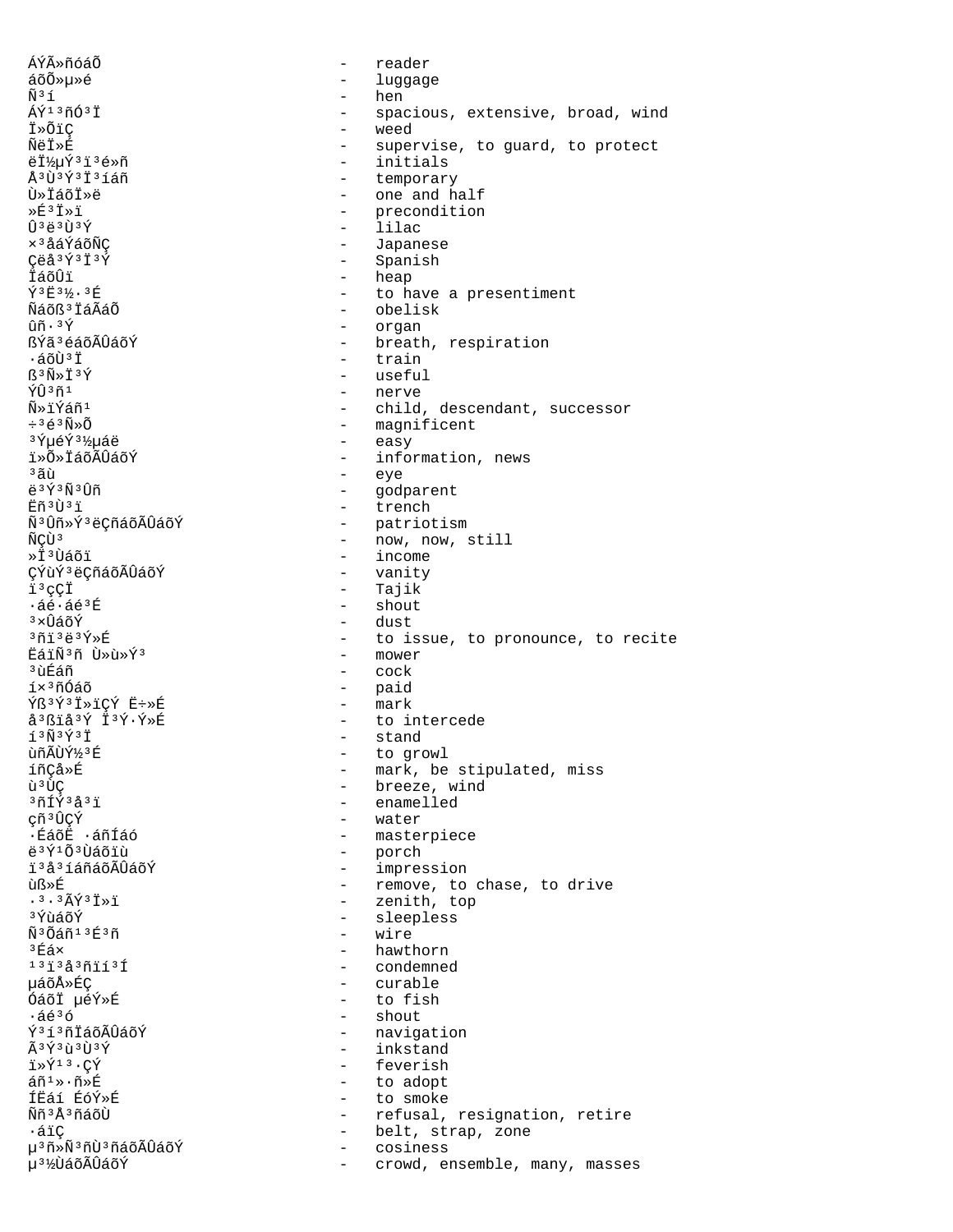ÑÕ»É to send  $\sim$  $13n3/$ - boar å<sup>3</sup>ÛÙ<sup>3</sup>Ý<sup>3</sup>íáñí<sup>3</sup>Í  $\frac{1}{2}$ conditional - English  $3\bar{Y}$   $\cdot$  EC  $3\bar{1}$   $3\bar{Y}$  $\div$ <sup>3</sup> $\ddot{e}$ i<sup>3</sup> $\ddot{I}$ <sup>3</sup> $\acute{Y}$ - virtual, actual, valid - hindrances Ë3Ý·3ñáõÙÝ»ñ ×<sup>3</sup>ÝÏé»É - to scratch ë<sup>3</sup>éÁ - cold, cool - ligament, string, wire <u> ជិះ ក</u> - in spite of, though ãݪÛªÍ - lowland 6<sup>3</sup> Iñ<sup>31</sup>Cñ í<sup>3</sup>Ùñ  $363C$ - forward Ýí<sup>3.3</sup> IóáõÃÛáõÝ - accompaniment - yesterday ≫ñ»Ï - brow ÑáÝù  $\tilde{N}$ <sup>3</sup> $E$ <sup>3</sup> $\tilde{I}$  » $E$ - pursue - barbarian µ<sup>3</sup>ñµ<sup>3</sup>ñáë  $3\acute{Y}$   $\div$   $3\acute{U}$  $\acute{E}$  $-$  dim µ3Ý3Ï3ÛCÝ - military man - passport  $3\overline{Y}$ ÓÝ $3$ ·Cñ  $*\tilde{n}*\tilde{r}$ - yesterday's - three ≫ñ»ù - stool  $3\tilde{A}$ áé $3\tilde{I}$  $33 + 634$  $-$  buckle ѪëϪóáõÃÛáõÝ - concept, conception - cross-bar  $3\bar{Y}63 \cdot \pi 3\bar{Y}$ 3ñ»õÇó ë»õ3ó3Í - tanned - such <sup>3</sup>󑌂ëÇ - return »i µ»ñ»É Ó»éÝ»ñ»ó - enterprising - tireless, tirelessly <sup>3</sup>ÝËáÝç å<sup>3</sup> iñ<sup>3</sup>ëi»É - to make, to prepare, train - right Çñ<sup>3</sup>íáõÝù  $3\overline{Y}$ ë $3\overline{N}$ U $3\overline{Y}$  $3\div 3\overline{1}$ - unlimited - foresee, guess, predict, solve  $\cdot$ áõß $3\overline{1}\times\overline{E}$  $\tilde{N}$ 31323534 - proper, respective, similar, suitable - to open พื≫กั∩์»É - insult  $3\overline{Y}$  $3\overline{n}$ .  $3\overline{Y}$ u 13ë3ÙCcáó - change ËÓ3ÝÁ Ñ3Ý»É - to uncork - to mask ùáÕ<sup>3</sup>ñÏ»É <sup>3</sup>Ýíñ<sup>1</sup>áí - imperturbable Ñå3ñï3Ý3É - to be proud  $\widetilde{N} \geq \widetilde{e}^3 \cdot \widetilde{n}^3 \widetilde{1}^3 \widetilde{Y}$ - telegraphic Ñ<sup>3</sup>Ù3ñÓ3Ï - courageous - refresh, update Ýáñ3óÝ»É - to smoke ŤË≫É  $1383160$ - teacher ⊤⊤⊤ - item, point, whale - fete ٻͪñ»É ѪëÝ»É - to achieve, to catch up, to ripen - sale  $1<sup>3</sup> \times 3$  éù  $1\tilde{n}$  $1\tilde{E}$ - paradise ûóçù  $\omega_{\rm{max}}$ collar, winch ½áõñ - vain, in vain å<sup>3</sup>ñ<sup>3</sup>ñi<sup>3</sup>ÝÛáõÃ - fertilizer  $3\overline{Y}$  $3\overline{n}\cdot\mathbb{R}$ - to despise, to scorn, to offend - horseman, rider Ñ»ÍÛ3É - exercise book ï»ïñ<sup>3</sup>Ï Ãí≫É - to list น»บ้<sup>31</sup>ก็ล์ก็บ้ - statement - difficulty Ý»ÕáõÃÛáõÝ  $1ñ$ ëCó - from the outside, outside ÃáõÛÉ<sup>3</sup> ïñáõÙ - admission i3ù Ñ3.óÝ»É  $\sim$ to wrap up - faint, swoon áõß<sup>3</sup>Ã<sup>3</sup>÷áõÃÛáõÝ Ã<sup>3</sup>íçáõÃ<sup>3</sup>Ï<sup>3</sup>Ñ<sup>3</sup>ñ  $\sim$ cellist í<sup>3</sup>ñáñ<sup>1</sup> driver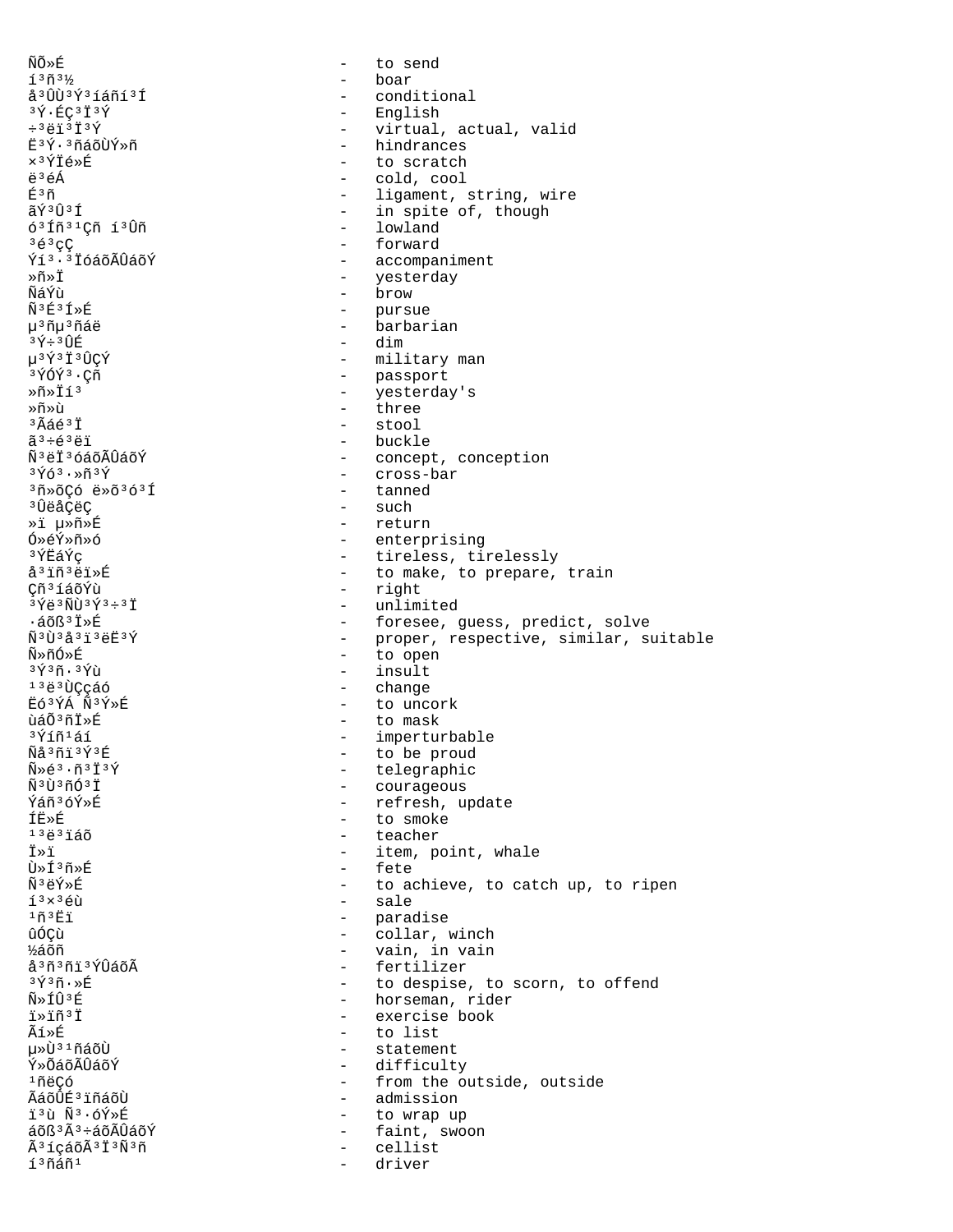$\tilde{A}^3 \cdot 3$ íáñ Ñ3ÝÏ3ñÍ Ñ»ï»õÛ3É Ù<sup>3</sup>ÝÏ<sup>3</sup>µ<sup>3</sup>ñÓáõÑÇ ÝÇÑ3ñ»É ÝÅáõÛ·3í3ñ  $1ñáBÙ$ CÝùÝCßË<sup>3</sup>ÝáõÃÛáõÝ  $\tilde{N}$ <sup>3 $\tilde{U}$ <sup>3</sup> $\tilde{1}$   $\gg$   $\tilde{O}$ </sup> 3ÝëF3É **Ēï3Ý3É** นปิล์õñล์  $\hat{Y}$ <sup>3</sup> $E$ ûñÛ<sup>3</sup>Ï  $\ddot{\mathbf{I}} \times \acute{\mathbf{Y}}$ 13 $\acute{\mathbf{Y}}$ 3 $\ddot{\mathbf{I}}$ 3 $\acute{\mathbf{Y}}$ 3 $\ddot{\mathbf{S}}$  $\ddot{\mathbf{E}}$ 3 $\tilde{\mathbf{n}}$ Ñ  $\tilde{\rm N}^3\hat{\rm U}\tilde{\rm 1}^3\mu{\rm \ast}\tilde{\rm n}{\rm \ast}\hat{\rm E}$ Ë<sup>3</sup>ñËáõÉ  $C^1C^3$ ÉCëï<sup>3</sup>Ï<sup>3</sup>Ý áã å<sup>3</sup>ßïáÝ<sup>3</sup>Ï<sup>3</sup>Ý ÝCëï 3Ý»É  $I<sup>3</sup>I<sup>3</sup>E<sub>»</sub>E$ Ȗ C ÏñÏÝ»ñ · ë<sup>3</sup>Ýñí»É **Ñ**ȕÇáïÝ  $\ddot{1}$   $\ddot{0}$   $\ddot{3}$ µ<sup>3</sup>ñÓ»É ÁÝ<sup>1</sup>·ñĪ»É åáÙå ÁÝ<sup>11</sup>ÇÙ<sup>3</sup>Ëáë Ë≫Å ÑÕÇ ÏÇÝ İ<sup>3</sup>iáõ  $\tilde{A}$ ù » $\tilde{E}$ áëÏ»%ûÍ Ëáëù Ù<sup>3</sup>ñáõÙ u<sup>363</sup>iñáõÃÛáõÝ ∙áñÍCù  $\tilde{U}$ á $1 \times \tilde{E}$ Ë3Õ3Õí»É  $1*0*3$ ÃáõñÙ  $ar\tilde{a} \tilde{n}$   $ar\tilde{b}$ x<sup>3</sup>ñi<sup>3</sup>ñ<sup>3</sup>å»iáõÃÛáõÝ Ù≫Ï ßñç<sup>3</sup>Í<sup>3</sup>Ë 3é»õiáõñ 3Ý»É Ó<sup>3</sup>ÝÓñáõÛÃ  $\cdot \times 537373586$ ∙Ùu»Ã åáÏ»É  $\cdot \times \tilde{n} \times \sqrt[k]{\pi} \times \tilde{Y}$ Ë<sup>3</sup>ã u»Ïí3Íù íÝ3ëí3Í Í»ñáõÏ ï»Ùå ½ççáõ 1CåóÝ»É **ß**<sup>3</sup>Õ<sup>3</sup>E1»É Ù»çÁ ï<sup>3</sup>Í»É зїзр̀зр̂Со́ ·áñͪϪïªñáõÑC Ãáõ÷  $\hat{U}$ <sup>3</sup> $\hat{e}$  $\hat{Y}$ <sup>3</sup> $\cdot$ C $\hat{I}$ <sup>3</sup> $\hat{I}$ <sup>3</sup> $\hat{Y}$ ∙Í≫É ící<sup>3</sup>Õ»ÉC Ȗ»õáõÙ ¿ ïíçã <sup>3</sup>Ū»ñÇÏ<sup>3</sup>

king  $\equiv$  $\equiv$ suddenly - following - midwife - to grow thin - horseman - mark, stamp - sovereignty - joint - correct - concrete, be condensed - bureau - eve - fauna - to discover - decayed, decrepit, shabby - idealistic - not clear - to take part in a conference - develop, unwrap - refrain - to comb - pedestrian - chap, lad, boy, nipper, son - embark, load - capture, involve - pump<br>- opponent - pitch, resin - pregnant  $\omega_{\rm{eff}}$ cat - lungs - gilt - phrase, speech, word - repayment - explanation, report, comment - tool, instrument - pattern - to calm down - infusion - qualitative - architecture - one, unit - hawk - bore, boredom - re-execute - cupola, dome - to pick, to tear off - qrave - cross - fracture - faulty - old man - rate - flexible - to get - to be poured - inside - supply - necessarily, unwitting - saleswoman - fig, dried fig - professional - draw - amusing, funny, ridiculous - it be visible gauge America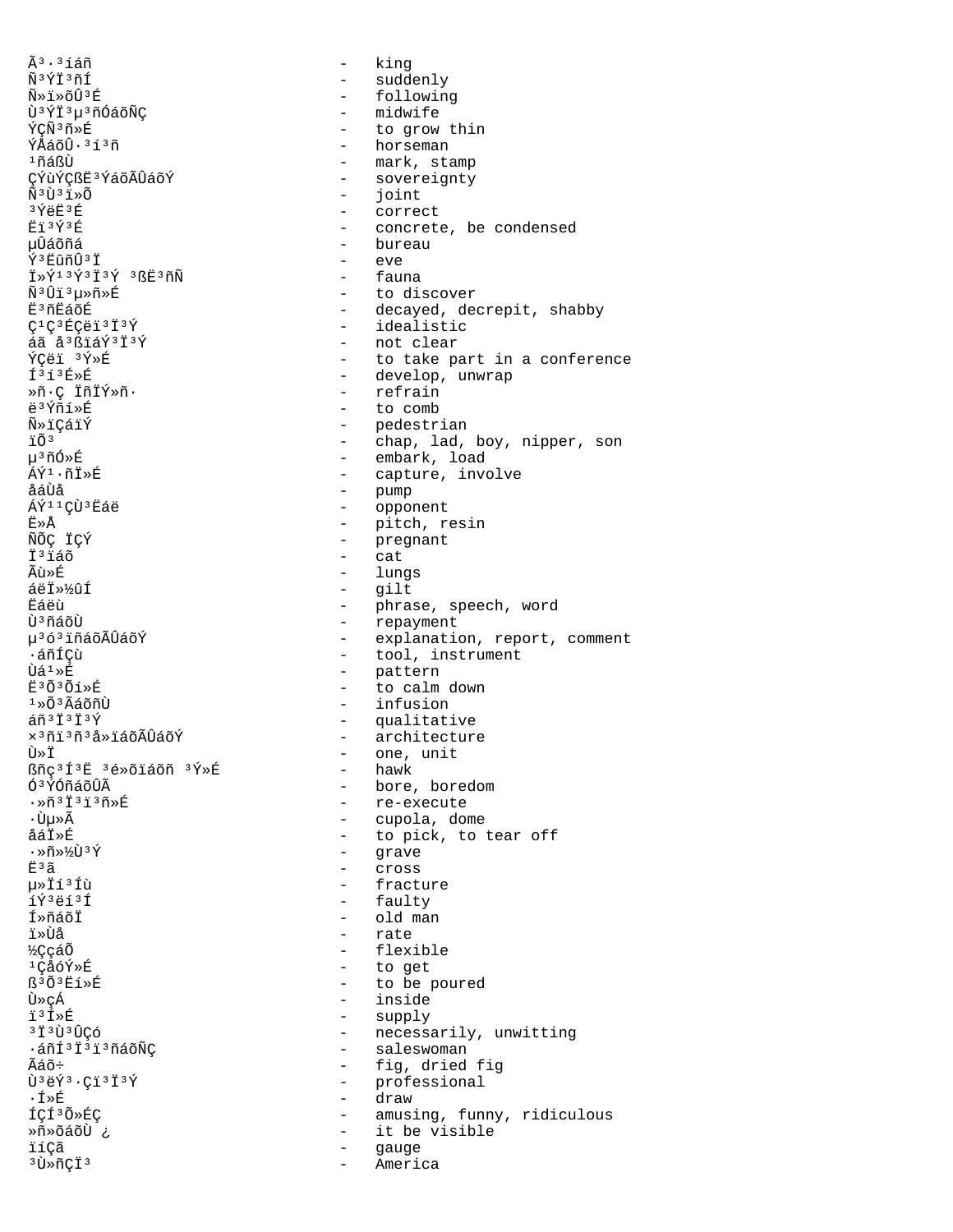ѳí³Ý³Ï³ÝáõÃÛáõÝ - hazard Ñ»Õ<sup>3</sup>ßñçáõÙ - revolution - revolution<br>µ<sup>3</sup>ßË»É - revolution - revolution δν φορά του Στριτού (1991)<br>
δεν φορά του διάφθρου της διαφορείας της διαφορείας της διαφορείας στο διαφορείο (1991)<br>
δεν φορά του διαφορείο (1992)<br>
δεν φορά του διαφορείο (1993) åÇï<sup>3</sup>ÝÇ - suitable - suitable - suitable - suitable - suitable - suitable - suitable - suitable - suitable - suitable - suitable - suitable - suitable - suitable - suitable - suitable - suitable - suitable - suitable - su  $\cdot$ á·  $\frac{1}{3}$ <sup>3</sup> $\frac{3}{4}$ <sup>3</sup> $\frac{7}{5}$   $\frac{8}{10}$   $\frac{1}{10}$   $\frac{1}{10}$   $\frac{1}{10}$   $\frac{1}{10}$   $\frac{1}{10}$   $\frac{1}{10}$   $\frac{1}{10}$   $\frac{1}{10}$   $\frac{1}{10}$   $\frac{1}{10}$   $\frac{1}{10}$   $\frac{1}{10}$   $\frac{1}{10}$   $\frac{1}{10}$   $\frac{1}{10}$   $\frac{$ <sup>3</sup>å<sup>3</sup>íÇÝ»É - to resort<br>íC×<sup>3</sup>µ<sup>3</sup>ÝáõÃÛáõÝ - - discussion Ȗ•»ÑáÝ - organ<br>Ñ»Ť»ŤªÉ - organ - organ - organ ѻϻÏ<sup>3</sup>É - to sob<br>ªÝÏáõßï - areedy <sup>3</sup>ÝÏáõßï - greedy<br><sup>3</sup>ÏÝ<sup>3</sup>uáõÅáõÃÛáõÝ - - ophtha  $\tilde{N}$ <sup>3</sup>Ýó<sup>3</sup>ËáõÙµ - gang<br>1⁄<sub>2</sub>3Ý⋅Ç Ó<sup>3</sup>ÛÝ - ring: ½<sup>3</sup>Ý·Ç Ó<sup>3</sup>ÛÝ - ringing - ringing<br>Ñáõß<sup>3</sup>ÏáÃáÕ - ringing - obelisk Ñáõß³ÏáÃáÕ - obelisk ˳ñÇëË - anchor  $E\ddot{a}e^{3}\dot{U}\dot{C}\cdot\dot{C}$  - cranberry<br> $\dot{a}^{3}\dot{A}^{3}S\cdot\dot{Y}$  - hope <sup>3</sup>å<sup>3</sup>í»Ý - hope - hope - hope - hope - hope - hope - hope - hope - hope - hope - hope - hope - hope - hope - hope - hope - hope - hope - hope - hope - hope - hope - hope - hope - hope - hope - hope - hope - hope - hope -Τ<sup>3</sup>Õñ - sneer<br>-áñÍÝ<sup>3</sup>Ï<sup>3</sup>Ý - sneer - busine iandrija - business - business - business - business - business - business - business - business -ÏáË»É - put thrust  $\widetilde{N}$ <sup>3</sup>íªãºñªñáõÑÇ - cleaner  $\tilde{A} \times \hat{U} \mathcal{C}$  · <sup>13</sup>É  $\tilde{E}$  - teaspoon  $\tilde{E}$ áñÑÁñ<sup>13</sup> i o consul ËáñÑÁñ<sup>13</sup>Ïó»É - to consult<br>3Ý3ñ. - mean.vile <sup>∍</sup>ݪñ· - mean, vile<br>ã≫ËáõÑC - - mean, vile ËÕ×ÙÏ<sup>∍</sup>Ýù<br>พี<sup>3</sup>วั<sup>ร</sup>์กับ - conscience ѳí³ÏÝáñ¹ - applicant <sup>3</sup>Ûó»É»É - to visit<br><sup>3</sup>Ý·Cï<sup>3</sup>ÏCó - to visit  $3\tilde{O}\times\tilde{O}$  - bow<br>  $-\tilde{B}$  - bow - bow - bow - embr ÇÙªëïáõÝ Ëáëù<br>ÛáÃ Ûáà - seven ϳåïáõÏ - bruise ȖªÅßïáõÃÛáõÝ ׳åáÝ³Ï³Ý - Japanese ÏÏñ»É <sup>3</sup>ÝóÝ»É<br>Ù<sup>3</sup>ñÙÝ<sup>3</sup>Ù<sup>3</sup>ñ½áõÃÛáõÝ - - eymnasti Ù³ñÙݳٳñ½áõÃÛáõÝ - gymnastics Ùáé<sup>3</sup>óí<sup>3</sup>Í - forgotten<br><sup>3</sup>ñÓ<sup>3Ï</sup>»É - dismiss, l ÇÝãù<sup>3</sup>Ý ¿É áñ<br>ï»õ<sup>3ï3Ý</sup>  $\tilde{\mathbf{u}} \approx 5^3 \tilde{\mathbf{I}}^3 \tilde{\mathbf{Y}}$  - long<br>  $\tilde{\mathbf{w}}$ <sup>3</sup>ñ<sup>3</sup>ñ<sup>2</sup> - daug ·<sup>3</sup>ñÇ - barley<br>÷<sup>3</sup>êûÉ - wraps. 毤<sup>13</sup>å<sup>3</sup>Ñ ½áñù - post

p<sup>3</sup>ßË»É - allocate, distribute<br><sup>3</sup>Ý<sup>3</sup>ñ· - - - - - - - - - mean, vile ³Ý³ñ· - mean, vile ÇÉÛáõëïñ<sup>3</sup>óÇ<sup>3</sup> - illustration<br>Ñ»Í<sup>3</sup>ÝÇí - - - - - bicycle íÇ×<sup>3</sup>µ<sup>3</sup>ÝáõÃÛáõÝ - discussion, dispute<br>»ñ•»ÑáÝ - crgan <sup>3</sup>ÏÝ<sup>3</sup>µáõÅáõÃÛáõÝ - ophthalmology<br>í»ñ<sup>313</sup>ñÓÝ»É - - - - repay, respon í»ñ<sup>313</sup>ñÓÝ»É - repay, responsibility, return<br>Ñ<sup>3É</sup>áõÙ<sup>3</sup>ß 3Ý»É - - - to exhaust  $\tilde{N}$ <sup>3</sup>ÉáõÙ<sup>3</sup>ß <sup>3</sup>Ý»É - to exhaust<br>B<sup>3</sup>µ<sup>3</sup>Ã<sup>3</sup>ûñÃ ß<sup>3</sup>µ<sup>3</sup>êÃ∗ñÃ<br>ѪÝóªËáõÙµ - weekly journal ßï»Ù<sup>3</sup>ñ<sup>3</sup>Ý - barn, elevator<br>Ë<sup>3</sup>ñCëË - → → → anchor ÁÝ<sup>1</sup>ÙÇßï - forever, for ever<br>
f<sup>3</sup>Õñ - sneer <sup>3</sup>å<sup>3</sup>óáõÛó - proof, testimony ã»ËáõÑÇ - Czech woman  $\tilde{N}$ <sup>3</sup> $\tilde{Y}$ <sup>1</sup> 3 $\tilde{n}$  in the peaceful, slow  $\tilde{E}$  - peaceful, slow  $\tilde{E}$ <sup>3</sup>Ý·Çï<sup>3</sup>ÏÇó - irresponsible<br><sup>3</sup>Õ»ï - accident, cata <sup>3</sup>Õ»ï - accident, catastrophe, disaster<br>ÑÇÝ·ñáå»<sup>3</sup>Ýáó - - five-minute  $\tilde{N}\tilde{\varphi}\tilde{Y}$ <sup>3</sup> <sup>1</sup> five-minute  $\mu\tilde{Y}$ <sup>3</sup>  $\tilde{T}\tilde{C}\tilde{A}$  and  $\tilde{Y}$  five-minute µÝªÏÇã - inhabitant, tenant<br>ï»ÕÁ ݻժóÝ»É - inhabitant, tenant ï»ÕÁ Ý»Õ<sup>3</sup>óÝ»É - to constrain<br>3Õ»Õ - to constrain - embrace, hug<br>- saying Éáñiáõ - grass-snake<br>Ëlastistic - grass-snake - grant, manual<br>- music ve a served a served a served a served a served a served a served a served a served as served as served as  $\tilde{u}$  - brother-in-law  $\tilde{u}$  - forgotten  $3\tilde{\text{n}}(3^3\tilde{\text{i}})\tilde{\text{s}}$ É - dismiss, hoot, let off, release, shoot<br> $\tilde{\text{n}}$ <sup>3</sup>ñÓ<sup>3</sup>ÏaÕ<sup>3</sup>Ï3Ý - aggression, offensive Ñ<sup>3</sup>ñÓ<sup>3</sup>ÏáÕ<sup>3</sup>Ï<sup>3</sup>Ý - aggression, offensive<br>ÙÃ<sup>3</sup>·Ý<sup>3</sup>Í - muddy - muddy<br>- however Ñ<sup>3</sup>ñë - daughter-in-law, bride, fiance<br>→ harlev - harlev ÷<sup>3</sup>Ã<sup>3</sup>ûÉ - wraps, wrap up, wind<br>ù<sup>3</sup>Ûù<sup>3</sup>Û̀»É - - - - - - - - - to disorganize ù<sup>3</sup>Ûù<sup>3</sup>Û»É - to disorganize<br>
131 - cabal, conspira <sup>13</sup>í - cabal, conspiracy<br>é<sup>31</sup>Çá·Çñ - cabal, conspiracy - radiogram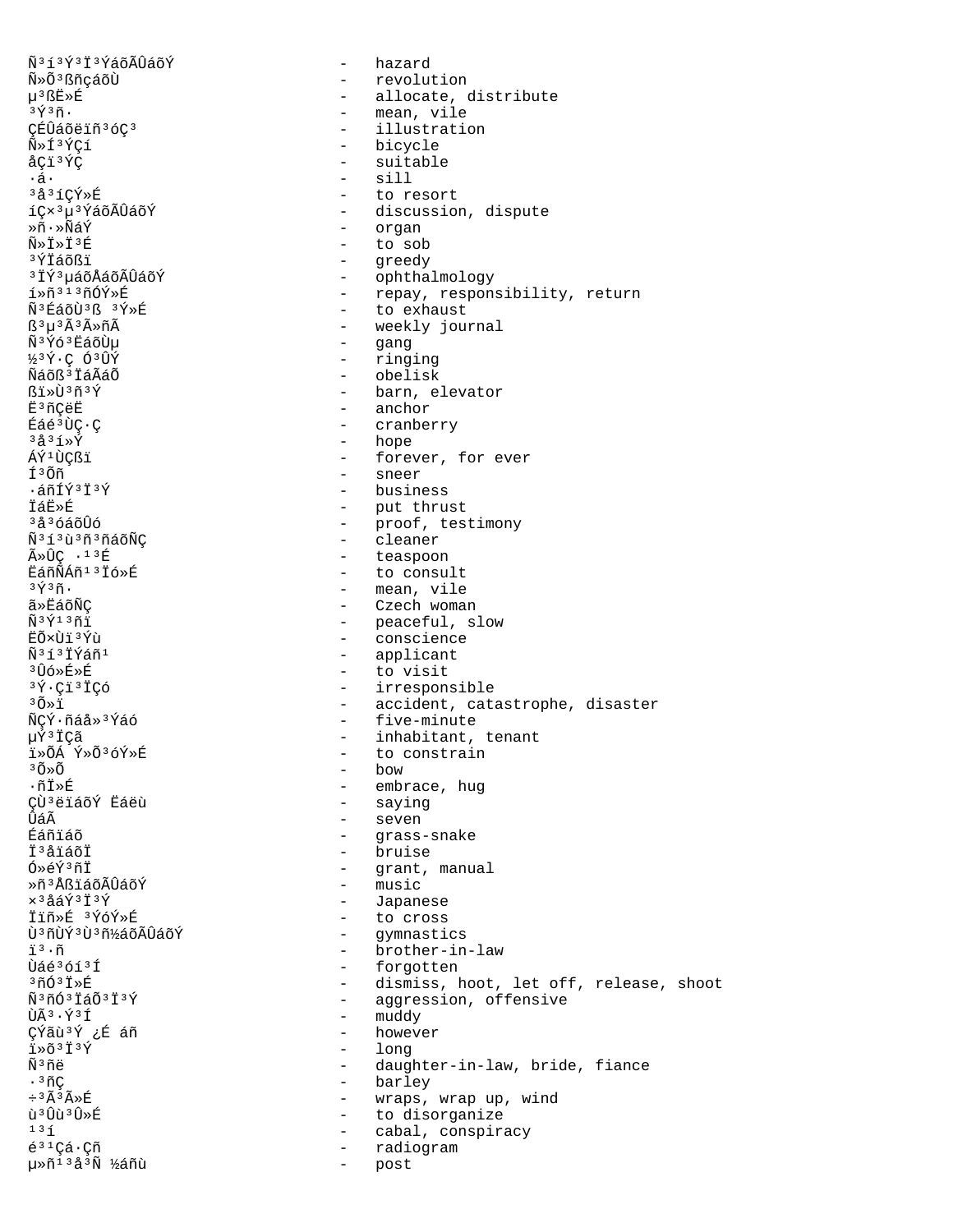aýıa<del>ù</del> - member<br>Ñ<sup>aý</sup>óªÝíáñ - member - crimin ѳÝó³Ýíáñ - criminal Ñ»ï»í³Ýùáí - owing to µÝ³·ÇïáõÃÛáõÝ - natural science ½í³ñ׳ÉÇ - amusing, funny Ϊ<sup>3</sup>éáõóáõÙ - construction<br>ûûõ<sup>3</sup>óÝ»É - construction - construction ûûõ<sup>3</sup>óÝ»É - to facilitate<br>û∙áõï - use, benefit, û·áõï - use, benefit, profit<br>Ã<sup>3</sup>É3Ý»É - lo plunder, to rob êɪÝ»É - to plunder, to rob<br>÷áËíñ»Å - to plunder, to rob և蒖ȁ - return match ȖϪûÕ»Ý - hardware - hardware - hardware<br>ªûñí»É - to burn <sup>3</sup>Ûñí»É - to burn<br>ÑñÃCé<sup>3</sup>ÛCÝ - to burn - to burn ÑñÃÇé<sup>3</sup>ÛÇÝ - rocket<br><sup>3</sup>Ù÷á÷<sup>3</sup>∙Cñ - report <sup>3</sup>Ù÷á÷<sup>3</sup>·Çñ - report - report<br>Ñ<sup>3</sup>Ý<sup>13</sup>ñiáñ»Ý - auietl Ñ<sup>3</sup>Ý<sup>13</sup>ñiáñ»Ý - quietly - quietly<br>Ñ<sup>3</sup>ïÏ<sup>3</sup>Ýß<sup>3</sup>Ï<sup>3</sup>Ý Ñ<sup>3</sup>ïÏ<sup>3</sup>Ýß<sup>3</sup>Ï<sup>3</sup>Ý - characteristic, indicative<br><sup>3</sup>ÝÝ»ñ»ÉC - characteristic, indicative <sup>3</sup>ÝÝ»ñ»ÉÇ - inexcusable - inexcusable<br>ëáíáñ»ÉÁ - inexcusable - doctrine, le ëáíáñ»ÉÁ - doctrine, learning<br>ËñªÙªÝ - doctrine, learning  $\frac{1}{2}$  $\frac{1}{2}$  $\frac{3}{2}$   $\frac{1}{2}$  $\frac{3}{2}$   $\frac{1}{2}$   $\frac{3}{2}$   $\frac{1}{2}$   $\frac{1}{2}$   $\frac{1}{2}$   $\frac{1}{2}$   $\frac{1}{2}$   $\frac{1}{2}$   $\frac{1}{2}$   $\frac{1}{2}$   $\frac{1}{2}$   $\frac{1}{2}$   $\frac{1}{2}$   $\frac{1}{2}$   $\frac{1}{2}$   $\frac{1}{2}$   $\frac{1}{2}$   $\frac{$  $13\acute{Y}13\acute{0}$ <br> $\ddot{\theta}a\ddot{\theta}e\ddot{\theta}a\ddot{\theta}3\ddot{\theta}3\ddot{\theta}1\ddot{\theta}$  - slow, on the sly ëáõë»ñªÙªñïÇÏ<br>ѪñëïªÑªñáõÃÛáõÝ - swordsman - swordsman ѪñëïªÑªñáõÃÛáõÝ - oppression<br>1áõñë ÙÕ»É <sup>1</sup>áõñë ÙÕ»É - to supersede<br>jijivî ï<sup>3</sup>Ï<sup>3</sup>Ýù - deposit, scum<br>ï<sup>3</sup>ñ»ñ<sup>3</sup>ÛCÝ - spontaneous ï<sup>3</sup>ñ»ñ<sup>3</sup>ÛÇÝ - spontaneous<br>tradistribution - spontaneous<br>- hockey sticle Ù<sup>3</sup>Ï<sup>3</sup>Ý - hockey stick, rod<br>Éáõë<sup>3</sup>ñÓ<sup>3</sup>Ï - hotographer - photographer<br>- cancel <sup>з</sup>Ýíªí»ñ Ѫῢªñ»É<br>ªÝ÷á÷áЁ <sup>3</sup>Ý÷á÷áË - constant, permanent<br>áõÃëáõÝ»ñáñ<sup>1</sup> - constant, permanent áõÃëáõÝ»ñáñ<sup>1</sup> - eightieth<br><sup>3</sup>Ýï<sup>3</sup>é - forest <sup>3</sup>Ýï<sup>3</sup>é - forest<br>ï<sup>3½</sup>Ù<sup>3</sup>íªíù - rorgani; Ϊ<sup>3</sup>½Ù<sup>3</sup>íªÍù - organism - organism<br>ÉáõÍáõÛà - solution ÉáõÍáõÛà - solution<br><sup>3</sup>é<sup>3</sup>cÝ»ñáõÙ - - - - - - - - - - before <sup>3</sup>é<sup>3</sup>çÝ»ñáõÙ - before<br>½•»ëi<sup>3</sup>íáñí»É - to dre: ½·»ëï³íáñí»É - to dress up <sup>3</sup>֑»-ËáñáõÝÏ - soup plate<br>áý≀ in»ýá - soup plate ÁÝ<sup>13</sup>Ù»ÝÁ - total<br><sup>3</sup>ñ∙»É<sup>3Ï»É - to bre</sup>  $35\cdot\sqrt{2}$  $35\cdot\sqrt{2}$ <br> $35\cdot\sqrt{2}$  - to break<br> $3\cdot\sqrt{2}$  - to insin  $3\frac{1}{2}$  $3\frac{1}{2}$  $\frac{1}{2}$  $\frac{1}{2}$  $\frac{1}{2}$  to insinuate, take, to inspire, to affect  $3\frac{1}{2}$  and  $\frac{1}{2}$  fragrant <sup>3</sup>Ýáõß<sup>3</sup>µáõÛñ - fragrant<br>Ù<sup>3</sup>ÕÓ - bile ÙºÕÓ - bile<br>ÓáõóCã - bile - bile - bile óáõóÇã - index, parameter, pointer ûÓ - snake<br>ûûªÙªÝ - snake - snake ûÛ<sup>3</sup>Ù<sup>3</sup>Ý - tea-pot<br>}é<sup>3</sup>íáï - tea-pot <sup>3</sup>é<sup>3</sup>íáï - morning - morning<br>áã áùC - mobody - nobody áã áùÇ - nobody  $3\overline{e}i\overline{0}3^1\overline{y}i\overline{3}y$ <br> $1\overline{f}3\overline{f}3\overline{y}$  - observatory<br> $1\overline{f}3\overline{f}3\overline{y}$  - money - money<br>- comic ÑáõÙáñÇëï<sup>3Ï3Ý</sup><br>ï<sup>3</sup>ùªóáõÙ ïªùªóáõÙ - heating<br>ï»Ý<sup>1</sup> - fever ï»Ý<sup>1</sup> - fever<br>û·ïª·áñÍ»É - touse û·ï<sup>3</sup>·áñÍ»É - to use, utilize<br>ÁÝiñ»É - select, choose, ÁÝïñ»É - select, choose, elect <sup>3</sup>ÝßÝáñÑù - awkward, inept<br>µ<sup>3</sup>Ó - open µ³ó - open Ñ»é<sup>3</sup>Ëáë - telephone - telephone<br>ÑCí<sup>3Ý13</sup>·CÝ - - - - painful  $\tilde{N}$ Çí $\tilde{Y}$ <sup>13</sup>·ÇÝ - painful<br>  $\tilde{O}$ <sup>3</sup>í<sup>3</sup>½»ñÍáõÙ - anaesth - anaesthetizing<br>- hawk ãªñªãÇáõÃÛáõÝ ªÝ»É<br>åªñu»ñáõÃÛáõÝ – paragraph<br>– true ×ßïáõÃÛáõÝ<br>÷á˷ݪªå»ï ևË•Ý<sup>13</sup>å»ï - lieutenant colonel<br>uÛáõñá - lieutenant colonel - bureau µéÇÝã - viburnum Ññáõß<sup>3</sup>Ï - cake, pastry<br>÷<sup>3</sup>ëï<sup>3</sup>ñÏ - - - - - - - - - - - - arqument, rea ÷³ëï³ñÏ - argument, reason  $3\tilde{D}$  $3\tilde{D}$  $3\tilde{B}$   $\tilde{E}$   $\tilde{B}$   $\tilde{B}$   $\tilde{B}$   $\tilde{B}$   $\tilde{B}$   $\tilde{B}$   $\tilde{B}$   $\tilde{B}$   $\tilde{B}$   $\tilde{B}$   $\tilde{B}$   $\tilde{B}$   $\tilde{B}$   $\tilde{B}$   $\tilde{B}$   $\tilde{B}$   $\tilde{B}$   $\tilde{B}$   $\tilde{B}$   $\tilde{B}$   $\tilde$ - already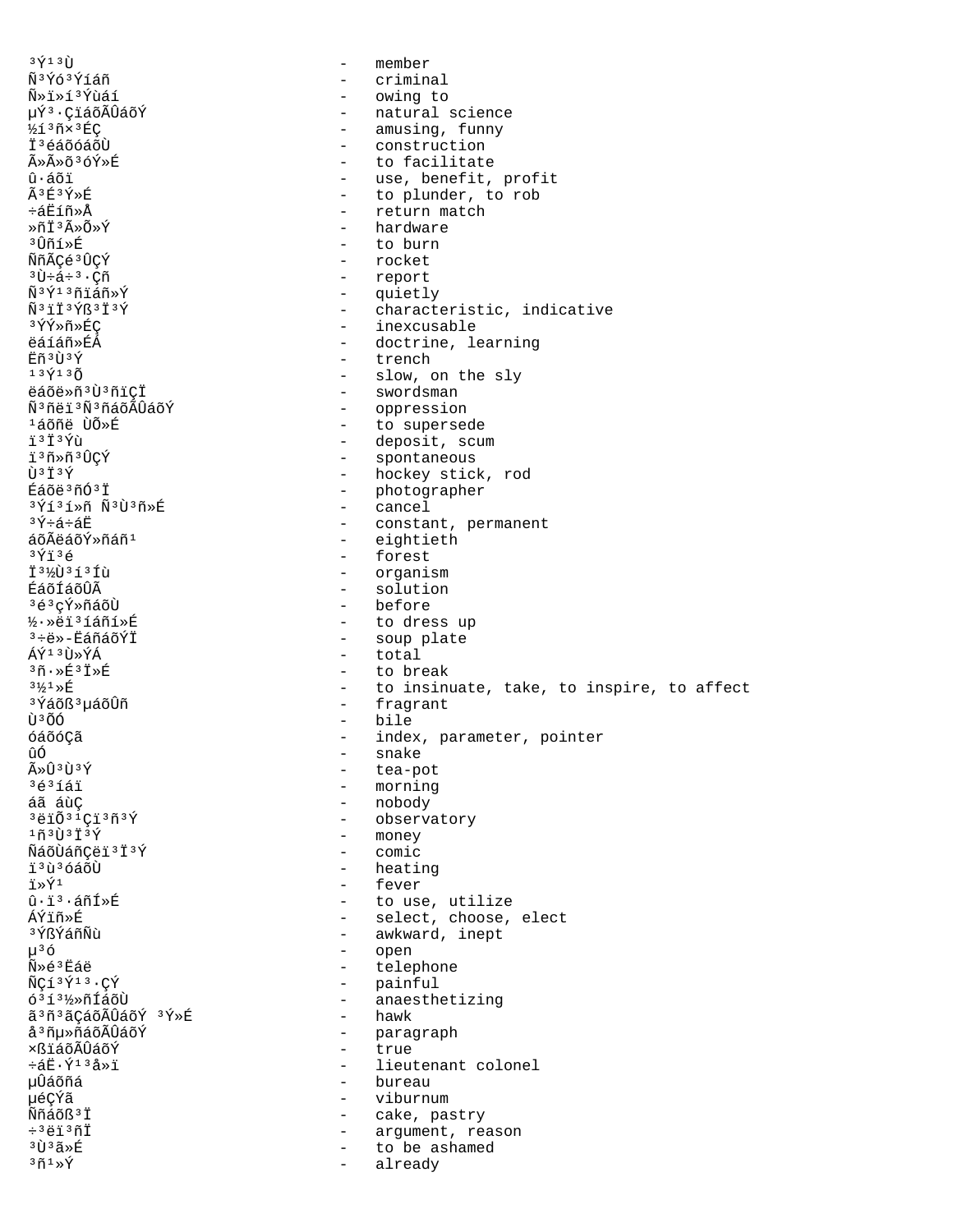3ÝÓÝí»ñ valorous, selfless, devoted  $\overline{a}$ óáõóCã  $\qquad \qquad$ index, parameter, pointer - manoeuvre ½áñ3Ë3Õ»ñ ½ÇÝ3Ã3÷áõÙ disarmament <sup>1</sup>Ûáõñ<sup>3</sup>·ñ·ÇéÝ - quick-tempered  $3\overline{Y}1\times\overline{e}3\overline{1}3\overline{Y}$ - uncertain, irresolute - heath, steppe  $73 + 3473$ - because, owing to å<sup>3</sup>ix<sup>3</sup>éáí  $-$  who, whom áí  $\tilde{N}$ <sup>3</sup> $1$   $\times$   $\tilde{E}$  $1$ <sup>3</sup> $\tilde{I}$ - appendix ⊭ีล์กัก∩์ - sheaf FñiÝ»É - to be frightened  $\mu$ <sup>3</sup> $\acute{\gamma}$ <sup>3</sup> $\ddot{\ddagger}$ <sup>3 $\acute{\gamma}$ </sup> - rational  $a^3E^3I$  $\omega_{\rm{max}}$ chamber, palace, ward - long since í<sup>3</sup>Õáõó ½áñ3Ñ3Ý1»ë - parade - injection ëñëÏáõÙ - careless  $\tilde{A}^3$  ÷ $\tilde{A}$ ÷ í  $^3$  Í - Percy å<sup>3</sup>ñëÇÏ  $1*\tilde{n}\tilde{Y}$ <sup>3</sup>·C $\tilde{n}$ - heading, title, name óó<sup>3</sup>I<sup>3</sup>Ùáõñç - trestle µ<sup>3</sup>×ÏáÝ<sup>3</sup>Ï - waist coat, vest  $\overline{Y}$  3  $\overline{1}$  3  $\overline{T}$ - letter  $*\tilde{n}$ ÷Ý»ñ3Ý. - motley น<sup>3</sup>ที0์ที<sup>3</sup> ชื่อค - loudspeaker  $3BE3n\widetilde{N}$ - country, earth, world xáå<sup>3</sup>Ý - rope, cable, mooring - to encounter, to meet Ñ<sup>3</sup>Ý<sup>1</sup>Çå»É - flag  $1$ ñáß  $0 \times 6^3 \cdot 4\tilde{n}$ í - needlework ½áõ·3ñ3Ý - toilet, lavatory áõÙ - whose - strap  $\ddot{T}$ <sup>3</sup> $R$ <sup>\*</sup> $\ddot{P}$ - to put forward, to move 3é3c B3ñÅ»É - scythe Ñินิล์õё <sup>3</sup>ñCáõÃÛáõÝ - manhood, prowess, velour, courage <sup>3</sup> Ûó ≫Éáõ - visitor ÉC<sup>31</sup>/áñ<sup>3</sup>·Cñ - power of attorney - smoke ÍáõË ÝÏ3ñÇã - artist, painter - dream  $*\tilde{n}^3\frac{1}{2}$ - compatriot Ñ<sup>3</sup>Ûñ»Ý<sup>3</sup> IóáõÑÇ - stepson Eáñà ïÕ3 - bureau µÛáõñá - naive <sup>1</sup>Ûáõñ<sup>3</sup>Ñ<sup>3</sup>í<sup>3</sup>i - bear Ñ»ï µ»ñ»É - whence áñi»õcó - qravel Ù<sup>3</sup>Ýñ<sup>3</sup>EC×  $-36339$ - valorous - decedent ÝÝc»óÛ3É Ï<sup>3</sup>ÝË3ñ.»ÉáõÙ - preventive maintenance Ñ∃ïáñ  $\omega_{\rm{max}}$ volume - to photograph Éáõë<sup>3</sup>Ýóù - end in itself CÝùÝ3Ýå3ï3Ï Ñ<sup>3</sup>ëÏ<sup>3</sup>óáõÃÛáõÝ - concept, conception ×ÝßáÕ - overwhelming áã ÙÇ Ó»õáí - in any way - above <sup>3</sup>í»ÉÇ µ<sup>3</sup>ñÓñ ç<sup>3</sup>ÛÉ<sup>3</sup>Ù  $\sim$ ostrich Ý»Õ<sup>3</sup>óÝáÕ - insulting บิงพีล์กับ 3 . ล์กี f - draper <sup>3</sup>ñÙ<sup>3</sup>i<sup>3</sup>íáñáõÙ - introduction - frog  $\cdot$ áñï 3Ý3ÝáõË  $-$  mint ó<sup>3</sup>ÝùC  $\equiv$ sowing ½ÇÝ3Ã3÷áõÙ  $\equiv$ disarmament Ȏû3Ï trio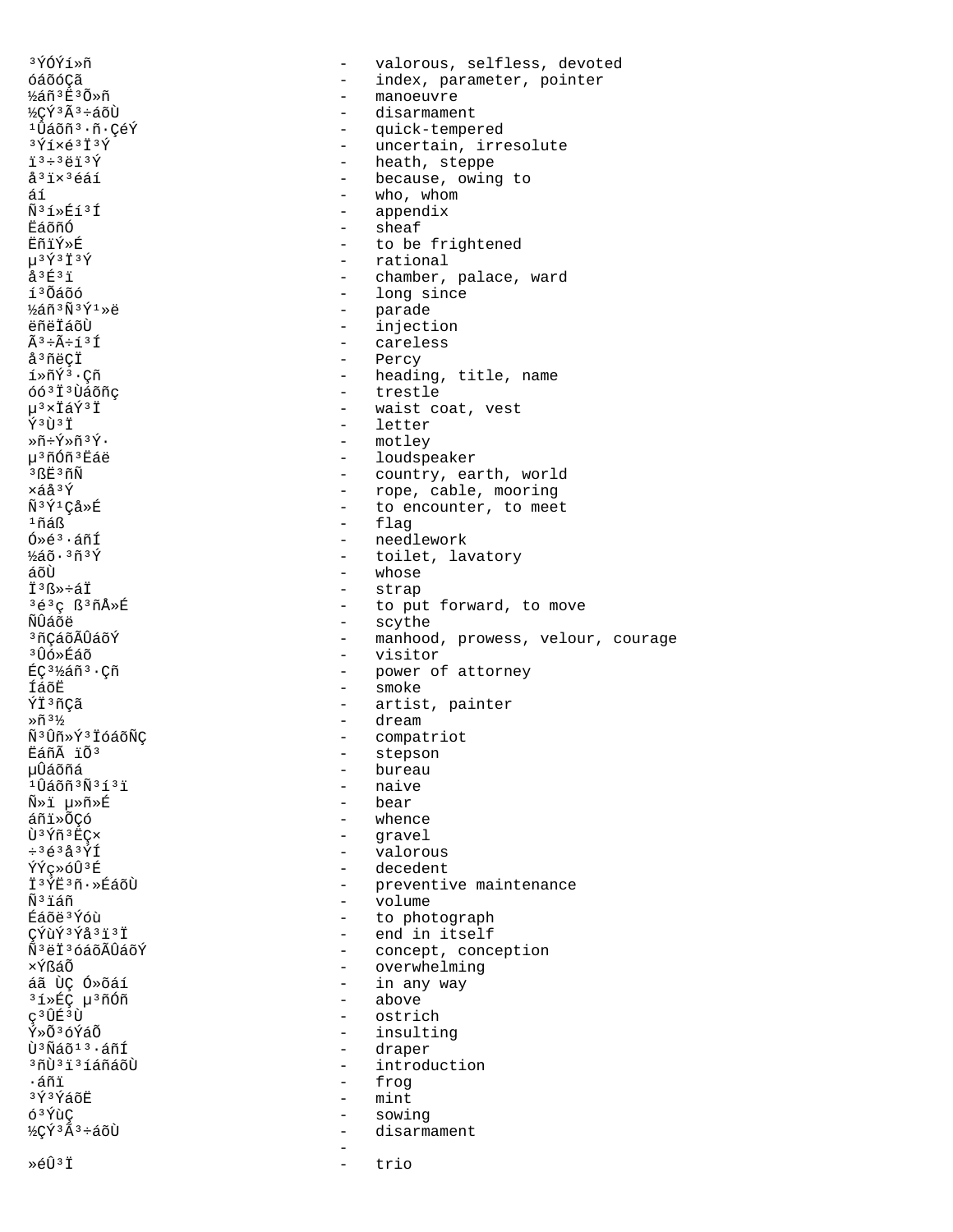$\widetilde{A} \gg \div$ dandruff, peel, sawdust  $\equiv$  $E \times 6 \times$  $\sim$ ceramic  $\tilde{N}$ <sup>3 $\tilde{Y}$ . 3 $\tilde{U}$ <sup>3 $\tilde{Y}$ ù</sup></sup>  $\sim$ circumstance Å<sup>3</sup>Ù<sup>3</sup>ÝáõÙ arrival **İÇi**ȃ - to put in pawn  $13\overline{1}$   $\rightarrow$   $03\overline{1}$ - no weather ÉáõÍáõÙ - outcome - minor, secondarily Ȗİñáñ<sup>13</sup>İ3Ý ∙Ýáñ1 - buyer, client - affair  $u^3 \hat{Y}$ Éáõë3Ù÷á÷ - lamp shade - utility û·ï'ï'ñáõÃÛáõÝ ∙áõÛÝ ïªÉÁ - colouring - pass, re-gross<br>- starchy É»éÝ3Ýóù ûëÉ3Û3Í - dirge  $\tilde{N}$ á $\cdot \times \tilde{N}$ <sup>3</sup>Ý·Çëï 3é3ÝÓÝ3Ñ3ïáõÏ - characteristic, indicative, special ûß<sup>3</sup>ñ<sup>3</sup>Ï - syrup ÑáÕ<sup>3</sup>·áñÍáõÃÛáõÝ - agriculture Ñ<sup>3</sup>Ý<sup>1</sup>Çë<sup>3</sup>Ý<sup>3</sup>É - to represent - agriculture ÑáÕ<sup>3</sup>·áñÍáõÃÛáõÝ .ȖªÏßé»É - prevail - to use  $\hat{\mathbf{n}} \cdot \hat{\mathbf{i}}$   $\hat{\mathbf{r}}$  $1*7*7*7*7*7*F$ - rehabilitate, restore, renew, resume, revive บิ่»น้» ที่<sup>3</sup> หิตท์ล์ดี A๊บิล์ดีที่ - mechanical engineering - naked Ù»ñÏ'àªñ'Ýáó áãÝãªóÝ»É - exterminate, cancel, specify - rate İáõñë ãÑ ªëÏ ªÝ ªÉÁ - misunderstanding - widow <sup>3</sup>ÛñÇ İÇÝ - mat-bag å<sup>3</sup>ñİÇİ ȖÏ3ñ3xÇï ÏáßÇÏ - boot ÉC<sup>31</sup>⁄áñ - proxy, representative - booth, box, stall Ïñå<sup>3</sup>Ï - to clean, to collect, to save  $\tilde{N}$ <sup>3</sup> $\tilde{1}$ <sup>3</sup> $\tilde{1}$ <sup>3</sup> $\tilde{R}$  $6*$ ñu<sup>3</sup> $\ddot{1}$ <sup>3</sup> $\acute{2}$ áõÃ $\hat{0}$ áõÝ - arrest Tái3ñ3T  $-$  fraction  $3$ Ùñ $3$ åÝ $1$ ȃ - harden, to strengthen - frontiersman  $\ddot{e}$ <sup>3</sup> $\tilde{N}\dot{U}$ <sup>3</sup> $\acute{Y}$ <sup>3</sup> $\ddot{d}$ <sup>3</sup> $\tilde{N}$ - bough áëïáï ù<sup>3</sup>ç<sup>3</sup>É»ñ»É - to encourage - stop Ï3Ý·ÝÇñ  $i * e^{313}$ ki - outlook - friend, girlfriend µ<sup>3</sup>ñ»Ï<sup>3</sup>ÙáõÑC ÁÝÃ36ù ëï3Ý3É - to turn around - present ÙáõÛÝ **½Cc»丘**  $\sim$  10  $\,$ to concede - lightning R<sup>3</sup>ÝÃ 3ß3Ï»ñiáõÑC - schoolgirl, pupil - following  $\tilde{N} \gg \tilde{1} \gg \tilde{C} \hat{U}$ <sup>3</sup> E ѪÛÑáÛ»É - to abuse, to swear - be perplexed, be surprised ½3ñÙ3Ý3É - there is no time Å<sup>3</sup>Ù<sup>3</sup>Ý<sup>3</sup>Ï ãÏ<sup>3</sup> ѪÉã»É - to thaw  $1\acute{a}\tilde{0}$  $3\acute{o}\acute{a}\tilde{0}$ - shiver, shivering  $-$  swim ÉáÕ ï3É ½»ÛÃáõÝ - olive Í<sup>3</sup>ÝñáõÃÛáõÝ - cargo - quarry ù 3 ñÑ 3 Ýù ÑÝ3ñ3Ýù - invention - by travel 3ÝóÝ»ÉCë İЗå - connection, armband, loop, node, knot å<sup>3</sup>ùëCÙ<sup>3</sup>ï - cracker  $\sim$   $-$ ÏÇå close íÝ3ë3Ï3ñ harmful  $\sim$ ∙ñáÑáõÙ attack  $\sim$ 31ȃÇ »ñÏ3ñ longer  $\sim$ <sup>1</sup>ñë»õáñ»É find out, reveal, detect, show  $\sim$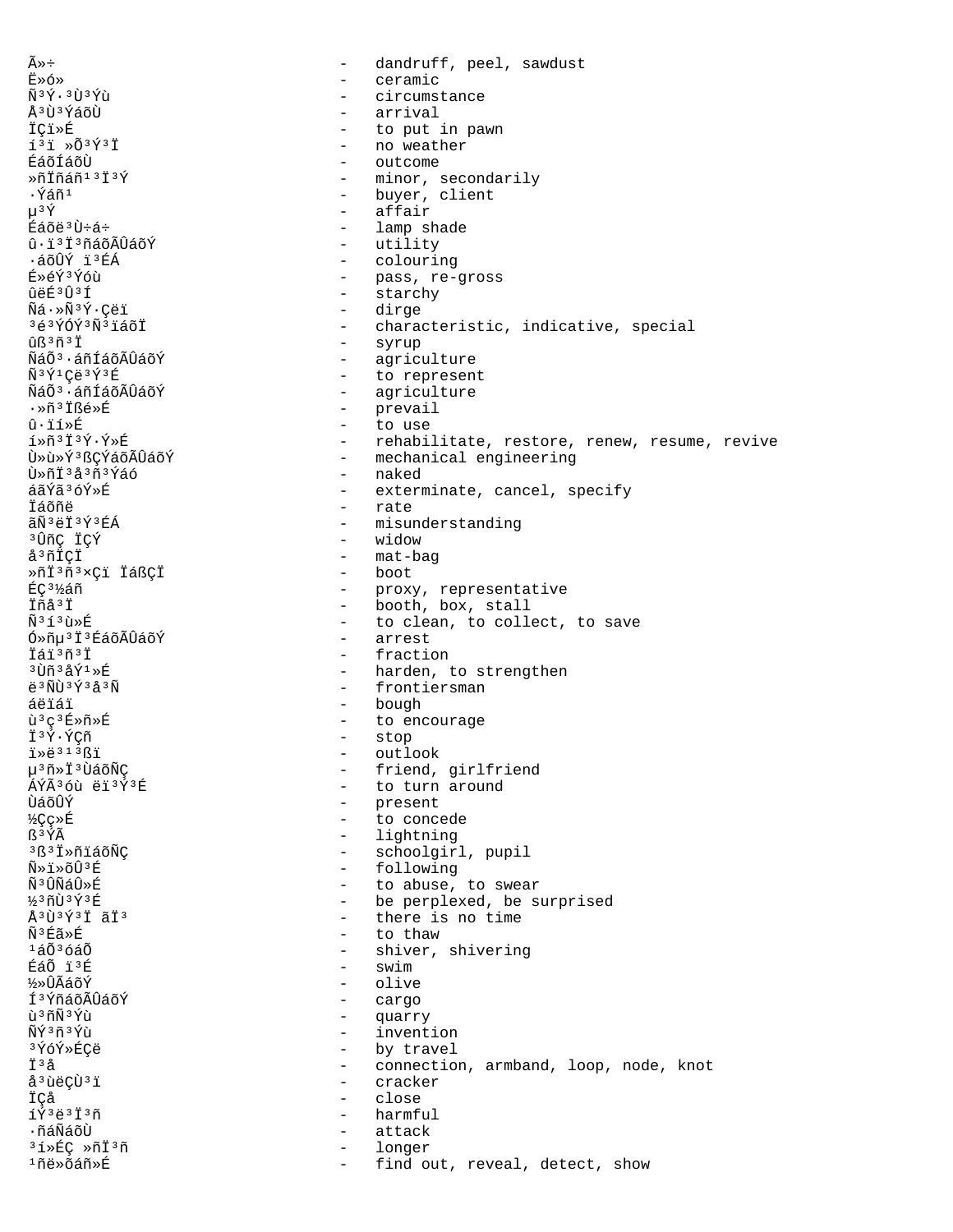$\tilde{a}$ <sup>3 $\tilde{n}$ 3.  $\tilde{a}$   $\tilde{o}$ ß<sup>3 $\tilde{T}$ </sup></sup> sinister  $\sim$ uáõÅùáõÛñ - trained nurse ÉÇ<sup>3</sup>ñÅ»ù - high-grade µÛáõñ»Õ<sup>3</sup>ÛÇÝ - crystalline - sincere 3ÝŤ≫ÕÍ  $3\bar{y}$ å $3\bar{R}$ iá $\bar{Y}$ - informal <sup>3</sup>ÝÏ<sup>3</sup>ñ·áõÃÛáõÝ - disorder - iron  $36140$ - syrup  $<sup>1</sup>$  $R<sup>3</sup>$  $<sup>7</sup>$  $<sup>7</sup>$ </sup></sup></sup> - cranberry Éáé<sup>3</sup>ÙC·C  $3\overrightarrow{a} \times \widetilde{0}$ - needle **TIÃCÝ** - dark, gloomy  $\div$ <sup>3</sup>ÛÉ»óñ<sup>3</sup>Í - varnished Ùái<sup>3</sup>íáñ - approximate, provisional - to freshen, to refresh, to update Ã3ñÙ3óÝ»É - unshakeable <sup>3</sup>ÝÏáïñáõÙ - cake, pastry<br>- to forbid, to prohibit, proclaim Ññáõß<sup>3</sup>İ  $35.85$ - to overdue Å<sup>3</sup>ÙÏ»ïÝ <sup>3</sup>ÝóÏ<sup>3</sup>óÝ»É ิ ⊤ึิ≫ñ  $-$  old ÓÝÑ3É - thaw ≫ñŤáõëáí - together - to make laugh ÍCÍ3Õ»óÝ»É - beak İïáõó - to announce ÃÝ13ÝáÃ  $\cdot$ áé $\cdot$ áé $^3$ É  $-$  shout <sup>3</sup>éáÕç<sup>3</sup>·ÇiáõÃÛáõÝ - hygiene - nice Ñ3Ù3Ïñ»ÉÇ - to sound ÑÝã≫É - enter, make the way Ùáõiù ·áñÍ»É - bath, bathhouse ÉáÕªñªÝ f<sup>3</sup>fi<sup>3</sup>·ñ»É - to cipher - summer residence  $3\tilde{1}$  $363\tilde{1}$  $46$ - displeasure, trouble, disappointment ïѪ×áõÃÛáõÝ - overweening ã<sup>3</sup>÷Có <sup>1</sup>áõñë  $3$   $\hat{1}$   $\hat{1}$  $\hat{2}$   $3$   $\hat{4}$   $3$   $\hat{5}$   $3$   $\hat{7}$   $3$   $\hat{1}$  $\hat{5}$   $\hat{1}$ - to spoil - become <u> 수 3 1</u>/<sub>≫</sub> 도 Ñ3ÕûÉÁ - prize Çñ<sup>3</sup>íáõÝù áõÝ»Ý<sup>3</sup>É - to be entitled - film, put µ»Ù31ñ»É - piglet<br>- drill bit Ëá×Ïáñ . 3 ÛÉCÏáÝ Ó<sup>3</sup>EáõÙ - at the left, on the left  $\cdot$ áõÝ $^3 \cdot \tilde{\otimes}$ Õ - colourful ÃRÝ3Ù3Ýù - hostile - to devote ÁÝÍ3Û»É - stove **ÑÝáó**  $\ddot{\rho}$ កំ $\ddot{\text{M}}$ - gallery, hall  $\tilde{Y}$ <sup>3 $\tilde{N}$ 3 $\tilde{Y}$ C</sup> - deviation, withdrawal - bay, gulf Íáó - undoubtedly  $3\overline{Y}13\overline{e}13\overline{1}$ - champion é»Ïáñ<sup>13</sup>ICñ - prospectus<br>- once, time åáÕáï<sup>3</sup>  $\tilde{U} * \tilde{I}$   $3 \tilde{Y} \cdot 3 \tilde{U}$ - evaporation ᇃáñßç<sup>3</sup>óáõÙ - around ßñç<sup>3</sup>Ý 3Ý»Éáí <sup>3</sup>ÍË<sup>3</sup>Ñáï - intoxication ÃÕÃÇ Ã3÷áÝ - waste paper - Rumania èáõÙCÝC3 ã 3 ñ 3 x x Cá õ Ã Û á õ Ý - prank, tricks - Russian éáõë  $\cdot \times 1$   $\Gamma$   $\sqrt{Y}$   $\uparrow$   $3 \land 3 \not\vdash \times \mathbb{R}$ - topple ëáíáñáõÛÃ - custom, usage - directory, help, pointer i»Õ»Ï<sup>3</sup>ïáõ - exception µ<sup>3</sup>óªéáõÃÛáõÝ áñi≫Õ  $\sim$ where?  $\div$ áË $31$ ñ»É shift, carry, to transport Ññ<sup>363</sup>Ý<sup>3</sup>İÇñ musketeer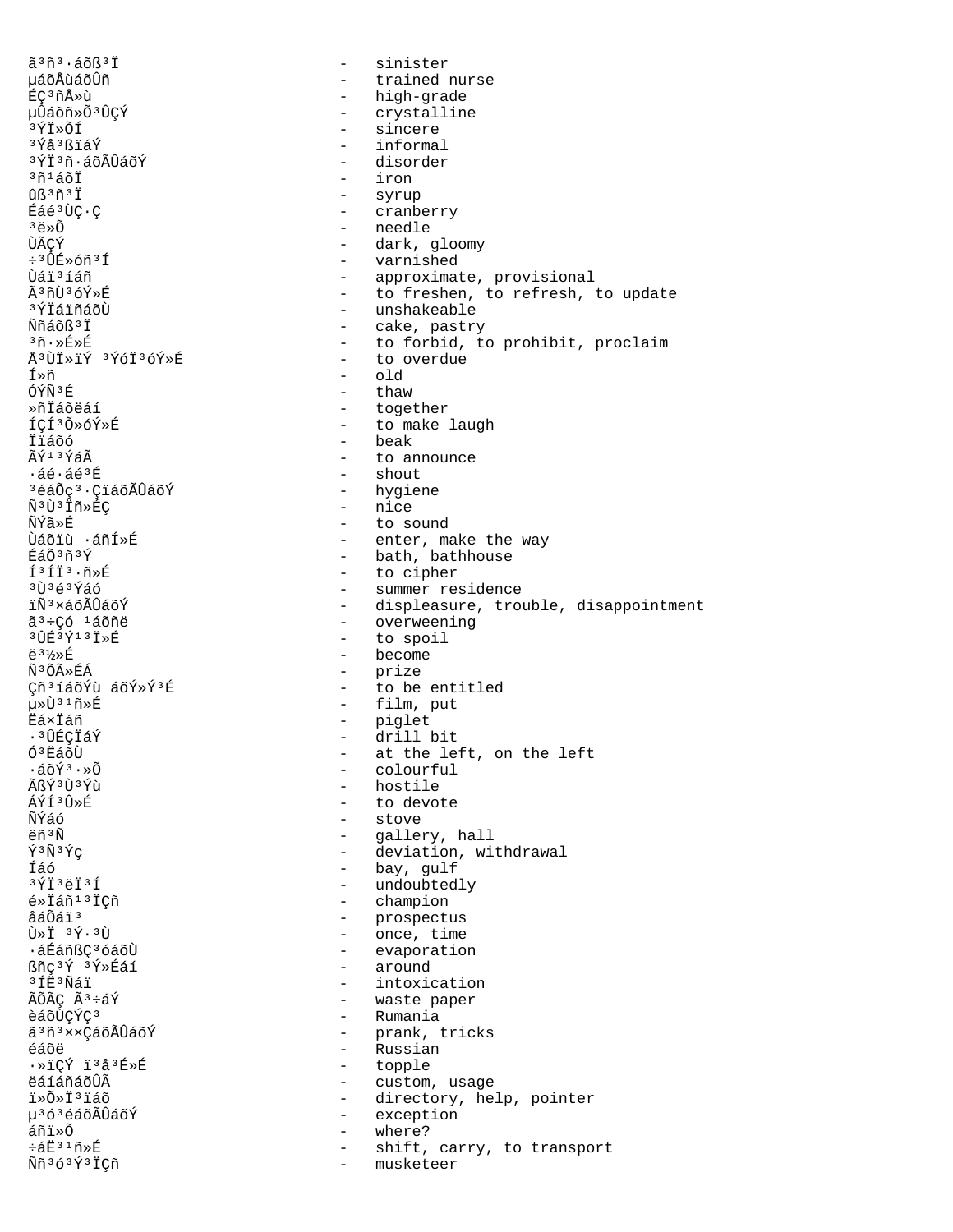ÉáõÍ»É dissolve, purge, solve, untie  $\qquad \qquad 300036$  $\equiv$ tanned  $\tilde{N}$ á $\cdot$  $3\tilde{1}$  $3\tilde{n}$ careful  $\equiv$ áõéáõóù tumour Ã3Ã3ñ3Ï3Ý Tatar  $\sim$  $\div$ áË $^3$ ñ»Ý in exchange  $\sim$ Ȗ»ùÑ3ñÛáõñ3ÙÛ3Ï - tercentenary <sup>3</sup>ñÛáõÝ<sup>3</sup>ÑáëáõÃÛáõÝ - bleeding - exemplary ûñÇÝ<sup>3</sup> Ï»ÉÇ - mark, be stipulated, miss íñCå»É  $\tilde{U}$ <sup>3</sup> $\tilde{I}$ <sup>3</sup> $\tilde{D}$ - matter - mean, ugly 33%ñ»ÉC ÉáõÙ3íáñ»É - to illuminate  $1*$ ñ<sup>313</sup>ñÓÝ»É - repay, responsibility, return - Swiss  $\frac{1}{2}$   $\frac{1}{2}$   $\frac{1}{2}$   $\frac{1}{2}$   $\frac{1}{2}$   $\frac{1}{2}$   $\frac{1}{2}$   $\frac{1}{2}$  $\times$ <sup>3</sup> $\tilde{n}$ å - bacon, fat µáõù - blizzard, tempestuous Ë<sup>3</sup>µáõëÇÏ - deceptive  $\mu$ <sup>313 $\tilde{n}$ 3 $\tilde{n}$ </sup> - decent, satisfactorily, satisfactory  $-$  south  $\tilde{N}$ <sup>3 $\tilde{n}$ 3 $\tilde{1}$ </sup>  $\tilde{U}$ » $\tilde{T}$ 3 $\tilde{T}$ 3 $\tilde{T}$ 3 $\tilde{R}$ - bulky  $\tilde{N}$ <sup>3</sup> $\tilde{f}$ <sup>3</sup> $\tilde{Y}$ <sup>3</sup> $\tilde{f}$ - cruiser - paid íx<sup>3</sup>ñáõíC - caretaker  $\tilde{N}$ <sup>313</sup> $\tilde{n}$ <sup>3</sup> $\tilde{n}$ <sup>3</sup>ݵ»ññCáõÃÛáõÝ - poor harvest cñí»Å - waterfall ÃáõÛÉ3 ïñ»É - mild, weak  $a^3\tilde{n}$ :  $3\tilde{l}$   $\times$   $E$  $\sim$ to capture - timber 3Ýï3é3ÝÛáõÃ ½3½ñ»ÉC - mean, ugly <sup>3</sup>Ýíñ<sup>1</sup>áí - imperturbable **E**áõÃ - key **􇃇ñí**ȃ - be mistaken, lose the way - exception µ<sup>3</sup>ó<sup>3</sup>éáõÃÛáõÝ - superimposed 毂Ý3 · Çñ - to brush ë3Ýñ»É  $3F$ Cù - wave  $3\,\tilde{\rm Y}\tilde{\rm N}$  $3\,\tilde{\rm 1}$  $3\,\tilde{\rm A}\!\gg\!\tilde{\rm e}$ - personally µ3ñáÛ3Ï3Ý - ethic, moral - recently í»ñc»ñë ëÇÝûïÇÏ3  $\frac{1}{2}$  . weatherman  $a^3E^3\tilde{n}^3E1$ tuberculosis  $\sim$  $\cdot$   $\frac{3\pi}{5}$   $\frac{3\pi}{10}$ disgust  $\sim$ ѻi31ÇÙáõÃÛáõÝ  $\sim$ reaction Éóí<sup>3</sup>Í  $-$  full - measure  $ilde{a}$ <sup>3</sup> ÷ » $E$ - move ∙áÕÃ≫óÝ≫Ŕ - touchy  $\tilde{Y} \times \tilde{O}$  3  $\tilde{O} \times \tilde{O}$ <sup>3</sup>ที1์ ≫Eึบ้ - prohibition - rubber é»ïCÝ - competent  $\widetilde{\text{cn}}^3\frac{1}{2}\times\ddot{\text{I}}$  $\,$  stand  $6a\tilde{0}631\tilde{n}3 \div x\tilde{0}\tilde{1}$  $\div$ <sup>3</sup> $\ddot{\mathrm{T}}$ <sup>3</sup> $\acute{\mathrm{T}}$ <sup>3</sup> $\ddot{\mathrm{T}}$ - shutter  $\tilde{A}^3 \div 3 \tilde{Y}$ óCÏ - transparent, to enter, to make the way ëï3Ý3É - take, generate, obtain, receive - imaginary  $*\tilde{n}*\tilde{o}^3\tilde{1}^3\hat{U}^3\tilde{1}^3\tilde{Y}$ İ3é3í3ñáõÃÛáõÝ - government - adverb Ù<sup>3</sup> Iu<sup>3</sup>Û - accustom, adapt, to get used  $A\tilde{V}$ i» $E3\tilde{V}3\tilde{E}$  $\sqrt{3}$  1  $3\frac{1}{2}$   $\sqrt{1}$  $\sim$  10  $\,$ captain  $\ddot{\rho} \times \ddot{\Omega} \times \ddot{\Omega}$ - knob, button, steadfast, gaze - mulberry  $\widetilde{A}$ ล์ $\widetilde{A}$  $\widetilde{A}$  $\widetilde{J}$  $\widetilde{T}$ Ñ»ñÃ3÷áË3ÛÇÝ - replaceable - shaggy µñ<sup>1</sup>áï  $\sim$   $-$ ½3ñÙ3Ý3ÉÇ ¿ surprisingly E½»É - break off, break, tear ëáxáõï pine-forest  $\sim$  $3\text{a}^3$ ëï $3\text{m}^3$ Ý  $\sim$ refuge, shelter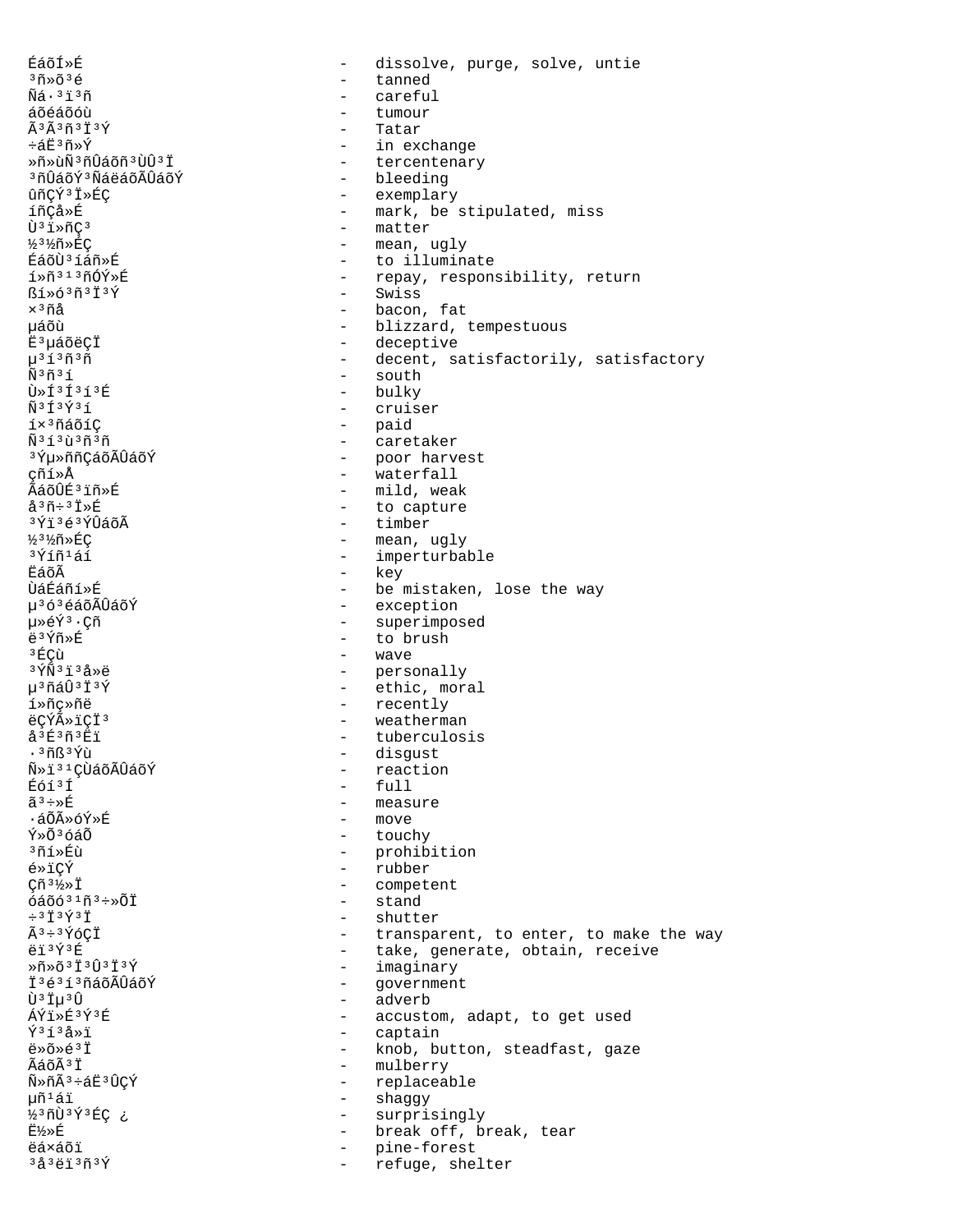uáÕáûÉ protest  $\sim$  $3a3e13f$  $\frac{1}{2}$  . shelter - description ÝÏ3ñ3.ñáõÃÛáõÝ - examination, roadstead ëïáõ·<sup>3</sup>ñù Í≫ñ  $old$ ß<sup>3</sup>ñáõÝ<sup>3</sup>Ï always  $\widetilde{\text{N}}\widetilde{\text{n}} \gg 3$ - Jew ù<sup>3</sup>ÙC - breeze, wind - exercise book ï»ïñ'ï - missing ûñC ûûõ Ñ<sup>3</sup>Ý·Cëï - respite  $\tilde{u}$ <sup>3</sup> $\tilde{e}$ <sup>3</sup> $\tilde{e}$ ãõÝ - forty - assemblage . 3 ÝÓáõÙ  $\tilde{N} \geq \tilde{e}^3 \cdot \tilde{n}^3 \tilde{I}^3 \tilde{Y}$ - telegraphic - suburb  $3013003$ Ë3Ý·3ñáõÙÝ»ñ - hindrances ç»ñÙáó - greenhouse, hotbed, hothouse - to occlude **Eó**3Ý»É  $\acute{\mathrm{O}}\cdot\!\ast\acute{\mathrm{E}}$ - pull, strain, stretch, tighten, fasten Çñ<sup>313</sup>Ñ<sup>313</sup>ë<sup>3</sup>ñáõÃÛáõÝ  $\sim$ equality óáõÛó - demonstrate <sup>3</sup>ÝÑñ<sup>3</sup>Å≫ßï - indispensable, not taken, necessary - sweet İáÝý»ï <sup>3</sup>ñÇ - courageous TáßCIC IñáõÝI - heel **KCcáõÙ** - concession  $\tilde{N}\tilde{n}$ <sup>3 $\tilde{N}$ 3 $\tilde{Y}$ .</sup> - indication, installation Ã3ó3óÝ»É - to wet É»éÝ3·Ý3óáõÃÛáõÝ - mountain climbing  $E^3\mu\nu E$ - deceive, cheat, take-in  $3\tilde{u}$  $3\tilde{0}$  $3\tilde{0}$ - cock µ≫Ïáñ - clod, splinter, fragment, lump - sorrow **Uanuau** - penal ïáõ·3Ý3ÛCÝ  $f^3$  $6$  $\rightarrow$  $R$ - heat, set fire, furnace, burn - basket บินิล์ก์  $13\rho$ iC $3\rho$  $1\times$ É - educate, bring up ëáõï<sup>3</sup>Ï - ruby ãÑ ªëÏ ªÝ ªÉÁ - misunderstanding - inexperienced ªÝ÷áñÓ - Armenian  $\tilde{N}$ <sup>3</sup> $\hat{U}$ Ȗ»Ý  $\cdot$ óí»É - throw ëå<sup>3</sup>Ýí<sup>3</sup>Í - murdered Ó»éùÁ ï3É  $\sim$ to hand  $31*EC E31$ - better - maximum µ<sup>3</sup>ñÓñ<sup>3</sup>·áõÛÝ - give up, reject Ù»ñÅ»É - vain  $+363$ tì $56$ ևùñ 3 Ù 3 ëÝáõÃÛáõÝ - minority - assistant i»õ3ï3É ·»ñ3½3Ýó»É - exceed, overtake, surpass - sale  $1<sup>3</sup> \times 3$ éù 3ÝÏ3ñ∙áõÃÛáõÝ  $\frac{1}{2}$  . disorder - bends, burden, cargo, load 毂  $1\text{\AA}\mu$ <sup>3</sup> $\text{\AA}$ - unfortunate, unhappy - purl **ËáËáçÛáõÝ**  $F \times 6 \times$  $\sim$ ceramic å<sup>3</sup>É<sup>3</sup>ñ<sup>3</sup>Eï - tuberculosis  $\mu$ <sup>3</sup>U $\mu$ <sup>3</sup>I<sup>\*</sup> - cotton ͪ·áõÙ - origin, occurrence í»ñ<sup>3</sup>I<sup>3</sup>éáõó»É - reorganize, reconstruct, transform - composer  $*$ ñ  $*$   $*$   $*$   $*$   $*$  $363cE3660$ - progress eÝÝ13Ï3ñ.  $\sim$   $^{-1}$ diet Ñ<sup>3</sup>ëï<sup>3</sup>ï»É to confirm, ratify, testify  $\sim$ áõñí<sup>3</sup>·Çñ  $\sim$ prospectus Ñáïáï»É to smell ÉáñÇÏ quail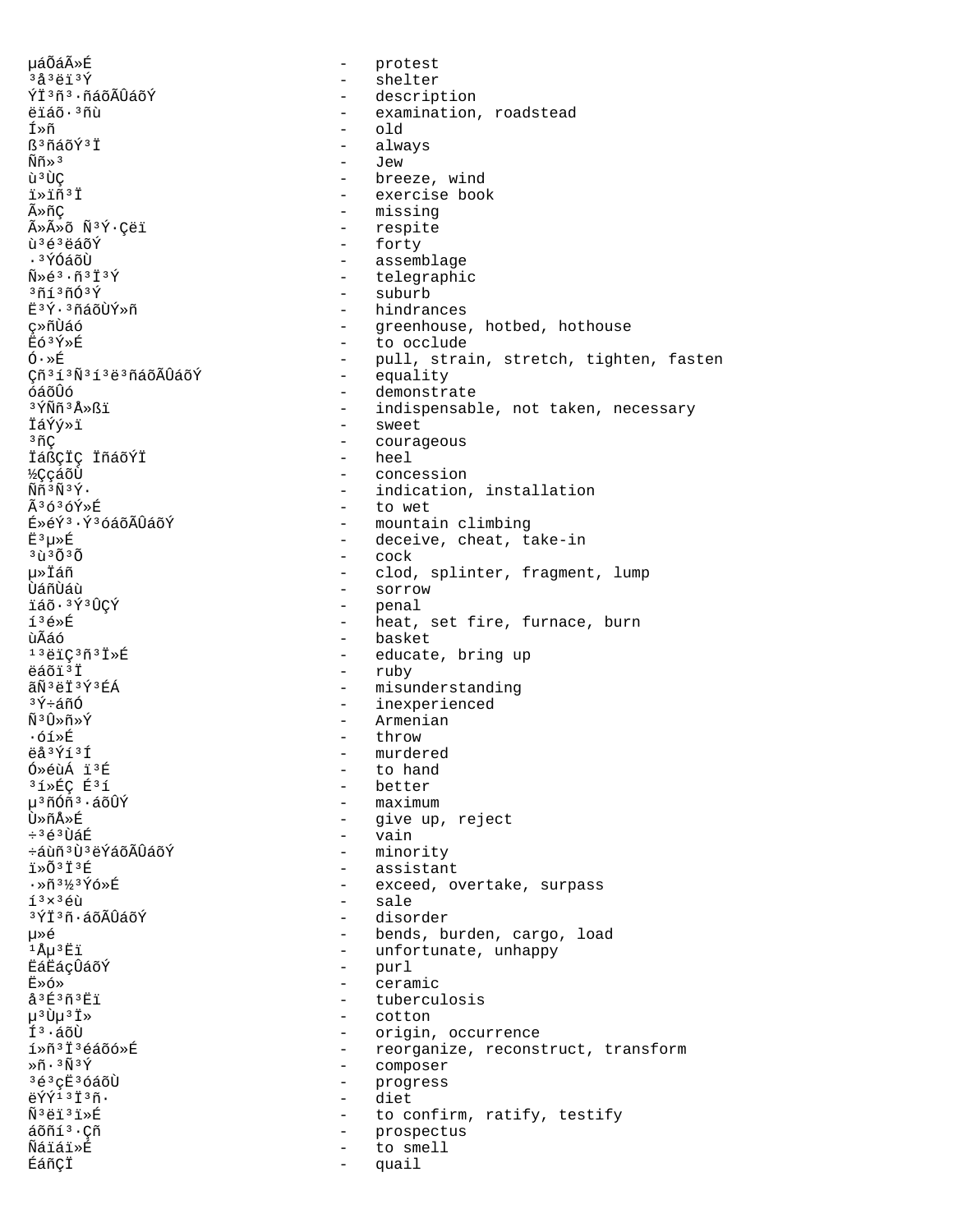ѳ½³Éáí Ãù»É - hawk ïºùºóáõÙ - heating<br>µºñáÛºïºÝ - heating - heating - heating - heating - heating - heating - heating - heating - heating - heating µ<sup>3</sup>ñáÛ<sup>3</sup>Ï<sup>3</sup>Ý - ethic, moral<br>÷áëï<sup>3</sup>ïáõÝ - - - - post office ÷áëï³ïáõÝ - post office ·»ñÑá·Ý»É - overtire <sup>3</sup>ÙáõëÝ<sup>3</sup>ÉáõÍáõÃÛáõÝ - divorce<br>óáõó<sup>3</sup>ÝÙáõß óáõó<sup>3</sup>ÝÙáõß - exhibit<br>ÑCí<sup>3</sup>Ý<sup>13</sup>·CÝ - exhibit - painful ÑÇí<sup>3Ý13</sup>·ÇÝ - painful - painful<br>ï<sup>3</sup>ëÝÑÇÝ· - - - - fifteen ï³ëÝÑÇÝ· - fifteen µ<sup>3</sup>ñÓñ <sup>3</sup>ñ<sup>3</sup>·áõÃÛ<sup>3</sup>Ý - high-speed<br>·»Õ<sup>3½3</sup>ñ<sup>13</sup>ÛCÝ - - decorative  $\cdot \times 0.3\frac{1}{2}3\frac{1}{1}30\frac{1}{1}$   $\times 30.3\frac{1}{1}30$   $\times 30.3\frac{1}{1}30$   $\times 30.3\frac{1}{1}30$   $\times 30.3\frac{1}{1}30$   $\times 30.3\frac{1}{1}30$   $\times 30.3\frac{1}{1}30$   $\times 30.3\frac{1}{1}30$   $\times 30.3\frac{1}{1}30$   $\times 30.3\frac{1}{1}30$   $\times 30.3\frac{1}{1}$ ×<sup>3</sup>Û - seagull<br>Ñ»Õ<sup>3</sup>÷áËáõÃÛáõÝ - revolut Ñ»Õ<sup>3</sup>÷áËáõÃÛáõÝ - revolution<br>∂ÛëùªÝ - it is so mu <sup>3</sup>Ûëù<sup>3</sup>Ý - it is so much<br><sup>3É</sup><sup>3</sup>ñÏáï - it is so much  $3E^3$ ñÏáï  $-$  slacker, indolent, lazy, duffer, languid<br> $1 \text{ nA}$ ȃ <sup>1</sup>ñÅ»É - to break<br>Ñ»ñù»É - to denv Ñ»ñù»É - to deny ó³Í ÇçÝ»É - move down å»ïù i need, requirement<br>3gË3ï3íáñáõÑÇ i completed, requirement <sup>3</sup>ßË<sup>3</sup>ï<sup>3</sup>íáñáõÑÇ - e working woman<br>å<sup>3</sup>ñ½<sup>3</sup>ÙCï åªñ½ªÙÇï - naive - naive<br>ªÝïݪÉ - to be  $3\overline{Y}$ i $\overline{Y}$ <sup>3</sup> $\overline{Y}$ <sup>3</sup> $\overline{Y}$ <sup>3</sup> $\overline{Y}$ <sup>3</sup> $\overline{Y}$ <sup>3</sup> $\overline{Y}$ <sup>3</sup> $\overline{Y}$ <sup>3</sup> $\overline{Y}$ <sup>3</sup> $\overline{Y}$ <sup>3</sup> $\overline{Y}$ <sup>3</sup> $\overline{Y}$ <sup>3</sup> $\overline{Y}$ <sup>3</sup> $\overline{Y}$ <sup>3</sup> $\overline{Y}$ <sup>3</sup> $\overline{Y}$ <sup>3</sup> $\overline{Y}$ <sup>3</sup> $\overline{Y}$ <sup>3</sup> $\overline{Y}$ - magnificent, natty<br>- above <sup>3</sup>í»ÉÇ μ<sup>3</sup>ñÓñ<br>ûñ»Ý<sup>3</sup>Ï<sup>3</sup>ÝáõÃÛáõÝ ûñ»ÝªÏªÝáõÃÛáõÝ - legality<br>÷ï»É - decay.r ֕ȃ - decay, rot ÉÇïíáõÑÇ - Lithuanian Å<sup>3</sup>å<sup>3</sup>í»Ý - ribbon, tape<br>1. ribbon, tape - ribbon, tape - ribbon, tape - ribbon, tape - ribbon, tape - ribbon, tape - ribbon, tape - ri ½ñÏáõÙ - deprivation<br>ÍáíªÍáó - component - bay, qulf Íáí<sup>3</sup>Íáó - bay, gulf<br>j<sup>3</sup>÷<sup>3†</sup> - flat.tri ï<sup>3</sup>÷<sup>3</sup>Ï - flat, trite<br>ËáËáçÛáõÝ - purl ËáËáçÛáõÝ - purl <sup>3</sup>ÝÑ<sup>3</sup>Úï - unknown - unknown<br>ãªñª·áñÍ - malefact ãªñª·áñÍ - malefactor, villain<br>ŪÙÏ»ïÇó ßáõï - - - - - - - - prescheduled - prescheduled  $\frac{1}{10}$ ëÇ - outside - outside - outside - outside -  $\frac{1}{10}$ ȖÇïºëºñº<br>1Cºvñº·Ùº - young - young - young -- diaphragm<br>- hawk Ѫ½ªÉáí ÏáÏáñªÁ Ùªùñ»É<br>ªÙáêѪñáõÃÛáõÝ <sup>3</sup>ÙáÃ<sup>3</sup>Ñ<sup>3</sup>ñáõÃÛáõÝ - discomfiture<br><sup>313</sup>ñi»É - finish, to e  $313$ ñï»É<br>  $\tilde{U}$ <sup>3</sup>ñ½<sup>3</sup>Ýù Ï<sup>3</sup>ï3ñ»É - finish, to end Ù<sup>3</sup>ñ½<sup>3</sup>Ýù Ï<sup>3</sup>ï<sup>3</sup>ñ»É - to practice<br><sup>1</sup>»ÙáÏñ<sup>3</sup>ïÇ<sup>3</sup> - democracy ¹»ÙáÏñ³ïdz - democracy <sup>3</sup>å<sup>3</sup>Ñáí <sup>13</sup>ñÓÝ»É - to secure<br>ÝCëï <sup>3</sup>Ý»É - e to take pa ÝÇëï <sup>3</sup>Ý»É - to take part in a conference<br>ûáñ»Ù ûáñ»Ù - theorem → theorem → theorem → theorem → theorem → theorem → theorem → theorem → theorem → theorem → theorem → theorem → theorem → theorem → theorem → theorem → theorem → theorem → theorem → theorem → theorem → th  $3\acute{Y}\cdot\acute{a}\tilde{O}\tilde{A}$ <br> $3\acute{Y}\cdot\acute{a}\tilde{O}\tilde{A}$  - cruel, ruthless, severe<br> $3\acute{Y}\cdot\acute{O}\tilde{O}\tilde{O}$ <sup>3</sup>ÝÓñ»õ - rain<br>ûñ<sup>3†3</sup>í<sup>3</sup>ñÓ - pay, daily wage<br>- cancel óáõóªÏÇó ѪÝ»É<br>ÙªëݪÏóáõÃÛáõÝ - participation <sup>-</sup><br>1995 - hole, hole +áë<br>1995 - hole, hole + hole, hole + hole + hole + hole + hole + hole + hole + hole + hole + hole + hole + hole + h µÝ³ÏãáõÃÛáõÝ - population ·áõÙ³ñ»É - summarize, add, combine »ñ³ß˳íáñ ÉÇÝ»É - vouch <sup>3</sup>Ýáõß<sup>3</sup>µáõÛñ - fragrant - fragrant<br>Ñ<sup>3</sup>ëï<sup>3</sup>ï»É - - fragrant  $\tilde{N}^3$ ëï $\tilde{N}^3$ ëï $\tilde{N}^3$ ëï $\tilde{N}^3$ ëï $\tilde{N}^3$ ëï $\tilde{N}^3$ ëï $\tilde{N}^3$  ${}^{3}$ ÉÇù  ${}^{1}$  ${}^{5}$  ${}^{2}$ ñ  ${}^{5}$  $i \times 3\tilde{n}$ <br> $\tilde{E}$ áé $i$ ÙC·C  $\tilde{E}$  - fee, payment, fare Éáé³ÙÇ·Ç - cranberry <sup>3</sup>ÕïÝÇù - secret<br>tìûñnÝ»ñ - secret ÙûñùÝ»ñ → products<br><sup>3 ï 3</sup>ÙÝ 3 uáõÅ → → → → dentist <sup>3</sup>ï<sup>3</sup>ÙÝ<sup>3</sup>µáõÅ - dentist<br>Éáõñ - item of Éáõñ  $\frac{1}{2}$ Éáõñ  $\frac{1}{2}$ y en  $\frac{1}{2}$  en  $\frac{1}{2}$  to steal the steal by entries in  $\frac{1}{2}$ ùᯐ ï³Ý»É - to steal ѳճñç - currant, gooseberry - indication<br>- infertile <sup>3</sup>ÝåïáÕ<sup>3</sup>µ»ñ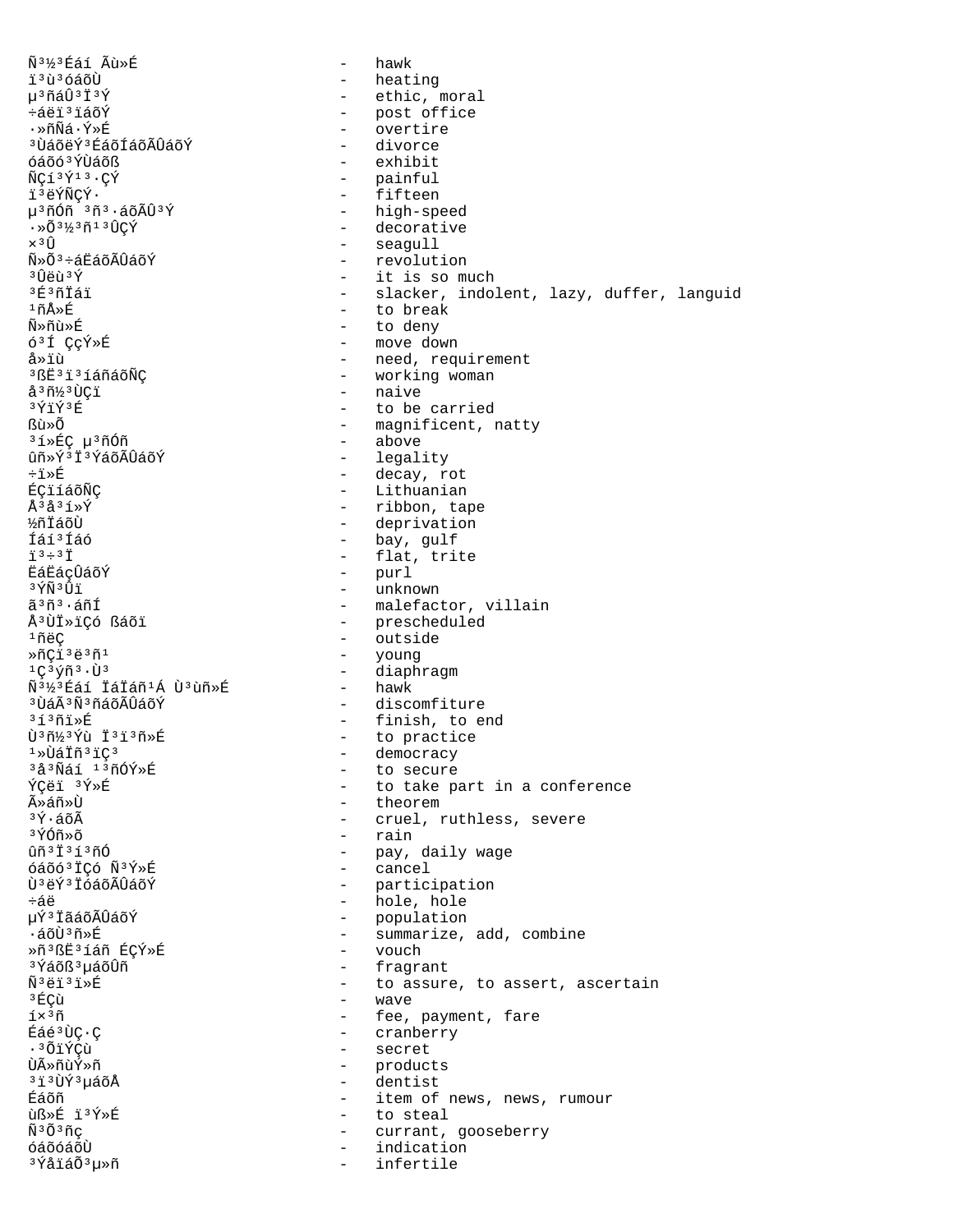cñÙáõÕ ÃáßÝ»É  $\mu$ <sup>3</sup> 6<sup>3</sup> I<sup>3</sup> Ý ã<sup>3</sup> I<sup>3</sup> Ý ½áñ3Ñ3Ý1»ë  $3\tilde{n}$ ç ãÝ3Û3Í <sup>313</sup>ÙÝ3µáõÅ Ñ»ï3ùñùCñ <sup>3</sup>ñ<sup>13</sup>ñáõÃÛáõÝ Táã≫É  $\times$ <sup>3</sup> $\tilde{1}$ ñ<sup>3</sup> $\tilde{1}$ <sup>3</sup>Õ<sup>3</sup>cáõñ ѪëÏ µ<sup>3</sup>ñáÛ<sup>3</sup>·ÇiáõÃÛáõÝ áã Ó»éÝ3ïáõ 3ÝÃ3÷3ÝóÇÏ ½í3ñ×3óÝ»É Ȏáõ½»é ÃÛáõñÇÙ<sup>3</sup> óáõÃÛáõÝ  $\frac{1}{2}$ .  $\frac{3}{2}$ EÁ T3Ãí3Í 3é3Ýó Ó»õ3Ï3ÝáõÃÛáõÝ īì 3Ñī̀) » 1 3 Ï 3 ÝáõÃÛáõÝ  $\mathbf{F}$  3 1 Éáõë3ÝÏ3ñ»É  $363c\tilde{A}\tilde{Y}\tilde{A}36$  $\cdot$ Ȗ<sup>313</sup>ë»É åáÕåªï µ<sup>3</sup>ñ»Ï<sup>3</sup>ÙáõÑÇ ÉáõÙ3íáñ»É x<sup>3</sup>ñx<sup>3</sup>iÛáõÝ  $3703.37$ usk ã i»ñiÝ»ñ <u> พิ</u>รารห์ลด์ ÑCß<sup>3</sup>ñÅ<sup>3</sup>Ý ÉáÕ<sup>3</sup>Ã<sup>3</sup>ûñ ÷3ŤóÁÝ»É  $\div$ <sup>3</sup> $0$ <sup>3</sup> $\overline{u}$ ᯐ í3é»É3ÝÛáõÃ Ù»ù»Ýªíªñ  $\times$  3 ñi 3 ñ ∙é÷áõ  $.3.3$  $\tilde{A}$  $\tilde{Y}$  $3$  $\tilde{I}$  $\gg$  $\tilde{I}$ áñáÝáõÙ ÃÝçáõÏ áñë นิล์ก็นิ่ห์ ëCë»é <sup>3</sup>å<sup>3</sup>ÑáíáõÙ Ñ3ñë3ÝCù ÃéãáõÝ É»Õ<sup>3</sup>Ï Ñ<sup>3</sup>ÛñÇİ İáÕáåïÇã <sup>1</sup>áõñë ÁÝİÝ»É µ3ñÓáõÝù íñ<sup>3</sup>Ý · CÍ ù<sup>3</sup>ß »É ëí3Õ»É  $3\sqrt{7}$   $\sqrt{7}$   $3\sqrt{7}$   $3\sqrt{7}$ Ï<sup>3</sup>éáõóáÕ  $638CZ13739$  $1500 - 150$ 3é3ïáõÃÛáõÝ Ù»ïªÕª∙áñÍ ßáõñçÁ å<sup>3</sup>ïí»É áñë 3ù 3Ý 3Ï 3 ÝÇÙ 3 ë ï ·ÇÝáí3Ý3É

water pipe  $\overline{a}$ - pensioner  $\Delta \sim 10^4$ exclamatory - parade bear  $\overline{a}$ in spite of, though  $\sim$ - dentist - interesting, interestingly - truth, validity - to name - chess - brine, pickle - ear - ethics - unprofitable - opaque - to entertain - turmoil - deformed, wrong - feeling - paralysis, stroke - require - Islam - layer, unripe - education, illumination - shift - prefer - steel - friend, girlfriend - to illuminate - crash - to react, to respond - quotation marks - henhouse - memorable - flippers - to stick - fondle, iron - combustible - machinist - crafty - hawk - zenith, top - search, research - gun - hunt, hive, take - present - peas - maintenance - marriage, wedding - bird - blueprint - daddy - hawk - to drop out - height - to cross out - to plaster - personnel, staff, crew - builder - racist - to supersede - wealth, abundance, surplus - metalworker  $\sim$ to go round hive  $\sim$ ridiculous  $\sim$ get drunk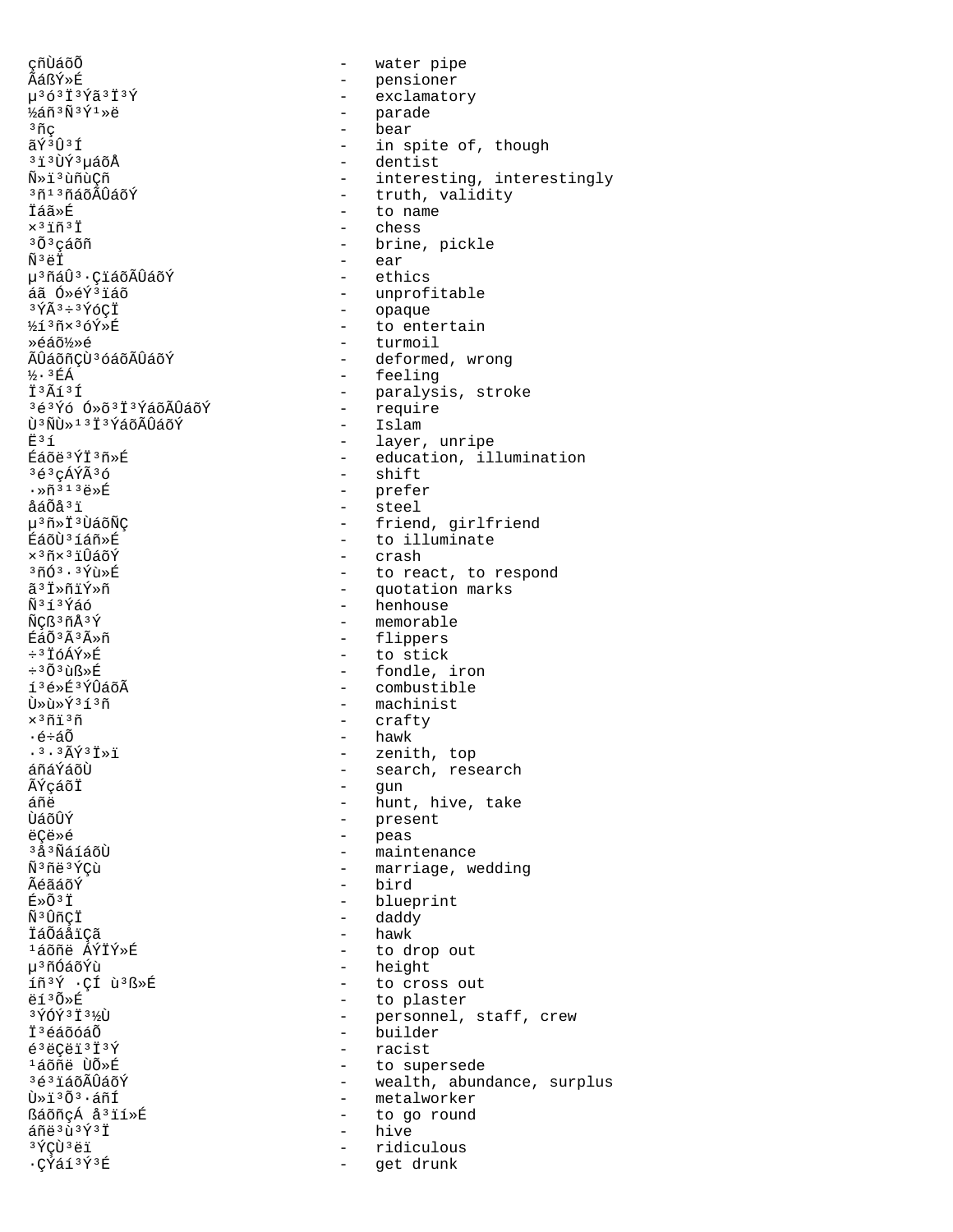Ë<sup>3</sup>ÛûÉ sting, bite  $\equiv$  $i^3$  +  $i^3$   $i^1$  $\equiv$ trousers  $\mu$ <sup>3</sup>Ý<sup>3</sup>ë»ñ - philologist Ù<sup>3</sup>ëÇÝ  $\frac{1}{2}$ about ½·áõß ÉÇÝ»É - to be careful  $3 \tilde{Y} \mu 3 \tilde{Y}$ - slacker, indolent, lazy, duffer µ»ÕÙÝ3íáñ - fruitful ùñÇëïáëÇ ÍÝáõÝ1Á - Christmas  $\mu$ <sup>3</sup> $\tilde{n}$ Óñ<sup>3 $\tilde{N}$ <sup>3</sup>ë<sup>3</sup>Ï</sup> - tall Ù<sup>3</sup>Ýñ<sup>31</sup>Cï<sup>3</sup>I - microscope ำ»∩ั<sup>3</sup>⊺ั<sup>3</sup> µิิ» F - mount  $\widetilde{N}$ <sup>3</sup> $\widetilde{L}$ - to cut, to hew Ñ»Õ<sup>3</sup>ßñcáõÙ - revolution Ñ3ÝÏ3ñÍ - suddenly  $-$  hawk ×áõé<sup>3</sup>Ï ÇÝãåÇëÇÝ - what - mental  $\tilde{N}\tilde{a}\cdot\pi\tilde{I}^3\tilde{Y}$ ËÙu<sup>3</sup>Ï  $\frac{1}{2}$  and  $\frac{1}{2}$ team  $\times$ <sup>3</sup> $\xi$ <sup>3</sup> · <sup>3</sup> $\hat{U}$  $\tilde{A}$ - beam, ray <sup>3</sup> UµáÕçÁ - entire, whole - underwear Ý»ñùÝ3ßáñ ȖÏ3ñ3óÝ»É - drag out, extend, prolong  $3\overline{Y}C$  $3\overline{1}$  $\overline{X}$  $\overline{E}$ - disconnect, separate, switch off  $3$  $\prod$  $A$  $3$  $\prod$  $3$  $\prod$ - cloudy  $3\tilde{Y}$  $1\tilde{A}$ ÕÙ  $-$  limb ᐠõÃÛáõÝ - squint å<sup>3</sup>ñÍ»ÝÏáï - boastful - postpone, to defer, to remove<br>- separately  $\tilde{N}$ ȕ3Ó $\cdot$ ȃ  $\mu$ <sup>3</sup>Å<sup>3</sup>Ý  $N*13$ /áiáÕ - verifier Çñ<sup>3</sup>Ý - trunk, waist 3 ÝÑáÕ<sup>1</sup>áÕ<sup>1</sup> - unshakeable  $\cdot$ áé $\cdot$ áé $^3$ É - shout  $1C\widetilde{n}$ i - deposit, precipitation - recurrence ÏñÏÝáõÃÛáõÝ - actually  $\div$ <sup>3</sup>ëïáñ»Ý - south พีรกรร åáñïáõ·3É3óC - Portuguese - steward áõÕ»Ïóáñ<sup>1</sup>  $-$  so <sup>3</sup>ÛÝù 3Ý  $-$  film ýÇÉÙ **C**Ýãå»ë - how?, as  $\tilde{O} \tilde{Y}^1 \gg \tilde{E}$ - exhaust i<sup>3</sup>ñáõµ»ñáõÙ  $\sim$ fluctuation ù 3 ñ 3 Ý Ó 3 í - cave  $\tilde{A}$  3  $\tilde{O}$  3  $\tilde{V}$  $\tilde{A}$ - environment, husk ÁÝ<sup>1</sup>áõÝ<sup>3</sup> ÏáõÃÛáõÝ - ability, capability, flair - fumes ᇃáñßC<sup>3</sup>óáõÙ ·áñí3i3ÉáõÃÛáõÝ - agency - flax  $113131$ ÁÝï¢ñ - perfect - faculty, tribune ªῢµÇáÝ - tamer í3ñÅ»óÝáÕ - purl Íá÷»ñ¢½ - disadvantage, unprofitable  $3\overline{Y}$ ß $3\overline{N}$  $3\overline{1}$  $3\overline{1}$ - keyboard ëï»õÝ3ß3ñ  $\tilde{N}$ <sup>3</sup> $\tilde{n}$ <sup>3</sup> $\tilde{1}$ <sup>3</sup> $\tilde{n}$ <sup>3</sup> $\tilde{V}$ - south-west ·áñͪéÝáõÃÛáõÝ - operation - complex Ñ<sup>3</sup>Ù<sup>3</sup>ÉCñ - mutual ևË313ñÓ - snore ËéÙ÷áó .CÝáí 3Ý 3É - get drunk - passenger áõÕ»õáñ ç»Ù  $\sim$   $^{-1}$ jam  $1 \frac{1}{2}$  $\sim$ heap, stack  $\tilde{u}^3 \tilde{Y}^1 \gg \tilde{E}$ destroy, dig, untie, unwrap  $\sim$ 3 ÝÑÝ 3 ñÇÝ impossible  $\overline{a}$ Çëå<sup>3</sup>Ý<sup>3</sup>Ï<sup>3</sup>Ý  $\sim$ Spanish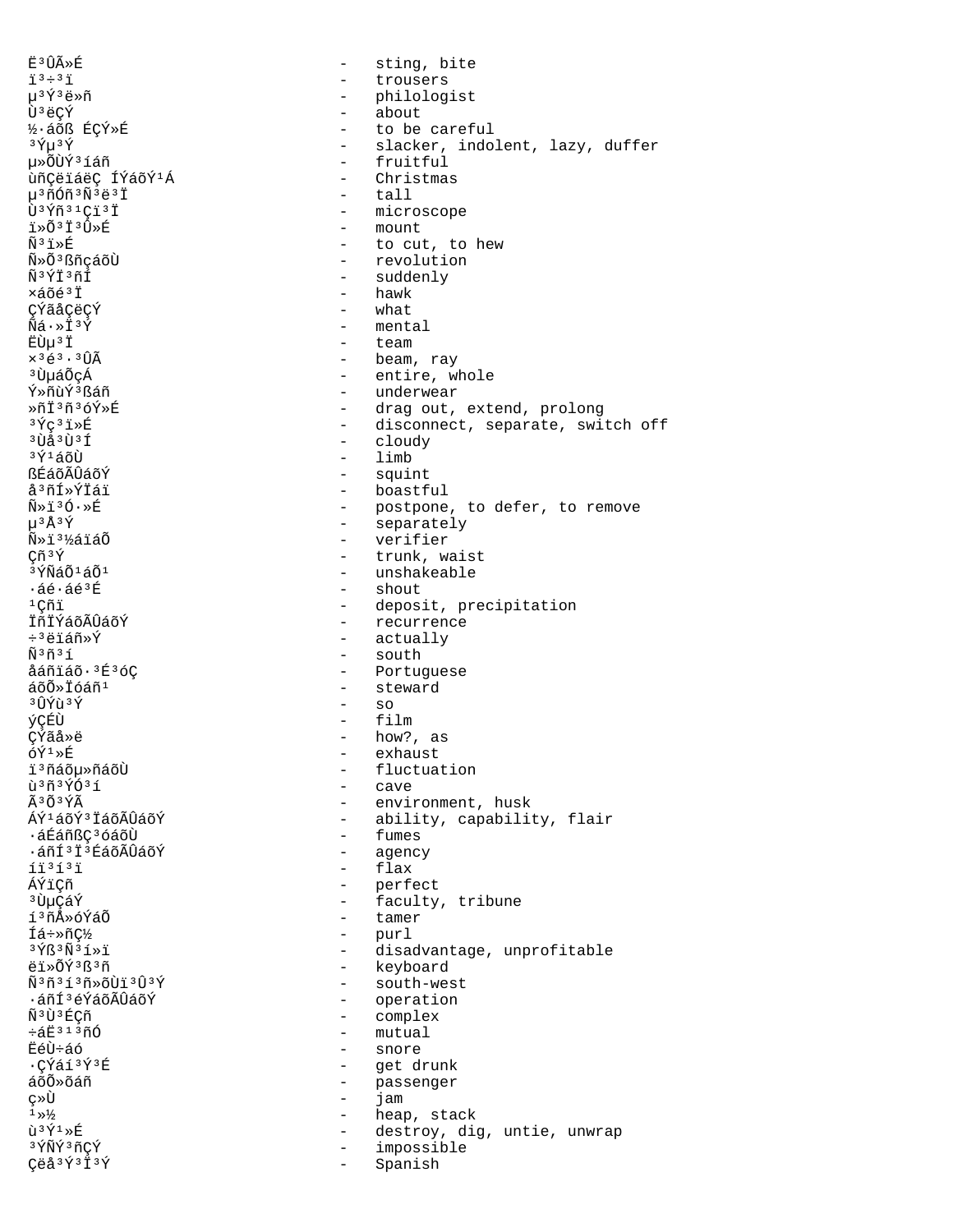Υ<sup>3</sup>Ù<sup>3</sup>Ï ÑÝ3ñáíÇ µ3Ý ¿É»Ïïñ<sup>3</sup>Ï<sup>3</sup>Û3Ý <sup>3</sup>ñÛáõÝ<sup>31</sup>⁄2»ÕáõÙ <sup>3</sup>Ûë ÏáÕÙ <sup>3</sup>นิคล์ที µ36 »ñİÝ3.áõÛÝ <sup>3</sup>Ýå<sup>3</sup>ñÏ»ßï Íáí<sup>3</sup>Íáó í½å'ï ·ÝáõÙ Ï'i'ñ»É  $\cdot$ Ȗ3½3Ýó Í<sup>3</sup>Ýáõó»É ù<sup>3</sup>Õó<sup>3</sup>Í <sup>3</sup>ïáÙ áã ÙÇ ã<sup>3</sup>÷áí áëIñÇ Iláñ İÍİáõÙ ÁÝ<sup>1</sup> áñáõÙ  $1$ ñáõÛÃ ևñÓáõÃÛáõÝ í×é<sup>3</sup>I<sup>3</sup>ÝáõÃÛáõÝ Ñ»ñêϪÝáõÃÛáõÝ  $30140437$ Ýñ<sup>3</sup>ÝÁ  $3EAx$ 3Ýí3ñ ÑáÕ ÇÙ<sup>3</sup>ëï áõÝ»Ý3É <sup>3</sup>Ýå<sup>3</sup>iÇÅ µ<sup>3</sup>ëÏ<sup>3</sup>Ãáé ï»ë3ñ3Ý  $\tilde{a} \tilde{n}$ <sup>3 $\ddagger$ </sup> $\tilde{1}$ <sup>3 $\acute{Y}$ </sup>  $EáÕ<sup>3</sup> ÷$ ÑáõÛë <sup>1</sup>Ý»É ѪÙñ  $.946.36$  $\frac{1}{2}$   $\approx$   $\frac{1}{2}$ ÃáõÃ<sup>3</sup>Ï ÑCí3Ý1 ÉCÝ»É  $3\frac{1}{2}3\frac{1}{1}\,\times\!\!\stackrel{\frown}{\mathrm{E}}$  $\tilde{N}\tilde{a}\cdot\tilde{\varsigma}$ Ñ<sup>3</sup>ñÙ3ñ ¿ . ªÙ÷é 6<sup>3</sup>ÝCã I<sup>3</sup>é<sup>3</sup>Ù<sup>3</sup>iáõÛó Ù»ñӪϪÛù Ýß<sup>3</sup>Ý<sup>3</sup>µ<sup>3</sup>é Ù»ÏÝ3u3Ý»É xßÙ3ñï3óC  $\cdot$ áõó» ½áõ·í»É µ3Ý3Ï3ÛÇÝ Ù 3 ùñ 3 ë »ñ 3ñ3.3<sub>ß</sub>3ñÅ ¿É»Ïïñ3·Ý3óù áõñ áõß<sup>3</sup>Ý3É Ù 3 ñÙÝ 3 Ù 3 ñ½CÏ iáñå»<sup>13</sup>Ñ3ñ»É µ<sup>3</sup>ñáÛ<sup>3</sup>½áõñÏ uáõñ<sup>1</sup>  $30.853237$  $\hat{Y}$ í $3 \times \hat{E}$  $\tilde{N}$ <sup>3</sup> $\tilde{1}$ Y3Ë3Ñ3ñÓ3Ï Ï<sup>3</sup>åÇï<sup>3</sup>Ý **3İÝÑ3Ûï** µ<sup>313</sup>ñ<sup>3</sup>ñ»É

letter  $\equiv$  $\equiv$ fiction  $\omega_{\rm{max}}$ power station - haemorrhage - here deportation  $\overline{a}$ - light-blue - indecent - bay, gulf - scarf - buy - exquisite - advise, notify - on an empty stomach  $-$  atom at all  $\sim$  $\overline{a}$ pit  $\sim$ spasm and  $\sim$ - thesis - trial, test, experience - reliance - queue - table  $-$  its - hawthorn - interrupt - to mean - unpunished - armchair - show, stage - qualitative - beach - to rely - mute, speechless - visit - to weld - mulberry - to be sick - to emancipate« to dismiss« to relieve - soul, spirit - conveniently sheep-dog  $\sim$ - seeder - platform  $\Delta \sim 10^{-11}$ vicinity - password - to comment - truthful - maybe, perhaps - to dress up - military man - adroit, tidy fast  $\sim$ - electro train - where - to be late - gymnast  $\Delta \sim 10^{-11}$ to torpedo - immoral - fur, wool - hurdle - to win - hen  $\sim$ aggressor  $\sim$ captain apparent, obvious  $\sim$  $\sim$ satisfy, suffice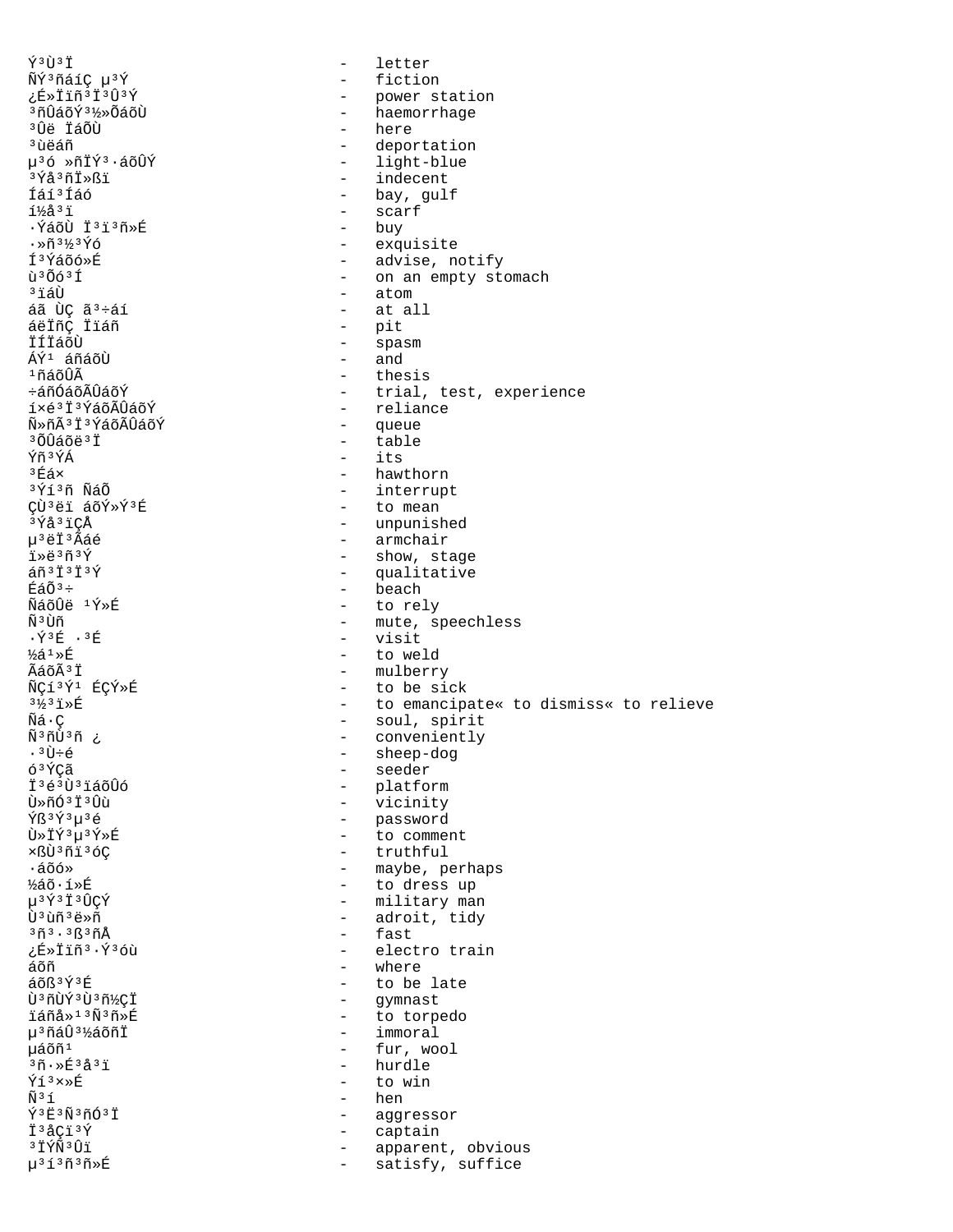$\tilde{N}^3 \hat{U}$ ố  $\alpha$ laim Ñ<sup>3</sup>ñÙ<sup>3</sup>ñ å<sup>3</sup>ï»Ñ ç<sup>3</sup>Ù<sup>3</sup>Ý<sup>3</sup>Ï - by the way - bare, naked Ù≫ñÏ - Italian Çï<sup>3</sup>ÉÇ<sup>3</sup>ÓÇ - personnel, staff, crew<br>- irreproachable 3 ÝÓÝ 3 Ï 31%Ù <sup>3</sup>ݵ<sup>3</sup>ëÇñ  $\text{owl}$ μáõ µÝ3ÍÇÝ - inherent - visibility iȑ3Ý»ÉÇáõÃÛáõÝ - donkey, ass £ ج  $\cdot$   $\acute{\mathrm{v}}$   $\mathrm{3}$   $\acute{\mathrm{c}}$   $\mathrm{h}$ - train  $\sqrt{F}$ <sup>3</sup> $\sqrt{r}$ - precondition - eyelid İáå å<sup>3</sup>Ñå<sup>3</sup>Ý»É - guard, keep, preserve, protect - colourful ∙áõÝ»õ Í3Ýñ Ñ3é3ã»É - sigh - umbrella <sup>3</sup>ÝÓñ»õªÝáó - vestige í»ñ<sup>3</sup>åñáõÏ - to sweep  $3f$   $\hat{E}$   $\gg$   $\hat{E}$ áõÕ»óáõÛó - directory, guidebook - to freshen ½áíªóÝ»É  $A^3$ i $\ddot{T}$ Ȗ - image, portrait, shape - worse, worst  $31x^{6}$   $\sqrt{353}$ - qrumbling บิกี มีบิกี มี <sup>3</sup> Y  $-$  food áõi»ÉCù - culture Ùß<sup>3</sup> IáõÛÃ  $1$ CÙáñ $1$ - matriculating student  $\tilde{A}^3 \mu^3 E$  $\frac{1}{2}$  . tray 쎂í 3Ý»É - to fight, swear - relationship ó»Õ<sup>3</sup> İóáõÃÛáõÝ Ù≫Ýù  $\sim$ us, we ևË3ñİí»É  $\sim$ to turn ßíç - pipe <sup>3</sup>Ùñ<sup>3</sup>óÝ»É  $\Delta \sim 10^{-11}$ to fix, to pin, to attach, to fasten 椀ÝÓ - rice <sup>3</sup>ëáñC - Assyrian **A**iáñ - mean, vile, rescale  $1\bar{Y}*\hat{E}$ - put, put in pawn, invest, insert, set - diligence Ñ<sup>3</sup>Ýñ<sup>3</sup>Ï<sup>3</sup>éù - flame μáó - bruise İ<sup>3</sup>åïáõÏ ¿ ïÜ<sup>3</sup>Ñ¥ - inevitably E3Ý·3ñáõÙÝ»ñ - hindrances İ<sup>3</sup>ÉeáõÙ - threshing  $\varphi$ <sup>3</sup>Ý<sup>3</sup>ë»ñ - assiduous, diligent, laborious - feeling ßáß<sup>3</sup>÷áõÙ áõÕõáõÙ - amendment, trend, correction  $301373$ - fluff, down  $\widetilde{A} \overline{F} \gg \widetilde{F}$ - furnace, to bake Ï3ñ·3å3ÑáõÃÛáõÝ - discipline, schedule - announcement Ñ<sup>3</sup>Ûï3ñ3ñáõÙ - to report ½»ÏáõÛó ï3É - to snore ËéÙ÷<sup>3</sup>É Eáßáé3óÝ»É - to magnify <sup>313</sup>ÙÝ<sup>3</sup>ÉÇÓù seal  $\sim$  $\hat{y}$ <sup>3</sup> $\hat{Y}$ <sup>13</sup> $\frac{1}{2}$ <sup>3</sup> - fantasia Ù<sup>3</sup> ÙáõÉÇ 3 ëáõÉÇë - press-conference - characteristic, indicative  $\tilde{N}$ <sup>3</sup> $i$ I<sup>3</sup> $\acute{Y}S$ <sup>3</sup>I<sup>3</sup> $\acute{Y}$ - cowardly ≫ñŤãáï <sup>3</sup> ßEิล์õÛÂ - brisk - inspector ï»ëáõã - back  $*1*6C$  $\tilde{\rm N}\tilde{\rm Y}$ <sup>31</sup>⁄<sub>2</sub><sup>3</sup> $\tilde{\rm Y}$ <sup>1</sup> >  $\tilde{\rm O}\tilde{\rm Y}$ >F - to subdue, to subordinate - fluff, down ªÕíª÷»ïáõñ thunder, clap áñáï  $\sim$  $\cdot$ ñ $31$ Çã nice  $\sim$  $\hat{Y}$ ß<sup>3</sup> $\hat{Y}$ <sup>3</sup> $\hat{I}$  » i mark, aim, goal, purpose, target  $\sim$ ÑÇÙÝ 3 Ï 3 Ý  $\sim$ basic, capital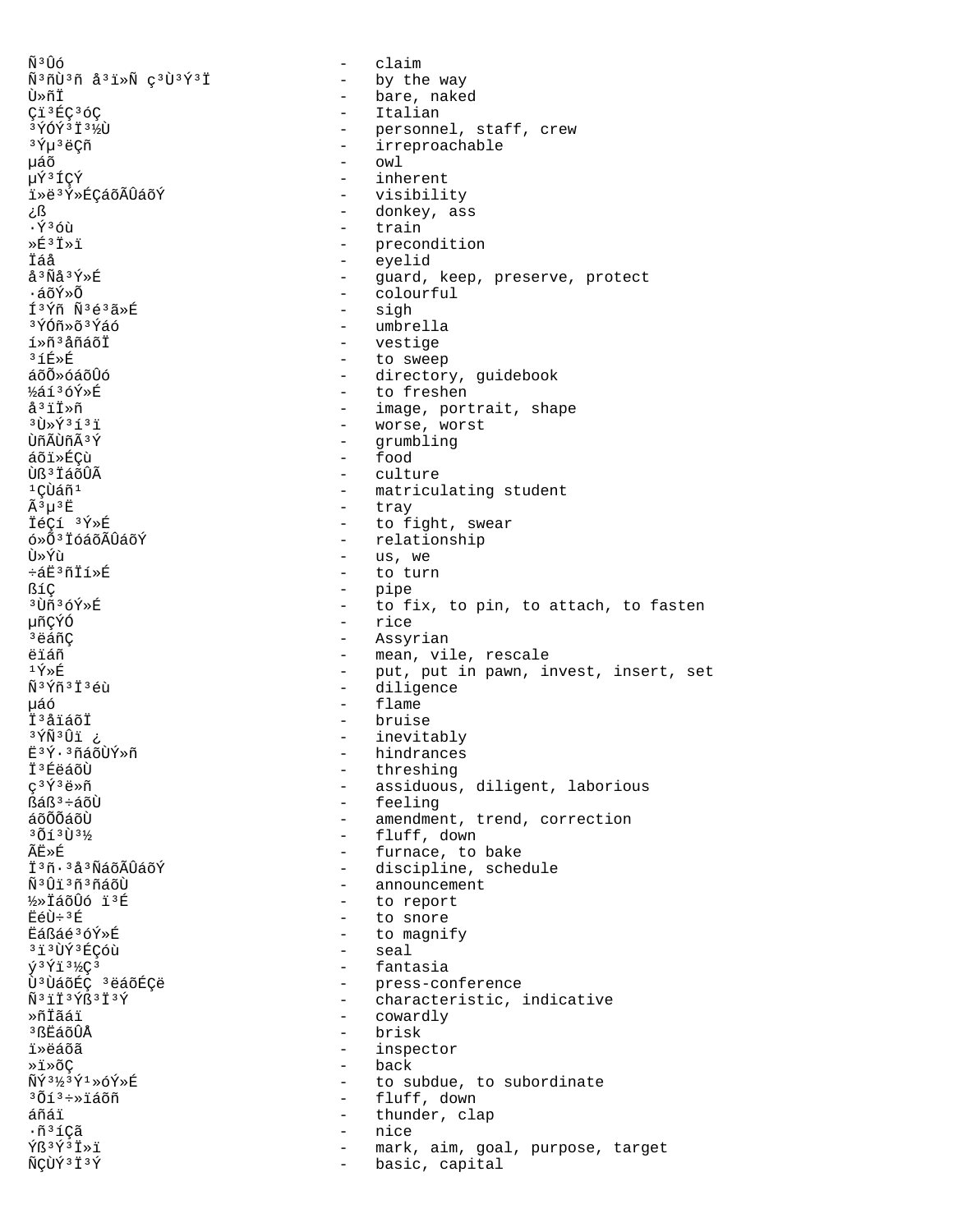ã 3÷3½3Ýó»É Ù<sup>3</sup>·CÉ <sup>3</sup>å<sup>3</sup>Ñáí <sup>13</sup>ñÓÝ»É çýã áñ ï»ÕÇó İÇÝáÝİ3ñ ÝÏ<sup>3</sup>ï»ÉC 1/2uáë 3Ý 31 Ñáõß<sup>3</sup> IáÃáÕ å<sup>3</sup>ñÏ»ßï ֻËã»É áõ  $363\overline{Y}$ ói áõñí 3ÝÏ 3ñ µáõÅ3Ï Ñáíï3ßáõß3Ý ë<sup>3</sup>ëïÇÏ Ãí<sup>3</sup>ñĪáõÃÛáõÝ µ<sup>3</sup>U  $\cdot$ áõÝ<sup>1</sup> ëÝÝ<sup>13</sup>ñ3ñ »i»õáõÙ ÃáÕÝ»É <sup>3</sup>Û<sup>1</sup>ï≫ÕCó ÛáõñûñCÝ<sup>3</sup>Ï  $\div$ ái  $\tilde{a} \cdot {}^{3}E$  $\cdot$ ñ»É $^3$ áx ÉCÏíC<sup>13</sup>óÝ»É  $\mathbb{S}^3\tilde{\mathfrak{u}}^3\tilde{\mathfrak{n}}^3\tilde{\mathfrak{V}}^3\tilde{\mathfrak{Y}}$ ûûõ<sup>3</sup>Ý åïï»óÝ»É  $3a131$ ÏñáÝ Í<sup>3</sup>Éí<sup>3</sup>Íù óñi 3Ñ 3ñáõÃÛáõÝ  $\rho$  $F^3$  $f^5$  $\triangleright$  $f$ ßáÕáùáñÃ  $3.3$ ÑáõÃÎláõÝ ານີ້ເລ້າຕັ **ûùáõÕC** ÑáÕªï»ñ Ȏ3óñ3Í ÃÕÃ<sup>3</sup> İóáõÃÛáõÝ  $\tilde{N}\tilde{n}$ <sup>3</sup> $\ddot{e}\tilde{A}$ <sup>3</sup> $\div$ í $\ast$ É Ë<sup>3</sup>ßáõ Ù»ç ÁÝÏÝ»É í<sup>3</sup>Õáõó Ñ3ñ3íëÉ3í3Ï3Ý ÁÝïñ≫É ⊺ืล์oï 'IÝ»ñ ß»ÕáõÙ óс.  $a^3\tilde{n} \cdot \tilde{\gg} \tilde{E}$ µÝáõÃ3 · ñ»É ½3Ý3½3Ý≫É Ñ<sup>3</sup>ëï Ñáñ<sup>1</sup> <sup>3</sup> Ùå 3 Ù 3 Í á õ Ã Û á õ Ý áÕ ËÝ<sup>1</sup>Çñ  $\mu$ <sup>3</sup> ó<sup>3</sup> $\tilde{\text{m}}$ Ó<sup>3</sup> Ï İåãáõÙ İáõÛñ 3ÕCù İ<sup>3</sup>åCİ İ<sup>3</sup>ñİ<sup>3</sup>ãáõÝ  $\tilde{u}$ <sup>3</sup> $\tilde{O}$ <sup>3</sup> $\tilde{u}$ <sup>3</sup> $\cdot$ <sup>2</sup> 3Ý≫ñ ÃÃáõ <sup>1</sup>Ý»É Ù<sup>3</sup>ëÝ<sup>3</sup>·ÇïáõÃÛ<sup>3</sup>Ý  $3\,\tilde{Y}\tilde{N}$  $3\,\tilde{1}$  $3\,\tilde{1}$  $3\,\tilde{E}$ C

 $\sim$ exaqqerate - talon - to secure whence film - appreciable - yacht - obelisk - decent, modest - escape - vertebra - core, axis, pivot - outline, silhouette, sketch - medical assistant - lily of the valley - intense, violent, very much - era, list - verb - globe, lump, regiment, sphere - nutritious - pass - from there - original - to stick - style - liquidate - sugar bowl - inn, place to sleep - turn, twist - slap, slap in the face - religion - pleat, fold  $\omega_{\rm{max}}$ early autumn frost - be mistaken, be stipulated - flattering - greed« greediness, glutton - cheekbone - bend - land owner - boil - correspondence - to be disappointed - broth - to interfere - long since - Yugoslavian - select, choose, elect - deposits - deviation - tight, hard - to award - characterize - to distinguish - thick - down-pour - cloudy - vertebra - problem, task - absolute - sticky, tenacious - appendix - monkey, ape - purl  $\sim$   $$ politics - father-in-law - to pickle  $\frac{1}{2}$  and  $\frac{1}{2}$ specialty, profession  $\sim$ improbable, incredible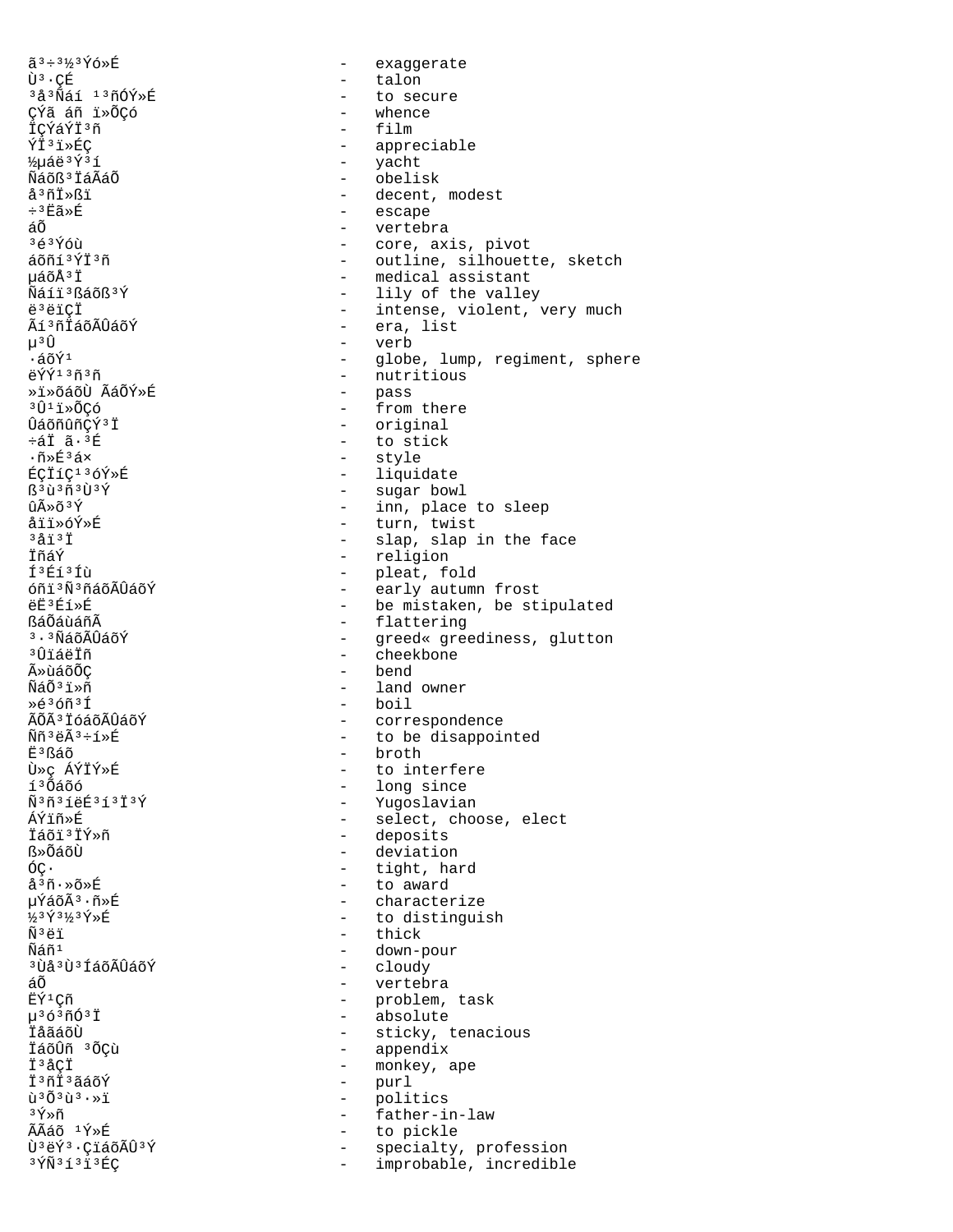ûñÑÝ»É to bless  $\sim$ <sup>3</sup>É<sup>3</sup>ñÏáï - slacker, indolent, lazy, duffer, languid Í3ÝáÃ3Ý3É - to get acquainted - cut, break, cut off, hew, pare, tear off İïñ»É Ù<sup>3</sup>Ûñ<sup>3</sup>ù<sup>3</sup>Õ<sup>3</sup>ù  $\sim$ capital  $\frac{1}{2}$ <sup>3</sup> $\tilde{n}$ <sup>13</sup> $\ddot{e}$ <sup>> $\tilde{0}$ </sup> brooch <sup>3</sup>Ý<sup>3</sup>éáÕç - unhealthy γε<sup>5</sup>εΙμης - power station - period  $E^3$ Õ $3$ Iȑ - hoarse Ëéåáï <sup>3</sup>กี∆ิ่≫บิ<sup>3</sup> โล์กี≫นิ่ - to appreciate  $\tilde{\Pi}$ <sup>3 $\tilde{\Pi}$ 3 $\tilde{\Pi}$ 3 $\tilde{\Pi}$ 11 $\tilde{\Pi}$ </sup> - to be turned off, convolve ë»å - abrupt, wedge  $E^3\mu\nu\mu^3$ - deceiver, crook, rogue, cheater - hygiene  $\tilde{N}C\cdot C\gg\tilde{Y}^3$ - start-up ÃáéÝáõÑÇ Çñ<sup>3</sup>ñ »ï»õÇó - in succession - income ≫ϪÙáõï áñáx3óáÕ Ï»Ý13ÝÇ  $-$  ruminant - crack  $\times$ <sup>3</sup> ù - scaffold  $E^3$ ëï $^3$ Ï <sup>1</sup>ñ3Ëï3ÛCÝ - paradise - to thumb through ûñûÉ - dump 3 ()ัน <sup>3</sup> 1 <sup>3</sup> นิที »ÕcÛáõñ - horn  $1\text{\AA}\mu$  $3\text{\AA}\ddot{1}$ - unfortunate, unhappy Çñ ÏáÕÙÁ ·ñ3í»É - to process - to accuse <sup>3</sup>Ùµ<sup>3</sup>ëï<sup>3</sup>Ý»É - mercy Ï3ñ»ÏóáõÃÛáõÝ - curve Ïáñ<sup>3</sup>·ÇÍ ã»ÕÛ3É h3Ûï3ñ3ñ»É - cancel Ió<sup>3</sup>I<sup>3</sup>ñ»É - to sew  $13$ ñuÝ»É - to forge - to disarm ½ÇÝ3Ã3÷»É - to paralyze CÉ<sup>3</sup>i≫É - girlfriend ÁÝÏ»ñáõÑC  $1$ Cả $\tilde{a} \times \tilde{E}$ - touch, concern, relate ̒ȃ - to list 3Ý3ÏÝÏ3É - surprise, unexpected - electromotor ¿É»Ïïñ<sup>3</sup>Ï<sup>3</sup>Ý ß<sup>3</sup>ñÅÇã  $3fE3N61$ - intoxication - little by little, on the sly I3Ù36 I3Ù36  $3 \tilde{n} \AA 3 \tilde{Y} 3 \tilde{O} \tilde{Y} \Phi \tilde{E}$ - to award  $1C13Y60$ - peephole - any, some, something ¢ŕã áñ - disappointment ÑÇ<sup>3</sup>ëÃ<sup>3</sup>÷áõÃÛáõÝ - to name 3Ýí3Ý≫É  $-$  smack ÷ล์บิกี ⊺ัันล์กี ÃÕÃ 3 Ť 3 É  $-$  filer iȖ»õ<sup>3</sup>i3É»É - leave Í3ÕÏ3åë3Ï - wreath - careful, wary ½·áõß<sup>3</sup>íáñ - cured sturgeon ∙áõñ∙»É <sup>3</sup>Ýßáõßï - undoubtedly, certainly ∙áõÙªÏ - train - braces  $73 - 373737$ ïÏ3ñ3ÙCï - feeble-minded - to wander ùáõã»É - to refer å<sup>3</sup>ix<sup>3</sup>é µéÝ»É ֎ßï<sup>3</sup>É - to sneeze - composure ë<sup>3</sup>éÝ<sup>3</sup>ëñiáõÃÛáõÝ - palm  $3 \div -6 \times 6$ ùC - save up ËݪÛ≫É - militarization é<sup>31</sup><sub>2</sub>Ù<sup>3</sup>Ï<sup>3</sup>Ý<sup>3</sup>óáõÙ ֻûêíáñ»É  $\sim$  100  $\mu$ to pack ևùñÇÏ  $small1$  $\sim$ Ëáõ½áõÙ haircut EáñÑáõñ<sup>1</sup> ï<sup>3</sup>É to advise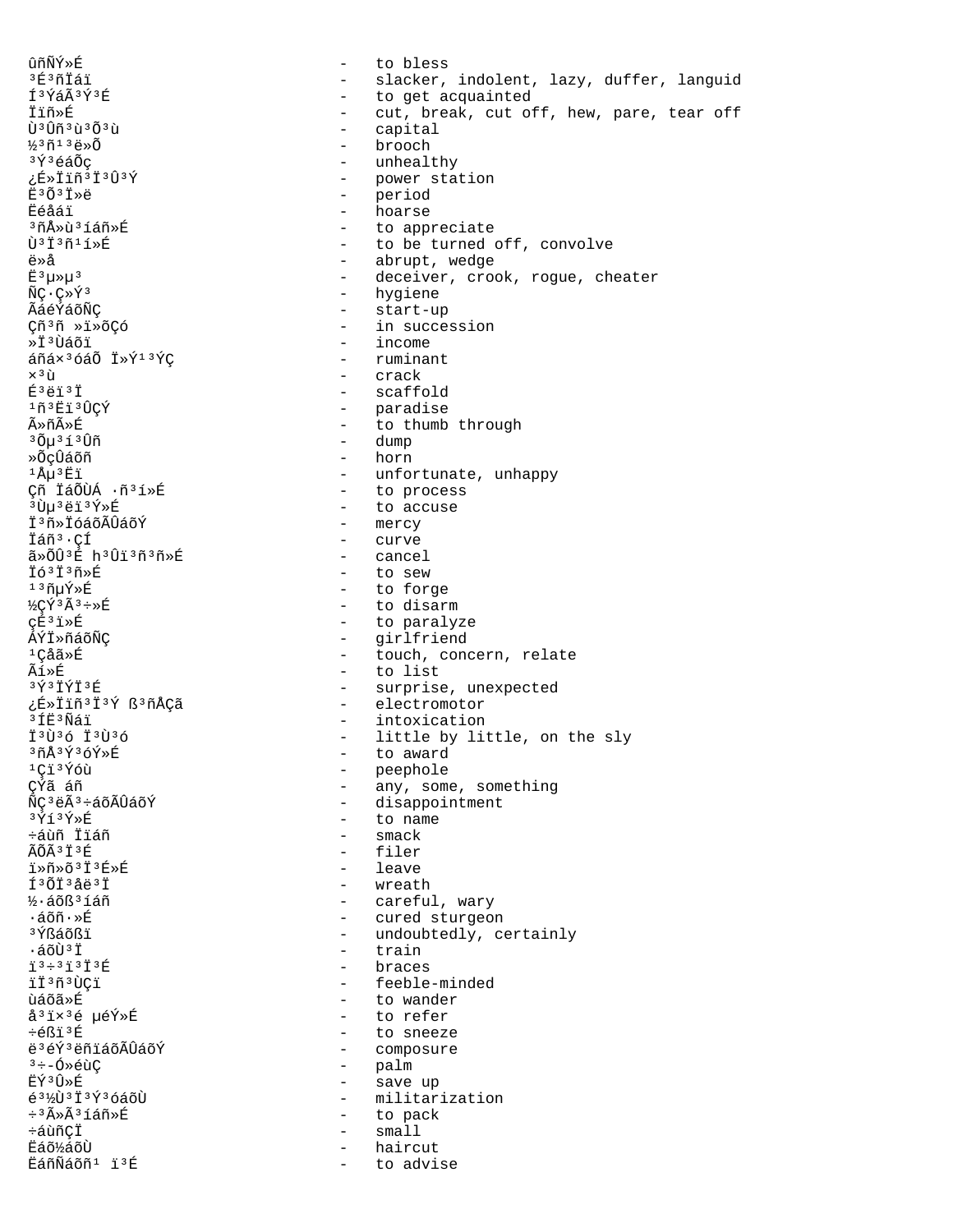*i*»ùëï  $\sim$ text Å3Ù3Ý»É - arrive, come  $3\,\textcolor{red}{\tilde{\text{Y}}}\!\!\times\!\!\hat{\text{E}}$ - to do  $30031$ root áõÕÕ<sup>3</sup>ÝÏÛáõÝ - rectangular - there is no need, İ<sup>3</sup>ñÇù ãÏ<sup>3</sup> - weak-willed 3ÝÏ3Ù ÁÝI»ñ3İ3Ý - companionable - breakage, break ⊺ืiñí≫É - stuffed EóáÝ3f <sup>1</sup>ÛáõÃÛáõÃÛáõÝ - sorcery ïÝáñCÝ»É - dispose, have Ù»ÕÙ3óÝ»É - assuage, weaken - harmony Ñ<sup>3</sup>ñÙáÝÇ<sup>3</sup> - obverse ≫ñ»ëC ëÏë»É í3é»É - light - sleeping ùÝ≫Éáõ - territory ï3ñ3Íù å<sup>3</sup>ëï»ñǽ3óÝ»É - to pasteurize - tea ûÛ - privilege <sup>3</sup>ñiáÝáõÃÛáõÝ - forget-me-not <sup>3</sup>ÝÙáéáõŤ  $-$  mild  $1505 \times 737$  $.5$  $\tilde{\gamma}$  $\tilde{\gamma}$  $\tilde{\gamma}$  $\tilde{\gamma}$ .  $-$  tone  $1*8:31381$ - outlook <sup>3</sup>Ùñáó - fortress, post ×Ýß≫É - stress, to crush, to press, to squash <sup>3</sup>å<sup>3</sup>óáõÛó - proof, testimony - childless  $3\overline{Y}$ Å $363\overline{Y}$ . É<sup>3</sup>ÛÝ<sup>3</sup>ÏÇ cross  $\sim$ ßÉ<sup>1</sup>ÇÏ - cockeyed  $\frac{1}{2}$ í $\frac{3}{1}$ x $\frac{3}{1}$ ý $\frac{3}{1}$ É - to have a good time  $-$  turn  $1300$ µ<sup>3</sup>ñ<sup>13</sup>óáõÙ - complication - over, above, top í»ñ»õÁ - assemblage, collection ÅáÕáí3Íáõ - repairing  $\tilde{Y}$ ล์ก็ $\tilde{3} \cdot \tilde{4}$ ก็ไ  $\tilde{1}\tilde{n}^3\tilde{Y}$   $\tilde{1}\tilde{Y}\$ - to impose  $3\tilde{n} \cdot \mathbb{R}$ ù - barrier, handicap obstacle, interdiction - to pull hard íñ3Ý ÁÝÏÝ»É  $-$  hem ùÕ<sup>3</sup>Ýóù ëñëÏáõÙ - injection  $3\acute{q}$ í $31\acute{a}\tilde{0}$ - tire, trunk İáëÙ»ïÇÏ<sup>3</sup>Ï<sup>3</sup>Ý - cosmetic - fibber Ù3Ýñ3ûÉ ç»ñÙáó - greenhouse, hotbed, hothouse - stop Ï<sup>3</sup>Ý·Ý»óáõÙ - approach, drop in บิล*์* : <sup>3 ค</sup> ¥ิ¥ิ¥ล์∩ั - observant  $1406f$ - become  $31371131$ - closed  $-$  Indian ÑݪÇÏ - to be poured Çñ íñ<sup>3</sup> ÉóÝ»É Çñ<sup>313</sup>½áõñÏ - without rights ȖÏ3ñ 3åñ»É - go through  $1\times\widetilde{n}$   $3\overset{..}{\in}$   $3\overset{..}{Y}$ - player, actor - hawk xáõé<sup>3</sup>Ï å<sup>3</sup>ñë<sup>313</sup>Ýù - censure - government ϪéªíªñáõÙ - lower  $63f$ ñ $36$ Ý» $f$ **TR3RAT** - cigarette, tobacco - face, person  $1 \times 1$ CÝã áñ - any, some, something - badge, medal ÏñÍù3Ýß3Ý - anthology ùñ»ëïáÙ3ïÇ3  $\div \times \widetilde{A}^3 \ddot{1}$ beehive  $\sim$  $\tilde{\rm N}^3$ í 3 ë 3 ñ 3 å » ë fifty-fifty  $\sim$ ÀĬ«Ú»Ý Ú»  $\sim$ everyone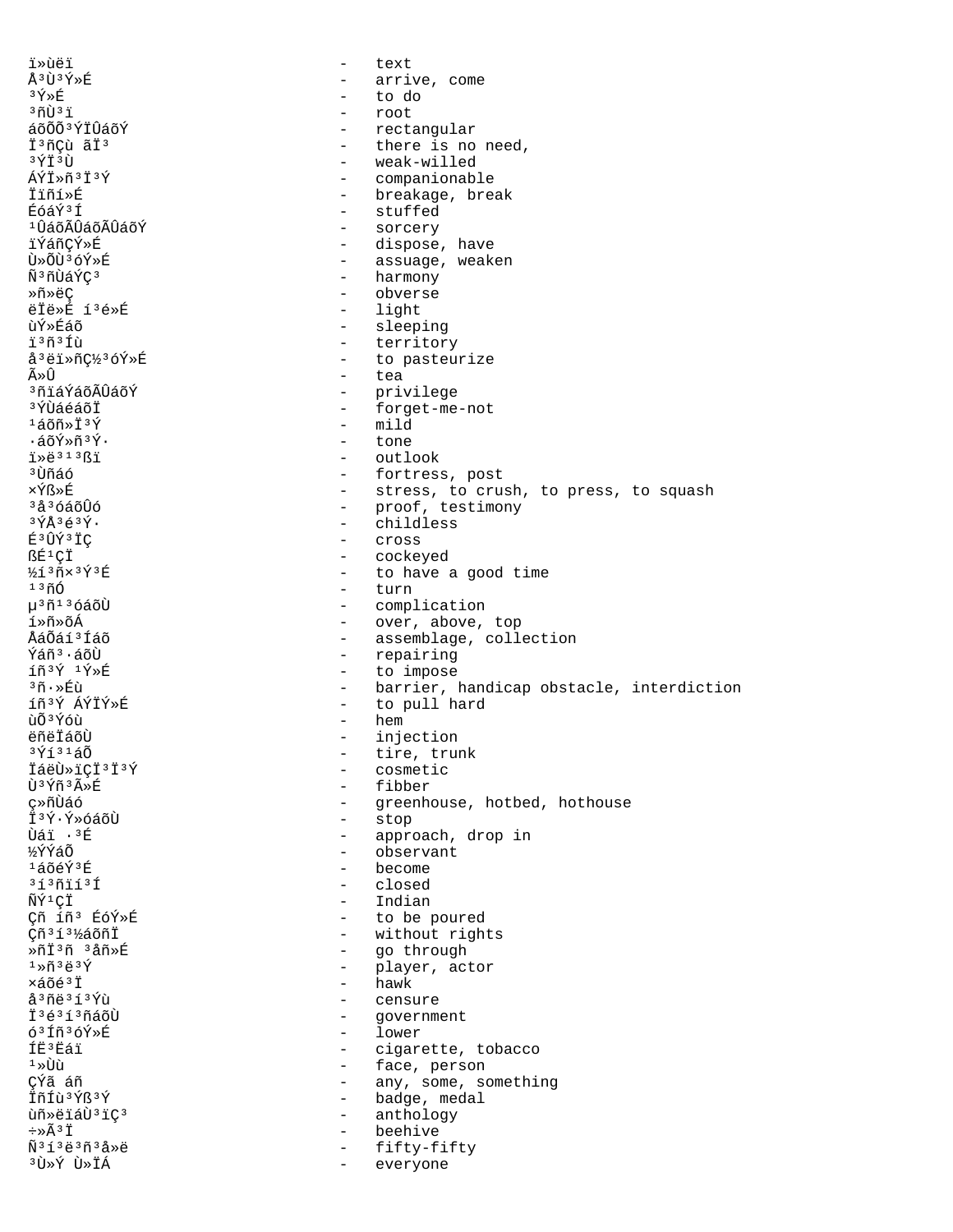ื่⇔กั love, cream  $\overline{a}$ ïñó<sup>3</sup>Ï tuft  $\overline{a}$ **ËÝÓáñ**»ÝC apple tree  $\sim$  $\tilde{U}$ <sup>3 $\tilde{n}$ 13 $\tilde{1}$ 3 $\tilde{n}$ </sup> - passenger ½áõ·ÁÝÃ3ó  $\sim$   $$ parallel ÑCÙÝ<sup>31</sup>ñ»É  $\sim$   $$ start, to establish - ideology  $\cdot$  3 $\tilde{O}$ 3÷3ñ3 $\tilde{E}$ áëáõÃÛáõÝ 3é3çÝ3ÛÇÝ - primary Ñ<sup>3</sup>iáõóáõÙ  $\sim$ compensation, indemnity, fee - harp ï<sup>3</sup>íCÕ  $R1*1C3$ - Sweden Ù»cÁ - inside u<sup>3</sup>ó ÃáÕÝ»É - dismiss, let go, let out  $\tilde{A}$ <sup>3</sup> $\tilde{O}$ á $\tilde{O}$ Ù - funeral - exclude, exception, banish, deport, expel íï3ñ»É û<sup>13</sup>÷áËáõÃÛáõÝ  $\sim$ ventilation Ó≫ñ  $\sim$  10  $\,$ your - mature Ñ<sup>3</sup>ëáõÝ <sup>3</sup>ÏÝÑ<sup>3</sup>Ûï - seen, visible ï<sup>3</sup>ñ<sup>3</sup>Å<sup>3</sup>Ù - inopportunely ûõ - wing  $\hat{U}$ ล์ $\hat{i} * \hat{Y}$  $\hat{E}$ - approach, come, stick - stop watch  $130nI*Y3a3+$ <sup>3</sup>UuáÕc <sup>3</sup>BË<sup>3</sup>ñÑÁ - universe - riddle ѪÝ»ÉáõÏ - putty Ù3ÍÏ3Ý ȖÏáõ Ñá·áí  $\omega_{\rm{max}}$ together  $\omega_{\rm{max}}$ ÑÉáõ obedient 毂ÝáõÙ  $\equiv$ loading  $\tilde{u}$ <sup>3</sup> $6$ <sup>3</sup> $\tilde{E}$  $\sim$ vinegar ÃáõÛÉ ï3É  $\overline{a}$ weakness Ù<sup>3</sup>ñëáÕáõÃÛáõÝ - digestion <sup>3</sup>Ýï≫ë»É - neglect, ignore, disregard - completely ÉCáíCÝ  $\mu$ <sup>3</sup> $\tilde{\text{1}}$ <sup>3</sup> $\tilde{\text{0}}$ <sup>3 $\tilde{\text{1}}$ </sup> - angry  $\frac{1}{2}$   $\cdot$   $\times$   $e^{i3}$   $\cdot$   $\frac{1}{2}$   $\frac{1}{2}$   $\frac{1}{2}$   $\frac{1}{2}$ - to change clothes  $\tilde{N}$ <sup>3 $\tilde{V}$ . ล์กัด์นิ $3\tilde{E}$ </sup> - calm, decedent  $\tilde{a}$ ñë $3\tilde{u}$  $3\tilde{Y}$  $3\tilde{T}$ - hive - find Ñ<sup>3</sup>ÛïÝ<sup>3</sup>µ»ñáõÃÛáõÝ - cake, pastry Ññáõß 3 Ï Ï<sup>3</sup>ÝËÇÏ 1ñ3Ù - cash  $^3\tilde{\rm A}$ áé - chair, bench ÓÇ horse  $\overline{a}$ <sup>3</sup>å<sup>3</sup>ñ<sup>3</sup>Ýù  $\sim$ palace Ññ<sup>3</sup>i<sup>3</sup>ñ<sup>3</sup>i»É  $\frac{1}{2}$  and  $\frac{1}{2}$ to issue - shift, carry, to transport  $\div$ áË $31$ ñ»É  $\tilde{A} \times \hat{U}$ 3 $\tilde{U}$ 3 $\tilde{Y}$ - tea-pot - disperse ก์กั1» F **FA** 3 Y 3 T - brush - mast  $\tilde{Y}$ <sup>3</sup> $\tilde{1}$ <sup>3</sup> $\hat{U}$ å<sup>3</sup>ñ½3å»ë  $\Delta \sim 10^4$ simply Ñ<sup>3</sup>ëï<sup>3</sup>ï»É to confirm, ratify, testify  $\sim$ flight, flying away, jump, start ÃéÇãù  $\sim$ í»ñÙ<sup>3</sup>Ï blanket  $\sim$ å<sup>3</sup>i·<sup>3</sup>Ù<sup>3</sup>íáñ deputy, delegate  $\sim$ 3 Ý×Çßï inaccurate, inexact, wrong  $\sim$ Ù<sup>3</sup>ÕÃ3Ýù  $\equiv$ wish  $\equiv$  $\widetilde{A} \gg \frac{1}{2}$ thesis  $-$  land ·»iÇÝ ÇçÝ»É É≫ñÏ - bald - axis **ÉCA»Á**  $50<sup>2</sup>$   $5<sup>3</sup>$   $F$ - to strain E3éÝ3ß÷áÃ - chaotic <sup>3</sup>ñï ªë ªÝáõÃÛáõÝ  $\sim$ pronunciation **3** ÛëÇÝùÝ  $\sim$ that is to say ßñÃáõÝù lip  $\sim$ ûç<sup>3</sup>Ë(µáõË<sup>3</sup>ñÇ) hearth ÇÝã-áñ µ<sup>3</sup>ÝÇ Ñ<sup>3</sup>Ù<sup>3</sup>ñ  $\overline{a}$ why-or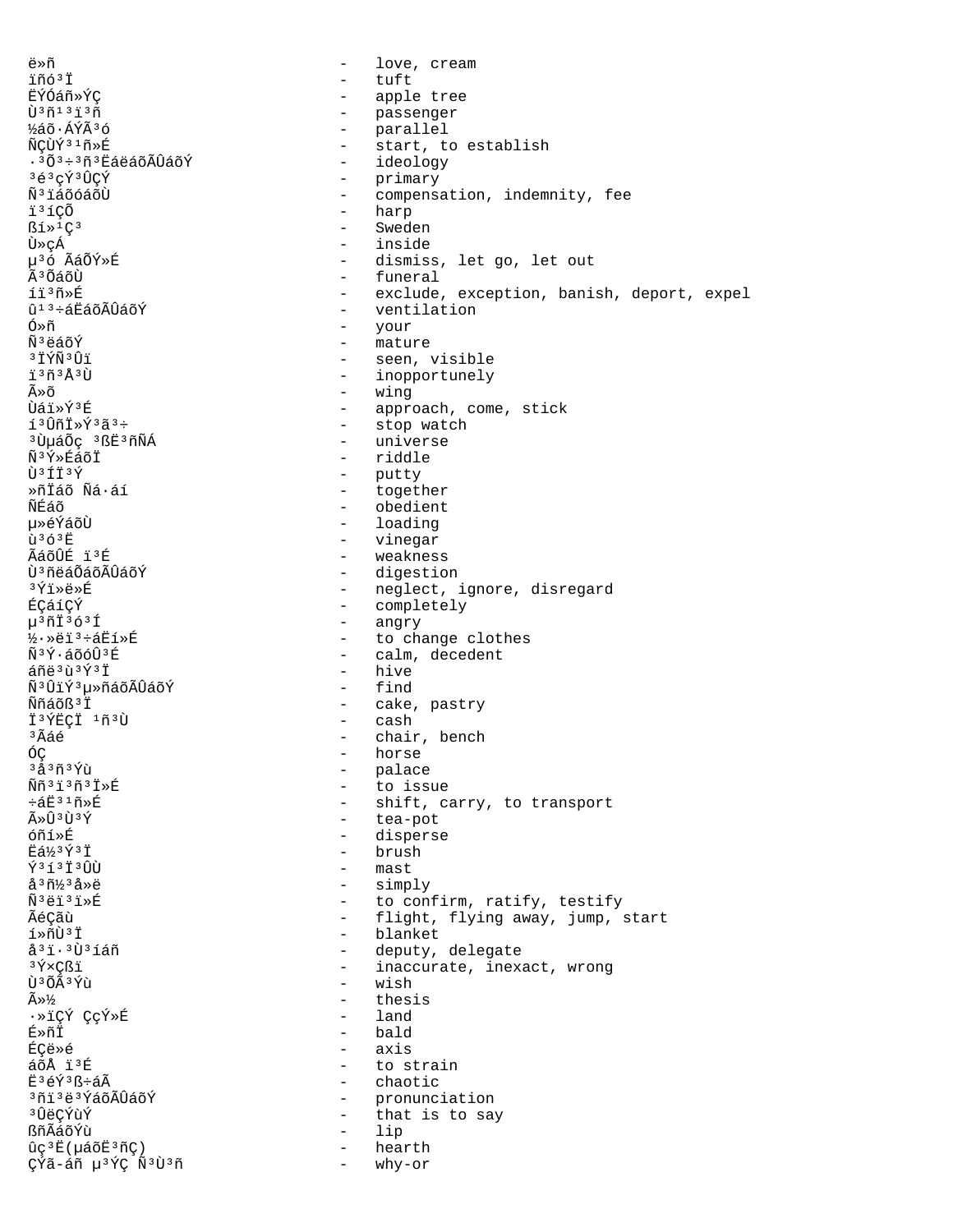<sup>3</sup>ñi<sup>3</sup>·ñáõÙ correspondence  $\sim$ - find Ñ<sup>3</sup>ÛïÝ<sup>3</sup>µ»ñáõÙ  $\div 633\hat{Y}$ - baker 3 *ÝÑ*ȕ»õ<sup>3</sup>Ýù - ineffectual  $1$ ñ $3$ Ï $3$ Ý - positive - height µ<sup>3</sup>ñÓáõÝù - swimmer ÉáÕáñ<sup>1</sup> Ùñó<sup>3</sup> IóáõÃÛáõÝ - competition - prudent Ñ3ßí»ÝÏ3ï - to photograph Éáõë 3 Ýóù **ËáÛ**3Ý3Ŕ - to direct, to correct - myself CÝÓ <u> Ñ 3 ñ Ù 3 ñ</u> - convenient, suitable, proper <sup>3</sup>Ý3ëÝ3µáõÛÅ  $\omega_{\rm{max}}$ veterinary f<sup>3</sup>Ýñ<sup>3</sup>ã<sup>3</sup>÷ - barometer ÏñÏÝ<sup>3</sup>ÏÇ - double, duplicate, twice  $\sim$ Ù<sup>3</sup>Ýñ<sup>3</sup>ù<sup>3</sup>ñ  $\sim$ shingle, pebble - flight íï<sup>3</sup>é  $1\!\!\times\!\!\tilde{\mathrm{n}}$ - function, role - to develop  $33\tilde{n} \cdot 36\tilde{Y}$ ȃ - cartoon, animation ÙáõÉiÇåÉÇİ<sup>3</sup>óÇáÝ - three times  $\gg$ ñ $\gg$ ù  $\frac{3 \times 3}{1}$ Ȗİ3ÃáõÕ3ÛCÝ - railway - unintentionally áã <sup>1</sup>Ci<sup>3</sup>íáñÛ<sup>3</sup>É <sup>1</sup>CÙ<sup>3</sup>İ<sup>3</sup>íáñ»É - to mask ûõ3Ýó»É - to bypass - dancer å<sup>3</sup>ñáÕ Ï≫Õ≫õ - rind, cortex, crust, shell, crust - to copy å<sup>3</sup>i×»Ý Ñ<sup>3</sup>Ý»É - to phone Ñ»é'Ëáëáí Ï'åí»É å<sup>3</sup>ïCí - honour <sup>3</sup>ݵ<sup>3</sup>í<sup>3</sup>Ť<sup>3</sup>ÝáõÃÛáõÝ - discontent - subjective ëáõµÛ»ÏïÇí - unapproachable  $3\acute{Y}$  $3\acute{e}$ CÏ - change ÷ล์#ัล์กับ  $f3f\H3\tilde{N}\$ - extremist บิล์õÕ»É - to grease - gale, tempest, storm, wind<br>- footlights ÑáÕÙ 毉»½ñ - to spit ÃÙ÷ÉÇİ - unwillingly ãáõ½»Éáí - athlete, gymnast ýç½ÏáõÉïáõñÝçÏ - to take out <sup>1</sup>áõñë ï<sup>3</sup>Ý»É - luggage áõÕ»µ»é - biographical 3ÝÏ»ï3ÛÇÝ - right  $3^{\circ}$ Ñ»Ýí»É - to lean - flat, trite  $73 \div 37$  $3613$ - available, nowadays Ȏ3Ý1áõÝ - active, sprightly, vigorous - to chew ͪÙ»É 3ñ1ÛáõÝ3í»ï - effective, fruitful, productive <sup>3</sup>ÝÑÙáõï - inept - together ȖÏáõëáí - potter 椠õï - alternately ևĖÝÇ÷áĖ - event Çñ<sup>313</sup>ñÓáõÃÛáõÝ  $-$  nut åÝ<sup>1</sup>áÕ<sup>3</sup>Ï  $1 9 3 1 3 4 3 4 3 7 3 1$ - purse  $\tilde{N}$ <sup>3 $\tilde{Y}$ 1 $\ast$ ñ ( $\tilde{3}$ 4 $\tilde{3}$ </sup> - door-keeper - waitress Ù<sup>3</sup> LáõóáÕáõÑC i<sup>3</sup>ñáõu»ñáõÙ - fluctuation .áñͪÍíªÍ - worn ևùñÇÏ  $-$  small 1ȑ3Ýï3ÛÇÝ - commando ß÷íáÕ - sociable íñ3Ý ÁÝÏÝ»É to pull hard  $\sim$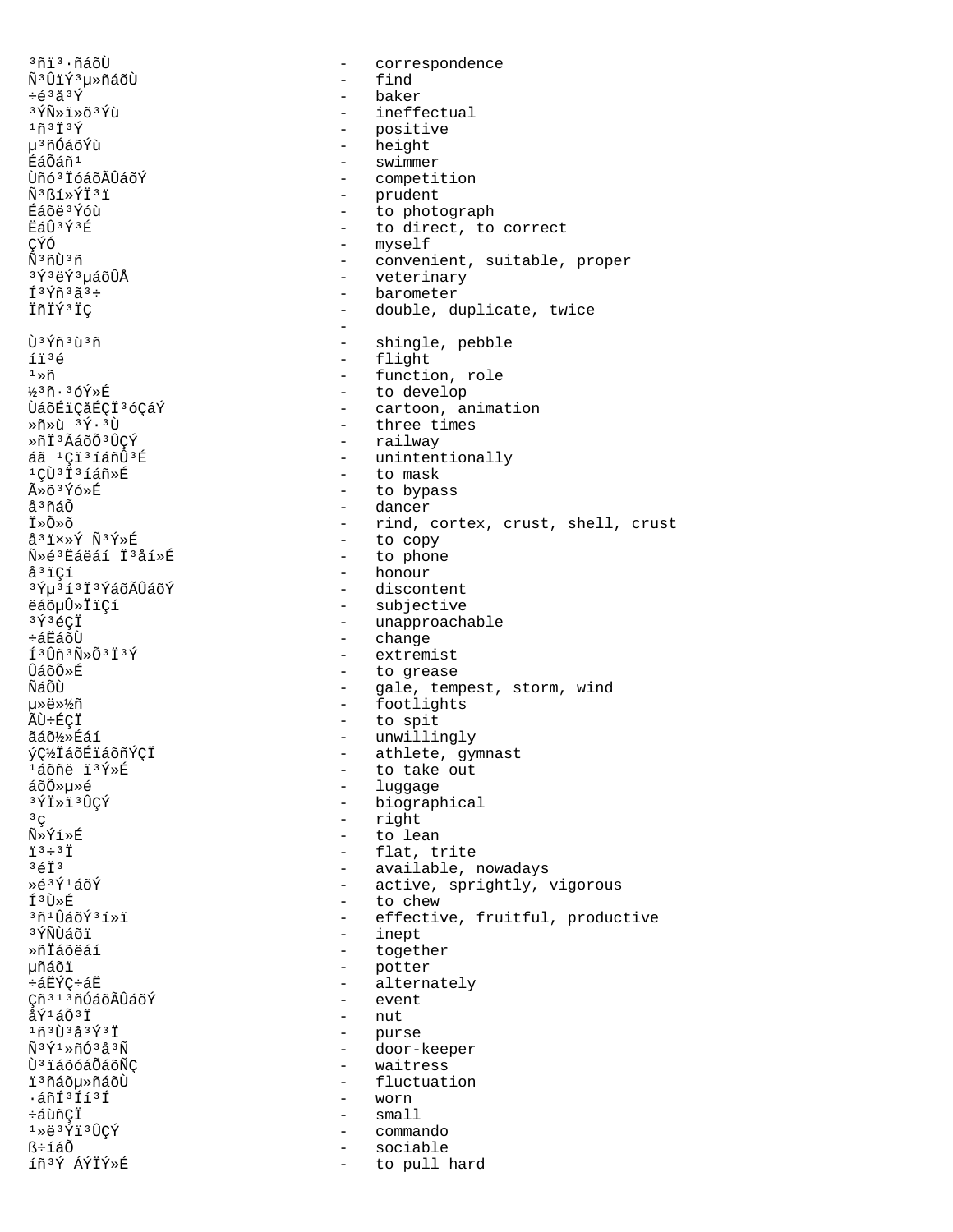ï3Ýcí»É 3é»õiáõñ 3Ý»É  $\frac{1}{2}$ <sup>3</sup> éCÃ<sup>3</sup> ÷ Å3ÙÏ»ï ÁÝÃñÇù 3 YÑ 3 1 3 1 3 EÇ ¿ <sup>3</sup>ßE<sup>3</sup>iáõÝ<sup>3</sup>I 3 ÝѻûÃáõÃÛáõÝ ¿É»Ïïñ3·Ý3óù  $303\%$ İ<sup>3</sup>Ùáõñc ÃáõÕÃ  $a^3$ ñ $3$ í $\ast$ É ½3½ñ»ÉÇ Ù»ñÓ3ñ»õ313ñÓ3ÛÇÝ íÇñ<sup>3</sup>íáñ<sup>3</sup>Ï<sup>3</sup>Ý íï<sup>3</sup>Ý·Ç »ÝÃ<sup>3</sup>ñÏ»É  $\hat{u}\times$ <sup>3</sup>é (Ñ»ÕáõÏ) 3 YE½ > ÉÇ  $\widetilde{N}C^3$ ë $\widetilde{A}^3 \div \triangleright \acute{E}$ ûÍí≫É Ù3ëÝ3Ïó»É  $63\overline{Y}$  $3\tilde{1} \times \tilde{1} \times 3 \tilde{1} \cdot \tilde{1} \cdot \tilde{1} \cdot \tilde{1} \cdot \tilde{1}$ Ññ<sup>3</sup>Ï<sup>3</sup>ÛáõÝ  $3\frac{1}{3}$   $\frac{1}{1}$  $\mu \tilde{n}^{\, 1} \! \ast \! \tilde{E}$ Ù<sup>3</sup>Ñ<sup>3</sup>Ù»ñÓ İ3ñx3óÝ»É  $3\frac{1}{2}$ .  $3\frac{1}{1}3\frac{1}{2}3\frac{1}{1}3\frac{1}{1}$ CÓ ëÛáõÝ3ß3ñ **6Ý6í »fi Eิก**ั<sup>3</sup> ด์ล์ดีน้ ãáñ<sup>3</sup>óí<sup>3</sup>Í 3ñáõ Ëá½ ÓáõÏ µéÝ»É  $\frac{1}{6}$ ก็  $\frac{3}{6}$  ÷ ลึ ค ½áÑ3u≫ñáõÃÛáõÝ  $*\tilde{n}$   $3$ Åßï  $3$ Ï $3$ Ý Ñ<sup>3</sup>×»ÉÇ ÉÇÝ»É  $\ddot{1}$   $3\ddot{1}$   $3\ddot{0}$   $3\ddot{1}$ 3ÝÓÝí»ñ ÁÝÏ<sup>3</sup>É»É Ȗ3Ï çõ<sup>3</sup>ÛÝáõÃÛáõÝ 3ÝÓ Ȗ»ùѪñÛáõñ»ñáñª 3½·3ÛÝ3ÙáÉáõÃÛáõÝ **1⁄อ์ก็ล์ก็มีบิล์กีฬ์**  $\times$  $3$ ŨåñáõÏ ßñç<sup>3</sup>Í<sup>3</sup>Ë 3é»õïáõñ 3Ý»É և˪iñáõÃÛáõÝ ß<sup>3</sup>ñáõÝ<sup>3</sup>Ï»É Ñ3ñÙ3ñí»É Ȗǽ  $\tilde{Y}$ <sup>3</sup> $E$ <sup>3</sup> $\mu$ <sup>3</sup> $\tilde{Y}$ Ý3í3E6CI ĖÝÓáñ»ÝC 臄3Ï3Ý ÃáéÝáõÑC  $\widetilde{N}$ 3631 $\n 5$ õE  $139137$  $1371313137$ ãÍËáÕ µ363ñÓ3Ï  $.13$   $\ddot{1}$ Ȗ»ë ë<sup>3</sup>ÑÙ<sup>3</sup>Ý<sup>3</sup>ß»ñï

suffer  $\sim$ - to trade - breakage, slope term - supper - incredibly - able-bodied - nonsense - electro train - persimmon - bridge - Turkish - to appear - mean, ugly - subtropical - insulting, offensive - to threaten - soft-soap - indissoluble - to disappoint - to be anointing - to participate - list, table of contents - extreme - fire-resistant - free - cut, push - dying - to cut off - namesake - column - flinch, wince - appendix, compensation - dried - boar - to fish - puddle - victim - musical - to like - fury, mad - valorous, selfless, devoted - to apprehend - vein - irritation - subject, face, after, persona - three-hundredth - nationalism - force, strength - suit-case - hawk - statement - to continue - to accustom, to adapt - ribbon, tape - foreword, preface, prologue - cabin - apple tree - thoughtful - start-up - starvation - cage, lattice, crate - tulip - non-smoking - absolute  $\sim$ service cap face

interrupt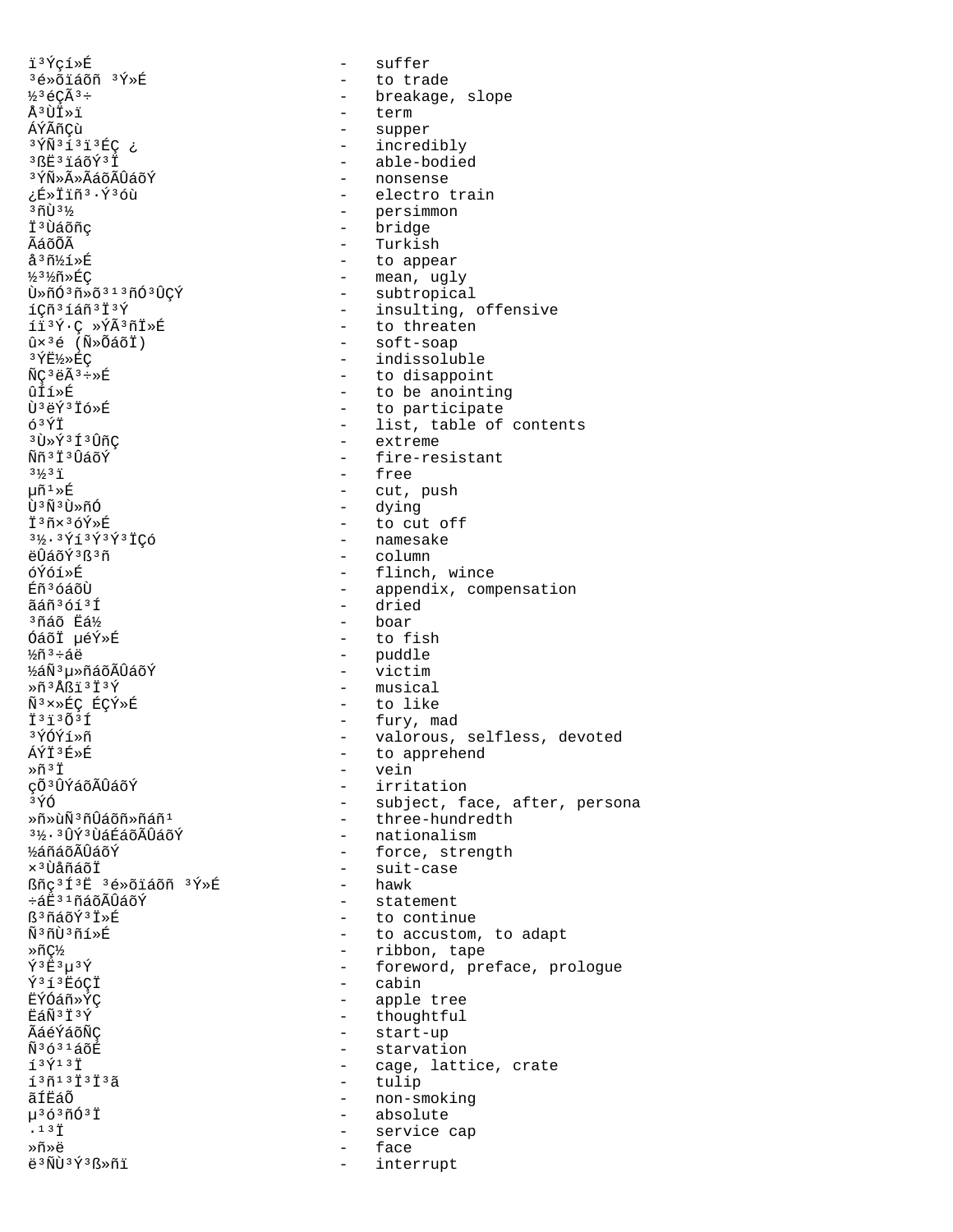$\ddot{e}$ <sup>31 $\tilde{n}$ ȃ</sup> Ýñ<sup>3</sup>Ýó Ýëï»óÝ»É  $^3E$ áé Ã<sup>3</sup>ñÃCã  $1 \times AC$  0<sup>3</sup>E EáiÑ3ñ Ù»ù»Ý3 ëáíáñ»ÉÁ áõñCß Ȗ»İáÛ3Ý  $.3$  $\hat{H}$  $\hat{H}$  $3$  $\hat{O}$  $\hat{A}$  $\hat{O}$  $\hat{T}$  $1 \times 0316 \times F$ İ<sup>3</sup>Ûï3é  $\cdot$  3  $\tilde{O}$ á $\tilde{O}$ Ã ÏáÕùÁ ÇÝùÝ<sup>3</sup>ëÇñáõÃÛáõÝ í»ñ<sup>3</sup>å<sup>3</sup>iñ<sup>3</sup>ëiáõÃÛáõÝ Ó»éùáí İCë<sup>3</sup>Ý<sup>1</sup>ñC ÉóÝ»É  $F303736$ ë<sup>3</sup>ñÏ<sup>3</sup>í<sup>3</sup>. uáõÍ»É  $\frac{1}{4}$  $\frac{3}{1}\frac{1}{2}$   $\frac{3}{4}$ ;  $I^3R^36^3I^*\overline{n}$ Ù»ù»Ý3 ßCÝáõÃÛáõÝ  $301313n$ .  $3\,\tilde{\mathrm{nl}}$ ùÝÝ<sup>313</sup>ï  $1140$ <sup>3</sup>å<sup>3</sup>Ñáí <sup>13</sup>ñÓÝ»É I<sup>3</sup>ñ·<sup>3</sup>íáñ»É Ý3½»ÉCáõÃÛáõÝ íÏ3Û3Ïáã»É f 3 f t 3 . ñáõÙ  $A\tilde{A} \tilde{\alpha} \tilde{V}$ . ÉáõóÏC  $\cdot$   $\sqrt[3]{7} \cdot \widetilde{1}$   $\sqrt[3]{8} \times \widetilde{1}$  $\mathring{A}$ <sup>3</sup> $\mathring{U}$ <sup>3 $\mathring{I}$ 3 $\mathring{\mathrm{n}}$ .</sup> µ3ñáÛ3Ï3Ý Ññ3í»ñ»É Ã<sup>3</sup>óáõÃÛáõÝ <sup>3</sup>ÝáõÕÕ<sup>3</sup>ÏC  $e^{3}\tilde{n}^{3}$ 13 $\tilde{Y}^{1}$ Ùáí 3 ÍáõÃÛáõÝ ∙áñͪñÏ≫É ï3Ýc3Ýù ÏáÙCÏ<sup>3</sup>Ï<sup>3</sup>Ý ÷ล์กี∩์<sup>3</sup>Yิบั ÓÝͪÕCÏ ֖÷áõñ ȖÏíáñÛªÏÝ»ñ íÇñ<sup>3</sup>Ñ<sup>3</sup>ï<sup>3</sup>ñ<sup>3</sup>Ý µÝ3Ï3í3Ûñ 3 ÝÑ 3 Ù 3 Ó 3 ÛÝ »É  $631316$ ȃ Í<sup>3</sup>ÝáÃ<sup>3</sup>óáõÙ ÍÝáï 3ÝÑ3Ù3Ó3ÛÝ»É  $\tilde{a}^3 \div 3\frac{1}{3} \tilde{Y} 6 \times \tilde{E}$  $\mathbf{\hat{n}}$   $363\mathbf{\hat{E}}$ **ÉCA»A**  $\frac{1}{2}$ <sup>313</sup> $\tilde{n}$ 0 ù»Ý <sup>3</sup>Õµ<sup>3</sup>í3Ûñ ½3íûÉ í»ñ»õC ÑÝ<sup>1</sup>İ<sup>3</sup>óáñ»Ý

 $\Delta$ to incite  $\equiv$ their - plant - stable - eye lash - to the left - mower - doctrine, learning - other - tonight - pike - to put - vigorous - colony - near - vanity - retraining - manual - bust - fill, to pour out, to strew - rules - deacon - grow - not clearly - briber - mechanical engineering - hastily, exceeding - shell - critic - pumpkin - to secure - adjustment, settle - grace - to refer - encryption - nostril  $-$  match - curly - rules - ethic, moral - to invite - moisture - indirect - terrace - hunger - launch, let - torment - cosmic - trouble - snowdrop - foam, froth - twins - operational - residence - to disagree - sympathize - acquaintance  $\sim$ jaw - to disagree - exaggerate - vinegar - axis - reverse - revenge - dump appropriate, take, bear, inform, demolish  $\sim$ upper

 $\sim$ 

buckwheat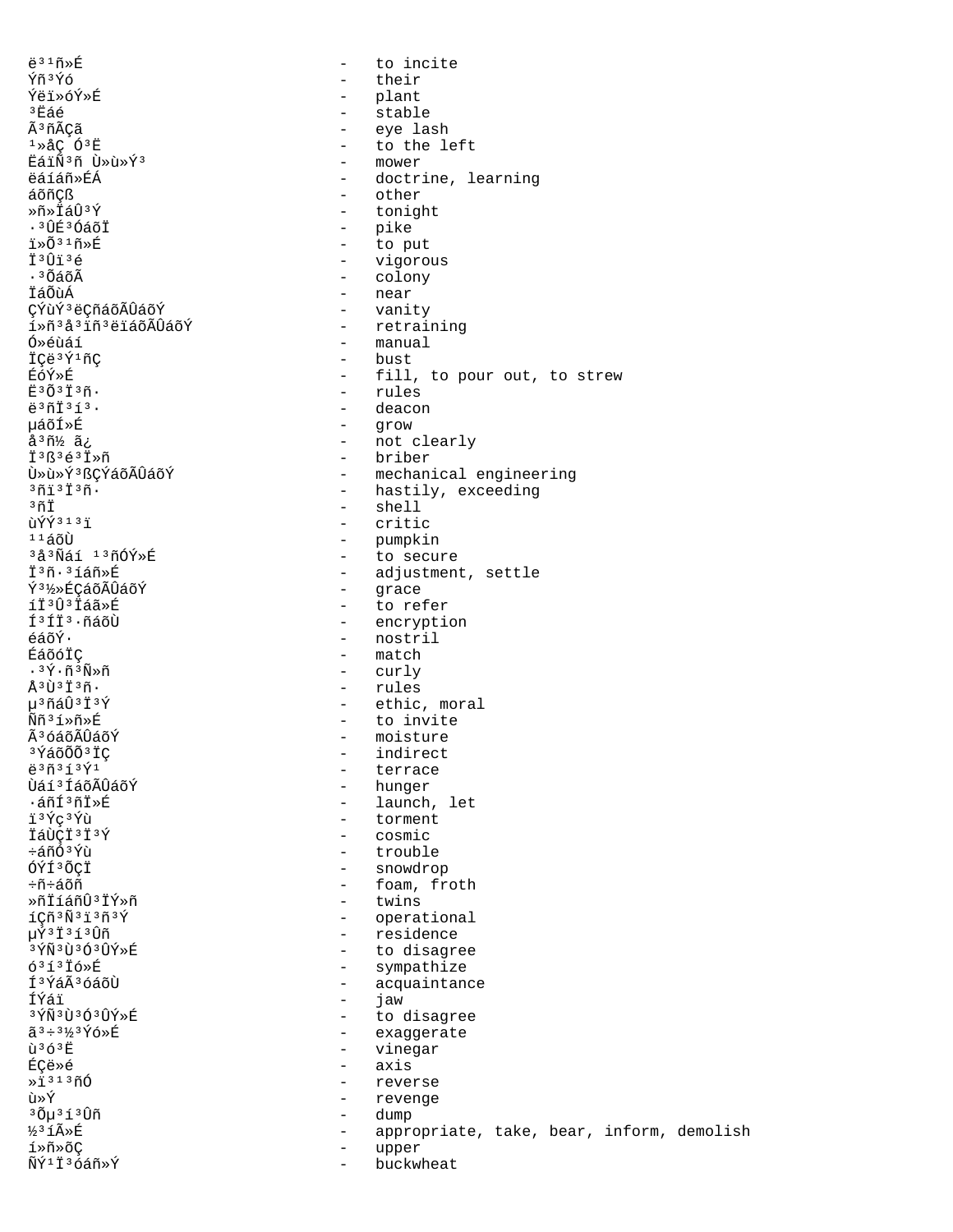CëÏáõÛÝ - by instant - subtropics Ù»ñÓªñ»õªıªñÓªÛÇÝ »ñÏñÝ»ñ  $\mu$ <sup>313</sup> 13 $\acute{Y}$ <sup>3</sup> $\tilde{a}$ <sup>3</sup> + - sufficient - to come to áõßùÇ ·<sup>3</sup>É Çñ<sup>313</sup>½áñ - competent Cß<sup>3</sup>Ù»Õáõ - wasp - auxiliary  $\hat{u}$ Å $3$ Ý $1$  $3$ Ï - passing Ñ<sup>3</sup>ÙÝÃ36 - vindictive íñ»ÅËÝ<sup>1</sup>Cñ - simplification ûûõáõÃÛáõÝ  $13641$ - qunpowder - debtor  $A3013A30$ นิ≫เปิล์ิ¥์ - caraway seeds  $\ddot{I} * \acute{e}^3 \ddot{e}$ - cherry - pipe<br>- smuggler EáÕáí3Ï Ù3ùë3Ý»Ý. - to occlude Ëó3Ý»É - bar, latch ëáÕÝ<sup>3</sup>Ï - stoker ÑÝáó 3 å 3 Ý - outstanding ï»ë3Ý»ÉC - malaise í<sup>3</sup>i<sup>3</sup>éáŐçáõÃÛáõÝ ِ آ⊼م - threshold Táñf3Ý»É - exterminate, ruin, fighter, destruction - lace, sub mark TÁRT3T3Å - soot ปัล์ดัที <sup>3</sup>Ýu<sup>3</sup>ñÛ<sup>3</sup>ó<sup>3</sup>Ï<sup>3</sup>ÝáõÃÛáõÝ - hostility Ȏ3É - boil - Greece ĐáõÝ 3ëï 3Ý - champagne ß<sup>3</sup>Ùå<sup>3</sup>ÛÝ - move ∙áÕÃ≫óÝ≫É Çñ<sup>3</sup>íáõÝù - right - stench .<sup>3</sup>ñß<sup>3</sup>Ñái - any, some, something ÇÝã áñ - cell, crate 懀ç - quarter  $\tilde{A}$  3 $\tilde{O}$  3 $\tilde{I}$  3 $\tilde{A}$ - eloquence å»ñ×<sup>3</sup>ËáëáõÃÛáõÝ  $-$  mild  $\widetilde{N} \gg 1/2$ ýC½IáõÉiáõñ<sup>3</sup> - physical culture - health <sup>3</sup>éáÕçáõÃÛáõÝ - draft ÁÝïñáõÙ - motionless 3Ýß3ñÅ Éáõë<sup>3</sup>ÙáõiÇ ·á· - window sill - kettle ûÛÝÇÏ - court yard, yard  $\mu$ <sup>3</sup>  $\ddot{\text{I}}$ - to advertise é»İÉ3Ù»É - emigrant i<sup>3</sup>ñ<sup>3</sup>·Cñ ëáí 3 ÍáõÃÛáõÝ - famine น<sup>3</sup>0X<sup>3</sup>Ýเบิ - wish - soup plate  $3 + 8 - E$ áñáõÝÏ - among İ»ëCÝ - graphic ·ñ<sup>3</sup>ýçÏ<sup>3</sup>ÛÇÝ - for Ýå<sup>3</sup>ï<sup>3</sup>Ïáí - to rent í<sup>3</sup>ñÓáí <sup>3</sup>éÝ»É Ù 3 ñ1/3 · »ñ 3 Ý  $log$ - improve µ3ñ»É3í»É - personnel, staff, crew<br>- rotation, turn 3 YÓÝ 3 I 3 1/2U åïáõÛï - inkstand  $\tilde{A}$ 3 $\tilde{Y}$ 3 $\tilde{U}$ 3 $\tilde{Y}$ - erase, clear Ù ª ùñ »É - hippodrome  $6C3nB313n3Y$ - mean, ugly 33%ñ»ÉC - soot ปัล์ดัที  $3<sub>CC</sub>$ - on the right - blackout Éáõë<sup>3</sup>ÝÏ<sup>3</sup>ñã<sup>3</sup>Ï<sup>3</sup>Ý Ù »ù »Ý<sup>3</sup>  $\frac{1}{2}$ . 3 $E$ - to feel Ù 3 Ý 3 í 3 Ý 1 - especially µáõÅí»É - be treated, begin live, heal Iáõë<sup>3</sup>Ió<sup>3</sup>I<sup>3</sup>Ý  $\sim$ party